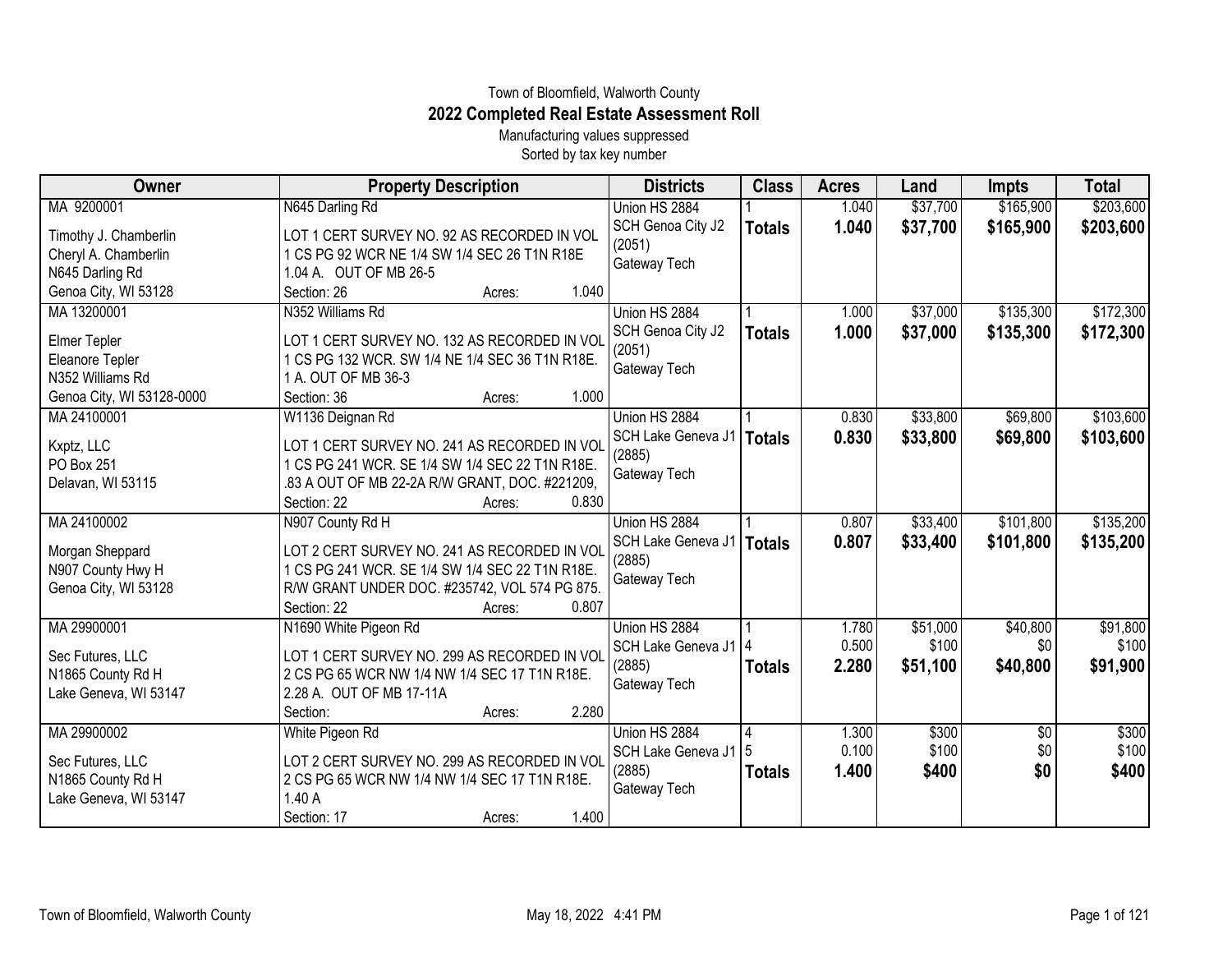| \$195,500<br>MA 30000001<br>1.690<br>\$49,400<br>\$146,100<br>N226 Lange Rd<br>Union HS 2884<br>1.690<br>SCH Genoa City J2<br>\$49,400<br>\$146,100<br><b>Totals</b><br>LOT 1 CERT SURVEY NO. 300 AS RECORDED IN VOL<br>Judine L. Potter<br>(2051)<br>Leroy C. Potter<br>2 CS PG 66 WCR NE 1/4 SW 1/4 SEC 33 T1N R18E.<br>Gateway Tech<br>PO Box 272<br>1.69 A. RE SURVEY OF CSM 98<br>Genoa City, WI 53128<br>1.690<br>Section:<br>Acres:<br>\$213,000<br>MA 30000002<br>N190 Lange Rd<br>2.000<br>\$55,000<br>Union HS 2884<br>2.000<br>\$55,000<br>\$213,000<br>SCH Genoa City J2<br><b>Totals</b><br>John P. Bettack<br>LOT 2 CERT SURVEY NO. 300 AS RECORDED IN VOL<br>(2051)<br>Jacqueline J. Bettack<br>2 CS PG 66 WCR NE 1/4 SW 1/4 SEC 33 T1N R18E.<br>Gateway Tech<br>N190 Lange Rd<br>ASSESSED WITH MA2196-1<br>Genoa City, WI 53128-0000<br>2.000<br>Section: 33<br>Acres:<br>\$37,200<br>\$128,300<br>MA 33000001<br>W1839 County Rd B<br>Union HS 2884<br>1.012<br>\$37,200<br>SCH Genoa City J2<br>1.012<br>\$128,300<br><b>Totals</b><br>James E. Salzman<br>LOT 1 CERT SURVEY NO. 330 AS RECORDED IN VOL<br>(2051)<br>2 CS PG 105 WCR. SW 1/4 SE 1/4 SEC 29 T1N R18E.<br>Vicki L. Salzman<br>Gateway Tech<br>1 A OUT OF MB 29-8<br>W1839 County Rd B<br>1.012<br>Genoa City, WI 53128<br>Section: 29<br>Acres:<br>MA 33600001<br>W586 Twin Lakes Rd<br>\$35,500<br>\$95,200<br>Union HS 2884<br>0.918<br>0.918<br>SCH Genoa City J2<br>\$35,500<br>\$95,200<br><b>Totals</b><br>Michael W. Simons<br>LOT 1 CERT SURVEY NO. 336 AS RECORDED IN VOL<br>(2051)<br><b>Theresa Simons</b><br>2 CS PG 113 WCR. SE 1/4 NE 1/4 SEC 26 T1N R18E.<br>Gateway Tech<br>W594 Twin Lakes Rd<br>40,005 SQ FT OUT OF MB 26-2<br>0.918<br>Genoa City, WI 53128-0000<br>Section:<br>Acres:<br>MA 34100001<br>W1573 County Rd B<br>\$52,500<br>\$134,900<br>Union HS 2884<br>1.860<br>3.000<br>\$700<br>\$0<br>SCH Genoa City J2<br>Frank D. Oudin<br>LOT 1 CERT SURVEY NO. 341 AS RECORDED IN VOL<br>0.100<br>\$100<br>\$100<br>\$0<br>(2051)<br>2 CS PG 119 WCR. NE 1/4 SW 1/4 SEC 33 T1N R18E.<br>Sandra M. Oudin<br>4.960<br>\$134,900<br>\$53,300<br>Gateway Tech<br><b>Totals</b><br>1.13 A OMITS MB 33-6A<br>W1573 County Rd B<br>Genoa City, WI 53128<br>4.960<br>Section:<br>Acres:<br>MA 34100002<br>\$79,100<br>\$152,500<br>W1551 County Rd B<br>Union HS 2884<br>3.930<br>3.930<br>\$79,100<br>\$152,500<br>SCH Genoa City J2<br><b>Totals</b><br>Scot A. Olson<br>LOT 2 CERT SURVEY NO. 341 AS RECORDED IN VOL<br>(2051)<br>W1551 County Rd B<br>2 CS PG 119 WCR. NE 1/4 SW 1/4 SEC 33 T1N R18E.<br>Gateway Tech<br>Genoa City, WI 53128-0000<br>.93 A<br>Section: 33<br>3.930<br>Acres:<br>\$196,700<br>MA 39100001<br>Union HS 2884<br>\$34,600<br>1125 Wells St<br>0.870<br>SCH Lake Geneva J1<br>0.870<br>\$196,700<br>\$34,600<br><b>Totals</b><br>On Pins & Needles Castle Retreat, LLC<br>LOT 1 CERT SURVEY NO. 391 AS RECORDED IN VOL<br>(2885)<br>W4191 Hwy 11<br>2 CS PG 186 WCR. S 1/2 NW 1/4 SEC 6 T1N R18E. .87<br>Gateway Tech<br>Elkhorn, WI 53121<br>A OUT OF MB 6-7A | Owner | <b>Property Description</b> | <b>Districts</b> | <b>Class</b> | <b>Acres</b> | Land | <b>Impts</b> | <b>Total</b> |
|---------------------------------------------------------------------------------------------------------------------------------------------------------------------------------------------------------------------------------------------------------------------------------------------------------------------------------------------------------------------------------------------------------------------------------------------------------------------------------------------------------------------------------------------------------------------------------------------------------------------------------------------------------------------------------------------------------------------------------------------------------------------------------------------------------------------------------------------------------------------------------------------------------------------------------------------------------------------------------------------------------------------------------------------------------------------------------------------------------------------------------------------------------------------------------------------------------------------------------------------------------------------------------------------------------------------------------------------------------------------------------------------------------------------------------------------------------------------------------------------------------------------------------------------------------------------------------------------------------------------------------------------------------------------------------------------------------------------------------------------------------------------------------------------------------------------------------------------------------------------------------------------------------------------------------------------------------------------------------------------------------------------------------------------------------------------------------------------------------------------------------------------------------------------------------------------------------------------------------------------------------------------------------------------------------------------------------------------------------------------------------------------------------------------------------------------------------------------------------------------------------------------------------------------------------------------------------------------------------------------------------------------------------------------------------------------------------------------------------------------------------------------------------------------------------------------------------------------------------------------------------------------------------------------------------------------------------------------------------------------------------------------------------------------------------------------------------------------------|-------|-----------------------------|------------------|--------------|--------------|------|--------------|--------------|
|                                                                                                                                                                                                                                                                                                                                                                                                                                                                                                                                                                                                                                                                                                                                                                                                                                                                                                                                                                                                                                                                                                                                                                                                                                                                                                                                                                                                                                                                                                                                                                                                                                                                                                                                                                                                                                                                                                                                                                                                                                                                                                                                                                                                                                                                                                                                                                                                                                                                                                                                                                                                                                                                                                                                                                                                                                                                                                                                                                                                                                                                                                   |       |                             |                  |              |              |      |              |              |
|                                                                                                                                                                                                                                                                                                                                                                                                                                                                                                                                                                                                                                                                                                                                                                                                                                                                                                                                                                                                                                                                                                                                                                                                                                                                                                                                                                                                                                                                                                                                                                                                                                                                                                                                                                                                                                                                                                                                                                                                                                                                                                                                                                                                                                                                                                                                                                                                                                                                                                                                                                                                                                                                                                                                                                                                                                                                                                                                                                                                                                                                                                   |       |                             |                  |              |              |      |              | \$195,500    |
| \$268,000<br>\$268,000<br>\$165,500<br>\$165,500<br>\$130,700<br>\$130,700<br>\$188,200<br>\$231,300<br>\$231,300                                                                                                                                                                                                                                                                                                                                                                                                                                                                                                                                                                                                                                                                                                                                                                                                                                                                                                                                                                                                                                                                                                                                                                                                                                                                                                                                                                                                                                                                                                                                                                                                                                                                                                                                                                                                                                                                                                                                                                                                                                                                                                                                                                                                                                                                                                                                                                                                                                                                                                                                                                                                                                                                                                                                                                                                                                                                                                                                                                                 |       |                             |                  |              |              |      |              |              |
|                                                                                                                                                                                                                                                                                                                                                                                                                                                                                                                                                                                                                                                                                                                                                                                                                                                                                                                                                                                                                                                                                                                                                                                                                                                                                                                                                                                                                                                                                                                                                                                                                                                                                                                                                                                                                                                                                                                                                                                                                                                                                                                                                                                                                                                                                                                                                                                                                                                                                                                                                                                                                                                                                                                                                                                                                                                                                                                                                                                                                                                                                                   |       |                             |                  |              |              |      |              |              |
|                                                                                                                                                                                                                                                                                                                                                                                                                                                                                                                                                                                                                                                                                                                                                                                                                                                                                                                                                                                                                                                                                                                                                                                                                                                                                                                                                                                                                                                                                                                                                                                                                                                                                                                                                                                                                                                                                                                                                                                                                                                                                                                                                                                                                                                                                                                                                                                                                                                                                                                                                                                                                                                                                                                                                                                                                                                                                                                                                                                                                                                                                                   |       |                             |                  |              |              |      |              |              |
|                                                                                                                                                                                                                                                                                                                                                                                                                                                                                                                                                                                                                                                                                                                                                                                                                                                                                                                                                                                                                                                                                                                                                                                                                                                                                                                                                                                                                                                                                                                                                                                                                                                                                                                                                                                                                                                                                                                                                                                                                                                                                                                                                                                                                                                                                                                                                                                                                                                                                                                                                                                                                                                                                                                                                                                                                                                                                                                                                                                                                                                                                                   |       |                             |                  |              |              |      |              |              |
|                                                                                                                                                                                                                                                                                                                                                                                                                                                                                                                                                                                                                                                                                                                                                                                                                                                                                                                                                                                                                                                                                                                                                                                                                                                                                                                                                                                                                                                                                                                                                                                                                                                                                                                                                                                                                                                                                                                                                                                                                                                                                                                                                                                                                                                                                                                                                                                                                                                                                                                                                                                                                                                                                                                                                                                                                                                                                                                                                                                                                                                                                                   |       |                             |                  |              |              |      |              |              |
|                                                                                                                                                                                                                                                                                                                                                                                                                                                                                                                                                                                                                                                                                                                                                                                                                                                                                                                                                                                                                                                                                                                                                                                                                                                                                                                                                                                                                                                                                                                                                                                                                                                                                                                                                                                                                                                                                                                                                                                                                                                                                                                                                                                                                                                                                                                                                                                                                                                                                                                                                                                                                                                                                                                                                                                                                                                                                                                                                                                                                                                                                                   |       |                             |                  |              |              |      |              |              |
|                                                                                                                                                                                                                                                                                                                                                                                                                                                                                                                                                                                                                                                                                                                                                                                                                                                                                                                                                                                                                                                                                                                                                                                                                                                                                                                                                                                                                                                                                                                                                                                                                                                                                                                                                                                                                                                                                                                                                                                                                                                                                                                                                                                                                                                                                                                                                                                                                                                                                                                                                                                                                                                                                                                                                                                                                                                                                                                                                                                                                                                                                                   |       |                             |                  |              |              |      |              |              |
|                                                                                                                                                                                                                                                                                                                                                                                                                                                                                                                                                                                                                                                                                                                                                                                                                                                                                                                                                                                                                                                                                                                                                                                                                                                                                                                                                                                                                                                                                                                                                                                                                                                                                                                                                                                                                                                                                                                                                                                                                                                                                                                                                                                                                                                                                                                                                                                                                                                                                                                                                                                                                                                                                                                                                                                                                                                                                                                                                                                                                                                                                                   |       |                             |                  |              |              |      |              |              |
|                                                                                                                                                                                                                                                                                                                                                                                                                                                                                                                                                                                                                                                                                                                                                                                                                                                                                                                                                                                                                                                                                                                                                                                                                                                                                                                                                                                                                                                                                                                                                                                                                                                                                                                                                                                                                                                                                                                                                                                                                                                                                                                                                                                                                                                                                                                                                                                                                                                                                                                                                                                                                                                                                                                                                                                                                                                                                                                                                                                                                                                                                                   |       |                             |                  |              |              |      |              |              |
|                                                                                                                                                                                                                                                                                                                                                                                                                                                                                                                                                                                                                                                                                                                                                                                                                                                                                                                                                                                                                                                                                                                                                                                                                                                                                                                                                                                                                                                                                                                                                                                                                                                                                                                                                                                                                                                                                                                                                                                                                                                                                                                                                                                                                                                                                                                                                                                                                                                                                                                                                                                                                                                                                                                                                                                                                                                                                                                                                                                                                                                                                                   |       |                             |                  |              |              |      |              |              |
|                                                                                                                                                                                                                                                                                                                                                                                                                                                                                                                                                                                                                                                                                                                                                                                                                                                                                                                                                                                                                                                                                                                                                                                                                                                                                                                                                                                                                                                                                                                                                                                                                                                                                                                                                                                                                                                                                                                                                                                                                                                                                                                                                                                                                                                                                                                                                                                                                                                                                                                                                                                                                                                                                                                                                                                                                                                                                                                                                                                                                                                                                                   |       |                             |                  |              |              |      |              |              |
|                                                                                                                                                                                                                                                                                                                                                                                                                                                                                                                                                                                                                                                                                                                                                                                                                                                                                                                                                                                                                                                                                                                                                                                                                                                                                                                                                                                                                                                                                                                                                                                                                                                                                                                                                                                                                                                                                                                                                                                                                                                                                                                                                                                                                                                                                                                                                                                                                                                                                                                                                                                                                                                                                                                                                                                                                                                                                                                                                                                                                                                                                                   |       |                             |                  |              |              |      |              |              |
|                                                                                                                                                                                                                                                                                                                                                                                                                                                                                                                                                                                                                                                                                                                                                                                                                                                                                                                                                                                                                                                                                                                                                                                                                                                                                                                                                                                                                                                                                                                                                                                                                                                                                                                                                                                                                                                                                                                                                                                                                                                                                                                                                                                                                                                                                                                                                                                                                                                                                                                                                                                                                                                                                                                                                                                                                                                                                                                                                                                                                                                                                                   |       |                             |                  |              |              |      |              |              |
|                                                                                                                                                                                                                                                                                                                                                                                                                                                                                                                                                                                                                                                                                                                                                                                                                                                                                                                                                                                                                                                                                                                                                                                                                                                                                                                                                                                                                                                                                                                                                                                                                                                                                                                                                                                                                                                                                                                                                                                                                                                                                                                                                                                                                                                                                                                                                                                                                                                                                                                                                                                                                                                                                                                                                                                                                                                                                                                                                                                                                                                                                                   |       |                             |                  |              |              |      |              |              |
|                                                                                                                                                                                                                                                                                                                                                                                                                                                                                                                                                                                                                                                                                                                                                                                                                                                                                                                                                                                                                                                                                                                                                                                                                                                                                                                                                                                                                                                                                                                                                                                                                                                                                                                                                                                                                                                                                                                                                                                                                                                                                                                                                                                                                                                                                                                                                                                                                                                                                                                                                                                                                                                                                                                                                                                                                                                                                                                                                                                                                                                                                                   |       |                             |                  |              |              |      |              |              |
|                                                                                                                                                                                                                                                                                                                                                                                                                                                                                                                                                                                                                                                                                                                                                                                                                                                                                                                                                                                                                                                                                                                                                                                                                                                                                                                                                                                                                                                                                                                                                                                                                                                                                                                                                                                                                                                                                                                                                                                                                                                                                                                                                                                                                                                                                                                                                                                                                                                                                                                                                                                                                                                                                                                                                                                                                                                                                                                                                                                                                                                                                                   |       |                             |                  |              |              |      |              |              |
|                                                                                                                                                                                                                                                                                                                                                                                                                                                                                                                                                                                                                                                                                                                                                                                                                                                                                                                                                                                                                                                                                                                                                                                                                                                                                                                                                                                                                                                                                                                                                                                                                                                                                                                                                                                                                                                                                                                                                                                                                                                                                                                                                                                                                                                                                                                                                                                                                                                                                                                                                                                                                                                                                                                                                                                                                                                                                                                                                                                                                                                                                                   |       |                             |                  |              |              |      |              |              |
|                                                                                                                                                                                                                                                                                                                                                                                                                                                                                                                                                                                                                                                                                                                                                                                                                                                                                                                                                                                                                                                                                                                                                                                                                                                                                                                                                                                                                                                                                                                                                                                                                                                                                                                                                                                                                                                                                                                                                                                                                                                                                                                                                                                                                                                                                                                                                                                                                                                                                                                                                                                                                                                                                                                                                                                                                                                                                                                                                                                                                                                                                                   |       |                             |                  |              |              |      |              |              |
| \$187,400<br>\$700<br>\$231,600<br>\$231,600                                                                                                                                                                                                                                                                                                                                                                                                                                                                                                                                                                                                                                                                                                                                                                                                                                                                                                                                                                                                                                                                                                                                                                                                                                                                                                                                                                                                                                                                                                                                                                                                                                                                                                                                                                                                                                                                                                                                                                                                                                                                                                                                                                                                                                                                                                                                                                                                                                                                                                                                                                                                                                                                                                                                                                                                                                                                                                                                                                                                                                                      |       |                             |                  |              |              |      |              |              |
|                                                                                                                                                                                                                                                                                                                                                                                                                                                                                                                                                                                                                                                                                                                                                                                                                                                                                                                                                                                                                                                                                                                                                                                                                                                                                                                                                                                                                                                                                                                                                                                                                                                                                                                                                                                                                                                                                                                                                                                                                                                                                                                                                                                                                                                                                                                                                                                                                                                                                                                                                                                                                                                                                                                                                                                                                                                                                                                                                                                                                                                                                                   |       |                             |                  |              |              |      |              |              |
|                                                                                                                                                                                                                                                                                                                                                                                                                                                                                                                                                                                                                                                                                                                                                                                                                                                                                                                                                                                                                                                                                                                                                                                                                                                                                                                                                                                                                                                                                                                                                                                                                                                                                                                                                                                                                                                                                                                                                                                                                                                                                                                                                                                                                                                                                                                                                                                                                                                                                                                                                                                                                                                                                                                                                                                                                                                                                                                                                                                                                                                                                                   |       |                             |                  |              |              |      |              |              |
|                                                                                                                                                                                                                                                                                                                                                                                                                                                                                                                                                                                                                                                                                                                                                                                                                                                                                                                                                                                                                                                                                                                                                                                                                                                                                                                                                                                                                                                                                                                                                                                                                                                                                                                                                                                                                                                                                                                                                                                                                                                                                                                                                                                                                                                                                                                                                                                                                                                                                                                                                                                                                                                                                                                                                                                                                                                                                                                                                                                                                                                                                                   |       |                             |                  |              |              |      |              |              |
|                                                                                                                                                                                                                                                                                                                                                                                                                                                                                                                                                                                                                                                                                                                                                                                                                                                                                                                                                                                                                                                                                                                                                                                                                                                                                                                                                                                                                                                                                                                                                                                                                                                                                                                                                                                                                                                                                                                                                                                                                                                                                                                                                                                                                                                                                                                                                                                                                                                                                                                                                                                                                                                                                                                                                                                                                                                                                                                                                                                                                                                                                                   |       |                             |                  |              |              |      |              |              |
|                                                                                                                                                                                                                                                                                                                                                                                                                                                                                                                                                                                                                                                                                                                                                                                                                                                                                                                                                                                                                                                                                                                                                                                                                                                                                                                                                                                                                                                                                                                                                                                                                                                                                                                                                                                                                                                                                                                                                                                                                                                                                                                                                                                                                                                                                                                                                                                                                                                                                                                                                                                                                                                                                                                                                                                                                                                                                                                                                                                                                                                                                                   |       |                             |                  |              |              |      |              |              |
|                                                                                                                                                                                                                                                                                                                                                                                                                                                                                                                                                                                                                                                                                                                                                                                                                                                                                                                                                                                                                                                                                                                                                                                                                                                                                                                                                                                                                                                                                                                                                                                                                                                                                                                                                                                                                                                                                                                                                                                                                                                                                                                                                                                                                                                                                                                                                                                                                                                                                                                                                                                                                                                                                                                                                                                                                                                                                                                                                                                                                                                                                                   |       |                             |                  |              |              |      |              |              |
|                                                                                                                                                                                                                                                                                                                                                                                                                                                                                                                                                                                                                                                                                                                                                                                                                                                                                                                                                                                                                                                                                                                                                                                                                                                                                                                                                                                                                                                                                                                                                                                                                                                                                                                                                                                                                                                                                                                                                                                                                                                                                                                                                                                                                                                                                                                                                                                                                                                                                                                                                                                                                                                                                                                                                                                                                                                                                                                                                                                                                                                                                                   |       |                             |                  |              |              |      |              |              |
|                                                                                                                                                                                                                                                                                                                                                                                                                                                                                                                                                                                                                                                                                                                                                                                                                                                                                                                                                                                                                                                                                                                                                                                                                                                                                                                                                                                                                                                                                                                                                                                                                                                                                                                                                                                                                                                                                                                                                                                                                                                                                                                                                                                                                                                                                                                                                                                                                                                                                                                                                                                                                                                                                                                                                                                                                                                                                                                                                                                                                                                                                                   |       |                             |                  |              |              |      |              |              |
|                                                                                                                                                                                                                                                                                                                                                                                                                                                                                                                                                                                                                                                                                                                                                                                                                                                                                                                                                                                                                                                                                                                                                                                                                                                                                                                                                                                                                                                                                                                                                                                                                                                                                                                                                                                                                                                                                                                                                                                                                                                                                                                                                                                                                                                                                                                                                                                                                                                                                                                                                                                                                                                                                                                                                                                                                                                                                                                                                                                                                                                                                                   |       |                             |                  |              |              |      |              |              |
|                                                                                                                                                                                                                                                                                                                                                                                                                                                                                                                                                                                                                                                                                                                                                                                                                                                                                                                                                                                                                                                                                                                                                                                                                                                                                                                                                                                                                                                                                                                                                                                                                                                                                                                                                                                                                                                                                                                                                                                                                                                                                                                                                                                                                                                                                                                                                                                                                                                                                                                                                                                                                                                                                                                                                                                                                                                                                                                                                                                                                                                                                                   |       |                             |                  |              |              |      |              |              |
|                                                                                                                                                                                                                                                                                                                                                                                                                                                                                                                                                                                                                                                                                                                                                                                                                                                                                                                                                                                                                                                                                                                                                                                                                                                                                                                                                                                                                                                                                                                                                                                                                                                                                                                                                                                                                                                                                                                                                                                                                                                                                                                                                                                                                                                                                                                                                                                                                                                                                                                                                                                                                                                                                                                                                                                                                                                                                                                                                                                                                                                                                                   |       |                             |                  |              |              |      |              |              |
|                                                                                                                                                                                                                                                                                                                                                                                                                                                                                                                                                                                                                                                                                                                                                                                                                                                                                                                                                                                                                                                                                                                                                                                                                                                                                                                                                                                                                                                                                                                                                                                                                                                                                                                                                                                                                                                                                                                                                                                                                                                                                                                                                                                                                                                                                                                                                                                                                                                                                                                                                                                                                                                                                                                                                                                                                                                                                                                                                                                                                                                                                                   |       |                             |                  |              |              |      |              |              |
|                                                                                                                                                                                                                                                                                                                                                                                                                                                                                                                                                                                                                                                                                                                                                                                                                                                                                                                                                                                                                                                                                                                                                                                                                                                                                                                                                                                                                                                                                                                                                                                                                                                                                                                                                                                                                                                                                                                                                                                                                                                                                                                                                                                                                                                                                                                                                                                                                                                                                                                                                                                                                                                                                                                                                                                                                                                                                                                                                                                                                                                                                                   |       |                             |                  |              |              |      |              |              |
|                                                                                                                                                                                                                                                                                                                                                                                                                                                                                                                                                                                                                                                                                                                                                                                                                                                                                                                                                                                                                                                                                                                                                                                                                                                                                                                                                                                                                                                                                                                                                                                                                                                                                                                                                                                                                                                                                                                                                                                                                                                                                                                                                                                                                                                                                                                                                                                                                                                                                                                                                                                                                                                                                                                                                                                                                                                                                                                                                                                                                                                                                                   |       |                             |                  |              |              |      |              |              |
|                                                                                                                                                                                                                                                                                                                                                                                                                                                                                                                                                                                                                                                                                                                                                                                                                                                                                                                                                                                                                                                                                                                                                                                                                                                                                                                                                                                                                                                                                                                                                                                                                                                                                                                                                                                                                                                                                                                                                                                                                                                                                                                                                                                                                                                                                                                                                                                                                                                                                                                                                                                                                                                                                                                                                                                                                                                                                                                                                                                                                                                                                                   |       |                             |                  |              |              |      |              |              |
|                                                                                                                                                                                                                                                                                                                                                                                                                                                                                                                                                                                                                                                                                                                                                                                                                                                                                                                                                                                                                                                                                                                                                                                                                                                                                                                                                                                                                                                                                                                                                                                                                                                                                                                                                                                                                                                                                                                                                                                                                                                                                                                                                                                                                                                                                                                                                                                                                                                                                                                                                                                                                                                                                                                                                                                                                                                                                                                                                                                                                                                                                                   |       |                             |                  |              |              |      |              |              |
| 0.870<br>Section: 6<br>Acres:                                                                                                                                                                                                                                                                                                                                                                                                                                                                                                                                                                                                                                                                                                                                                                                                                                                                                                                                                                                                                                                                                                                                                                                                                                                                                                                                                                                                                                                                                                                                                                                                                                                                                                                                                                                                                                                                                                                                                                                                                                                                                                                                                                                                                                                                                                                                                                                                                                                                                                                                                                                                                                                                                                                                                                                                                                                                                                                                                                                                                                                                     |       |                             |                  |              |              |      |              |              |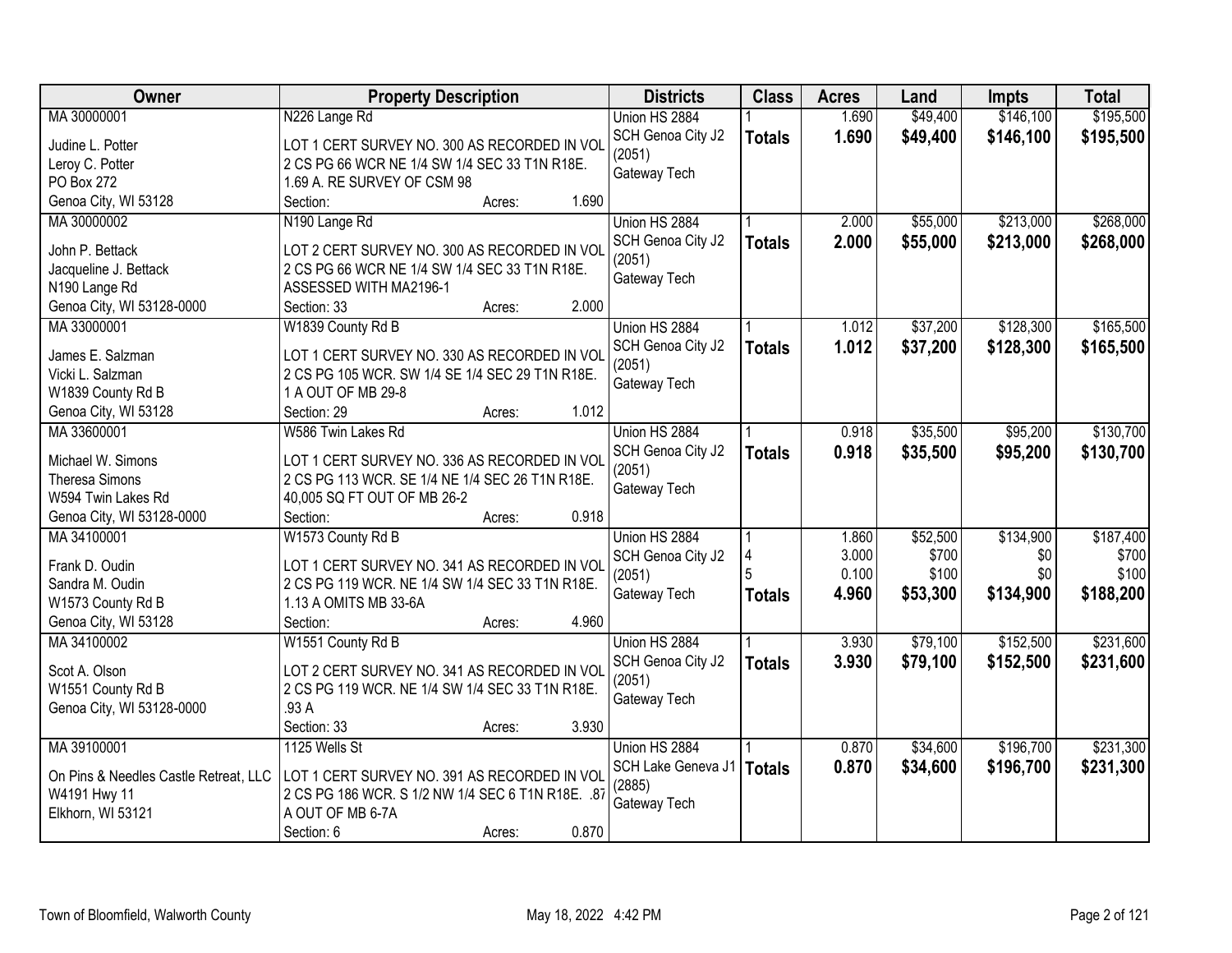| Owner                               | <b>Property Description</b>                                                                     | <b>Districts</b>       | <b>Class</b>  | <b>Acres</b> | Land     | <b>Impts</b> | <b>Total</b> |
|-------------------------------------|-------------------------------------------------------------------------------------------------|------------------------|---------------|--------------|----------|--------------|--------------|
| MA 39200001                         | W1682 N Bloomfield Rd                                                                           | Union HS 2884          |               | 1.070        | \$38,300 | \$208,900    | \$247,200    |
| <b>Giese Trust</b>                  | LOT 1 CERT SURVEY NO. 392 AS RECORDED IN VOL                                                    | SCH Lake Geneva J1     | <b>Totals</b> | 1.070        | \$38,300 | \$208,900    | \$247,200    |
| W1682 N Bloomfield Rd               | 2 CS PG 187 WCR. SE 1/4 NE 1/4 SEC 5 T1N R18E.                                                  | (2885)                 |               |              |          |              |              |
| Lake Geneva, WI 53147               | 1.07 A. OUT OF MB 5-2                                                                           | Gateway Tech           |               |              |          |              |              |
|                                     | 1.070<br>Section:<br>Acres:                                                                     |                        |               |              |          |              |              |
| MA 39500003                         | W1456 N Bloomfield Rd                                                                           | Union HS 2884          |               | 2.320        | \$59,000 | \$181,500    | \$240,500    |
|                                     |                                                                                                 | SCH Lake Geneva J1     | <b>Totals</b> | 2.320        | \$59,000 | \$181,500    | \$240,500    |
| Jonathan A. Stickney                | LOT 3 CERT SURVEY NO. 395 AS RECORDED IN VOL                                                    | (2885)                 |               |              |          |              |              |
| Melanie R. Mccole                   | 2 CS PG 190 WCR. SW 1/4 NE 1/4 SEC 4 T1N R18E.                                                  | Gateway Tech           |               |              |          |              |              |
| W1456 N Bloomfield Rd               | 2.32 A. OUT OF MB 4-2                                                                           |                        |               |              |          |              |              |
| Lake Geneva, WI 53147               | 2.320<br>Section:<br>Acres:                                                                     |                        |               |              |          |              |              |
| MA 39500004                         | W1424 N Bloomfield Rd                                                                           | Union HS 2884          |               | 1.030        | \$37,500 | \$147,800    | \$185,300    |
| Jenna C. Olson                      | LOT 4 CERT SURVEY NO. 395 AS RECORDED IN VOL                                                    | SCH Lake Geneva J1     | <b>Totals</b> | 1.030        | \$37,500 | \$147,800    | \$185,300    |
| c/o Jenna C. Olson                  | 2 CS PG 190 WCR. SW 1/4 NE 1/4 SEC 4 T1N R18E.                                                  | (2885)                 |               |              |          |              |              |
| W1424 N Bloomfield Rd               | 1.03A                                                                                           | Gateway Tech           |               |              |          |              |              |
| Lake Geneva, WI 53147               | 1.030<br>Section:<br>Acres:                                                                     |                        |               |              |          |              |              |
| MA41100001                          | W619 N Bloomfield Rd                                                                            | Union HS 2884          |               | 2.200        | \$57,500 | \$140,200    | \$197,700    |
|                                     |                                                                                                 | SCH Lake Geneva J1   4 |               | 1.300        | \$300    | \$0          | \$300        |
| Michael J. Hinzpeter                | LOT 1 CERT SURVEY NO. 411 AS RECORDED IN VOL                                                    | (2885)                 |               | 3.500        | \$57,800 | \$140,200    | \$198,000    |
| Diane K. Hinzpeter                  | 2 CS PG 210. N 1/2 SE 1/4 SEC 2 T1N R18E. ALSO                                                  | Gateway Tech           | <b>Totals</b> |              |          |              |              |
| W619 N Bloomfield Rd                | COM SE COR LOT 1, S0D36'W 123.41', N89D24'W                                                     |                        |               |              |          |              |              |
| Genoa City, WI 53128-0000           | 3.500<br>Section:<br>Acres:                                                                     |                        |               |              |          |              |              |
| MA 44700001                         | N105 Lange Rd                                                                                   | Union HS 2884          |               | 1.040        | \$37,700 | \$162,600    | \$200,300    |
| Charles W. Kautz                    |                                                                                                 | SCH Genoa City J2      | <b>Totals</b> | 1.040        | \$37,700 | \$162,600    | \$200,300    |
|                                     | LOT 1 CERT SURVEY NO. 447 AS RECORDED IN VOL<br>2 CS PG 250 WCR. SW 1/4 SW 1/4 SEC 33 T1N R18E. | (2051)                 |               |              |          |              |              |
| Tuesday M. Kautz<br>N105 Lange Rd   | 1.041 A. M/L OUT OF MB 33-5                                                                     | Gateway Tech           |               |              |          |              |              |
|                                     | 1.040<br>Section:                                                                               |                        |               |              |          |              |              |
| Genoa City, WI 53128<br>MA 46900001 | Acres:                                                                                          |                        |               |              | \$34,400 | \$206,800    | \$241,200    |
|                                     | N2162 County Rd H                                                                               | Union HS 2884          |               | 0.860        |          |              |              |
| Mark Mason                          | LOT 1 CERT SURVEY NO. 469 AS RECORDED IN VOL                                                    | SCH Lake Geneva J1     | <b>Totals</b> | 0.860        | \$34,400 | \$206,800    | \$241,200    |
| Dione Mason                         | 2 CS PG 282 WCR. SE 1/4 SW 1/4 SEC 6 T1N R18E.                                                  | (2885)                 |               |              |          |              |              |
| N2162 County Rd H                   | .86 A. OUT OF MB 6-7F                                                                           | Gateway Tech           |               |              |          |              |              |
| Lake Geneva, WI 53147               | 0.860<br>Section:<br>Acres:                                                                     |                        |               |              |          |              |              |
| MA 46900002                         | N2158 County Rd H                                                                               | Union HS 2884          |               | 0.850        | \$34,200 | \$146,800    | \$181,000    |
|                                     |                                                                                                 | SCH Lake Geneva J1     | <b>Totals</b> | 0.850        | \$34,200 | \$146,800    | \$181,000    |
| James T. Taylor Jr                  | LOT 2 CERT SURVEY NO. 469 AS RECORDED IN VOL                                                    | (2885)                 |               |              |          |              |              |
| N2158 County Rd H                   | 2 CS PG 282 WCR. SE 1/4 SW 1/4 SEC 6 T1N R18E.                                                  | Gateway Tech           |               |              |          |              |              |
| Lake Geneva, WI 53147               | .85 A.                                                                                          |                        |               |              |          |              |              |
|                                     | 0.850<br>Section: 6<br>Acres:                                                                   |                        |               |              |          |              |              |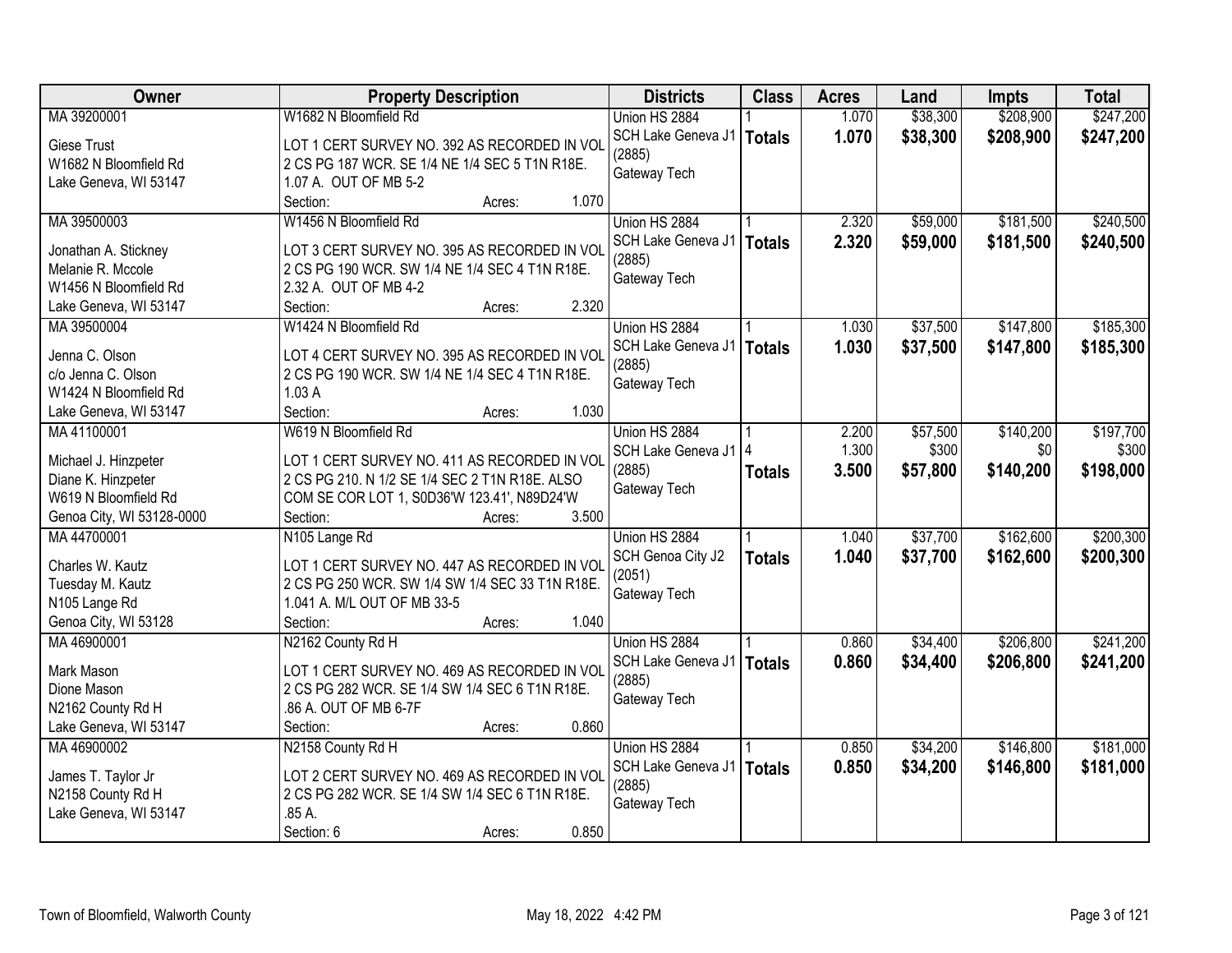| Owner                      | <b>Property Description</b>                      | <b>Districts</b>       | <b>Class</b>  | <b>Acres</b> | Land     | <b>Impts</b> | <b>Total</b> |
|----------------------------|--------------------------------------------------|------------------------|---------------|--------------|----------|--------------|--------------|
| MA 46900003                | N2132 County Rd H                                | Union HS 2884          |               | 0.790        | \$33,000 | \$141,200    | \$174,200    |
| Cheryl L Sullivan Trust    | LOT 3 CERT SURVEY NO. 469 AS RECORDED IN VOL     | SCH Lake Geneva J1     | <b>Totals</b> | 0.790        | \$33,000 | \$141,200    | \$174,200    |
| Thomas M Sullivan Sr Trust | 2 CS PG 282 WCR. SE 1/4 SW 1/4 SEC 6 T1N R18E.   | (2885)                 |               |              |          |              |              |
| N2132 County Rd H          | .79 A                                            | Gateway Tech           |               |              |          |              |              |
| Lake Geneva, WI 53147      | 0.790<br>Section:<br>Acres:                      |                        |               |              |          |              |              |
| MA 47400001                | W122 County Rd U                                 | Union HS 2884          |               | 0.940        | \$35,900 | \$93,600     | \$129,500    |
|                            |                                                  | SCH Genoa City J2      | <b>Totals</b> | 0.940        | \$35,900 | \$93,600     | \$129,500    |
| Robert J. Klade            | LOT 1 CERT SURVEY NO. 474 AS RECORDED IN VOL     | (2051)                 |               |              |          |              |              |
| W106 County Rd U           | 2 CS PG 288 WCR. NE 1/4 SE 1/4 SEC 12 T1N R18E.  | Gateway Tech           |               |              |          |              |              |
| Genoa City, WI 53128       | .94 A OUT OF MB 12-9<br>0.940                    |                        |               |              |          |              |              |
| MA 47400002                | Section:<br>Acres:                               |                        |               | 0.940        | \$35,900 | \$163,800    | \$199,700    |
|                            | W114 County Rd U                                 | Union HS 2884          |               |              |          |              |              |
| George E. Gartner          | LOT 2 CERT SURVEY NO. 474 AS RECORDED IN VOL     | SCH Genoa City J2      | <b>Totals</b> | 0.940        | \$35,900 | \$163,800    | \$199,700    |
| W114 County Rd U           | 2 CS PG 288 WCR. NE 1/4 SE 1/4 SEC 12 T1N R18E.  | (2051)<br>Gateway Tech |               |              |          |              |              |
| Genoa City, WI 53128       | .94 A                                            |                        |               |              |          |              |              |
|                            | 0.940<br>Section:<br>Acres:                      |                        |               |              |          |              |              |
| MA 47400003                | W106 County Rd U                                 | Union HS 2884          |               | 0.940        | \$35,900 | \$148,500    | \$184,400    |
| Robert J. Klade et al      | LOT 3 CERT SURVEY NO. 474 AS RECORDED IN VOL     | SCH Genoa City J2      | <b>Totals</b> | 0.940        | \$35,900 | \$148,500    | \$184,400    |
| W106 County Rd U           | 2 CS PG 288 WCR. NE 1/4 SE 1/4 SEC 12 T1N R18E.  | (2051)                 |               |              |          |              |              |
| Genoa City, WI 53128       | .94 A                                            | Gateway Tech           |               |              |          |              |              |
|                            | 0.940<br>Section:<br>Acres:                      |                        |               |              |          |              |              |
| MA 47800001                | N1936 East Side Rd                               | Union HS 2884          |               | 2.225        | \$57,800 | \$183,200    | \$241,000    |
|                            |                                                  | SCH Genoa City J2      |               | 0.700        | \$100    | \$0          | \$100        |
| Caitlyn M. Wallace         | LOT 1 CERT SURVEY NO. 478 AS RECORDED IN VOL     | (2051)                 | <b>Totals</b> | 2.925        | \$57,900 | \$183,200    | \$241,100    |
| Joshua J. Wallace          | 2 CS PG 294 WCR. SW 1/4 NE 1/4 SEC 12 T1N R18E.  | Gateway Tech           |               |              |          |              |              |
| N1936 E Side Rd            | 2.925 A. M/L OUT OF MB 12-3                      |                        |               |              |          |              |              |
| Genoa City, WI 53128       | 2.925<br>Section:<br>Acres:                      |                        |               |              |          |              |              |
| MA 49600001                | W1459 County Rd B                                | Union HS 2884          |               | 1.610        | \$48,000 | \$233,100    | \$281,100    |
| William J. Hammerstrom     | LOT 1 CERT SURVEY NO. 496 AS RECORDED IN VOL     | SCH Genoa City J2      | <b>Totals</b> | 1.610        | \$48,000 | \$233,100    | \$281,100    |
| Christine S. Hammerstrom   | 2 CS PG 324 WCR. SW 1/4 SE 1/4 SEC 33 T1N R18E.  | (2051)                 |               |              |          |              |              |
| W1459 County Rd B          | 1.61 A M/L OUT OF MB 33-7                        | Gateway Tech           |               |              |          |              |              |
| Genoa City, WI 53128-0000  | Section: 33<br>1.610<br>Acres:                   |                        |               |              |          |              |              |
| MA 55100001                | W244 County Rd U                                 | Union HS 2884          |               | 1.930        | \$53,700 | \$111,800    | \$165,500    |
|                            |                                                  | SCH Genoa City J2      | <b>Totals</b> | 1.930        | \$53,700 | \$111,800    | \$165,500    |
| Mary J. Wallace            | LOT 1 CERT SURVEY NO. 551 AS RECORDED IN VOL     | (2051)                 |               |              |          |              |              |
| W244 County Rd U           | 2 CS PG 399 WCR. NW 1/4 SE 1/4 SEC 12 T1N R18E.  | Gateway Tech           |               |              |          |              |              |
| Genoa City, WI 53128-0000  | ALSO COM SE COR LOT 1, S79D18'E 104.22', N2D05'E |                        |               |              |          |              |              |
|                            | 1.930<br>Section:<br>Acres:                      |                        |               |              |          |              |              |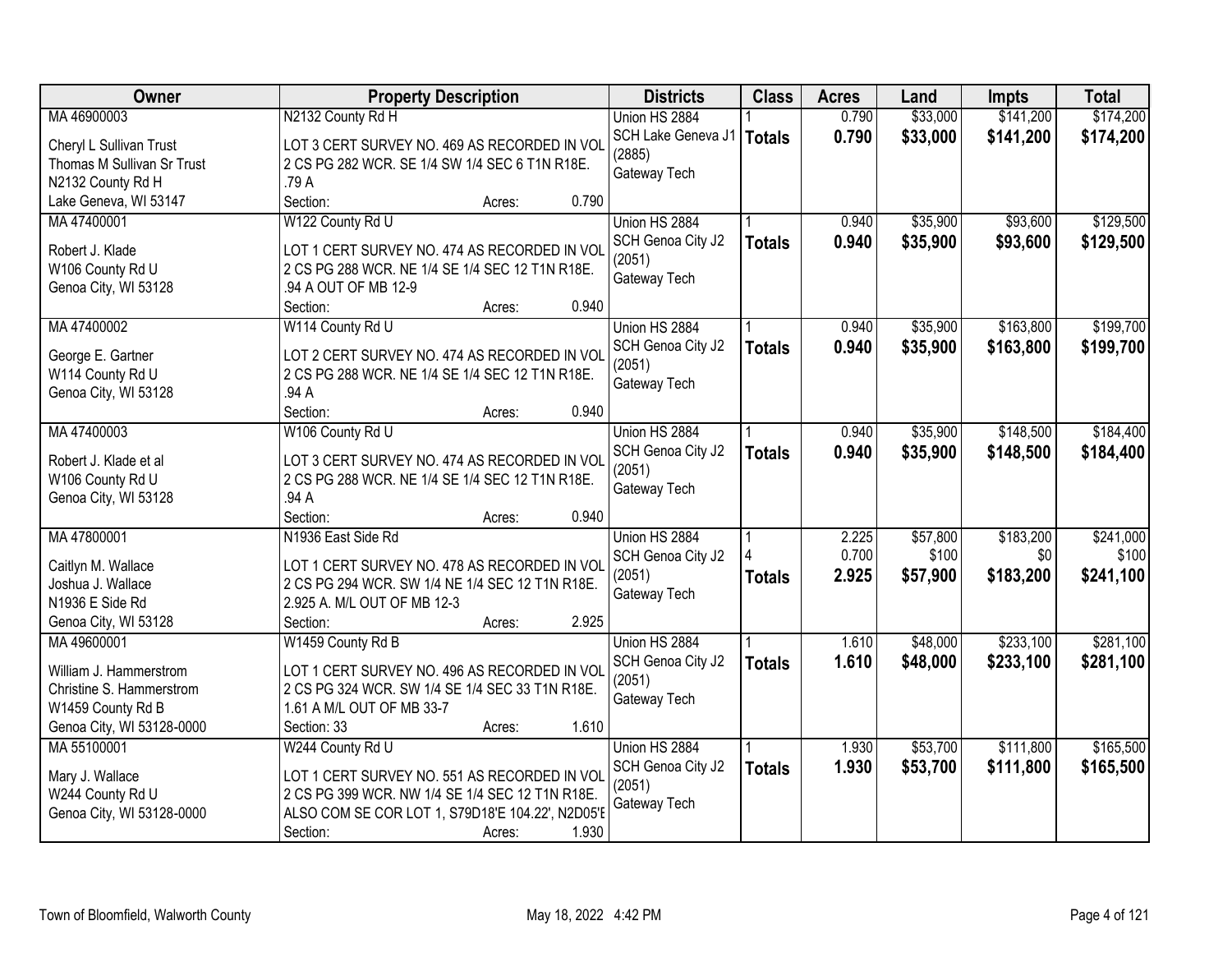| Owner                              | <b>Property Description</b>                                                                     | <b>Districts</b>            | <b>Class</b>  | <b>Acres</b> | Land     | Impts           | <b>Total</b> |
|------------------------------------|-------------------------------------------------------------------------------------------------|-----------------------------|---------------|--------------|----------|-----------------|--------------|
| MA 56400002                        | County Rd H                                                                                     | Union HS 2884               |               | 2.420        | \$60,300 | $\overline{50}$ | \$60,300     |
| Sharon F. Kissane                  | LOT 2 CERT SURVEY NO. 564 AS RECORDED IN VOL                                                    | SCH Lake Geneva J1          | Totals        | 2.420        | \$60,300 | \$0             | \$60,300     |
| C/O Kissame Communications         | 3 CS PG 8 WCR NW 1/4 NW 1/4 SEC 6 T1N R18E. 2.42                                                | (2885)                      |               |              |          |                 |              |
| PO Box 1300                        | A M/L OMITS MB 6-12                                                                             | Gateway Tech                |               |              |          |                 |              |
| Barrington, IL 60011-1300          | Section: 6<br>2.420<br>Acres:                                                                   |                             |               |              |          |                 |              |
| MA 57300001                        | W2343 Townline Rd                                                                               | Union HS 2884               |               | 2.000        | \$55,000 | \$179,100       | \$234,100    |
|                                    |                                                                                                 | SCH Lake Geneva J1          | Totals        | 2.000        | \$55,000 | \$179,100       | \$234,100    |
| Jeffrey C. Bakken                  | LOT 1 CERT SURVEY NO. 573 AS RECORDED IN VOL                                                    | (2885)                      |               |              |          |                 |              |
| Robyn M. Bakken                    | 3 CS PG 24 WCR NE 1/4 NW 1/4 SEC 6 T1N R18E. 2 A                                                | Gateway Tech                |               |              |          |                 |              |
| W2343 Townline Rd                  | OUT OF MB 6-4                                                                                   |                             |               |              |          |                 |              |
| Lake Geneva, WI 53147              | 2.000<br>Section:<br>Acres:                                                                     |                             |               |              |          |                 |              |
| MA 68100001                        | <b>Townline Rd</b>                                                                              | Union HS 2884               |               | 1.852        | \$63,600 | \$0             | \$63,600     |
| Eleazar Aguilar                    | NORTH 300' OF: LOT 1 CERT SURVEY NO. 681                                                        | SCH Lake Geneva J1          | <b>Totals</b> | 1.852        | \$63,600 | \$0             | \$63,600     |
| Moon Light Properties              | RECORDED IN VOL 3 CS PG 175 WCR. N 1/2 NW 1/4                                                   | (2885)                      |               |              |          |                 |              |
| 1213 Longneedle Ln                 | SEC 6 T1N R18E. 1.852 A OUT OF MB 6-4                                                           | Gateway Tech                |               |              |          |                 |              |
| Elkhorn, WI 53121                  | 1.852<br>Section:<br>Acres:                                                                     |                             |               |              |          |                 |              |
| MA 69500001                        | N557 Darling Rd                                                                                 | Union HS 2884               |               | 1.310        | \$42,600 | \$143,900       | \$186,500    |
|                                    |                                                                                                 | SCH Genoa City J2           | <b>Totals</b> | 1.310        | \$42,600 | \$143,900       | \$186,500    |
| Christopher Raasch<br>Carla Raasch | LOT 1 CERT SURVEY NO. 695 AS RECORDED IN VOL<br>3 CS PG 198 WCR. SE 1/4 SW 1/4 SEC 26 T1N R18E. | (2051)                      |               |              |          |                 |              |
| N557 Darling Rd                    | 1.31 A. OUT OF MB 26-5                                                                          | Gateway Tech                |               |              |          |                 |              |
| Genoa City, WI 53128               | 1.310<br>Section: 26<br>Acres:                                                                  |                             |               |              |          |                 |              |
| MA 99300002                        | N1590 Spring Creek Rd                                                                           | Union HS 2884               |               | 1.380        | \$43,800 | \$246,500       | \$290,300    |
|                                    |                                                                                                 | SCH Lake Geneva J1          |               | 1.380        | \$43,800 | \$246,500       | \$290,300    |
| Rayben A. Juchems                  | LOT 2 CERT SURVEY NO. 993 AS RECORDED IN VOL                                                    | (2885)                      | <b>Totals</b> |              |          |                 |              |
| Jaime J. Juchems                   | 4 C.S. PG 261 WCR. W 1/2 NE 1/4 SEC 17 T1N R18E.                                                | Gateway Tech                |               |              |          |                 |              |
| N1590 Spring Creek Rd              | EXC HWY AS DESC UNDER DOC. #281884, VOL 629                                                     |                             |               |              |          |                 |              |
| Genoa City, WI 53128               | 1.380<br>Section:<br>Acres:                                                                     |                             |               |              |          |                 |              |
| MA100200001                        | W1498 N Bloomfield Rd                                                                           | Union HS 2884               |               | 1.493        | \$45,900 | \$145,000       | \$190,900    |
| <b>Charles Siblik Trust</b>        | LOT 1 CERT SURVEY NO. 1002 AS RECORDED IN                                                       | SCH Lake Geneva J1          | Totals        | 1.493        | \$45,900 | \$145,000       | \$190,900    |
| Rosemary Siblik Trust              | VOL 4 CS PG 273 WCR. SW 1/4 NE 1/4 SEC 4 T1N                                                    | (2885)                      |               |              |          |                 |              |
| W1498 N Bloomfield Rd              | R18E. 1.49 A OUT OF CSM 395                                                                     | Gateway Tech                |               |              |          |                 |              |
| Lake Geneva, WI 53147              | 1.493<br>Section:<br>Acres:                                                                     |                             |               |              |          |                 |              |
| MA100200002                        | W1480 N Bloomfield Rd                                                                           | Union HS 2884               |               | 1.493        | \$45,900 | \$271,800       | \$317,700    |
|                                    |                                                                                                 | SCH Lake Geneva J1   Totals |               | 1.493        | \$45,900 | \$271,800       | \$317,700    |
| Macintosh Greene Sr Trust          | LOT 2 CERT SURVEY NO. 1002 AS RECORDED IN                                                       | (2885)                      |               |              |          |                 |              |
| W1480 N Bloomfield Rd              | VOL 4 CS PG 273 WCR. SW 1/4 NE 1/4 SEC 4 T1N                                                    | Gateway Tech                |               |              |          |                 |              |
| Lake Geneva, WI 53147              | R18E. 1.49 A.                                                                                   |                             |               |              |          |                 |              |
|                                    | 1.493<br>Section:<br>Acres:                                                                     |                             |               |              |          |                 |              |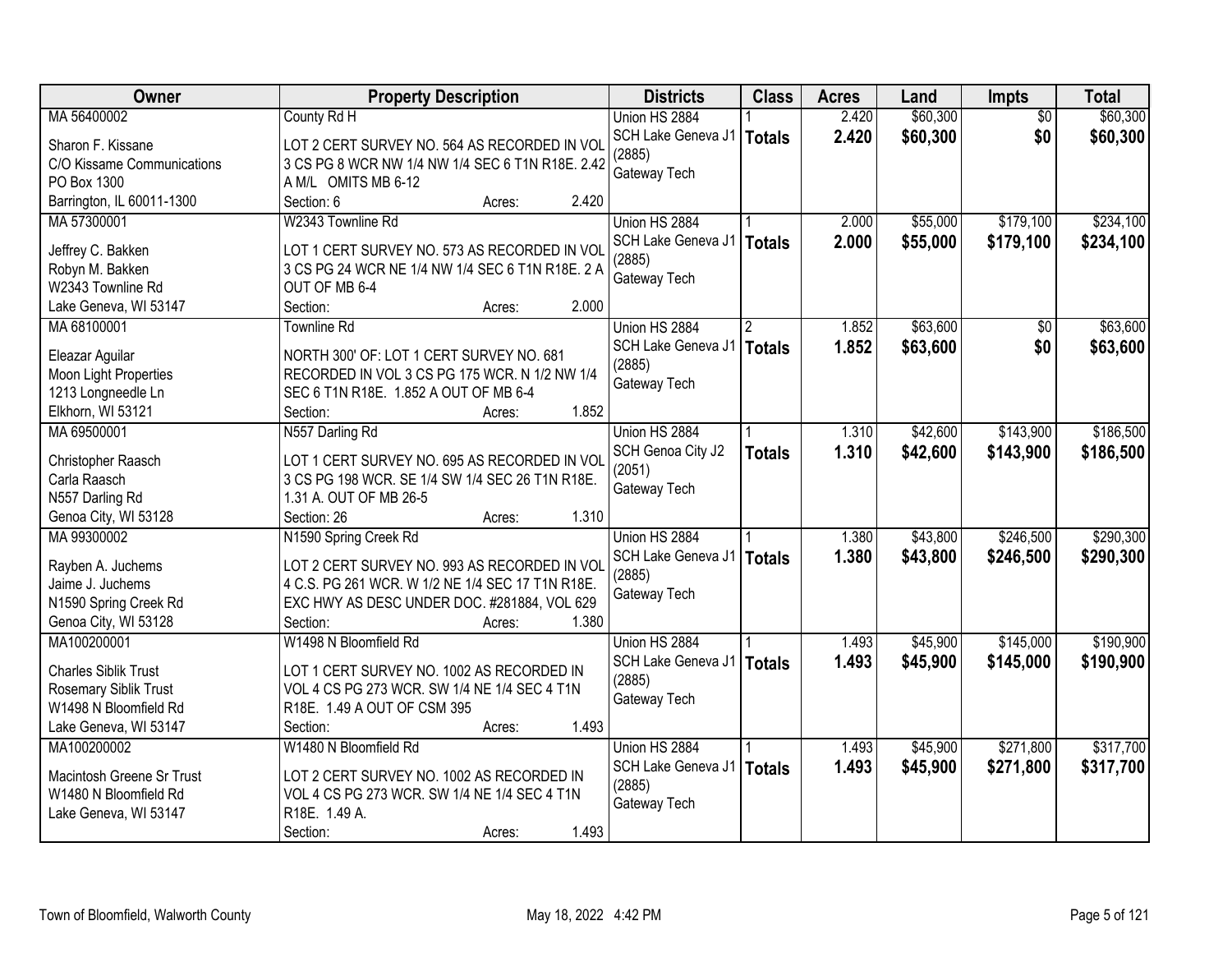| Owner                                      | <b>Property Description</b>                                          | <b>Districts</b>   | <b>Class</b>  | <b>Acres</b>             | Land     | <b>Impts</b> | <b>Total</b> |
|--------------------------------------------|----------------------------------------------------------------------|--------------------|---------------|--------------------------|----------|--------------|--------------|
| MA107000001                                | W1442 County Rd B                                                    | Union HS 2884      |               | 6.160                    | \$97,000 | \$201,500    | \$298,500    |
| Deborah L Stalker Trust                    | LOT 1 CERT SURVEY NO. 1070 AS RECORDED IN                            | SCH Genoa City J2  | <b>Totals</b> | 6.160                    | \$97,000 | \$201,500    | \$298,500    |
| W1442 County Rd B                          | VOL 5 CS PG 58 WCR NE 1/4 SW 1/4 & NW 1/4 SE 1/4                     | (2051)             |               |                          |          |              |              |
| Genoa City, WI 53128                       | SEC 33 T1N R18E. 6.16 A OMITS MB 33-8                                | Gateway Tech       |               |                          |          |              |              |
|                                            | 6.160<br>Section: 33<br>Acres:                                       |                    |               |                          |          |              |              |
| MA107000002                                | W1438 County Rd B                                                    | Union HS 2884      |               | 6.392                    | \$98,400 | \$301,900    | \$400,300    |
|                                            |                                                                      | SCH Genoa City J2  | <b>Totals</b> | 6.392                    | \$98,400 | \$301,900    | \$400,300    |
| Druszczak Trust                            | LOT 2 CERT SURVEY NO. 1070 AS RECORDED IN                            | (2051)             |               |                          |          |              |              |
| PO Box 365                                 | VOL 5 CS PG 58 WCR NE 1/4 SW 1/4 NW 1/4 SE 1/4                       | Gateway Tech       |               |                          |          |              |              |
| Genoa City, WI 53128                       | SEC 33 T1N R18E. 6.392 A                                             |                    |               |                          |          |              |              |
|                                            | 6.392<br>Section:<br>Acres:                                          |                    |               |                          |          |              |              |
| MA107000003                                | W1434 County Rd B                                                    | Union HS 2884      |               | 6.087                    | \$96,500 | \$162,500    | \$259,000    |
| Yvonne E. Pertle                           | LOT 3 CERT SURVEY NO. 1070 AS RECORDED IN                            | SCH Genoa City J2  | <b>Totals</b> | 6.087                    | \$96,500 | \$162,500    | \$259,000    |
| Steve T. Schmidt                           | VOL 5 CS PG 58 WCR NE 1/4 SW 1/4 & NW 1/4 SE 1/4                     | (2051)             |               |                          |          |              |              |
| W4134 County Rd B                          | SEC 33 T1N R18E. 6.087 A ALSO EASEMENT                               | Gateway Tech       |               |                          |          |              |              |
| Genoa City, WI 53128                       | 6.087<br>Section: 33<br>Acres:                                       |                    |               |                          |          |              |              |
| MA107000004                                | W1432 County Rd B                                                    | Union HS 2884      |               | 5.001                    | \$90,000 | \$201,400    | \$291,400    |
|                                            |                                                                      | SCH Genoa City J2  | <b>Totals</b> | 5.001                    | \$90,000 | \$201,400    | \$291,400    |
| Robert G Davies Jr Trust                   | LOT 4 CERT SURVEY NO. 1070 AS RECORDED IN                            | (2051)             |               |                          |          |              |              |
| Patricia A Davies Trust                    | VOL 5 CS PG 58 WCR NE 1/4 SW 1/4 & NW 1/4 SE 1/4                     | Gateway Tech       |               |                          |          |              |              |
| W1432 County Rd B                          | SEC 33 T1N R18E. 5.302 A                                             |                    |               |                          |          |              |              |
| Genoa City, WI 53128                       | 5.001<br>Section: 33<br>Acres:                                       |                    |               |                          |          |              |              |
| MA107900001                                | Spring Creek Rd                                                      | Union HS 2884      |               | Assessed with MB 1700014 |          |              |              |
| Deanna M. Giovingo                         | PT LOT 1 CSM 1079 BEING E 137. 43' OF S 180.41' AS                   | SCH Lake Geneva J1 |               |                          |          |              |              |
| Michael B. Giovingo                        | RECORDED IN VOL 5 CS PG 74 WCR. SW 1/4 SE 1/4                        | (2885)             |               |                          |          |              |              |
| N1304 Spring Creek Rd                      | SEC 17 T1N R18E OMITS MB 17-12A; ASSESSED                            | Gateway Tech       |               |                          |          |              |              |
| Genoa City, WI 53128                       | 0.000<br>Section:<br>Acres:                                          |                    |               |                          |          |              |              |
| MA110500001                                | N540 Darling Rd                                                      | Union HS 2884      |               | 2.740                    | \$39,800 | \$129,300    | \$169,100    |
|                                            |                                                                      | SCH Genoa City J2  |               | 0.250                    | \$100    | \$0          | \$100        |
| <b>Arthur Volbrecht</b>                    | LOT 1 CERT SURVEY NO. 1105 AS RECORDED IN                            | (2051)             |               | 2.990                    | \$39,900 | \$129,300    | \$169,200    |
| Katherine A. Volbrecht                     | VOL 5 CS PG 116 WCR. SE 1/4 SW 1/4 SEC 26 T1N                        | Gateway Tech       | <b>Totals</b> |                          |          |              |              |
| N540 Darling Rd                            | R18E. EXC LAND CONVEYED TO TOWN OF                                   |                    |               |                          |          |              |              |
| Genoa City, WI 53128-0000                  | 2.990<br>Section: 26<br>Acres:                                       |                    |               |                          |          |              |              |
| MA136900001                                | N1675 County Rd H                                                    | Union HS 2884      |               | 1.003                    | \$37,100 | \$133,300    | \$170,400    |
| Daniel L. Schoonover                       | LOT 1 CERT SURVEY NO. 1369 RECORDED IN VOL 6                         | SCH Lake Geneva J1 | <b>Totals</b> | 1.003                    | \$37,100 | \$133,300    | \$170,400    |
| Martha A. Schoonover                       | CS PG 213 WCR NE 1/4 NW 1/4 SEC 17 T1N R18E.                         | (2885)             |               |                          |          |              |              |
|                                            |                                                                      | Gateway Tech       |               |                          |          |              |              |
|                                            |                                                                      |                    |               |                          |          |              |              |
| N1675 County Rd H<br>Lake Geneva, WI 53147 | EXC LAND TO COUNTY FOR HWY DESC UNDER<br>Section:<br>1.003<br>Acres: |                    |               |                          |          |              |              |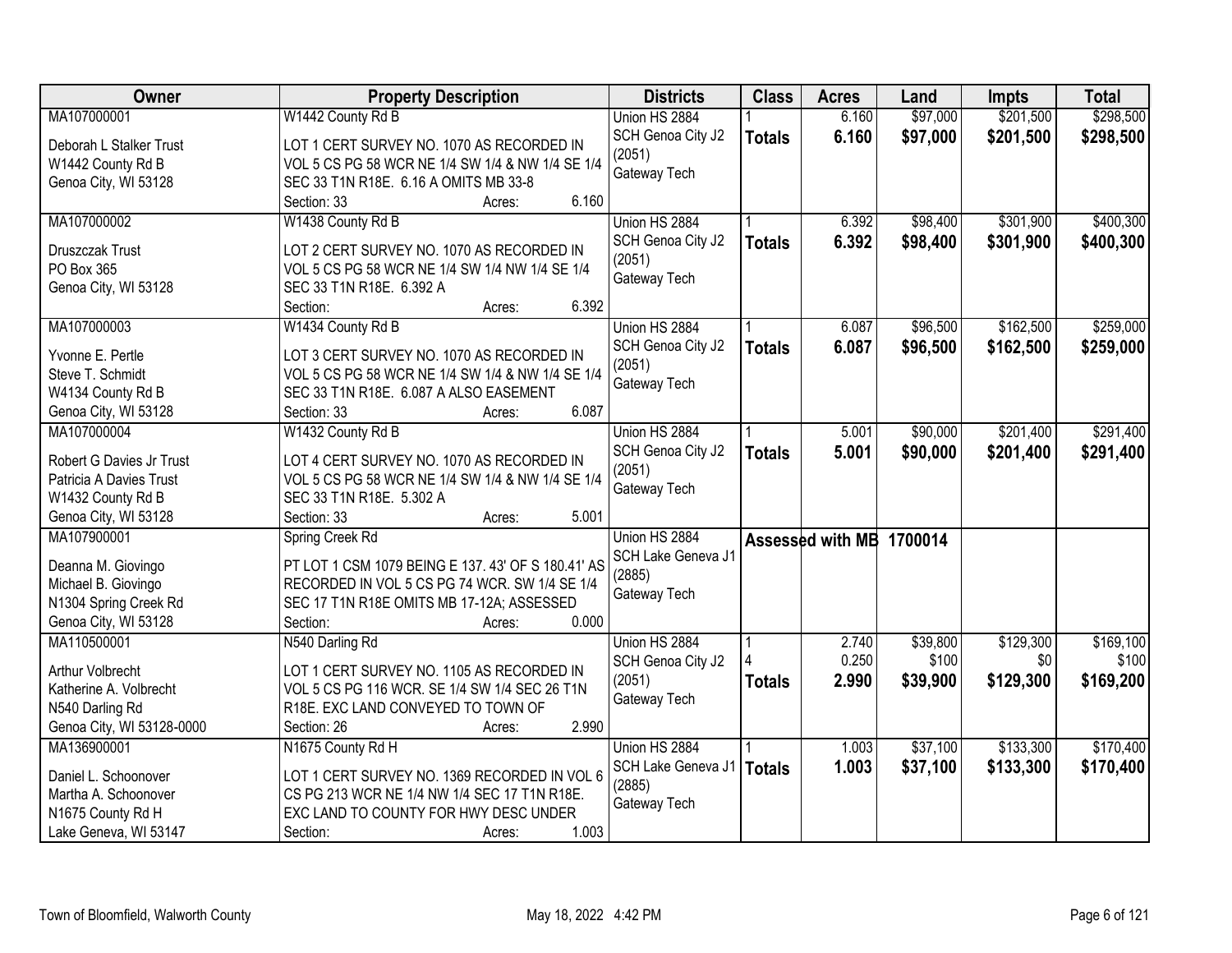| Owner                               | <b>Property Description</b>                                  | <b>Districts</b>            | <b>Class</b>  | <b>Acres</b> | Land      | <b>Impts</b> | <b>Total</b> |
|-------------------------------------|--------------------------------------------------------------|-----------------------------|---------------|--------------|-----------|--------------|--------------|
| MA138400001                         | N410 Thunderbird Rd                                          | Union HS 2884               |               | 3.000        | \$67,500  | \$291,900    | \$359,400    |
| Kay Poltermann Trust                | LOT 1 CERT SURVEY NO. 1384 AS RECORDED IN                    | SCH Genoa City J2           | Δ             | 1.750        | \$300     | \$0          | \$300        |
| <b>Bruce Poltermann Trust</b>       | VOL 6 CS PG 240 WCR. NW 1/4 SW 1/4 SEC 34 T1N                | (2051)                      | 5             | 0.140        | \$100     | \$0          | \$100        |
| N410 Thunderbird Rd                 | R18E. 4.89 A. OUT OF MB 34-3                                 | Gateway Tech                | <b>Totals</b> | 4.890        | \$67,900  | \$291,900    | \$359,800    |
| Genoa City, WI 53128                | 4.890<br>Section:<br>Acres:                                  |                             |               |              |           |              |              |
| MA142900001                         | W1378 N Bloomfield Rd                                        | Union HS 2884               |               | 1.090        | \$38,600  | \$109,400    | \$148,000    |
|                                     |                                                              | SCH Lake Geneva J1          | <b>Totals</b> | 1.090        | \$38,600  | \$109,400    | \$148,000    |
| Peter A. Stefan                     | LOT 1 CERT SURVEY NO. 1429 AS RECORDED IN                    | (2885)                      |               |              |           |              |              |
| W1378 N Bloomfield Rd               | VOL 6 CS PG 316 WCR. SE 1/4 NE 1/4 SEC 4 T1N                 | Gateway Tech                |               |              |           |              |              |
| Lake Geneva, WI 53147               | R18E. 1.09 A. OUT OF MB 4-1<br>1.090                         |                             |               |              |           |              |              |
|                                     | Section:<br>Acres:                                           |                             |               |              |           |              |              |
| MA146100001                         | W1815 County Rd B                                            | Union HS 2884               |               | 7.123        | \$102,700 | \$229,000    | \$331,700    |
| Douglas Harrod                      | LOT 1 CERT SURVEY NO. 1461 AS RECORDED IN                    | SCH Genoa City J2           | <b>Totals</b> | 7.123        | \$102,700 | \$229,000    | \$331,700    |
| Kathryn Harrod                      | VOL 7 CS PG 21 WCR SW 1/4 SE 1/4 SEC 29 T1N                  | (2051)                      |               |              |           |              |              |
| W1815 County Rd B                   | R18E. 7.123 A. OMITS MB 29-8A1                               | Gateway Tech                |               |              |           |              |              |
| Genoa City, WI 53128                | 7.123<br>Section:<br>Acres:                                  |                             |               |              |           |              |              |
| MA146100002                         | County Rd B                                                  | Union HS 2884               |               | 5.000        | \$30,000  | \$0          | \$30,000     |
|                                     |                                                              | SCH Genoa City J2           | <b>Totals</b> | 5.000        | \$30,000  | \$0          | \$30,000     |
| Douglas Harrod                      | LOT 2 CERT SURVEY NO. 1461 AS RECORDED IN                    | (2051)                      |               |              |           |              |              |
| Kathryn Harrod                      | VOL 7 CS PG 21 WCR SW 1/4 SE 1/4 SEC 29 T1N<br>R18E. 5.051 A | Gateway Tech                |               |              |           |              |              |
| W1815 County Rd B                   | 5.000                                                        |                             |               |              |           |              |              |
| Genoa City, WI 53128<br>MA146100003 | Section: 29<br>Acres:                                        |                             | 5             |              |           |              |              |
|                                     | County Rd B                                                  | Union HS 2884               |               | 5.590        | \$4,200   | \$0          | \$4,200      |
| George M. Ricci                     | LOT 3 CERT SURVEY NO. 1461 AS RECORDED IN                    | SCH Genoa City J2<br>(2051) | <b>Totals</b> | 5.590        | \$4,200   | \$0          | \$4,200      |
| Sharon Ricci                        | VOL 7 CS PG 21 WCR SW 1/4 SE 1/4 SEC 29 T1N                  |                             |               |              |           |              |              |
| 6770 Longmeadow Dr                  | R18E. 5.594 A.                                               | Gateway Tech                |               |              |           |              |              |
| Pahrump, NV 89061                   | 5.590<br>Section: 29<br>Acres:                               |                             |               |              |           |              |              |
| MA155200002                         | N1344 Spring Creek Rd                                        | Union HS 2884               |               | 5.740        | \$94,400  | \$151,700    | \$246,100    |
| Edward D. Gavin                     | LOT 2 CERT SURVEY NO. 1552 AS RECORDED IN                    | SCH Lake Geneva J1          | <b>Totals</b> | 5.740        | \$94,400  | \$151,700    | \$246,100    |
| Rita E. Gavin                       | VOL 7 CS PG 186 WCR. SE 1/4 SEC 17 T1N R18E. 5.7             | (2885)                      |               |              |           |              |              |
| N1344 Spring Creek Rd               | А.                                                           | Gateway Tech                |               |              |           |              |              |
| Genoa City, WI 53128                | 5.740<br>Section:<br>Acres:                                  |                             |               |              |           |              |              |
| MA156700001                         | N1048 White Pigeon Rd                                        | Union HS 2884               |               | 5.000        | \$90,000  | \$562,700    | \$652,700    |
|                                     |                                                              | SCH Lake Geneva J1   Totals |               | 5.000        | \$90,000  | \$562,700    |              |
| Bam Enterprises, LLC                | LOT 1 CERT SURVEY NO. 1567 AS RECORDED IN                    | (2885)                      |               |              |           |              | \$652,700    |
| 403 Harvard Ave                     | VOL 7 CS PG 208 WCR. SW 1/4 SEC 20 T1N R18E 5 A              | Gateway Tech                |               |              |           |              |              |
| Fontana, WI 53125                   | OUT OF MB20-6                                                |                             |               |              |           |              |              |
|                                     | 5.000<br>Section: 20<br>Acres:                               |                             |               |              |           |              |              |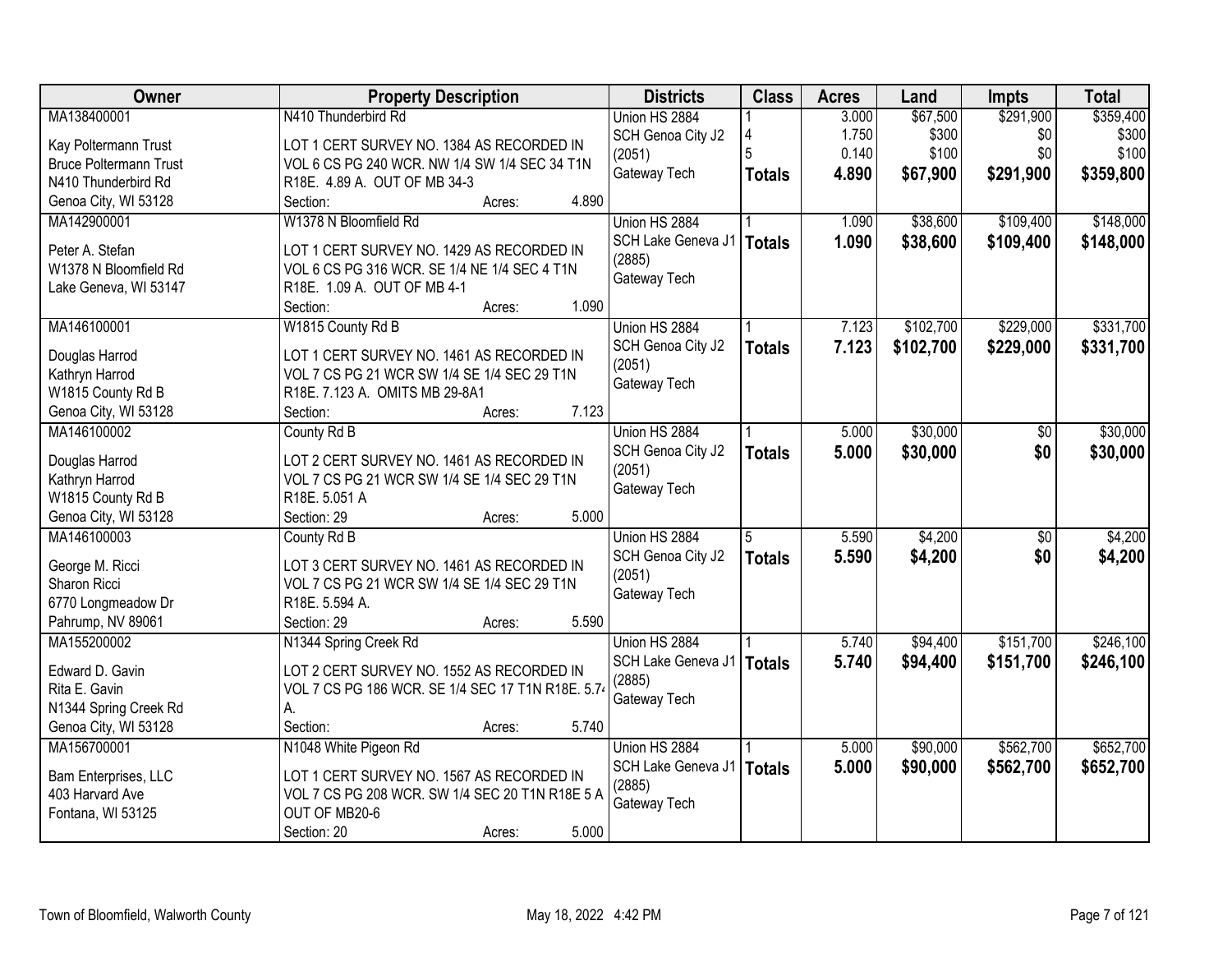| Owner                          | <b>Property Description</b>                    | <b>Districts</b>   | <b>Class</b>  | <b>Acres</b>     | Land      | Impts     | <b>Total</b> |
|--------------------------------|------------------------------------------------|--------------------|---------------|------------------|-----------|-----------|--------------|
| MA171000001                    | N311 Thunderbird Rd                            | Union HS 2884      |               | 5.353            | \$92,100  | \$152,300 | \$244,400    |
| Doall Company                  | LOT 1 CERT SURVEY NO. 1710 AS RECORDED IN      | SCH Genoa City J2  | <b>Totals</b> | 5.353            | \$92,100  | \$152,300 | \$244,400    |
| 1480 S Wolf Rd                 | VOL 8 CS PG 104 WCR. NE 1/4 SEC 33 T1N R18E.   | (2051)             |               |                  |           |           |              |
| Wheeling, IL 60090             | 5.35 A. OUT OF MB 33-1                         | Gateway Tech       |               |                  |           |           |              |
|                                | 5.353<br>Section: 33<br>Acres:                 |                    |               |                  |           |           |              |
| MA172200001                    | N271 Thunderbird Rd                            | Union HS 2884      |               | 6.340            | \$98,000  | \$105,700 | \$203,700    |
|                                |                                                | SCH Genoa City J2  | <b>Totals</b> | 6.340            | \$98,000  | \$105,700 | \$203,700    |
| <b>Richard Perkins</b>         | LOT 1 CERT SURVEY NO. 1722 AS RECORDED IN      | (2051)             |               |                  |           |           |              |
| <b>Thelma Perkins</b>          | VOL 8 CS PG 123 WCR. NE 1/4 SE 1/4 SEC 33 T1N  | Gateway Tech       |               |                  |           |           |              |
| N271 Thunderbird Rd            | R18E. EXC THAT PT OF LOT 1 DESC IN VOL 452     |                    |               |                  |           |           |              |
| Genoa City, WI 53128           | 6.340<br>Section: 33<br>Acres:                 |                    |               |                  |           |           |              |
| MA172200001A                   | <b>Thunderbird Rd</b>                          | Union HS 2884      |               | Assessed with MB | 3300014   |           |              |
| Edwin C. Bauman                | PT LOT 1 CERT SURVEY NO. 1722 AS RECORDED IN   | SCH Genoa City J2  |               |                  |           |           |              |
| Nancy J. Bauman                | VOL 8 CS PG 123 WCR NE 1/4 SE 1/4 SEC 33 T1N   | (2051)             |               |                  |           |           |              |
| N263 Thunderbird Rd            | R18E DESC AS: COM E 1/4 COR SEC 33, S0D19'40"W | Gateway Tech       |               |                  |           |           |              |
| Genoa City, WI 53128-0000      | Section: 33<br>0.000<br>Acres:                 |                    |               |                  |           |           |              |
| MA172200002                    | N279 Thunderbird Rd                            | Union HS 2884      |               | 6.750            | \$100,500 | \$198,300 | \$298,800    |
|                                |                                                | SCH Genoa City J2  | <b>Totals</b> | 6.750            | \$100,500 | \$198,300 | \$298,800    |
| Judith A. Caputo               | LOT 2 CERT SURVEY NO. 1722 AS RECORDED IN      | (2051)             |               |                  |           |           |              |
| William Wieczorek              | VOL 8 CS PG 123 WCR. NE 1/4 SE 1/4 SEC 33 T1N  | Gateway Tech       |               |                  |           |           |              |
| N279 Thunderbird Rd            | R18E. 6.75 A                                   |                    |               |                  |           |           |              |
| Genoa City, WI 53128           | 6.750<br>Section: 33<br>Acres:                 |                    |               |                  |           |           |              |
| MA173300001                    | N2488 Phyllis Wheatly Dr                       | Union HS 2884      |               | 0.436            | \$15,300  | \$87,200  | \$102,500    |
| Mary C Mcintyre Trust          | LOT 1 CERT SURVEY NO. 1733 AS RECORDED IN      | SCH Lake Geneva J1 | <b>Totals</b> | 0.436            | \$15,300  | \$87,200  | \$102,500    |
| N2416 Charles Young Dr         | VOL 8 CS PG 142 WCR. NW 1/4 SEC 2 T1N R18E.    | (2885)             |               |                  |           |           |              |
| Burlington, WI 53105           | 18,978 SQ FT OMITS MIR 101,104,118 WELL        | Gateway Tech       |               |                  |           |           |              |
|                                | 0.436<br>Section:<br>Acres:                    |                    |               |                  |           |           |              |
| MA173300002                    | N2486 Phyllis Wheatley Dr                      | Union HS 2884      |               | 0.115            | \$5,000   | \$31,200  | \$36,200     |
|                                |                                                |                    |               |                  |           |           |              |
| Mary C Mcintyre Trust          | LOT 2 CERT SURVEY NO. 1733 AS RECORDED IN      | SCH Lake Geneva J1 | <b>Totals</b> | 0.115            | \$5,000   | \$31,200  | \$36,200     |
| N2416 Charles Young Dr         | VOL 8 CS PG 142 WCR. NW 1/4 SEC 2 T1N R18E.    | (2885)             |               |                  |           |           |              |
| Burlington, WI 53105           | 4,998 SQ FT ALSO EASEMENT OVER PORTION OF      | Gateway Tech       |               |                  |           |           |              |
|                                | 0.115<br>Section:<br>Acres:                    |                    |               |                  |           |           |              |
| MA175000001                    | N861 County Rd H                               | Union HS 2884      | 2             | 1.090            | \$51,400  | \$78,600  | \$130,000    |
|                                |                                                | SCH Genoa City J2  | <b>Totals</b> | 1.090            | \$51,400  | \$78,600  | \$130,000    |
| Mission Support Services, Inc. | LOT 1 CERT SURVEY NO. 1750 AS RECORDED IN      | (2051)             |               |                  |           |           |              |
| N861 County Rd H               | VOL 8 CS PG 176 WCR. NW 1/4 NE 1/4 SEC 27 T1N  | Gateway Tech       |               |                  |           |           |              |
| Genoa City, WI 53128           | R18E. 1.09 A. OMITS MB 27-4B                   |                    |               |                  |           |           |              |
|                                | 1.090<br>Section:<br>Acres:                    |                    |               |                  |           |           |              |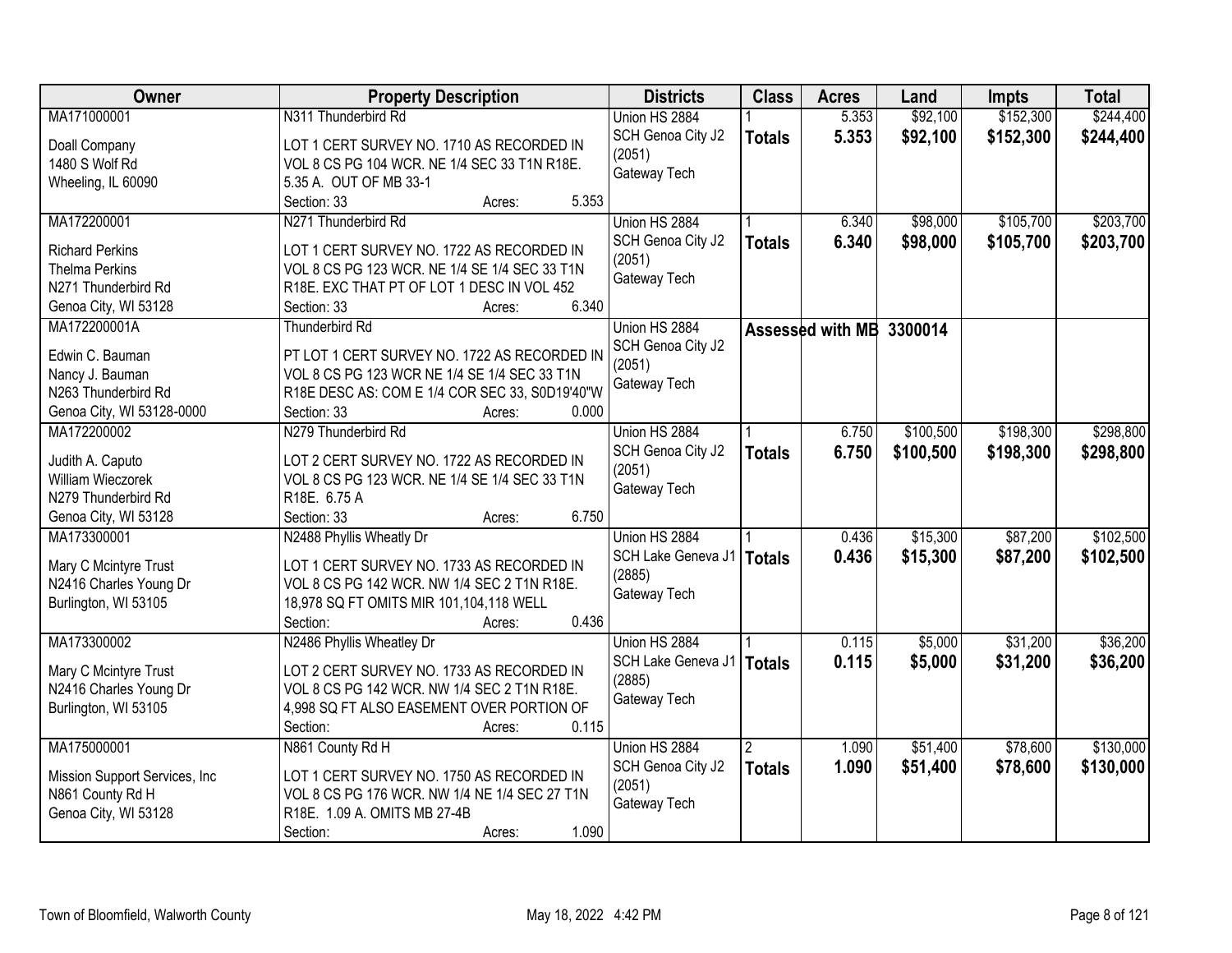| Owner                              | <b>Property Description</b>                      | <b>Districts</b>   | <b>Class</b>   | <b>Acres</b>              | Land     | Impts     | <b>Total</b> |
|------------------------------------|--------------------------------------------------|--------------------|----------------|---------------------------|----------|-----------|--------------|
| MA175000002                        | N853 County Rd H                                 | Union HS 2884      |                | 2.600                     | \$75,600 | \$172,900 | \$248,500    |
| Thorson Properties, LLC            | LOT 2 CERT SURVEY NO. 1750 AS RECORDED IN        | SCH Genoa City J2  | <b>Totals</b>  | 2.600                     | \$75,600 | \$172,900 | \$248,500    |
| N853 County Rd H                   | VOL 8 CS PG 176 WCR. NW 1/4 NE 1/4 SEC 27 T1N    | (2051)             |                |                           |          |           |              |
| Genoa City, WI 53128               | R18E. 2.6 A                                      | Gateway Tech       |                |                           |          |           |              |
|                                    | 2.600<br>Section:<br>Acres:                      |                    |                |                           |          |           |              |
| MA175000003                        | N845 County Rd H                                 | Union HS 2884      | $\overline{2}$ | 1.300                     | \$54,800 | \$115,900 | \$170,700    |
|                                    |                                                  | SCH Genoa City J2  | <b>Totals</b>  | 1.300                     | \$54,800 | \$115,900 | \$170,700    |
| Ira Services Trust Co Cfbo: Rick J | LOT 3 CERT SURVEY NO. 1750 AS RECORDED IN        | (2051)             |                |                           |          |           |              |
| Thorson                            | VOL 8 CS PG 176 WCR. NW 1/4 NE 1/4 SEC 27 T1N    | Gateway Tech       |                |                           |          |           |              |
| N853 County Rd H                   | R18E. EXC. LAND TO COUNTY FOR HWY DESC           |                    |                |                           |          |           |              |
| Genoa City, WI 53128               | 1.300<br>Section: 27<br>Acres:                   |                    |                |                           |          |           |              |
| MA203500001                        | W236 County Rd B                                 | Union HS 2884      |                | 1.585                     | \$47,500 | \$66,000  | \$113,500    |
| Tikk Farms, LLC                    | LOT 1 CERTIFIED SURVEY NO. 2035 AS RECORDED      | SCH Genoa City J2  | 4              | 3.500                     | \$800    | \$0       | \$800        |
| 5 Pleasant Oak Ct                  | IN VOL 9 OF C.S. ON PAGE 349 WCR. LOCATED IN     | (2051)             | 5              | 0.250                     | \$100    | \$0       | \$100        |
| Oregon, WI 53575                   | SW 1/4 NE 1/4 SEC 25 T1N R18E. 5.33 A. OUT OF MB | Gateway Tech       | <b>Totals</b>  | 5.335                     | \$48,400 | \$66,000  | \$114,400    |
|                                    | Section: 25<br>5.335<br>Acres:                   |                    |                |                           |          |           |              |
| MA211200001                        | N2394 North Rd                                   | Union HS 2884      |                | 1.033                     | \$37,600 | \$158,600 | \$196,200    |
|                                    |                                                  | SCH Lake Geneva J1 | <b>Totals</b>  | 1.033                     | \$37,600 | \$158,600 | \$196,200    |
| William A. Meyerhofer              | LOT 1 CERTIFIED SURVEY NO. 2112 AS RECORDED      | (2885)             |                |                           |          |           |              |
| N2394 North Rd                     | IN VOL 10 OF C.S. ON PAGE 115 WCR. LOCATED IN    | Gateway Tech       |                |                           |          |           |              |
| Lake Geneva, WI 53147              | NW 1/4 NE 1/4 SEC 5 T1N R18E. 45000 SQ FT. OUT   |                    |                |                           |          |           |              |
|                                    | 1.033<br>Section:<br>Acres:                      |                    |                |                           |          |           |              |
| MA219600001                        | Lange Rd                                         | Union HS 2884      |                | Assessed with MA 30000002 |          |           |              |
| John P. Bettack                    | LOT 1 CERTIFIED SURVEY NO. 2196 AS RECORDED      | SCH Genoa City J2  |                |                           |          |           |              |
| Jacqueline J. Bettack              | IN VOL 10 OF C.S. ON PAGE 286 WCR. LOCATED IN    | (2051)             |                |                           |          |           |              |
| N190 Lange Rd                      | SE 1/4 SW 1/4 SEC 33 T1N R18E. 43560 SQ FT. OUT  | Gateway Tech       |                |                           |          |           |              |
| Genoa City, WI 53128-0000          | 0.000<br>Section:<br>Acres:                      |                    |                |                           |          |           |              |
| MA219600002                        |                                                  |                    |                |                           |          |           |              |
|                                    | Lange Rd                                         | Union HS 2884      |                | Assessed with MA 34100001 |          |           |              |
| Frank D. Oudin                     | LOT 2 CERTIFIED SURVEY NO. 2196 AS RECORDED      | SCH Genoa City J2  |                |                           |          |           |              |
| Sandra M. Oudin                    | IN VOL 10 OF C.S. ON PAGE 286 WCR. LOCATED IN    | (2051)             |                |                           |          |           |              |
| W1573 County Rd B                  | SE 1/4 SW 1/4 SEC 33 T1N R18E. 166864 SQ FT. OUT | Gateway Tech       |                |                           |          |           |              |
| Genoa City, WI 53128               | Section: 33<br>0.000<br>Acres:                   |                    |                |                           |          |           |              |
| MA219600003                        | Lange <sub>Rd</sub>                              | Union HS 2884      |                | Assessed with MA 34100002 |          |           |              |
| Scot A. Olson                      | LOT 3 CERTIFIED SURVEY NO. 2196 AS RECORDED      | SCH Genoa City J2  |                |                           |          |           |              |
|                                    | IN VOL 10 OF C.S. ON PAGE 286 WCR. LOCATED IN    | (2051)             |                |                           |          |           |              |
| W1551 County Rd B                  |                                                  | Gateway Tech       |                |                           |          |           |              |
| Genoa City, WI 53128-0000          | SE 1/4 SW 1/4 SEC 33 T1N R183. 130680 SQ FT. OUT |                    |                |                           |          |           |              |
|                                    | 0.000<br>Section: 33<br>Acres:                   |                    |                |                           |          |           |              |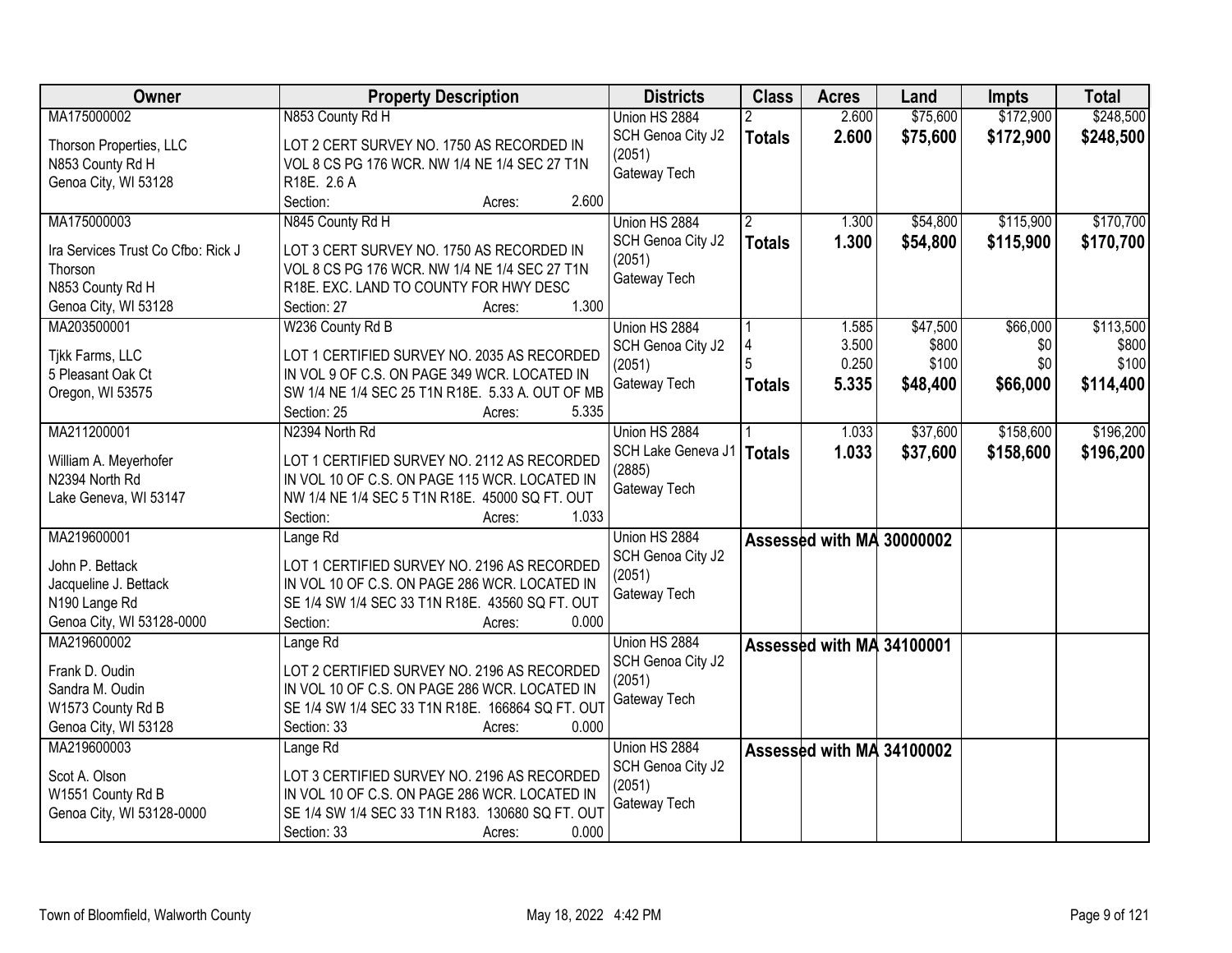| Owner                                    | <b>Property Description</b>                                                                        | <b>Districts</b>            | <b>Class</b>  | <b>Acres</b> | Land      | <b>Impts</b>    | <b>Total</b> |
|------------------------------------------|----------------------------------------------------------------------------------------------------|-----------------------------|---------------|--------------|-----------|-----------------|--------------|
| MA220100001                              | N594 Ridge Rd                                                                                      | Union HS 2884               |               | 1.115        | \$39,100  | \$169,100       | \$208,200    |
| Riley D. Sampson                         | LOT 1 CERTIFIED SURVEY NO. 2201 AS RECORDED                                                        | SCH Genoa City J2<br>(2051) | <b>Totals</b> | 1.115        | \$39,100  | \$169,100       | \$208,200    |
| Casey M. Sampson                         | IN VOL 10 OF C.S. ON PAGE 298 WCR. LOCATED IN                                                      | Gateway Tech                |               |              |           |                 |              |
| N594 Ridge Rd                            | SW 1/4 SW 1/4 SEC 29 T1N R18E. 48578 SQ FT. OUT                                                    |                             |               |              |           |                 |              |
| Lake Geneva, WI 53147                    | 1.115<br>Section: 29<br>Acres:                                                                     |                             |               |              |           |                 |              |
| MA222300001                              | W1529 County Rd B                                                                                  | Union HS 2884               |               | 7.012        | \$102,100 | \$164,600       | \$266,700    |
| Kenneth R. Acciari                       | LOT 1 CERTIFIED SURVEY NO. 2223 AS RECORDED                                                        | SCH Genoa City J2           | <b>Totals</b> | 7.012        | \$102,100 | \$164,600       | \$266,700    |
| W1529 Hwy B                              | IN VOL 10 OF C.S. ON PAGE 345 WCR. LOCATED IN                                                      | (2051)                      |               |              |           |                 |              |
| Genoa City, WI 53128                     | SE 1/4 SW 1/4 SEC 33 T1N R18E. 305453 SQ FT. OUT                                                   | Gateway Tech                |               |              |           |                 |              |
|                                          | 7.012<br>Section:<br>Acres:                                                                        |                             |               |              |           |                 |              |
| MA224300001                              | W1495 County Rd B                                                                                  | Union HS 2884               |               | 3.112        | \$68,900  | \$259,600       | \$328,500    |
|                                          | LOT 1 CERTIFIED SURVEY NO. 2243 AS RECORDED                                                        | SCH Genoa City J2           |               | 4.450        | \$900     | \$0             | \$900        |
| Jeffery H. Freund                        |                                                                                                    | (2051)                      | <b>Totals</b> | 7.562        | \$69,800  | \$259,600       | \$329,400    |
| Catherine A. Freund<br>W1495 County Rd B | IN VOL 11 OF C.S. ON PAGE 25 WCR. LOCATED IN SI<br>1/4 SW 1/4 SEC 33 T1N R18E. 329384 SQ FT. OMITS | Gateway Tech                |               |              |           |                 |              |
|                                          | 7.562<br>Section: 33<br>Acres:                                                                     |                             |               |              |           |                 |              |
| Genoa City, WI 53128<br>MA224300002      | W1489 County Rd B                                                                                  | Union HS 2884               |               | 2.036        | \$55,500  | \$262,200       | \$317,700    |
|                                          |                                                                                                    | SCH Genoa City J2           |               | 4.840        | \$1,000   | \$0             | \$1,000      |
| Evan J. Freund                           | LOT 2 CERTIFIED SURVEY NO. 2243 AS RECORDED                                                        |                             |               | 6.876        |           | \$262,200       |              |
| Teresa L. Freund                         | IN VOL 11 OF C.S. ON PAGE 25 WCR. LOCATED IN SI                                                    | (2051)<br>Gateway Tech      | <b>Totals</b> |              | \$56,500  |                 | \$318,700    |
| W1489 County Rd B                        | 1/4 SW 1/4 SEC 33 T1N R18E. 299518 SQ FT. OMITS                                                    |                             |               |              |           |                 |              |
| Genoa City, WI 53128                     | 6.876<br>Section: 33<br>Acres:                                                                     |                             |               |              |           |                 |              |
| MA224300003                              | County Rd B                                                                                        | Union HS 2884               |               | 0.900        | \$5,400   | $\overline{50}$ | \$5,400      |
| Teresa L. Freund et al                   | OUTLOT 1 CERTIFIED SURVEY NO. 2243 AS                                                              | SCH Genoa City J2           | <b>Totals</b> | 0.900        | \$5,400   | \$0             | \$5,400      |
| c/o Evan & Teresa L Freund               | RECORDED IN VOL 11 OF C.S. ON PAGE 25 WCR.                                                         | (2051)                      |               |              |           |                 |              |
| W1489 County Rd B                        | LOCATED IN SE 1/4 SW 1/4 SEC 33 T1N R18E. 39204                                                    | Gateway Tech                |               |              |           |                 |              |
| Genoa City, WI 53128-0000                | 0.900<br>Section: 33<br>Acres:                                                                     |                             |               |              |           |                 |              |
| MA226400001                              | N1388 Spring Creek Rd                                                                              | Union HS 2884               |               | 3.134        | \$69,200  | \$189,600       | \$258,800    |
|                                          |                                                                                                    | SCH Lake Geneva J1          | <b>Totals</b> | 3.134        | \$69,200  | \$189,600       | \$258,800    |
| <b>Gail V Lillis Trust</b>               | LOT 1 CERTIFIED SURVEY NO. 2264 AS RECORDED                                                        | (2885)                      |               |              |           |                 |              |
| 2030 Sheridan Rd                         | IN VOL 11 OF C.S. ON PAGE 74 WCR. LOCATED IN SI                                                    | Gateway Tech                |               |              |           |                 |              |
| Buffalo Grove, IL 60089                  | 1/4 SEC 17 T1N R18E. 136501 SQ FT. OMITS                                                           |                             |               |              |           |                 |              |
|                                          | 3.134<br>Section:<br>Acres:                                                                        |                             |               |              |           |                 |              |
| MA226400002                              | N1384 Spring Creek Rd                                                                              | Union HS 2884               |               | 2.680        | \$63,500  | \$158,500       | \$222,000    |
| W Koehnke Family Trust                   | LOT 2 CERTIFIED SURVEY NO. 2264 AS RECORDED                                                        | SCH Lake Geneva J1          | <b>Totals</b> | 2.680        | \$63,500  | \$158,500       | \$222,000    |
| N1384 Spring Creek Rd                    | IN VOL 11 OF C.S. ON PAGE 74 WCR. LOCATED IN SE                                                    | (2885)                      |               |              |           |                 |              |
| Genoa City, WI 53128                     | 1/4 SEC 17 T1N R18E. 116762 SQ FT. OMITS                                                           | Gateway Tech                |               |              |           |                 |              |
|                                          | 2.680<br>Section: 17<br>Acres:                                                                     |                             |               |              |           |                 |              |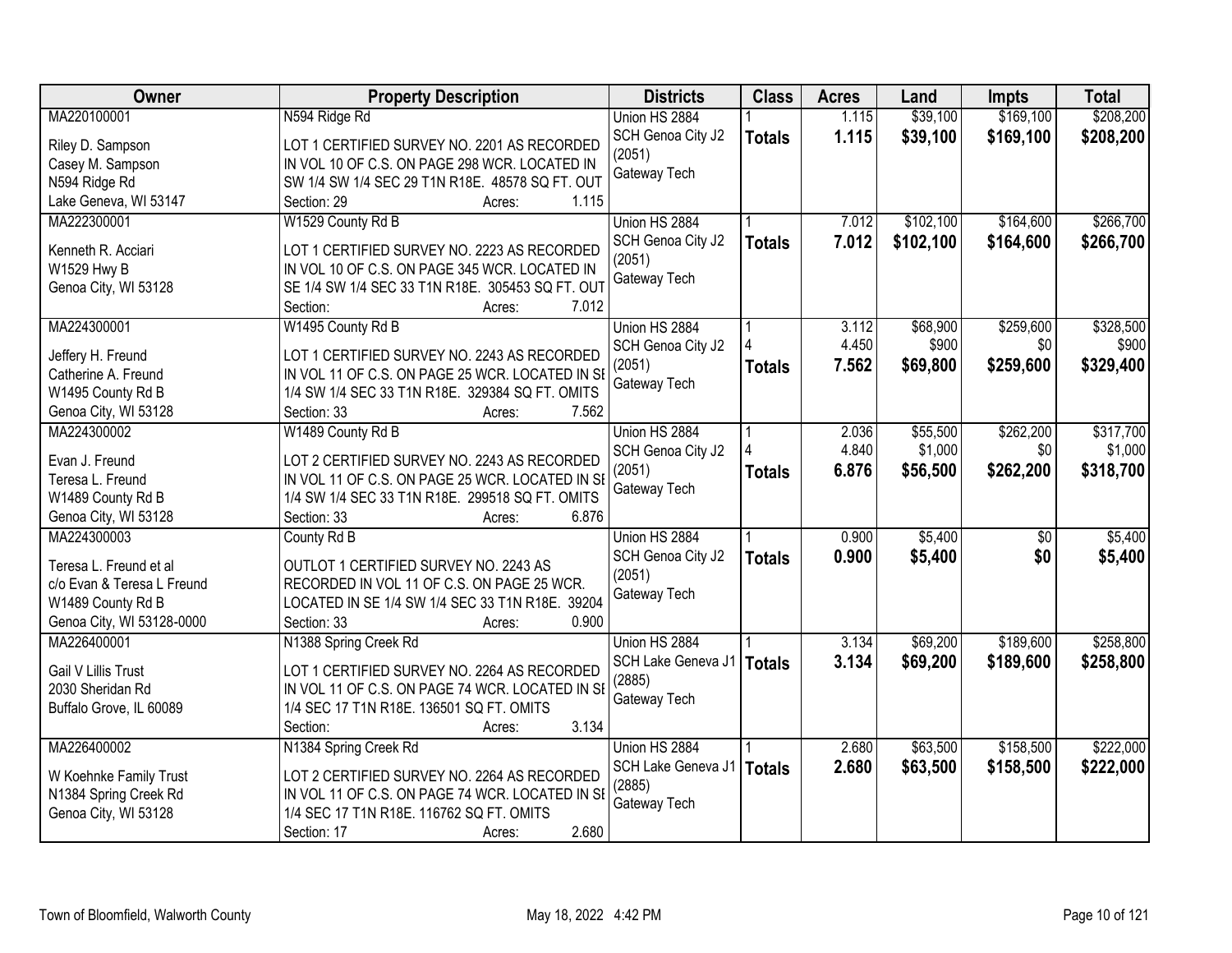| Owner                               | <b>Property Description</b>                     | <b>Districts</b>   | <b>Class</b>  | <b>Acres</b> | Land      | <b>Impts</b>    | <b>Total</b> |
|-------------------------------------|-------------------------------------------------|--------------------|---------------|--------------|-----------|-----------------|--------------|
| MA226400003                         | Spring Creek Rd                                 | Union HS 2884      |               | 2.597        | \$62,500  | $\overline{50}$ | \$62,500     |
| James J. Lillis                     | LOT 3 CERTIFIED SURVEY NO. 2264 AS RECORDED     | SCH Lake Geneva J1 | <b>Totals</b> | 2.597        | \$62,500  | \$0             | \$62,500     |
| 2030 Sherdian Rd                    | IN VOL 11 OF C.S. ON PAGE 74 WCR. LOCATED IN SE | (2885)             |               |              |           |                 |              |
| Buffalo Grove, IL 60089             | 1/4 SEC 17 T1N R18E. 113119 SQ FT. OMITS        | Gateway Tech       |               |              |           |                 |              |
|                                     | 2.597<br>Section:<br>Acres:                     |                    |               |              |           |                 |              |
| MA226400004                         | N1368 Spring Creek Rd                           | Union HS 2884      |               | 2.330        | \$59,100  | \$250,900       | \$310,000    |
|                                     |                                                 | SCH Lake Geneva J1 | <b>Totals</b> | 2.330        | \$59,100  | \$250,900       | \$310,000    |
| Zachary Otten                       | LOT 4 CERTIFIED SURVEY NO. 2264 AS RECORDED     | (2885)             |               |              |           |                 |              |
| Melanie Otten                       | IN VOL 11 OF C.S. ON PAGE 74 WCR. LOCATED IN SE | Gateway Tech       |               |              |           |                 |              |
| N1368 Spring Creek Rd               | 1/4 SEC 17 T1N R18E. 101514 SQ FT. OMITS        |                    |               |              |           |                 |              |
| Genoa City, WI 53128                | 2.330<br>Section:<br>Acres:                     |                    |               |              |           |                 |              |
| MA228000001                         | N106 Lange Rd                                   | Union HS 2884      |               | 8.265        | \$109,600 | \$304,500       | \$414,100    |
| Jeffery E. Brumm                    | LOT 1 CERTIFIED SURVEY NO. 2280 AS RECORDED     | SCH Genoa City J2  | <b>Totals</b> | 8.265        | \$109,600 | \$304,500       | \$414,100    |
| Laura L. Brumm                      | IN VOL 11 OF C.S. ON PAGE 110 WCR. LOCATED IN   | (2051)             |               |              |           |                 |              |
| 2418 Highview St                    | SE 1/4 SW 1/4 SEC 33 T1N R18E. 360015 SQ FT.    | Gateway Tech       |               |              |           |                 |              |
| Spring Grove, IL 60081              | 8.265<br>Section: 33<br>Acres:                  |                    |               |              |           |                 |              |
| MA234900001                         | W1876 Deignan Rd                                | Union HS 2884      |               | 0.859        | \$34,300  | \$215,100       | \$249,400    |
|                                     |                                                 | SCH Genoa City J2  |               | 0.250        | \$100     | \$0             | \$100        |
| Daniel C. Gifford                   | LOT 1 CERTIFIED SURVEY NO. 2349 AS RECORDED     | (2051)             | <b>Totals</b> | 1.109        | \$34,400  | \$215,100       | \$249,500    |
| W1876 Deignan Rd                    | IN VOL 11 OF C.S. ON PAGE 259 WCR. LOCATED IN   | Gateway Tech       |               |              |           |                 |              |
| Genoa City, WI 53128                | SW 1/4 SE 1/4 SEC 20 T1N R18E. 48300 SQ FT. OUT |                    |               |              |           |                 |              |
|                                     | Section: 20<br>1.109<br>Acres:                  |                    |               |              |           |                 |              |
| MA237300001                         | W687 Douglas Ave                                | Union HS 2884      |               | 2.319        | \$59,000  | \$315,500       | \$374,500    |
| Nicole R. Schurz                    | LOT 1 CERTIFIED SURVEY NO. 2373 AS RECORDED     | SCH Lake Geneva J1 | <b>Totals</b> | 2.319        | \$59,000  | \$315,500       | \$374,500    |
| Jeramiah Smith                      | IN VOL 11 OF C.S. ON PAGE 305 WCR. LOCATED IN   | (2885)             |               |              |           |                 |              |
|                                     | SW 1/4 NE 1/4 SEC 2 T1N R18E. 101030 SQ FT. OUT | Gateway Tech       |               |              |           |                 |              |
| W687 Douglas Ave                    | 2.319<br>Section:                               |                    |               |              |           |                 |              |
| Burlington, WI 53105<br>MA237300002 | Acres:<br>N2376 Mariondale Rd                   |                    |               | 2.319        | \$59,000  | \$349,300       | \$408,300    |
|                                     |                                                 | Union HS 2884      |               |              |           |                 |              |
| Mark Dull                           | LOT 2 CERTIFIED SURVEY NO. 2373 AS RECORDED     | SCH Lake Geneva J1 | <b>Totals</b> | 2.319        | \$59,000  | \$349,300       | \$408,300    |
| Patricia Dull                       | IN VOL 11 OF C.S. ON PAGE 305 WCR. LOCATED IN   | (2885)             |               |              |           |                 |              |
| PO Box 130                          | SW 1/4 NE 1/4 SEC 2 T1N R18E. 101030 SQ FT. OUT | Gateway Tech       |               |              |           |                 |              |
| Twin Lakes, WI 53181                | 2.319<br>Section: 2<br>Acres:                   |                    |               |              |           |                 |              |
| MA237300003                         | N2364 Mariondale Rd                             | Union HS 2884      |               | 2.319        | \$59,000  | \$232,200       | \$291,200    |
| George E. Phillips Jr               | LOT 3 CERTIFIED SURVEY NO. 2373 AS RECORDED     | SCH Lake Geneva J1 | <b>Totals</b> | 2.319        | \$59,000  | \$232,200       | \$291,200    |
| Dorrie A. Allen                     | IN VOL 11 OF C.S. ON PAGE 305 WCR. LOCATED IN   | (2885)             |               |              |           |                 |              |
| N2364 Mariondale Rd                 | SW 1/4 NE 1/4 SEC 2 T1N R18E. 101030 SQ FT. OUT | Gateway Tech       |               |              |           |                 |              |
|                                     |                                                 |                    |               |              |           |                 |              |
| Genoa City, WI 53128                | 2.319<br>Section:<br>Acres:                     |                    |               |              |           |                 |              |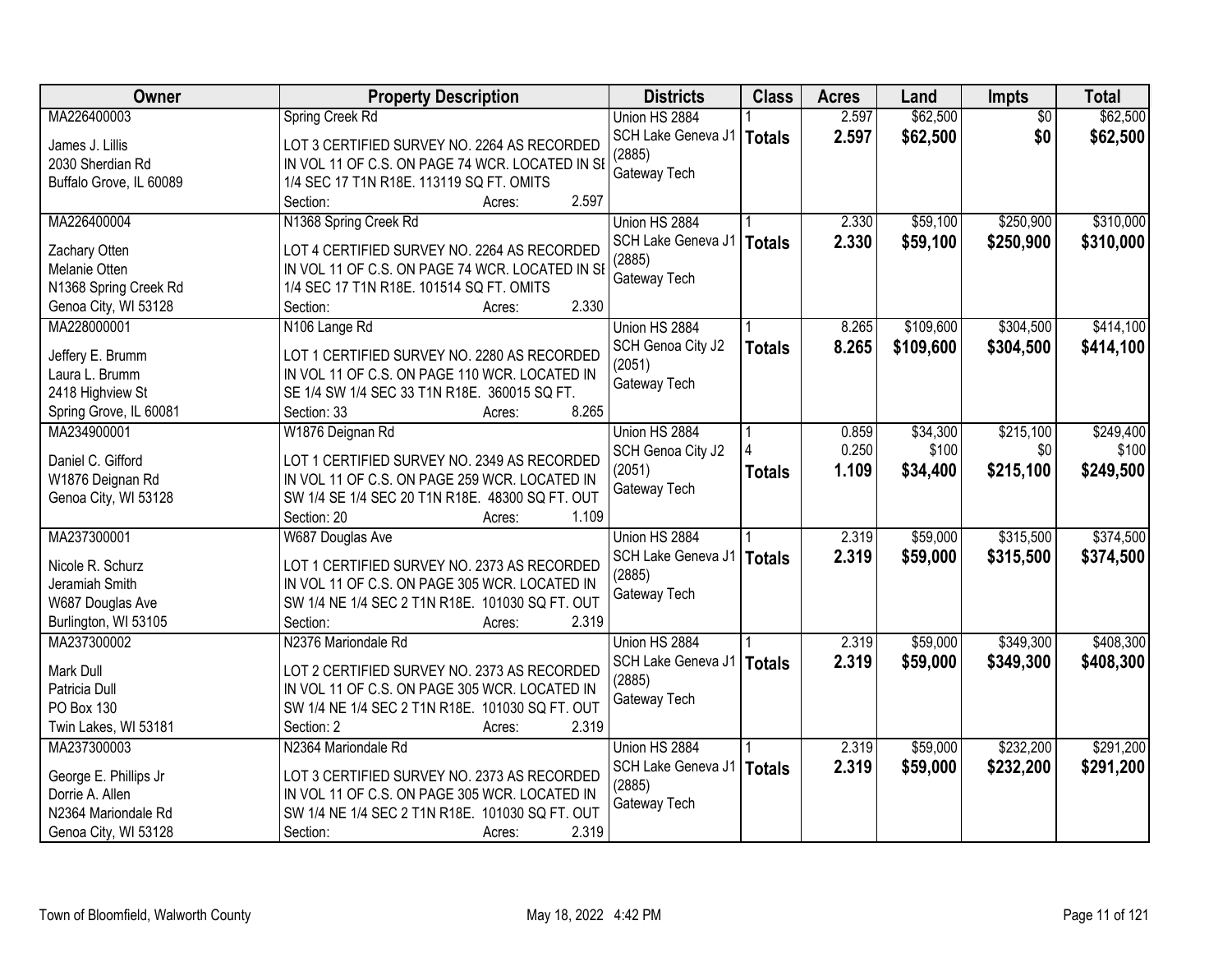| <b>Owner</b>               | <b>Property Description</b>                      | <b>Districts</b>   | <b>Class</b>  | <b>Acres</b> | Land      | <b>Impts</b> | <b>Total</b> |
|----------------------------|--------------------------------------------------|--------------------|---------------|--------------|-----------|--------------|--------------|
| MA237300004                | N2352 Mariondale Rd                              | Union HS 2884      |               | 2.429        | \$60,400  | \$211,300    | \$271,700    |
| <b>Andrew Power</b>        | LOT 4 CERTIFIED SURVEY NO. 2373 AS RECORDED      | SCH Lake Geneva J1 | <b>Totals</b> | 2.429        | \$60,400  | \$211,300    | \$271,700    |
| Jacquelyn C. Power         | IN VOL 11 OF C.S. ON PAGE 305 WCR. LOCATED IN    | (2885)             |               |              |           |              |              |
| N2352 Mariondale Rd        | SW 1/4 NE 1/4 SEC 2 T1N R18E. 105786 SQ FT. OUT  | Gateway Tech       |               |              |           |              |              |
| Genoa City, WI 53128       | 2.429<br>Section:<br>Acres:                      |                    |               |              |           |              |              |
| MA238900001                | W1020 County Rd B                                | Union HS 2884      |               | 4.900        | \$89,000  | \$208,300    | \$297,300    |
|                            |                                                  | SCH Genoa City J2  | <b>Totals</b> | 4.900        | \$89,000  | \$208,300    | \$297,300    |
| Monica M. Santi            | LOT 1 CERTIFIED SURVEY NO. 2389 AS RECORDED      | (2051)             |               |              |           |              |              |
| W1020 County Rd B          | IN VOL 11 OF C.S. ON PAGE 341 WCR. LOCATED IN    | Gateway Tech       |               |              |           |              |              |
| Genoa City, WI 53128       | NW 1/4 SE 1/4 SEC 34 T1N R18E. 213444 SQ FT. OUT |                    |               |              |           |              |              |
|                            | 4.900<br>Section: 34<br>Acres:                   |                    |               |              |           |              |              |
| MA241000001                | N2080 Hafs Rd                                    | Union HS 2884      |               | 6.380        | \$98,300  | \$215,200    | \$313,500    |
| Andrew R. Burroughs        | LOT 1 CERTIFIED SURVEY NO. 2410 AS RECORDED      | SCH Genoa City J2  | <b>Totals</b> | 6.380        | \$98,300  | \$215,200    | \$313,500    |
| N2080 Hafs Rd              | IN VOL 12 OF C.S. ON PAGE 40 WCR. LOCATED IN     | (2051)             |               |              |           |              |              |
| Genoa City, WI 53128       | NW 1/4 SEC 11 T1N R18E. 277919 SQ FT. OMITS C.S. | Gateway Tech       |               |              |           |              |              |
|                            | 6.380<br>Section:<br>Acres:                      |                    |               |              |           |              |              |
| MA243500002                | <b>Bloomfield Rd</b>                             | Union HS 2884      | X4            | 0.000        | \$0       | \$0          | \$0          |
|                            |                                                  | SCH Lake Geneva J1 | <b>Totals</b> | 0.000        | \$0       | \$0          | \$0          |
| Wisconsin Power & Light Co | THAT PART OF LOT 2 CERTIFIED SURVEY NO. 2435     | (2885)             |               |              |           |              |              |
| PO Box 77007               | AS RECORDED IN VOL 12 OF C.S. ON PAGE 87 WCR     | Gateway Tech       |               |              |           |              |              |
| Madison, WI 53707          | LOCATED IN NE 1/4 SEC 6 T1N R18E WHICH LIES IN   |                    |               |              |           |              |              |
|                            | Section:<br>0.000<br>Acres:                      |                    |               |              |           |              |              |
| MA247600001                | N2386 North Rd                                   | Union HS 2884      |               | 7.000        | \$102,000 | \$285,900    | \$387,900    |
| Mark G. Wessels            | LOT 1 CERTIFIED SURVEY NO. 2476 AS RECORDED      | SCH Lake Geneva J1 | <b>Totals</b> | 7.000        | \$102,000 | \$285,900    | \$387,900    |
| N2386 North Rd             | IN VOL 12 OF C.S. ON PAGE 176 WCR. LOCATED IN    | (2885)             |               |              |           |              |              |
| Lake Geneva, WI 53147      | SW 1/4 NE 1/4 SEC 5 T1N R18E. 304771 SQ FT.      | Gateway Tech       |               |              |           |              |              |
|                            | 7.000<br>Section:<br>Acres:                      |                    |               |              |           |              |              |
| MA247600002                | W1888 N Bloomfield Rd                            | Union HS 2884      |               | 5.001        | \$90,000  | \$165,000    | \$255,000    |
|                            |                                                  | SCH Lake Geneva J1 | <b>Totals</b> | 5.001        | \$90,000  | \$165,000    | \$255,000    |
| Matthew R. Sobacki         | LOT 2 CERTIFIED SURVEY NO. 2476 AS RECORDED      | (2885)             |               |              |           |              |              |
| c/o Matthew R. Sobacki     | IN VOL 12 OF C.S. ON PAGE 176 WCR. LOCATED IN    | Gateway Tech       |               |              |           |              |              |
| W1888 N Bloomfield Rd      | SW 1/4 NE 1/4 SEC 5 T1N R18E. 217853 SQ FT.      |                    |               |              |           |              |              |
| Lake Geneva, WI 53147      | 5.001<br>Section:<br>Acres:                      |                    |               |              |           |              |              |
| MA247700001                | W480 County Rd U                                 | Union HS 2884      |               | 3.222        | \$70,300  | \$23,600     | \$93,900     |
| Joseph F. Erl              | LOT 1 CERTIFIED SURVEY NO. 2477 AS RECORDED      | SCH Genoa City J2  | <b>Totals</b> | 3.222        | \$70,300  | \$23,600     | \$93,900     |
| 40728 125th St             | IN VOL 12 OF C.S. ON PAGE 178 WCR. LOCATED IN    | (2051)             |               |              |           |              |              |
| Twin Lakes, WI 53181       | SW 1/4 NW 1/4 SEC 12 T1N R18E. EXC .058 A M/L    | Gateway Tech       |               |              |           |              |              |
|                            | 3.222<br>Section:<br>Acres:                      |                    |               |              |           |              |              |
|                            |                                                  |                    |               |              |           |              |              |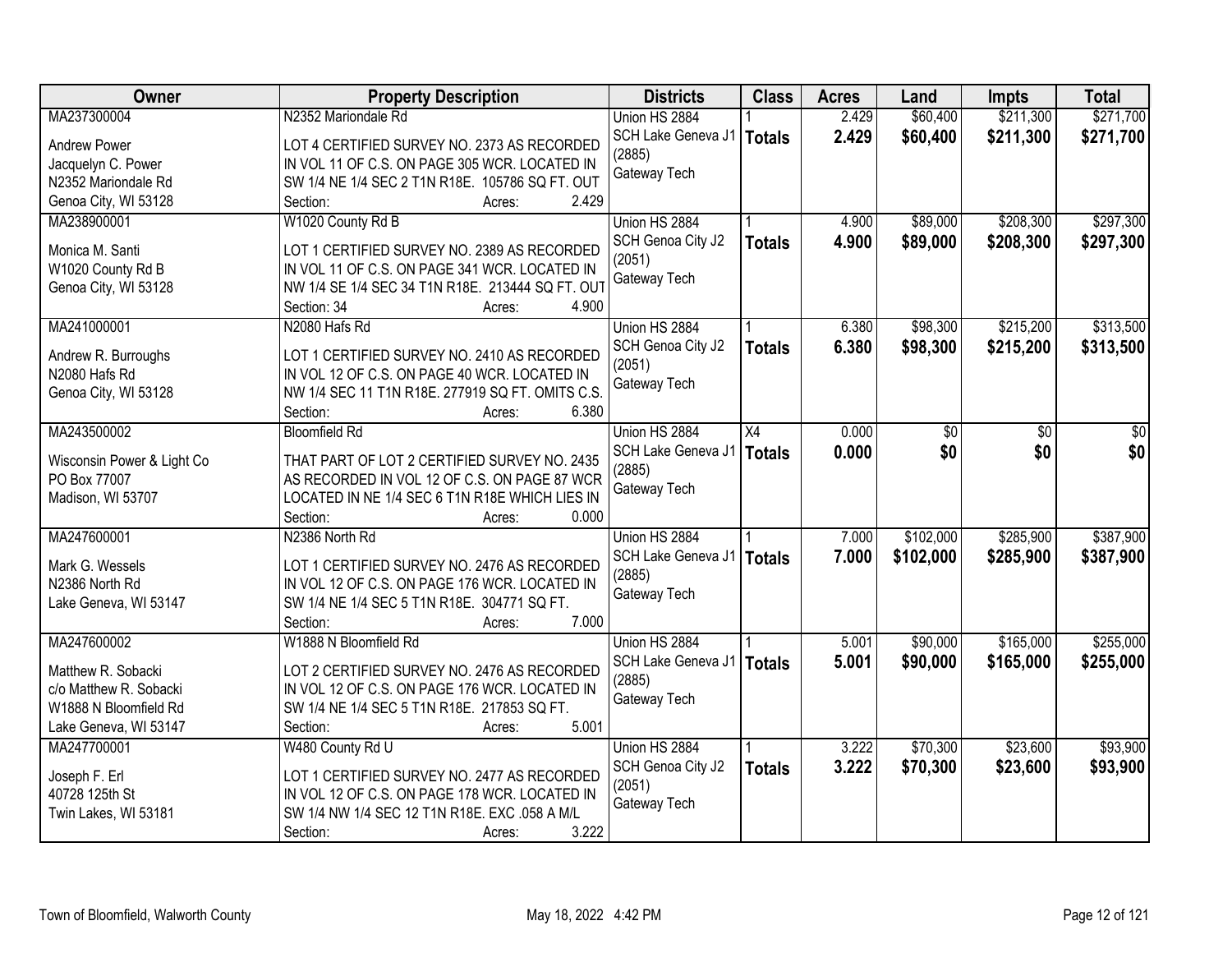| \$50,000<br>\$155,300<br>MA269200001<br>W512 Hafs Rd<br>Union HS 2884<br>1.720                                                              | \$205,300                                   | <b>Class</b>  | <b>Districts</b>  | <b>Property Description</b> | <b>Owner</b> |
|---------------------------------------------------------------------------------------------------------------------------------------------|---------------------------------------------|---------------|-------------------|-----------------------------|--------------|
|                                                                                                                                             |                                             |               |                   |                             |              |
| Constance W. Kirchhoff<br>LOT 1 CERTIFIED SURVEY NO. 2692 AS RECORDED                                                                       | 1.720<br>\$50,000<br>\$155,300<br>\$205,300 | <b>Totals</b> | SCH Genoa City J2 |                             |              |
| (2051)<br>IN VOL 13 OF C.S. ON PAGE 308 WCR. LOCATED IN<br>1420 W Christine Ave                                                             |                                             |               |                   |                             |              |
| Gateway Tech<br>SE 1/4 NE 1/4 SEC 11 T1N R18E. EXC. .43 A M/L FOR<br>Peoria, IL 61614-5812                                                  |                                             |               |                   |                             |              |
| Section:<br>1.720<br>Acres:                                                                                                                 |                                             |               |                   |                             |              |
| MA278400001<br>N795 Spring Creek Rd<br>\$92,100<br>\$232,000<br>Union HS 2884<br>5.357                                                      | \$324,100                                   |               |                   |                             |              |
| 5.357<br>\$92,100<br>\$232,000<br>SCH Genoa City J2<br><b>Totals</b>                                                                        | \$324,100                                   |               |                   |                             |              |
| Timothy R. Fischer<br>LOT 1 CERTIFIED SURVEY NO 2784 AS RECORDED<br>(2051)                                                                  |                                             |               |                   |                             |              |
| IN VOL 14 OF C.S. ON PAGE 189 WCR. LOCATED IN<br>Deborah A. Fischer<br>Gateway Tech                                                         |                                             |               |                   |                             |              |
| NW 1/4 SEC 29 T1N R18E. 233369 SQ FT (GROSS)<br>N795 Spring Creek Rd                                                                        |                                             |               |                   |                             |              |
| 5.357<br>Genoa City, WI 53128<br>Section: 29<br>Acres:                                                                                      |                                             |               |                   |                             |              |
| \$142,700<br>MA283300001<br>W1851 County Rd B<br>Union HS 2884<br>4.000<br>\$80,000                                                         | \$222,700                                   |               |                   |                             |              |
| 4.000<br>\$80,000<br>SCH Genoa City J2<br>\$142,700<br><b>Totals</b><br>Allen C. Shouse<br>LOT 1 CERTIFIED SURVEY NO. 2833 AS RECORDED      | \$222,700                                   |               |                   |                             |              |
| (2051)<br>Cathy M. Shouse<br>IN VOL 14 OF C.S. ON PAGE 299 WCR. LOCATED IN                                                                  |                                             |               |                   |                             |              |
| Gateway Tech<br>W1851 County Rd B<br>SW 1/4 SE 1/4 SEC 29 T1N R18E. 174240 SQ FT.                                                           |                                             |               |                   |                             |              |
| PO Box 726<br>4.000<br>Section:<br>Acres:                                                                                                   |                                             |               |                   |                             |              |
| Genoa City, WI 53128                                                                                                                        |                                             |               |                   |                             |              |
| MA283300002<br>W1845 County Rd B<br>Union HS 2884<br>\$111,700<br>\$334,700<br>8.609                                                        | \$446,400                                   |               |                   |                             |              |
| 0.850<br>\$200<br>\$0<br>SCH Genoa City J2                                                                                                  | \$200                                       |               |                   |                             |              |
| Mark J. Love<br>LOT 2 CERTIFIED SURVEY NO. 2833 AS RECORDED<br>9.459<br>\$111,900<br>\$334,700<br>(2051)<br><b>Totals</b>                   | \$446,600                                   |               |                   |                             |              |
| IN VOL 14 OF C.S. ON PAGE 299 WCR. LOCATED IN<br>Kristin M. Love<br>Gateway Tech                                                            |                                             |               |                   |                             |              |
| SW 1/4 SE 1/4 SEC 29 T1N R18E. 412037 SQ FT.<br>W1845 County Rd B                                                                           |                                             |               |                   |                             |              |
| 9.459<br>Genoa City, WI 53128<br>Section: 29<br>Acres:                                                                                      |                                             |               |                   |                             |              |
| MA289100001<br>\$120,000<br>W1152 County Rd B<br>Union HS 2884<br>10.000<br>\$0                                                             | \$120,000                                   |               |                   |                             |              |
| SCH Genoa City J2<br>10.000<br>\$120,000<br>\$0<br><b>Totals</b><br>James L Holian III Trust<br>LOT 1 CERTIFIED SURVEY NO. 2891 AS RECORDED | \$120,000                                   |               |                   |                             |              |
| (2051)<br>4414 Hill Rd<br>IN VOL 15 OF C.S. ON PAGE 107 WCR. LOCATED IN                                                                     |                                             |               |                   |                             |              |
| Gateway Tech<br>SE 1/4 NW 1/4 SEC 34 T1N R18E. 435600 SQ FT. OUT<br>Richmond, IL 60071                                                      |                                             |               |                   |                             |              |
| 10.000<br>Section:<br>Acres:                                                                                                                |                                             |               |                   |                             |              |
| \$37,000<br>MA294000001<br><b>Twin Lakes Rd</b><br>Union HS 2884<br>1.000<br>$\overline{50}$                                                | \$37,000                                    |               |                   |                             |              |
| 1.000<br>\$0<br>\$37,000<br>SCH Genoa City J2<br><b>Totals</b>                                                                              | \$37,000                                    |               |                   |                             |              |
| LOT 1 CERTIFIED SURVEY NO. 2940 AS RECORDED<br>Leif M. Heckel<br>(2051)                                                                     |                                             |               |                   |                             |              |
| IN VOL 15 OF C.S. ON PAGE 218 WCR. LOCATED IN<br>Corey A. Heckel<br>Gateway Tech                                                            |                                             |               |                   |                             |              |
| NE 1/4 SE 1/4 SEC 26 T1N R18E. 43563 SQ FT OMITS<br>W511 Twin Lakes Rd                                                                      |                                             |               |                   |                             |              |
| Genoa City, WI 53128<br>1.000<br>Section:<br>Acres:                                                                                         |                                             |               |                   |                             |              |
| MA294000002<br>\$37,000<br>\$168,300<br>W511 Twin Lakes Rd<br>Union HS 2884<br>1.000                                                        | \$205,300                                   |               |                   |                             |              |
| 1.000<br>SCH Genoa City J2<br>\$37,000<br>\$168,300<br><b>Totals</b><br>Leif M. Heckel<br>LOT 2 CERTIFIED SURVEY NO. 2940 AS RECORDED       | \$205,300                                   |               |                   |                             |              |
| (2051)<br>Corey A. Heckel<br>IN VOL 15 OF C.S. ON PAGE 218 WCR. LOCATED IN                                                                  |                                             |               |                   |                             |              |
| Gateway Tech<br>W511 Twin Lakes Rd<br>NE 1/4 SE 1/4 SEC 26 T1N R18E. 43563 SQ FT OMITS                                                      |                                             |               |                   |                             |              |
| 1.000<br>Section:<br>Genoa City, WI 53128<br>Acres:                                                                                         |                                             |               |                   |                             |              |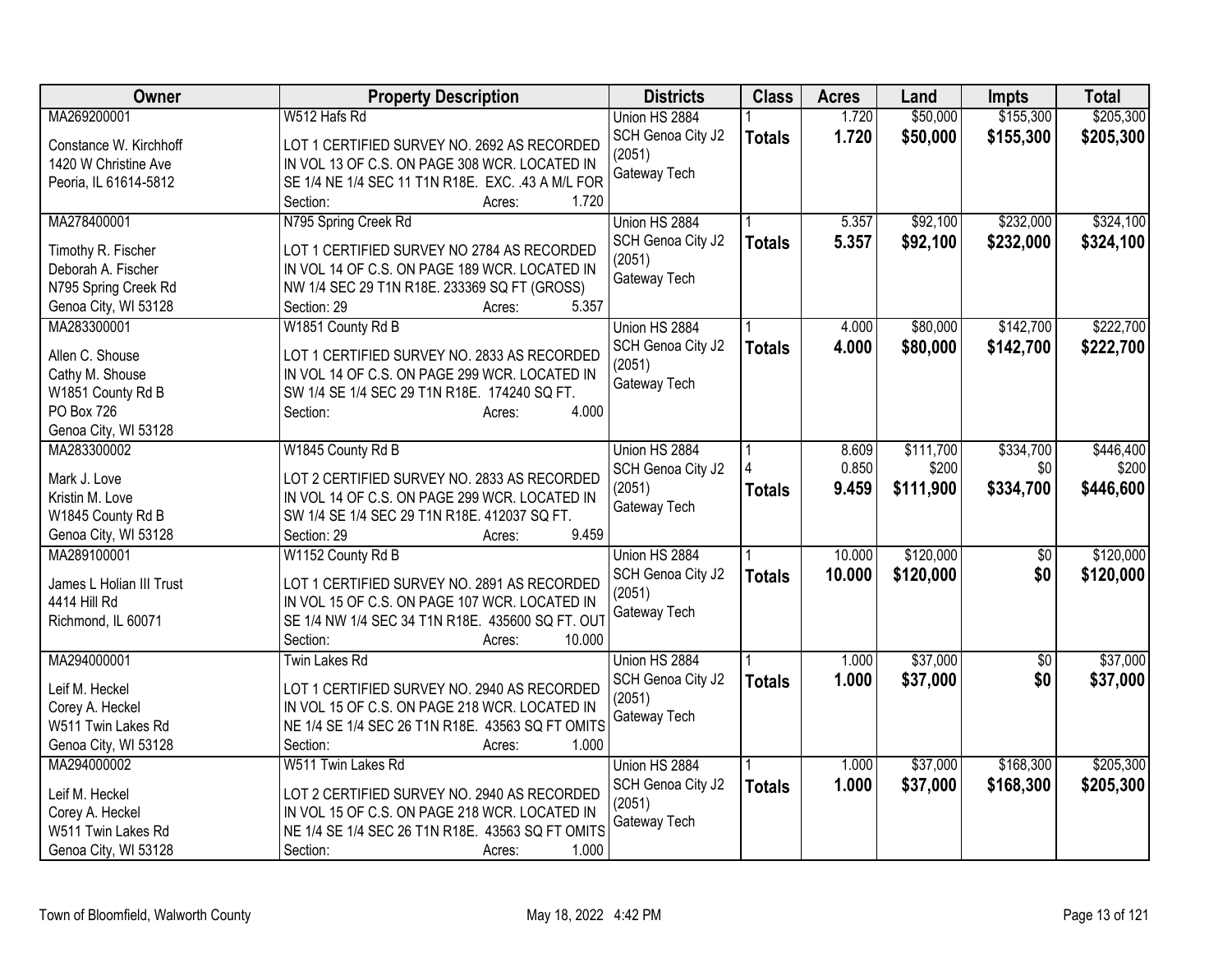| Owner                      | <b>Property Description</b>                     | <b>Districts</b>   | <b>Class</b>  | <b>Acres</b> | Land     | <b>Impts</b>    | <b>Total</b> |
|----------------------------|-------------------------------------------------|--------------------|---------------|--------------|----------|-----------------|--------------|
| MA296700001                | N2058 Hafs Rd                                   | Union HS 2884      |               | 5.499        | \$93,000 | \$228,100       | \$321,100    |
| Justin R. Klade            | LOT 1 CERTIFIED SURVEY NO. 2967 AS RECORDED     | SCH Genoa City J2  | <b>Totals</b> | 5.499        | \$93,000 | \$228,100       | \$321,100    |
| Joann M. Klade             | IN VOL 15 OF C.S. ON PAGE 280 WCR. LOCATED IN   | (2051)             |               |              |          |                 |              |
| N2058 Hafs Rd              | NW 1/4 NW 1/4 & SW 1/4 NW 1/4 SEC 11 T1N R18E.  | Gateway Tech       |               |              |          |                 |              |
| Genoa City, WI 53128       | 5.499<br>Section: 11<br>Acres:                  |                    |               |              |          |                 |              |
| MA296700002                | N2004 Hafs Rd                                   | Union HS 2884      |               | 5.444        | \$92,700 | \$163,100       | \$255,800    |
|                            |                                                 | SCH Genoa City J2  | <b>Totals</b> | 5.444        | \$92,700 | \$163,100       | \$255,800    |
| Kevin M. Sluga             | LOT 2 CERTIFIED SURVEY NO. 2967 AS RECORDED     | (2051)             |               |              |          |                 |              |
| N2004 Hafs Rd              | IN VOL 15 OF C.S. ON PAGE 280 WCR. LOCATED IN   | Gateway Tech       |               |              |          |                 |              |
| Genoa City, WI 53128       | NW 1/4 NW 1/4 & SW 1/4 NW 1/4 SEC 11 T1N R18E.  |                    |               |              |          |                 |              |
|                            | 5.444<br>Section:<br>Acres:                     |                    |               |              |          |                 |              |
| MA296700003                | N1998 Hafs Rd                                   | Union HS 2884      |               | 3.800        | \$77,500 | \$224,500       | \$302,000    |
| Michael Mcdonough II       | LOT 3 CERTIFIED SURVEY NO. 2967 AS RECORDED     | SCH Genoa City J2  |               | 4.400        | \$3,800  | \$0             | \$3,800      |
| Deann Mcdonough            | IN VOL 15 OF C.S. ON PAGE 280 WCR. LOCATED IN   | (2051)             | <b>Totals</b> | 8.200        | \$81,300 | \$224,500       | \$305,800    |
| N1988 Hafs Rd              | NW 1/4 NW 1/4 & SW 1/4 NW 1/4 SEC 11 T1N R18E.  | Gateway Tech       |               |              |          |                 |              |
| Genoa City, WI 53128       | 8.200<br>Section:<br>Acres:                     |                    |               |              |          |                 |              |
| MA323500001                | N1313 County Rd H                               | Union HS 2884      |               | 0.542        | \$27,100 | \$84,700        | \$111,800    |
|                            |                                                 | SCH Lake Geneva J1 | <b>Totals</b> | 0.542        | \$27,100 | \$84,700        | \$111,800    |
| Robert A. Amdahl           | LOT 1 CERTIFIED SURVEY NO. 3235 AS RECORDED     | (2885)             |               |              |          |                 |              |
| 6010 Spring Valley Rd      | IN VOL 18 OF C.S. ON PAGE 69 WCR. LOCATED IN SE | Gateway Tech       |               |              |          |                 |              |
| Burlington, WI 53105       | 1/4 SW 1/4 SEC 16 T1N R18E. 23630 SQ FT OUT OF  |                    |               |              |          |                 |              |
|                            | Section:<br>0.542<br>Acres:                     |                    |               |              |          |                 |              |
| MA337400001                | W1412 N Bloomfield Rd                           | Union HS 2884      |               | 0.937        | \$35,800 | \$183,300       | \$219,100    |
| Stephen A. Rote            | LOT 1 CERTIFIED SURVEY NO. 3374 AS RECORDED     | SCH Lake Geneva J1 | <b>Totals</b> | 0.937        | \$35,800 | \$183,300       | \$219,100    |
| Kristin E. Rote            | IN VOL 19 OF C.S. ON PAGE 163 WCR. LOCATED IN   | (2885)             |               |              |          |                 |              |
| W1412 Bloomfield Rd        | SW 1/4 NE 1/4 SEC 4 T1N R18E. 40810 SQ FT OUT   | Gateway Tech       |               |              |          |                 |              |
| Lake Geneva, WI 53147      | 0.937<br>Section:<br>Acres:                     |                    |               |              |          |                 |              |
| MA337400002                | W1406 N Bloomfield Rd                           | Union HS 2884      |               | 0.920        | \$35,500 | \$91,400        | \$126,900    |
|                            |                                                 | SCH Lake Geneva J1 | <b>Totals</b> | 0.920        | \$35,500 | \$91,400        | \$126,900    |
| Claudia T. Germann et al   | LOT 2 CERTIFIED SURVEY NO. 3374 AS RECORDED     | (2885)             |               |              |          |                 |              |
| c/o Donald L. Germann      | IN VOL 19 OF C.S. ON PAGE 163 WCR. LOCATED IN   | Gateway Tech       |               |              |          |                 |              |
| 3261 Via Cassio            | SW 1/4 NE 1/4 SEC 4 T1N R18E. 40090 SQ FT OUT   |                    |               |              |          |                 |              |
| Lake Geneva, WI 53147-5113 | 0.920<br>Section:<br>Acres:                     |                    |               |              |          |                 |              |
| MA351700001                | West Side Rd                                    | Union HS 2884      |               | 1.556        | \$9,300  | $\overline{30}$ | \$9,300      |
| Martin a Dolan Trust       | THAT PT OF LOT 1 CERTIFIED SURVEY NO. 3517 AS   | SCH Lake Geneva J1 | <b>Totals</b> | 1.556        | \$9,300  | \$0             | \$9,300      |
| Mary Kim Dolan Trust       | RECORDED IN VOL 20 OF C.S. ON PAGE 268 WCR      | (2885)             |               |              |          |                 |              |
| N1725 Hwy 120              | THAT IS LOCATED IN SW 1/4 SW 1/4 SEC 7 T1N      | Gateway Tech       |               |              |          |                 |              |
| Lake Geneva, WI 53147      | Section:<br>1.556<br>Acres:                     |                    |               |              |          |                 |              |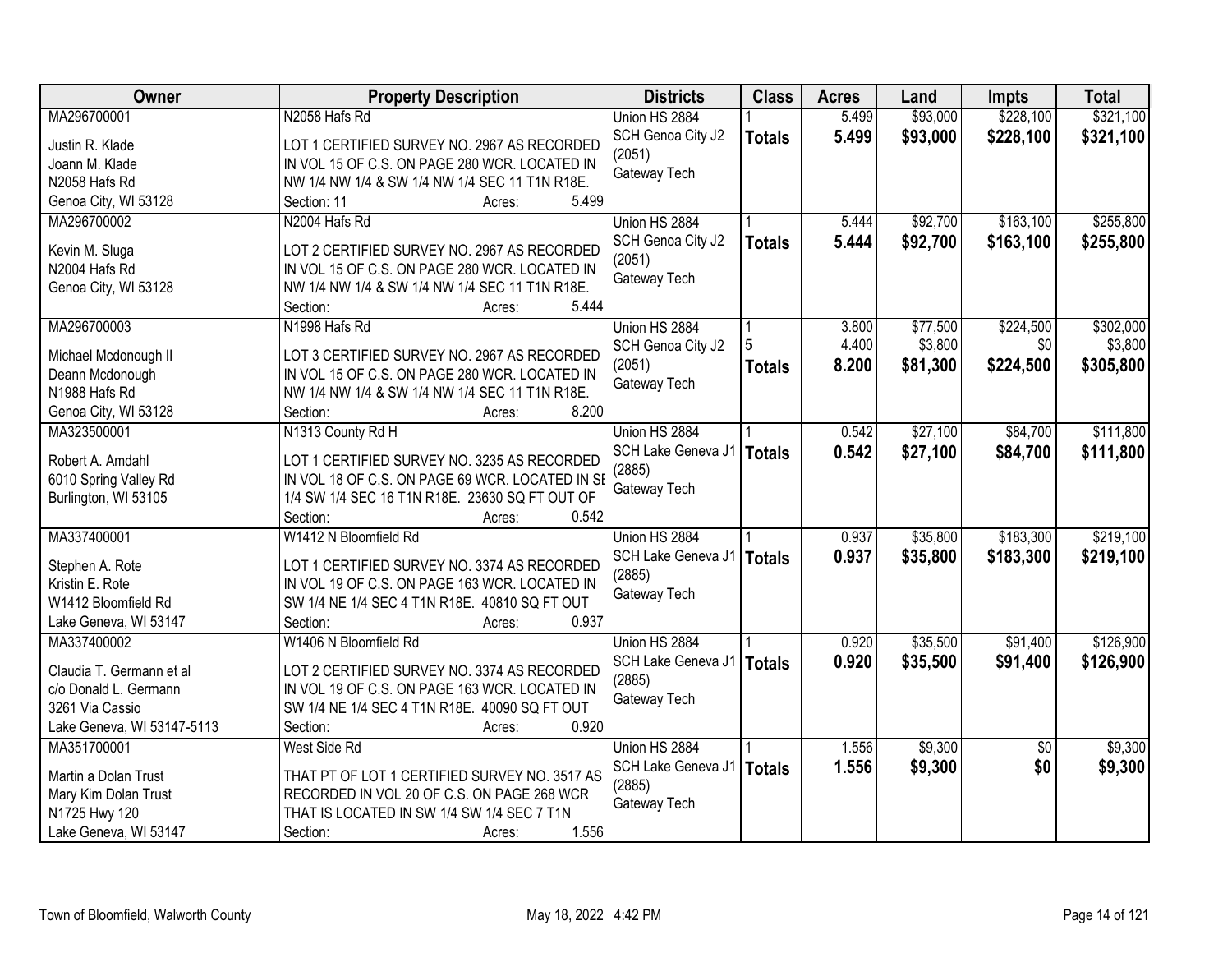| Owner                 | <b>Property Description</b>                                                                  | <b>Districts</b>  | <b>Class</b>  | <b>Acres</b> | Land      | <b>Impts</b> | <b>Total</b> |
|-----------------------|----------------------------------------------------------------------------------------------|-------------------|---------------|--------------|-----------|--------------|--------------|
| MA354900001           | N797 County Rd H                                                                             | Union HS 2884     |               | 1.834        | \$52,000  | \$189,700    | \$241,700    |
| Jorge Fonseca         | LOT 1 CERTIFIED SURVEY NO. 3549 AS RECORDED                                                  | SCH Genoa City J2 | <b>Totals</b> | 1.834        | \$52,000  | \$189,700    | \$241,700    |
| Tammy Fonseca         | IN VOL 21 OF C.S. ON PAGE 26 WCR. LOCATED IN                                                 | (2051)            |               |              |           |              |              |
| N797 County Rd H      | NW 1/4, SW 1/4 & SE 1/4 NE 1/4 SEC 27 T1N R18E.                                              | Gateway Tech      |               |              |           |              |              |
| Genoa City, WI 53128  | 1.834<br>Section:<br>Acres:                                                                  |                   |               |              |           |              |              |
| MA354900002           | N791 County Rd H                                                                             | Union HS 2884     |               | 2.794        | \$64,900  | \$300,300    | \$365,200    |
|                       |                                                                                              | SCH Genoa City J2 | <b>Totals</b> | 2.794        | \$64,900  | \$300,300    | \$365,200    |
| Nathan G. Kawlewski   | LOT 2 CERTIFIED SURVEY NO. 3549 AS RECORDED                                                  | (2051)            |               |              |           |              |              |
| Glen A. Kawlewski     | IN VOL 21 OF C.S. ON PAGE 26 WCR. LOCATED IN                                                 | Gateway Tech      |               |              |           |              |              |
| N791 County Rd H      | NW 1/4, SW 1/4 & SE 1/4 NE 1/4 SEC 27 T1N R18E.                                              |                   |               |              |           |              |              |
| Genoa City, WI 53128  | 2.794<br>Section:<br>Acres:                                                                  |                   |               |              |           |              |              |
| MA358200001           | N765 Thunderbird Rd                                                                          | Union HS 2884     |               | 5.000        | \$90,000  | \$269,100    | \$359,100    |
| Scott Kudingo         | LOT 1 CERTIFIED SURVEY NO. 3582 AS RECORDED                                                  | SCH Genoa City J2 |               | 2.970        | \$2,500   | \$0          | \$2,500      |
| Melissa Kudingo       | IN VOL 21 OF C.S. ON PAGE 123 WCR. LOCATED IN                                                | (2051)            | <b>Totals</b> | 7.970        | \$92,500  | \$269,100    | \$361,600    |
| 8510 234th Ave        | SE 1/4 NE 1/4 SEC 28 T1N R18E. 347071 SQ FT                                                  | Gateway Tech      |               |              |           |              |              |
| Salem, WI 53168       | 7.970<br>Section:<br>Acres:                                                                  |                   |               |              |           |              |              |
| MA358200002           | N743 Thunderbird Rd                                                                          | Union HS 2884     |               | 6.000        | \$96,000  | \$238,700    | \$334,700    |
|                       |                                                                                              | SCH Genoa City J2 |               | 6.000        | \$96,000  | \$238,700    | \$334,700    |
| <b>Charles Miller</b> | LOT 2 CERTIFIED SURVEY NO. 3582 AS RECORDED                                                  | (2051)            | <b>Totals</b> |              |           |              |              |
| Rebecca M. Miller     | IN VOL 21 OF C.S. ON PAGE 123 WCR. LOCATED IN                                                | Gateway Tech      |               |              |           |              |              |
| N743 Thunderbird Rd   | SE 1/4 NE 1/4 SEC 28 T1N R18E. ALSO PT LOT 3                                                 |                   |               |              |           |              |              |
| Genoa City, WI 53128  | Section:<br>6.000<br>Acres:                                                                  |                   |               |              |           |              |              |
| MA358200003           | N739 Thunderbird Rd                                                                          | Union HS 2884     |               | 8.430        | \$110,600 | \$206,400    | \$317,000    |
| David L. Bauer        |                                                                                              | SCH Genoa City J2 | <b>Totals</b> | 8.430        | \$110,600 | \$206,400    | \$317,000    |
| Marlene S. Bauer      | LOT 3 CERTIFIED SURVEY NO. 3582 AS RECORDED<br>IN VOL 21 OF C.S. ON PAGE 123 WCR. LOCATED IN | (2051)            |               |              |           |              |              |
| N739 Thunderbird      | SE 1/4 NE 1/4 SEC 28 T1N R18E. EXC COM SW COR                                                | Gateway Tech      |               |              |           |              |              |
| Genoa City, WI 53128  | 8.430<br>Section:<br>Acres:                                                                  |                   |               |              |           |              |              |
| MA358200004           |                                                                                              | Union HS 2884     |               | 1.900        | \$1,600   |              | \$1,600      |
|                       | Thunderbird Rd                                                                               |                   |               |              |           | $\sqrt{6}$   |              |
| Scott Kudingo         | OUTLOT 1 CERTIFIED SURVEY NO. 3582 AS                                                        | SCH Genoa City J2 | <b>Totals</b> | 1.900        | \$1,600   | \$0          | \$1,600      |
| Melissa Kudingo       | RECORDED IN VOL 21 OF C.S. ON PAGE 123 WCR.                                                  | (2051)            |               |              |           |              |              |
| 8510 234th Ave        | LOCATED IN SE 1/4 NE 1/4 SEC 28 T1N R18E. 82654                                              | Gateway Tech      |               |              |           |              |              |
| Salem, WI 53168       | Section:<br>1.900<br>Acres:                                                                  |                   |               |              |           |              |              |
| MA387100001           | N565 Darling Rd                                                                              | Union HS 2884     |               | 1.250        | \$41,500  | \$43,200     | \$84,700     |
|                       |                                                                                              | SCH Genoa City J2 |               | 0.750        | \$200     | \$0          | \$200        |
| Russell A. Piggott    | LOT 1 CERTIFIED SURVEY NO. 3871 AS RECORDED                                                  | (2051)            | <b>Totals</b> | 2.000        | \$41,700  | \$43,200     | \$84,900     |
| Jacqueline D. Piggott | IN VOL 23 OF C.S. ON PAGE 268 WCR. LOCATED IN                                                | Gateway Tech      |               |              |           |              |              |
| N565 Darling Rd       | SE 1/4 SW 1/4 SEC 26 T1N R18E. 87127 SQ FT                                                   |                   |               |              |           |              |              |
| Genoa, WI 53128       | 2.000<br>Section:<br>Acres:                                                                  |                   |               |              |           |              |              |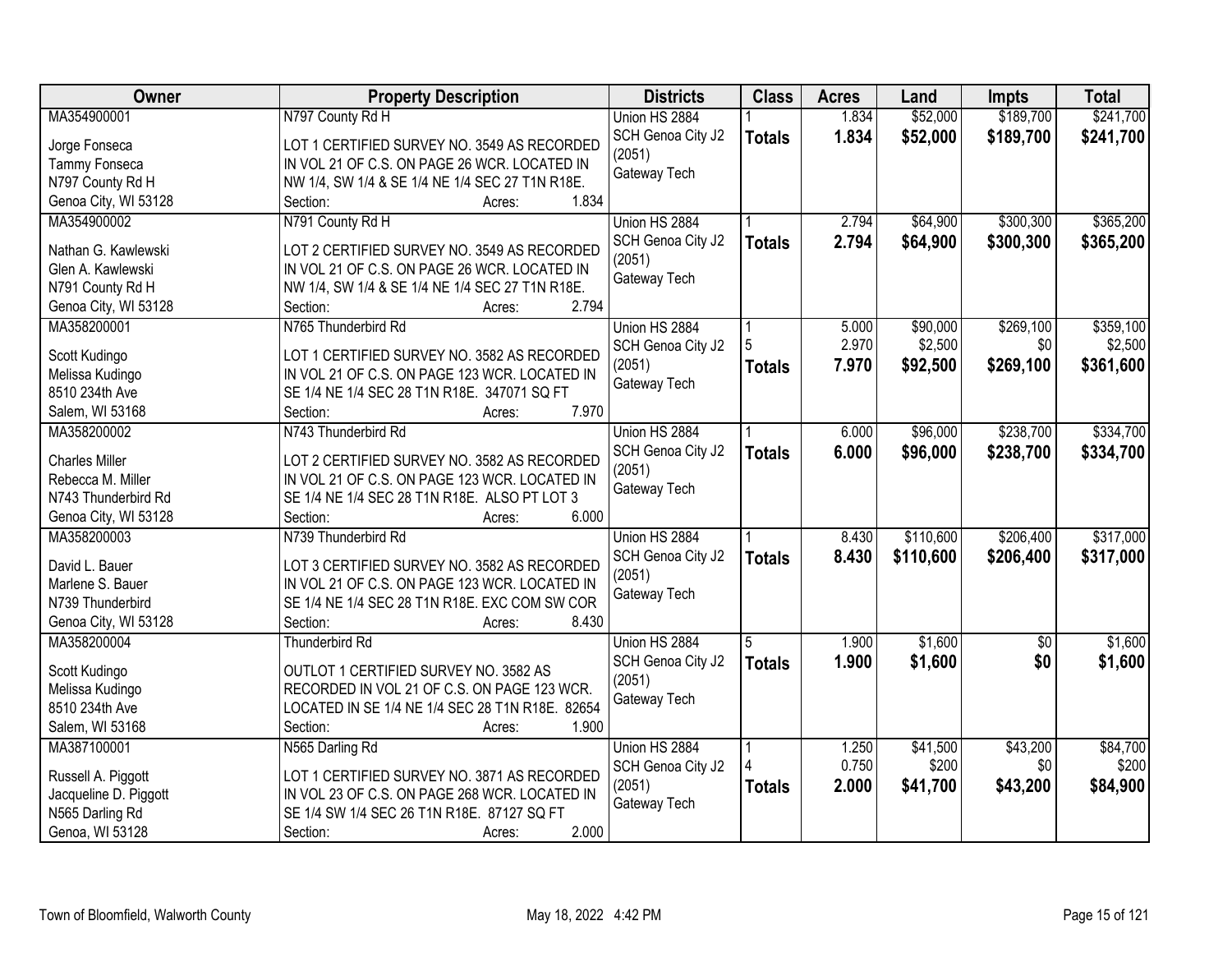| Owner                                       | <b>Property Description</b>                                                                  | <b>Districts</b>       | <b>Class</b>  | <b>Acres</b> | Land     | <b>Impts</b>    | <b>Total</b> |
|---------------------------------------------|----------------------------------------------------------------------------------------------|------------------------|---------------|--------------|----------|-----------------|--------------|
| MA387500001                                 | County Rd B                                                                                  | Union HS 2884          |               | 17.770       | \$3,800  | $\overline{50}$ | \$3,800      |
| Bryan D. Haase                              | LOT 1 CERTIFIED SURVEY NO. 3875 AS RECORDED                                                  | SCH Genoa City J2      | 5             | 0.250        | \$100    | \$0             | \$100        |
| N229 Lange Rd                               | IN VOL 23 OF C.S. ON PAGE 278 WCR. LOCATED IN                                                | (2051)                 | <b>Totals</b> | 18.020       | \$3,900  | \$0             | \$3,900      |
| Genoa City, WI 53128                        | NW 1/4 SW 1/4 & SW 1/4 NW 1/4 SEC 33 T1N R18E.                                               | Gateway Tech           |               |              |          |                 |              |
|                                             | 18.020<br>Section:<br>Acres:                                                                 |                        |               |              |          |                 |              |
| MA387500002                                 | W1667 County Rd B                                                                            | Union HS 2884          |               | 5.355        | \$92,100 | \$216,700       | \$308,800    |
|                                             |                                                                                              | SCH Genoa City J2      | <b>Totals</b> | 5.355        | \$92,100 | \$216,700       | \$308,800    |
| Susan Fontana Trust<br>Vernon Weidner Trust | LOT 2 CERTIFIED SURVEY NO. 3875 AS RECORDED<br>IN VOL 23 OF C.S. ON PAGE 278 WCR. LOCATED IN | (2051)                 |               |              |          |                 |              |
|                                             |                                                                                              | Gateway Tech           |               |              |          |                 |              |
| W1667 County Rd B                           | NW 1/4 SW 1/4 & SW 1/4 NW 1/4 SEC 33 T1N R18E.<br>5.355<br>Section:                          |                        |               |              |          |                 |              |
| Genoa City, WI 53128<br>MA387500003         | Acres:                                                                                       | Union HS 2884          |               | 5.168        | \$91,000 | \$287,900       | \$378,900    |
|                                             | N229 Lange Rd                                                                                |                        |               | 2.300        | \$600    | \$0             | \$600        |
| Bryan D. Haase                              | LOT 3 CERTIFIED SURVEY NO. 3875 AS RECORDED                                                  | SCH Genoa City J2      |               | 7.468        |          |                 |              |
| N229 Lange Rd                               | IN VOL 23 OF C.S. ON PAGE 278 WCR. LOCATED IN                                                | (2051)<br>Gateway Tech | <b>Totals</b> |              | \$91,600 | \$287,900       | \$379,500    |
| Genoa City, WI 53128                        | NW 1/4 SW 1/4 & SW 1/4 NW 1/4 SEC 33 T1N R18E.                                               |                        |               |              |          |                 |              |
|                                             | 7.468<br>Section:<br>Acres:                                                                  |                        |               |              |          |                 |              |
| MA387500004                                 | N207 Lange Rd                                                                                | Union HS 2884          | 4             | 7.320        | \$400    | \$0             | \$400        |
| Jonathan B. Haase                           | LOT 4 CERTIFIED SURVEY NO. 3875 AS RECORDED                                                  | SCH Genoa City J2      | <b>Totals</b> | 7.320        | \$400    | \$0             | \$400        |
|                                             | IN VOL 23 OF C.S. ON PAGE 278 WCR. LOCATED IN                                                | (2051)                 |               |              |          |                 |              |
| N229 Lange Rd<br>Genoa City, WI 53128       | NW 1/4 SW 1/4 & SW 1/4 NW 1/4 SEC 33 T1N R18E.                                               | Gateway Tech           |               |              |          |                 |              |
|                                             | Section:<br>7.320<br>Acres:                                                                  |                        |               |              |          |                 |              |
| MA388700002                                 | N1511 County Rd H                                                                            | Union HS 2884          |               | 0.813        | \$33,500 | \$177,800       | \$211,300    |
|                                             |                                                                                              | SCH Lake Geneva J1     |               | 0.813        |          |                 |              |
| Francis Ganka                               | LOT 2 CERTIFIED SURVEY NO. 3887 AS RECORDED                                                  | (2885)                 | <b>Totals</b> |              | \$33,500 | \$177,800       | \$211,300    |
| Cynthia L. Ganka                            | IN VOL 23 OF C.S. ON PAGE 313 WCR. LOCATED IN                                                | Gateway Tech           |               |              |          |                 |              |
| N1511 County Rd H                           | SE 1/4 NE 1/4 SEC 17 T1N R18E. 35424 SQ FT OMITS                                             |                        |               |              |          |                 |              |
| Lake Geneva, WI 53147                       | 0.813<br>Section: 17<br>Acres:                                                               |                        |               |              |          |                 |              |
| MA390400001                                 | W594 Twin Lakes Rd                                                                           | Union HS 2884          |               | 2.070        | \$55,900 | \$133,100       | \$189,000    |
| Michael W. Simons                           | LOT 1 CERTIFIED SURVEY NO. 3904 AS RECORDED                                                  | SCH Genoa City J2      | <b>Totals</b> | 2.070        | \$55,900 | \$133,100       | \$189,000    |
| <b>Theresa Simons</b>                       | IN VOL 24 OF C.S. ON PAGE 6 WCR. LOCATED IN SW                                               | (2051)                 |               |              |          |                 |              |
| W594 Twin Lakes Rd                          | 1/4 & SE 1/4 OF NE 1/4 SEC 26 T1N R18E. 90236 SQ                                             | Gateway Tech           |               |              |          |                 |              |
| Genoa City, WI 53128-0000                   | 2.070<br>Section: 26<br>Acres:                                                               |                        |               |              |          |                 |              |
| MA393100001                                 | <b>Bloomfield Rd</b>                                                                         | Union HS 2884          |               | 2.296        | \$58,700 | $\overline{50}$ | \$58,700     |
|                                             |                                                                                              | SCH Lake Geneva J1     | <b>Totals</b> | 2.296        | \$58,700 | \$0             | \$58,700     |
| Ross B. Giese                               | LOT 1 CERTIFIED SURVEY NO. 3931 AS RECORDED                                                  | (2885)                 |               |              |          |                 |              |
| Susan Giese                                 | IN VOL 24 OF C.S. ON PAGE 94 WCR. LOCATED IN                                                 | Gateway Tech           |               |              |          |                 |              |
| W1682 N Bloomfield Rd                       | SW 1/4 NW 1/4 SEC 4 T1N R18E. 100000 SQ FT                                                   |                        |               |              |          |                 |              |
| Lake Geneva, WI 53147                       | 2.296<br>Section:<br>Acres:                                                                  |                        |               |              |          |                 |              |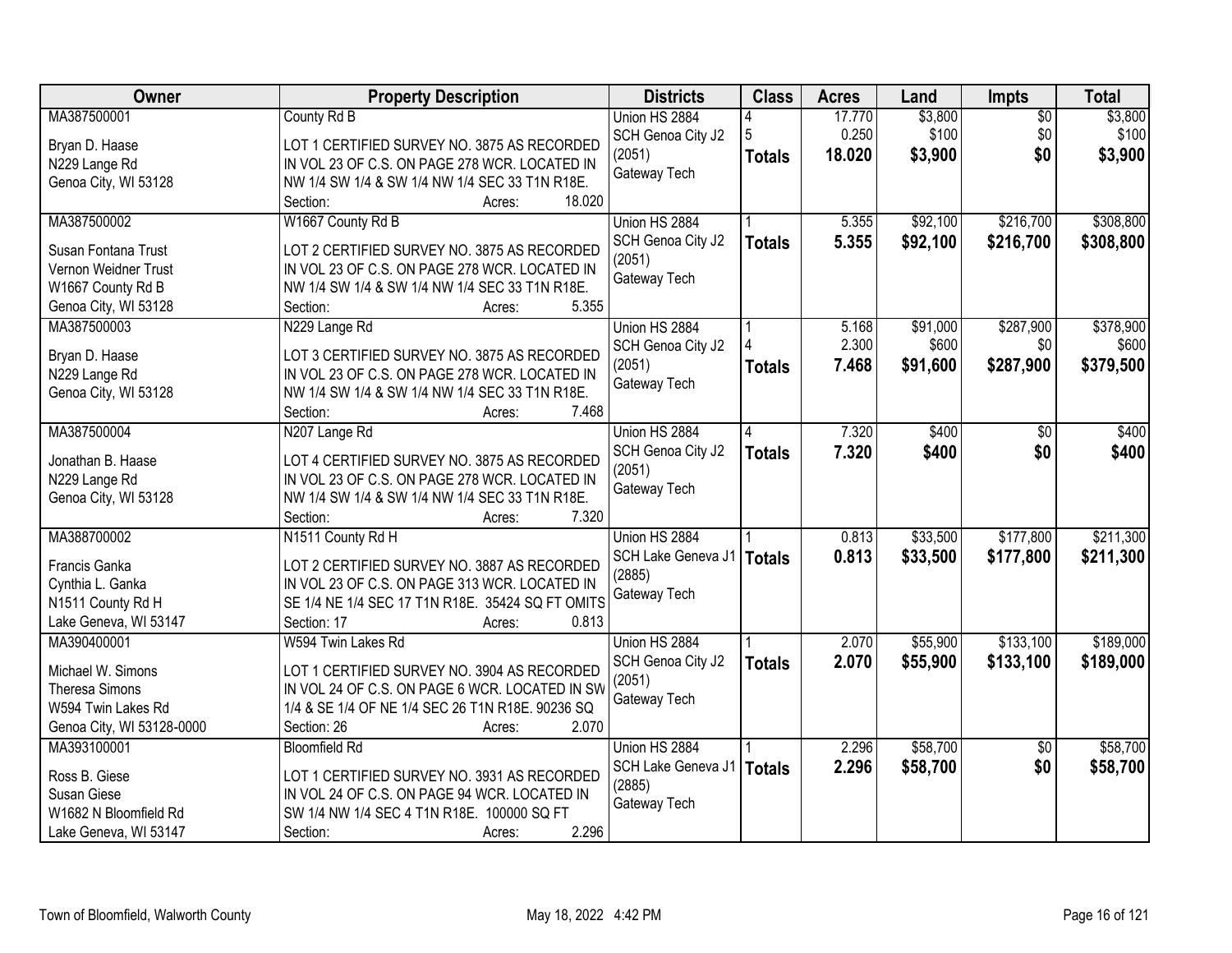| 2.517<br>\$61,500<br>\$180,300<br>MA393100002<br>W1666 N Bloomfield Rd<br>Union HS 2884                                                  |                 |
|------------------------------------------------------------------------------------------------------------------------------------------|-----------------|
|                                                                                                                                          | \$241,800       |
| 2.517<br>SCH Lake Geneva J1   Totals<br>\$61,500<br>\$180,300<br>LOT 2 CERTIFIED SURVEY NO. 3931 AS RECORDED<br>Damion Gaengel<br>(2885) | \$241,800       |
| Corinna Butowski<br>IN VOL 24 OF C.S. ON PAGE 94 WCR. LOCATED IN                                                                         |                 |
| Gateway Tech<br>W1666 N Bloomfield Rd<br>SW 1/4 NW 1/4 SEC 4 T1N R18E. 109625.75 SQ FT                                                   |                 |
| 2.517<br>Lake Geneva, WI 53147<br>Section:<br>Acres:                                                                                     |                 |
| \$91,000<br>\$314,200<br>MA395000001<br>W136 County Rd U<br>Union HS 2884<br>5.163                                                       | \$405,200       |
| 5.163<br>SCH Genoa City J2<br>\$91,000<br>\$314,200<br><b>Totals</b><br>LOT 1 CERTIFIED SURVEY NO. 3950 AS RECORDED                      | \$405,200       |
| Benjamin Paderta<br>(2051)<br>Anne Petrich<br>IN VOL 24 OF C.S. ON PAGE 155 WCR. LOCATED IN                                              |                 |
| Gateway Tech<br>W136 County Rd U<br>NE 1/4 SE 1/4 SEC 12 T1N R18E. 224882 SQ FT                                                          |                 |
| 5.163                                                                                                                                    |                 |
| Genoa City, WI 53128<br>Section: 12<br>Acres:                                                                                            |                 |
| W132 County Rd U<br>Union HS 2884<br>\$61,400<br>\$344,700<br>MA395000002<br>2.508                                                       | \$406,100       |
| 3.000<br>\$700<br>\$0<br>SCH Genoa City J2<br>LOT 2 CERTIFIED SURVEY NO. 3950 AS RECORDED<br>Martin Mcdonough                            | \$700           |
| 5.508<br>\$344,700<br>(2051)<br>\$62,100<br><b>Totals</b><br>IN VOL 24 OF C.S. ON PAGE 155 WCR. LOCATED IN<br>Renee Mcdonough            | \$406,800       |
| Gateway Tech<br>PO Box 773<br>NE 1/4 SE 1/4 SEC 12 T1N R18E. 239946 SQ FT                                                                |                 |
| 5.508<br>Pell Lake, WI 53157<br>Section: 12<br>Acres:                                                                                    |                 |
| MA395000003<br>\$56,400<br>\$154,300<br>W128 County Rd U<br>2.111<br>Union HS 2884                                                       | \$210,700       |
| SCH Genoa City J2<br>2.111<br>\$56,400<br>\$154,300<br><b>Totals</b>                                                                     | \$210,700       |
| Catherine I. Skinner<br>LOT 3 CERTIFIED SURVEY NO. 3950 AS RECORDED<br>(2051)                                                            |                 |
| W128 County Rd U<br>IN VOL 24 OF C.S. ON PAGE 155 WCR. LOCATED IN<br>Gateway Tech                                                        |                 |
| Genoa City, WI 53128-0000<br>NE 1/4 SE 1/4 SEC 12 T1N R18E. 91939 SQ FT OMITS                                                            |                 |
| Section: 12<br>2.111<br>Acres:                                                                                                           |                 |
| \$63,500<br>\$277,400<br>MA395900001<br>W1600 County Rd B<br>2.680<br>Union HS 2884                                                      | \$340,900       |
| 2.680<br>\$63,500<br>\$277,400<br>SCH Genoa City J2<br><b>Totals</b><br>David A. Comer<br>LOT 1 CERTIFIED SURVEY NO. 3959 AS RECORDED    | \$340,900       |
| (2051)<br>IN VOL 24 OF C.S. ON PAGE 189 WCR. LOCATED IN<br>Theresa J. Comer                                                              |                 |
| Gateway Tech<br>W1600 Hwy B<br>NW 1/4 & NE 1/4 OF SW 1/4 SEC 33 T1N R18E. 116851                                                         |                 |
| Genoa City, WI 53128<br>2.680<br>Section: 33<br>Acres:                                                                                   |                 |
| MA395900002<br>2.406<br>\$60,100<br>\$152,600<br>W1610 County Rd B<br>Union HS 2884                                                      | \$212,700       |
| \$152,600<br>2.406<br>\$60,100<br>SCH Genoa City J2<br><b>Totals</b>                                                                     | \$212,700       |
| LOT 2 CERTIFIED SURVEY NO. 3959 AS RECORDED<br>Daren Hammarstrom<br>(2051)                                                               |                 |
| W1610 County Rd B<br>IN VOL 24 OF C.S. ON PAGE 189 WCR. LOCATED IN<br>Gateway Tech                                                       |                 |
| Genoa City, WI 53128<br>NW 1/4 & NE 1/4 OF SW 1/4 SEC 33 T1N R18E. 104827                                                                |                 |
| 2.406<br>Section: 33<br>Acres:                                                                                                           |                 |
| MA400700001<br>N665 County Rd U<br>Union HS 2884<br>X4<br>5.693<br>$\overline{50}$<br>$\overline{50}$                                    | $\overline{50}$ |
| \$0<br>\$0<br>SCH Genoa City J2<br>5.693<br><b>Totals</b><br>Berean Grace Church, Inc<br>LOT 1 CERTIFIED SURVEY NO. 4007 AS RECORDED     | \$0             |
| (2051)<br>C/O R.L. Oldson<br>IN VOL 24 OF C.S. ON PAGE 347 WCR. LOCATED IN                                                               |                 |
| Gateway Tech<br>NE 1/4 SE 1/4 SEC 26 T1N R18E. 247997 SQ FT<br>Genoa City, WI 53128-0000                                                 |                 |
| 5.693<br>Section: 26<br>Acres:                                                                                                           |                 |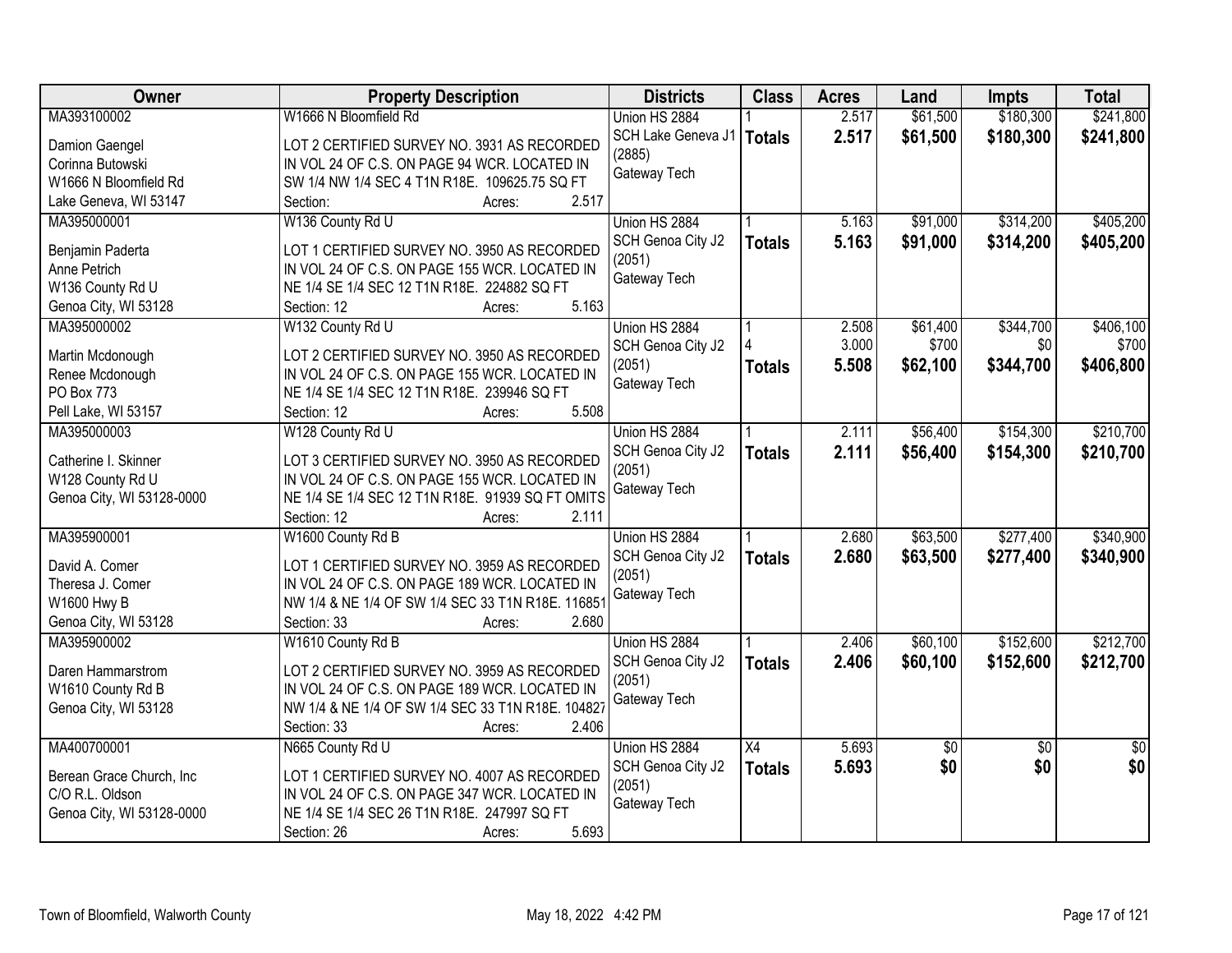| Owner                                                    | <b>Property Description</b>                            | <b>Districts</b>   | <b>Class</b>         | <b>Acres</b> | Land      | <b>Impts</b>    | <b>Total</b> |
|----------------------------------------------------------|--------------------------------------------------------|--------------------|----------------------|--------------|-----------|-----------------|--------------|
| MA400700002                                              | W508 Highland Rd                                       | Union HS 2884      |                      | 0.919        | \$35,500  | \$231,300       | \$266,800    |
| Benjamin Reid                                            | LOT 2 CERTIFIED SURVEY NO. 4007 AS RECORDED            | SCH Genoa City J2  | <b>Totals</b>        | 0.919        | \$35,500  | \$231,300       | \$266,800    |
| Ashley Reid                                              | IN VOL 24 OF C.S. ON PAGE 347 WCR. LOCATED IN          | (2051)             |                      |              |           |                 |              |
| W508 Highland Ave                                        | NE 1/4 SE 1/4 SEC 26 T1N R18E. 40020 SQ FT OMITS       | Gateway Tech       |                      |              |           |                 |              |
| Genoa City, WI 53128                                     | 0.919<br>Section: 26<br>Acres:                         |                    |                      |              |           |                 |              |
| MA400700003                                              | W522 Highland Rd                                       | Union HS 2884      |                      | 0.919        | \$35,500  | \$192,600       | \$228,100    |
|                                                          |                                                        | SCH Genoa City J2  |                      | 0.919        | \$35,500  | \$192,600       | \$228,100    |
| Dale E. Anderson                                         | LOT 3 CERTIFIED SURVEY NO. 4007 AS RECORDED            | (2051)             | <b>Totals</b>        |              |           |                 |              |
| Nancy L. Anderson                                        | IN VOL 24 OF C.S. ON PAGE 347 WCR. LOCATED IN          | Gateway Tech       |                      |              |           |                 |              |
| W522 Highland Dr                                         | NE 1/4 SE 1/4 SEC 26 T1N R18E. 40020 SQ FT OMITS       |                    |                      |              |           |                 |              |
| Genoa City, WI 53128                                     | 0.919<br>Section: 26<br>Acres:                         |                    |                      |              |           |                 |              |
| MA401100001                                              | N1989 Schaitel Rd                                      | Union HS 2884      |                      | 2.040        | \$15,400  | \$569,000       | \$584,400    |
|                                                          | LOT 1 CERTIFIED SURVEY NO. 4011 AS RECORDED            | SCH Lake Geneva J1 | <b>Totals</b>        | 2.040        | \$15,400  | \$569,000       | \$584,400    |
| Huml Storage-Bloomfield, LLC<br>1070 S Lakeshore Dr 1-C2 |                                                        | (2885)             |                      |              |           |                 |              |
|                                                          | IN VOL 25 OF C.S. ON PAGE 15 WCR. LOCATED IN           | Gateway Tech       |                      |              |           |                 |              |
| Lake Geneva, WI 53147                                    | SW 1/4 NE 1/4 & SE 1/4 NW 1/4 SEC 7 T1N R18E.<br>2.040 |                    |                      |              |           |                 |              |
|                                                          | Section:<br>Acres:                                     |                    |                      |              |           |                 |              |
| MA403400001                                              | N1882 Hwy 120                                          | Union HS 2884      | $\mathbf{2}^{\circ}$ | 2.810        | \$118,400 | \$88,700        | \$207,100    |
| Westside Landscape Products                              | LOT 1 CERTIFIED SURVEY NO. 4034 AS RECORDED            | SCH Lake Geneva J1 | <b>Totals</b>        | 2.810        | \$118,400 | \$88,700        | \$207,100    |
| PO Box 127                                               | IN VOL 25 OF C.S. ON PAGE 86 WCR. LOCATED IN           | (2885)             |                      |              |           |                 |              |
| Lake Geneva, WI 53147                                    | NE 1/4 & NW 1/4 OF SW 1/4 SEC 7 T1N R18E. 122585       | Gateway Tech       |                      |              |           |                 |              |
|                                                          | 2.810<br>Section:<br>Acres:                            |                    |                      |              |           |                 |              |
| MA431800001                                              | W336 County Rd U                                       | Union HS 2884      |                      | 1.250        | \$41,500  | \$139,800       | \$181,300    |
|                                                          |                                                        | SCH Genoa City J2  |                      | 2.990        | \$400     | \$0             | \$400        |
| Jacob J. Ehlen                                           | LOT 1 CERTIFIED SURVEY NO. 4318 AS RECORDED            | (2051)             |                      | 0.750        | \$100     | \$0             | \$100        |
| W381 N Bloomfield Rd                                     | IN VOL 28 OF C.S. ON PAGE 11 WCR. LOCATED IN           | Gateway Tech       | <b>Totals</b>        | 4.990        | \$42,000  | \$139,800       | \$181,800    |
| Genoa City, WI 53128                                     | NE 1/4 & SE 1/4 NW 1/4 & NE 1/4 SW 1/4 SEC 12 T1N      |                    |                      |              |           |                 |              |
|                                                          | 4.990<br>Section:<br>Acres:                            |                    |                      |              |           |                 |              |
| MA431800002                                              | East Side Rd                                           | Union HS 2884      | 4                    | 71.200       | \$10,500  | $\overline{50}$ | \$10,500     |
| Jacob J. Ehlen                                           | LOT 2 CERTIFIED SURVEY NO. 4318 AS RECORDED            | SCH Genoa City J2  |                      | 2.000        | \$200     | \$0             | \$200        |
| W381 N Bloomfield Rd                                     | IN VOL 28 OF C.S. ON PAGE 11 WCR. LOCATED IN           | (2051)             | <b>Totals</b>        | 73.200       | \$10,700  | \$0             | \$10,700     |
| Genoa City, WI 53128                                     | NE 1/4 & SE 1/4 NW 1/4 & NE 1/4 SW 1/4 SEC 12 T1N      | Gateway Tech       |                      |              |           |                 |              |
|                                                          | Section:<br>73.200<br>Acres:                           |                    |                      |              |           |                 |              |
| MA437700001                                              | N1132 Spring Creek Rd                                  | Union HS 2884      |                      | 4.660        | \$86,600  | \$91,000        | \$177,600    |
|                                                          |                                                        | SCH Lake Geneva J1 | <b>Totals</b>        | 4.660        | \$86,600  | \$91,000        | \$177,600    |
| Barbara J. Gile                                          | LOT 1 CERTIFIED SURVEY NO. 4377 AS RECORDED            | (2885)             |                      |              |           |                 |              |
| Lee W. Gile                                              | IN VOL 28 OF C.S. ON PAGE 196 WCR. LOCATED IN          | Gateway Tech       |                      |              |           |                 |              |
| N1132 Spring Creek Rd                                    | SW 1/4 NE 1/4 SEC 20 T1N R18E. 217800 SQ FT            |                    |                      |              |           |                 |              |
| Genoa City, WI 53128                                     | 4.660<br>Section:<br>Acres:                            |                    |                      |              |           |                 |              |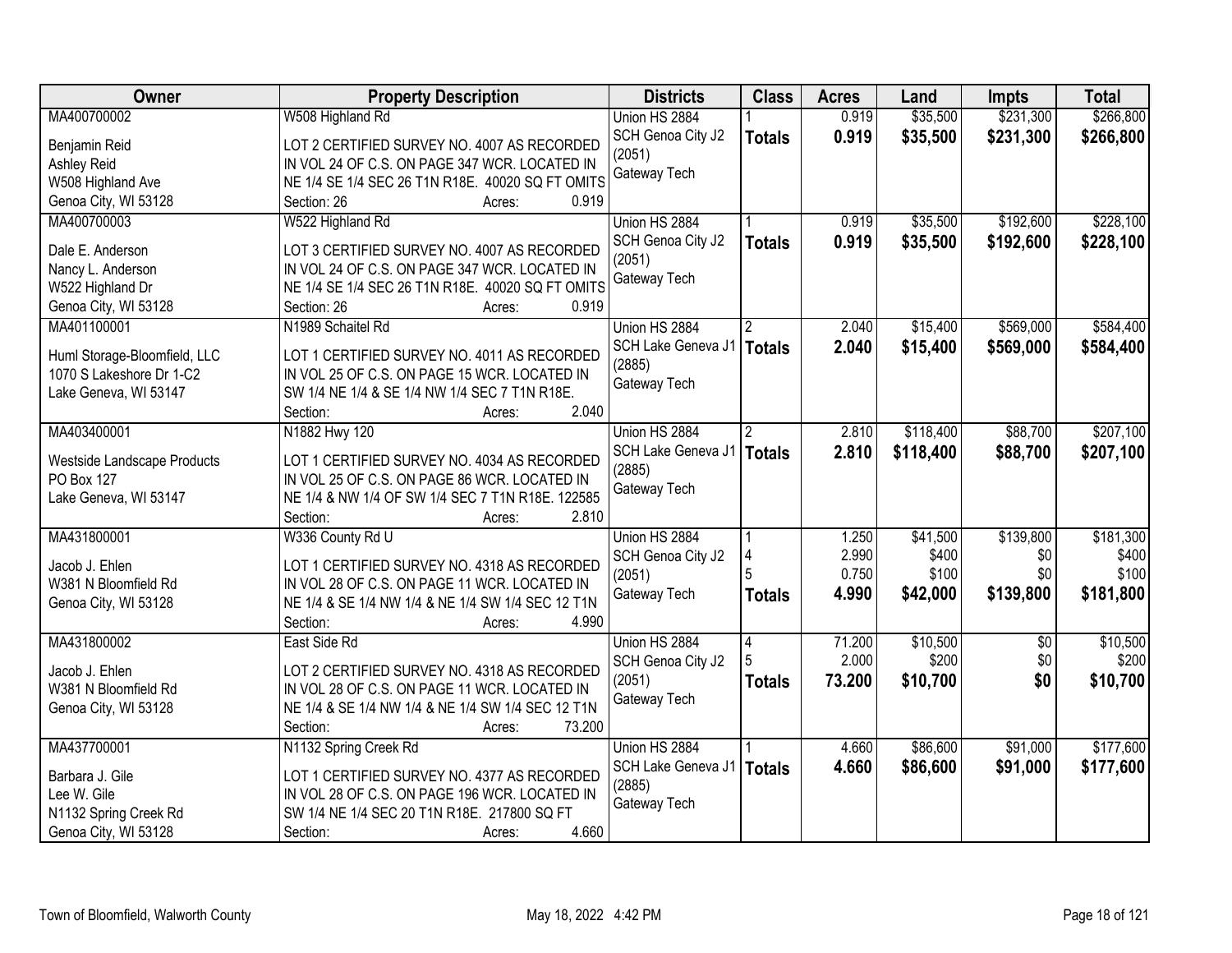| Owner                  | <b>Property Description</b>                                                                  | <b>Districts</b>          | <b>Class</b>  | <b>Acres</b>   | Land           | <b>Impts</b>    | <b>Total</b>   |
|------------------------|----------------------------------------------------------------------------------------------|---------------------------|---------------|----------------|----------------|-----------------|----------------|
| MA439000001            | W1402 N Bloomfield Rd                                                                        | Union HS 2884             |               | 3.000          | \$67,500       | \$1,250,800     | \$1,318,300    |
| Kevin Weiss            | LOT 1 CERTIFIED SURVEY NO. 4390 AS RECORDED                                                  | SCH Lake Geneva J1 4      |               | 2.260          | \$300          | \$0             | \$300          |
| Marianne Feitl         | IN VOL 28 OF C.S. ON PAGE 236 WCR. LOCATED IN                                                | (2885)                    | 5M            | 14.500         | \$49,300       | \$0             | \$49,300       |
| 2030 N Sedgwick St     | NE 1/4 & SE 1/4 NE 1/4 SEC 4 T1N R18E. 860620 SQ                                             | Gateway Tech              | <b>Totals</b> | 19.760         | \$117,100      | \$1,250,800     | \$1,367,900    |
| Chicago, IL 60614      | 19.760<br>Section:<br>Acres:                                                                 |                           |               |                |                |                 |                |
| MA439000002            | <b>Bloomfield Rd</b>                                                                         | Union HS 2884             |               | 58.120         | \$10,000       | $\overline{50}$ | \$10,000       |
|                        |                                                                                              | SCH Lake Geneva J1        | 5             | 0.680          | \$100          | \$0             | \$100          |
| <b>Kevin Weiss</b>     | REMNANT PARCEL OF CERTIFIED SURVEY NO.                                                       | (2885)                    | 5M            | 1.000          | \$3,400        | \$0             | \$3,400        |
| Marianne Feitl         | 4390 AS RECORDED IN VOL 28 OF C.S. ON PAGE 236                                               | Gateway Tech              | <b>Totals</b> | 59.800         | \$13,500       | \$0             | \$13,500       |
| 2030 N Sedgwick St     | WCR LOCATED IN NE 1/4 & SE 1/4 NE 1/4 SEC 4 T1N                                              |                           |               |                |                |                 |                |
| Chicago, IL 60614      | 59.800<br>Section:<br>Acres:                                                                 |                           |               |                |                |                 |                |
| MA439800001            | N1591 County Rd H                                                                            | Union HS 2884             |               | 1.340          | \$43,100       | \$114,200       | \$157,300      |
| Diane Papandrea        | LOT 1 CERTIFIED SURVEY NO. 4398 AS RECORDED                                                  | SCH Lake Geneva J1        | 14            | 0.800<br>0.250 | \$200<br>\$100 | \$0<br>\$0      | \$200<br>\$100 |
| N1591 County Rd H      | IN VOL 28 OF C.S. ON PAGE 257 WCR. LOCATED IN                                                | (2885)                    |               |                |                |                 |                |
| Lake Geneva, WI 53147  | NW 1/4 & SW 1/4 NE 1/4 SEC 17 T1N R18E. 104228 SC                                            | Gateway Tech              | <b>Totals</b> | 2.390          | \$43,400       | \$114,200       | \$157,600      |
|                        | 2.390<br>Section:<br>Acres:                                                                  |                           |               |                |                |                 |                |
| MA449200001            | N1924 East Side Rd                                                                           | Union HS 2884             |               | 2.000          | \$55,000       | \$250,000       | \$305,000      |
| James M. Wallace       |                                                                                              | SCH Genoa City J2         |               | 0.473          | \$100          | \$0             | \$100          |
| Teri L. Wallace        | LOT 1 CERTIFIED SURVEY MAP 4492 AS RECORDED<br>IN VOL 29 C.S. ON PAGE 178 WCR. LOCATED IN SW | (2051)                    | <b>Totals</b> | 2.473          | \$55,100       | \$250,000       | \$305,100      |
| N1924 E Side Rd        | 1/4 NE 1/4 SEC 12 T1N R18E. ALSO BEG NE COR LOT                                              | Gateway Tech              |               |                |                |                 |                |
| Genoa City, WI 53128   | Section: 12<br>2.473<br>Acres:                                                               |                           |               |                |                |                 |                |
| MA449200002            | N1918 East Side Rd                                                                           | Union HS 2884             |               | 0.261          | \$18,200       | \$82,100        | \$100,300      |
|                        |                                                                                              | SCH Genoa City J2         | <b>Totals</b> | 0.261          | \$18,200       | \$82,100        | \$100,300      |
| Leonard J. Ehlen et al | LOT 2 CERTIFIED SURVEY NO. 4492 AS RECORDED                                                  | (2051)                    |               |                |                |                 |                |
| c/o Jacob J. Ehlen     | IN VOL 29 OF C.S. ON PAGE 178 WCR. LOCATED IN                                                | Gateway Tech              |               |                |                |                 |                |
| W381 N Bloomfield Rd   | SW 1/4 NE 1/4 SEC 12 T1N R18E. 26325 SQ FT                                                   |                           |               |                |                |                 |                |
| Genoa City, WI 53128   | 0.261<br>Section: 12<br>Acres:                                                               |                           |               |                |                |                 |                |
| MA449900001            | W574 Twin Lakes Rd                                                                           | Union HS 2884             |               | 1.750          | \$50,500       | \$240,000       | \$290,500      |
| Nicholas J. Simons     | LOT 1 CERTIFIED SURVEY NO. 4499 AS RECORDED                                                  | SCH Genoa City J2         | <b>Totals</b> | 1.750          | \$50,500       | \$240,000       | \$290,500      |
| W574 Twin Lakes Rd     | IN VOL. 29 OF C.S. ON PAGE 200 WCR. LOCATED IN                                               | (2051)                    |               |                |                |                 |                |
| Genoa City, WI 53128   | SE 1/4 NE 1/4 SEC 26 T1N R18E. 76327 SQ FT                                                   | Gateway Tech              |               |                |                |                 |                |
|                        | 1.750<br>Section: 26<br>Acres:                                                               |                           |               |                |                |                 |                |
| MA453300001            | N1584 Hwy 120                                                                                | Union HS 2884             |               | 1.530          | \$46,500       | \$305,200       | \$351,700      |
|                        |                                                                                              | <b>SCH Linn J4 (3087)</b> |               | 13.510         | \$10,200       | \$0             | \$10,200       |
| Shelly A. Rush         | LOT 1 CERTIFIED SURVEY NO 4533 AS RECORDED                                                   | Gateway Tech              | <b>Totals</b> | 15.040         | \$56,700       | \$305,200       | \$361,900      |
| Steven A. Rush         | IN VOL 29 OF C.S. ON PAGE 310 WCR. LOCATED IN                                                |                           |               |                |                |                 |                |
| N1584 Hwy 120          | SW 1/4 NW 1/4 SEC 18 T1N R18E. 655092.97 SQ FT.                                              |                           |               |                |                |                 |                |
| Lake Geneva, WI 53147  | 15.040<br>Section: 18<br>Acres:                                                              |                           |               |                |                |                 |                |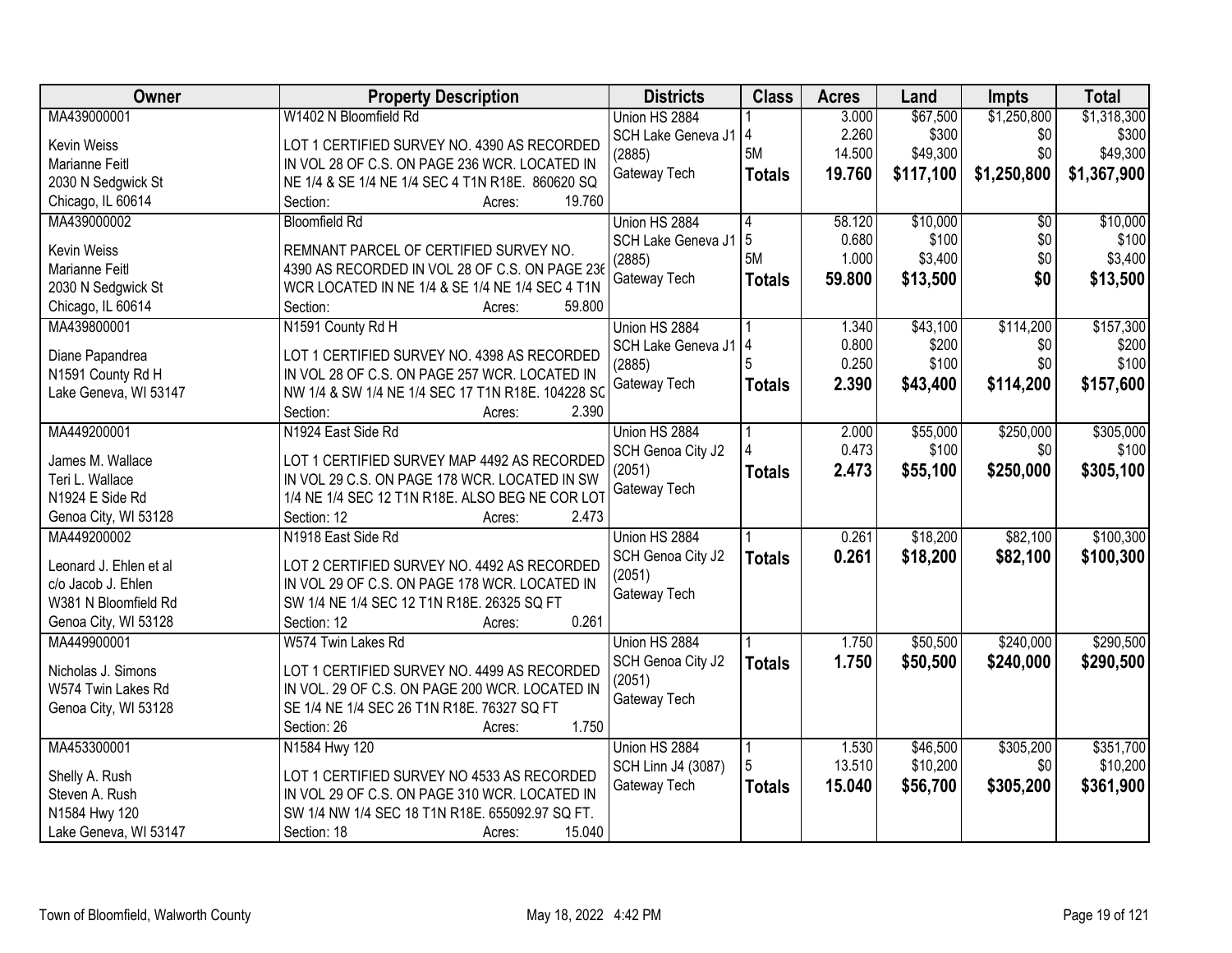| Owner                            | <b>Property Description</b>                                            | <b>Districts</b>          | <b>Class</b>  | <b>Acres</b> | Land      | <b>Impts</b>    | <b>Total</b> |
|----------------------------------|------------------------------------------------------------------------|---------------------------|---------------|--------------|-----------|-----------------|--------------|
| MA453300002                      | West Side Rd                                                           | Union HS 2884             | 5             | 15.080       | \$11,300  | $\overline{50}$ | \$11,300     |
| Gregory J. Jensen                | LOT 2 CERTIFIED SURVEY NO 4533 AS RECORDED                             | <b>SCH Linn J4 (3087)</b> | <b>Totals</b> | 15.080       | \$11,300  | \$0             | \$11,300     |
| PO Box 91                        | IN VOL 29 OF C.S. ON PAGE 310 WCR. LOCATED IN                          | Gateway Tech              |               |              |           |                 |              |
| Zenda, WI 53195                  | SW 1/4 NW 1/4 SEC 18 T1N R18E. 656921.07 SQ FT.                        |                           |               |              |           |                 |              |
|                                  | Section: 18<br>15.080<br>Acres:                                        |                           |               |              |           |                 |              |
| MA459700001                      | W688 N Bloomfield Rd                                                   | Union HS 2884             |               | 1.100        | \$38,800  | \$147,300       | \$186,100    |
|                                  |                                                                        | SCH Lake Geneva J1        | <b>Totals</b> | 1.100        | \$38,800  | \$147,300       | \$186,100    |
| Lori J. Adams                    | LOT 1 CERTIFIED SURVEY NO 4597 AS RECORDED                             | (2885)                    |               |              |           |                 |              |
| W688 N Bloomfield Rd             | IN VOL 30 OF CS ON PAGE 143 WCR. LOCATED IN                            | Gateway Tech              |               |              |           |                 |              |
| Genoa City, WI 53128             | SW1/4 NE1/4 2-1-18. 47964.50 SQ FT. OMITTING MB<br>1.100<br>Section: 2 |                           |               |              |           |                 |              |
| MA459700002                      | Acres:<br>W670 N Bloomfield Rd                                         | Union HS 2884             |               | 2.890        | \$66,100  | \$148,400       | \$214,500    |
|                                  |                                                                        | SCH Lake Geneva J1        |               |              |           |                 |              |
| Gary Sibilsky                    | LOT 2 CERTIFIED SURVEY NO 4597 AS RECORDED                             | (2885)                    | <b>Totals</b> | 2.890        | \$66,100  | \$148,400       | \$214,500    |
| Sandra Sibilsky                  | IN VOL 30 OF CS ON PAGE 143 WCR. LOCATED IN                            | Gateway Tech              |               |              |           |                 |              |
| W670 N Bloomfiled Rd             | SW1/4 NE1/4 SEC 2 T2N R18E. 125857.58 SQ FT;                           |                           |               |              |           |                 |              |
| Genoa City, WI 53128             | 2.890<br>Section: 2<br>Acres:                                          |                           |               |              |           |                 |              |
| MA460500001                      | W2384 County Rd B                                                      | Union HS 2884             |               | 1.380        | \$43,800  | \$251,300       | \$295,100    |
| Samuel F. Barrett                | LOT 1 CERTIFIED SURVEY NO 4605 AS RECORDED                             | SCH Linn J4 (3087)        | <b>Totals</b> | 1.380        | \$43,800  | \$251,300       | \$295,100    |
| Kelly J. Barrett                 | IN VOL 30 OF CS ON PAGE 165 WCR. LOCATED IN SE                         | Gateway Tech              |               |              |           |                 |              |
| W2384 County Rd B                | 1/4 NW 1/4 SEC 30 T1N R18E. 60267 SQ FT. OUT OF                        |                           |               |              |           |                 |              |
| Lake Geneva, WI 53147            | 1.380<br>Section: 30<br>Acres:                                         |                           |               |              |           |                 |              |
| MA460600001                      | W2309 Townline Rd                                                      | Union HS 2884             |               | 4.780        | \$176,700 | \$1,491,400     | \$1,668,100  |
|                                  |                                                                        | SCH Lake Geneva J1        | <b>Totals</b> | 4.780        | \$176,700 | \$1,491,400     | \$1,668,100  |
| Potter's Self Storage, LLC et al | LOT 1 CERTIFIED SURVEY NO 4606 AS RECORDED                             | (2885)                    |               |              |           |                 |              |
| W2285 Townline Rd                | IN VOL 30 OF CS ON PAGE 167 WCR. LOCATED IN                            | Gateway Tech              |               |              |           |                 |              |
| Lake Geneva, WI 53147            | NE 1/4 NW 1/4 & NW 1/4 NE 1/4 SEC 6 T1N R18E.                          |                           |               |              |           |                 |              |
|                                  | 4.780<br>Section: 6<br>Acres:                                          |                           |               |              |           |                 |              |
| MA475400001                      | N1669 White Pigeon Rd                                                  | Union HS 2884             |               | 0.456        | \$24,500  | \$83,400        | \$107,900    |
| Daniel H. Kundert                | LOT 1 CERTIFIED SURVEY NO 4754 AS RECORDED                             | SCH Lake Geneva J1        | <b>Totals</b> | 0.456        | \$24,500  | \$83,400        | \$107,900    |
| Wendy M. Kundert                 | IN VOL 31 OF CS ON PAGE 257 WCR. LOCATED IN                            | (2885)                    |               |              |           |                 |              |
| N1669 White Pigeon Rd            | NW1/4 NW1/4 SEC 17 T1N R18E. 20037.86 SQ FT.                           | Gateway Tech              |               |              |           |                 |              |
| Lake Geneva, WI 53147            | 0.456<br>Section: 17<br>Acres:                                         |                           |               |              |           |                 |              |
| MA475400002                      | N1655 White Pigeon Rd                                                  | Union HS 2884             |               | 0.718        | \$26,600  | \$152,900       | \$179,500    |
|                                  |                                                                        | SCH Lake Geneva J1   4    |               | 0.200        | \$100     | \$0             | \$100        |
| <b>Dld Trust</b>                 | LOT 2 CERTIFIED SURVEY NO 4754 AS RECORDED                             | (2885)                    | <b>Totals</b> | 0.918        | \$26,700  | \$152,900       | \$179,600    |
| N1420 White Pigeon Rd            | IN VOL 31 OF CS ON PAGE 257 WCR. LOCATED IN                            | Gateway Tech              |               |              |           |                 |              |
| Lake Geneva, WI 53147            | NW1/4 NW1/4 SEC 17 T1N R18E. 40000 SQ FT. OUT                          |                           |               |              |           |                 |              |
|                                  | 0.918<br>Section: 17<br>Acres:                                         |                           |               |              |           |                 |              |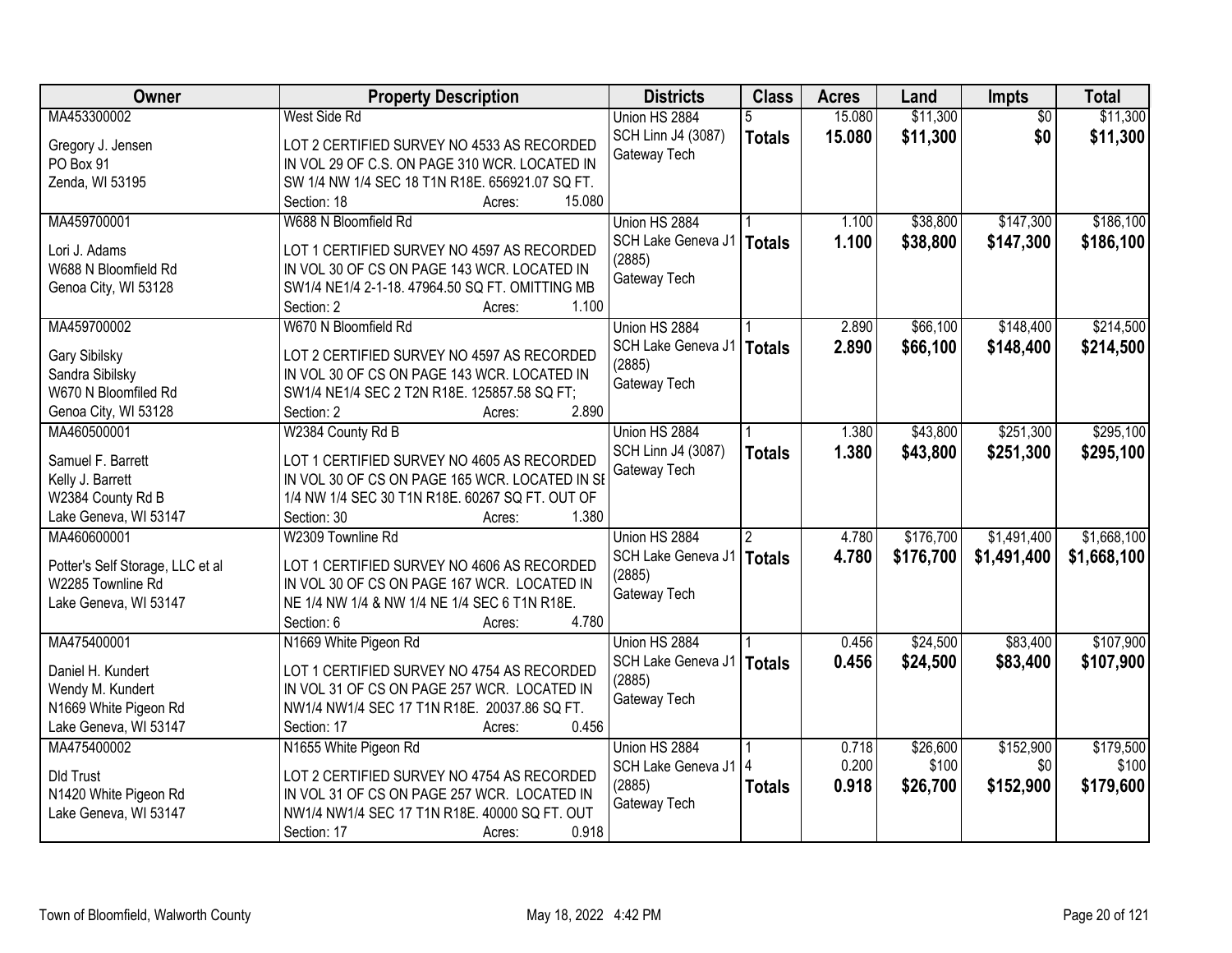| Owner                                        | <b>Property Description</b>                                                               | <b>Districts</b>       | <b>Class</b>   | <b>Acres</b>   | Land              | <b>Impts</b>    | <b>Total</b> |
|----------------------------------------------|-------------------------------------------------------------------------------------------|------------------------|----------------|----------------|-------------------|-----------------|--------------|
| MA475500001                                  | N1592 White Pigeon Rd                                                                     | Union HS 2884          |                | 0.718          | \$26,600          | \$68,600        | \$95,200     |
| Dwk & Mlk Inheritors Trust                   | LOT 1 CERTIFIED SURVEY NO 4755 AS RECORDED                                                | SCH Lake Geneva J1   4 |                | 0.200          | \$100             | \$0             | \$100        |
| N1420 White Pigeon Rd                        | IN VOL 31 OF CS ON PAGE 259 WCR. LOCATED IN                                               | (2885)                 | <b>Totals</b>  | 0.918          | \$26,700          | \$68,600        | \$95,300     |
| Lake Geneva, WI 53147                        | NW1/4 & SW1/4 NW1/4 SEC 17 T1N R18E. 40075.11 S                                           | Gateway Tech           |                |                |                   |                 |              |
|                                              | 0.918<br>Section: 17<br>Acres:                                                            |                        |                |                |                   |                 |              |
| MA483500001                                  | N1886 Hwy 120                                                                             | Union HS 2884          |                | 1.060          | \$77,200          | \$375,000       | \$452,200    |
|                                              |                                                                                           | SCH Lake Geneva J1     | <b>Totals</b>  | 1.060          | \$77,200          | \$375,000       | \$452,200    |
| Jv2 Investments, LLC<br>N1682 Washington Ave | LOT 1 CERTIFIED SURVEY NO 4835 AS RECORDED<br>IN VOL 32 OF CS ON PAGE 170 WCR. LOCATED IN | (2885)                 |                |                |                   |                 |              |
| Lake Geneva, WI 53147                        | SE1/4 NW1/4 & NE1/4 SW1/4 SEC 7 T1N R18E. 46115                                           | Gateway Tech           |                |                |                   |                 |              |
|                                              | 1.060<br>Section: 7<br>Acres:                                                             |                        |                |                |                   |                 |              |
| MA483500002                                  | N1922 Hwy 120                                                                             | Union HS 2884          |                | 2.470          | \$109,300         | \$672,500       | \$781,800    |
|                                              |                                                                                           | SCH Lake Geneva J1     | <b>Totals</b>  | 2.470          | \$109,300         | \$672,500       | \$781,800    |
| Bpfi, LLC                                    | LOT 2 CERTIFIED SURVEY NO 4835 AS RECORDED                                                | (2885)                 |                |                |                   |                 |              |
| 875 E Townline Rd Ste 103                    | IN VOL 32 OF CS ON PAGE 170 WCR. LOCATED IN                                               | Gateway Tech           |                |                |                   |                 |              |
| Lake Geneva, WI 53147                        | SE1/4 NW1/4 & NE1/4 SW1/4 SEC 7 T1N R18E. 107490                                          |                        |                |                |                   |                 |              |
|                                              | 2.470<br>Section: 7<br>Acres:                                                             |                        |                |                |                   |                 |              |
| MA491000001                                  | N1279 White Pigeon Rd                                                                     | Union HS 2884          | 5              | 0.600<br>5.733 | \$300<br>\$90,400 | $\overline{30}$ | \$300        |
| <b>Kundert Trust</b>                         | LOT 1 CERTIFIED SURVEY #4910 RECORDED AS                                                  | SCH Lake Geneva J1     |                |                |                   | \$157,300       | \$247,700    |
| 533 Center St                                | DOC #1006944 WCR. LOCATED IN NE1/4 NE1/4 SEC                                              | (2885)<br>Gateway Tech | <b>Totals</b>  | 6.333          | \$90,700          | \$157,300       | \$248,000    |
| Lake Geneva, WI 53147                        | 19 T1N R18E. 275880 SQ FT. OUT OF MB 19-1.                                                |                        |                |                |                   |                 |              |
|                                              | 6.333<br>Section: 19<br>Acres:                                                            |                        |                |                |                   |                 |              |
| 100001<br>MB                                 | W197 Hwy 50                                                                               | Union HS 2884          |                | 135.000        | \$23,900          | $\overline{50}$ | \$23,900     |
| Fairwyn Trading Company, LLC                 | NE 1/4 & W 1/2 NE 1/4 SE 1/4 SEC 1 T1N R18E. EXC.                                         | SCH Lake Geneva J1     | 5              | 28.700         | \$64,700          | \$0             | \$64,700     |
| 875 Townline Rd Ste 103                      | 12.08 A M/L FOR HWY DESC UNDER DOC. NO.                                                   | (2885)                 |                | 4.000          | \$80,000          | \$170,400       | \$250,400    |
| Lake Geneva, WI 53147                        | 409788, VOL 662 PG 558. 167.62 A M/L                                                      | Gateway Tech           | <b>Totals</b>  | 167.700        | \$168,600         | \$170,400       | \$339,000    |
|                                              | 167.700<br>Section:<br>Acres:                                                             |                        |                |                |                   |                 |              |
| MB 100002                                    | W381 Hwy 50                                                                               | Union HS 2884          |                | 138.440        | \$30,700          | $\overline{50}$ | \$30,700     |
| Melvyn W Madaus Trust                        | NW 1/4 SEC 1 T1N R18E. EXC. LAND FOR HWY DESC                                             | SCH Lake Geneva J1   5 |                | 3.560          | \$400             | \$0             | \$400        |
| Janet A Madaus Trust                         | UNDER DOC. NO. 433628, VOL 668 PG 5296.                                                   | (2885)                 |                | 4.000          | \$80,000          | \$280,100       | \$360,100    |
| W381 Hwy 50                                  |                                                                                           | Gateway Tech           | <b>Totals</b>  | 146.000        | \$111,100         | \$280,100       | \$391,200    |
| Burlington, WI 53105                         | 146.000<br>Section: 1<br>Acres:                                                           |                        |                |                |                   |                 |              |
| MB 100003                                    | W451 N Bloomfield Rd                                                                      | Union HS 2884          |                | 3.000          | \$67,500          | \$110,000       | \$177,500    |
|                                              |                                                                                           | SCH Lake Geneva J1     | $\overline{2}$ | 26.000         | \$130,000         | \$0             | \$130,000    |
| Adams Family, LP                             | W 1/2 SW 1/4 SEC 1 T1N R18E. 80 A.                                                        | (2885)                 | 4              | 40.340         | \$7,800           | \$0             | \$7,800      |
| C/O Diane K Hinzpeter                        |                                                                                           | Gateway Tech           | 5              | 8.910          | \$14,100          | \$0             | \$14,100     |
| W619 N Bloomfield Rd                         |                                                                                           |                        |                | 1.750          | \$11,900          | \$0             | \$11,900     |
| Genoa City, WI 53128                         | 80.000<br>Section: 1<br>Acres:                                                            |                        | <b>Totals</b>  | 80.000         | \$231,300         | \$110,000       | \$341,300    |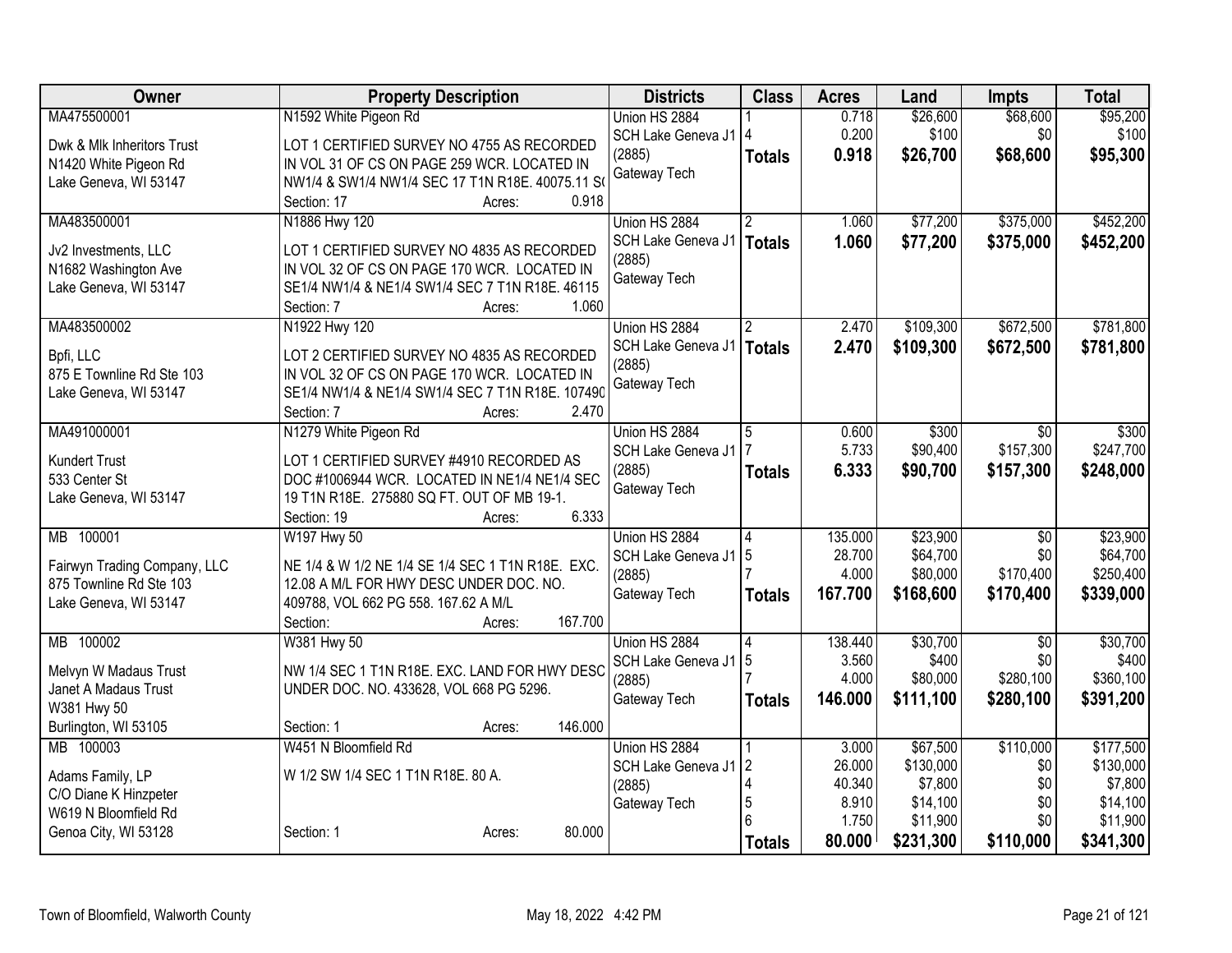| <b>Owner</b>                                   | <b>Property Description</b>                                    | <b>Districts</b>       | <b>Class</b>  | <b>Acres</b> | Land      | <b>Impts</b>    | <b>Total</b> |
|------------------------------------------------|----------------------------------------------------------------|------------------------|---------------|--------------|-----------|-----------------|--------------|
| MB 100004                                      | W381 N Bloomfield Rd                                           | Union HS 2884          |               | 4.600        | \$86,000  | \$268,300       | \$354,300    |
| Jacob J. Ehlen                                 | E 1/2 SW 1/4 SEC 1 T1N R18E. 80 A.                             | SCH Lake Geneva J1 2   |               | 27.230       | \$136,200 | \$0             | \$136,200    |
| Leonard J. Ehlen                               |                                                                | (2885)                 |               | 45.460       | \$9,000   | \$0             | \$9,000      |
| W381 N Bloomfield Rd                           |                                                                | Gateway Tech           |               | 2.710        | \$300     | \$0             | \$300        |
| Genoa City, WI 53128                           | 80.000<br>Section:<br>Acres:                                   |                        | <b>Totals</b> | 80.000       | \$231,500 | \$268,300       | \$499,800    |
| MB 100005                                      | N2282 East Side Rd                                             | Union HS 2884          |               | 3.000        | \$67,500  | \$493,800       | \$561,300    |
|                                                |                                                                | SCH Lake Geneva J1     | 4             | 47.400       | \$9,200   | \$0             | \$9,200      |
| Fred P Biasiello Jr Trust<br>N2282 Eastside Rd | W 1/2 SE 1/4 EXC SE 1/4 SW 1/4 SE 1/4 SEC 1 T1N<br>R18E. 70 A. | (2885)                 | 5             | 15.700       | \$10,700  | \$0             | \$10,700     |
| Genoa City, WI 53128-0000                      |                                                                | Gateway Tech           | 5M            | 3.900        | \$9,800   | \$0             | \$9,800      |
|                                                | 70.000<br>Section:<br>Acres:                                   |                        | <b>Totals</b> | 70.000       | \$97,200  | \$493,800       | \$591,000    |
| 100006<br>MB                                   | East Side Rd                                                   | Union HS 2884          |               | 2.000        | \$300     | $\overline{50}$ | \$300        |
| Fred P Biasiello Jr Trust                      | SE 1/4 SE 1/4 ALSO SE 1/4 SW 1/4 SE 1/4 SEC 1 T1N              | SCH Lake Geneva J1     | 5             | 38.500       | \$31,800  | \$0             | \$31,800     |
| N2282 Eastside Rd                              | R18E. 50 A.                                                    | (2885)                 |               | 9.500        | \$47,500  | \$0             | \$47,500     |
| Genoa City, WI 53128-0000                      |                                                                | Gateway Tech           | <b>Totals</b> | 50.000       | \$79,600  | \$0             | \$79,600     |
|                                                | 50.000<br>Section:<br>Acres:                                   |                        |               |              |           |                 |              |
| MB 100007                                      | State Highway 50                                               | Union HS 2884          |               | 19.000       | \$2,900   | \$0             | \$2,900      |
|                                                |                                                                | SCH Lake Geneva J1   5 |               | 1.000        | \$800     | \$0             | \$800        |
| Fairwyn Trading Company, LLC                   | E 1/2 NE 1/4 SE 1/4 SEC 1 T1N R18E. 20 A.                      | (2885)                 | <b>Totals</b> | 20.000       | \$3,700   | \$0             | \$3,700      |
| 875 Townline Rd Ste 103                        |                                                                | Gateway Tech           |               |              |           |                 |              |
| Lake Geneva, WI 53147                          | 20.000<br>Section:                                             |                        |               |              |           |                 |              |
| MB 200001                                      | Acres:                                                         |                        | 4             | 60.690       | \$13,700  | $\overline{50}$ | \$13,700     |
|                                                | State Highway 50                                               | Union HS 2884          | 5             | 1.280        | \$200     | \$0             | \$200        |
| Melvyn W Madaus Trust                          | N 1/2 NE 1/4 SEC 2 T1N R18E. EXC MB 2-1A DESC IN               | SCH Lake Geneva J1     |               | 61.970       |           | \$0             |              |
| Janet A Madaus Trust                           | VOL 29 PG 183 RECORDS. EXC LAND FOR HWY                        | (2885)<br>Gateway Tech | <b>Totals</b> |              | \$13,900  |                 | \$13,900     |
| W381 Hwy 50                                    | DESC UNDER DOC. #433628, VOL 668 PG 5296.                      |                        |               |              |           |                 |              |
| Burlington, WI 53105                           | 61.970<br>Section: 2<br>Acres:                                 |                        |               |              |           |                 |              |
| MB 200001A                                     | W685 Mariondale Rd                                             | Union HS 2884          |               | 2.300        | \$58,800  | \$212,300       | \$271,100    |
| Angela J. Joslin                               | PT NE 1/4 SEC 2 T1N R18E DESC AS: COM NW COR                   | SCH Lake Geneva J1   4 |               | 1.500        | \$200     | \$0             | \$200        |
| W685 Mariondale Rd                             | NW 1/4 NE 1/4 SEC 2, S 293.80', E 564', N 293.80', W           | (2885)                 | <b>Totals</b> | 3.800        | \$59,000  | \$212,300       | \$271,300    |
| Burlington, WI 53105                           | 564' TO POB. 3.8 A.                                            | Gateway Tech           |               |              |           |                 |              |
|                                                | 3.800<br>Section:<br>Acres:                                    |                        |               |              |           |                 |              |
| MB 200002                                      | N Bloomfield Rd                                                | Union HS 2884          | 4             | 42.970       | \$10,400  | $\overline{50}$ | \$10,400     |
|                                                |                                                                | SCH Lake Geneva J1     | 5             | 1.100        | \$100     | \$0             | \$100        |
| A L. Kull et al                                | S 1/2 NE 1/4 SEC 2 T1N R18E. EXC MB 2-2A DESC IN               | (2885)                 | <b>Totals</b> | 44.070       | \$10,500  | \$0             | \$10,500     |
| 5296 W Shore Dr                                | VOL 20 PG 428 RECORDS. EXC MB 2-2B DESC IN                     | Gateway Tech           |               |              |           |                 |              |
| Sturgeon Bay, WI 54235                         | VOL 496 PG 136 DEEDS. EXC CSM 412 & CSM 2373.                  |                        |               |              |           |                 |              |
|                                                | 44.070<br>Section:<br>Acres:                                   |                        |               |              |           |                 |              |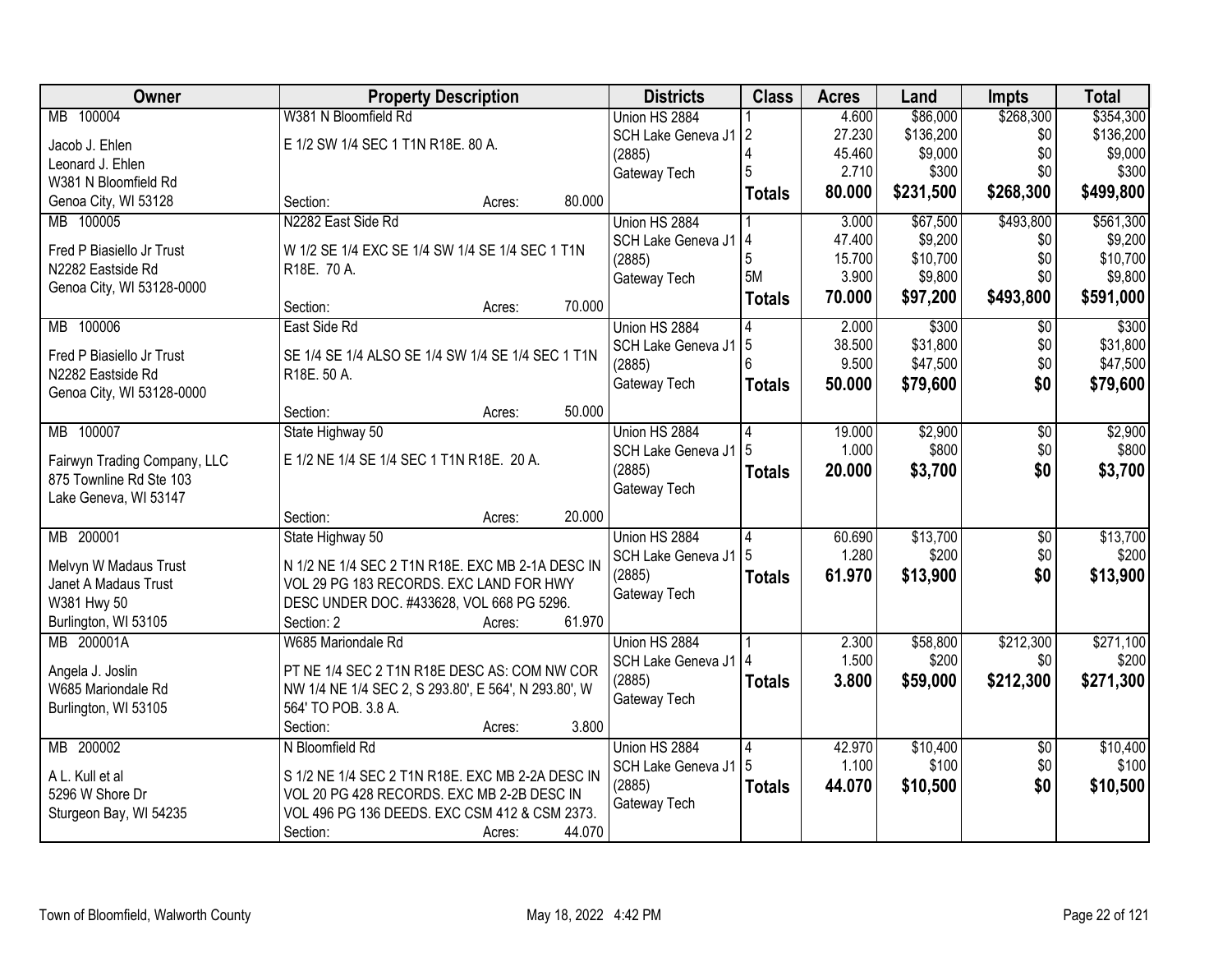| <b>Owner</b>               | <b>Property Description</b>                          | <b>Districts</b>       | <b>Class</b>  | <b>Acres</b>    | Land                 | <b>Impts</b>    | <b>Total</b>          |
|----------------------------|------------------------------------------------------|------------------------|---------------|-----------------|----------------------|-----------------|-----------------------|
| MB 200002A                 | N2328 Mariondale Rd                                  | Union HS 2884          |               | 1.370           | \$43,700             | \$216,800       | \$260,500             |
| Ross Fisher                | PT NE 1/4 SEC 2 T1N R18E DESC AS: COM N 1/4          | SCH Lake Geneva J1     | <b>Totals</b> | 1.370           | \$43,700             | \$216,800       | \$260,500             |
| <b>Christine Fisher</b>    | COR SEC 2, S 2121.79' TO POB, S89D24'E 242.40', S    | (2885)                 |               |                 |                      |                 |                       |
| N2328 Mariondale Rd        | 247', N89D24'W 242.40', N 247' TO POB. 1.37 A M/L    | Gateway Tech           |               |                 |                      |                 |                       |
| Genoa City, WI 53128       | 1.370<br>Section:<br>Acres:                          |                        |               |                 |                      |                 |                       |
| MB 200004                  | W814 N Bloomfield Rd                                 | Union HS 2884          |               | 2.000           | \$55,000             | \$86,400        | \$141,400             |
|                            |                                                      | SCH Lake Geneva J1 4   |               | 91.100          | \$18,000             | \$0             | \$18,000              |
| Alvin J. Kordoske          | S 1/2 NW 1/4 SEC 2 T1N R18E. ALSO E 30 A. OF N 1/2   | (2885)                 |               | 16.900          | \$10,800             | \$0             | \$10,800              |
| c/o Alvin J. Kordoske III  | SW 1/4 SEC 2 T1N R18E. 110 A.                        | Gateway Tech           | Totals        | 110.000         | \$83,800             | \$86,400        | \$170,200             |
| N2480 Lyons Rd             |                                                      |                        |               |                 |                      |                 |                       |
| Lake Geneva, WI 53147      | 110.000<br>Section:<br>Acres:                        |                        |               |                 |                      |                 |                       |
| MB 200005                  | W879 N Bloomfield Rd                                 | Union HS 2884          |               | 4.540           | \$85,400             | \$105,600       | \$191,000             |
| Marcia L. Glasser          | N 1/2 SW 1/4 SEC 2 T1N R18E. EXC. E 30 A. 50 A.      | SCH Lake Geneva J1   4 |               | 43.670          | \$8,300              | \$0             | \$8,300               |
| W879 N Bloomfield Rd       |                                                      | (2885)                 |               | 1.790           | \$1,000              | \$0             | \$1,000               |
| Genoa City, WI 53128       |                                                      | Gateway Tech           | <b>Totals</b> | 50.000          | \$94,700             | \$105,600       | \$200,300             |
|                            | 50.000<br>Section:<br>Acres:                         |                        |               |                 |                      |                 |                       |
| MB 200006                  | Hafs Rd                                              | Union HS 2884          | 4             | 76.100          | \$16,500             | \$0             | \$16,500              |
|                            |                                                      | SCH Lake Geneva J1   5 |               | 0.900           | \$100                | \$0             | \$100                 |
| <b>Gabriel Hammerstrom</b> | S 1/2 SW 1/4 SEC 2 T1N R18E LYING E OF HAFS RD.      | (2885)                 | <b>Totals</b> | 77.000          | \$16,600             | \$0             | \$16,600              |
| 470 Oakwood Ln             | 77 A                                                 | Gateway Tech           |               |                 |                      |                 |                       |
| Lake Geneva, WI 53147      | 77.000                                               |                        |               |                 |                      |                 |                       |
| MB 200007                  | Section:<br>Acres:<br>W623 N Bloomfield Rd           |                        |               |                 |                      |                 |                       |
|                            |                                                      | Union HS 2884          |               | 2.300<br>89.550 | \$58,800<br>\$20,700 | \$63,300<br>\$0 | \$122,100<br>\$20,700 |
| A L. Kull et al            | W 1/2 SE 1/4 & W 1/2 E 1/2 SE 1/4 SEC 2 T1N R18E.    | SCH Lake Geneva J1 4   | 5             | 15.150          | \$21,300             | \$0             | \$21,300              |
| 5296 W Shore Dr            | EXC CSM 411. EXC COM SE COR LOT 1 CSM 411,           | (2885)                 | 5M            | 10.000          | \$34,000             | \$0             | \$34,000              |
| Sturgeon Bay, WI 54235     | S0D36'W 123.41', N89D24'W 390.17', N0D36'E 123.41',  | Gateway Tech           |               | 117.000         | \$134,800            | \$63,300        | \$198,100             |
|                            | 117.000<br>Section:<br>Acres:                        |                        | <b>Totals</b> |                 |                      |                 |                       |
| MB 200008                  | W495 N Bloomfield Rd                                 | Union HS 2884          | 2             | 5.600           | \$36,200             | $\overline{50}$ | \$36,200              |
| Adams Family, LP           | E 1/2 E 1/2 SE 1/4 SEC 2 T1N R18E. 40 A.             | SCH Lake Geneva J1 4   |               | 25.900          | \$5,000              | \$0             | \$5,000               |
| C/O Diane K Hinzpeter      |                                                      | (2885)                 |               | 8.500           | \$3,700              | \$0             | \$3,700               |
| W619 N Bloomfield Rd       |                                                      | Gateway Tech           | <b>Totals</b> | 40.000          | \$44,900             | \$0             | \$44,900              |
| Genoa City, WI 53128       | 40.000<br>Section: 2<br>Acres:                       |                        |               |                 |                      |                 |                       |
| MB 300002                  | South Rd                                             | Union HS 2884          | 5             | 29.450          | \$22,100             | $\overline{50}$ | \$22,100              |
|                            |                                                      | SCH Lake Geneva J1 6   |               | 1.750           | \$8,800              | \$0             | \$8,800               |
| Paul G. Peterson et al     | PT NE 1/4 SEC 3 T1N R18E DESC AS: COM SW COR         | (2885)                 | <b>Totals</b> | 31.200          | \$30,900             | \$0             | \$30,900              |
| c/o Lester Anglin          | N 10 A S 1/2 NE 1/4 SEC 3 T1N R18E, W OF CREEK N     | Gateway Tech           |               |                 |                      |                 |                       |
| 320 E 2nd St               | TO PT 1215' S OF N 1/4 COR, E 250', N 420', E 50', N |                        |               |                 |                      |                 |                       |
| Storm Lake, IA 50588-0000  | 31.200<br>Section:<br>Acres:                         |                        |               |                 |                      |                 |                       |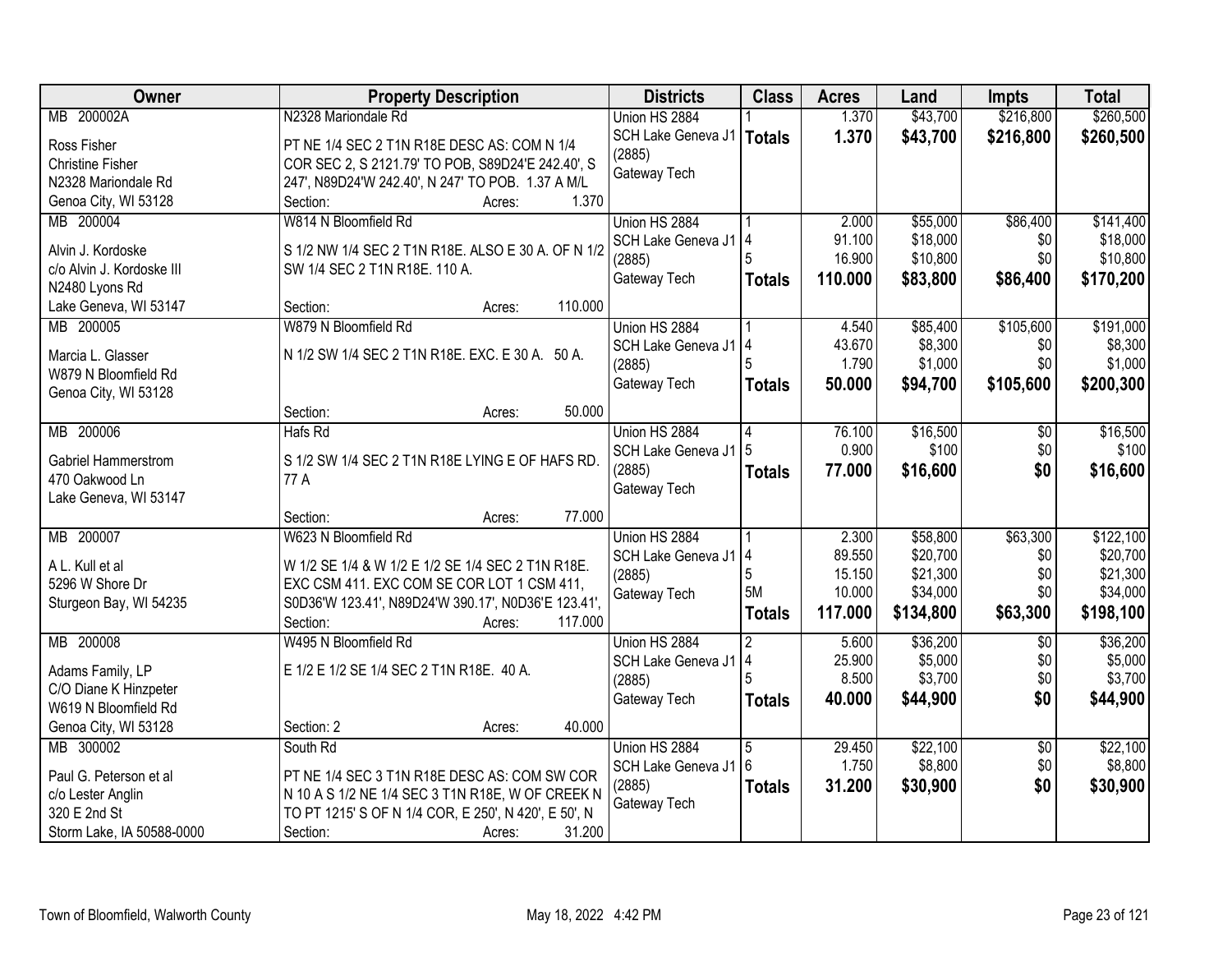| Owner                      | <b>Property Description</b>                          | <b>Districts</b>     | <b>Class</b>  | <b>Acres</b> | Land      | Impts           | <b>Total</b> |
|----------------------------|------------------------------------------------------|----------------------|---------------|--------------|-----------|-----------------|--------------|
| MB 300002A                 | South Rd                                             | Union HS 2884        |               | 2.060        | \$55,800  | $\overline{50}$ | \$55,800     |
| Paul G. Peterson           | PT NE 1/4 SEC 3 T1N R18E DESC AS: COM 495'           | SCH Lake Geneva J1   | <b>Totals</b> | 2.060        | \$55,800  | \$0             | \$55,800     |
| 320 E 2nd St               | FROM NW COR NW 1/4 NE 1/4 SEC 3, S TO PT 300'        | (2885)               |               |              |           |                 |              |
| Storm Lake, IA 50588       | FROM BEG, E 300', N 300', W 300' TO POB.             | Gateway Tech         |               |              |           |                 |              |
|                            | 2.060<br>Section:<br>Acres:                          |                      |               |              |           |                 |              |
| MB 300002B                 | South Rd                                             | Union HS 2884        |               | 2.410        | \$49,900  | \$0             | \$49,900     |
|                            |                                                      | SCH Lake Geneva J1   | <b>Totals</b> | 2.410        | \$49,900  | \$0             | \$49,900     |
| Paul G. Peterson           | PT NE 1/4 SEC 3 T1N R18E DESC AS: COM 795'           | (2885)               |               |              |           |                 |              |
| 320 E 2nd St               | FROM NW COR NW 1/4 NE 1/4 SEC 3, S 420', E 250', I   | Gateway Tech         |               |              |           |                 |              |
| Storm Lake, IA 50588       | 420', W 250' TO POB.                                 |                      |               |              |           |                 |              |
|                            | 2.410<br>Section:<br>Acres:                          |                      |               |              |           |                 |              |
| MB 300002C                 | South Rd                                             | Union HS 2884        |               | 2.060        | \$55,800  | \$0             | \$55,800     |
| Lester M. Anglin           | PT NE 1/4 SEC 3 T1N R18E DESC AS: COM NW COR         | SCH Lake Geneva J1   | <b>Totals</b> | 2.060        | \$55,800  | \$0             | \$55,800     |
| 608 E 33rd PI              | NW 1/4 NE 1/4 SEC 3, S 250', E 360', N 250', W TO    | (2885)               |               |              |           |                 |              |
| Chicago, IL 60616          | POB.                                                 | Gateway Tech         |               |              |           |                 |              |
|                            | 2.060<br>Section:<br>Acres:                          |                      |               |              |           |                 |              |
| MB 300002D                 | N2488 Lyons Rd                                       | Union HS 2884        |               | 2.025        | \$55,300  | \$101,300       | \$156,600    |
|                            |                                                      | SCH Lake Geneva J1   | <b>Totals</b> | 2.025        | \$55,300  | \$101,300       | \$156,600    |
| Anthony O. Anglin          | PT NE 1/4 SEC 3 T1N R18E DESC AS: COM 250'           | (2885)               |               |              |           |                 |              |
| 10817 S Sangramon          | FROM NW COR NW 1/4 NE 1/4 SEC 3, E 360', S 245', V   | Gateway Tech         |               |              |           |                 |              |
| Chicago, IL 60643          | 360' TO W LN NW 1/4 NE 1/4, N TO POB.                |                      |               |              |           |                 |              |
|                            | Section:<br>2.025<br>Acres:                          |                      |               |              |           |                 |              |
| MB 300003                  | N2480 Lyons Rd                                       | Union HS 2884        |               | 5.250        | \$91,500  | \$122,100       | \$213,600    |
| Alvin J. Kordoske III      | PT NE 1/4 SEC 3 T1N R18E DESC AS: COM SW COR         | SCH Lake Geneva J1 5 |               | 27.750       | \$20,800  | \$0             | \$20,800     |
| c/o Alvin J. Kordoske III  | OF N 10 A OF S 1/2 NE 1/4 SEC 2, W OF CREEK, S TO    | (2885)               | <b>Totals</b> | 33.000       | \$112,300 | \$122,100       | \$234,400    |
| N2480 Lyons Rd             | CTR SEC 3, ELY 358.04', NLY 200', ELY 367.80', SLY   | Gateway Tech         |               |              |           |                 |              |
| Lake Geneva, WI 53147      | 33.000<br>Section:<br>Acres:                         |                      |               |              |           |                 |              |
| MB 300003A                 | W1068 N Bloomfield Rd                                | Union HS 2884        |               | 0.887        | \$34,900  | \$122,000       | \$156,900    |
|                            |                                                      | SCH Lake Geneva J1   | 5             | 0.803        | \$600     | \$0             | \$600        |
| Mary Mckeown               | PT NE 1/4 SEC 3 T1N R18E DESC AS: COM SW COR         | (2885)               | <b>Totals</b> | 1.690        | \$35,500  | \$122,000       | \$157,500    |
| W1068 Bloomfield           | NE 1/4 SEC 3, E 358.04' TO POB, E 367.80', N 200', W | Gateway Tech         |               |              |           |                 |              |
| Lake Geneva, WI 53147      | 367.80', S 200' TO POB 1.69 A.                       |                      |               |              |           |                 |              |
|                            | 1.690<br>Section:<br>Acres:                          |                      |               |              |           |                 |              |
| MB 300003B                 | W1080 N Bloomfield Rd                                | Union HS 2884        |               | 1.644        | \$48,600  | \$220,200       | \$268,800    |
| Zbigniew E. Kasperek       | PT NE 1/4 SEC 3 T1N R18E: COM CTR SEC 3, ELY         | SCH Lake Geneva J1   | <b>Totals</b> | 1.644        | \$48,600  | \$220,200       | \$268,800    |
| Dorota Z. Kasperek         | 358.04', NLY 200', WLY 358.04', SLY 200' TO POB.     | (2885)               |               |              |           |                 |              |
| W1084 Bloomfield Rd        | 1.643 A.                                             | Gateway Tech         |               |              |           |                 |              |
| Lake Geneva, WI 53147-0000 | 1.644<br>Section: 3<br>Acres:                        |                      |               |              |           |                 |              |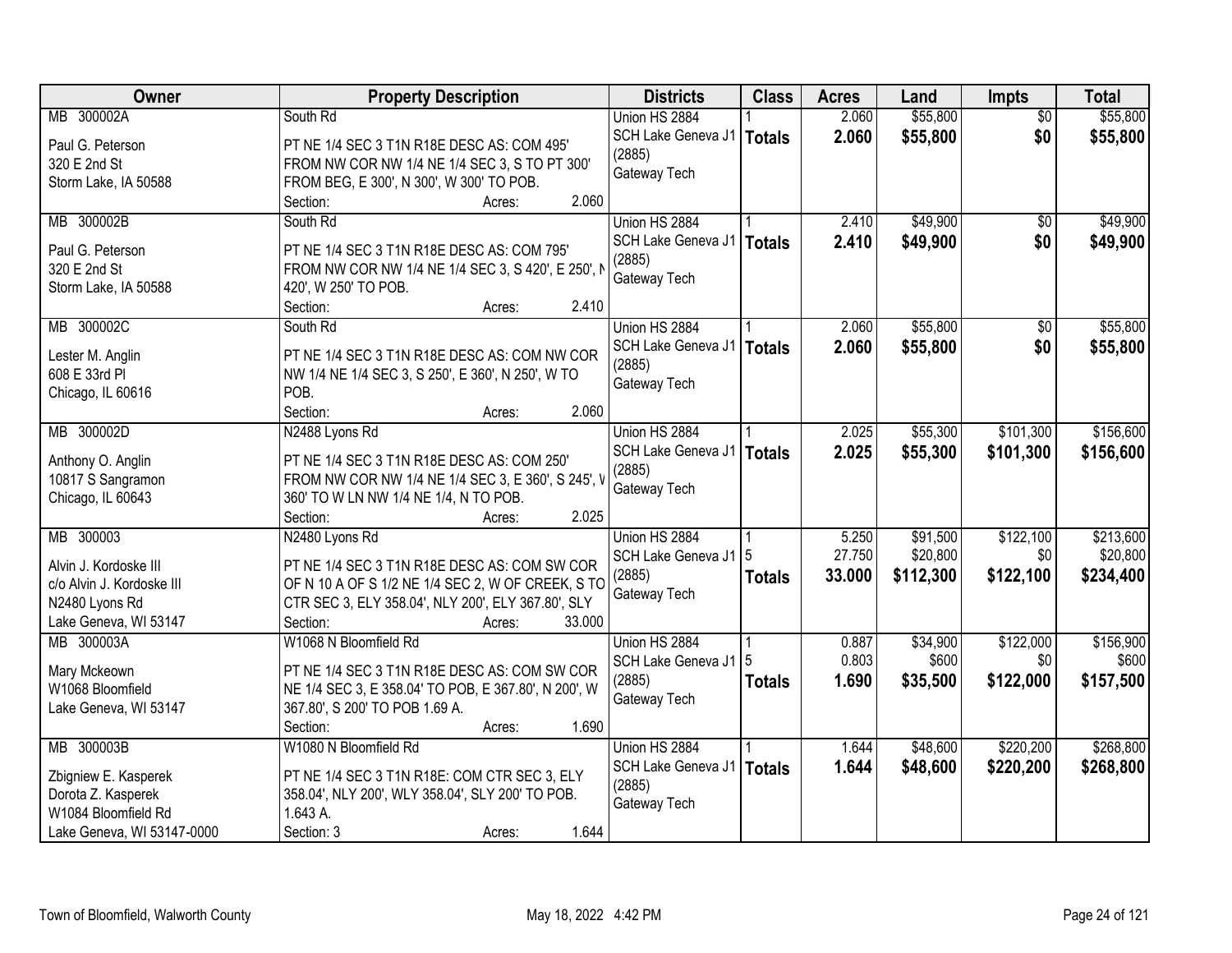| Owner                                       | <b>Property Description</b>                                                        | <b>Districts</b>   | <b>Class</b>    | <b>Acres</b> | Land      | <b>Impts</b>    | <b>Total</b> |
|---------------------------------------------|------------------------------------------------------------------------------------|--------------------|-----------------|--------------|-----------|-----------------|--------------|
| MB 300010                                   | <b>Bloomfield Rd</b>                                                               | Union HS 2884      |                 | 3.000        | \$2,300   | $\overline{50}$ | \$2,300      |
| <b>Richard Cooper</b>                       | THAT PT NW 1/4 SE 1/4 N & E OF HWY. SEC 3 T1N                                      | SCH Lake Geneva J1 | Totals          | 3.000        | \$2,300   | \$0             | \$2,300      |
| C/O Louise D Martin                         | R18E. 3 A.                                                                         | (2885)             |                 |              |           |                 |              |
| 5509 Englishman Pl                          |                                                                                    | Gateway Tech       |                 |              |           |                 |              |
| Rockville, MD 20852                         | 3.000<br>Section:<br>Acres:                                                        |                    |                 |              |           |                 |              |
| MB 300012A1                                 | Hafs Rd                                                                            | Union HS 2884      | 4               | 4.810        | \$1,000   | $\overline{50}$ | \$1,000      |
|                                             |                                                                                    | SCH Genoa City J2  |                 | 0.640        | \$100     | \$0             | \$100        |
| Gabriel Hammerstrom                         | ALL THAT LAND LYING E & N OF HAFS RD OF SE 1/4                                     | (2051)             | <b>Totals</b>   | 5.450        | \$1,100   | \$0             | \$1,100      |
| 470 Oakwood Ln<br>Lake Geneva, WI 53147     | SE1/4 SEC 3 T1N R18E. 5.45 A M/L                                                   | Gateway Tech       |                 |              |           |                 |              |
|                                             | 5.450<br>Section:<br>Acres:                                                        |                    |                 |              |           |                 |              |
| MB 300013                                   | Hafs Rd                                                                            | Union HS 2884      |                 | 12.800       | \$1,900   | $\sqrt[6]{}$    | \$1,900      |
|                                             |                                                                                    | SCH Lake Geneva J1 |                 | 6.250        | \$4,000   | \$0             | \$4,000      |
| Marcia L. Glasser                           | NE 1/4 SE 1/4 SEC 3 T1N R18E. EXC THAT PART S                                      | (2885)             | <b>Totals</b>   | 19.050       | \$5,900   | \$0             | \$5,900      |
| W879 N Bloomfield Rd                        | OF NORTH BLOOMFIELD RD & W OF HAFS RD THAT                                         | Gateway Tech       |                 |              |           |                 |              |
| Genoa City, WI 53128                        | WAS INCORPORATED INTO VILLAGE OF                                                   |                    |                 |              |           |                 |              |
|                                             | 19.050<br>Section:<br>Acres:                                                       |                    |                 |              |           |                 |              |
| MB 300014                                   | N Bloomfield Rd                                                                    | Union HS 2884      | $\overline{X2}$ | 35.000       | \$0       | \$0             | \$0          |
| State of Wisconsin Dept of Natural          | THAT PT. E 1/2 NE 1/4 E OF CREEK & W OF                                            | SCH Lake Geneva J1 | <b>Totals</b>   | 35.000       | \$0       | \$0             | \$0          |
| Resources                                   | RECORDED PLAT. SEC 3 T1N R18E 35 A                                                 | (2885)             |                 |              |           |                 |              |
| <b>Box 450</b>                              |                                                                                    | Gateway Tech       |                 |              |           |                 |              |
| Madison, WI 53701                           | 35.000<br>Section:<br>Acres:                                                       |                    |                 |              |           |                 |              |
| MB 400002                                   | N Bloomfield Rd                                                                    | Union HS 2884      | 4               | 52.470       | \$8,900   | $\overline{50}$ | \$8,900      |
| Cobblecreek Farms, LLC                      | W 1/2 NE 1/4 SEC 4 T1N R18E. EXC CSM 395, 1002 &                                   | SCH Lake Geneva J1 | 5               | 3.000        | \$1,400   | \$0             | \$1,400      |
| 6428 Townline Rd                            | 3374.72.47 A                                                                       | (2885)             | 5M              | 17.000       | \$57,800  | \$0             | \$57,800     |
| Lake Geneva, WI 53147                       |                                                                                    | Gateway Tech       | <b>Totals</b>   | 72.470       | \$68,100  | \$0             | \$68,100     |
|                                             | 72.470<br>Section:<br>Acres:                                                       |                    |                 |              |           |                 |              |
| MB 400003                                   | W1567 Townline Rd                                                                  | Union HS 2884      |                 | 5.500        | \$93,000  | \$394,100       | \$487,100    |
|                                             |                                                                                    | SCH Lake Geneva J1 | 14              | 90.000       | \$14,900  | \$0             | \$14,900     |
| Cobblecreek Farms, LLC<br>6428 Town Line Rd | NW 1/4 SEC 4 T1N R18E LYING N & E OF<br>RELOCATED HWY 12. EXC. PARCEL MB 4-3B DESC | (2885)             | 5               | 36.852       | \$26,800  | \$0             | \$26,800     |
| Lake Geneva, WI 53147                       | IN VOL 591 DEEDS PG 213 & EXC. N 417.42' OF W                                      | Gateway Tech       | 5M              | 9.000        | \$30,600  | \$0             | \$30,600     |
|                                             | 141.352<br>Section: 4<br>Acres:                                                    |                    | <b>Totals</b>   | 141.352      | \$165,300 | \$394,100       | \$559,400    |
| MB 400003B                                  | W1523 Townline Rd                                                                  | Union HS 2884      |                 | 1.000        | \$37,000  | \$154,000       | \$191,000    |
|                                             |                                                                                    | SCH Lake Geneva J1 | Totals          | 1.000        | \$37,000  | \$154,000       | \$191,000    |
| Nancy M. Cassidy                            | PT NW 1/4 SEC 4 T1N R18E DESC AS: COM 271.10' W                                    | (2885)             |                 |              |           |                 |              |
| W1523 Townline Rd                           | OF NS 1/4 SEC LN SEC 4, S0D39'E 208.71', S89D21'W                                  | Gateway Tech       |                 |              |           |                 |              |
| Lake Geneva, WI 53147                       | 208.71', N0D39'W 208.71' TO N LN SEC 4, N89D21'E                                   |                    |                 |              |           |                 |              |
|                                             | 1.000<br>Section:<br>Acres:                                                        |                    |                 |              |           |                 |              |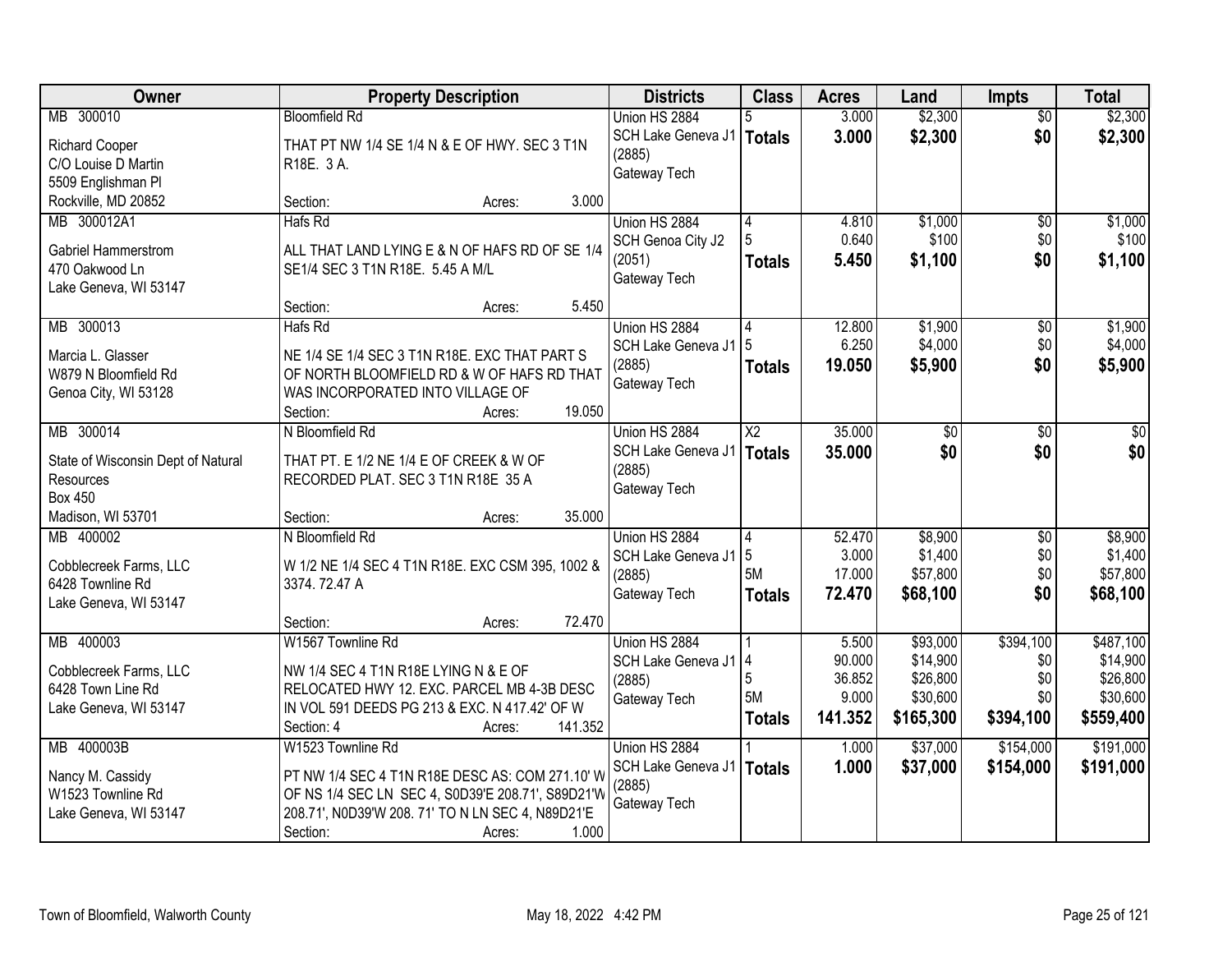| <b>Owner</b>                    | <b>Property Description</b>                      | <b>Districts</b>   | <b>Class</b>  | <b>Acres</b>     | Land     | <b>Impts</b>    | <b>Total</b> |
|---------------------------------|--------------------------------------------------|--------------------|---------------|------------------|----------|-----------------|--------------|
| MB 400003C                      | W1691 Townline Rd                                | Union HS 2884      |               | 4.000            | \$73,600 | \$199,600       | \$273,200    |
| Elizabeth M. Berris             | PT NW 1/4 SEC 4 T1N R18E DESC AS: COM NW COR     | SCH Lake Geneva J1 | <b>Totals</b> | 4.000            | \$73,600 | \$199,600       | \$273,200    |
| Richard R. Wilberschied         | SEC 4, S1D57'36"E 417.42', N89D21'E 417.42'      | (2885)             |               |                  |          |                 |              |
| W1691 Townline Rd               | N1D57'36"E 417.42' TO N SEC LN S89D21'W 417.42'  | Gateway Tech       |               |                  |          |                 |              |
| Lake Geneva, WI 53147           | 4.000<br>Section: 4<br>Acres:                    |                    |               |                  |          |                 |              |
| MB 500001                       | W1809 Townline Rd                                | Union HS 2884      |               | 42.440           | \$7,300  | $\overline{50}$ | \$7,300      |
|                                 |                                                  |                    | 5             | 13.250           | \$9,200  | \$0             | \$9,200      |
| Jean Meyerhofer                 | N 1/2 NE 1/4 SEC 5 T1N R18E. EXC HWY. EXC CSM    | SCH Lake Geneva J1 |               | 3.000            | \$74,000 | \$143,000       | \$217,000    |
| W1809 Townline Rd               | 2112.58.69 A. M/L                                | (2885)             |               |                  |          |                 |              |
| Lake Geneva, WI 53147           |                                                  | Gateway Tech       | <b>Totals</b> | 58.690           | \$90,500 | \$143,000       | \$233,500    |
|                                 | 58.690<br>Section:<br>Acres:                     |                    |               |                  |          |                 |              |
| MB 500002                       | US Highway 12                                    | Union HS 2884      |               | 53.330           | \$7,300  | $\overline{50}$ | \$7,300      |
|                                 | S 1/2 NE 1/4 SEC 5 T1N R18E. EXC HWY LAND. EXC   | SCH Lake Geneva J1 | 5             | 3.670            | \$1,100  | \$0             | \$1,100      |
| Sandra M. Hopkinson             |                                                  | (2885)             | <b>Totals</b> | 57,000           | \$8,400  | \$0             | \$8,400      |
| 5808 Raccoon Dr                 | PT S 1/2 NE 1/4 LYING NELY HWY, BEING MB 5-2A    | Gateway Tech       |               |                  |          |                 |              |
| Burlington, WI 53105            | DESC IN VOL 103 PG 502 RECORDS & EXC. C.S. 392   |                    |               |                  |          |                 |              |
|                                 | Section:<br>57,000<br>Acres:                     |                    |               |                  |          |                 |              |
| MB 500002A                      | US Highway 12                                    | Union HS 2884      |               | Assessed with MB | 400003   |                 |              |
| Cobblecreek Farms, LLC          | THAT PT. S 1/2 NE 1/4 SEC 5 T1N R18E NELY OF     | SCH Lake Geneva J1 |               |                  |          |                 |              |
| 6428 Town Line Rd               | HWY 12 1.352 A. ASSESSED WITH MB4-3.             | (2885)             |               |                  |          |                 |              |
| Lake Geneva, WI 53147           |                                                  | Gateway Tech       |               |                  |          |                 |              |
|                                 | 0.000<br>Section:<br>Acres:                      |                    |               |                  |          |                 |              |
| MB 500003                       | <b>Townline Rd</b>                               | Union HS 2884      | 4             | 45.900           | \$7,600  | $\overline{50}$ | \$7,600      |
|                                 |                                                  | SCH Lake Geneva J1 | 5             | 14.100           | \$8,300  | \$0             | \$8,300      |
| <b>Bloomfield Holdings, LLC</b> | E 1/2 NW 1/4 LYING S OF RELOCATED TOWN LINE      | (2885)             | 5M            | 10.000           | \$34,000 | \$0             | \$34,000     |
| 875 Townline Rd                 | ROAD AS ROAD IS DESC IN VOL 574 DEEDS PG 453     | Gateway Tech       | <b>Totals</b> | 70.000           | \$49,900 | \$0             | \$49,900     |
| Ste 103                         | & EXC. 1 A. IN SE COR. SEC 5 T1N R18E. 70 A. M/L |                    |               |                  |          |                 |              |
| Lake Geneva, WI 53147           | Section: 5<br>70.000<br>Acres:                   |                    |               |                  |          |                 |              |
| MB 500003A                      | W1922 Townline Rd                                | Union HS 2884      |               | 2.500            | \$61,300 | \$128,800       | \$190,100    |
| Patricia L. Host et al          | THAT PT. E 1/2 NW 1/4 SEC 5 T1N R18E LYING N OF  | SCH Lake Geneva J1 | <b>Totals</b> | 2.500            | \$61,300 | \$128,800       | \$190,100    |
| c/o Robert E. Host              | RELOCATED TOWN LINE RD AS RD IS DESC IN VOL      | (2885)             |               |                  |          |                 |              |
| 412 Circle Dr                   | 574 DEEDS PG 453. 2.5 A. M/L                     | Gateway Tech       |               |                  |          |                 |              |
| Lake Geneva, WI 53147-0000      | 2.500<br>Section:<br>Acres:                      |                    |               |                  |          |                 |              |
| MB 500006                       | W2121 N Bloomfield Rd                            | Union HS 2884      |               | 69.300           | \$9,600  | $\overline{50}$ | \$9,600      |
|                                 |                                                  | SCH Lake Geneva J1 | $\sqrt{5}$    | 6.000            | \$2,400  | \$0             | \$2,400      |
| Maple Glen, LLC                 | W 1/2 SW 1/4 EXC. .4 A. FOR RR SEC 5 T1N R18E.   | (2885)             |               | 0.200            | \$6,000  | \$10,000        | \$16,000     |
| W1951 N Bloomfield Rd           | EXC. MB 5-6A VOL 208 PG 491. 74.50 A.            | Gateway Tech       | <b>Totals</b> | 75.500           | \$18,000 | \$10,000        | \$28,000     |
| Lake Geneva, WI 53147           |                                                  |                    |               |                  |          |                 |              |
|                                 | 75.500<br>Section:<br>Acres:                     |                    |               |                  |          |                 |              |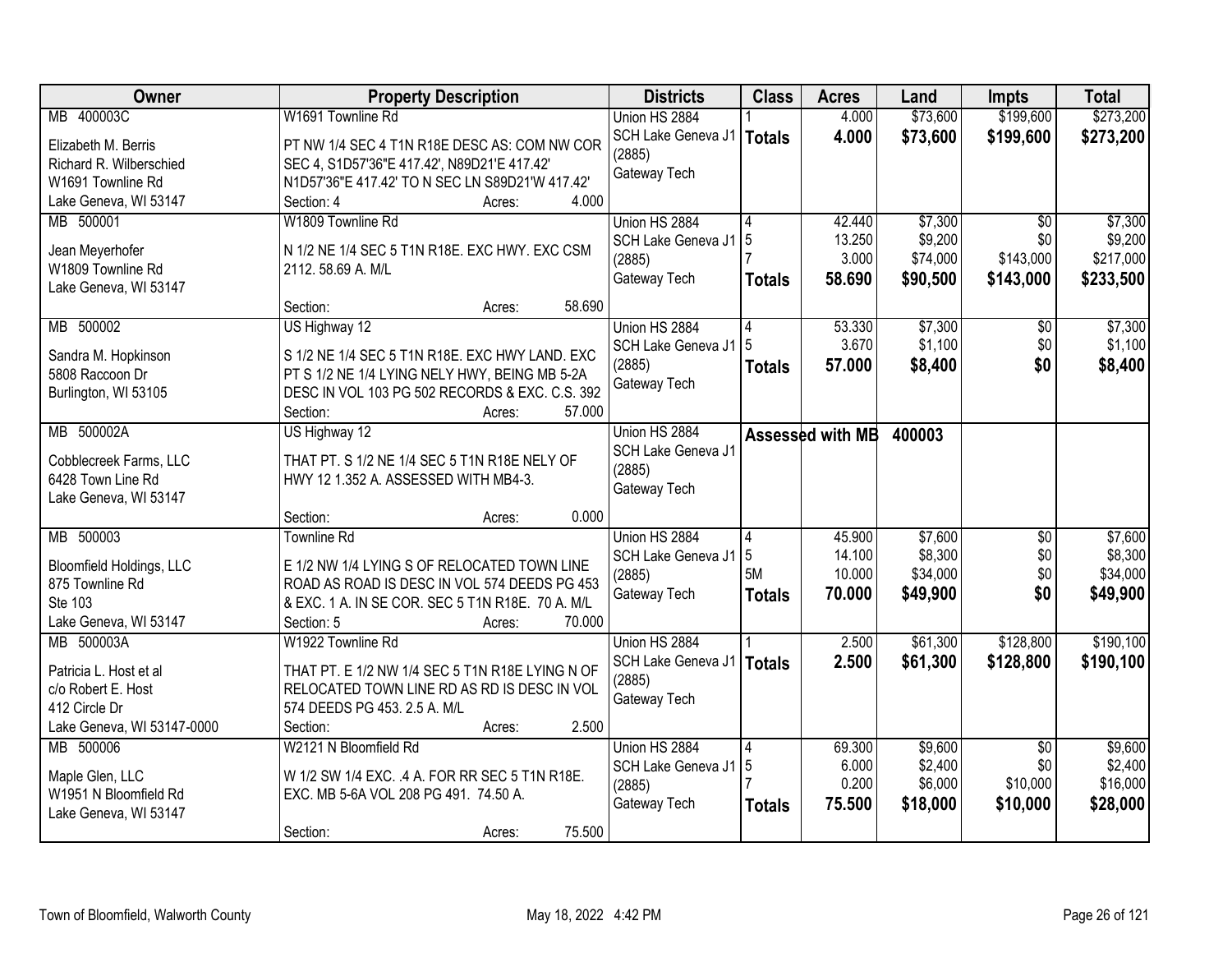| Owner                                          |                                                      | <b>Property Description</b> |        | <b>Districts</b>       | <b>Class</b>  | <b>Acres</b> | Land     | <b>Impts</b>    | <b>Total</b> |
|------------------------------------------------|------------------------------------------------------|-----------------------------|--------|------------------------|---------------|--------------|----------|-----------------|--------------|
| MB 500006A                                     | W1995 N Bloomfield Rd                                |                             |        | Union HS 2884          |               | 3.850        | \$78,100 | \$88,800        | \$166,900    |
| Andrew J. Adams                                | PT SW 1/4 SEC 5 T1N R18E DESC AS: COM W 1/4          |                             |        | SCH Lake Geneva J1   4 |               | 1.250        | \$200    | \$0             | \$200        |
| W2121 N Bloomfield Rd                          | COR SEC 5, E 1299.63', S0D44'15"E 171', S20D17'50"W  |                             |        | (2885)                 | <b>Totals</b> | 5.100        | \$78,300 | \$88,800        | \$167,100    |
| Lake Geneva, WI 53147                          | 161.88', S1D27'05" W 131.79', S42D01'15"E 124.74'    |                             |        | Gateway Tech           |               |              |          |                 |              |
|                                                | Section:                                             | Acres:                      | 5.100  |                        |               |              |          |                 |              |
| MB 500007                                      | W1951 N Bloomfield Rd                                |                             |        | Union HS 2884          | 4             | 55.250       | \$9,600  | $\overline{30}$ | \$9,600      |
| David J. Adams                                 | E 1/2 SW 1/4 SEC 5 T1N R18E. EXC. N 450' OF W 200'   |                             |        | SCH Lake Geneva J1   5 |               | 1.000        | \$100    | \$0             | \$100        |
| W1951 N Bloomfield Rd                          | ALSO EXC. S 5 A. OF W 1/2 E 1/2. SW 1/4. & S 15 A. E |                             |        | (2885)                 |               | 1.750        | \$46,500 | \$137,700       | \$184,200    |
| Lake Geneva, WI 53147                          | 1/2 E 1/2 SW 1/4.<br>58 A.                           |                             |        | Gateway Tech           | <b>Totals</b> | 58.000       | \$56,200 | \$137,700       | \$193,900    |
|                                                | Section:                                             | Acres:                      | 58.000 |                        |               |              |          |                 |              |
| MB 500007A                                     | <b>Bloomfield Rd</b>                                 |                             |        | Union HS 2884          |               | 1.030        | \$200    | \$0             | \$200        |
|                                                | N 450' OF W 200' NE 1/4 SW 1/4 SEC 5 T1N R18E.       |                             |        | SCH Lake Geneva J1     | <b>Totals</b> | 1.030        | \$200    | \$0             | \$200        |
| David J. Adams<br>W1951 N Bloomfield Rd        | EXC. N 225' OF W 200' NE 1/4 SW 1/4                  |                             |        | (2885)                 |               |              |          |                 |              |
| Lake Geneva, WI 53147                          |                                                      |                             |        | Gateway Tech           |               |              |          |                 |              |
|                                                | Section:                                             | Acres:                      | 1.030  |                        |               |              |          |                 |              |
| MB 500007C                                     | W1987 N Bloomfield Rd                                |                             |        | Union HS 2884          |               | 1.030        | \$37,500 | \$119,600       | \$157,100    |
|                                                |                                                      |                             |        | SCH Lake Geneva J1     | <b>Totals</b> | 1.030        | \$37,500 | \$119,600       | \$157,100    |
| David J. Adams                                 | N 225' OF W 200' NE 1/4 SW 1/4 SEC 5 T1N R18E        |                             |        | (2885)                 |               |              |          |                 |              |
| Sherry L. Adams                                |                                                      |                             |        | Gateway Tech           |               |              |          |                 |              |
| W1951 N Bloomfield Rd<br>Lake Geneva, WI 53147 | Section: 5                                           | Acres:                      | 1.030  |                        |               |              |          |                 |              |
| MB 500010                                      | W1920 N Bloomfield Rd                                |                             |        | Union HS 2884          |               | 1.100        | \$38,800 | \$162,500       | \$201,300    |
|                                                |                                                      |                             |        | SCH Lake Geneva J1     |               | 1.100        | \$38,800 | \$162,500       | \$201,300    |
| Adnan B. Kahn                                  | PT NW 1/4 SEC 5 T1N R18E DESC AS: COM SE COR         |                             |        | (2885)                 | <b>Totals</b> |              |          |                 |              |
| W1920 Bloomfield Rd                            | NW 1/4 SEC 5, N 160', W 363', S 160', E 363' TO POB. |                             |        | Gateway Tech           |               |              |          |                 |              |
| Lake Geneva, WI 53147                          | $1.1A$ .                                             |                             |        |                        |               |              |          |                 |              |
|                                                | Section:                                             | Acres:                      | 1.100  |                        |               |              |          |                 |              |
| MB 500011                                      |                                                      |                             |        | Union HS 2884          | 5             | 0.300        | \$100    | $\sqrt{6}$      | \$100        |
| Maple Glen, LLC                                | PARCEL OF LAND 100' WIDE IN LOCATED IN SEC 5         |                             |        | SCH Lake Geneva J1     | <b>Totals</b> | 0.300        | \$100    | \$0             | \$100        |
| W1951 N Bloomfield Rd                          | T1N R18E FORMALLY KNOWN AS RR R/W.                   |                             |        | (2885)                 |               |              |          |                 |              |
| Lake Geneva, WI 53147                          |                                                      |                             |        | Gateway Tech           |               |              |          |                 |              |
|                                                | Section: 5                                           | Acres:                      | 0.300  |                        |               |              |          |                 |              |
| MB 600002                                      | W2296 N Bloomfield Rd                                |                             |        | Union HS 2884          |               | 3.740        | \$76,800 | \$117,900       | \$194,700    |
| Kenneth R Millar Survivors Trust               | THAT PT. W 1/2 NE 1/4 S & W OF RR. SEC 6 T1N         |                             |        | SCH Lake Geneva J1     | <b>Totals</b> | 3.740        | \$76,800 | \$117,900       | \$194,700    |
| W2286 Bloomfield Rd                            | R18E. EXC. . 26 A M/L FOR HWY DESC UNDER DOC.        |                             |        | (2885)                 |               |              |          |                 |              |
| Lake Geneva, WI 53147                          | #465332, VOL 678 PG 3876. 3.74 A M/L                 |                             |        | Gateway Tech           |               |              |          |                 |              |
|                                                | Section:                                             | Acres:                      | 3.740  |                        |               |              |          |                 |              |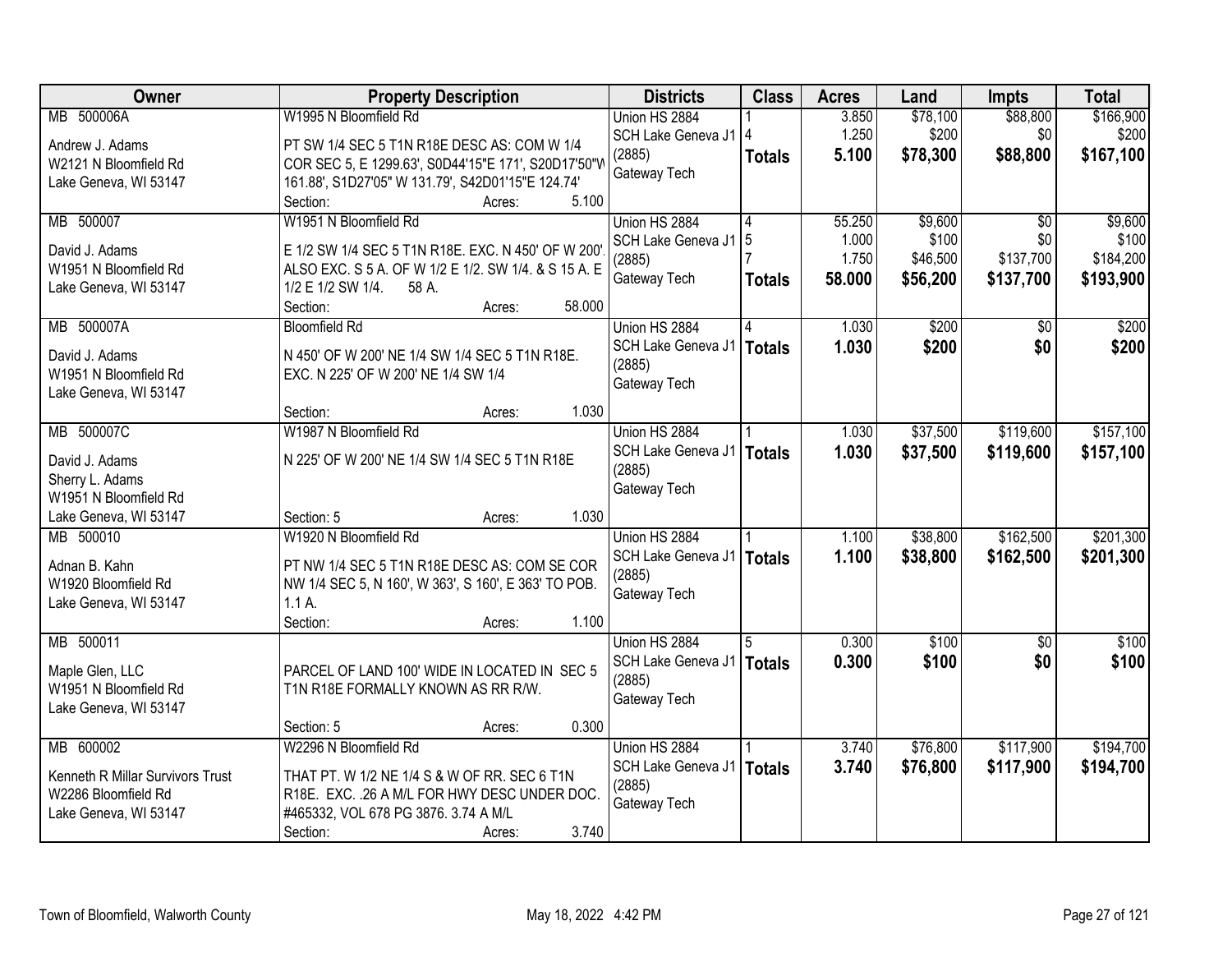| Owner                                          | <b>Property Description</b>                                                                       | <b>Districts</b>     | <b>Class</b>  | <b>Acres</b> | Land      | <b>Impts</b>    | <b>Total</b> |
|------------------------------------------------|---------------------------------------------------------------------------------------------------|----------------------|---------------|--------------|-----------|-----------------|--------------|
| MB 600005                                      | W2489 Townline Rd                                                                                 | Union HS 2884        |               | 12.200       | \$133,200 | \$144,000       | \$277,200    |
| Alexandra A. Gand et al                        | PT NW 1/4 SEC 6 T1N R18E DESC AS: COM NW COR                                                      | SCH Lake Geneva J1   | <b>Totals</b> | 12.200       | \$133,200 | \$144,000       | \$277,200    |
| 903 Wells St                                   | SEC 6, N89D45'E 1116.69' TO C/L RR R/W, S40D06'E                                                  | (2885)               |               |              |           |                 |              |
| Lake Geneva, WI 53147                          | 692.34', S89D45'W 1433. 08' TO C/L HWY H, N35D18'W                                                | Gateway Tech         |               |              |           |                 |              |
|                                                | 12.200<br>Section:<br>Acres:                                                                      |                      |               |              |           |                 |              |
| MB 600007C                                     | N2282 County Rd H                                                                                 | Union HS 2884        |               | 0.490        | \$25,500  | \$103,000       | \$128,500    |
|                                                |                                                                                                   | SCH Lake Geneva J1   | <b>Totals</b> | 0.490        | \$25,500  | \$103,000       | \$128,500    |
| Mary K. Johnson                                | PT SW 1/4 SEC 6 T1N R18E DESC AS: COM AT PT                                                       | (2885)               |               |              |           |                 |              |
| N2020 County Rd H Lot 100                      | 270.5' S OF N LN & 1047.64' W OF E LN SW 1/4 SEC 6                                                | Gateway Tech         |               |              |           |                 |              |
| Lake Geneva, WI 53147                          | T1N R18E, N 105.5', W 205.65' TO C/L HWY 12, SLY                                                  |                      |               |              |           |                 |              |
|                                                | 0.490<br>Section:<br>Acres:                                                                       |                      |               |              |           |                 |              |
| MB 600007D                                     | N2126 County Rd H                                                                                 | Union HS 2884        |               | 1.050        | \$37,900  | \$98,300        | \$136,200    |
| Kaahlen J. Olaughlin                           | PT SE 1/4 SW 1/4 SEC 6 T1N R18E DESC AS COM ON                                                    | SCH Lake Geneva J1   | <b>Totals</b> | 1.050        | \$37,900  | \$98,300        | \$136,200    |
| c/o Kaahlen Olaughlin                          | E LN OF SE 1/4 SW 1/4 AT PT 283' N 2D14'10" W                                                     | (2885)               |               |              |           |                 |              |
| N2438 Chapin Rd                                | FROM SE COR OF SD 1/4 SEC 6 T1N R18E,                                                             | Gateway Tech         |               |              |           |                 |              |
| Lake Geneva, WI 53147                          | 1.050<br>Section:<br>Acres:                                                                       |                      |               |              |           |                 |              |
| MB 600007E                                     | N2110 County Rd H                                                                                 | Union HS 2884        |               | 2.530        | \$61,600  | \$83,700        | \$145,300    |
|                                                |                                                                                                   | SCH Lake Geneva J1   | <b>Totals</b> | 2.530        | \$61,600  | \$83,700        | \$145,300    |
| Marc A. Frydrychowicz                          | PT SE 1/4 SW 1/4 SEC 6 T1N R18E DESC AS COM SE<br>COR SW 1/4 SEC 6 T1N R18E, S87D53'50" W 413.82' | (2885)               |               |              |           |                 |              |
| Melissa A. Frydrychowicz<br>7009 Tall Grass Ct | TO C/L HWY 12, N21D W 299.12', N 87D53'50" E                                                      | Gateway Tech         |               |              |           |                 |              |
| Spring Grove, IL 60081                         | Section: 6<br>2.530<br>Acres:                                                                     |                      |               |              |           |                 |              |
| MB 600007G                                     | W2365 N Bloomfield Rd                                                                             | Union HS 2884        |               | 1.516        | \$46,300  | \$109,400       | \$155,700    |
|                                                |                                                                                                   | SCH Lake Geneva J1   |               | 1.516        | \$46,300  | \$109,400       | \$155,700    |
| Dawn Y. Davidson                               | PT SW 1/4 SEC 6 T1N R18E DESC AS: COM ON N LN                                                     | (2885)               | <b>Totals</b> |              |           |                 |              |
| c/o Dawn Y. Davidson                           | OF 1/4 SEC OF SW 1/4 SEC 6 AT PT 785.64' W FROM                                                   | Gateway Tech         |               |              |           |                 |              |
| W2365 Bloomfield Rd                            | NE COR, S 270.5', W 162', N 270.5', E 162' TO POB.                                                |                      |               |              |           |                 |              |
| Lake Geneva, WI 53147                          | Section:<br>1.516<br>Acres:                                                                       |                      |               |              |           |                 |              |
| MB 6000071                                     | W2377 N Bloomfield Rd                                                                             | Union HS 2884        |               | 0.620        | \$29,500  | \$140,200       | \$169,700    |
| Pamela T. Lindsey                              | PT SW 1/4 SEC 6 T1N R18E DESC AS: COM ON N LN                                                     | SCH Lake Geneva J1   | <b>Totals</b> | 0.620        | \$29,500  | \$140,200       | \$169,700    |
| Wq2377 N Bloomfield Rd                         | SW 1/4 SEC 6 947.64' W OF NE COR SW 1/4, S 270.5'                                                 | (2885)               |               |              |           |                 |              |
| Lake Geneva, WI 53147                          | W 100', N 105.5', W 10', N 165', E 110' TO POB. SUB TO                                            | Gateway Tech         |               |              |           |                 |              |
|                                                | Section:<br>0.620<br>Acres:                                                                       |                      |               |              |           |                 |              |
| MB 600009                                      | W2121 N Bloomfield Rd                                                                             | Union HS 2884        |               | 123.530      | \$21,700  | $\overline{50}$ | \$21,700     |
|                                                |                                                                                                   | SCH Lake Geneva J1 5 |               | 1.450        | \$200     | \$0             | \$200        |
| Maple Glen, LLC                                | SE 1/4 SEC 6 T1N R18E. EXC RR R/W'; EXC. CSM                                                      | (2885)               |               | 7.000        | \$98,000  | \$462,300       | \$560,300    |
| W1951 N Bloomfield Rd                          | 3187. EXC COM S 1/4 COR SEC 6, N2D19'41"W 377.                                                    | Gateway Tech         | <b>Totals</b> | 131.980      | \$119,900 | \$462,300       | \$582,200    |
| Lake Geneva, WI 53147                          | 72', N9D23'47"E 115.10', N9D54'08"E 1130.69', ALG                                                 |                      |               |              |           |                 |              |
|                                                | 131.980<br>Section:<br>Acres:                                                                     |                      |               |              |           |                 |              |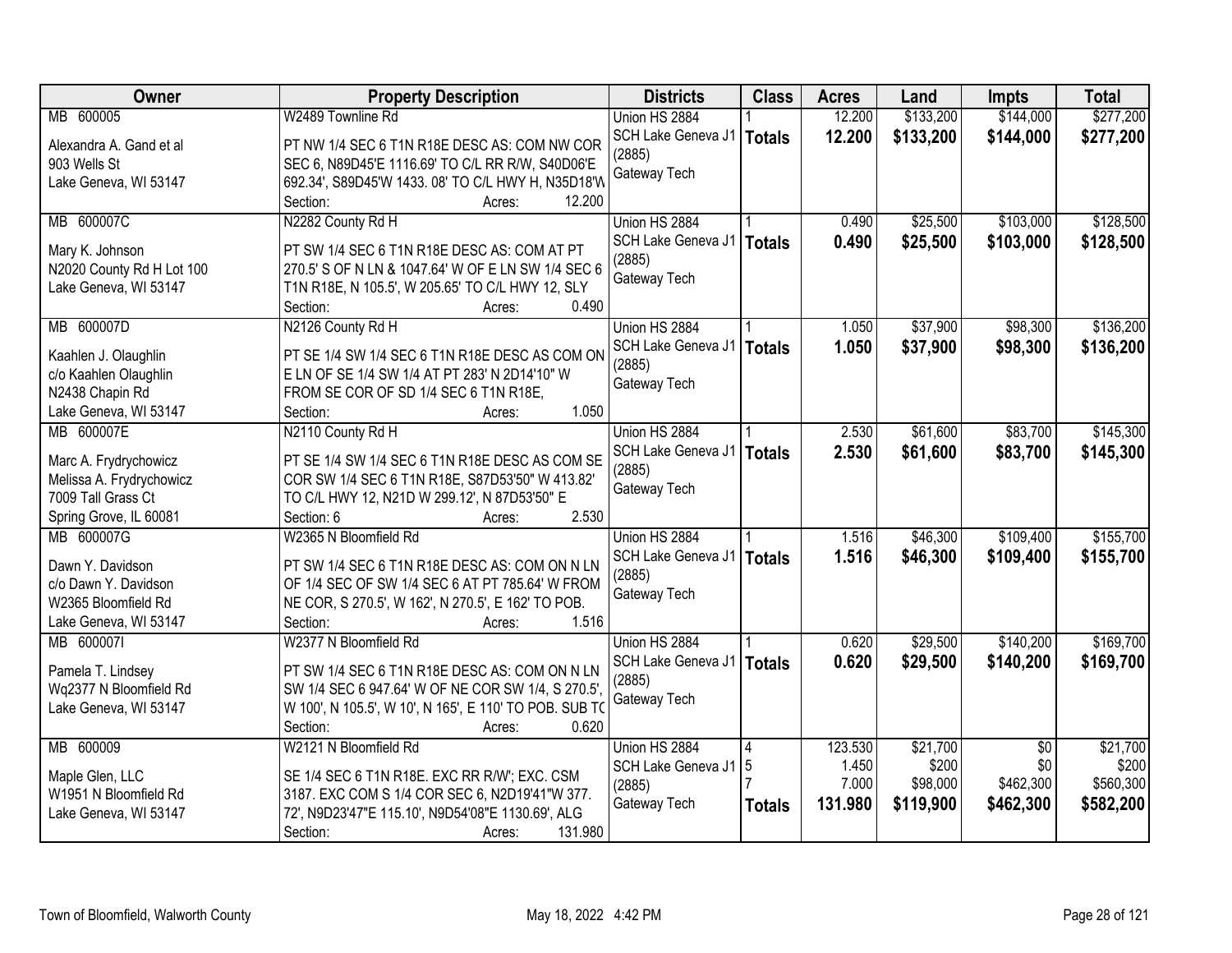| Owner                          | <b>Property Description</b>                        | <b>Districts</b>       | <b>Class</b>  | <b>Acres</b> | Land               | Impts           | <b>Total</b> |
|--------------------------------|----------------------------------------------------|------------------------|---------------|--------------|--------------------|-----------------|--------------|
| MB 600010                      | N Bloomfield Rd                                    | Union HS 2884          |               | 2.000        | \$300              | $\overline{50}$ | \$300        |
| Maple Glen, LLC                | PARCEL OF LAND 100' WIDE LOC IN SE 1/4 SEC 6 T     | SCH Lake Geneva J1   5 |               | 5.730        | \$4,300            | \$0             | \$4,300      |
| W1951 N Bloomfield Rd          | 1 N R 18 E FORMALLY KNOWN AS RR R/W EXC COM        | (2885)                 | <b>Totals</b> | 7.730        | \$4,600            | \$0             | \$4,600      |
| Lake Geneva, WI 53147          | CTR SEC 6, N87D39'57"E 503.52', N87D39'57"E 71.24' | Gateway Tech           |               |              |                    |                 |              |
|                                | 7.730<br>Section:<br>Acres:                        |                        |               |              |                    |                 |              |
| MB 600011                      | N2440 Wells St                                     | Union HS 2884          |               | 1.000        | \$37,000           | $\overline{50}$ | \$37,000     |
|                                |                                                    | SCH Lake Geneva J1     | <b>Totals</b> | 1.000        | \$37,000           | \$0             | \$37,000     |
| Edward A Cox III Gst Trust     | PT NW 1/4 SEC 6 TN1 R18E DESC AS PARCEL OF         | (2885)                 |               |              |                    |                 |              |
| 479 N Lakeshore Dr             | EQUAL WIDTH LYING BETW HWY 12 & C & NW RR &        | Gateway Tech           |               |              |                    |                 |              |
| Fontana, WI 53125              | OF LN PAR TO & N LN SEC FROM PT 35.33D E 2.99      |                        |               |              |                    |                 |              |
|                                | 1.000<br>Section:<br>Acres:                        |                        |               |              |                    |                 |              |
| MB 600011A                     | County Rd H                                        | Union HS 2884          |               | 6.330        | \$98,000           | \$172,400       | \$270,400    |
| Edward A Cox III Gst Trust     | PT OF NW 1/4 SEC 6 T1N R18E DESC AS COM NW         | SCH Lake Geneva J1     | <b>Totals</b> | 6.330        | \$98,000           | \$172,400       | \$270,400    |
| 479 N Lakeshore Dr             | COR SEC 6 T1N R 18E N89D45' E 1116.69' TO C/L RR   | (2885)                 |               |              |                    |                 |              |
| Fontana, WI 53125              | R/W, S40D06' E 692.34', S89D45' W 65.13' TO SW RR  | Gateway Tech           |               |              |                    |                 |              |
|                                | Section:<br>6.330<br>Acres:                        |                        |               |              |                    |                 |              |
| MB 600012A                     | 1005 Mobile St                                     | Union HS 2884          |               | 0.372        | \$21,900           | \$87,900        | \$109,800    |
|                                |                                                    | SCH Lake Geneva J1     | <b>Totals</b> | 0.372        | \$21,900           | \$87,900        | \$109,800    |
| Drew A. Aspinall               | PT NW 1/4 SEC 6 T1N R18E DESC AS: COM AT PT IN     | (2885)                 |               |              |                    |                 |              |
| Samantha A. Aspinall           | W LN SEC 6 S1D30'E 1240.55' FROM NW COR, N88D      | Gateway Tech           |               |              |                    |                 |              |
| 1005 Mobile St                 | E 100', N1D30'W 162', S88D W 100', S1D30'E 162' TO |                        |               |              |                    |                 |              |
| Lake Geneva, WI 53147          | 0.372<br>Section:<br>Acres:                        |                        |               |              |                    |                 |              |
| MB 700001                      | County Rd H                                        | Union HS 2884          |               | 80.000       | \$9,700            | $\overline{50}$ | \$9,700      |
| Maple Glen, LLC                | E 1/2 NE 1/4 SEC 7 T1N R18E. 80 A.                 | SCH Lake Geneva J1     | <b>Totals</b> | 80,000       | \$9,700            | \$0             | \$9,700      |
| W1951 N Bloomfield Rd          |                                                    | (2885)                 |               |              |                    |                 |              |
| Lake Geneva, WI 53147          |                                                    | Gateway Tech           |               |              |                    |                 |              |
|                                | 80.000<br>Section:<br>Acres:                       |                        |               |              |                    |                 |              |
| MB 700002                      | N2020 County Rd H                                  | Union HS 2884          |               | 46.300       | \$1,157,500        | \$1,877,700     | \$3,035,200  |
| Pioneer Estates of Lake Geneva | PT NE 1/4 SEC 7 T1N R18E DESC AS: COM 860.90' N    | SCH Lake Geneva J1     | <b>Totals</b> |              | 46.300 \$1,157,500 | \$1,877,700     | \$3,035,200  |
| Attn: Dealer Inventory         | OF SE COR W 1/2 NE 1/4 SEC 7, S69D70' W 789.47' T  | (2885)                 |               |              |                    |                 |              |
| 4454 S 13th St                 | C/L HWY H, NWLY ALG HWY TO N-S 1/4 LN, N TO N      | Gateway Tech           |               |              |                    |                 |              |
| Milwaukee, WI 53221            | 46.300<br>Section:<br>Acres:                       |                        |               |              |                    |                 |              |
| MB 700002A                     | N2023 County Rd H                                  | Union HS 2884          |               | 3.160        | \$126,800          | \$68,200        | \$195,000    |
|                                |                                                    | SCH Lake Geneva J1     | <b>Totals</b> | 3.160        | \$126,800          | \$68,200        | \$195,000    |
| Anderson Maintenance, LLC      | PT NW 1/4 & NE 1/4 SEC 7 T1N R18E DESC AS COM      | (2885)                 |               |              |                    |                 |              |
| W6671 N Walworth Rd            | AT E 1/16 COR NW 1/4 SEC 7 T1N R18 E, N 389.92' TO | Gateway Tech           |               |              |                    |                 |              |
| Walworth, WI 53184             | C/L HWY 12, S23D17' E 604.57' TO C/L TOWN RD,      |                        |               |              |                    |                 |              |
|                                | 3.160<br>Section:<br>Acres:                        |                        |               |              |                    |                 |              |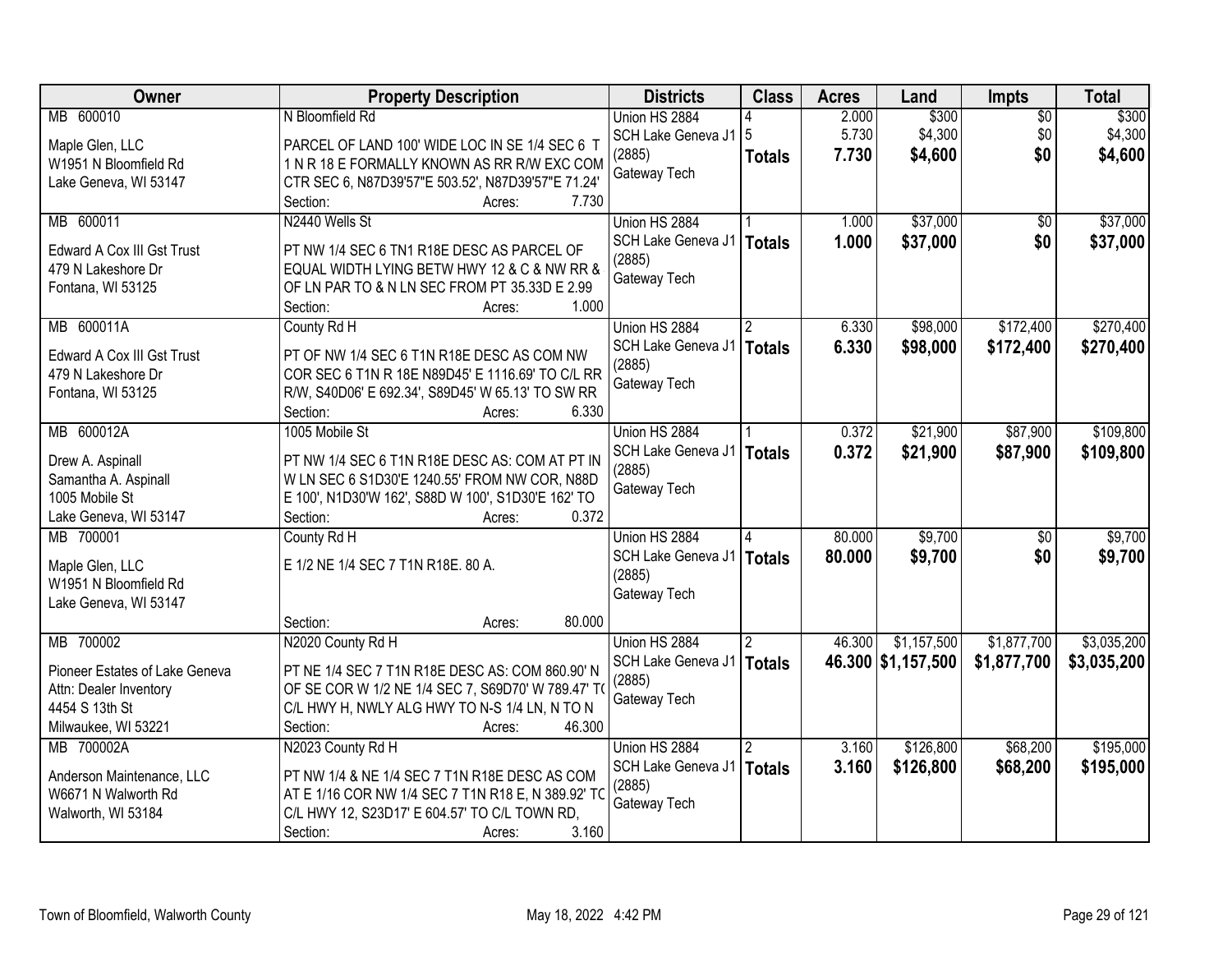| Owner                                                         | <b>Property Description</b>                         | <b>Districts</b>                      | <b>Class</b>           | <b>Acres</b> | Land            | Impts           | <b>Total</b>    |
|---------------------------------------------------------------|-----------------------------------------------------|---------------------------------------|------------------------|--------------|-----------------|-----------------|-----------------|
| MB 700002B                                                    | 561 County Rd H                                     | Union HS 2884                         |                        | 5.700        | \$142,500       | \$167,200       | \$309,700       |
| Pioneer Estates Of Lake Geneva                                | PT NE 1/4 SEC 7 T1N R18E DESC AS: COM 330' N OF     | SCH Lake Geneva J1   Totals           |                        | 5.700        | \$142,500       | \$167,200       | \$309,700       |
| 4446 S 13th St                                                | SE COR W 1/2 NE 1/4 SEC 7, W 491.84' TO C/L HWY     | (2885)                                |                        |              |                 |                 |                 |
| Milwaukee, WI 53221                                           | 12, NWLY 204.95', N69D51' E 142.12', N45D W 159.05' | Gateway Tech                          |                        |              |                 |                 |                 |
|                                                               | Section:<br>5.700<br>Acres:                         |                                       |                        |              |                 |                 |                 |
| MB 700002C                                                    | N1974 County Rd H                                   | Union HS 2884                         |                        | 0.400        | \$10,000        | \$120,500       | \$130,500       |
|                                                               |                                                     | SCH Lake Geneva J1                    | Totals                 | 0.400        | \$10,000        | \$120,500       | \$130,500       |
| Pioneer Estates Of Lake Geneva                                | PT NE 1/4 SEC 7 T1N R18E DESC AS: COM SE COR        | (2885)                                |                        |              |                 |                 |                 |
| 4446 S 13th St                                                | W 1/2 NE 1/4 SEC 7, N 330', W 491.4' TO PT N45D W   | Gateway Tech                          |                        |              |                 |                 |                 |
| Milwaukee, WI 53221                                           | 364' TO POB, N69D57' E 142.12', S45D E 159.05',     |                                       |                        |              |                 |                 |                 |
|                                                               | 0.400<br>Section:<br>Acres:                         |                                       |                        |              |                 |                 |                 |
| MB 700002E                                                    | 6 County Rd H                                       | Union HS 2884                         |                        | 5.540        | \$138,500       | \$310,900       | \$449,400       |
| Pioneer Estates Of Lake Geneva                                | PT NE 1/4 SEC 7 T1N R18E DESC AS: COM W 1/16        | SCH Lake Geneva J1                    | Totals                 | 5.540        | \$138,500       | \$310,900       | \$449,400       |
| 4446 S 13th St                                                | COR W 1/2 NE 1/4 SEC 7, N77D22'E 338.12' TO POB,    | (2885)                                |                        |              |                 |                 |                 |
| Milwaukee, WI 53221                                           | N78D02'E 89.70' S83D39'E 250.96', S18D45'E 625.08', | Gateway Tech                          |                        |              |                 |                 |                 |
|                                                               | Section:<br>5.540<br>Acres:                         |                                       |                        |              |                 |                 |                 |
| MB 700003                                                     | N1968 County Rd H                                   | Union HS 2884                         |                        | 3.000        | \$67,500        | \$131,600       | \$199,100       |
|                                                               |                                                     | SCH Lake Geneva J1   Totals           |                        | 3.000        | \$67,500        | \$131,600       | \$199,100       |
| Pioneer Estates of Lake Geneva                                | PT NE 1/4 & SE 1/4 SEC 7 T1N R18E DESC AS: COM      | (2885)                                |                        |              |                 |                 |                 |
| Attn: Dealer Inventory                                        | SE COR W 1/2 NE 1/4 SEC 7, N 330', W TO C/L HWY,    | Gateway Tech                          |                        |              |                 |                 |                 |
| 4454 S 13th St                                                | SELY ALG HWY TO E-W 1/4 LN, E TO POB. ALSO PT       |                                       |                        |              |                 |                 |                 |
| Milwaukee, WI 53221                                           | Section:<br>3.000<br>Acres:                         |                                       |                        |              |                 |                 |                 |
| MB 700004                                                     | N2085 County Rd H                                   | Union HS 2884                         |                        | 2.500        | \$61,300        | \$7,300         | \$68,600        |
| Geneva Lakes Family Young Mens                                | PT NW 1/4 SEC 7 T1N R18E DESC AS: COM NW COR        | SCH Lake Geneva J1 4                  |                        | 35.000       | \$5,200         | \$0             | \$5,200         |
| Christian Assn, Inc.                                          | NW 1/4 SEC 7, N87D40'30"E 2294.87', S05D39'47"E     | (2885)                                |                        | 26.000       | \$19,500        | \$0             | \$19,500        |
| 203 S Wells St                                                | 96.61', ALG CURVE, CHORD S05D51'32"E 156.69',       | Gateway Tech                          | 5M                     | 4.000        | \$10,000        | \$0             | \$10,000        |
| Lake Geneva, WI 53147                                         | Section:<br>67.500<br>Acres:                        |                                       | <b>Totals</b>          | 67.500       | \$96,000        | \$7,300         | \$103,300       |
| MB 700004A                                                    | N2064 County Rd H                                   | Union HS 2884                         | $\overline{\text{X2}}$ | 3.340        | $\overline{50}$ | $\overline{50}$ | $\overline{30}$ |
|                                                               | PT. N 1/2 NW 1/4 SEC 7 T1N R18E - COM N 1/4 COR,    | SCH Lake Geneva J1                    | Totals                 | 3.340        | \$0             | \$0             | \$0             |
| State of Wisconsin Dept of Transportatic<br>141 NW Barstow St | W 403.8' TO C/L HWY, SELY ALG HWY TO E LN NW        | (2885)                                |                        |              |                 |                 |                 |
| <b>PO Box 798</b>                                             | 1/4, N 935.58' TO POB. EXC. COM N 1/4 COR SEC 7, V  | Gateway Tech                          |                        |              |                 |                 |                 |
| Waukesha, WI 53187-0798                                       | Section:<br>3.340                                   |                                       |                        |              |                 |                 |                 |
| MB 700004B                                                    | Acres:<br><b>Wells St</b>                           | Union HS 2884                         | $\overline{X2}$        | 1.000        |                 |                 | $\overline{50}$ |
|                                                               |                                                     |                                       |                        |              | $\sqrt{$0}$     | $\overline{50}$ |                 |
| State of Wisconsin Dept of Transportatic                      | COM N 1/4 COR SEC 7 T1N R18E, W 403.80' TO C/L      | SCH Lake Geneva J1   Totals<br>(2885) |                        | 1.000        | \$0             | \$0             | \$0             |
| 141 NW Barstow St                                             | HWY, S23D13' E 108.81', E 360.52', N0D05' E 100' TO |                                       |                        |              |                 |                 |                 |
| PO Box 798                                                    | POB. 1 A. PER OWNER ASSESS AS SEPARATE              | Gateway Tech                          |                        |              |                 |                 |                 |
| Waukesha, WI 53187-0798                                       | 1.000<br>Section:<br>Acres:                         |                                       |                        |              |                 |                 |                 |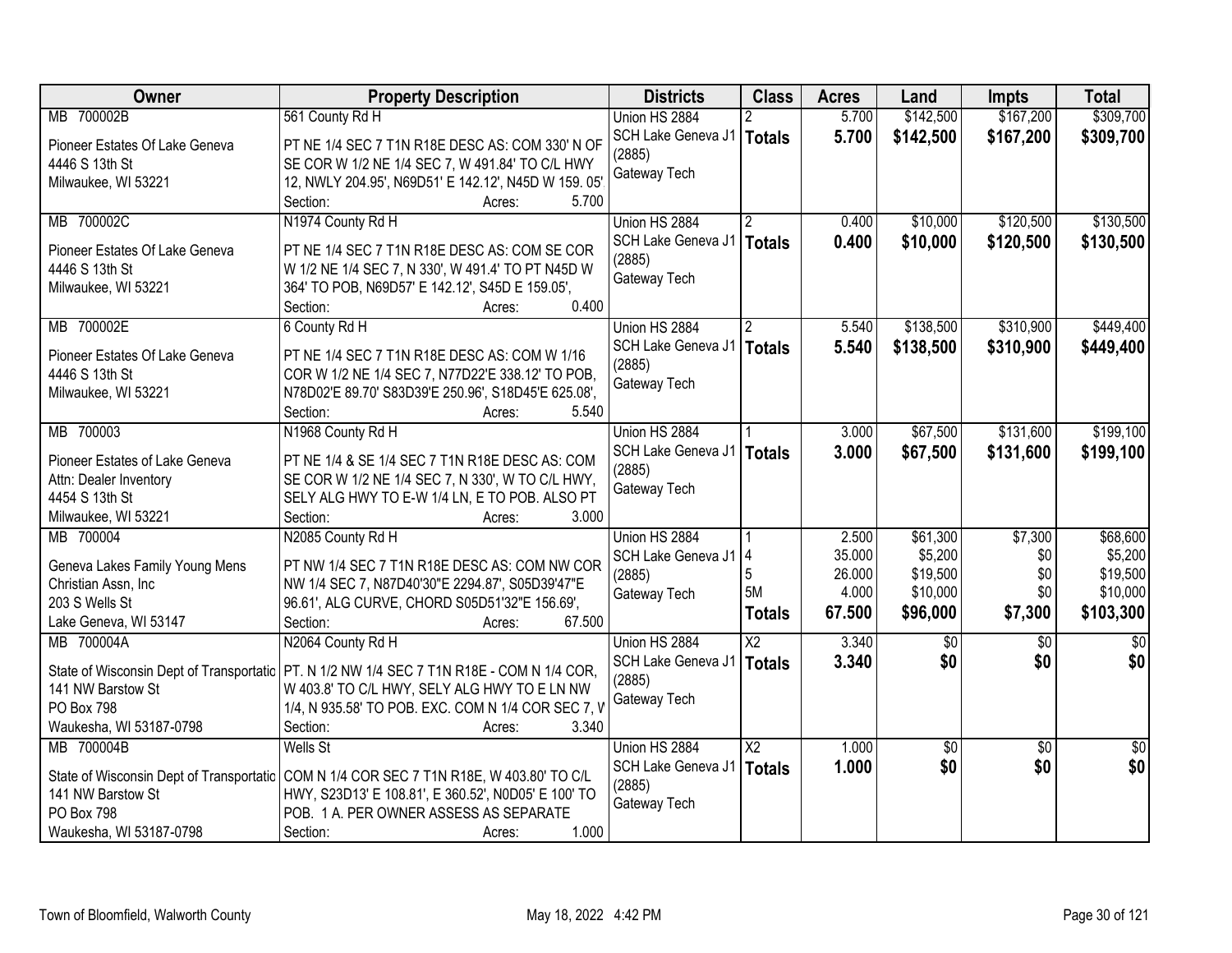| Owner                                         | <b>Property Description</b>                       | <b>Districts</b>       | <b>Class</b>  | <b>Acres</b> | Land     | <b>Impts</b>    | <b>Total</b>    |
|-----------------------------------------------|---------------------------------------------------|------------------------|---------------|--------------|----------|-----------------|-----------------|
| MB 700004C                                    | N1867 State Highway 120                           | Union HS 2884          |               | 0.500        | \$37,500 | \$51,200        | \$88,700        |
| Horseshoe Hunt Club, LLC                      | PT NW 1/4 SEC 7 T1N R18E DESC AS COM AT SW        | SCH Lake Geneva J1   5 |               | 20.500       | \$15,400 | \$0             | \$15,400        |
| W2285 Townline Rd                             | COR NW1/4 SD SEC 7; N1D51'58"W ALG W LN OF SD     | (2885)                 | <b>Totals</b> | 21.000       | \$52,900 | \$51,200        | \$104,100       |
| Lake Geneva, WI 53147                         | NW1/4 842.27' TO POB; N1D51'58"W 484.34' TO N LN  | Gateway Tech           |               |              |          |                 |                 |
|                                               | 21.000<br>Section: 7<br>Acres:                    |                        |               |              |          |                 |                 |
| MB 700004D                                    | State Highway 120                                 | Union HS 2884          |               | 4.500        | \$3,400  | $\overline{50}$ | \$3,400         |
|                                               | S 841.5' OF W 232.98' OF SW 1/4 NW 1/4 SEC 7 T1N  | SCH Lake Geneva J1     | Totals        | 4.500        | \$3,400  | \$0             | \$3,400         |
| Horseshoe Hunt Club, LLC<br>W2285 Townline Rd | R <sub>18</sub> E, 4.5 A.                         | (2885)                 |               |              |          |                 |                 |
| Lake Geneva, WI 53147                         |                                                   | Gateway Tech           |               |              |          |                 |                 |
|                                               | 4.500<br>Section:<br>Acres:                       |                        |               |              |          |                 |                 |
| MB 700005                                     | N1929 Hwy 120                                     | Union HS 2884          |               | 35.500       | \$0      | $\overline{50}$ | $\overline{50}$ |
| Srm Lake Geneva, LLC                          | S 1/2 NW 1/4 SECTION 7 T1N R18E LYING NW OF       | SCH Lake Geneva J1     | <b>Totals</b> | 35.500       | \$0      | \$0             | \$0             |
| 5400 N 124th St                               | HWY 120. EXC MB 7-4C & MB 7-4D. EXC LAND FOR      | (2885)                 |               |              |          |                 |                 |
| Milwaukee, WI 53225                           | HWY DESC UNDER #437566, VOL 669 PG 6059. ALSO     | Gateway Tech           |               |              |          |                 |                 |
|                                               | 35.500<br>Section: 7<br>Acres:                    |                        |               |              |          |                 |                 |
| MB 700005C                                    | West Side Rd                                      | Union HS 2884          | 4             | 14.000       | \$3,400  | \$0             | \$3,400         |
|                                               |                                                   | SCH Lake Geneva J1   5 |               | 0.410        | \$300    | \$0             | \$300           |
| Whitecap Investments, LLC                     | PT SE 1/4, SW 1/4 & NW 1/4 SEC 7 T1N R18E DESC    | (2885)                 | <b>Totals</b> | 14.410       | \$3,700  | \$0             | \$3,700         |
| C/O Dunn Lumber                               | AS: COM E 1/4 COR SEC 7, S87D28'41"W 2600. 40' TO | Gateway Tech           |               |              |          |                 |                 |
| PO Box 1030                                   | POB, S0D32'10"W 614.77' S87D35'59"W 346.80',      |                        |               |              |          |                 |                 |
| Lake Geneva, WI 53147                         | 14.410<br>Section:<br>Acres:                      |                        |               | 2.030        | \$400    |                 |                 |
| MB 700005D                                    | N1882 Hwy 120                                     | Union HS 2884          |               |              |          | $\overline{50}$ | \$400           |
| Dte Properties, LLC                           | THAT PT. S 1/2 NW 1/4 LYING SE OF WEST SIDE       | SCH Lake Geneva J1     | <b>Totals</b> | 2.030        | \$400    | \$0             | \$400           |
| N1971 County Rd H                             | ROAD. EXC. HILLVIEW CEMETERY. ALSO COM            | (2885)<br>Gateway Tech |               |              |          |                 |                 |
| Lake Geneva, WI 53147                         | INTER E & W 1/4 LN & W 1/8 LN, S 5.3 CHAINS,      |                        |               |              |          |                 |                 |
|                                               | 2.030<br>Section: 7<br>Acres:                     |                        |               |              |          |                 |                 |
| MB 700005D1                                   |                                                   | Union HS 2884          |               | 1.360        | \$83,600 | $\overline{60}$ | \$83,600        |
| Srm Lake Geneva, LLC                          | PT SW1/4 SEC 7 T1N R18E DESC AS COM AT NW         | SCH Lake Geneva J1     | <b>Totals</b> | 1.360        | \$83,600 | \$0             | \$83,600        |
| 5400 N 124th St                               | COR SW1/4 SD SEC 7; N87D36'02"E ALG N LN SW1/4    | (2885)                 |               |              |          |                 |                 |
| Milwaukee, WI 53225                           | SEC 7 840.73' TO POB; CONT N87D36'02"E ALG SD N   | Gateway Tech           |               |              |          |                 |                 |
|                                               | Section: 7<br>1.360<br>Acres:                     |                        |               |              |          |                 |                 |
| MB 700005D2                                   |                                                   | Union HS 2884          | 2             | 0.900        | \$3,400  | $\overline{50}$ | \$3,400         |
| Otto Jacobs Company                           | PT NW1/4 SW1/4 SEC 7 T1N R18E DESC AS COM AT      | SCH Lake Geneva J1     | <b>Totals</b> | 0.900        | \$3,400  | \$0             | \$3,400         |
| PO Box 789                                    | SW COR SW1/4 SD SEC 7; N1D48'53"W 2652.31' TO     | (2885)                 |               |              |          |                 |                 |
| Lake Geneva, WI 53147                         | NW COR SW1/4 SD SEC 7; N87D32'54"E 1586.62' TO    | Gateway Tech           |               |              |          |                 |                 |
|                                               | 0.900<br>Section: 7<br>Acres:                     |                        |               |              |          |                 |                 |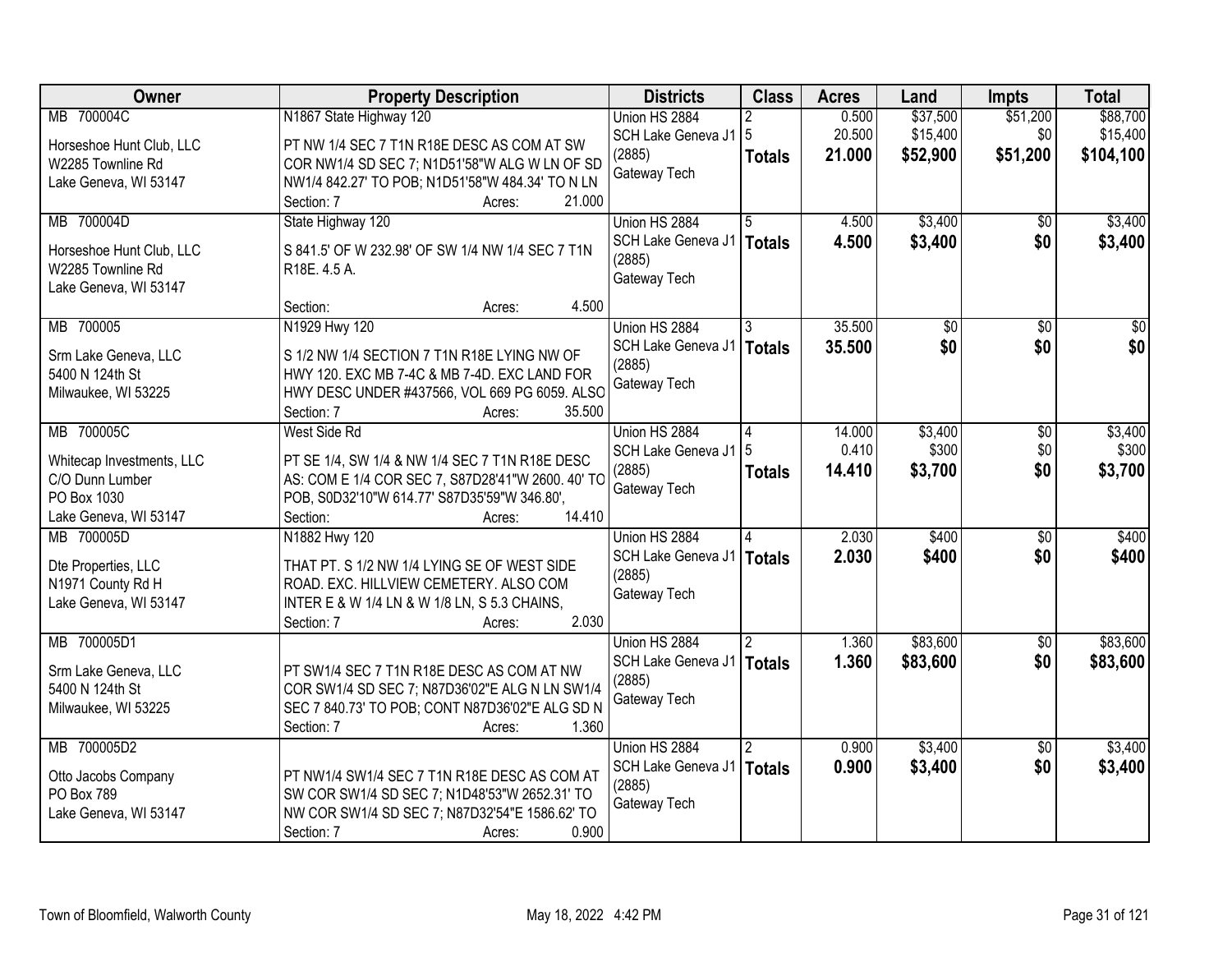| Owner                          | <b>Property Description</b>                                                                    | <b>Districts</b>       | <b>Class</b>   | <b>Acres</b> | Land     | Impts           | <b>Total</b> |
|--------------------------------|------------------------------------------------------------------------------------------------|------------------------|----------------|--------------|----------|-----------------|--------------|
| MB 700005E                     | <b>Katherine Ct</b>                                                                            | Union HS 2884          | X4             | 0.900        | \$0      | $\overline{50}$ | \$0          |
| Hill View Cemetery Association | PT SW 1/4 SEC 7 T1N R18E DESC AS: COM SW COR                                                   | SCH Lake Geneva J1     | <b>Totals</b>  | 0.900        | \$0      | \$0             | \$0          |
| PO Box 789                     | SEC 7, N1D48' 53"W 2652.31', N87D32'54"E 1586.62',                                             | (2885)                 |                |              |          |                 |              |
| Lake Geneva, WI 53147          | S47D30'22"E 255.63' TO POB, N49D11'50"E 171.57',                                               | Gateway Tech           |                |              |          |                 |              |
|                                | 0.900<br>Section:<br>Acres:                                                                    |                        |                |              |          |                 |              |
| MB 700006                      | State Highway 120                                                                              | Union HS 2884          | 4              | 27.076       | \$4,600  | \$0             | \$4,600      |
| John C. Brennan Jr             |                                                                                                | SCH Lake Geneva J1     | 5              | 22.000       | \$15,900 | \$0             | \$15,900     |
| Jerome Brennan                 | SW 1/4 SEC 7 T1N R18E DESC AS COM SW COR SW<br>1/4 SEC 7; N87D20'54"E 112.96' TO POB; CURVE TO | (2885)                 | <b>Totals</b>  | 49.076       | \$20,500 | \$0             | \$20,500     |
| N967 Hwy 120                   | RIGHT RAD 13377.95' & CHORD BEARS N15D38'39"E                                                  | Gateway Tech           |                |              |          |                 |              |
| Lake Geneva, WI 53147          | 49.076<br>Section: 7<br>Acres:                                                                 |                        |                |              |          |                 |              |
| MB 700006C                     | W2319 Katherine Ct                                                                             | Union HS 2884          |                | 0.100        | \$7,600  | \$1,800         | \$9,400      |
|                                |                                                                                                | SCH Lake Geneva J1   4 |                | 8.500        | \$1,300  | \$0             | \$1,300      |
| Larry Ellis                    | PT SW 1/4 SEC 7 T1N R18 E FOUND IN TOWN OF                                                     | (2885)                 |                | 52.044       | \$36,900 | \$0             | \$36,900     |
| Maxine Ellis                   | BLOOMFIELD DESC AS BEG SE COR SW 1/4 SEC 7;                                                    | Gateway Tech           | <b>Totals</b>  | 60.644       | \$45,800 | \$1,800         | \$47,600     |
| W6290 N Walworth               | S87D20'54"W 1783.68'; N27D50'30"E 1870.99',                                                    |                        |                |              |          |                 |              |
| Walworth, WI 53184             | 60.644<br>Section: 7<br>Acres:                                                                 |                        |                |              |          |                 |              |
| MB 800005                      | <b>Briar Ridge Rd</b>                                                                          | Union HS 2884          |                | 67.000       | \$11,300 | \$0             | \$11,300     |
| Maple Glen, LLC                | W 1/2 NW 1/4 SEC 8 T1N R18E. EXC. RR. 75.18 A                                                  | SCH Lake Geneva J1   5 |                | 8.000        | \$6,000  | \$0             | \$6,000      |
| W1951 N Bloomfield Rd          |                                                                                                | (2885)                 | <b>Totals</b>  | 75.000       | \$17,300 | \$0             | \$17,300     |
| Lake Geneva, WI 53147          |                                                                                                | Gateway Tech           |                |              |          |                 |              |
|                                | 75.000<br>Section:<br>Acres:                                                                   |                        |                |              |          |                 |              |
| MB 800013                      | <b>Briar Ridge Rd</b>                                                                          | Union HS 2884          |                | 4.820        | \$3,600  | $\overline{50}$ | \$3,600      |
|                                |                                                                                                | SCH Lake Geneva J1     | <b>Totals</b>  | 4.820        | \$3,600  | \$0             | \$3,600      |
| Maple Glen, LLC                | 100' WIDE R/R R/W LOC IN W 1/2 NW 1/4 SEC 8 T 1 N                                              | (2885)                 |                |              |          |                 |              |
| W1951 N Bloomfield Rd          | R 18 E DESC IN VOL 314 RECORDS PG 244 W.C.R<br>4.82 A. OUT OF MB 8-11                          | Gateway Tech           |                |              |          |                 |              |
| Lake Geneva, WI 53147          | 4.820<br>Section:<br>Acres:                                                                    |                        |                |              |          |                 |              |
| MB 1100001                     | Hafs Rd                                                                                        | Union HS 2884          | $\overline{4}$ | 43.860       | \$9,400  | $\overline{50}$ | \$9,400      |
|                                |                                                                                                | SCH Genoa City J2      | 5              | 18.740       | \$8,200  | \$0             | \$8,200      |
| Keith E. Kirchhoff             | NE 1/4 NE 1/4 & ALL SE 1/4 N OF HAFS RD. SEC 11                                                | (2051)                 | 5M             | 4.500        | \$11,300 | \$0             | \$11,300     |
| 921 Eddington Dr               | T1N R18E. EXC. CSM 2692.                                                                       | Gateway Tech           | <b>Totals</b>  | 67.100       | \$28,900 | \$0             | \$28,900     |
| Sun Prairie, WI 53590          |                                                                                                |                        |                |              |          |                 |              |
|                                | 67.100<br>Section:<br>Acres:                                                                   |                        |                |              |          |                 |              |
| MB 1100001A                    | Hafs Rd                                                                                        | Union HS 2884          | 4              | 5.000        | \$1,000  | $\overline{50}$ | \$1,000      |
| Keith E. Kirchhoff             | S 17 A. OF NW 1/4 NE 1/4 SEC 11 T1N R18E. 17 A                                                 | SCH Lake Geneva J1     | 5              | 12.000       | \$5,400  | \$0             | \$5,400      |
| 921 Eddington Dr               |                                                                                                | (2885)                 | <b>Totals</b>  | 17.000       | \$6,400  | \$0             | \$6,400      |
| Sun Prairie, WI 53590          |                                                                                                | Gateway Tech           |                |              |          |                 |              |
|                                | 17.000<br>Section:<br>Acres:                                                                   |                        |                |              |          |                 |              |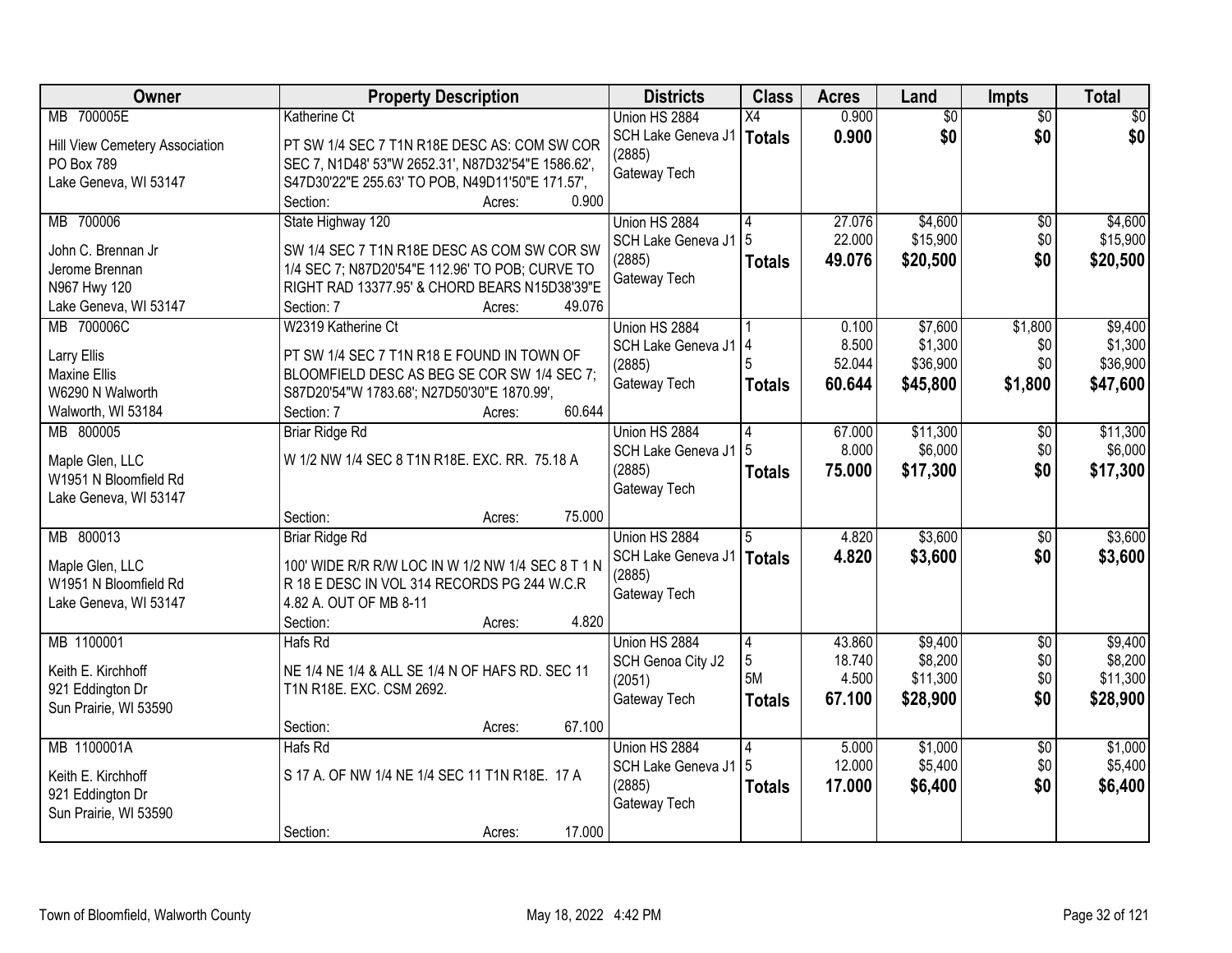| <b>Owner</b>                        | <b>Property Description</b>                                                                | <b>Districts</b>       | <b>Class</b>  | <b>Acres</b> | Land     | Impts           | <b>Total</b> |
|-------------------------------------|--------------------------------------------------------------------------------------------|------------------------|---------------|--------------|----------|-----------------|--------------|
| MB 1100002                          | Hafs Rd                                                                                    | Union HS 2884          |               | 1.000        | \$100    | $\overline{50}$ | \$100        |
| A L. Kull et al                     | N 23 A. OF NW 1/4 NE 1/4 SEC 11 T1N R18E. 23 A.                                            | SCH Lake Geneva J1   5 |               | 18.000       | \$8,100  | \$0             | \$8,100      |
| 5296 W Shore Dr                     |                                                                                            | (2885)                 | 5M            | 4.000        | \$13,600 | \$0             | \$13,600     |
| Sturgeon Bay, WI 54235              |                                                                                            | Gateway Tech           | <b>Totals</b> | 23.000       | \$21,800 | \$0             | \$21,800     |
|                                     | 23.000<br>Section:<br>Acres:                                                               |                        |               |              |          |                 |              |
| MB 1100003                          | Hafs Rd                                                                                    | Union HS 2884          | 4             | 10.500       | \$2,200  | $\overline{50}$ | \$2,200      |
| Steven H. Lundy                     | N 1/2 NE 1/4 NW 1/4 SEC 11 T1N R18E. 20 A.                                                 | SCH Lake Geneva J1     | 5             | 1.500        | \$700    | \$0             | \$700        |
| Craig Miller Trust 2004-1           | EASEMENT UNDER DOC. #238931 VOL 582 PG 207                                                 | (2885)                 | 5M            | 8.000        | \$27,200 | \$0             | \$27,200     |
| PO Box 167                          |                                                                                            | Gateway Tech           | <b>Totals</b> | 20.000       | \$30,100 | \$0             | \$30,100     |
| Mchenry, IL 60051                   | 20.000<br>Section:<br>Acres:                                                               |                        |               |              |          |                 |              |
| MB 1100003A                         | Hafs Rd                                                                                    | Union HS 2884          |               | 4.000        | \$800    | $\overline{50}$ | \$800        |
|                                     |                                                                                            | SCH Lake Geneva J1     | 5             | 14.000       | \$6,300  | \$0             | \$6,300      |
| Steven H. Lundy                     | S 1/2 NE 1/4 NW 1/4 SEC 11 T1N R18E. 20 A.                                                 | (2885)                 | 5M            | 2.000        | \$6,800  | \$0             | \$6,800      |
| Craig Miller Trust 2004-1           | EASEMENT UNDER DOC. #238931, VOL 582 PG 207                                                | Gateway Tech           | <b>Totals</b> | 20.000       | \$13,900 | \$0             | \$13,900     |
| PO Box 167                          |                                                                                            |                        |               |              |          |                 |              |
| Mchenry, IL 60051                   | 20.000<br>Section:<br>Acres:                                                               |                        |               |              |          |                 |              |
| MB 1100004B                         | W762 Hafs Rd                                                                               | Union HS 2884          |               | 2.000        | \$55,000 | \$120,400       | \$175,400    |
| Donald R. Tritz                     | ALL THAT PT. LYING N OF HAFS RD OF W 660' OF SE                                            | SCH Genoa City J2      |               | 6.410        | \$2,900  | \$0             | \$2,900      |
| W762 Hafs Rd                        | 1/4 NW 1/4 SEC 11 T1N R18E. 8.41 A. M/L                                                    | (2051)<br>Gateway Tech | <b>Totals</b> | 8.410        | \$57,900 | \$120,400       | \$178,300    |
| Genoa City, WI 53128                |                                                                                            |                        |               |              |          |                 |              |
|                                     | 8.410<br>Section:<br>Acres:                                                                |                        |               |              |          |                 |              |
| MB 1100004D                         | W662 Hafs Rd                                                                               | Union HS 2884          |               | 2.000        | \$55,000 | \$216,000       | \$271,000    |
| Karen Kraemer et al                 | PT NE 1/4 & NW 1/4 SEC 11 T1N R18E DESC AS: COM                                            | SCH Genoa City J2      | 5             | 10.090       | \$4,600  | \$0             | \$4,600      |
| c/o Daniel J. Kraemer               | C/L HAFS RD & C/L DAISY DR, S80D20'E 694. 61' TO                                           | (2051)                 | ĥ             | 1.750        | \$8,800  | \$0             | \$8,800      |
| W662 Hafs Rd                        | POB, N 594.90', N89D43' E 622.73', S0D02'E 637.50' TO                                      | Gateway Tech           | <b>Totals</b> | 13.840       | \$68,400 | \$216,000       | \$284,400    |
| Genoa City, WI 53128-0000           | 13.840<br>Section: 11<br>Acres:                                                            |                        |               |              |          |                 |              |
| MB 1100004E                         | W632 Hafs Rd                                                                               | Union HS 2884          |               | 1.300        | \$42,400 | \$188,500       | \$230,900    |
|                                     |                                                                                            | SCH Genoa City J2      | 4             | 10.970       | \$2,600  | \$0             | \$2,600      |
| Richard Polansky                    | PT SW 1/4 NE 1/4 SEC 11 T1N R18E-COM INTER OF                                              | (2051)                 |               | 1.530        | \$600    | \$0             | \$600        |
| Deborah H. Polansky<br>W632 Hafs Rd | C/L HAFS RD & DAISY RD, S80D20'E 964.86',<br>N89D04'E 699.38' TO POB, N0D02'W 33', N0D02'W | Gateway Tech           | <b>Totals</b> | 13.800       | \$45,600 | \$188,500       | \$234,100    |
| Genoa City, WI 53128                | Section:<br>13.800                                                                         |                        |               |              |          |                 |              |
| MB 1200001                          | Acres:<br>East End Rd                                                                      | Union HS 2884          | 4             | 49.500       | \$8,400  | $\overline{30}$ | \$8,400      |
|                                     |                                                                                            | SCH Genoa City J2      |               | 0.500        | \$500    | \$0             | \$500        |
| Partridge Farms, LLC                | NE 1/4 NE 1/4 & N 1/2 N 1/2 SE 1/4 NE 1/4 SEC 12 T1N                                       | (2051)                 | <b>Totals</b> | 50.000       | \$8,900  | \$0             | \$8,900      |
| 39523 Bloomfield Rd                 | R18E. 50 A.                                                                                | Gateway Tech           |               |              |          |                 |              |
| Burlington, WI 53105                |                                                                                            |                        |               |              |          |                 |              |
|                                     | 50.000<br>Section:<br>Acres:                                                               |                        |               |              |          |                 |              |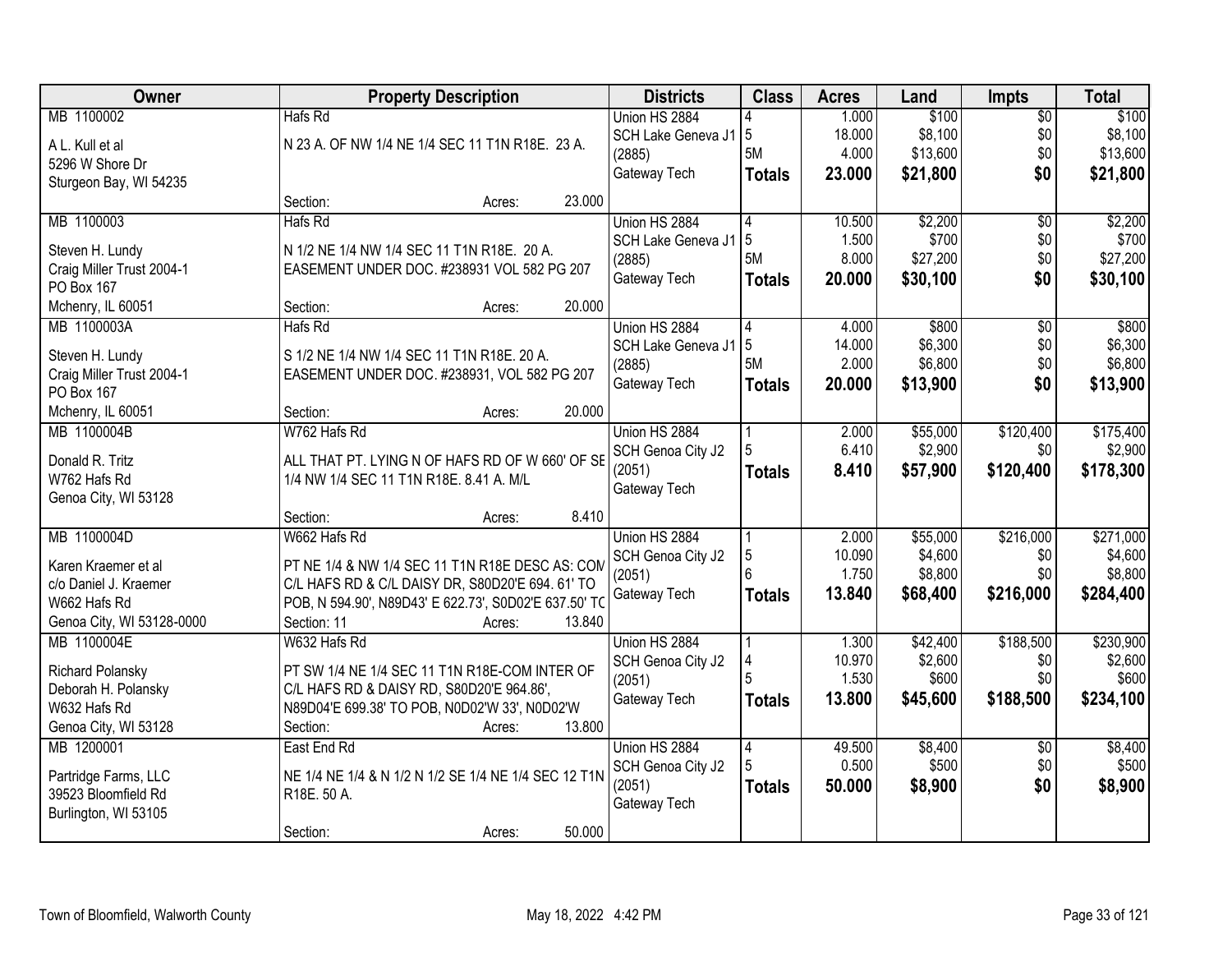| Owner                              | <b>Property Description</b>                                                                | <b>Districts</b>   | <b>Class</b>    | <b>Acres</b> | Land     | Impts           | <b>Total</b> |
|------------------------------------|--------------------------------------------------------------------------------------------|--------------------|-----------------|--------------|----------|-----------------|--------------|
| MB 1200002                         | East Side Rd                                                                               | Union HS 2884      |                 | 35.060       | \$6,200  | $\overline{50}$ | \$6,200      |
| Fred P Biasiello Jr Trust          | NW 1/4 NE 1/4 & N 1/2 N 1/2 SW 1/4 NE 1/4 SEC 12                                           | SCH Genoa City J2  | 5               | 3.480        | \$2,300  | \$0             | \$2,300      |
| N2282 Eastside Rd                  | T1N R18E. 50 A.                                                                            | (2051)             | 5M              | 11.460       | \$32,300 | \$0             | \$32,300     |
| Genoa City, WI 53128-0000          |                                                                                            | Gateway Tech       | <b>Totals</b>   | 50.000       | \$40,800 | \$0             | \$40,800     |
|                                    | 50.000<br>Section:<br>Acres:                                                               |                    |                 |              |          |                 |              |
| MB 1200003                         | W336 County Rd U                                                                           | Union HS 2884      | 4               | 53.000       | \$7,800  | $\overline{50}$ | \$7,800      |
|                                    |                                                                                            | SCH Genoa City J2  |                 | 1.560        | \$900    | \$0             | \$900        |
| Jacob J. Ehlen                     | S 60 A. OF S 1/2 NE 1/4 EXC CEMETERY. ALSO NW                                              | (2051)             | <b>Totals</b>   | 54.560       | \$8,700  | \$0             | \$8,700      |
| W381 N Bloomfield Rd               | 1/4 SE 1/4 EXC CEMETERY. EXC MB 12-10. ALSO E                                              | Gateway Tech       |                 |              |          |                 |              |
| Genoa City, WI 53128               | 1/2 NW 1/4 & E 1/2 SW 1/4 SEC 12 T1N R18E. EXC.                                            |                    |                 |              |          |                 |              |
|                                    | 54.560<br>Section:<br>Acres:                                                               |                    |                 |              |          |                 |              |
| MB 1200003A                        | County Rd U                                                                                | Union HS 2884      |                 | 2.550        | \$61,900 | $\overline{50}$ | \$61,900     |
| James M. Wallace                   | PT NE 1/4 & SE 1/4 SEC 12 T1N R18E DESC AS: COM                                            | SCH Genoa City J2  | 4               | 2.000        | \$500    | \$0             | \$500        |
| Teri L. Wallace                    | N 1/4 COR SEC 12, S1D15'42"E 2394.01', N88D44'18"E                                         | (2051)             |                 | 0.500        | \$300    | \$0             | \$300        |
| N1924 Eastside Rd                  | 189.75' TO POB, S1D15'42"E 413.63' TO N LN                                                 | Gateway Tech       | <b>Totals</b>   | 5.050        | \$62,700 | \$0             | \$62,700     |
| Genoa City, WI 53128               | 5.050<br>Section:<br>Acres:                                                                |                    |                 |              |          |                 |              |
| MB 1200005                         | County Rd U                                                                                | Union HS 2884      | 4               | 79.000       | \$14,500 | $\overline{50}$ | \$14,500     |
|                                    |                                                                                            | SCH Genoa City J2  |                 | 0.270        | \$100    | \$0             | \$100        |
| Marilyn Steinke et al              | W 1/2 NW 1/4 SEC 12 T1N R18E, EXC. COM AT PT                                               | (2051)             | <b>Totals</b>   | 79.270       | \$14,600 | \$0             | \$14,600     |
| 5824 N Kennedy Rd                  | 499.25' E OF W SEC LN, N 125.33', E 202.1', S 125.33',                                     | Gateway Tech       |                 |              |          |                 |              |
| Milton, WI 53563                   | W 202.1' TO POB. EXC. HWY LAND DESC IN VOL 113                                             |                    |                 |              |          |                 |              |
|                                    | Section:<br>79.270<br>Acres:                                                               |                    |                 |              |          |                 |              |
| MB 1200005A                        | W456 County Rd U                                                                           | Union HS 2884      |                 | 0.580        | \$28,300 | \$80,600        | \$108,900    |
| William Skinner Trust              | PT NW 1/4 SEC 12 T1N R18E DESC AS: COM AT PT                                               | SCH Genoa City J2  | <b>Totals</b>   | 0.580        | \$28,300 | \$80,600        | \$108,900    |
| S495 Young Rd                      | 499.25' E OF W LN SEC 12, N 125.33', E 202.1' S                                            | (2051)             |                 |              |          |                 |              |
| Kendall, WI 54638                  | 125.33', W 202.1' TO POB .58 A                                                             | Gateway Tech       |                 |              |          |                 |              |
|                                    | 0.580<br>Section:<br>Acres:                                                                |                    |                 |              |          |                 |              |
| MB 1200012                         | East Side Rd                                                                               | Union HS 2884      | $\overline{X4}$ | 1.000        | \$0      | $\overline{50}$ | $\sqrt{30}$  |
| <b>Bloomfield Pioneer Cemetery</b> | CEMETERY LOCATED IN SW 1/4 NE 1/4 & NW 1/4 SE                                              | SCH Genoa City J2  | <b>Totals</b>   | 1.000        | \$0      | \$0             | \$0          |
|                                    | 1/4 SEC 12 T1N R18E. KNOWN AS BLOOMFIELD                                                   | (2051)             |                 |              |          |                 |              |
|                                    | PIONEER CEMETERY                                                                           | Gateway Tech       |                 |              |          |                 |              |
|                                    | 1.000<br>Section:<br>Acres:                                                                |                    |                 |              |          |                 |              |
| MB 1600006                         | N1375 County Rd H                                                                          | Union HS 2884      |                 | 25.060       | \$4,800  | $\overline{50}$ | \$4,800      |
|                                    |                                                                                            | SCH Lake Geneva J1 | 5               | 1.000        | \$100    | \$0             | \$100        |
| <b>Edward Sevcik</b>               | SW 1/4 SW 1/4 & THAT PT. NW 1/4 SW 1/4 S & W OF                                            | (2885)             |                 | 1.000        | \$30,000 | \$3,400         | \$33,400     |
| 5371 Harborage Dr                  | HWY. SEC 16 T1N R18E. EXC THAT PT LYING N OF<br>HIGHWAY H AS INCORPORATED INTO THE VILLAGE | Gateway Tech       | <b>Totals</b>   | 27.060       | \$34,900 | \$3,400         | \$38,300     |
| Fort Myers, FL 33908               | 27.060                                                                                     |                    |                 |              |          |                 |              |
|                                    | Section:<br>Acres:                                                                         |                    |                 |              |          |                 |              |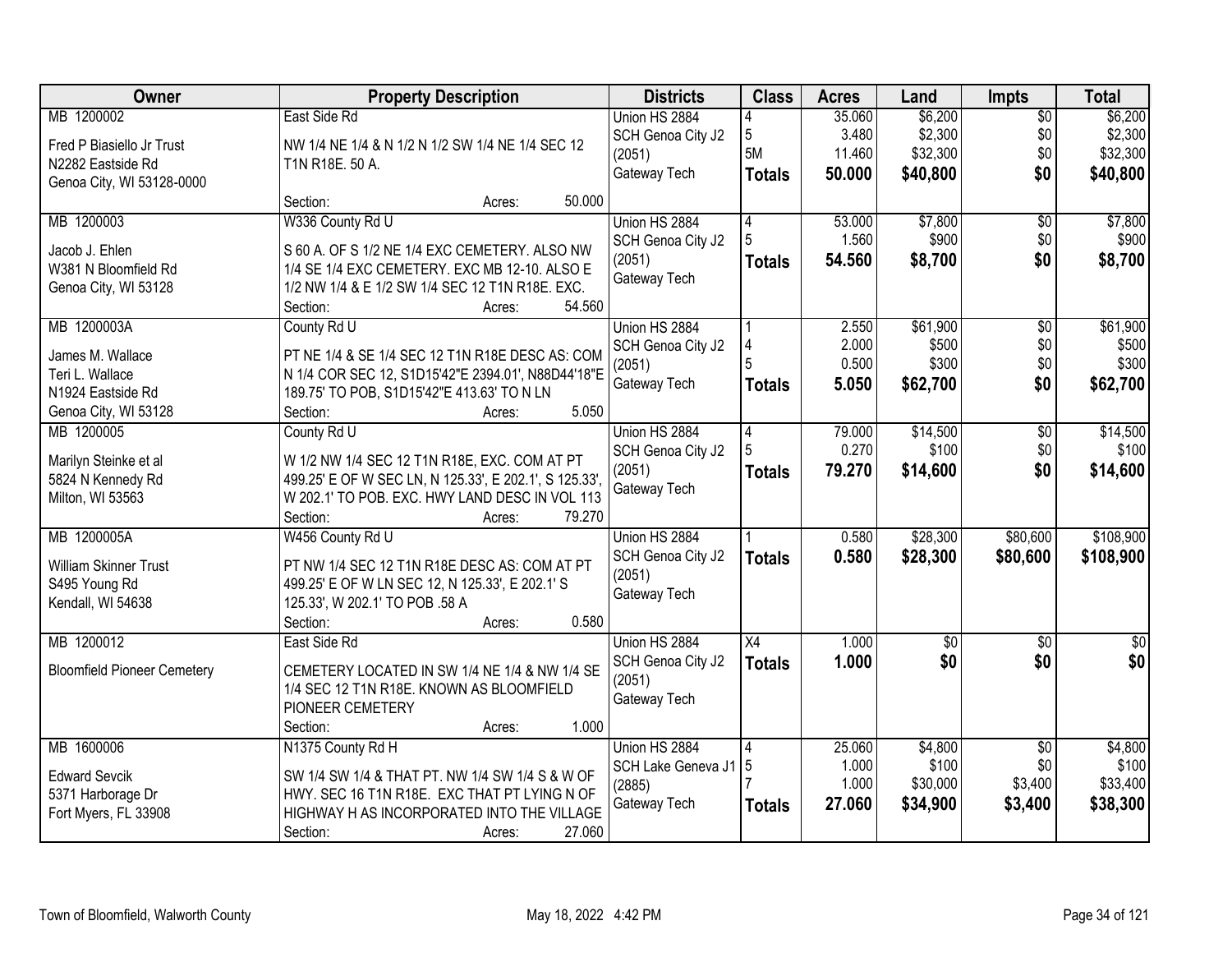| Owner                                          | <b>Property Description</b>                         | <b>Districts</b>                      | <b>Class</b>  | <b>Acres</b> | Land      | <b>Impts</b>    | <b>Total</b> |
|------------------------------------------------|-----------------------------------------------------|---------------------------------------|---------------|--------------|-----------|-----------------|--------------|
| MB 1700007                                     | N1499 County Rd H                                   | Union HS 2884                         |               | 4.200        | \$82,000  | \$186,900       | \$268,900    |
| Harry Bond                                     | PT SE 1/4 SEC 17 T1N R18E DESC AS: COM NW COR       | SCH Lake Geneva J1   Totals           |               | 4.200        | \$82,000  | \$186,900       | \$268,900    |
| 1255 Stateline Rd                              | E 1/2 SE 1/4 SEC 17, S88D55'55"E 277.98' TO C/L HWY | (2885)                                |               |              |           |                 |              |
| Richmond, IL 60071                             | H, ALG CURVE, CHORD S41D01'20"E 168.13',            | Gateway Tech                          |               |              |           |                 |              |
|                                                | 4.200<br>Section: 17<br>Acres:                      |                                       |               |              |           |                 |              |
| MB 1700007A                                    | W1491 County Rd H                                   | Union HS 2884                         |               | 1.320        | \$42,800  | \$165,500       | \$208,300    |
|                                                |                                                     | SCH Lake Geneva J1                    | Totals        | 1.320        | \$42,800  | \$165,500       | \$208,300    |
| Brian G. Borst                                 | PT SE 1/4 SEC 17 T1N R18E DESC AS COM IN C/L        | (2885)                                |               |              |           |                 |              |
| Jacqueline Borst                               | HWY 12, 167' S42D24'E OF INTER E-W 1/4 SEC LN       | Gateway Tech                          |               |              |           |                 |              |
| N1491 County Rd H South                        | SEC 17 T1N R18E, S42D25'E 266', S30D W 176.2', W    |                                       |               |              |           |                 |              |
| Lake Geneva, WI 53147                          | 1.320<br>Section: 17<br>Acres:                      |                                       |               |              |           |                 |              |
| MB 1700008                                     | County Rd H                                         | Union HS 2884                         |               | 21.300       | \$4,500   | $\overline{50}$ | \$4,500      |
| William Leonard & Sons, Inc.                   | W 1/2 NE 1/4 SEC 17 T1N R18E EXC. TRIANGULAR        | SCH Lake Geneva J1                    | 5             | 5.750        | \$12,200  | \$0             | \$12,200     |
| c/o William Leonard & Sons                     | PIECE OF LAND BETWEEN HWY. EXC CSM 1888,            | (2885)                                | <b>Totals</b> | 27.050       | \$16,700  | \$0             | \$16,700     |
| N <sub>1414</sub> Westside Rd                  | 2042, 2268 & 4398 EXC. LAND TO COUNTY FOR HWY       | Gateway Tech                          |               |              |           |                 |              |
| Lake Geneva, WI 53147                          | 27.050<br>Section:<br>Acres:                        |                                       |               |              |           |                 |              |
| MB 1700010                                     | N1420 White Pigeon Rd                               | Union HS 2884                         |               | 3.000        | \$67,500  | \$208,900       | \$276,400    |
|                                                |                                                     | SCH Lake Geneva J1 4                  |               | 122.500      | \$22,900  | \$0             | \$22,900     |
| Mlk & Dwk Trust                                | SW 1/4 SEC 17 T1N R18E. 160.15 ACRES M/L            | (2885)                                | 5             | 18.500       | \$11,700  | \$0             | \$11,700     |
| N1420 White Pigeon Rd                          |                                                     | Gateway Tech                          | 5M            | 16.000       | \$54,400  | \$0             | \$54,400     |
| Lake Geneva, WI 53147                          |                                                     |                                       | <b>Totals</b> | 160.000      | \$156,500 | \$208,900       | \$365,400    |
|                                                | 160.000<br>Section: 17<br>Acres:                    |                                       |               |              |           |                 |              |
| MB 1700010A                                    | County Rd H                                         | Union HS 2884                         | 4             | 57.870       | \$9,700   | $\overline{60}$ | \$9,700      |
| Gifford Brothers Holdings, LLC                 | E 1/2 NW 1/4 SEC 17 T1N R18E. EXC CSM 1369. R/W     | SCH Lake Geneva J1                    | 5             | 1.900        | \$200     | \$0             | \$200        |
| N1085 County Rd H                              | GRANT DOC. #221213, VOL 540 PG 916. EXC LAND        | (2885)                                | 5M            | 0.500        | \$1,700   | \$0             | \$1,700      |
| Genoa City, WI 53128                           | FOR HWY DESC UNDER DOC. #281880, VOL 629 PG         | Gateway Tech                          | <b>Totals</b> | 60.270       | \$11,600  | \$0             | \$11,600     |
|                                                | 60.270<br>Section: 17<br>Acres:                     |                                       |               |              |           |                 |              |
| MB 1700011                                     | N1592 White Pigeon Rd                               | Union HS 2884                         |               | 60.410       | \$13,200  | $\overline{50}$ | \$13,200     |
| Dwk & Mlk Inheritors Trust                     | W 1/2 NW 1/4 SEC 17 T1N R18E. EXC THAT PT OF        | SCH Lake Geneva J1                    | 5             | 4.900        | \$1,600   | \$0             | \$1,600      |
|                                                | W1/2 OF NW 1/4 W OF ROAD DESC IN MB 18-2. EXC       | (2885)                                | <b>Totals</b> | 65.310       | \$14,800  | \$0             | \$14,800     |
| N1420 White Pigeon Rd<br>Lake Geneva, WI 53147 | COM 547.75' E & 221' S14D07'W OF NW COR SEC 17.     | Gateway Tech                          |               |              |           |                 |              |
|                                                | 65.310                                              |                                       |               |              |           |                 |              |
| MB 1700011B                                    | Section: 17<br>Acres:                               | Union HS 2884                         |               | 4.570        | \$101,400 |                 | \$101,400    |
|                                                | N1691 County Rd H                                   |                                       | 2             |              |           | $\overline{50}$ |              |
| Timothy O. Grace                               | PT NW 1/4 SEC 17 T1N R18E DESC AS: COM N 1/8        | SCH Lake Geneva J1   Totals<br>(2885) |               | 4.570        | \$101,400 | \$0             | \$101,400    |
| PO Box 837                                     | COR NW 1/4 SEC 17, S 316.65' TO C/L OLD HWY 12 &    |                                       |               |              |           |                 |              |
| Lake Geneva, WI 53147                          | POB, N58D47'W 441.77', S22D23'W 456.08', S73D02'E   | Gateway Tech                          |               |              |           |                 |              |
|                                                | Section:<br>4.570<br>Acres:                         |                                       |               |              |           |                 |              |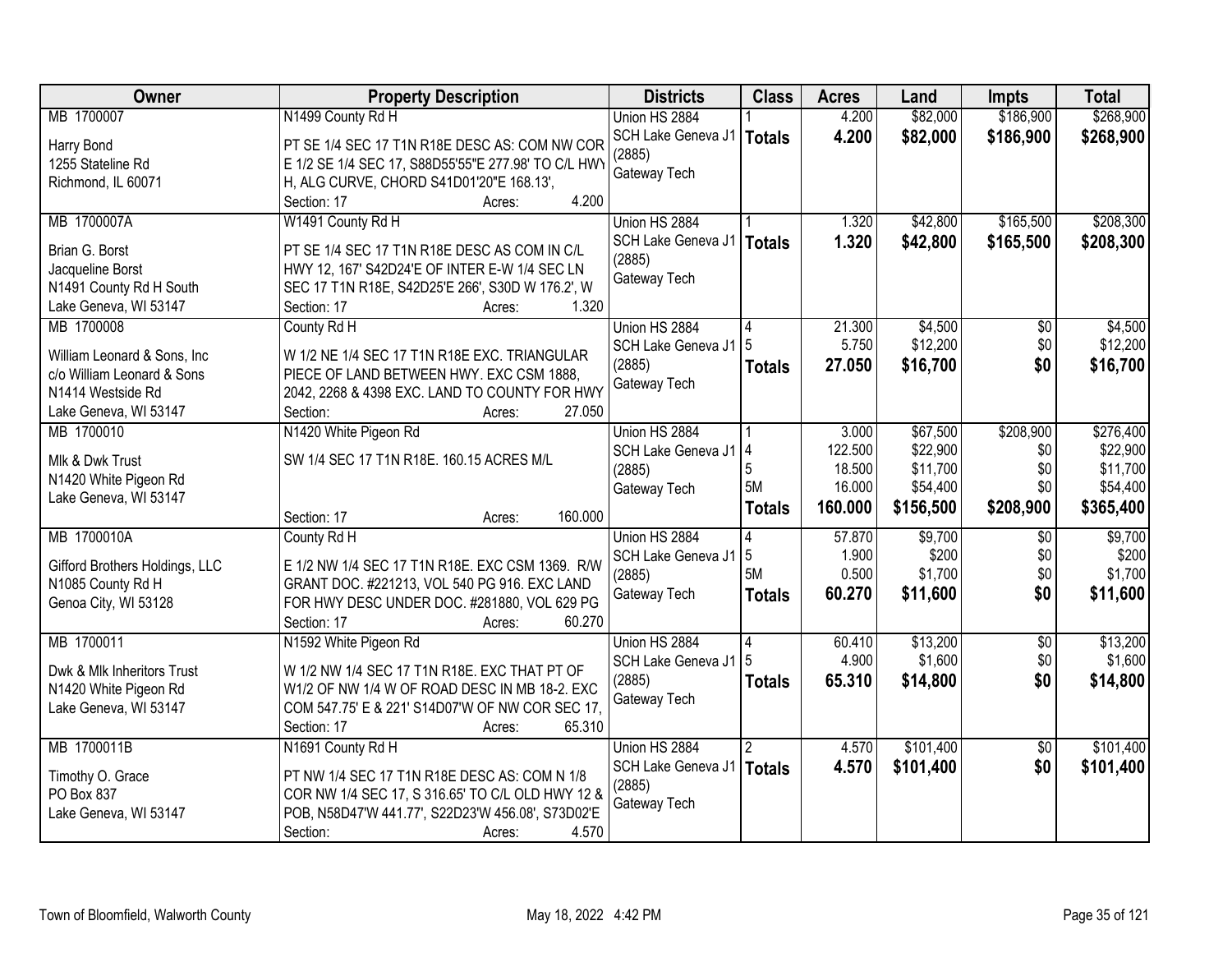| Owner                                    | <b>Property Description</b>                                                                          | <b>Districts</b>   | <b>Class</b>  | <b>Acres</b>     | Land      | <b>Impts</b>    | <b>Total</b> |
|------------------------------------------|------------------------------------------------------------------------------------------------------|--------------------|---------------|------------------|-----------|-----------------|--------------|
| MB 1700011E                              | White Pigeon Rd                                                                                      | Union HS 2884      |               | Assessed with MB | 1800002   |                 |              |
| Manee Grethe Trust                       | SEE MB 18-2 FOR DESCRIPTION OF THIS PARCEL                                                           | SCH Lake Geneva J1 |               |                  |           |                 |              |
| c/o Manee Grethe Martial Trust           | OF LAND SEC 17 T1N R18E; ASSESSED WITH MB                                                            | (2885)             |               |                  |           |                 |              |
| Attn: Real Estate Tax Desk               | $18-2.$                                                                                              | Gateway Tech       |               |                  |           |                 |              |
| PO Box 64142                             | 0.000<br>Section:<br>Acres:                                                                          |                    |               |                  |           |                 |              |
| St Paul, MN 55164-0142                   |                                                                                                      |                    |               |                  |           |                 |              |
| MB 1700012                               | Spring Creek Rd                                                                                      | Union HS 2884      |               | 56.330           | \$10,200  | \$0             | \$10,200     |
| John Osborn Trust                        | W 1/2 SE 1/4 SEC 17 T1N R18E, EXC. S 1360 OF W                                                       | SCH Lake Geneva J1 | 5             | 3.750            | \$2,400   | \$0             | \$2,400      |
| 11800 Oak Ridge Rd                       | 625'. SUB. TO RIGHTS OF PUBLIC OVER W SIDE FOR                                                       | (2885)             | 5M            | 1.000            | \$3,400   | \$0             | \$3,400      |
| Caledonia, IL 61011                      | PUBLIC HWY. 61.08 A                                                                                  | Gateway Tech       | <b>Totals</b> | 61.080           | \$16,000  | \$0             | \$16,000     |
|                                          | Section: 17<br>61.080<br>Acres:                                                                      |                    |               |                  |           |                 |              |
| MB 1700013                               | N1481 County Rd H                                                                                    | Union HS 2884      |               | 1.000            | \$18,500  | $\overline{50}$ | \$18,500     |
|                                          |                                                                                                      | SCH Lake Geneva J1 | 14            | 52.350           | \$10,500  | \$0             | \$10,500     |
| <b>Edward Sevcik</b>                     | THAT PT. E 1/2 SE 1/4 W & S OF HWY 12. EXC. 5 A.                                                     | (2885)             |               | 7.650            | \$13,600  | \$0             | \$13,600     |
| 5371 Harborage Dr                        | PARCEL IN NW COR NE 1/4 SE 1/4 SEC 17 T1N R18E.                                                      | Gateway Tech       | <b>Totals</b> | 61.000           | \$42,600  | \$0             | \$42,600     |
| Fort Myers, FL 33908                     | 61 A.                                                                                                |                    |               |                  |           |                 |              |
|                                          | 61.000<br>Section: 17<br>Acres:                                                                      |                    |               |                  |           |                 |              |
| MB 1700014                               | N1304 Spring Creek Rd                                                                                | Union HS 2884      |               | 2.480            | \$61,000  | \$147,300       | \$208,300    |
| Deanna M. Giovingo                       | PARCEL IN SW COR W 1/2 OF SE 1/4 SEC 17 T1N                                                          | SCH Lake Geneva J1 | Totals        | 2.480            | \$61,000  | \$147,300       | \$208,300    |
| Michael B. Giovingo                      | R18E - COM AT INTER OF ELY LN RD & S LN SEC 17.                                                      | (2885)             |               |                  |           |                 |              |
| N1304 Spring Creek Rd                    | 24.5' E OF NW COR, E 486. 70', N 179', W 486.70', S                                                  | Gateway Tech       |               |                  |           |                 |              |
| Genoa City, WI 53128                     | 2.480<br>Section: 17<br>Acres:                                                                       |                    |               |                  |           |                 |              |
| MB 1700015                               | N1694 White Pigeon Rd                                                                                | Union HS 2884      |               | 0.690            | \$31,100  | \$168,100       | \$199,200    |
|                                          |                                                                                                      | SCH Lake Geneva J1 | <b>Totals</b> | 0.690            | \$31,100  | \$168,100       | \$199,200    |
| Timothy A. Starck                        | PT NW 1/4 SEC 17 T1N R18E DESC AS: COM NE COR                                                        | (2885)             |               |                  |           |                 |              |
| Maria L. Starck<br>N1694 White Pigeon Rd | NW 1/4 NW 1/4 SEC 17, W 625.7' TO POB, S4D10' W<br>109', N87D44' W 158. 3', N14D19' E 274.09' TO C/L | Gateway Tech       |               |                  |           |                 |              |
| Lake Geneva, WI 53147                    | 0.690<br>Section: 17<br>Acres:                                                                       |                    |               |                  |           |                 |              |
| MB 1800001                               | White Pigeon Rd                                                                                      | Union HS 2884      | 14            | 23.000           | \$5,200   | \$0             | \$5,200      |
|                                          |                                                                                                      | SCH Lake Geneva J1 | 5             | 29.000           | \$24,100  | \$0             | \$24,100     |
| Dwk & Mlk Inheritors Trust               | PT NE 1/4 SEC 18 T1N R18E DESC AS: COM NE COR                                                        | (2885)             | 5M            | 11.000           | \$37,400  | \$0             | \$37,400     |
| N1420 White Pigeon Rd                    | SEC 18, W TO N-S 1/4 LN, S 14.84 CHS, S85D E TO E                                                    | Gateway Tech       | <b>Totals</b> | 63.000           | \$66,700  | \$0             | \$66,700     |
| Lake Geneva, WI 53147                    | LN SD SEC 18, N TO NE COR SEC 18 & POB. 63 A                                                         |                    |               |                  |           |                 |              |
|                                          | 63.000<br>Section: 18<br>Acres:                                                                      |                    |               |                  |           |                 |              |
| MB 1800002                               | N1467 White Pigeon Rd                                                                                | Union HS 2884      |               | 5.000            | \$90,000  | \$410,400       | \$500,400    |
| <b>Manee Grethe Marital Trust</b>        | SE 1/4 SEC 18 T1N R18E. ALSO COM IN CTR SEC 18,                                                      | SCH Lake Geneva J1 | 14            | 169.000          | \$33,500  | \$0             | \$33,500     |
| C/O Us Bank                              | N ON 1/4 SEC LN 25.32 CHS, S85D E TO C/L HWY A A                                                     | (2885)             | 5             | 80.000           | \$58,700  | \$0             | \$58,700     |
| Attn: Real Estate Tax Desk, Po           | DIST. OF 43.50 CHS M/L, SLY ALG C/L HWY TO PT ON                                                     | Gateway Tech       | 5M            | 3.000            | \$7,500   | \$0             | \$7,500      |
| St Paul, MN 55164-0142                   | Section:<br>257.000<br>Acres:                                                                        |                    | <b>Totals</b> | 257.000          | \$189,700 | \$410,400       | \$600,100    |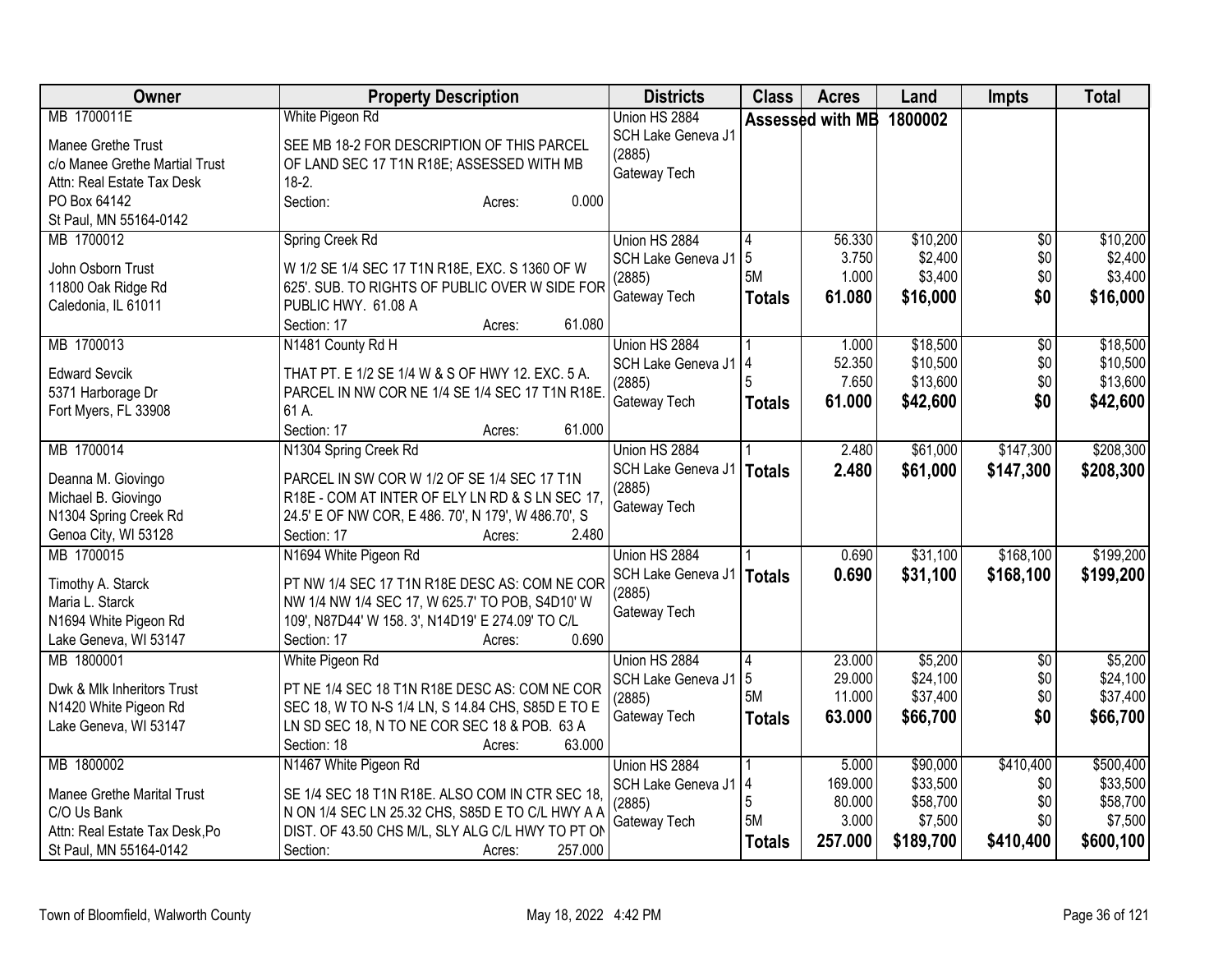| Owner                                               | <b>Property Description</b>                                                   |        |         | <b>Districts</b>   | <b>Class</b>   | <b>Acres</b> | Land      | Impts           | <b>Total</b> |
|-----------------------------------------------------|-------------------------------------------------------------------------------|--------|---------|--------------------|----------------|--------------|-----------|-----------------|--------------|
| MB 1800002A                                         | State Highway 120                                                             |        |         | Union HS 2884      | 5              | 63.000       | \$63,200  | $\overline{50}$ | \$63,200     |
| <b>Manee Grethe Marital Trust</b>                   | E 1/2 NW 1/4 SEC 18 T1N R18E. 80 A.                                           |        |         | SCH Linn J4 (3087) | 6              | 17.000       | \$85,000  | \$0             | \$85,000     |
| C/O Us Bank                                         |                                                                               |        |         | Gateway Tech       | <b>Totals</b>  | 80.000       | \$148,200 | \$0             | \$148,200    |
| Attn: Real Estate Tax Desk, Po                      |                                                                               |        |         |                    |                |              |           |                 |              |
| St Paul, MN 55164-0142                              | Section:                                                                      | Acres: | 80.000  |                    |                |              |           |                 |              |
| MB 1800003                                          | N1577 State Highway 120                                                       |        |         | Union HS 2884      | $\overline{4}$ | 29.000       | \$4,800   | \$0             | \$4,800      |
| Phillip C. Esmond                                   | NW 1/4 NW 1/4 & N 1/2 N 1/2 SW 1/4 NW 1/4 SEC 18                              |        |         | SCH Linn J4 (3087) | 5              | 23.000       | \$17,200  | \$0             | \$17,200     |
| Mary L. Esmond                                      | T1N R18E. EXC. HWY LAND DESC UNDER DOC.                                       |        |         | Gateway Tech       | <b>Totals</b>  | 52.000       | \$22,000  | \$0             | \$22,000     |
| N1577 Hwy 120                                       | #488120                                                                       |        |         |                    |                |              |           |                 |              |
| Lake Geneva, WI 53147                               | Section: 18                                                                   | Acres: | 52.000  |                    |                |              |           |                 |              |
| MB 1800005                                          | West Side Rd                                                                  |        |         | Union HS 2884      | 4              | 16.250       | \$1,700   | $\overline{50}$ | \$1,700      |
|                                                     | N 1/2 NW 1/4 SW 1/4 SEC 18 T1N R18E. 20.44 A.                                 |        |         | SCH Linn J4 (3087) | 5              | 4.200        | \$3,500   | \$0             | \$3,500      |
| William J Leonard & Sons, Inc.<br>N1414 Westside Rd |                                                                               |        |         | Gateway Tech       | <b>Totals</b>  | 20.450       | \$5,200   | \$0             | \$5,200      |
| Lake Geneva, WI 53147-0000                          |                                                                               |        |         |                    |                |              |           |                 |              |
|                                                     | Section: 18                                                                   | Acres: | 20.450  |                    |                |              |           |                 |              |
| MB 1800006                                          | N1404 West Side Rd                                                            |        |         | Union HS 2884      | 4              | 132.000      | \$23,500  | $\overline{50}$ | \$23,500     |
|                                                     |                                                                               |        |         | SCH Linn J4 (3087) | 5              | 5.000        | \$3,500   | \$0             | \$3,500      |
| William J Leonard & Sons, Inc.<br>N1414 Westside Rd | NE 1/4 SW 1/4, S 1/2 SW 1/4, S 1/2 NW 1/4 SW 1/4 SEO<br>18 T1N R18E. 143.1 A. |        |         | Gateway Tech       |                | 6.000        | \$92,000  | \$373,900       | \$465,900    |
| Lake Geneva, WI 53147-0000                          |                                                                               |        |         |                    | <b>Totals</b>  | 143.000      | \$119,000 | \$373,900       | \$492,900    |
|                                                     | Section: 18                                                                   | Acres: | 143.000 |                    |                |              |           |                 |              |
| MB 1900001                                          | White Pigeon Rd                                                               |        |         | Union HS 2884      |                | 144.000      | \$32,600  | \$0             | \$32,600     |
|                                                     |                                                                               |        |         | SCH Lake Geneva J1 | 5              | 9.667        | \$6,000   | \$0             | \$6,000      |
| <b>Kundert Trust</b><br>533 Center St               | NE 1/4 SEC 19 T1N R18E. EXC CSM #4910.                                        |        |         | (2885)             | <b>Totals</b>  | 153.667      | \$38,600  | \$0             | \$38,600     |
| Lake Geneva, WI 53147                               |                                                                               |        |         | Gateway Tech       |                |              |           |                 |              |
|                                                     | Section: 19                                                                   | Acres: | 153.667 |                    |                |              |           |                 |              |
| MB 1900002                                          | State Highway 120                                                             |        |         | Union HS 2884      | 4              | 32.000       | \$7,400   | $\overline{60}$ | \$7,400      |
| William J Leonard & Sons, Inc.                      | E 1056' OF NE 1/4 NW 1/4 SEC 19 T1N R18E. 32 A.                               |        |         | SCH Linn J4 (3087) | <b>Totals</b>  | 32.000       | \$7,400   | \$0             | \$7,400      |
| N1414 Westside Rd                                   |                                                                               |        |         | Gateway Tech       |                |              |           |                 |              |
| Lake Geneva, WI 53147-0000                          |                                                                               |        |         |                    |                |              |           |                 |              |
|                                                     | Section:                                                                      | Acres: | 32.000  |                    |                |              |           |                 |              |
| MB 1900003                                          | West Side Rd                                                                  |        |         | Union HS 2884      | $\overline{4}$ | 48.960       | \$9,400   | $\overline{50}$ | \$9,400      |
| James A. Leedle                                     | W 264' OF NE 1/4 NW 1/4 & NW 1/4 NW 1/4 SEC 19 T1                             |        |         | SCH Linn J4 (3087) | 5              | 1.000        | \$100     | \$0             | \$100        |
| W2059 County Rd B                                   | R18E. 49.96 A.                                                                |        |         | Gateway Tech       | <b>Totals</b>  | 49.960       | \$9,500   | \$0             | \$9,500      |
| Lake Geneva, WI 53147                               |                                                                               |        |         |                    |                |              |           |                 |              |
|                                                     | Section:                                                                      | Acres: | 49.960  |                    |                |              |           |                 |              |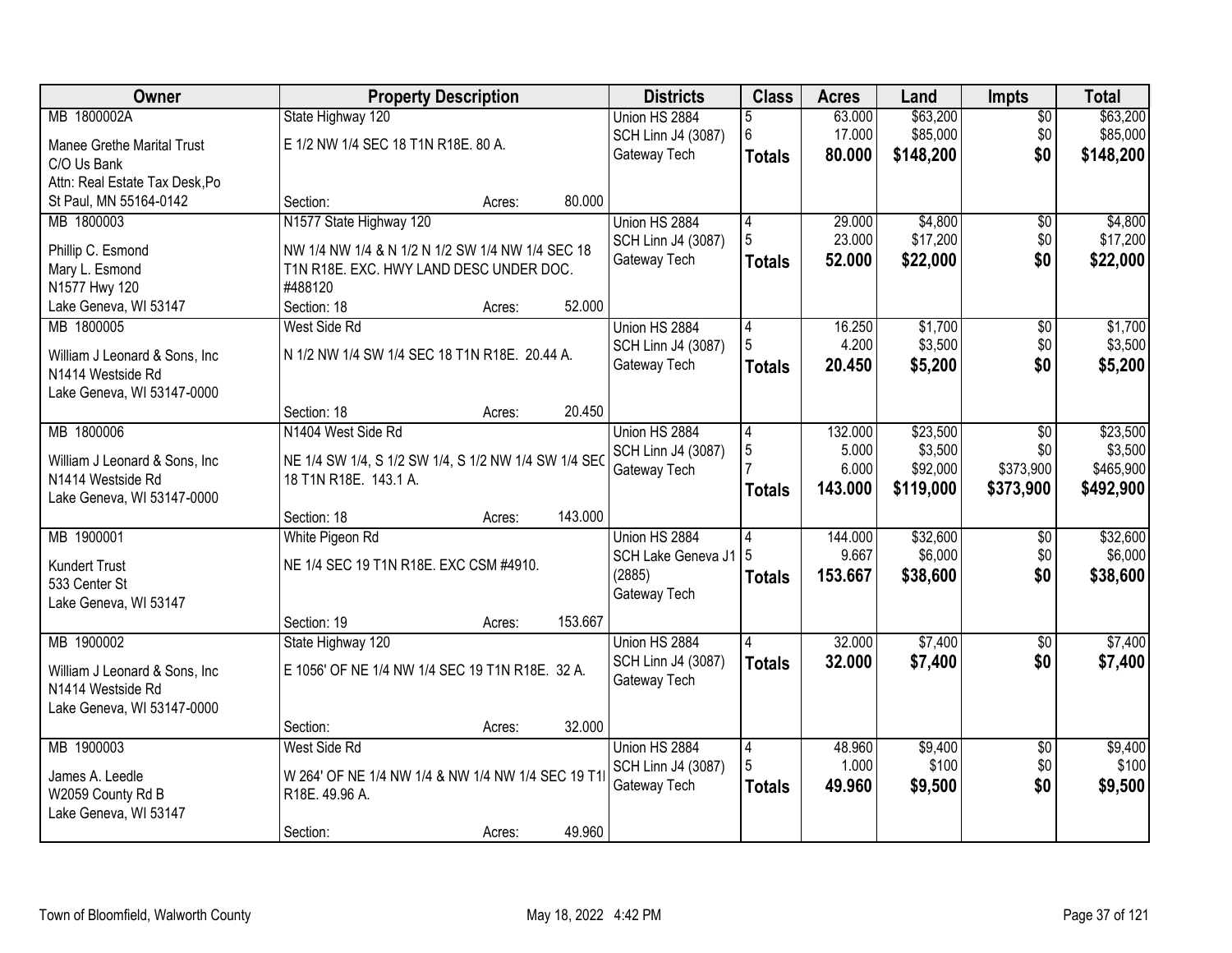| West Side Rd<br>\$18,900<br>\$18,900<br>MB 1900004<br>Union HS 2884<br>81.240<br>$\overline{50}$<br>4<br>5<br>\$0\$<br>1.000<br>\$100<br>\$100<br>SCH Linn J4 (3087)<br>S 1/2 NW 1/4 SEC 19 T1N R18E. 82.24 A.<br>James A. Leedle<br>82.240<br>\$19,000<br>\$0<br>\$19,000<br>Gateway Tech<br><b>Totals</b><br>W2059 County Rd B<br>Lake Geneva, WI 53147<br>82.240<br>Section:<br>Acres:<br>$\overline{X2}$<br>98.000<br>MB 1900005<br>West Side Rd<br>Union HS 2884<br>$\overline{50}$<br>$\overline{50}$<br>$\overline{50}$<br>\$0<br>98,000<br>\$0<br>\$0<br>SCH Linn J4 (3087)<br><b>Totals</b><br>PT SE 1/4 & SW 1/4 SEC 19 T1N R18E DESC AS: COM<br>State of Wisconsin Dept of Natural<br>Gateway Tech<br>SW COR SEC 19, E 1746.23' TO POB, N 1656. 06', E<br>Resouces<br>c/o State of Wisconsin Dept of Natural<br>TO N-S 1/4 LN, S TO S SEC LN, W TO POB. SW 1/4 SE<br>Section:<br>98.000<br>Resources<br>Acres:<br>Box 7921<br>Madison, WI 53707-0000<br>MB 1900005A<br>N1084 West Side Rd<br>Union HS 2884<br>150.090<br>\$31,700<br>\$31,700<br>\$0<br>$\vert 4$<br>5<br>\$1,700<br>\$0<br>\$1,700<br>4.000<br>SCH Linn J4 (3087)<br>PT SE 1/4 & SW 1/4 SEC 19 T1N R18E DESC AS COM<br>Maurice J Stilling Trust<br>4.500<br>\$160,000<br>\$83,000<br>\$243,000<br>Gateway Tech<br>SW COR SEC 19 T1N R18E, N89D52'30"E 1747.23',<br>Marceleen M Stilling Trust<br>158.590<br>\$116,400<br>\$160,000<br>\$276,400<br><b>Totals</b><br>N1084 W Side Rd<br>N0D16'W 1656.06', N89D53'E TO N-S 1/4 LN, N TO E-W<br>158.590<br>Lake Geneva, WI 53147-0000<br>Section:<br>Acres:<br>MB 1900007<br>White Pigeon Rd<br>62.280<br>\$13,100<br>$\overline{50}$<br>\$13,100<br>Union HS 2884<br>2.000<br>\$200<br>\$0<br>5<br>\$200<br>SCH Lake Geneva J1<br>PT SE 1/4 SEC 19 T1N R18E DESC AS: COM ON S<br>Maurice & Marceleen Stilling Trust et al<br>\$13,300<br>(2885)<br>64.280<br>\$13,300<br>\$0<br><b>Totals</b><br>SEC LN 419' E OF SW COR E 1/2 SE 1/4, N 1300', NW<br>c/o Maurice J Stilling Trust<br>Gateway Tech<br>N1084 W Side Rd<br>TO PT ON E 1/8 LN 1630' N OF S SEC LN, N ON 1/8 LN | <b>Owner</b>               | <b>Property Description</b>  | <b>Districts</b> | <b>Class</b> | <b>Acres</b> | Land | Impts | <b>Total</b> |
|-------------------------------------------------------------------------------------------------------------------------------------------------------------------------------------------------------------------------------------------------------------------------------------------------------------------------------------------------------------------------------------------------------------------------------------------------------------------------------------------------------------------------------------------------------------------------------------------------------------------------------------------------------------------------------------------------------------------------------------------------------------------------------------------------------------------------------------------------------------------------------------------------------------------------------------------------------------------------------------------------------------------------------------------------------------------------------------------------------------------------------------------------------------------------------------------------------------------------------------------------------------------------------------------------------------------------------------------------------------------------------------------------------------------------------------------------------------------------------------------------------------------------------------------------------------------------------------------------------------------------------------------------------------------------------------------------------------------------------------------------------------------------------------------------------------------------------------------------------------------------------------------------------------------------------------------------------------------------------------------------------------------------------------------------------------------------------------------------------|----------------------------|------------------------------|------------------|--------------|--------------|------|-------|--------------|
|                                                                                                                                                                                                                                                                                                                                                                                                                                                                                                                                                                                                                                                                                                                                                                                                                                                                                                                                                                                                                                                                                                                                                                                                                                                                                                                                                                                                                                                                                                                                                                                                                                                                                                                                                                                                                                                                                                                                                                                                                                                                                                       |                            |                              |                  |              |              |      |       |              |
|                                                                                                                                                                                                                                                                                                                                                                                                                                                                                                                                                                                                                                                                                                                                                                                                                                                                                                                                                                                                                                                                                                                                                                                                                                                                                                                                                                                                                                                                                                                                                                                                                                                                                                                                                                                                                                                                                                                                                                                                                                                                                                       |                            |                              |                  |              |              |      |       |              |
|                                                                                                                                                                                                                                                                                                                                                                                                                                                                                                                                                                                                                                                                                                                                                                                                                                                                                                                                                                                                                                                                                                                                                                                                                                                                                                                                                                                                                                                                                                                                                                                                                                                                                                                                                                                                                                                                                                                                                                                                                                                                                                       |                            |                              |                  |              |              |      |       |              |
|                                                                                                                                                                                                                                                                                                                                                                                                                                                                                                                                                                                                                                                                                                                                                                                                                                                                                                                                                                                                                                                                                                                                                                                                                                                                                                                                                                                                                                                                                                                                                                                                                                                                                                                                                                                                                                                                                                                                                                                                                                                                                                       |                            |                              |                  |              |              |      |       |              |
|                                                                                                                                                                                                                                                                                                                                                                                                                                                                                                                                                                                                                                                                                                                                                                                                                                                                                                                                                                                                                                                                                                                                                                                                                                                                                                                                                                                                                                                                                                                                                                                                                                                                                                                                                                                                                                                                                                                                                                                                                                                                                                       |                            |                              |                  |              |              |      |       |              |
|                                                                                                                                                                                                                                                                                                                                                                                                                                                                                                                                                                                                                                                                                                                                                                                                                                                                                                                                                                                                                                                                                                                                                                                                                                                                                                                                                                                                                                                                                                                                                                                                                                                                                                                                                                                                                                                                                                                                                                                                                                                                                                       |                            |                              |                  |              |              |      |       |              |
|                                                                                                                                                                                                                                                                                                                                                                                                                                                                                                                                                                                                                                                                                                                                                                                                                                                                                                                                                                                                                                                                                                                                                                                                                                                                                                                                                                                                                                                                                                                                                                                                                                                                                                                                                                                                                                                                                                                                                                                                                                                                                                       |                            |                              |                  |              |              |      |       |              |
|                                                                                                                                                                                                                                                                                                                                                                                                                                                                                                                                                                                                                                                                                                                                                                                                                                                                                                                                                                                                                                                                                                                                                                                                                                                                                                                                                                                                                                                                                                                                                                                                                                                                                                                                                                                                                                                                                                                                                                                                                                                                                                       |                            |                              |                  |              |              |      |       |              |
|                                                                                                                                                                                                                                                                                                                                                                                                                                                                                                                                                                                                                                                                                                                                                                                                                                                                                                                                                                                                                                                                                                                                                                                                                                                                                                                                                                                                                                                                                                                                                                                                                                                                                                                                                                                                                                                                                                                                                                                                                                                                                                       |                            |                              |                  |              |              |      |       |              |
|                                                                                                                                                                                                                                                                                                                                                                                                                                                                                                                                                                                                                                                                                                                                                                                                                                                                                                                                                                                                                                                                                                                                                                                                                                                                                                                                                                                                                                                                                                                                                                                                                                                                                                                                                                                                                                                                                                                                                                                                                                                                                                       |                            |                              |                  |              |              |      |       |              |
|                                                                                                                                                                                                                                                                                                                                                                                                                                                                                                                                                                                                                                                                                                                                                                                                                                                                                                                                                                                                                                                                                                                                                                                                                                                                                                                                                                                                                                                                                                                                                                                                                                                                                                                                                                                                                                                                                                                                                                                                                                                                                                       |                            |                              |                  |              |              |      |       |              |
|                                                                                                                                                                                                                                                                                                                                                                                                                                                                                                                                                                                                                                                                                                                                                                                                                                                                                                                                                                                                                                                                                                                                                                                                                                                                                                                                                                                                                                                                                                                                                                                                                                                                                                                                                                                                                                                                                                                                                                                                                                                                                                       |                            |                              |                  |              |              |      |       |              |
|                                                                                                                                                                                                                                                                                                                                                                                                                                                                                                                                                                                                                                                                                                                                                                                                                                                                                                                                                                                                                                                                                                                                                                                                                                                                                                                                                                                                                                                                                                                                                                                                                                                                                                                                                                                                                                                                                                                                                                                                                                                                                                       |                            |                              |                  |              |              |      |       |              |
|                                                                                                                                                                                                                                                                                                                                                                                                                                                                                                                                                                                                                                                                                                                                                                                                                                                                                                                                                                                                                                                                                                                                                                                                                                                                                                                                                                                                                                                                                                                                                                                                                                                                                                                                                                                                                                                                                                                                                                                                                                                                                                       |                            |                              |                  |              |              |      |       |              |
|                                                                                                                                                                                                                                                                                                                                                                                                                                                                                                                                                                                                                                                                                                                                                                                                                                                                                                                                                                                                                                                                                                                                                                                                                                                                                                                                                                                                                                                                                                                                                                                                                                                                                                                                                                                                                                                                                                                                                                                                                                                                                                       |                            |                              |                  |              |              |      |       |              |
|                                                                                                                                                                                                                                                                                                                                                                                                                                                                                                                                                                                                                                                                                                                                                                                                                                                                                                                                                                                                                                                                                                                                                                                                                                                                                                                                                                                                                                                                                                                                                                                                                                                                                                                                                                                                                                                                                                                                                                                                                                                                                                       |                            |                              |                  |              |              |      |       |              |
|                                                                                                                                                                                                                                                                                                                                                                                                                                                                                                                                                                                                                                                                                                                                                                                                                                                                                                                                                                                                                                                                                                                                                                                                                                                                                                                                                                                                                                                                                                                                                                                                                                                                                                                                                                                                                                                                                                                                                                                                                                                                                                       |                            |                              |                  |              |              |      |       |              |
|                                                                                                                                                                                                                                                                                                                                                                                                                                                                                                                                                                                                                                                                                                                                                                                                                                                                                                                                                                                                                                                                                                                                                                                                                                                                                                                                                                                                                                                                                                                                                                                                                                                                                                                                                                                                                                                                                                                                                                                                                                                                                                       |                            |                              |                  |              |              |      |       |              |
|                                                                                                                                                                                                                                                                                                                                                                                                                                                                                                                                                                                                                                                                                                                                                                                                                                                                                                                                                                                                                                                                                                                                                                                                                                                                                                                                                                                                                                                                                                                                                                                                                                                                                                                                                                                                                                                                                                                                                                                                                                                                                                       |                            |                              |                  |              |              |      |       |              |
|                                                                                                                                                                                                                                                                                                                                                                                                                                                                                                                                                                                                                                                                                                                                                                                                                                                                                                                                                                                                                                                                                                                                                                                                                                                                                                                                                                                                                                                                                                                                                                                                                                                                                                                                                                                                                                                                                                                                                                                                                                                                                                       |                            |                              |                  |              |              |      |       |              |
|                                                                                                                                                                                                                                                                                                                                                                                                                                                                                                                                                                                                                                                                                                                                                                                                                                                                                                                                                                                                                                                                                                                                                                                                                                                                                                                                                                                                                                                                                                                                                                                                                                                                                                                                                                                                                                                                                                                                                                                                                                                                                                       |                            |                              |                  |              |              |      |       |              |
|                                                                                                                                                                                                                                                                                                                                                                                                                                                                                                                                                                                                                                                                                                                                                                                                                                                                                                                                                                                                                                                                                                                                                                                                                                                                                                                                                                                                                                                                                                                                                                                                                                                                                                                                                                                                                                                                                                                                                                                                                                                                                                       | Lake Geneva, WI 53147-0000 | 64.280<br>Section:<br>Acres: |                  |              |              |      |       |              |
| Spring Creek Rd<br>Union HS 2884<br>\$4,300<br>\$4,300<br>MB 2000001<br>20.000<br>$\overline{50}$<br>4                                                                                                                                                                                                                                                                                                                                                                                                                                                                                                                                                                                                                                                                                                                                                                                                                                                                                                                                                                                                                                                                                                                                                                                                                                                                                                                                                                                                                                                                                                                                                                                                                                                                                                                                                                                                                                                                                                                                                                                                |                            |                              |                  |              |              |      |       |              |
| 5<br>8.000<br>\$6,000<br>\$0<br>\$6,000<br>SCH Lake Geneva J1<br>E 1/2 E 1/2 NE 1/4 SEC 20 T1N R18E. 40 A.<br><b>Edward Sevcik</b>                                                                                                                                                                                                                                                                                                                                                                                                                                                                                                                                                                                                                                                                                                                                                                                                                                                                                                                                                                                                                                                                                                                                                                                                                                                                                                                                                                                                                                                                                                                                                                                                                                                                                                                                                                                                                                                                                                                                                                    |                            |                              |                  |              |              |      |       |              |
| 5M<br>\$0<br>12.000<br>\$30,000<br>\$30,000<br>(2885)<br>5371 Harborage Dr                                                                                                                                                                                                                                                                                                                                                                                                                                                                                                                                                                                                                                                                                                                                                                                                                                                                                                                                                                                                                                                                                                                                                                                                                                                                                                                                                                                                                                                                                                                                                                                                                                                                                                                                                                                                                                                                                                                                                                                                                            |                            |                              |                  |              |              |      |       |              |
| \$0<br>Gateway Tech<br>40.000<br>\$40,300<br>\$40,300<br><b>Totals</b><br>Fort Myers, FL 33908                                                                                                                                                                                                                                                                                                                                                                                                                                                                                                                                                                                                                                                                                                                                                                                                                                                                                                                                                                                                                                                                                                                                                                                                                                                                                                                                                                                                                                                                                                                                                                                                                                                                                                                                                                                                                                                                                                                                                                                                        |                            |                              |                  |              |              |      |       |              |
| 40.000<br>Section:<br>Acres:                                                                                                                                                                                                                                                                                                                                                                                                                                                                                                                                                                                                                                                                                                                                                                                                                                                                                                                                                                                                                                                                                                                                                                                                                                                                                                                                                                                                                                                                                                                                                                                                                                                                                                                                                                                                                                                                                                                                                                                                                                                                          |                            |                              |                  |              |              |      |       |              |
| MB 2000002<br>\$1,800<br>$\overline{30}$<br>\$1,800<br>Spring Creek Rd<br>Union HS 2884<br>11.000<br>4                                                                                                                                                                                                                                                                                                                                                                                                                                                                                                                                                                                                                                                                                                                                                                                                                                                                                                                                                                                                                                                                                                                                                                                                                                                                                                                                                                                                                                                                                                                                                                                                                                                                                                                                                                                                                                                                                                                                                                                                |                            |                              |                  |              |              |      |       |              |
| 5<br>11.000<br>\$8,300<br>\$0<br>\$8,300<br>SCH Lake Geneva J1<br>W 1/2 E 1/2 NE 1/4 SEC 20 T1N R18E. 40 A.<br><b>Edward Sevcik</b>                                                                                                                                                                                                                                                                                                                                                                                                                                                                                                                                                                                                                                                                                                                                                                                                                                                                                                                                                                                                                                                                                                                                                                                                                                                                                                                                                                                                                                                                                                                                                                                                                                                                                                                                                                                                                                                                                                                                                                   |                            |                              |                  |              |              |      |       |              |
| 5M<br>\$45,000<br>18.000<br>\$45,000<br>\$0<br>(2885)<br>5371 Harborage Dr                                                                                                                                                                                                                                                                                                                                                                                                                                                                                                                                                                                                                                                                                                                                                                                                                                                                                                                                                                                                                                                                                                                                                                                                                                                                                                                                                                                                                                                                                                                                                                                                                                                                                                                                                                                                                                                                                                                                                                                                                            |                            |                              |                  |              |              |      |       |              |
| \$55,100<br>\$0<br>Gateway Tech<br>40.000<br>\$55,100<br><b>Totals</b><br>Fort Myers, FL 33908                                                                                                                                                                                                                                                                                                                                                                                                                                                                                                                                                                                                                                                                                                                                                                                                                                                                                                                                                                                                                                                                                                                                                                                                                                                                                                                                                                                                                                                                                                                                                                                                                                                                                                                                                                                                                                                                                                                                                                                                        |                            |                              |                  |              |              |      |       |              |
| 40.000<br>Section:<br>Acres:                                                                                                                                                                                                                                                                                                                                                                                                                                                                                                                                                                                                                                                                                                                                                                                                                                                                                                                                                                                                                                                                                                                                                                                                                                                                                                                                                                                                                                                                                                                                                                                                                                                                                                                                                                                                                                                                                                                                                                                                                                                                          |                            |                              |                  |              |              |      |       |              |
| MB 2000003<br>\$7,000<br>\$7,000<br>Spring Creek Rd<br>Union HS 2884<br>$\overline{\mathbf{A}}$<br>40.340<br>$\overline{30}$                                                                                                                                                                                                                                                                                                                                                                                                                                                                                                                                                                                                                                                                                                                                                                                                                                                                                                                                                                                                                                                                                                                                                                                                                                                                                                                                                                                                                                                                                                                                                                                                                                                                                                                                                                                                                                                                                                                                                                          |                            |                              |                  |              |              |      |       |              |
| 5<br>\$12,900<br>\$0<br>\$12,900<br>15.500<br>SCH Lake Geneva J1<br>N 1/2 SE 1/4. W 1/2 NE 1/4 EXC 5 A. ON W SIDE TO<br>Robert J. Cooper                                                                                                                                                                                                                                                                                                                                                                                                                                                                                                                                                                                                                                                                                                                                                                                                                                                                                                                                                                                                                                                                                                                                                                                                                                                                                                                                                                                                                                                                                                                                                                                                                                                                                                                                                                                                                                                                                                                                                              |                            |                              |                  |              |              |      |       |              |
| 5M<br>3.000<br>\$10,200<br>\$0<br>\$10,200<br>(2885)<br>MB20-4. EXC MB 20-3A DESC UNDER #285318. EXC<br>Bonnie L. Cooper                                                                                                                                                                                                                                                                                                                                                                                                                                                                                                                                                                                                                                                                                                                                                                                                                                                                                                                                                                                                                                                                                                                                                                                                                                                                                                                                                                                                                                                                                                                                                                                                                                                                                                                                                                                                                                                                                                                                                                              |                            |                              |                  |              |              |      |       |              |
| \$0<br>58.840<br>\$30,100<br>\$30,100<br>Gateway Tech<br><b>Totals</b><br>W1736 Litchfield Rd<br>COM CTR SEC 20, N1D48'17"W 316.32', N88D11'43"E                                                                                                                                                                                                                                                                                                                                                                                                                                                                                                                                                                                                                                                                                                                                                                                                                                                                                                                                                                                                                                                                                                                                                                                                                                                                                                                                                                                                                                                                                                                                                                                                                                                                                                                                                                                                                                                                                                                                                      |                            |                              |                  |              |              |      |       |              |
| Lake Geneva, WI 53147<br>58.840<br>Section:<br>Acres:                                                                                                                                                                                                                                                                                                                                                                                                                                                                                                                                                                                                                                                                                                                                                                                                                                                                                                                                                                                                                                                                                                                                                                                                                                                                                                                                                                                                                                                                                                                                                                                                                                                                                                                                                                                                                                                                                                                                                                                                                                                 |                            |                              |                  |              |              |      |       |              |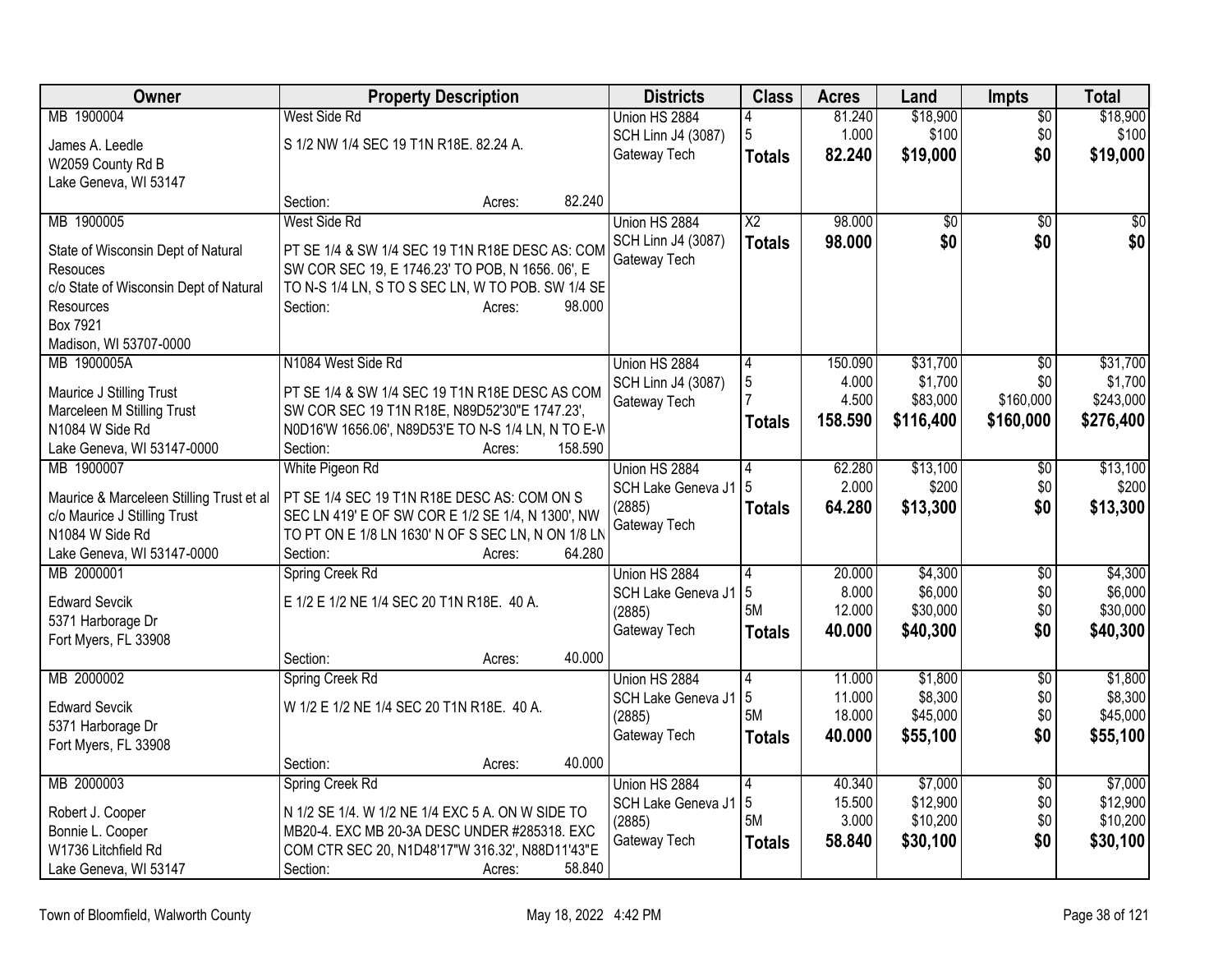| <b>Owner</b>                           | <b>Property Description</b>                            | <b>Districts</b>       | <b>Class</b>  | <b>Acres</b>   | Land              | Impts           | <b>Total</b>      |
|----------------------------------------|--------------------------------------------------------|------------------------|---------------|----------------|-------------------|-----------------|-------------------|
| MB 2000003A                            | Spring Creek Rd                                        | Union HS 2884          |               | 90.500         | \$18,000          | $\overline{50}$ | \$18,000          |
| Gifford Brothers Holdings, LLC         | N 1/2 SE 1/4 SEC 20 T1N R18E. ALSO PT NE 1/4 SEC       | SCH Lake Geneva J1   5 |               | 1.000          | \$100             | \$0             | \$100             |
| N1085 County Rd H                      | 20 DESC AS: COM CTR SEC 20, N1D48'17"W 316.32',        | (2885)                 | <b>Totals</b> | 91.500         | \$18,100          | \$0             | \$18,100          |
| Genoa City, WI 53128                   | N88D11'43"E 490.54', N1D48'17"W 72', N88D11'31"E       | Gateway Tech           |               |                |                   |                 |                   |
|                                        | Section:<br>91.500<br>Acres:                           |                        |               |                |                   |                 |                   |
| MB 2000004                             | Spring Creek Rd                                        | Union HS 2884          | 4             | 66.000         | \$14,800          | $\overline{50}$ | \$14,800          |
| William J. Hammerstrom                 | E 1/2 NW 1/4 SEC 20 T1N R18E, 80 A.                    | SCH Lake Geneva J1     | 5             | 12.000         | \$7,700           | \$0             | \$7,700           |
| Christine S. Hammerstrom               |                                                        | (2885)                 | 5M            | 2.000          | \$6,800           | \$0             | \$6,800           |
| W1459 County Rd B                      |                                                        | Gateway Tech           | <b>Totals</b> | 80.000         | \$29,300          | \$0             | \$29,300          |
| Genoa City, WI 53128-0000              | 80,000<br>Section:<br>Acres:                           |                        |               |                |                   |                 |                   |
| MB 2000004A                            | N1212 Spring Creek Rd                                  | Union HS 2884          |               | 2.500          | \$61,300          | \$184,300       | \$245,600         |
| Robert J. Cooper et al                 | PT NE 1/4 SEC 20 T1N R18E DESC AS COM ABOUT            | SCH Lake Geneva J1   4 |               | 2.500          | \$600             | \$0             | \$600             |
| W1736 Litchfield Rd                    | 11 RODS S OF NW COR SW 1/4 NE 1/4 SEC 20 T1N           | (2885)                 | <b>Totals</b> | 5.000          | \$61,900          | \$184,300       | \$246,200         |
| Lake Geneva, WI 53147                  | R18E, E 18 1/2 RODS, N 40 RODS, W 20 RODS TO C/L       | Gateway Tech           |               |                |                   |                 |                   |
|                                        | 5.000<br>Section:<br>Acres:                            |                        |               |                |                   |                 |                   |
| MB 2000005                             | White Pigeon Rd                                        | Union HS 2884          | 4             | 64.000         | \$12,600          | \$0             | \$12,600          |
|                                        |                                                        | SCH Lake Geneva J1   5 |               | 6.000          | \$3,600           | \$0             | \$3,600           |
| <b>Kundert Trust</b>                   | W 1/2 NW 1/4 SEC 20 T1N R18E. 80 A.                    | (2885)                 | 5M            | 10.000         | \$34,000          | \$0             | \$34,000          |
| 533 Center St<br>Lake Geneva, WI 53147 |                                                        | Gateway Tech           | <b>Totals</b> | 80.000         | \$50,200          | \$0             | \$50,200          |
|                                        | 80.000<br>Section:<br>Acres:                           |                        |               |                |                   |                 |                   |
| MB 2000006                             | White Pigeon Rd                                        | Union HS 2884          | 4             | 107.200        | \$23,700          | $\overline{50}$ | \$23,700          |
|                                        |                                                        | SCH Lake Geneva J1     | 5             | 1.800          | \$200             | \$0             | \$200             |
| <b>Kundert Trust</b>                   | W 1/2 SW 1/4 & NE 1/4 SW 1/4 SEC 20 T1N R18E. EXC      | (2885)                 | <b>Totals</b> | 109.000        | \$23,900          | \$0             | \$23,900          |
| 533 Center St                          | COM CTR SD SEC, SLY 200' TO POB, WLY 230', SLY         | Gateway Tech           |               |                |                   |                 |                   |
| Lake Geneva, WI 53147                  | TO E-W 1/16 LN SW 1/4, ELY 230', N TO POB. EXC.        |                        |               |                |                   |                 |                   |
| MB 2000006A                            | Section:<br>109.000<br>Acres:<br>N1035 Spring Creek Rd | Union HS 2884          |               | 1.500          | \$46,000          | \$226,200       | \$272,200         |
|                                        |                                                        | SCH Lake Geneva J1   4 |               | 4.150          | \$1,000           | \$0             | \$1,000           |
| Robert Crum Trust                      | PT SW 1/4 SEC 20 T1N R18E DESC AS: COM CTR             | (2885)                 |               | 0.250          | \$100             | \$0             | \$100             |
| N1035 Spring Creek Rd                  | SEC 20, SLY 200' TO POB, WLY 230', SLY TO E-W 1/16     | Gateway Tech           | <b>Totals</b> | 5.900          | \$47,100          | \$226,200       | \$273,300         |
| Genoa City, WI 53128                   | LN SW 1/4 SEC LN, ELY 230', NLY TO POB. 5.9 A.         |                        |               |                |                   |                 |                   |
|                                        | 5.900<br>Section:<br>Acres:                            |                        |               |                |                   |                 |                   |
| MB 2000007                             | Deignan Rd                                             | Union HS 2884          | 4             | 75.091         | \$17,200          | $\overline{50}$ | \$17,200          |
| Gifford Brothers Holdings, LLC         | S 1/2 SE 1/4 SEC 20 T1N R18E. EXC. C.S. 2349.          | SCH Genoa City J2      | 5             | 2.800<br>1.000 | \$300<br>\$30,000 | \$0<br>\$2,500  | \$300<br>\$32,500 |
| N1085 County Rd H                      | 78.891 A. M/L                                          | (2051)                 |               | 78.891         |                   |                 |                   |
| Genoa City, WI 53128                   |                                                        | Gateway Tech           | <b>Totals</b> |                | \$47,500          | \$2,500         | \$50,000          |
|                                        | 78.891<br>Section:<br>Acres:                           |                        |               |                |                   |                 |                   |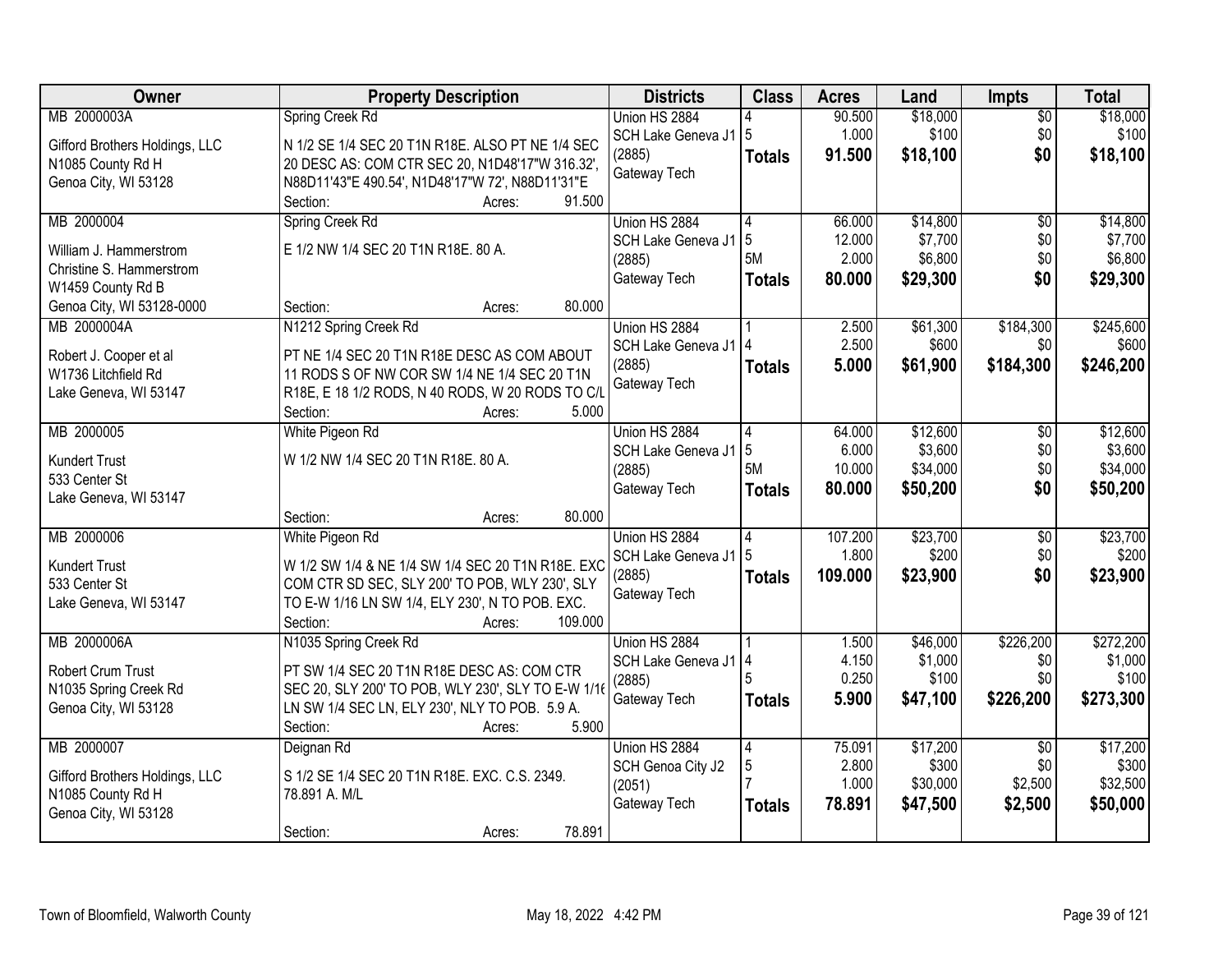| Owner                                            | <b>Property Description</b>                                                                          | <b>Districts</b>       | <b>Class</b>  | <b>Acres</b> | Land      | <b>Impts</b>    | <b>Total</b> |
|--------------------------------------------------|------------------------------------------------------------------------------------------------------|------------------------|---------------|--------------|-----------|-----------------|--------------|
| MB 2000007A                                      | Spring Creek Rd                                                                                      | Union HS 2884          |               | 36.000       | \$7,700   | $\overline{50}$ | \$7,700      |
| Gifford Brothers Holdings, LLC                   | SE 1/4 SW 1/4 SEC 20 T1N R18E. 40 A.                                                                 | SCH Lake Geneva J1     | 15            | 4.000        | \$2,400   | \$0             | \$2,400      |
| N1085 County Rd H                                |                                                                                                      | (2885)<br>Gateway Tech | <b>Totals</b> | 40.000       | \$10,100  | \$0             | \$10,100     |
| Genoa City, WI 53128                             |                                                                                                      |                        |               |              |           |                 |              |
|                                                  | Section:<br>40.000<br>Acres:                                                                         |                        |               |              |           |                 |              |
| MB 2100001                                       | Deignan Rd                                                                                           | Union HS 2884          |               | 19.150       | \$3,300   | \$0             | \$3,300      |
| Patricia G Mendez Trust                          | PT NE 1/4 & SE 1/4 SEC 21 T1N R18E DESC AS: COM                                                      | SCH Lake Geneva J1     | <b>Totals</b> | 19.150       | \$3,300   | \$0             | \$3,300      |
| Robert W Mendez Trust                            | INTER E LN EAST END RD & S LN BLK 216                                                                | (2885)<br>Gateway Tech |               |              |           |                 |              |
| 200 E Delaware Pl                                | EXTENDED SE OF MAP OF SEC 7 PELL LAKE SUB,                                                           |                        |               |              |           |                 |              |
| #34c                                             | 19.150<br>Section:<br>Acres:                                                                         |                        |               |              |           |                 |              |
| Chicago, IL 60611-0000<br>MB 2100004A            | Spring Creek Rd                                                                                      | Union HS 2884          | 4             | 20.000       | \$3,400   | $\overline{50}$ | \$3,400      |
|                                                  |                                                                                                      | SCH Lake Geneva J1     | 5             | 8.000        | \$6,000   | \$0             | \$6,000      |
| <b>Edward Sevcik</b>                             | W 1/2 W 1/2 NW 1/4 SEC 21 T1N R18E. 40 A.                                                            | (2885)                 | 5M            | 12.000       | \$30,000  | \$0             | \$30,000     |
| 5371 Harborage Dr                                |                                                                                                      | Gateway Tech           | <b>Totals</b> | 40.000       | \$39,400  | \$0             | \$39,400     |
| Fort Myers, FL 33908                             | 40.000<br>Section:<br>Acres:                                                                         |                        |               |              |           |                 |              |
| MB 2100005                                       | Deignan Rd                                                                                           | Union HS 2884          | 4             | 91.000       | \$17,800  | $\overline{50}$ | \$17,800     |
|                                                  |                                                                                                      | SCH Genoa City J2      | 5             | 31.000       | \$17,500  | \$0             | \$17,500     |
| Christine S. Hammerstrom et al                   | SW 1/4 SEC 21 T1N R18E. 160 A.                                                                       | (2051)                 | <b>5M</b>     | 38.000       | \$129,200 | \$0             | \$129,200    |
| c/o William J. Hammerstrom<br>W1459 County Rd B  |                                                                                                      | Gateway Tech           | <b>Totals</b> | 160.000      | \$164,500 | \$0             | \$164,500    |
| Genoa City, WI 53128-0000                        | 160.000<br>Section:<br>Acres:                                                                        |                        |               |              |           |                 |              |
| MB 2100006                                       | N1133 County Rd H                                                                                    | Union HS 2884          | 4             | 50.830       | \$10,000  | \$0             | \$10,000     |
|                                                  |                                                                                                      | SCH Lake Geneva J1     | 5             | 14.300       | \$10,600  | \$0             | \$10,600     |
| Patricia G Mendez Trust<br>Robert W Mendez Trust | W 1/2 SE 1/4 SEC 21 T1N R18E. EXC. COM AT PT                                                         | (2885)                 | 5M            | 7.000        | \$17,500  | \$0             | \$17,500     |
| 200 E Delaware Pl                                | 1452' W OF 1/4 POST IN E LN SEC 21, W 1188', S<br>269.94', E 1188', N 269.94' TO POB. ALSO COM AT PT | Gateway Tech           | Totals        | 72.130       | \$38,100  | \$0             | \$38,100     |
| #34c                                             | 72.130<br>Section:<br>Acres:                                                                         |                        |               |              |           |                 |              |
| Chicago, IL 60611-0000                           |                                                                                                      |                        |               |              |           |                 |              |
| MB 2100007                                       | Deignan Rd                                                                                           | Union HS 2884          | 4             | 39.320       | \$7,000   | \$0             | \$7,000      |
| Gifford Family Holdings, LLC                     | E 1/2 SE 1/4 S OF HWY H. SEC 21 T1N R18E. EXC                                                        | SCH Genoa City J2      |               | 0.450        | \$100     | \$0             | \$100        |
| N1085 County Rd H                                | CSM 3166. EXC COM SE COR SEC 21, S88D02'49"W                                                         | (2051)                 | <b>Totals</b> | 39.770       | \$7,100   | \$0             | \$7,100      |
| Genoa City, WI 53128                             | 708.43', N2D51'W 2185.56', N86D54'E 464.36', N3D06'W                                                 | Gateway Tech           |               |              |           |                 |              |
|                                                  | 39.770<br>Section:<br>Acres:                                                                         |                        |               |              |           |                 |              |
| MB 2100007C                                      | N1075 County Rd H                                                                                    | Union HS 2884          | 4             | 32.290       | \$5,700   | $\overline{50}$ | \$5,700      |
| Gifford Family Holdings, LLC                     | PT SE 1/4 SEC 21 T1N R18E DESC AS: COM SE COR                                                        | SCH Genoa City J2      | 5             | 0.530        | \$100     | \$0             | \$100        |
| N1085 County Rd H                                | SEC 21, S88D02' 49"W 708.43', S2D51'W 2185.56'                                                       | (2051)                 |               | 2.800        | \$69,600  | \$150,300       | \$219,900    |
| Genoa City, WI 53128                             | N85D54'E 464.36', N3D06'W 197.72', S52D33'57"E                                                       | Gateway Tech           | <b>Totals</b> | 35.620       | \$75,400  | \$150,300       | \$225,700    |
|                                                  | 35.620<br>Section:<br>Acres:                                                                         |                        |               |              |           |                 |              |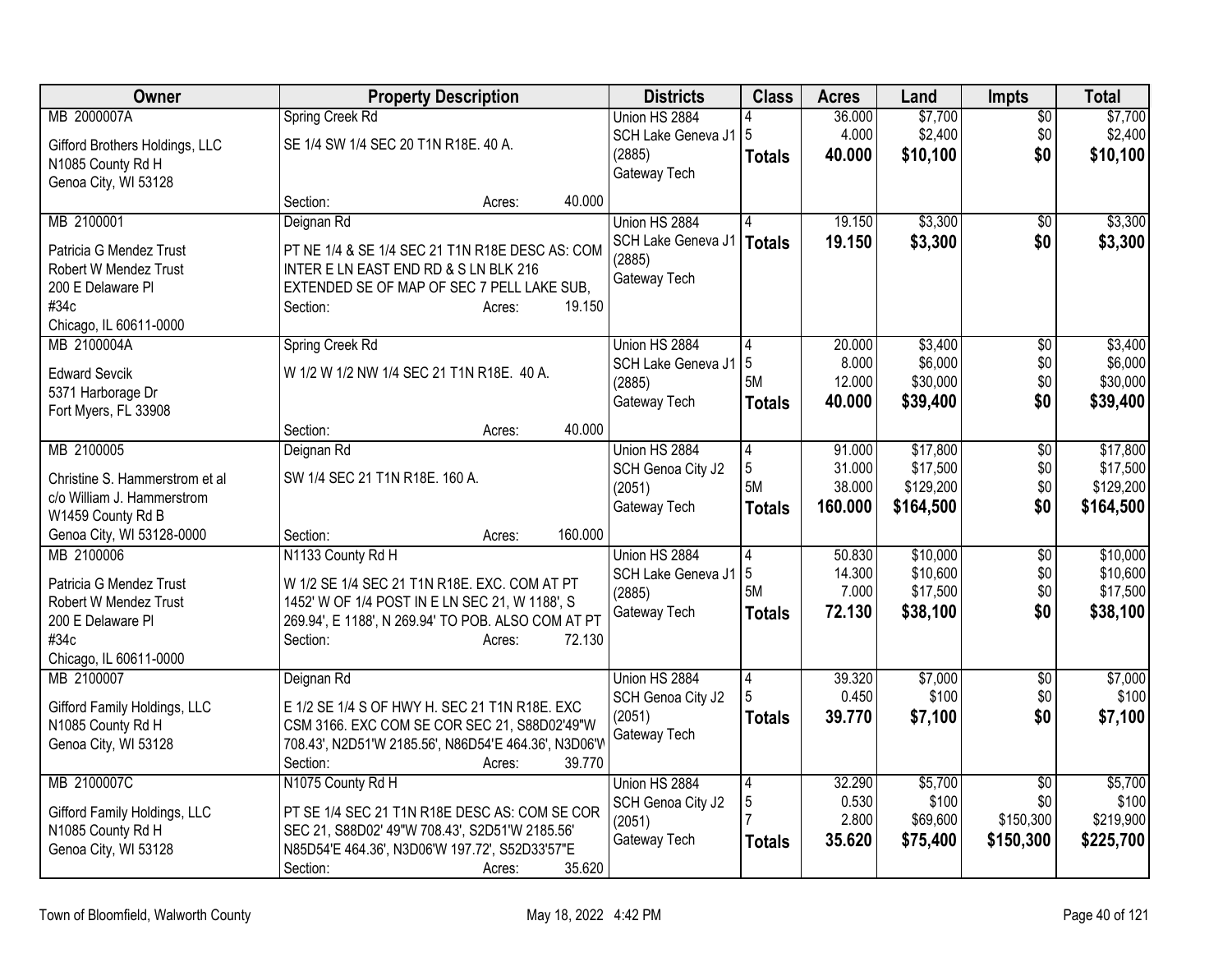| Owner                        | <b>Property Description</b>                                                           | <b>Districts</b>  | <b>Class</b>    | <b>Acres</b> | Land        | Impts           | <b>Total</b>    |
|------------------------------|---------------------------------------------------------------------------------------|-------------------|-----------------|--------------|-------------|-----------------|-----------------|
| MB 2200002                   | Deignan Rd                                                                            | Union HS 2884     |                 | 55.500       | \$11,100    | $\overline{50}$ | \$11,100        |
| Gifford Family Holdings, LLC | THAT PT SW 1/4 SEC 22 T1N R18E S & SW OF HWY.                                         | SCH Genoa City J2 | 5               | 1.500        | \$200       | \$0             | \$200           |
| N1085 County Rd H            | EXC. COM AT PT WHERE S SEC LN SEC 22                                                  | (2051)            | <b>Totals</b>   | 57.000       | \$11,300    | \$0             | \$11,300        |
| Genoa City, WI 53128         | CROSSES HWY H, W ALG SEC LN 615.5', N 535.8' TO                                       | Gateway Tech      |                 |              |             |                 |                 |
|                              | 57.000<br>Section:<br>Acres:                                                          |                   |                 |              |             |                 |                 |
| MB 2200002B                  | W1176 Deignan Rd                                                                      | Union HS 2884     |                 | 1.500        | \$46,000    | \$137,500       | \$183,500       |
| Bradley S. Thomas            | PT SW 1/4 SEC 22 T1N R18E: COM INTER OF C/L                                           | SCH Genoa City J2 | <b>Totals</b>   | 1.500        | \$46,000    | \$137,500       | \$183,500       |
| W1176 Deigan Rd              | HWY H & DEIGNAN RD, N89D21'W 471.69' TO POB,                                          | (2051)            |                 |              |             |                 |                 |
| Genoa City, WI 53128         | N89D21'W 143.81', N 513.78' TO C/L HWY H, S49D47'E                                    | Gateway Tech      |                 |              |             |                 |                 |
|                              | Section:<br>1.500<br>Acres:                                                           |                   |                 |              |             |                 |                 |
| MB 2500001                   | County Rd B                                                                           | Union HS 2884     |                 | 1.000        | \$37,000    | \$200           | \$37,200        |
|                              |                                                                                       | SCH Genoa City J2 | 4               | 61.910       | \$9,100     | \$0             | \$9,100         |
| Gerald Vandermeer            | E 1217.8' OF NE 1/4 SECTION 25 T1N R18E.                                              | (2051)            | 5               | 3.900        | \$2,700     | \$0             | \$2,700         |
| Susan Vander Meer            |                                                                                       | Gateway Tech      | 5M              | 7.000        | \$23,800    | \$0             | \$23,800        |
| 40989 Deep Lake Rd           |                                                                                       |                   | <b>Totals</b>   | 73.810       | \$72,600    | \$200           | \$72,800        |
| Antioch, IL 60002            | 73.810<br>Section: 25<br>Acres:                                                       |                   |                 |              |             |                 |                 |
| MB 2500002                   | County Rd B                                                                           | Union HS 2884     | 4               | 31.000       | \$6,100     | $\sqrt[6]{3}$   | \$6,100         |
| Gerald Vandermeer            | PT NE 1/4 SEC 25 T1N R18E DESC AS: COM N 1/4                                          | SCH Genoa City J2 | 5               | 18.670       | \$10,000    | \$0             | \$10,000        |
| Susan Vander Meer            | COR SEC 25, S 990', E 676.5', S 330', W 16.5', S 1320'                                | (2051)            | 5M              | 5.000        | \$17,000    | \$0             | \$17,000        |
| 40989 Deep Lake Rd           | 762.3', N 2640', W 1422.3' TO POB. EXC CSM 2035.                                      | Gateway Tech      | <b>Totals</b>   | 54.670       | \$33,100    | \$0             | \$33,100        |
| Antioch, IL 60002            | Section: 25<br>54.670<br>Acres:                                                       |                   |                 |              |             |                 |                 |
| MB 2500004                   | County Rd B                                                                           | Union HS 2884     |                 | 24.500       | \$207,000   | $\overline{30}$ | \$207,000       |
| Sundial Farms, Inc.          | SW 1/4 NW 1/4 SEC 25 T1N R18E. EXC. HWY                                               | SCH Genoa City J2 |                 | 5.000        | \$1,000     | \$0             | \$1,000         |
| 11514 Burlington Rd          |                                                                                       | (2051)            |                 | 10.500       | \$7,300     | \$0             | \$7,300         |
| Richmond, IL 60071           |                                                                                       | Gateway Tech      | <b>Totals</b>   | 40.000       | \$215,300   | \$0             | \$215,300       |
|                              | 40.000<br>Section:<br>Acres:                                                          |                   |                 |              |             |                 |                 |
| MB 2500004A                  | W497 Twin Lakes Rd                                                                    | Union HS 2884     | $\overline{X4}$ | 1.000        | $\sqrt{50}$ | $\overline{50}$ | $\overline{30}$ |
|                              |                                                                                       | SCH Genoa City J2 | <b>Totals</b>   | 1.000        | \$0         | \$0             | \$0             |
| Wisconsin Power & Light Co   | PT NW 1/4 SW 1/4 SEC 25 T1N R18E: COM NW COR,                                         | (2051)            |                 |              |             |                 |                 |
| PO Box 77007                 | 229', S89D45'56"E 229', N 229', N89D45' 56"W 229' TO                                  | Gateway Tech      |                 |              |             |                 |                 |
| Madison, WI 53707            | POB. 1.20 A RESERVING HWY LAND                                                        |                   |                 |              |             |                 |                 |
|                              | 1.000<br>Section:<br>Acres:                                                           |                   |                 |              |             |                 |                 |
| MB 2500004B                  | <b>Williams Rd</b>                                                                    | Union HS 2884     | $\overline{X2}$ | 9.190        | \$0         | $\overline{30}$ | $\sqrt{50}$     |
|                              | State of Wisconsin Dept of Transportatic   PT SE 1/4 SEC 25 T1N R18E DESC AS: COM CTR | SCH Genoa City J2 | <b>Totals</b>   | 9.190        | \$0         | \$0             | \$0             |
| 141 NW Barstow St            | SEC 25, S01D27'05" W 50' TO POB, S01D27'05"W                                          | (2051)            |                 |              |             |                 |                 |
| PO Box 798                   | 1057.94', S89D40'W 390.74', N0D20'W 580.51', ALG                                      | Gateway Tech      |                 |              |             |                 |                 |
| Waukesha, WI 53187-0798      | 9.190<br>Section: 25<br>Acres:                                                        |                   |                 |              |             |                 |                 |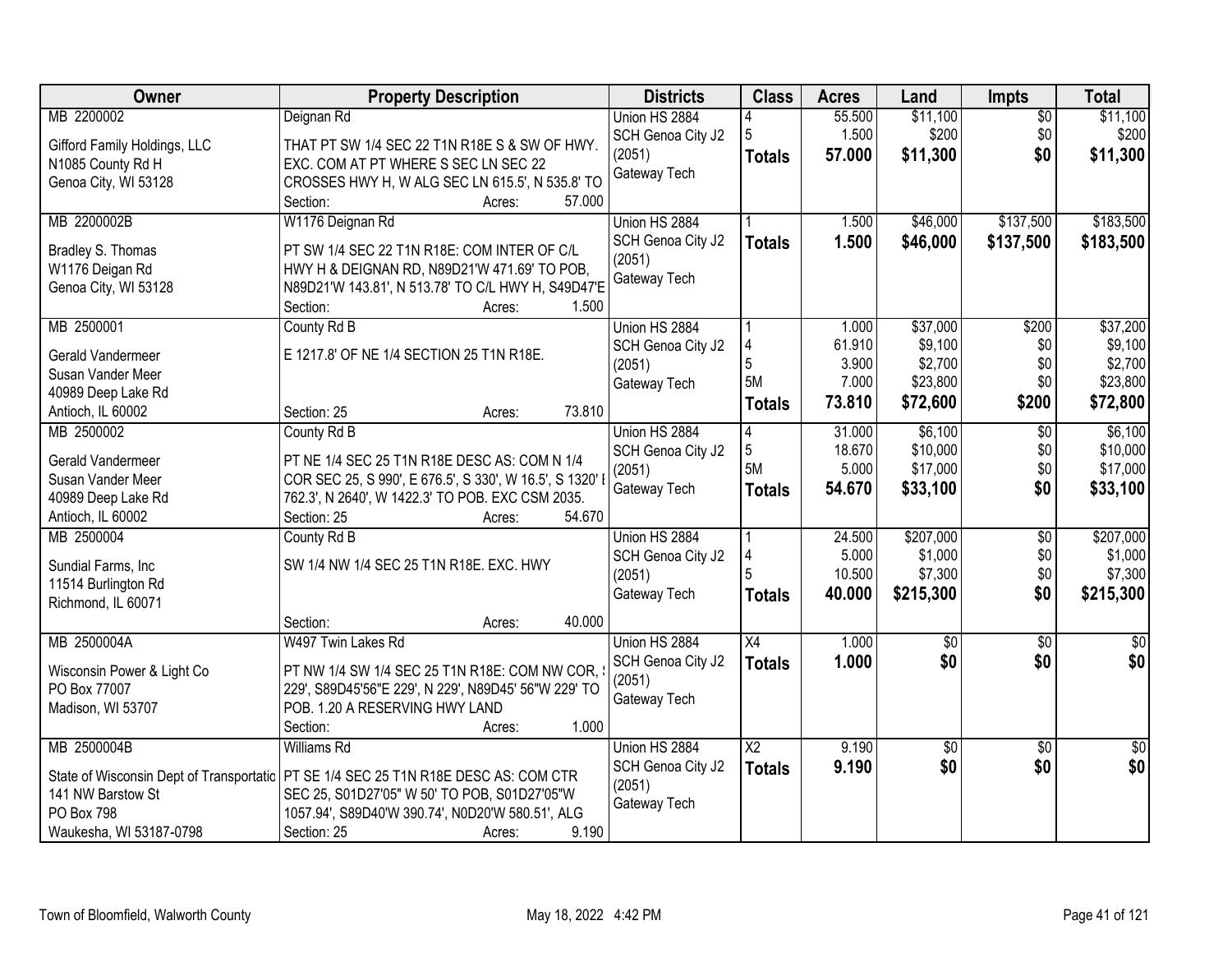| Owner                          | <b>Property Description</b>                                                                  | <b>Districts</b>            | <b>Class</b>   | <b>Acres</b> | Land     | <b>Impts</b>    | <b>Total</b> |
|--------------------------------|----------------------------------------------------------------------------------------------|-----------------------------|----------------|--------------|----------|-----------------|--------------|
| MB 2500004C                    | W363 County Rd B                                                                             | Union HS 2884               |                | 1.501        | \$46,000 | \$9,000         | \$55,000     |
| Justin G. Woods                | PT SW 1/4 SEC 25 T1N R18E DESC AS: COM W 1/4                                                 | SCH Genoa City J2<br>(2051) | <b>Totals</b>  | 1.501        | \$46,000 | \$9,000         | \$55,000     |
| c/o Justin G. Woods            | COR SEC 25, N88D 29'30"E 1753.76', S0D12'30"E                                                |                             |                |              |          |                 |              |
| N3241 Beach Rd                 | 50.01' TO SLY LN HWY B & POB, N88D29'30"E 202.28'                                            | Gateway Tech                |                |              |          |                 |              |
| Lake Geneva, WI 53147          | 1.501<br>Section: 25<br>Acres:                                                               |                             |                |              |          |                 |              |
| MB 2600001A                    | <b>Twin Lakes Rd</b>                                                                         | Union HS 2884               | 4              | 30.650       | \$5,300  | $\overline{30}$ | \$5,300      |
| Johnson Farm Land Holding, LLC | PT E 1/2 NW 1/4 SEC 26 T1N R18E - COM MIDDLE 1/4                                             | SCH Genoa City J2           |                | 6.160        | \$4,300  | \$0             | \$4,300      |
| 11514 Burlington Rd            | COR, W 884' TO C/L NIPPERSINK CREEK, N6D52'E                                                 | (2051)                      | <b>Totals</b>  | 36.810       | \$9,600  | \$0             | \$9,600      |
| Richmond, IL 60071             | 1537', N21D22'E 80', N41D49'E 75', N59D06'E 200',                                            | Gateway Tech                |                |              |          |                 |              |
|                                | 36.810<br>Section: 26<br>Acres:                                                              |                             |                |              |          |                 |              |
| MB 2600002                     | Twin Lakes Rd                                                                                | Union HS 2884               | 4              | 146.000      | \$25,400 | \$0             | \$25,400     |
|                                |                                                                                              | SCH Genoa City J2           |                | 5.150        | \$2,600  | \$0             | \$2,600      |
| Gifford Brothers Holdings, LLC | THAT PT NE 1/4 SEC 26 T1N R18E, S OF OPEN                                                    | (2051)                      | <b>Totals</b>  | 151.150      | \$28,000 | \$0             | \$28,000     |
| N1085 County Rd H              | DITCH. SUB. TO HWY CONVEYANCE. EXC COM SE                                                    | Gateway Tech                |                |              |          |                 |              |
| Genoa City, WI 53128           | COR NE 1/4, N 1187.19' TO POB, N89D05'W 147.58', N                                           |                             |                |              |          |                 |              |
| MB 2600002A                    | Section: 26<br>151.150<br>Acres:                                                             |                             |                | 5.370        | \$4,100  |                 |              |
|                                | County Rd U                                                                                  | Union HS 2884               | 5              |              |          | \$0             | \$4,100      |
| Johnson Farm Land Holding, LLC | PT. NE 1/4 SEC 26 T1N R18E, N OF CREEK. 5.37 A.                                              | SCH Genoa City J2<br>(2051) | <b>Totals</b>  | 5.370        | \$4,100  | \$0             | \$4,100      |
| 11514 Burlington Rd            |                                                                                              | Gateway Tech                |                |              |          |                 |              |
| Richmond, IL 60071             |                                                                                              |                             |                |              |          |                 |              |
|                                | 5.370<br>Section: 26<br>Acres:                                                               |                             |                |              |          |                 |              |
| MB 2600002B                    | N795 County Rd U                                                                             | Union HS 2884               |                | 0.500        | \$25,800 | \$122,600       | \$148,400    |
| Scott E. Reynolds              | PT NE 1/4 SEC 26 T1N R18E DESC AS: COM SE COR                                                | SCH Genoa City J2           | <b>Totals</b>  | 0.500        | \$25,800 | \$122,600       | \$148,400    |
| Kelsey M. Reynolds             | NE 1/4 SEC 26, N 1187.19' TO POB, N89D05'W 147.58'                                           | (2051)                      |                |              |          |                 |              |
| N795 County Rd U               | N 147.58', S89D05'E 147.58', S 147.58' TO POB. .5 A                                          | Gateway Tech                |                |              |          |                 |              |
| Genoa City, WI 53128           | 0.500<br>Section: 26<br>Acres:                                                               |                             |                |              |          |                 |              |
| MB 2600003                     | W809 Twin Lakes Rd                                                                           | Union HS 2884               | $\overline{4}$ | 92.900       | \$17,400 | $\overline{50}$ | \$17,400     |
| Carl E. Williams III et al     |                                                                                              | SCH Genoa City J2           | 5              | 6.500        | \$4,800  | \$0             | \$4,800      |
| W822 Geranium Rd               | THAT PT W 1/2 NW 1/4 SEC 26 T1N R18E N OF HWY.<br>EXC MB26-3C DESC IN VOL 55 RECORDS PG 347. | (2051)                      | 5M             | 8.000        | \$27,200 | \$0             | \$27,200     |
| Genoa City, WI 53128           | EXC CSM 122. EXC 1.09 A DESC IN VOL 387                                                      | Gateway Tech                |                | 1.400        | \$38,800 | \$28,700        | \$67,500     |
|                                | 108.800<br>Section: 26<br>Acres:                                                             |                             | <b>Totals</b>  | 108.800      | \$88,200 | \$28,700        | \$116,900    |
| MB 2600003A                    | Darling Rd                                                                                   | Union HS 2884               | 4              | 9.000        | \$1,800  | $\overline{50}$ | \$1,800      |
|                                |                                                                                              | SCH Genoa City J2           |                | 0.500        | \$100    | \$0             | \$100        |
| Bill, LLC                      | THAT PT. W 1/2 NW 1/4 SEC 26 T1N R18E S OF HWY.                                              | (2051)                      | <b>Totals</b>  | 9.500        | \$1,900  | \$0             | \$1,900      |
| C/O Michael Bill               | $9.5A$ .                                                                                     | Gateway Tech                |                |              |          |                 |              |
| 6716 Notting Hill Dr           |                                                                                              |                             |                |              |          |                 |              |
| Anchorage, AK 99504            | 9.500<br>Section: 26<br>Acres:                                                               |                             |                |              |          |                 |              |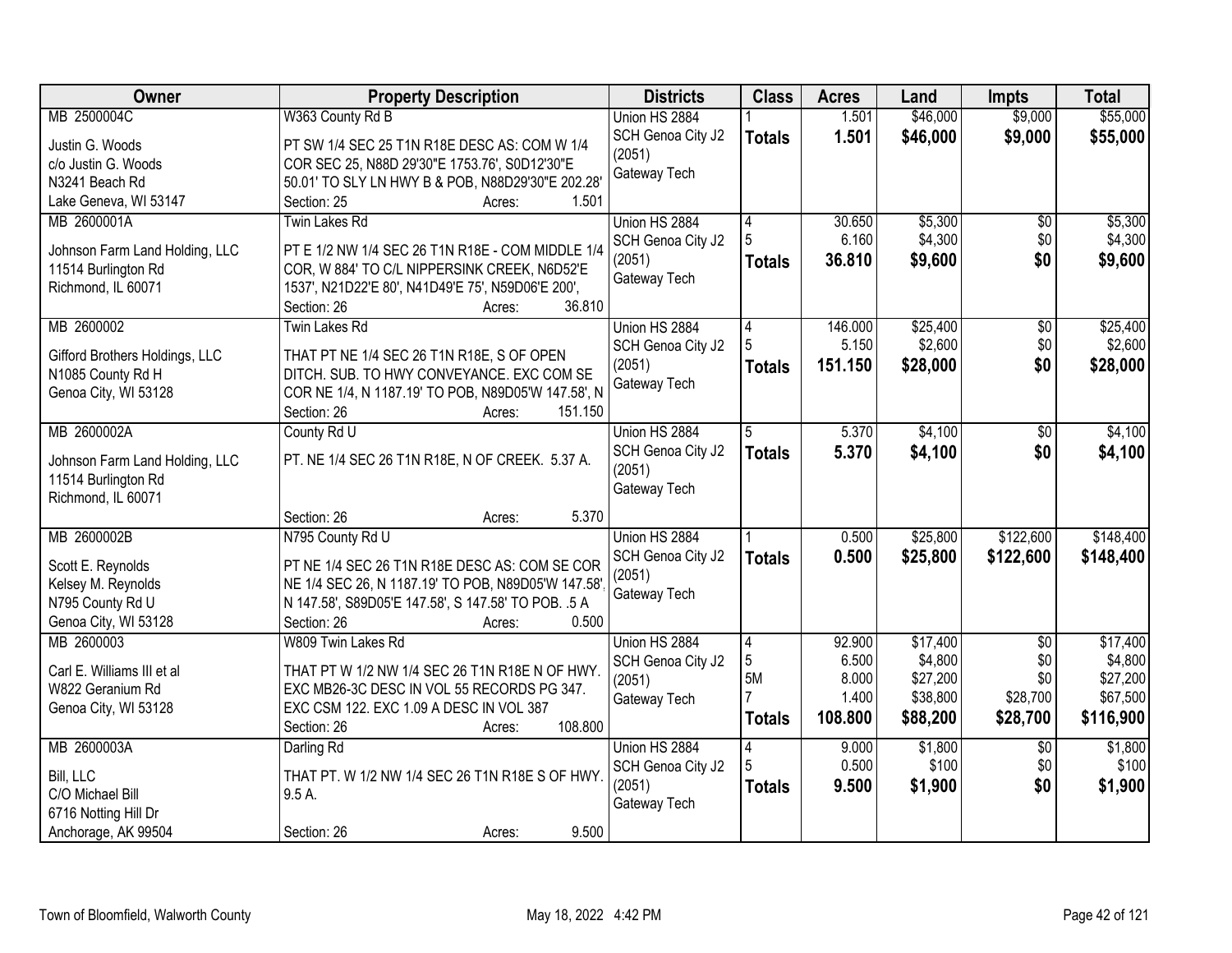| Owner                              | <b>Property Description</b>                                 | <b>Districts</b>  | <b>Class</b>   | <b>Acres</b> | Land            | <b>Impts</b>    | <b>Total</b> |
|------------------------------------|-------------------------------------------------------------|-------------------|----------------|--------------|-----------------|-----------------|--------------|
| MB 2600003B                        | County Rd H                                                 | Union HS 2884     |                | 4.400        | \$600           | $\overline{50}$ | \$600        |
| Gifford Borthers Holdings, LLC     | PT SW 1/4 SEC 26 T1N R18E DESC AS: COM INTER                | SCH Genoa City J2 | 5              | 0.600        | \$100           | \$0             | \$100        |
| N1085 County Rd H                  | C/L HWY 12 & W LN SEC 26, SELY ALG C/L TO PT                | (2051)            | <b>Totals</b>  | 5.000        | \$700           | \$0             | \$700        |
| Genoa City, WI 53128               | N89D26'E 612.18' FROM W LN SEC 26, S89D26' W                | Gateway Tech      |                |              |                 |                 |              |
|                                    | 5.000<br>Section: 26<br>Acres:                              |                   |                |              |                 |                 |              |
| MB 2600004                         | N547 County Rd H                                            | Union HS 2884     | X1             | 32.092       | \$0             | $\overline{50}$ | \$0          |
| United States of America           | PT SW 1/4 SEC 26 T1N R18E DESC AS: COM SW COF               | SCH Genoa City J2 | <b>Totals</b>  | 32.092       | \$0             | \$0             | \$0          |
| 5600 American Blvd West Ste 99     | SEC 26, N0D47' 34"W 1203.95', N89D51'19"E 989.45',          | (2051)            |                |              |                 |                 |              |
| Bloomington, MN 55437              | S40D34'02"E 515.23', S0D46'21"E 812.05', S89D52'16"         | Gateway Tech      |                |              |                 |                 |              |
|                                    | 32.092<br>Section:<br>Acres:                                |                   |                |              |                 |                 |              |
| MB 2600004A                        | N649 County Rd H                                            | Union HS 2884     |                | 3.000        | \$67,500        | \$55,300        | \$122,800    |
| John P. Kephart                    | PT SW 1/4 SEC 26 T1N R18E DESC AS: COM SW COF               | SCH Genoa City J2 |                | 6.218        | \$5,300         | \$0             | \$5,300      |
| N649 County Rd H                   | SEC 26, N1D47' 24"W ALG W LINE SW 1/4 1203. 95' TO          | (2051)            | Totals         | 9.218        | \$72,800        | \$55,300        | \$128,100    |
| Genoa City, WI 53128               | POB, N1D41'58"W 208.28' TO IRON ROD, N87D26'32"E            | Gateway Tech      |                |              |                 |                 |              |
|                                    | 9.218<br>Section: 26<br>Acres:                              |                   |                |              |                 |                 |              |
| MB 2600004B                        | N683 Darling Rd                                             | Union HS 2884     | 4              | 17.900       | \$2,600         | \$0             | \$2,600      |
|                                    |                                                             | SCH Genoa City J2 | 5              | 13.000       | \$9,100         | \$0             | \$9,100      |
| Dennis C. Berry                    | PT SW 1/4 SEC 26 T1N R18E DESC AS: COM NW COF               | (2051)            |                | 2.000        | \$52,000        | \$183,000       | \$235,000    |
| Shirley I. Berry                   | SW 1/4 SEC 26, N89D50'22"E 1054.48', S63D06'56"E            | Gateway Tech      | <b>Totals</b>  | 32.900       | \$63,700        | \$183,000       | \$246,700    |
| N683 Darling Rd                    | 230.67', S8D07'18"E 323.64', S33D32'59"E 460.07',<br>32.900 |                   |                |              |                 |                 |              |
| Genoa City, WI 53128<br>MB 2600005 | Section: 26<br>Acres:<br>Darling Rd                         | Union HS 2884     | $\overline{4}$ | 29.500       | \$4,700         | $\overline{50}$ | \$4,700      |
|                                    |                                                             | SCH Genoa City J2 | 5              | 9.000        | \$6,100         | \$0             | \$6,100      |
| Jeffrey Darling                    | NE 1/4 SW 1/4 N & E OF HWY. ALSO SE 1/4 SW 1/4 N            | (2051)            | <b>5M</b>      | 2.500        | \$8,500         | \$0             | \$8,500      |
| Katherine Volbrecht                | E OF RR SEC 26 T1N R18E. EXC COM S 1/4 COR SEC              | Gateway Tech      | <b>Totals</b>  | 41.000       | \$19,300        | \$0             | \$19,300     |
| N540 Darling Rd                    | 26, S89D47'W 49.05', N32D05'W 232.15', S78D57'E             |                   |                |              |                 |                 |              |
| Genoa City, WI 53128               | 41.000<br>Section: 26<br>Acres:                             |                   |                |              |                 |                 |              |
| MB 2600005A                        | Darling Rd                                                  | Union HS 2884     | X4             | 0.433        | $\overline{50}$ | $\overline{50}$ | $\sqrt{50}$  |
| Town of Bloomfield                 | PT SW 1/4 SEC 26 T1N R18E DESC AS: COM S 1/4                | SCH Genoa City J2 | <b>Totals</b>  | 0.433        | \$0             | \$0             | \$0          |
| PO Box 609                         | COR SEC 26, S89D 47'W 49.05', N32D05'W 232.15',             | (2051)            |                |              |                 |                 |              |
| Pell Lake, WI 53157                | S78D57'E 175.60', S 162.97' TO POB. .433 A                  | Gateway Tech      |                |              |                 |                 |              |
|                                    | 0.433<br>Section: 26<br>Acres:                              |                   |                |              |                 |                 |              |
| MB 2600005B                        | W717 Twin Lakes Rd                                          | Union HS 2884     |                | 1.400        | \$44,200        | \$55,500        | \$99,700     |
| Bill, LLC                          | PT SW 1/4 SEC 26 T1N R18E DESC AS: COM NE COR               | SCH Genoa City J2 |                | 5.000        | \$900           | \$0             | \$900        |
| C/O Michael Bill                   | NE 1/4 SW 1/4 SEC 26, W 1314.57', S0D21'E 379.10' TO        | (2051)            |                | 15.000       | \$10,900        | \$0             | \$10,900     |
| 6716 Notting Hill Dr               | C/L RD, S31D51'E 515.68', N81D18'E 1057. 22', N             | Gateway Tech      | <b>Totals</b>  | 21.400       | \$56,000        | \$55,500        | \$111,500    |
| Anchorage, AK 99504                | Section: 26<br>21.400<br>Acres:                             |                   |                |              |                 |                 |              |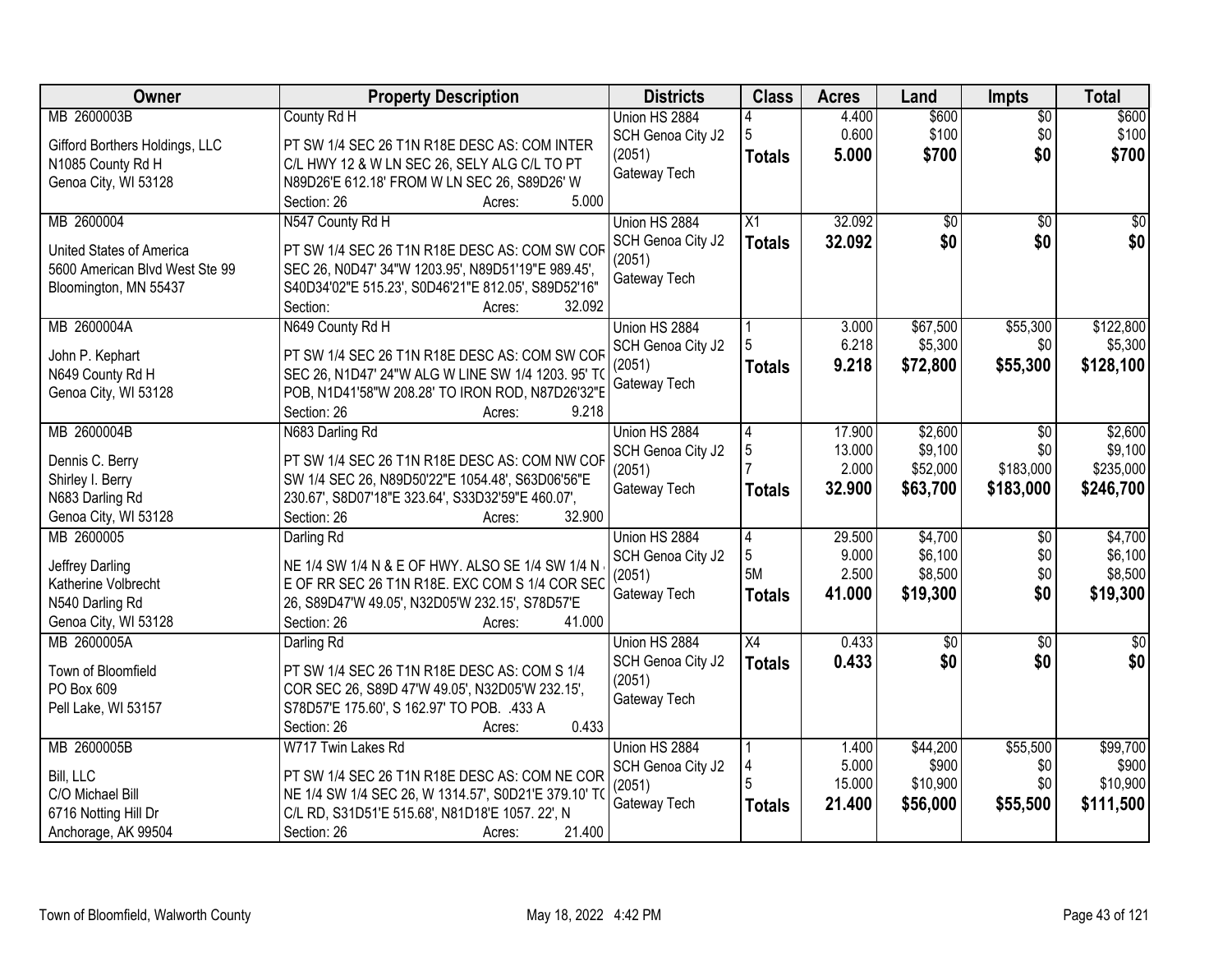| Owner                     | <b>Property Description</b>                         | <b>Districts</b>  | <b>Class</b>  | <b>Acres</b> | Land                      | <b>Impts</b> | <b>Total</b> |
|---------------------------|-----------------------------------------------------|-------------------|---------------|--------------|---------------------------|--------------|--------------|
| MB 2600005C               | W703 Twin Lakes Rd                                  | Union HS 2884     |               | 0.947        | \$36,000                  | \$136,300    | \$172,300    |
| Brent M. Cross            | PT SW 1/4 SEC 26 T1N R18E DESC AS: COM MID 1/4      | SCH Genoa City J2 | <b>Totals</b> | 0.947        | \$36,000                  | \$136,300    | \$172,300    |
| Jamie L. Cross            | COR SEC 26 WLY ALG C/L TWIN LAKES RD 150' SLY       | (2051)            |               |              |                           |              |              |
| W703 Twin Lakes Rd        | 275', ELY 150' TO N&S 1/4 LN, NLY 275' TO POB. 1 A  | Gateway Tech      |               |              |                           |              |              |
| Genoa City, WI 53128      | 0.947<br>Section: 26<br>Acres:                      |                   |               |              |                           |              |              |
| MB 2600005D               | W719 Twin Lakes Rd                                  | Union HS 2884     |               | 0.947        | \$36,000                  | \$84,300     | \$120,300    |
|                           |                                                     | SCH Genoa City J2 | <b>Totals</b> | 0.947        | \$36,000                  | \$84,300     | \$120,300    |
| Tammy Adenau              | PT SW 1/4 SEC 26 T1N R18E DESC AS: COM MIDDLE       | (2051)            |               |              |                           |              |              |
| W719 Twin Lakes Rd        | 1/4 COR SEC 26, WLY ALG C/L TWIN LAKES RD 150'      | Gateway Tech      |               |              |                           |              |              |
| Genoa City, WI 53128      | TO POB, WLY 150', SLY 275', ELY 150', NLY 275' TO   |                   |               |              |                           |              |              |
|                           | 0.947<br>Section: 26<br>Acres:                      |                   |               |              |                           |              |              |
| MB 2600005E               | Twin Lakes Rd                                       | Union HS 2884     |               |              | Assessed with MB 2600005B |              |              |
| Bill, LLC                 | PT SW 1/4 SEC 26 T1N R18E DESC AS: COM MID 1/4      | SCH Genoa City J2 |               |              |                           |              |              |
| C/O Michael Bill          | COR SEC 26, WLY ALG C/L TWIN LAKES RD 300' TO       | (2051)            |               |              |                           |              |              |
| 6716 Notting Hill Dr      | POB, WLY 150', SLY 275', ELY 150', NLY 275' TO POB. | Gateway Tech      |               |              |                           |              |              |
| Anchorage, AK 99504       | 0.000<br>Section:<br>Acres:                         |                   |               |              |                           |              |              |
| MB 2600005F               | N696 Darling Rd                                     | Union HS 2884     |               | 0.947        | \$36,000                  | \$72,300     | \$108,300    |
|                           |                                                     |                   |               |              |                           |              |              |
| Bill, LLC                 | PT SW 1/4 SEC 26 T1N R18E DESC AS: COM NW COF       | SCH Genoa City J2 | <b>Totals</b> | 0.947        | \$36,000                  | \$72,300     | \$108,300    |
| C/O Michael Bill          | NE 1/4 SW 1/4, ELY ALG C/L TWIN LAKES RD 150' SLY   | (2051)            |               |              |                           |              |              |
| 6716 Notting Hill Dr      | 275', WLY 150' M/L, NLY TO POB.                     | Gateway Tech      |               |              |                           |              |              |
| Anchorage, AK 99504       | 0.947<br>Section: 26<br>Acres:                      |                   |               |              |                           |              |              |
| MB 2600006                | N515 County Rd H                                    | Union HS 2884     |               | 2.874        | \$65,900                  | \$120,300    | \$186,200    |
|                           |                                                     | SCH Genoa City J2 | <b>Totals</b> | 2.874        | \$65,900                  | \$120,300    | \$186,200    |
| David B. Sullivan         | PT SW 1/4 SEC 26 T1N R18E DESC AS: COM S 1/8        | (2051)            |               |              |                           |              |              |
| Prudence L. Sullivan      | COR SW 1/4 SEC 26, N 73.48', N58D20'E 479.24'       | Gateway Tech      |               |              |                           |              |              |
| N515 County Rd H          | S40D07'E 422.78', N88D46'W 693.19' TO POB.          |                   |               |              |                           |              |              |
| Genoa City, WI 53128-0000 | 2.874<br>Section: 26<br>Acres:                      |                   |               |              |                           |              |              |
| MB 2600006A               | N529 County Rd H                                    | Union HS 2884     |               | 0.830        | \$33,800                  | \$144,600    | \$178,400    |
| Rodrick Shelton           | PT SW 1/4 SEC 26 T1N R18E DESC AS: COM S 1/8        | SCH Genoa City J2 | <b>Totals</b> | 0.830        | \$33,800                  | \$144,600    | \$178,400    |
| Nicole Shelton            | COR SE 1/4 SW 1/4 SEC 26, N 189.69' TO POB, N       | (2051)            |               |              |                           |              |              |
| N529 County Rd H          | 116.21', N58D20'E 327.63', S40D07'E 100', S58D20'W  | Gateway Tech      |               |              |                           |              |              |
| Genoa City, WI 53128      | Section: 26<br>0.830<br>Acres:                      |                   |               |              |                           |              |              |
| MB 2600006B               | N535 County Rd H                                    | Union HS 2884     |               | 0.658        | \$30,500                  | \$136,200    | \$166,700    |
|                           |                                                     | SCH Genoa City J2 | <b>Totals</b> | 0.658        | \$30,500                  | \$136,200    | \$166,700    |
| Timothy M. Bowron         | PT SE 1/4 SW 1/4 SEC 26 T1N R18E DESC AS: COM S     | (2051)            |               |              |                           |              |              |
| PO Box 612                | 1/8 SEC COR SE 1/4 SW 1/4 SEC 26, N 305.90' TO      | Gateway Tech      |               |              |                           |              |              |
| Wonder Lake, IL 60097     | POB, N 116.21', N58D20'E 251.99', S40D07'E 100',    |                   |               |              |                           |              |              |
|                           | 0.658<br>Section: 26<br>Acres:                      |                   |               |              |                           |              |              |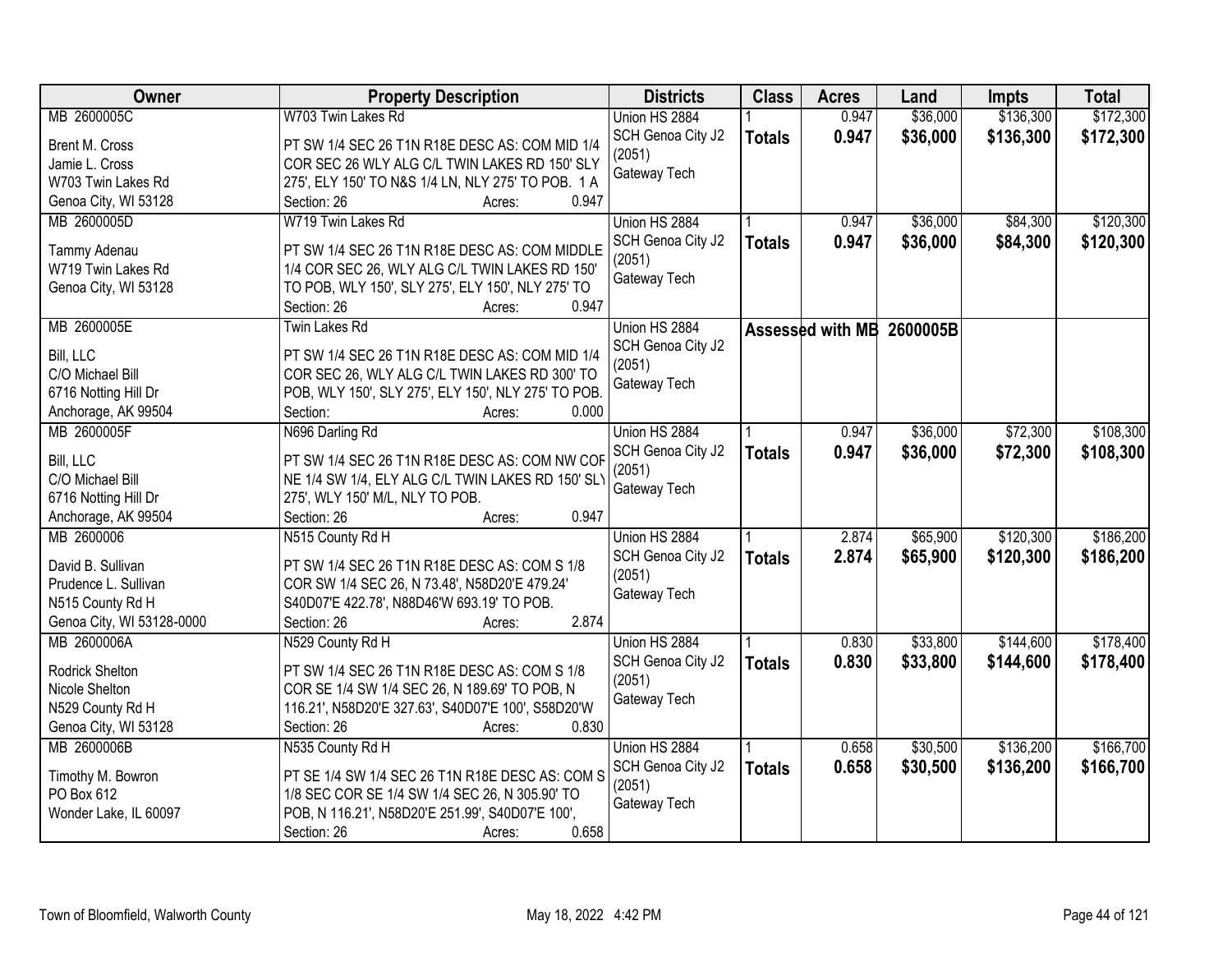| Owner                          | <b>Property Description</b>                           | <b>Districts</b>            | <b>Class</b>    | <b>Acres</b> | Land            | <b>Impts</b>    | <b>Total</b>    |
|--------------------------------|-------------------------------------------------------|-----------------------------|-----------------|--------------|-----------------|-----------------|-----------------|
| MB 2600006C                    | N523 County Rd H                                      | Union HS 2884               |                 | 1.002        | \$37,000        | \$141,400       | \$178,400       |
| John Rucker                    | PT SW 1/4 SEC 26 T1N R18E DESC AS: COM S 1/8          | SCH Genoa City J2           | <b>Totals</b>   | 1.002        | \$37,000        | \$141,400       | \$178,400       |
| N523 County Rd H               | SEC COR SE 1/4 SW 1/4 SEC 26, N 73.48' TO POB N       | (2051)                      |                 |              |                 |                 |                 |
| Genoa City, WI 53128           | 116.21', N58D20'E 403.22' TO SWLY EDGE OF HWY,        | Gateway Tech                |                 |              |                 |                 |                 |
|                                | 1.002<br>Section: 26<br>Acres:                        |                             |                 |              |                 |                 |                 |
| MB 2600006D                    | N541 County Rd H                                      | Union HS 2884               |                 | 0.953        | \$36,100        | \$97,100        | \$133,200       |
|                                |                                                       | SCH Genoa City J2           | <b>Totals</b>   | 0.953        | \$36,100        | \$97,100        | \$133,200       |
| Adam M. Feucht                 | PT SW 1/4 SEC 26 T1N R18E DESC AS: COM S 1/8          | (2051)                      |                 |              |                 |                 |                 |
| Natasha S. Feucht              | COR SW 1/4 SEC 26, N 422.11' TO POB, N 387.05',       | Gateway Tech                |                 |              |                 |                 |                 |
| N541 County Rd H               | S40D07'E 332.88', S58D20' W 251.99' TO POB.           |                             |                 |              |                 |                 |                 |
| Genoa City, WI 53128           | 0.953<br>Section:<br>Acres:                           |                             |                 |              |                 |                 |                 |
| MB 2600007                     | N508 Darling Rd                                       | Union HS 2884               |                 | 3.000        | \$67,500        | \$52,700        | \$120,200       |
| Dorothy M. Sheehan             | S 1/2 SE 1/4 SEC 26 T1N R18E. EXC LAND                | SCH Genoa City J2           |                 | 40.000       | \$7,000         | \$0             | \$7,000         |
| Leroy J. Adams                 | CONVEYED TO TOWN OF BLOOMFIELD FOR HWY AS             | (2051)                      | 5               | 9.590        | \$6,600         | \$0             | \$6,600         |
| PO Box 306                     | DESC UNDER DOC. #231369, VOL 564, PG 475              | Gateway Tech                | 5M              | 26.000       | \$85,700        | \$0             | \$85,700        |
| Genoa City, WI 53128           | 78.590<br>Section: 26<br>Acres:                       |                             | <b>Totals</b>   | 78.590       | \$166,800       | \$52,700        | \$219,500       |
| MB 2600008                     | <b>Twin Lakes Rd</b>                                  | Union HS 2884               |                 | 5.000        | \$90,000        | $\sqrt{6}$      | \$90,000        |
|                                |                                                       | SCH Genoa City J2           |                 | 23.000       | \$4,600         | \$0             | \$4,600         |
| Sundial Farms, Inc.            | N 1/2 SE 1/4 W OF GRADEN WOODS SEC 26 T1N             | (2051)                      | 5               | 6.000        | \$3,900         | \$0             | \$3,900         |
| 11514 Burlington Rd            | R18E. 37.5 A. M/L                                     | Gateway Tech                | 5M              | 3.500        | \$11,900        | \$0             | \$11,900        |
| Richmond, IL 60071             |                                                       |                             | <b>Totals</b>   | 37.500       | \$110,400       | \$0             | \$110,400       |
|                                | 37.500<br>Section: 26<br>Acres:                       |                             |                 |              |                 |                 |                 |
| MB 2600008A1                   | <b>Twin Lakes Rd</b>                                  | Union HS 2884               |                 | 0.281        | \$6,000         | $\overline{50}$ | \$6,000         |
| Gino V. Santi                  | PT. NE 1/4 SE 1/4 SECTION 26 T1N R18E DESC AS:        | SCH Genoa City J2           | <b>Totals</b>   | 0.281        | \$6,000         | \$0             | \$6,000         |
| PO Box 488                     | COM SE COR LOT 22 GRA DEN WOODS, N 244.87',           | (2051)                      |                 |              |                 |                 |                 |
| Genoa City, WI 53128-0000      | S89D30'30"E 50', S 244. 87', N89D30'30"W 50' TO POB.  | Gateway Tech                |                 |              |                 |                 |                 |
|                                | Section: 26<br>0.281<br>Acres:                        |                             |                 |              |                 |                 |                 |
| MB 2600010                     | W535 Twin Lakes Rd                                    | Union HS 2884               |                 | 1.000        | \$37,000        | \$134,500       | \$171,500       |
|                                |                                                       |                             |                 | 1.000        |                 |                 |                 |
| Brenda M. Kunz                 | PT SE 1/4 SEC 26 T1N R18E DESC AS: COM AT PT          | SCH Genoa City J2<br>(2051) | <b>Totals</b>   |              | \$37,000        | \$134,500       | \$171,500       |
| W535 Twin Lakes Rd             | 33' S OF & 400' N89D35'W OF NE COR SE 1/4 SEC 26      |                             |                 |              |                 |                 |                 |
| Genoa City, WI 53128           | S 290.40', N89D35'W 150', N 290.40', S89D35'E 150' TC | Gateway Tech                |                 |              |                 |                 |                 |
|                                | Section: 26<br>1.000<br>Acres:                        |                             |                 |              |                 |                 |                 |
| MB 2700001C                    | County Rd H                                           | Union HS 2884               | $\overline{X1}$ | 6.000        | $\overline{50}$ | $\overline{30}$ | $\overline{50}$ |
| United States of America       | PT SE 1/4 SEC 27 T1N R18E DESC AS: COM NE COR         | SCH Genoa City J2           | <b>Totals</b>   | 6.000        | \$0             | \$0             | \$0             |
|                                |                                                       | (2051)                      |                 |              |                 |                 |                 |
| 5600 American Blvd West Ste 99 | SE 1/4 SE 1/4, WLY TO 1/8TH LN, NLY TO SW COR OF      | Gateway Tech                |                 |              |                 |                 |                 |
| Bloomington, MN 55437          | PARCEL MB27-2C, N87D40'E 1349.49' TO E LN SEC         |                             |                 |              |                 |                 |                 |
|                                | Section:<br>6.000<br>Acres:                           |                             |                 |              |                 |                 |                 |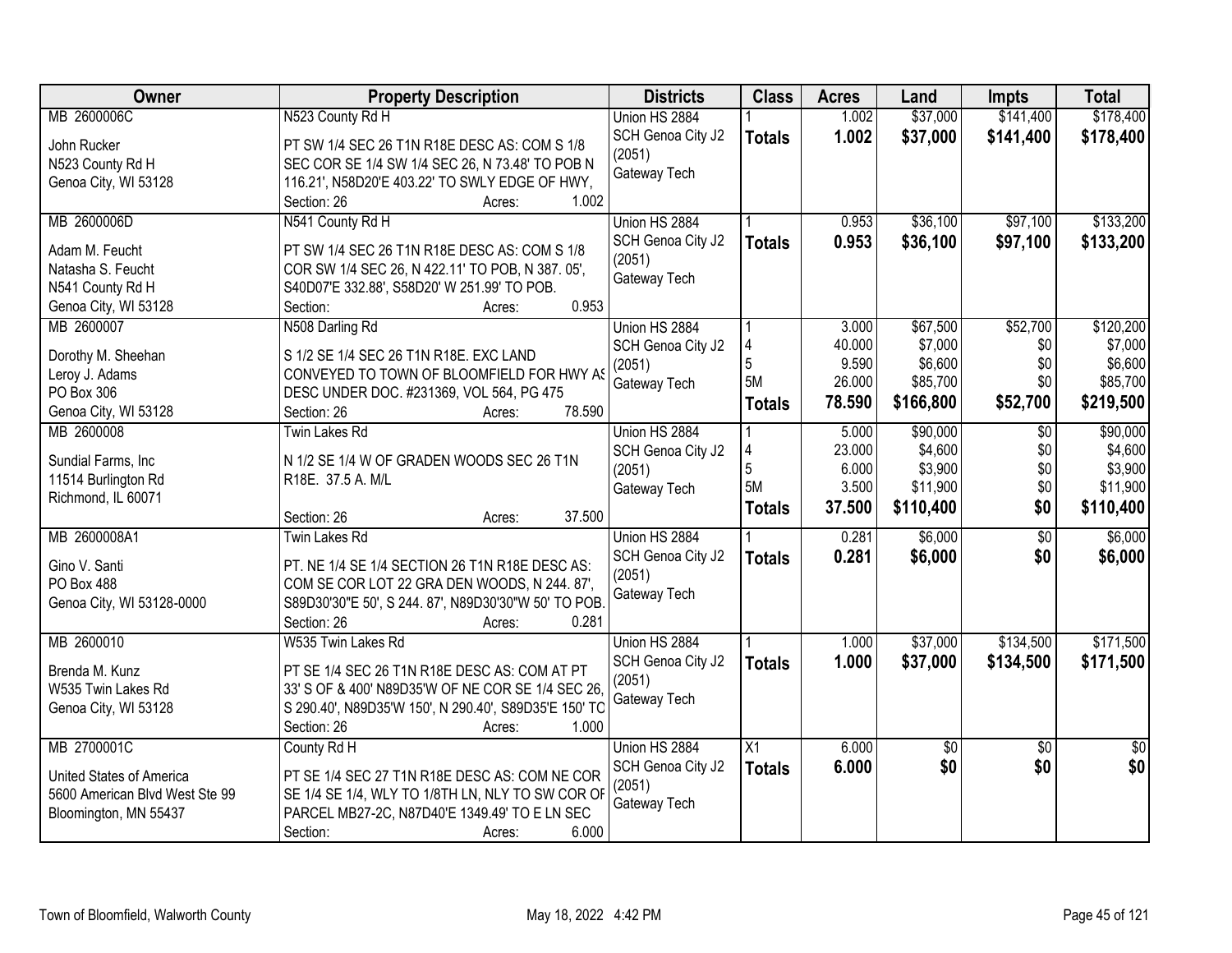| Owner                          | <b>Property Description</b>                         | <b>Districts</b>            | <b>Class</b>  | <b>Acres</b> | Land                 | Impts           | <b>Total</b>          |
|--------------------------------|-----------------------------------------------------|-----------------------------|---------------|--------------|----------------------|-----------------|-----------------------|
| MB 2700002                     | <b>Twin Lakes Rd</b>                                | Union HS 2884               |               | 3.450        | \$500                | $\overline{50}$ | \$500                 |
| Carl E. Williams III et al     | PT NE 1/4 SEC 27 T1N R18E DESC AS: COM NE COR       | SCH Genoa City J2           | 5             | 3.050        | \$9,200              | \$0             | \$9,200               |
| W822 Geranium Rd               | SEC 27, S ALG C/L HWY, S12D23'W 303', S30D53'W      | (2051)                      | <b>Totals</b> | 6.500        | \$9,700              | \$0             | \$9,700               |
| Genoa City, WI 53128           | 668', S30D48'W 139.26', S58D E 181.50', S30D48'W    | Gateway Tech                |               |              |                      |                 |                       |
|                                | 6.500<br>Section:<br>Acres:                         |                             |               |              |                      |                 |                       |
| MB 2700002A                    | <b>Twin Lakes Rd</b>                                | Union HS 2884               | 4             | 8.000        | \$1,600              | \$0             | \$1,600               |
| Bill, LLC                      | PT NE 1/4 SEC 27 T1N R18E DESC AS COM E 1/4         | SCH Genoa City J2           |               | 0.450        | \$100                | \$0             | \$100                 |
| C/O Michael Bill               | COR SEC 27 T1N R18E, W 2' TO RR R/W, N39D38'W       | (2051)                      | <b>Totals</b> | 8.450        | \$1,700              | \$0             | \$1,700               |
| 6716 Notting Hill Dr           | 1212. 8', N30D48'E TO C/L OF NW & SE HWY, SELY      | Gateway Tech                |               |              |                      |                 |                       |
| Anchorage, AK 99504            | 8.450<br>Section:<br>Acres:                         |                             |               |              |                      |                 |                       |
| MB 2700002C                    | County Rd H                                         | Union HS 2884               |               | 48.700       | \$8,700              | \$0             | \$8,700               |
|                                |                                                     | SCH Genoa City J2           |               | 0.800        | \$100                | \$0             | \$100                 |
| Gifford Borthers Holdings, LLC | PT NE 1/4 SE 1/4 & SE 1/4 NE 1/4 SEC 27 T1N R18E -  | (2051)                      | <b>Totals</b> | 49.500       | \$8,800              | \$0             | \$8,800               |
| N1085 County Rd H              | COM ON W LN E 1/2 E 1/2 SEC 27, 2566.7' S OF W LN   | Gateway Tech                |               |              |                      |                 |                       |
| Genoa City, WI 53128           | SW LN HWY 12, N 1862', E 650.86', SELY ALG C/L HW   |                             |               |              |                      |                 |                       |
|                                | 49.500<br>Section:<br>Acres:                        |                             |               | 2.000        |                      |                 |                       |
| MB 2700004                     | N831 County Rd H                                    | Union HS 2884               |               | 131.000      | \$52,000<br>\$23,200 | \$90,700<br>\$0 | \$142,700<br>\$23,200 |
| James L. Holian                | W 1/2 OF E 1/2, E 1/8TH OF NW 1/4 & E 1/5 OF N 1/2  | SCH Genoa City J2<br>(2051) | 5             | 32.000       | \$26,500             | \$0             | \$26,500              |
| 4414 Hill Rd                   | OF SW 1/4 SEC 27 T 1 N R 18E. EXCEPT LAND AS        | Gateway Tech                | 5M            | 11.000       | \$37,400             | \$0             | \$37,400              |
| Richmond, IL 60071             | DESC IN MB 27-4A & 27-4B. ALSO EASEMENT R/W         |                             | <b>Totals</b> | 176.000      | \$139,100            | \$90,700        | \$229,800             |
|                                | Section:<br>176.000<br>Acres:                       |                             |               |              |                      |                 |                       |
| MB 2700004A                    | N817 County Rd H                                    | Union HS 2884               |               | 1.000        | \$37,000             | \$91,400        | \$128,400             |
| Robert W. Leonard              | PT NE 1/4 SEC 27 T1N R18E DESC AS: COM NE COR       | SCH Genoa City J2           |               | 3.770        | \$900                | \$0             | \$900                 |
| Gloria A. Leonard              | SEC 27, S45D59' W 1819.17' TO C/L HWY H & POB,      | (2051)                      | <b>Totals</b> | 4.770        | \$37,900             | \$91,400        | \$129,300             |
| N817 County Rd H               | N36D40'W 271.97', S54D14'W 155.20', S0D13'W 709.50  | Gateway Tech                |               |              |                      |                 |                       |
| Genoa City, WI 53128           | 4.770<br>Section:<br>Acres:                         |                             |               |              |                      |                 |                       |
| MB 2700005                     | Deignan Rd                                          | Union HS 2884               | 4             | 34.000       | \$8,200              | $\overline{50}$ | \$8,200               |
| Poltermann, LP                 | PT NW 1/4 SEC 27 T1N R18E DESC AS: COM NW COF       | SCH Genoa City J2           |               | 1.000        | \$100                | \$0             | \$100                 |
| Kut & Sew Inc                  | NW 1/4 SEC 27, N88D39'15"E 1185.20', S1D35'55"E     | (2051)                      | <b>Totals</b> | 35.000       | \$8,300              | \$0             | \$8,300               |
| W986 Hwy B                     | 1373.40', N84D04'19"W 1012.11', S90D W 180.52', N1D | Gateway Tech                |               |              |                      |                 |                       |
| Genoa City, WI 53128-1931      | 35.000<br>Section: 27<br>Acres:                     |                             |               |              |                      |                 |                       |
| MB 2700005A                    | W1203 Deignan Rd                                    | Union HS 2884               |               | 1.000        | \$37,000             | \$102,600       | \$139,600             |
| Poltermann, LP                 | PT NW 1/4 SEC 27 T1N R18E DESC AS: COM NW COR       | SCH Genoa City J2           |               | 34.000       | \$6,600              | \$0             | \$6,600               |
| Kut & Sew Inc                  | NW 1/4 SEC 27, N88D39'15"E 1185.20' TO POB,         | (2051)                      |               | 1.000        | \$100                | \$0             | \$100                 |
| W986 Hwy B                     | N88D39'15"E 1131.35', S1D35'55"E 1373.40',          | Gateway Tech                | <b>Totals</b> | 36.000       | \$43,700             | \$102,600       | \$146,300             |
| Genoa City, WI 53128-1931      | 36.000<br>Section:<br>Acres:                        |                             |               |              |                      |                 |                       |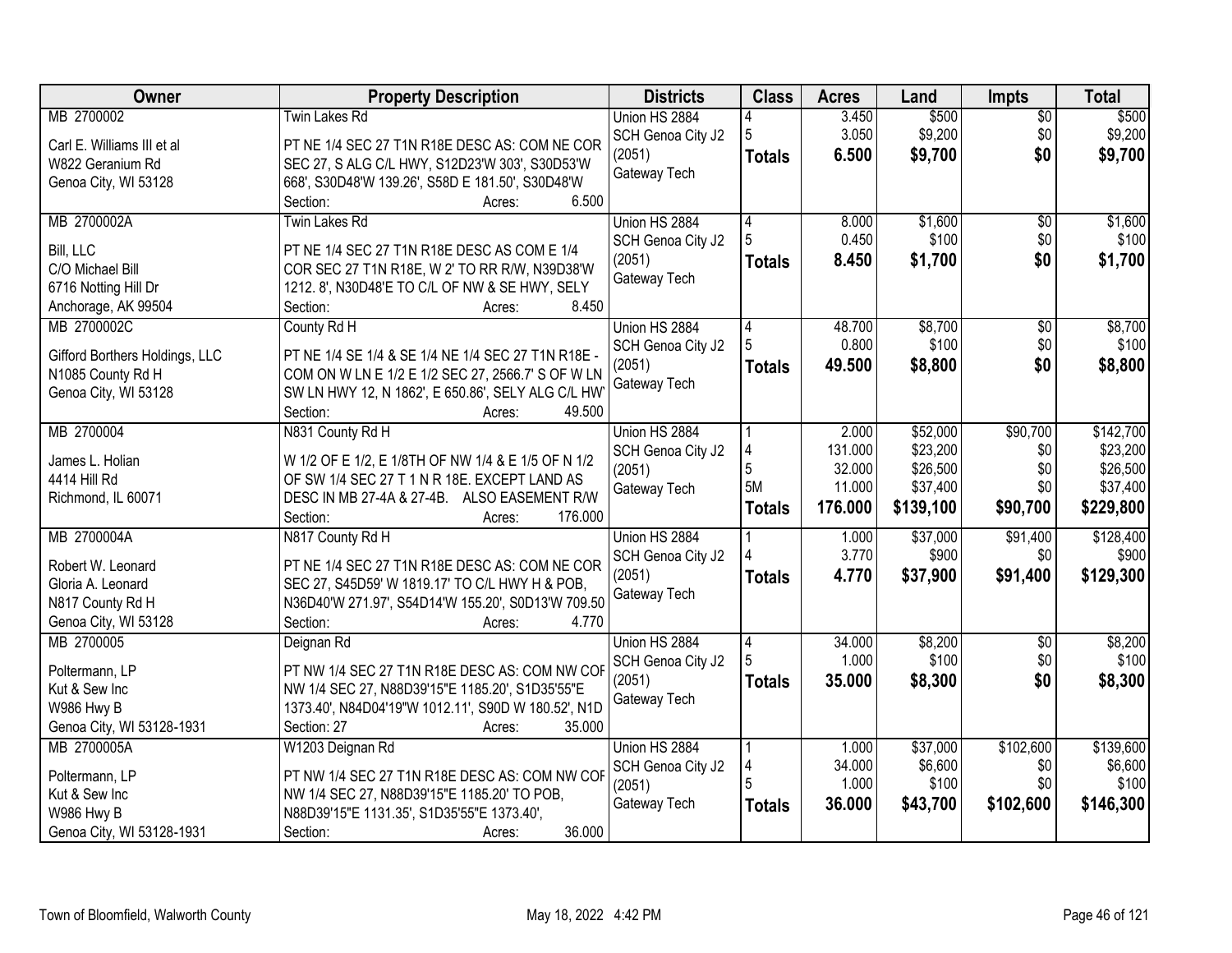| Owner                              | <b>Property Description</b>                                                              | <b>Districts</b>            | <b>Class</b>    | <b>Acres</b>             | Land             | <b>Impts</b>           | <b>Total</b>     |
|------------------------------------|------------------------------------------------------------------------------------------|-----------------------------|-----------------|--------------------------|------------------|------------------------|------------------|
| MB 2700005B                        | Deignan Rd                                                                               | Union HS 2884               |                 | 36.000                   | \$5,700          | $\overline{50}$        | \$5,700          |
| Poltermann, LP                     | PT NW 1/4 SEC 27 T1N R18E DESC AS: COM NW COF                                            | SCH Genoa City J2           | 5               | 2.519                    | \$2,100          | \$0                    | \$2,100          |
| Kut & Sew Inc                      | NW 1/4 SEC 27, S1D39'39"E 1241.02' TO POB, N90'E                                         | (2051)                      | <b>Totals</b>   | 38.519                   | \$7,800          | \$0                    | \$7,800          |
| W986 Hwy B                         | 180.52', S84D04'19"E 1012.11', N88D39'15"E 1131.35'                                      | Gateway Tech                |                 |                          |                  |                        |                  |
| Genoa City, WI 53128-1931          | 38.519<br>Section:<br>Acres:                                                             |                             |                 |                          |                  |                        |                  |
| MB 2700005C                        | Deignan Rd                                                                               | Union HS 2884               | 5               | 20.481                   | \$15,400         | $\overline{50}$        | \$15,400         |
|                                    |                                                                                          | SCH Genoa City J2           |                 | 10.000                   | \$68,000         | \$0                    | \$68,000         |
| Della R. Carlson<br>208 E Main St  | PT NW 1/4 SEC 27 T1N R18E DESC AS: COM NW COF                                            | (2051)                      | <b>Totals</b>   | 30.481                   | \$83,400         | \$0                    | \$83,400         |
| PO Box 665                         | NW 1/4 SEC 27, S1D39'39"E 1669.35' TO POB,<br>S89D45'11"E 1067.17', S1D29' 20"E 940.35', | Gateway Tech                |                 |                          |                  |                        |                  |
| Rochester, WI 53167                | 30.481<br>Section:<br>Acres:                                                             |                             |                 |                          |                  |                        |                  |
| MB 2700006                         | Thunderbird Rd                                                                           | Union HS 2884               | 4               | 52.000                   | \$7,700          | \$0                    | \$7,700          |
|                                    |                                                                                          | SCH Genoa City J2           |                 | 18.000                   | \$14,600         | \$0                    | \$14,600         |
| Michael L. Wilkie                  | W 70 A. OF N 1/2 SW 1/4 SEC 27 T1N R18E. 70 A.                                           | (2051)                      | Totals          | 70.000                   | \$22,300         | \$0                    | \$22,300         |
| 31 Ocean Reef Dr                   |                                                                                          | Gateway Tech                |                 |                          |                  |                        |                  |
| C101-1                             |                                                                                          |                             |                 |                          |                  |                        |                  |
| Key Largo, FL 33037                | 70.000<br>Section:<br>Acres:                                                             |                             |                 |                          |                  |                        |                  |
| MB 2700007                         | <b>Thunderbird Rd</b>                                                                    | Union HS 2884               | 4               | 13.000                   | \$2,300          | \$0                    | \$2,300          |
| Poltermann, LP                     | SW 1/4 SW 1/4 SEC 27 T1N R18E. EXC PARCEL DESC                                           | SCH Genoa City J2           | 5               | 21.000                   | \$17,200         | \$0                    | \$17,200         |
| Kut & Sew Inc                      | IN VOL 539 PG 622 & VOL 572 PG 484 DEEDS. 38 A.                                          | (2051)                      | 5M              | 4.000                    | \$13,600         | \$0                    | \$13,600         |
| W986 Hwy B                         | M/L                                                                                      | Gateway Tech                | <b>Totals</b>   | 38.000                   | \$33,100         | \$0                    | \$33,100         |
| Genoa City, WI 53128-1931          | 38.000<br>Section:<br>Acres:                                                             |                             |                 |                          |                  |                        |                  |
| MB 2700008                         | N598 Thunderbird Rd                                                                      | Union HS 2884               |                 | 6.000                    | \$96,000         | \$78,800               | \$174,800        |
| James S. Slepicka                  | SE 1/4 SW 1/4 SEC 27 T1N R18E. ALSO COM NE COR                                           | SCH Genoa City J2           | 5               | 31.200                   | \$43,000         | \$0                    | \$43,000         |
| Marianne Slepicka                  | SW 1/4 SW 1/4 SEC 27, S 73', NWLY 76' TO PT 10' S O                                      | (2051)                      | $6\overline{6}$ | 5.000                    | \$34,000         | \$0                    | \$34,000         |
| N598 Thunderbird Rd                | N SEC LN & 42.9' W OF 1/4 1/4 COR, N 10', E 42.9' TO                                     | Gateway Tech                | <b>Totals</b>   | 42.200                   | \$173,000        | \$78,800               | \$251,800        |
| Genoa City, WI 53128               | 42.200<br>Section:<br>Acres:                                                             |                             |                 |                          |                  |                        |                  |
| MB 2700008A                        | N598 Thunderbird Rd                                                                      | Union HS 2884               |                 | Assessed with MB 2700008 |                  |                        |                  |
|                                    |                                                                                          | SCH Genoa City J2           |                 |                          |                  |                        |                  |
| James S. Slepicka                  | PT SW 1/4 SEC 27 T1N R18E DESC AS: COM NE COR                                            | (2051)                      |                 |                          |                  |                        |                  |
| Marianne Slepicka                  | SW 1/4 SW 1/4 SEC 27, S 73' TO POB, S 207', NWLY                                         | Gateway Tech                |                 |                          |                  |                        |                  |
| N598 Thunderbird Rd                | 363', N 24.33' TO N SEC LN, E TO PT 42.9' W OF 1/4                                       |                             |                 |                          |                  |                        |                  |
| Genoa City, WI 53128<br>MB 2700009 | 0.000<br>Section:<br>Acres:                                                              |                             |                 |                          |                  |                        |                  |
|                                    | County Rd H                                                                              | Union HS 2884               | 4               | 3.000<br>8.400           | \$600<br>\$7,200 | $\overline{30}$<br>\$0 | \$600<br>\$7,200 |
| Woodlands Recreation Society, Inc. | PT SE 1/4 SEC 27 T1N R18E DESC AS: COM SE COR                                            | SCH Genoa City J2<br>(2051) |                 | 11.400                   | \$7,800          | \$0                    | \$7,800          |
| 1201 County Rd H Wrs-1             | SEC 27, N0D28'45"W 819.68' TO POB, S89D51'30"W                                           | Gateway Tech                | <b>Totals</b>   |                          |                  |                        |                  |
| Genoa City, WI 53128               | 980.19', N0D28'45" E 500', N89D51'30"E 980.19',                                          |                             |                 |                          |                  |                        |                  |
|                                    | 11.400<br>Section:<br>Acres:                                                             |                             |                 |                          |                  |                        |                  |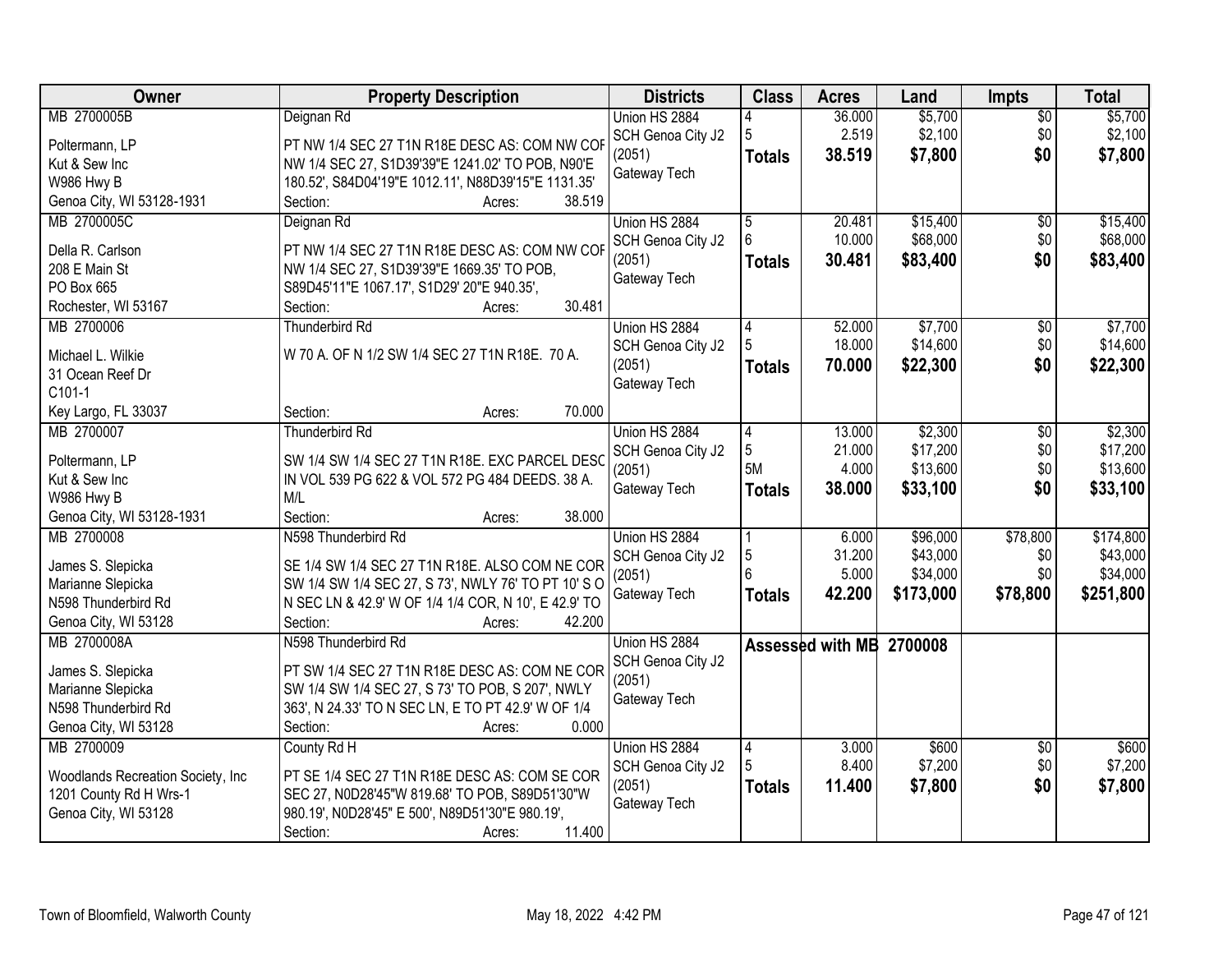| Owner                                    | <b>Property Description</b>                                                                           | <b>Districts</b>  | <b>Class</b>    | <b>Acres</b> | Land            | <b>Impts</b>    | <b>Total</b>    |
|------------------------------------------|-------------------------------------------------------------------------------------------------------|-------------------|-----------------|--------------|-----------------|-----------------|-----------------|
| MB 2700009A                              | County Rd H                                                                                           | Union HS 2884     | $\overline{X1}$ | 28.600       | $\overline{50}$ | $\overline{50}$ | $\overline{30}$ |
| United States of America                 | PT SE 1/4 SEC 27 T1N R18E DESC AS: COM SE COR                                                         | SCH Genoa City J2 | <b>Totals</b>   | 28.600       | \$0             | \$0             | \$0             |
| 5600 American Blvd West Ste 99           | SEC 27, S89D46' 30"W 1325.18', N 1302.33',                                                            | (2051)            |                 |              |                 |                 |                 |
| Bloomington, MN 55437                    | S89D46'30"E 300', S0D30'30"E 500', S89D46'30"W                                                        | Gateway Tech      |                 |              |                 |                 |                 |
|                                          | Section:<br>28.600<br>Acres:                                                                          |                   |                 |              |                 |                 |                 |
| MB 2800001A                              | N769 Thunderbird Rd                                                                                   | Union HS 2884     |                 | 4.900        | \$89,000        | \$384,200       | \$473,200       |
|                                          |                                                                                                       | SCH Genoa City J2 |                 | 9.350        | \$8,000         | \$0             | \$8,000         |
| Steven D. Booker Jr<br>Shannon D. Booker | PT NE 1/4 SEC 28 T1N R18E DESC AS: COM SE COR<br>SE 1/4 NE 1/4 SEC 28, N 552.51' TO POB, W 872.32', N | (2051)            | <b>Totals</b>   | 14.250       | \$97,000        | \$384,200       | \$481,200       |
| N769 Thunderbird Rd                      | 716.11', S89D27'E 872.32', S 707.52' TO POB. 14.25 A.                                                 | Gateway Tech      |                 |              |                 |                 |                 |
| Genoa City, WI 53128                     | Section:<br>14.250<br>Acres:                                                                          |                   |                 |              |                 |                 |                 |
| MB 2800001B                              | N709 Thunderbird Rd                                                                                   | Union HS 2884     |                 | 1.250        | \$41,500        | \$114,300       | \$155,800       |
|                                          |                                                                                                       | SCH Genoa City J2 | <b>Totals</b>   | 1.250        | \$41,500        | \$114,300       | \$155,800       |
| Brian C. Katzenberg                      | PT NE 1/4 SEC 28 T1N R18E DESC AS: COM E 1/4                                                          | (2051)            |                 |              |                 |                 |                 |
| Sandra D. Katzenberg                     | COR SEC 28, S .49', N89D12'40"W 2.71' TO C/L RD &                                                     | Gateway Tech      |                 |              |                 |                 |                 |
| 3241 Blueberry Rd                        | POB, N 140', N89D12'40"W 391.14', S 140',                                                             |                   |                 |              |                 |                 |                 |
| Warrens, WI 54666                        | 1.250<br>Section:<br>Acres:                                                                           |                   |                 |              |                 |                 |                 |
| MB 2800001C                              | <b>Thunderbird Rd</b>                                                                                 | Union HS 2884     | 4               | 67.000       | \$10,900        | $\overline{50}$ | \$10,900        |
| <b>Wilkie Family Trust</b>               | SW 1/4 NE 1/4 & NW 1/4 SE 1/4 SEC 28 T1N R18E. 80                                                     | SCH Genoa City J2 | 5               | 8.000        | \$6,800         | \$0             | \$6,800         |
| 31 Ocean Reef Dr                         | А.                                                                                                    | (2051)            | 5M              | 5.000        | \$12,500        | \$0             | \$12,500        |
| C101-1                                   |                                                                                                       | Gateway Tech      | <b>Totals</b>   | 80.000       | \$30,200        | \$0             | \$30,200        |
| Key Largo, FL 33037                      | 80.000<br>Section:<br>Acres:                                                                          |                   |                 |              |                 |                 |                 |
| MB 2800001D                              | W1415 Deignan Rd                                                                                      | Union HS 2884     |                 | 1.000        | \$30,000        | \$125,400       | \$155,400       |
| James A. Leedle                          | N 1/2 NE 1/4 SEC 28 T1N R18E. 80 A. M/L                                                               | SCH Genoa City J2 |                 | 73.000       | \$11,800        | \$0             | \$11,800        |
| W2059 County Rd B                        |                                                                                                       | (2051)            | 5               | 6.000        | \$2,600         | \$0             | \$2,600         |
| Lake Geneva, WI 53147                    |                                                                                                       | Gateway Tech      | <b>Totals</b>   | 80.000       | \$44,400        | \$125,400       | \$169,800       |
|                                          | 80.000<br>Section:<br>Acres:                                                                          |                   |                 |              |                 |                 |                 |
| MB 2800002                               | W1543 Deignan Rd                                                                                      | Union HS 2884     |                 | 2.000        | \$55,000        | \$104,600       | \$159,600       |
| Christine S. Hammerstrom et al.          | E 1/2 NW 1/4 OF SEC 28 T1N R18E. 80 A.                                                                | SCH Genoa City J2 |                 | 66.000       | \$11,500        | \$0             | \$11,500        |
| c/o William J. Hammerstrom               |                                                                                                       | (2051)            | 5               | 7.000        | \$5,200         | \$0             | \$5,200         |
| W1459 County Rd B                        |                                                                                                       | Gateway Tech      | 5M              | 5.000        | \$12,500        | \$0             | \$12,500        |
| Genoa City, WI 53128-0000                | 80.000<br>Section:<br>Acres:                                                                          |                   | <b>Totals</b>   | 80.000       | \$84,200        | \$104,600       | \$188,800       |
| MB 2800003                               | Deignan Rd                                                                                            | Union HS 2884     | 4               | 63.000       | \$11,900        | $\overline{50}$ | \$11,900        |
|                                          |                                                                                                       | SCH Genoa City J2 |                 | 17.000       | \$13,700        | \$0             | \$13,700        |
| William J. Hammerstrom                   | W 1/2 NW 1/4 SEC 28 T1N R18E. 80 A.                                                                   | (2051)            | <b>Totals</b>   | 80.000       | \$25,600        | \$0             | \$25,600        |
| Christine S. Hammerstrom                 |                                                                                                       | Gateway Tech      |                 |              |                 |                 |                 |
| W1459 County Rd B                        |                                                                                                       |                   |                 |              |                 |                 |                 |
| Genoa City, WI 53128-0000                | 80.000<br>Section:<br>Acres:                                                                          |                   |                 |              |                 |                 |                 |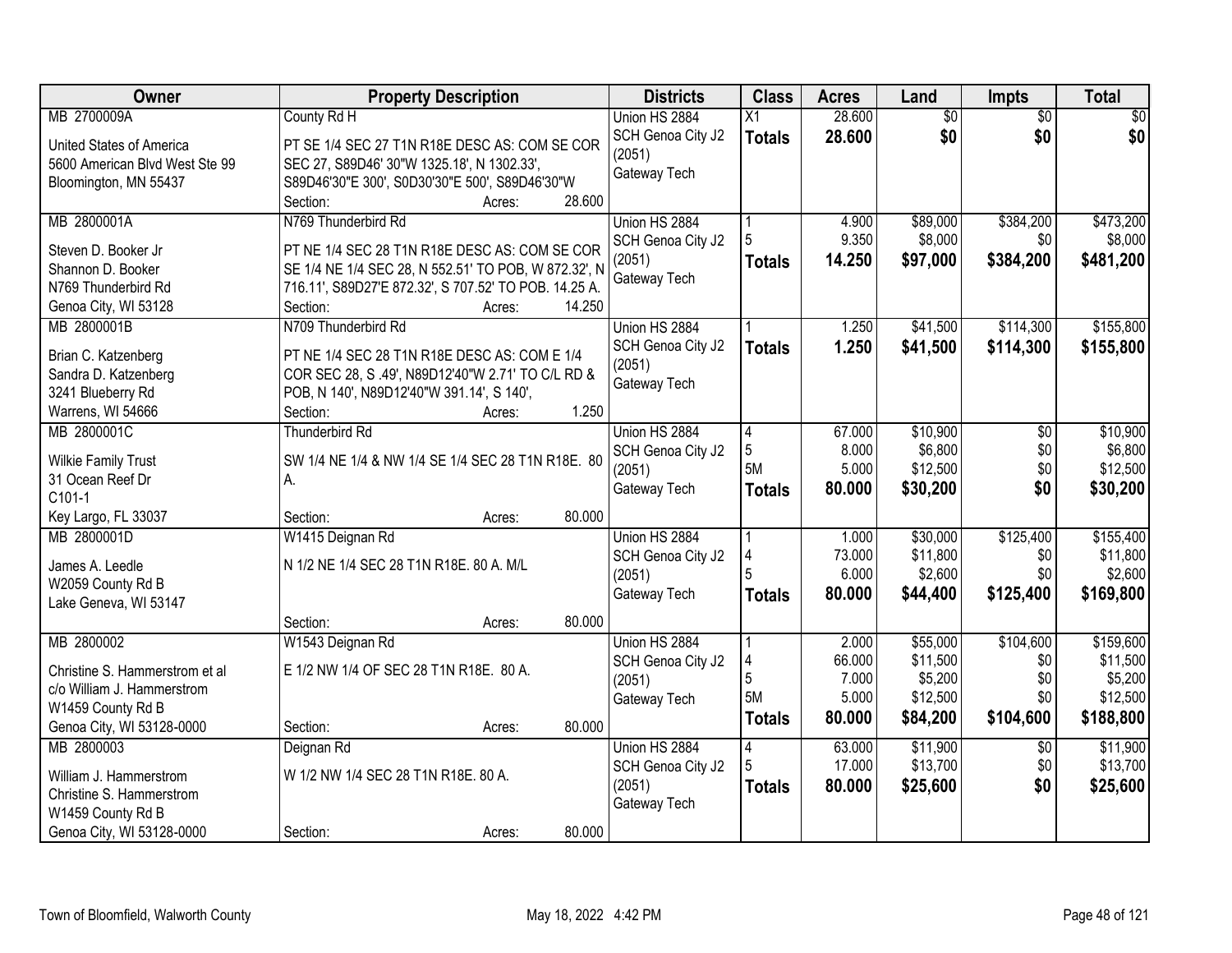| Owner                                   | <b>Property Description</b>                                                |                  | <b>Districts</b>  | <b>Class</b>   | <b>Acres</b> | Land      | <b>Impts</b>    | <b>Total</b> |
|-----------------------------------------|----------------------------------------------------------------------------|------------------|-------------------|----------------|--------------|-----------|-----------------|--------------|
| MB 2800004                              | <b>Thunderbird Rd</b>                                                      |                  | Union HS 2884     |                | 12.000       | \$2,000   | $\overline{50}$ | \$2,000      |
| Doall Company                           | W 1/2 SW 1/4 SEC 28 T1N R18E EXC COM NE COR W                              |                  | SCH Genoa City J2 | 5              | 31.000       | \$23,300  | \$0             | \$23,300     |
| 1480 S Wolf Rd                          | 1/2 SW 1/4 SEC 28, S0D09'25"E 503', N56D57'30"W                            |                  | (2051)            | 5M             | 12.000       | \$40,800  | \$0             | \$40,800     |
| Wheeling, IL 60090                      | 478.01', N0D09'25"W 245', S89D37'20"E 400' TO POB                          |                  | Gateway Tech      | <b>Totals</b>  | 55.000       | \$66,100  | \$0             | \$66,100     |
|                                         | Section:                                                                   | 55.000<br>Acres: |                   |                |              |           |                 |              |
| MB 2800004A                             | Thunderbird Rd                                                             |                  | Union HS 2884     | $\overline{4}$ | 24.430       | \$4,200   | $\overline{30}$ | \$4,200      |
| <b>Wilkie Family Trust</b>              | NE 1/4 SW 1/4 SEC 28 T1N R18E. ALSO COM AT NE                              |                  | SCH Genoa City J2 | 5              | 11.000       | \$8,300   | \$0             | \$8,300      |
| 31 Ocean Reef Dr                        | COR W 1/2 SW 1/4 SEC 28, S0D09'25"E 503',                                  |                  | (2051)            | 5M             | 8.000        | \$27,200  | \$0             | \$27,200     |
| C101-1                                  | N56D57'30"W 478.01', N0D09'25"W 245', S89D37'20"E                          |                  | Gateway Tech      | <b>Totals</b>  | 43.430       | \$39,700  | \$0             | \$39,700     |
| Key Largo, FL 33037                     | Section:                                                                   | 43.430<br>Acres: |                   |                |              |           |                 |              |
| MB 2800004B                             | W1800 County Rd B                                                          |                  | Union HS 2884     |                | 6.000        | \$96,000  | \$420,900       | \$516,900    |
|                                         |                                                                            |                  | SCH Genoa City J2 |                | 2.500        | \$400     | \$0             | \$400        |
| John L. Quick<br>Cheryl M. Quick        | ALL THAT PT W 1/2 SW 1/4 SEC 28 T1N R18E LYING<br>W OF CREEK OUT OF MB28-4 |                  | (2051)            | 5              | 14.000       | \$10,500  | \$0             | \$10,500     |
| W1800 County Rd B                       |                                                                            |                  | Gateway Tech      | <b>Totals</b>  | 22.500       | \$106,900 | \$420,900       | \$527,800    |
| Genoa City, WI 53128                    | Section:                                                                   | 22.500<br>Acres: |                   |                |              |           |                 |              |
| MB 2800005                              | County Rd B                                                                |                  | Union HS 2884     | 4              | 6.000        | \$900     | $\sqrt{6}$      | \$900        |
|                                         |                                                                            |                  | SCH Genoa City J2 | 5              | 8.000        | \$6,000   | \$0             | \$6,000      |
| Doall Company                           | S 1/2 E 1/2 SW 1/4 SEC 28 T1N R18E. 40 A                                   |                  | (2051)            | 5M             | 26.000       | \$88,400  | \$0             | \$88,400     |
| 1480 S Wolf Rd<br>Wheeling, IL 60090    |                                                                            |                  | Gateway Tech      | <b>Totals</b>  | 40.000       | \$95,300  | \$0             | \$95,300     |
|                                         | Section:                                                                   | 40.000<br>Acres: |                   |                |              |           |                 |              |
| MB 2800006                              | N461 Thunderbird Rd                                                        |                  | Union HS 2884     |                | 3.000        | \$67,500  | \$259,300       | \$326,800    |
|                                         |                                                                            |                  | SCH Genoa City J2 |                | 5.000        | \$1,200   | \$0             | \$1,200      |
| Doall Company                           | SW 1/4 SE 1/4 SEC 28 T1N R18E. 40 A.                                       |                  | (2051)            | 5              | 7.000        | \$5,300   | \$0             | \$5,300      |
| 1480 S Wolf Rd                          |                                                                            |                  | Gateway Tech      | 6              | 25.000       | \$170,000 | \$0             | \$170,000    |
| Wheeling, IL 60090                      | Section:                                                                   | 40.000<br>Acres: |                   | <b>Totals</b>  | 40.000       | \$244,000 | \$259,300       | \$503,300    |
| MB 2800007                              | N531 Thunderbird Rd                                                        |                  | Union HS 2884     |                | 17.000       | \$162,000 | \$253,800       | \$415,800    |
|                                         |                                                                            |                  | SCH Genoa City J2 |                | 3.000        | \$700     | \$0             | \$700        |
| N531 Thunderbird, LLC                   | SE 1/4 SE 1/4 SEC 28 T1N R18E. EXC. S 14 RODS. 33                          |                  | (2051)            |                | 13.000       | \$8,900   | \$0             | \$8,900      |
| 411 Lighthouse Way<br>Sanibel, FL 33957 | А.                                                                         |                  | Gateway Tech      | <b>Totals</b>  | 33.000       | \$171,600 | \$253,800       | \$425,400    |
|                                         | Section:                                                                   | 33.000<br>Acres: |                   |                |              |           |                 |              |
| MB 2800007A                             | N687 Thunderbird Rd                                                        |                  | Union HS 2884     | 4              | 31.000       | \$4,600   | $\overline{30}$ | \$4,600      |
| <b>Wilkie Family Trust</b>              | NE 1/4 SE 1/4 SEC 28 T1N R18E. 40 A.                                       |                  | SCH Genoa City J2 | 5              | 6.000        | \$4,400   | \$0             | \$4,400      |
| 31 Ocean Reef Dr                        |                                                                            |                  | (2051)            |                | 3.000        | \$74,000  | \$59,000        | \$133,000    |
| C101-1                                  |                                                                            |                  | Gateway Tech      | <b>Totals</b>  | 40.000       | \$83,000  | \$59,000        | \$142,000    |
| Key Largo, FL 33037                     | Section:                                                                   | 40.000<br>Acres: |                   |                |              |           |                 |              |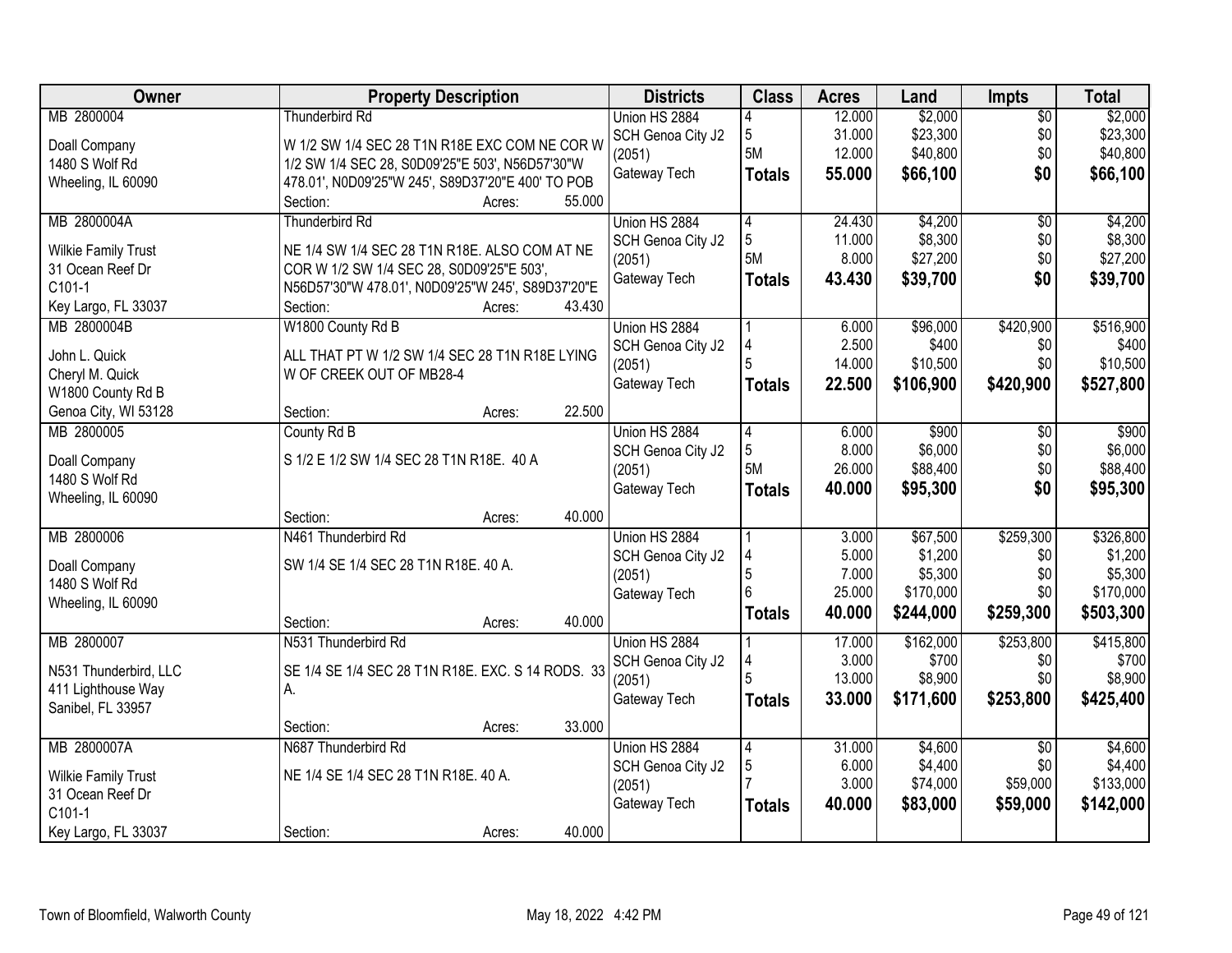| Owner                                | <b>Property Description</b>                                                                     | <b>Districts</b>            | <b>Class</b>   | <b>Acres</b>    | Land              | Impts                  | <b>Total</b>      |
|--------------------------------------|-------------------------------------------------------------------------------------------------|-----------------------------|----------------|-----------------|-------------------|------------------------|-------------------|
| MB 2800007B                          | <b>Thunderbird Rd</b>                                                                           | Union HS 2884               |                | 7.000           | \$102,000         | $\overline{50}$        | \$102,000         |
| <b>Wilkie Family Trust</b>           | S 14 RODS OF SE 1/4 SE 1/4 SEC 28 T1N R18E. 7 A.                                                | SCH Genoa City J2           | <b>Totals</b>  | 7.000           | \$102,000         | \$0                    | \$102,000         |
| 31 Ocean Reef Dr                     |                                                                                                 | (2051)                      |                |                 |                   |                        |                   |
| C101-1                               |                                                                                                 | Gateway Tech                |                |                 |                   |                        |                   |
| Key Largo, FL 33037                  | 7.000<br>Section:<br>Acres:                                                                     |                             |                |                 |                   |                        |                   |
| MB 2900001                           | Deignan Rd                                                                                      | Union HS 2884               | 4              | 34.410          | \$7,900           | $\overline{50}$        | \$7,900           |
| William J. Hammerstrom               | NE 1/4 NE 1/4 SEC 29 T1N R18E. EXC COM E 1/4 COR                                                | SCH Genoa City J2           |                | 4.800           | \$3,500           | \$0                    | \$3,500           |
| Christine S. Hammerstrom             | SEC 29, N 2650.21', N89D42'21"W 1051.51' TO POB,                                                | (2051)                      | <b>Totals</b>  | 39.210          | \$11,400          | \$0                    | \$11,400          |
| W1459 County Rd B                    | S0D10'52"E 33', S0D10' 52"E 236.89', S86D35'10"W                                                | Gateway Tech                |                |                 |                   |                        |                   |
| Genoa City, WI 53128-0000            | 39.210<br>Section:<br>Acres:                                                                    |                             |                |                 |                   |                        |                   |
| MB 2900001A                          | W1787 Deignan Rd                                                                                | Union HS 2884               |                | 1.790           | \$51,200          | \$125,000              | \$176,200         |
|                                      |                                                                                                 | SCH Genoa City J2           | <b>Totals</b>  | 1.790           | \$51,200          | \$125,000              | \$176,200         |
| Richard E. Larson<br>Grace E. Larson | PT NE 1/4 SEC 29 T1N R18E DESC AS: COM E 1/4<br>COR SEC 29, N 2650.21', N89D42'21"W 1051.51' TO | (2051)                      |                |                 |                   |                        |                   |
| W1787 Deignan Rd                     | POB, S0D10'52"E 33', S0D10' 52"E 236.89',                                                       | Gateway Tech                |                |                 |                   |                        |                   |
| Genoa City, WI 53128                 | 1.790<br>Section:<br>Acres:                                                                     |                             |                |                 |                   |                        |                   |
| MB 2900003                           | Deignan Rd                                                                                      | Union HS 2884               | $\overline{4}$ | 37.500          | \$8,600           | \$0                    | \$8,600           |
|                                      |                                                                                                 | SCH Genoa City J2           | 5              | 2.500           | \$1,900           | \$0                    | \$1,900           |
| Gifford Brothers Holdings, LLC       | SE 1/4 NE 1/4 & STRIP 2 RDS WIDE OFF E SIDE W 1/2                                               | (2051)                      | 5M             | 2.000           | \$6,800           | \$0                    | \$6,800           |
| N1085 County Rd H                    | NE 1/4 SEC 29 T1N R18E. 42 A.                                                                   | Gateway Tech                | <b>Totals</b>  | 42.000          | \$17,300          | \$0                    | \$17,300          |
| Genoa City, WI 53128                 |                                                                                                 |                             |                |                 |                   |                        |                   |
|                                      | 42.000<br>Section:<br>Acres:                                                                    |                             |                |                 |                   |                        |                   |
| MB 2900004                           | Spring Creek Rd                                                                                 | Union HS 2884               | $\overline{4}$ | 72.000<br>2.500 | \$13,900<br>\$300 | $\overline{50}$<br>\$0 | \$13,900<br>\$300 |
| Jacob J. Leedle et al                | E 1/2 NW 1/4 SEC 29 T1NR18E EXC. LAND FOR HWY                                                   | SCH Genoa City J2<br>(2051) |                | 74.500          | \$14,200          | \$0                    | \$14,200          |
| W2059 County Rd B                    | AS IN VOL 267 DEEDS PG 491. EXC. CSM 2784.                                                      | Gateway Tech                | <b>Totals</b>  |                 |                   |                        |                   |
| Lake Geneva, WI 53147                | 74.643 A. M/L                                                                                   |                             |                |                 |                   |                        |                   |
|                                      | 74.500<br>Section:<br>Acres:                                                                    |                             |                |                 |                   |                        |                   |
| MB 2900004A                          | Spring Creek Rd                                                                                 | Union HS 2884               | 4              | 57.000          | \$11,900          | $\overline{50}$        | \$11,900          |
| <b>Valerie Watkins</b>               | W 78 A. OF W 1/2 NE 1/4 SEC 29 T1N R18E. 78 A.                                                  | SCH Genoa City J2           |                | 21.000          | \$14,600          | \$0                    | \$14,600          |
| 9920 Allendale Rd                    |                                                                                                 | (2051)                      | <b>Totals</b>  | 78.000          | \$26,500          | \$0                    | \$26,500          |
| Woodstock, IL 60098                  |                                                                                                 | Gateway Tech                |                |                 |                   |                        |                   |
|                                      | 78.000<br>Section:<br>Acres:                                                                    |                             |                |                 |                   |                        |                   |
| MB 2900005                           | W2059 County Rd B                                                                               | Union HS 2884               | 4              | 165.250         | \$35,100          | $\overline{50}$        | \$35,100          |
| Kenneth Leedle Corp                  | N 1/2 SW 1/4 & THAT PT. NW 1/4 SE 1/4 W OF HWY &                                                | SCH Genoa City J2           | 5              | 8.750           | \$2,200           | \$0                    | \$2,200           |
| W2059 County Rd B                    | W 1/2 NW 1/4 EXC 5 A. IN SW COR FOR CEMETERY.                                                   | (2051)                      |                | 4.000           | \$80,000          | \$700,700              | \$780,700         |
| Lake Geneva, WI 53147                | EXC MB29-5A DESC IN VOL 181 RECORDS PG 56.                                                      | Gateway Tech                | <b>Totals</b>  | 178.000         | \$117,300         | \$700,700              | \$818,000         |
|                                      | 178.000<br>Section:<br>Acres:                                                                   |                             |                |                 |                   |                        |                   |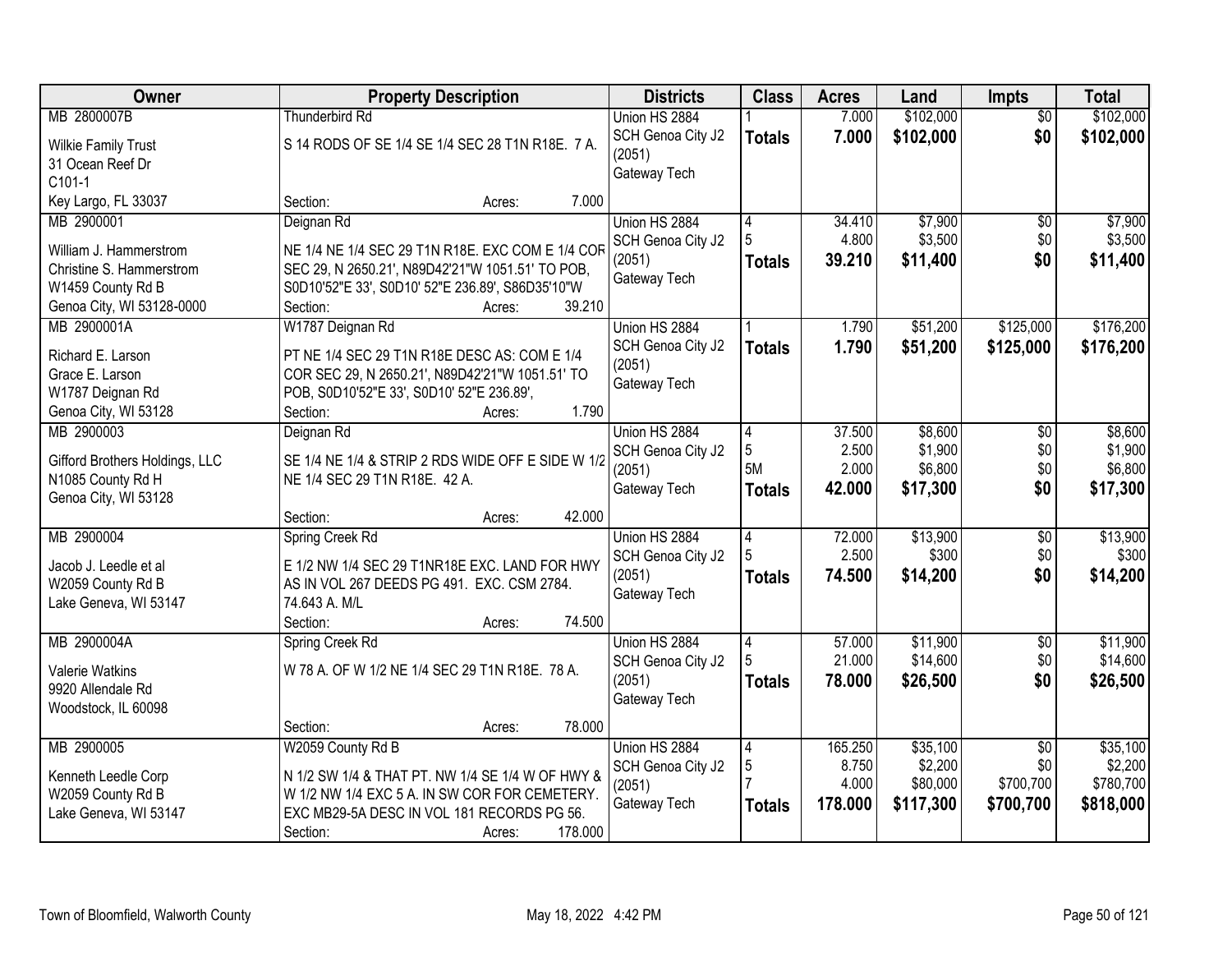| Owner                        | <b>Property Description</b>                         | <b>Districts</b>  | <b>Class</b>    | <b>Acres</b> | Land     | <b>Impts</b>    | <b>Total</b>    |
|------------------------------|-----------------------------------------------------|-------------------|-----------------|--------------|----------|-----------------|-----------------|
| MB 2900005A                  | W2058 County Rd B                                   | Union HS 2884     |                 | 2.000        | \$44,200 | \$132,700       | \$176,900       |
| Kenneth Leedle Corp          | PT NW 1/4 SEC 29 T1N R18E DESC AS: COM SW COF       | SCH Genoa City J2 | <b>Totals</b>   | 2.000        | \$44,200 | \$132,700       | \$176,900       |
| George Leedle Corp           | NW 1/4 SEC 29, E 462' TO POB, E 181.50', N 495', W  | (2051)            |                 |              |          |                 |                 |
| W2059 County Rd B            | 181.50', S 495' TO POB. 2 A.                        | Gateway Tech      |                 |              |          |                 |                 |
| Lake Geneva, WI 53147        | 2.000<br>Section:<br>Acres:                         |                   |                 |              |          |                 |                 |
| MB 2900006                   | County Rd B                                         | Union HS 2884     | $\overline{X4}$ | 5.000        | \$0      | $\overline{50}$ | $\overline{50}$ |
|                              |                                                     | SCH Genoa City J2 | <b>Totals</b>   | 5.000        | \$0      | \$0             | \$0             |
| Church of the Holy Communion | CEMETERY CONTAINING 5 A. M/L IN SW COR OF SW        | (2051)            |                 |              |          |                 |                 |
| <b>Episcopal Cemetery</b>    | 1/4 OF NW 1/4 SEC 29 T1N R18E. 5 A. M/L             | Gateway Tech      |                 |              |          |                 |                 |
| Episcopal Cemetery           |                                                     |                   |                 |              |          |                 |                 |
| Genoa City, WI 53128         | 5.000<br>Section:<br>Acres:                         |                   |                 |              |          |                 |                 |
| MB 2900007                   | N552 Ridge Rd                                       | Union HS 2884     |                 | 2.000        | \$52,000 | \$178,900       | \$230,900       |
| <b>Mack Trust</b>            | S 1/2 SW 1/4 SEC 29, E OF C/L RIDGE RD. EXC.        | SCH Genoa City J2 | 4               | 21.000       | \$3,800  | \$0             | \$3,800         |
| N552 Ridge Rd                | PARCEL IN VOL 295 RECORDS PG 469. T1N R18E.         | (2051)            |                 | 8.880        | \$6,000  | \$0             | \$6,000         |
| Lake Geneva, WI 53147        | EXC. CSM 2201. 31.88 A. M/L                         | Gateway Tech      | <b>Totals</b>   | 31.880       | \$61,800 | \$178,900       | \$240,700       |
|                              | 31.880<br>Section:<br>Acres:                        |                   |                 |              |          |                 |                 |
| MB 2900007A                  | County Rd B                                         | Union HS 2884     | 4               | 21.000       | \$2,300  | \$0             | \$2,300         |
|                              |                                                     | SCH Genoa City J2 | <b>Totals</b>   | 21.000       | \$2,300  | \$0             | \$2,300         |
| James A. Leedle              | PT SW 1/4 SEC 29 T1N R18E DESC AS: COM SE COR       | (2051)            |                 |              |          |                 |                 |
| W2059 County Rd B            | SW 1/4 SEC 29, N 1318.80', N89D40'W 629.31',        | Gateway Tech      |                 |              |          |                 |                 |
| Lake Geneva, WI 53147        | S16D42'E 345.53', S0D22'W 424.25', S43D11'W 773.60' |                   |                 |              |          |                 |                 |
|                              | 21.000<br>Section:<br>Acres:                        |                   |                 |              |          |                 |                 |
| MB 2900007B                  | N410 Ridge Rd                                       | Union HS 2884     | $\overline{4}$  | 24,800       | \$5,000  | \$0             | \$5,000         |
| James A. Leedle              | S 1/2 SW 1/4 LYING W OF C/L RIDGE RD. SEC. 29 T11   | SCH Genoa City J2 |                 | 1.200        | \$100    | \$0             | \$100           |
| W2059 County Rd B            | R18E. OUT OF MB 29-7 26 A M/L                       | (2051)            | <b>Totals</b>   | 26.000       | \$5,100  | \$0             | \$5,100         |
| Lake Geneva, WI 53147        |                                                     | Gateway Tech      |                 |              |          |                 |                 |
|                              | 26,000<br>Section:<br>Acres:                        |                   |                 |              |          |                 |                 |
| MB 2900008A                  | County Rd B                                         | Union HS 2884     | 4               | 68.070       | \$14,500 | $\overline{50}$ | \$14,500        |
|                              |                                                     | SCH Genoa City J2 | 5               | 4.630        | \$2,800  | \$0             | \$2,800         |
| Nicholas Bereza Trust        | THAT PT. SE 1/4 SEC 29 T1N R18E, ELY OF HWY B.      | (2051)            | 5M              | 2.000        | \$5,000  | \$0             | \$5,000         |
| 222 N Aldine Ave             | COM AT PT 215' W OF E 1/4 COR SEC 29, S 2317.11',   | Gateway Tech      | <b>Totals</b>   | 74.700       | \$22,300 | \$0             | \$22,300        |
| Park Ridge, IL 60068         | E 124.71' TO C/L HWY B, NWLY ALG C/L TO PT 226.51   |                   |                 |              |          |                 |                 |
|                              | Section:<br>74.700<br>Acres:                        |                   |                 |              |          |                 |                 |
| MB 2900008B                  | W1802 County Rd B                                   | Union HS 2884     |                 | 5.250        | \$91,300 | \$391,900       | \$483,200       |
| John L. Quick                | PT SE 1/4 SEC 29 T1N R18E DESC AS: COM SE COR       | SCH Genoa City J2 |                 | 3.760        | \$700    | \$0             | \$700           |
| Cheryl M. Quick              | SEC 29, N89D25' 20"W 1377.31', N13D27'45"W 343',    | (2051)            |                 | 0.300        | \$100    | \$0             | \$100           |
| W1800 County Rd B            | S89D25'45"E 1241.71', S0D04'35"W 300', S89D25'20"E  | Gateway Tech      | <b>Totals</b>   | 9.310        | \$92,100 | \$391,900       | \$484,000       |
| Genoa City, WI 53128         | 9.310<br>Section:<br>Acres:                         |                   |                 |              |          |                 |                 |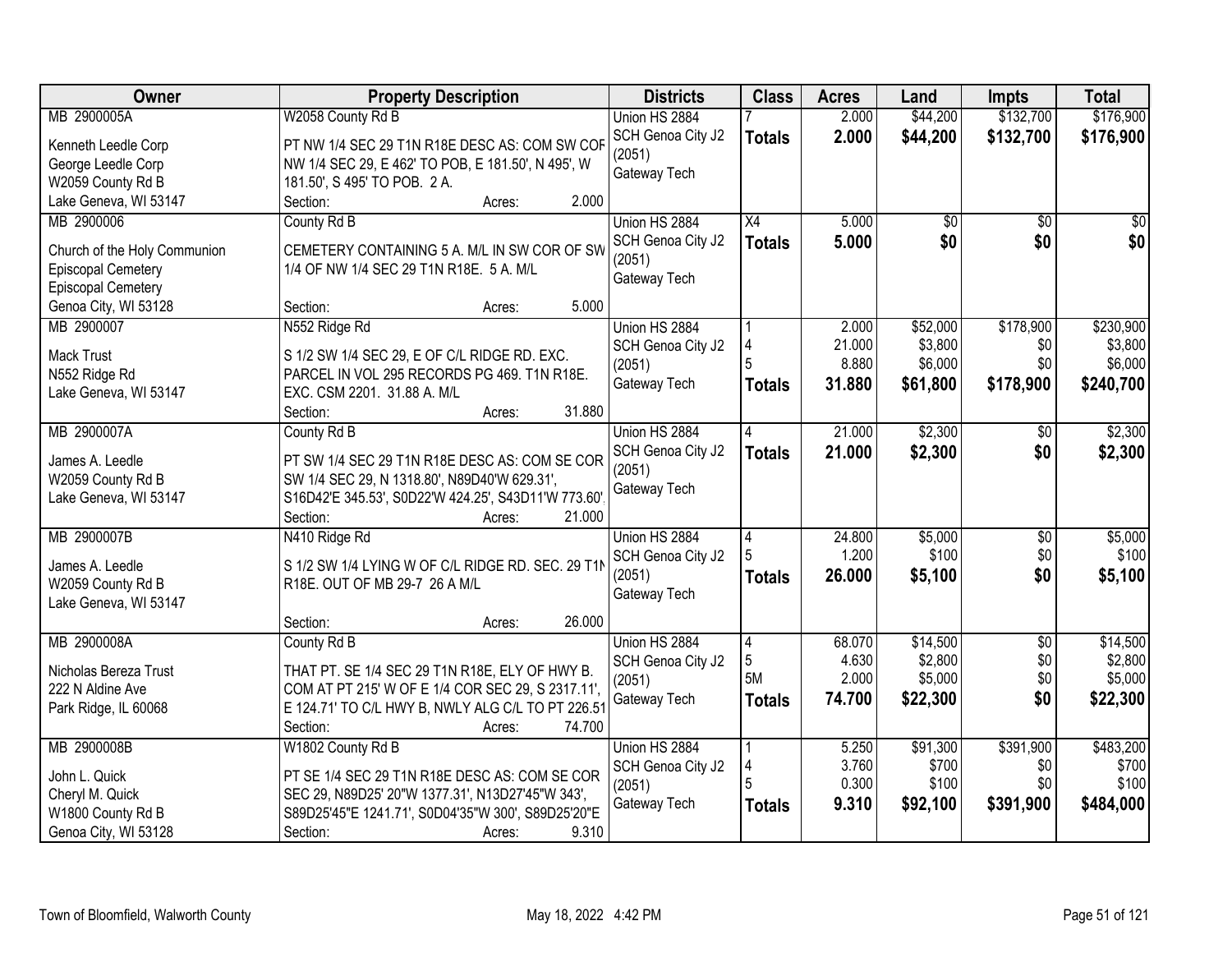| Owner                              | <b>Property Description</b>                        | <b>Districts</b>   | <b>Class</b>    | <b>Acres</b> | Land            | Impts           | <b>Total</b>    |
|------------------------------------|----------------------------------------------------|--------------------|-----------------|--------------|-----------------|-----------------|-----------------|
| MB 2900008C                        | W1878 County Rd B                                  | Union HS 2884      |                 | 2.000        | \$55,000        | \$107,600       | \$162,600       |
| David Allen                        | COM NW 1/4 SE 1/4 SEC 29 T1N R18E, E OF HWY BB,    | SCH Genoa City J2  | <b>Totals</b>   | 2.000        | \$55,000        | \$107,600       | \$162,600       |
| Shani Allen                        | 33' S OF N LN NW 1/4 SE 1/4 & 537' E OF C/L HWY, W | (2051)             |                 |              |                 |                 |                 |
| W1878 County Rd B                  | 537', SLY 193.5', E 537', N 193.5' TO POB. 2 A.    | Gateway Tech       |                 |              |                 |                 |                 |
| Genoa City, WI 53128               | 2.000<br>Section: 29<br>Acres:                     |                    |                 |              |                 |                 |                 |
| MB 2900008D                        | W1804 County Rd B                                  | Union HS 2884      |                 | 3.000        | \$18,000        | \$162,900       | \$180,900       |
|                                    |                                                    | SCH Genoa City J2  |                 | 8.100        | \$1,400         | \$0             | \$1,400         |
| John L. Quick                      | PT SE 1/4 SEC 29 T1N R18E DESC AS: COM NE COR      | (2051)             | 5               | 4.500        | \$3,900         | \$0             | \$3,900         |
| Cheryl M. Quick                    | SE 1/4 SEC 29, W 215', S 2617.11' TO PT 33' N OF S | Gateway Tech       | <b>5M</b>       | 2.620        | \$6,600         | \$0             | \$6,600         |
| W1800 County Rd B                  | LN SD SEC, E 215', N TO POB. ALSO COM SE COR       |                    | <b>Totals</b>   | 18.220       | \$29,900        | \$162,900       | \$192,800       |
| Genoa City, WI 53128               | 18.220<br>Section:<br>Acres:                       |                    |                 |              |                 |                 |                 |
| MB 2900009                         | W1799 County Rd B                                  | Union HS 2884      |                 | 0.320        | \$20,400        | \$145,000       | \$165,400       |
| John L. Quick                      | PT SE 1/4 SEC 29 T1N R18E DESC AS: COM SE COR      | SCH Genoa City J2  | <b>Totals</b>   | 0.320        | \$20,400        | \$145,000       | \$165,400       |
| Cheryl M. Quick                    | SEC 29, N89D19' 10"W 1377.56' TO POB, N13D24'24"W  | (2051)             |                 |              |                 |                 |                 |
| W1800 County Rd B                  | 98.19' N89D08'40"W 138.24' S9D16'25"E 97.03'       | Gateway Tech       |                 |              |                 |                 |                 |
| Genoa City, WI 53128               | 0.320<br>Section:<br>Acres:                        |                    |                 |              |                 |                 |                 |
| MB 3000001                         | W2188 County Rd B                                  | Union HS 2884      | 4               | 125.000      | \$29,900        | $\sqrt{6}$      | \$29,900        |
|                                    |                                                    | SCH Linn J4 (3087) | 5               | 9.000        | \$4,200         | \$0             | \$4,200         |
| Speckman Seed Farms                | E 1/2 NE 1/4 & S 1/2 NW 1/4 NE 1/4 & SW 1/4 NE 1/4 | Gateway Tech       |                 | 6.000        | \$92,000        | \$625,800       | \$717,800       |
| W2188 County Rd B                  | SEC 30 T1N R18E. 140 A.                            |                    | <b>Totals</b>   | 140.000      | \$126,100       | \$625,800       | \$751,900       |
| Lake Geneva, WI 53147              |                                                    |                    |                 |              |                 |                 |                 |
|                                    | 140.000<br>Section:<br>Acres:                      |                    |                 |              |                 |                 |                 |
| MB 3000002                         | County Rd B                                        | Union HS 2884      | $\overline{X2}$ | 30.000       | $\overline{30}$ | $\overline{50}$ | $\overline{30}$ |
| State of Wisconsin Dept of Natural | N 1/2 NW 1/4 NE 1/4 & COM N 1/4 COR, W 990', S     | SCH Linn J4 (3087) | <b>Totals</b>   | 30.000       | \$0             | \$0             | \$0             |
| Resources                          | 426.5', E 990', N 426.5' TO POB. ALSO COM 426.5' S | Gateway Tech       |                 |              |                 |                 |                 |
| Box 7921                           | OF N 1/4 COR ON 1/4 LN, S TO HWY B, W 15', N TO P  |                    |                 |              |                 |                 |                 |
| Madison, WI 53707-0000             | Section:<br>30.000<br>Acres:                       |                    |                 |              |                 |                 |                 |
| MB 3000003                         | W2384 County Rd B                                  | Union HS 2884      | $\overline{4}$  | 103.350      | \$23,400        | $\sqrt{6}$      | \$23,400        |
|                                    |                                                    | SCH Linn J4 (3087) |                 | 1.600        | \$200           | \$0             | \$200           |
| G T. Leedle                        | PT NW 1/4 SEC 30 T1N R18E DESC AS: COM NW COF      | Gateway Tech       | <b>Totals</b>   | 104.950      | \$23,600        | \$0             | \$23,600        |
| N302 Armsby Rd                     | SEC 30, N89D38' 18"E 33', N89D38'18"E 1667.92'     |                    |                 |              |                 |                 |                 |
| Lake Geneva, WI 53147-0000         | S0D14'36"E 426.50' TO POB, N89D38'18"E 990',       |                    |                 |              |                 |                 |                 |
|                                    | 104.950<br>Section: 30<br>Acres:                   |                    |                 |              |                 |                 |                 |
| MB 3000003A                        | W2311 County Rd B                                  | Union HS 2884      | 4               | 72.110       | \$16,800        | $\overline{30}$ | \$16,800        |
| G T. Leedle                        | E 73 A OF W 1/2 SW 1/4 SEC 30 T1N R18E. OUT OF     | SCH Linn J4 (3087) |                 | 0.890        | \$100           | \$0             | \$100           |
| N302 Armsby Rd                     | MB30-3                                             | Gateway Tech       | <b>Totals</b>   | 73.000       | \$16,900        | \$0             | \$16,900        |
| Lake Geneva, WI 53147-0000         |                                                    |                    |                 |              |                 |                 |                 |
|                                    | 73.000<br>Section: 30<br>Acres:                    |                    |                 |              |                 |                 |                 |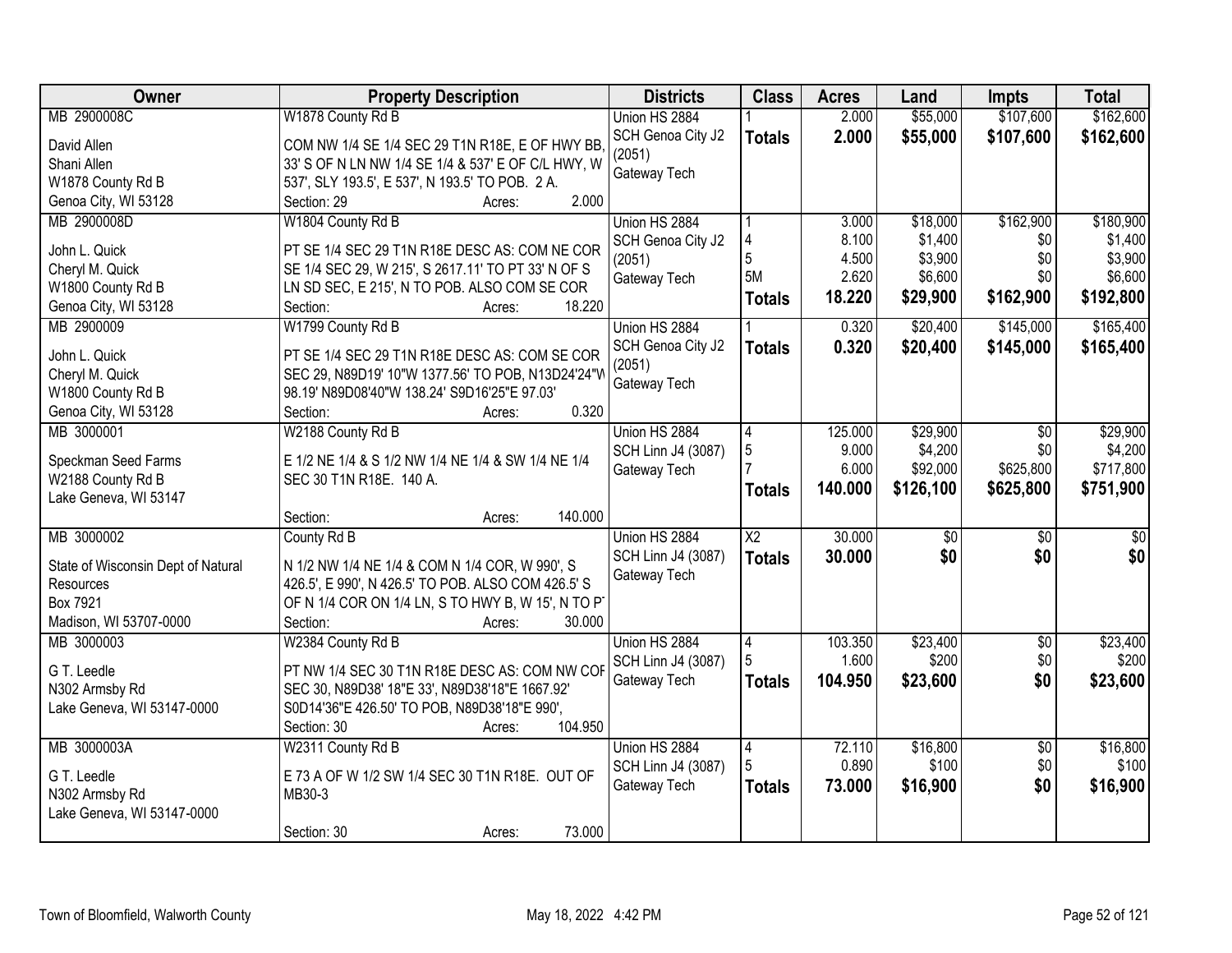| Owner                                         | <b>Property Description</b>                                                                    | <b>Districts</b>   | <b>Class</b>  | <b>Acres</b> | Land     | <b>Impts</b>    | <b>Total</b> |
|-----------------------------------------------|------------------------------------------------------------------------------------------------|--------------------|---------------|--------------|----------|-----------------|--------------|
| MB 3000003B                                   | County Rd B                                                                                    | Union HS 2884      |               | 11.260       | \$2,700  | $\overline{50}$ | \$2,700      |
| G T. Leedle                                   | W 2.86 CHAINS OF W 1/2 SW 1/4 SECTION 30 T1N                                                   | SCH Linn J4 (3087) | 5             | 0.140        | \$100    | \$0             | \$100        |
| N302 Armsby Rd                                | R18E. OUT OF MB30-3                                                                            | Gateway Tech       | <b>Totals</b> | 11.400       | \$2,800  | \$0             | \$2,800      |
| Lake Geneva, WI 53147-0000                    |                                                                                                |                    |               |              |          |                 |              |
|                                               | 11.400<br>Section:<br>Acres:                                                                   |                    |               |              |          |                 |              |
| MB 3000004                                    | West Side Rd                                                                                   | Union HS 2884      | 4             | 45.360       | \$10,000 | $\overline{50}$ | \$10,000     |
| Paulette M. Leedle et al                      | PT NW 1/4 SEC 30 T1N R18E DESC AS: COM NW COF                                                  | SCH Linn J4 (3087) | 5             | 2.440        | \$300    | \$0             | \$300        |
| c/o William D. Leedle                         | SEC 30, N89D38' 18"E 33', N89D38'18"E 1667.92'                                                 | Gateway Tech       | <b>Totals</b> | 47.800       | \$10,300 | \$0             | \$10,300     |
| W2568 County Rd B                             | S0D14'36"E 426.50', S89D38'18"W 1091.78', S0D16'E                                              |                    |               |              |          |                 |              |
| Lake Geneva, WI 53147-0000                    | 47.800<br>Section:<br>Acres:                                                                   |                    |               |              |          |                 |              |
| MB 3000005                                    | W2311 County Rd B                                                                              | Union HS 2884      |               | 2.000        | \$52,000 | \$39,100        | \$91,100     |
|                                               | W 1/2 SE 1/4 & E 1/2 SW 1/4 SEC 30 T1N R18E. 160 A                                             | SCH Linn J4 (3087) |               | 152.000      | \$34,300 | \$0             | \$34,300     |
| Speckman Seed Farms, Inc<br>W2188 County Rd B |                                                                                                | Gateway Tech       |               | 6.000        | \$600    | \$0             | \$600        |
| Lake Geneva, WI 53147                         |                                                                                                |                    | <b>Totals</b> | 160.000      | \$86,900 | \$39,100        | \$126,000    |
|                                               | 160.000<br>Section:<br>Acres:                                                                  |                    |               |              |          |                 |              |
| MB 3000006                                    | County Rd B                                                                                    | Union HS 2884      | 4             | 39.000       | \$7,700  | $\sqrt{6}$      | \$7,700      |
|                                               |                                                                                                | SCH Genoa City J2  |               | 1.000        | \$100    | \$0             | \$100        |
| Kenneth Leedle Corp<br>W2059 County Rd B      | NE 1/4 SE 1/4 SEC 30 T1N R18E. 40 A.                                                           | (2051)             | <b>Totals</b> | 40.000       | \$7,800  | \$0             | \$7,800      |
| Lake Geneva, WI 53147                         |                                                                                                | Gateway Tech       |               |              |          |                 |              |
|                                               | 40.000<br>Section:<br>Acres:                                                                   |                    |               |              |          |                 |              |
| MB 3000007                                    | Ridge Rd                                                                                       | Union HS 2884      |               | 40.000       | \$8,500  | \$0             | \$8,500      |
|                                               |                                                                                                | SCH Genoa City J2  | <b>Totals</b> | 40.000       | \$8,500  | \$0             | \$8,500      |
| James A. Leedle                               | SE 1/4 SE 1/4 SEC 30 T1N R18E. 40 A.                                                           | (2051)             |               |              |          |                 |              |
| W2059 County Rd B<br>Lake Geneva, WI 53147    |                                                                                                | Gateway Tech       |               |              |          |                 |              |
|                                               | 40.000<br>Section:<br>Acres:                                                                   |                    |               |              |          |                 |              |
| MB 3100001                                    | Speckman Leedle Rd                                                                             | Union HS 2884      | 4             | 150.150      | \$22,600 | $\sqrt{$0}$     | \$22,600     |
|                                               |                                                                                                | SCH Genoa City J2  |               | 4.200        | \$400    | \$0             | \$400        |
| George A Leedle Corp                          | ALL LAND IN E 1/2 SEC 31 & W 1/2 OF W1/2 SEC 32<br>T1NR18E LOC W & S OF COM AT E1/4 COR SEC 30 | (2051)             | <b>Totals</b> | 154.350      | \$23,000 | \$0             | \$23,000     |
| N474 Armsby Rd<br>Lake Geneva, WI 53147       | S30D40'30"W 5326.04' TO C/L RD & POB. E 1947.30'                                               | Gateway Tech       |               |              |          |                 |              |
|                                               | 154.350<br>Section: 31<br>Acres:                                                               |                    |               |              |          |                 |              |
| MB 3100001A                                   | N474 Ridge Rd                                                                                  | Union HS 2884      | 4             | 6.000        | \$500    | $\overline{50}$ | \$500        |
|                                               |                                                                                                | SCH Genoa City J2  |               | 2.450        | \$1,900  | \$0             | \$1,900      |
| Leedle Family Pond Trust                      | PT NE1/4, NW1/4, SW1/4 & SE1/4 SE1/4 SEC 31 T1N                                                | (2051)             | <b>Totals</b> | 8.450        | \$2,400  | \$0             | \$2,400      |
| N474 Ridge Rd<br>Lake Geneva, WI 53147        | R18E DECS AS COM AT S 1/4 COR SEC 31;<br>N88D20'18"E ALG S LN OF SD SE1/4 SEC 1281.75';        | Gateway Tech       |               |              |          |                 |              |
|                                               | 8.450<br>Section: 31<br>Acres:                                                                 |                    |               |              |          |                 |              |
|                                               |                                                                                                |                    |               |              |          |                 |              |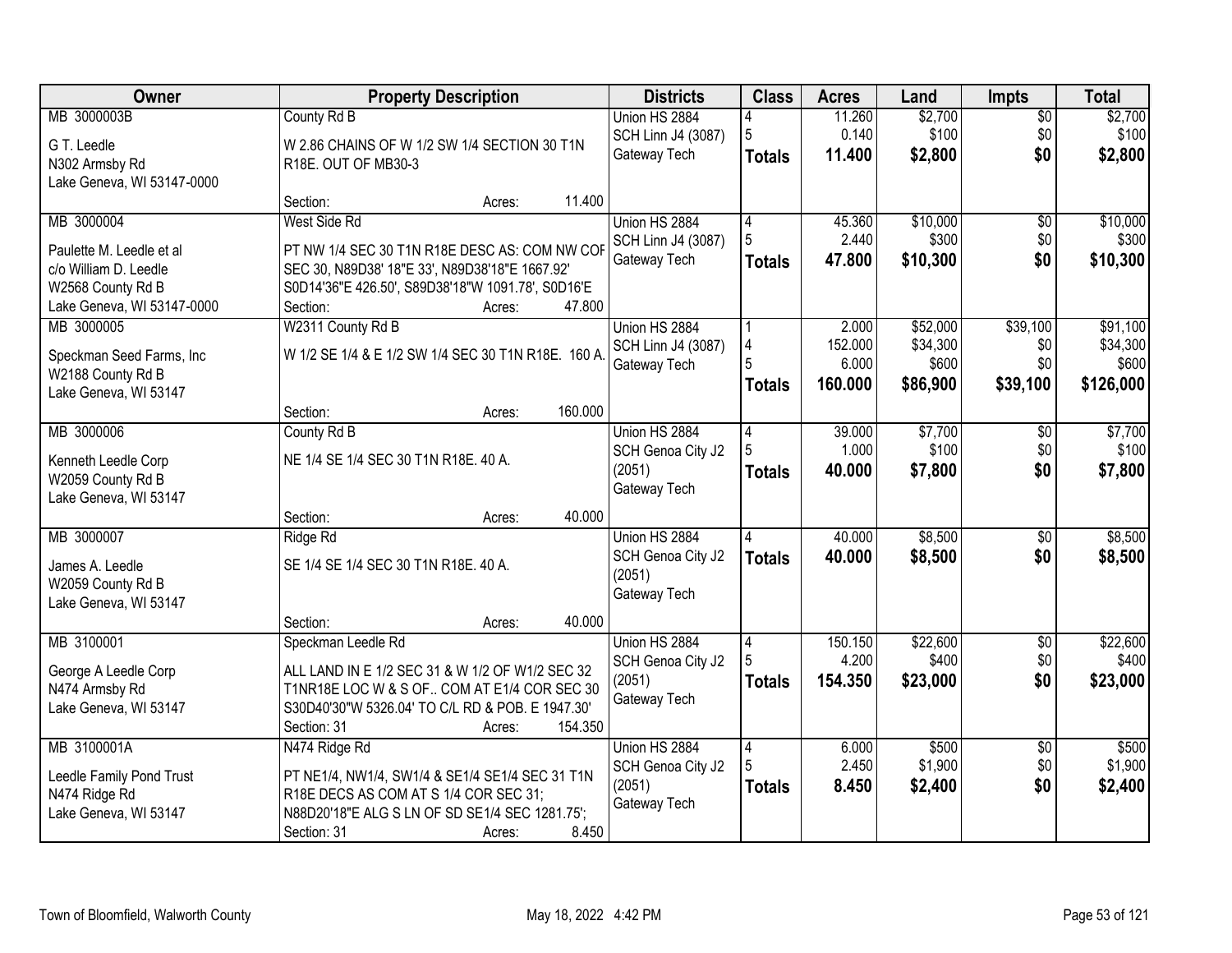| Owner                      | <b>Property Description</b>                         | <b>Districts</b>   | <b>Class</b>   | <b>Acres</b>    | Land                 | Impts           | <b>Total</b> |
|----------------------------|-----------------------------------------------------|--------------------|----------------|-----------------|----------------------|-----------------|--------------|
| MB 3100001B                | N410 Ridge Rd                                       | Union HS 2884      |                | 146.260         | \$25,400             | $\overline{50}$ | \$25,400     |
| Kenneth Leedle Corp        | SEE MB32-2 FOR DESC. SEC 31 T1N R18E.               | SCH Genoa City J2  | 5              | 4.450           | \$1,200              | \$0             | \$1,200      |
| W2059 County Rd B          |                                                     | (2051)             | 5M             | 5.000           | \$12,500             | \$0             | \$12,500     |
| Lake Geneva, WI 53147      |                                                     | Gateway Tech       |                | 1.750           | \$46,500             | \$64,700        | \$111,200    |
|                            | 157.460<br>Section:<br>Acres:                       |                    | <b>Totals</b>  | 157.460         | \$85,600             | \$64,700        | \$150,300    |
| MB 3100002                 | Speckman Leedle Rd                                  | Union HS 2884      | 4              | 160.980         | \$27,600             | $\overline{50}$ | \$27,600     |
|                            |                                                     | SCH Linn J4 (3087) | 5              | 2.000           | \$200                | \$0             | \$200        |
| George A Leedle Corp       | NW 1/4 SEC 31 T1N R18E. 162.98 A.                   | Gateway Tech       | <b>Totals</b>  | 162.980         | \$27,800             | \$0             | \$27,800     |
| N474 Armsby Rd             |                                                     |                    |                |                 |                      |                 |              |
| Lake Geneva, WI 53147      | 162.980                                             |                    |                |                 |                      |                 |              |
|                            | Section:<br>Acres:                                  |                    |                |                 |                      |                 |              |
| MB 3100003                 | W2442 State Line Rd                                 | Union HS 2884      | 4              | 121.100         | \$24,500             | $\overline{50}$ | \$24,500     |
| Daniel P. Kundert          | SW 1/4 SEC 31 T1N R18E. 160.98 A.                   | SCH Linn J4 (3087) | 5              | 29.880<br>8.000 | \$20,400<br>\$27,200 | \$0<br>\$0      | \$20,400     |
| W2442 State Line Rd        |                                                     | Gateway Tech       | 5M             | 2.000           |                      |                 | \$27,200     |
| Lake Geneva, WI 53147      |                                                     |                    |                |                 | \$52,000             | \$134,300       | \$186,300    |
|                            | 160.980<br>Section:<br>Acres:                       |                    | <b>Totals</b>  | 160.980         | \$124,100            | \$134,300       | \$258,400    |
| MB 3200001                 | County Rd B                                         | Union HS 2884      | 4              | 215.530         | \$33,700             | \$0             | \$33,700     |
|                            |                                                     | SCH Genoa City J2  | 5              | 10.000          | \$8,500              | \$0             | \$8,500      |
| William D. Leedle          | PT. NW 1/4, NE 1/4, SW 1/4 & SE 1/4 SEC 32 T1N R18E | (2051)             | 5M             | 15.000          | \$37,500             | \$0             | \$37,500     |
| Paulette M. Leedle         | - COM NE COR SEC 32, S0D27'05" W 2245.02' TO C/L    | Gateway Tech       | <b>Totals</b>  | 240.530         | \$79,700             | \$0             | \$79,700     |
| W2568 County Rd B          | HWY B & POB, CONT S 396', S0D24'25"E 1315.60',      |                    |                |                 |                      |                 |              |
| Lake Geneva, WI 53147-0000 | 240.530<br>Section:<br>Acres:                       |                    |                |                 |                      |                 |              |
| MB 3200001A                | W1728 County Rd B                                   | Union HS 2884      | $\overline{4}$ | 51.180          | \$8,300              | $\overline{50}$ | \$8,300      |
| Speckman Seed Farms, Inc   | PT NE 1/4 SEC 32 T1N R18E DESC AS: COM NE COR       | SCH Genoa City J2  | 5              | 1.210           | \$100                | \$0             | \$100        |
| W2188 County Rd B          | SEC 32, S0D27'05"W 2245.02' TO C/L HWY B,           | (2051)             | 5M             | 4.000           | \$13,600             | \$0             | \$13,600     |
| Lake Geneva, WI 53147      | N63D59'W 720.10', N26D01'E 45' N63D59'W 161.67',    | Gateway Tech       |                | 0.500           | \$15,000             | \$1,300         | \$16,300     |
|                            | 56.890<br>Section:<br>Acres:                        |                    | <b>Totals</b>  | 56.890          | \$37,000             | \$1,300         | \$38,300     |
| MB 3200001B                | County Rd B                                         | Union HS 2884      | 4              | 92.110          | \$14,100             | $\overline{50}$ | \$14,100     |
| James A. Leedle            | PT NW 1/4 & NE 1/4 SEC 32 T1N R18E DESC AS COM      | SCH Genoa City J2  | 5              | 0.780           | \$100                | \$0             | \$100        |
| Susan L. Leedle            | NE COR SEC 32 T1N R18E, N89D20'W 1509.25' TO        | (2051)             | 5M             | 6.000           | \$15,000             | \$0             | \$15,000     |
| W2059 County Rd B          | POB, N89D20'W 1135.23', S1D02'52"W 1302.37',        | Gateway Tech       | <b>Totals</b>  | 98.890          | \$29,200             | \$0             | \$29,200     |
| Lake Geneva, WI 53147      | 98.890<br>Section:<br>Acres:                        |                    |                |                 |                      |                 |              |
| MB 3200002                 | N428 Ridge Rd                                       | Union HS 2884      | $\overline{4}$ | 169.640         | \$26,600             | $\overline{50}$ | \$26,600     |
|                            |                                                     | SCH Genoa City J2  | 5              | 4.360           | \$2,800              | \$0             | \$2,800      |
| Kenneth Leedle Corp        | PT NW 1/4 & SW 1/4 SEC 32 T1N R18E DESC AS COM      | (2051)             | 5M             | 3.000           | \$7,500              | \$0             | \$7,500      |
| W2059 County Rd B          | E 1/4 COR SEC 30 T1N R18E, S30D40'30"W 5326.04"     | Gateway Tech       |                | 3.000           | \$74,000             | \$111,900       | \$185,900    |
| Lake Geneva, WI 53147      | TO C/L RD & POB, E 1947.30' TO C/L RIDGE RD,        |                    | <b>Totals</b>  | 180,000         | \$110,900            | \$111,900       | \$222,800    |
|                            | 180.000<br>Section: 32<br>Acres:                    |                    |                |                 |                      |                 |              |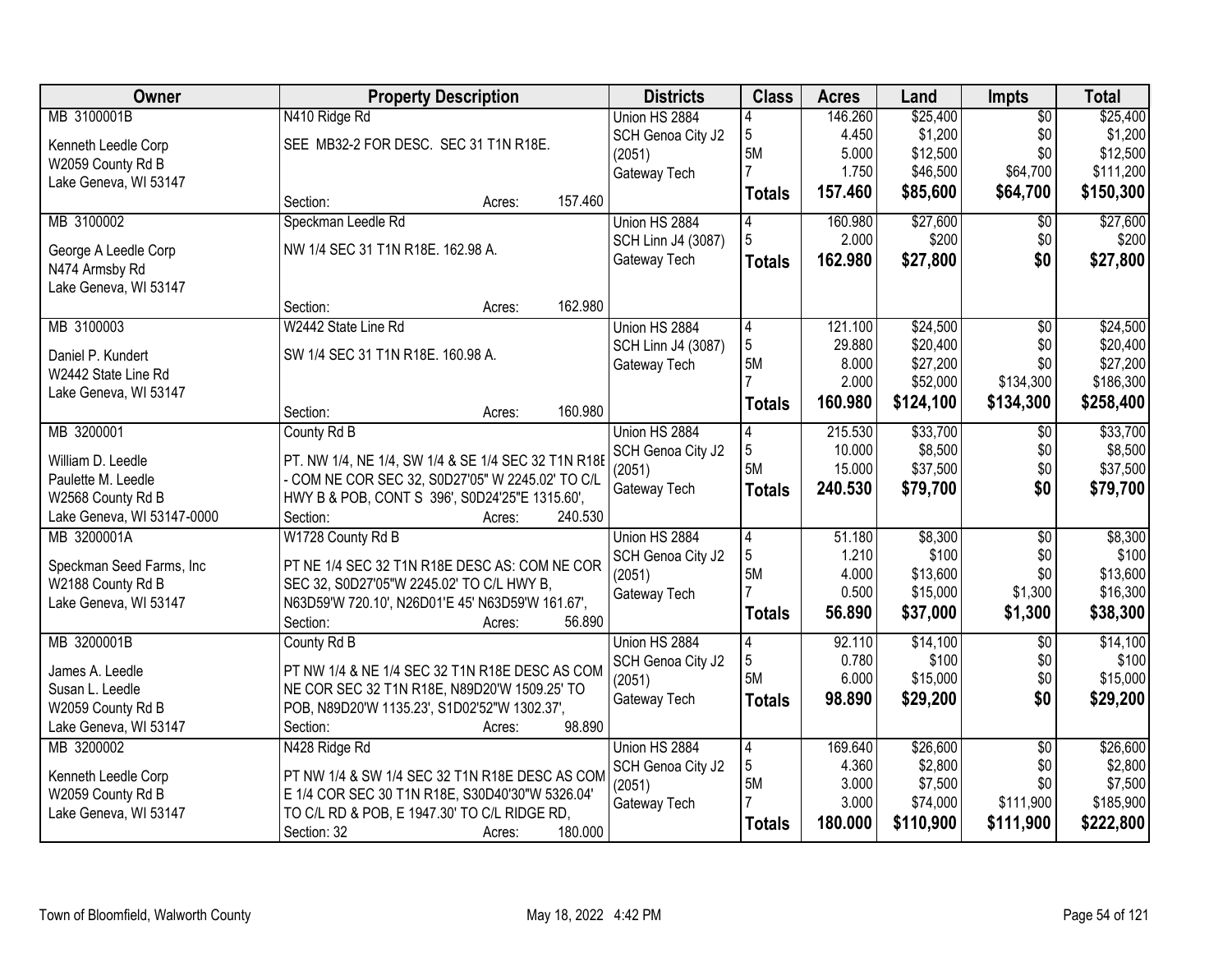| Owner                             | <b>Property Description</b>                                                                   | <b>Districts</b>  | <b>Class</b>   | <b>Acres</b> | Land            | Impts           | <b>Total</b> |
|-----------------------------------|-----------------------------------------------------------------------------------------------|-------------------|----------------|--------------|-----------------|-----------------|--------------|
| MB 3200002A                       | Ridge Rd                                                                                      | Union HS 2884     |                | 20.000       | \$2,900         | $\overline{50}$ | \$2,900      |
| George A Leedle Corp              | SEE MB 31-1 FOR DESCRIPTION OF THIS PARCEL                                                    | SCH Genoa City J2 | <b>Totals</b>  | 20.000       | \$2,900         | \$0             | \$2,900      |
| N474 Armsby Rd                    | OF LAND SEC 32 T1N R18E                                                                       | (2051)            |                |              |                 |                 |              |
| Lake Geneva, WI 53147             |                                                                                               | Gateway Tech      |                |              |                 |                 |              |
|                                   | 20.000<br>Section:<br>Acres:                                                                  |                   |                |              |                 |                 |              |
| MB 3200003                        | Lange Rd                                                                                      | Union HS 2884     | 3              | 40.000       | $\overline{50}$ | \$0             | \$0          |
| Thelen Sand & Gravel, Inc         | SE 1/4 SE 1/4 SEC 32 T1N R18E. 40 A ASSESSED BY                                               | SCH Genoa City J2 | <b>Totals</b>  | 40.000       | \$0             | \$0             | \$0          |
| 28955 W Rte 173 Ste 1             | DEPT OF REVENUE                                                                               | (2051)            |                |              |                 |                 |              |
| Antioch, IL 60002                 |                                                                                               | Gateway Tech      |                |              |                 |                 |              |
|                                   | 40.000<br>Section:<br>Acres:                                                                  |                   |                |              |                 |                 |              |
| MB 3200004                        | County Rd B                                                                                   | Union HS 2884     |                | 0.232        | \$7,800         | $\sqrt[6]{}$    | \$7,800      |
| John L. Quick                     | PT NE 1/4 SEC 32 T1N R18E DESC AS: COM NE COR                                                 | SCH Genoa City J2 | <b>Totals</b>  | 0.232        | \$7,800         | \$0             | \$7,800      |
| Cheryl M. Quick                   | SEC 32, N89D19' 10"W 1377.56' TO POB, N89D19'10"W                                             | (2051)            |                |              |                 |                 |              |
| W1800 County Rd B                 | 145.37' S9D16'25"E 70.17' S87D51'10"E 137.49',                                                | Gateway Tech      |                |              |                 |                 |              |
| Genoa City, WI 53128              | 0.232<br>Section:<br>Acres:                                                                   |                   |                |              |                 |                 |              |
| MB 3300001                        | N461 Thunderbird Rd                                                                           | Union HS 2884     |                | 20.000       | \$180,000       | \$205,600       | \$385,600    |
|                                   | NE 1/4 SEC 33 T1N R18E. EXC. CSM 1710 154.65 A.                                               | SCH Genoa City J2 | $\overline{2}$ | 2.000        | \$55,000        | \$106,900       | \$161,900    |
| Doall Company<br>1480 S Wolf Rd   |                                                                                               | (2051)            | 5              | 75.000       | \$56,300        | \$0             | \$56,300     |
| Wheeling, IL 60090                |                                                                                               | Gateway Tech      |                | 57.650       | \$288,300       | \$0             | \$288,300    |
|                                   | 154.650<br>Section:<br>Acres:                                                                 |                   | Totals         | 154.650      | \$579,600       | \$312,500       | \$892,100    |
| MB 3300002                        | W1662 County Rd B                                                                             | Union HS 2884     | $\overline{4}$ | 10.220       | \$1,500         | $\overline{50}$ | \$1,500      |
|                                   |                                                                                               | SCH Genoa City J2 | 5              | 2.000        | \$5,800         | \$0             | \$5,800      |
| David Gaura                       | E 12 RODS OF SW 1/4 NW 1/4, NW 1/4 NE 1/4 SW 1/4                                              | (2051)            | 5M             | 4.000        | \$13,600        | \$0             | \$13,600     |
| Ashley Gaura<br>W1662 County Rd B | S 10 A. OF SE 1/4 NW 1/4 SEC 33 T1N R18E. ALSO<br>THAT PORTION OF LAND LYING N OF HWY B IN NW | Gateway Tech      |                | 2.000        | \$52,000        | \$72,300        | \$124,300    |
| Genoa City, WI 53128              | 18.220<br>Section: 33<br>Acres:                                                               |                   | <b>Totals</b>  | 18.220       | \$72,900        | \$72,300        | \$145,200    |
| MB 3300002A                       | County Rd B                                                                                   | Union HS 2884     | 4              | 31.000       | \$4,600         | \$0             | \$4,600      |
|                                   |                                                                                               | SCH Genoa City J2 | 5              | 25.000       | \$15,800        | \$0             | \$15,800     |
| Doall Company                     | NE 1/4 NW 1/4 & N 30 A. OF SE 1/4 NW 1/4 SEC 33                                               | (2051)            | 5M             | 14.000       | \$47,600        | \$0             | \$47,600     |
| 1480 S Wolf Rd                    | T1N R18E. 70 A.                                                                               | Gateway Tech      | <b>Totals</b>  | 70.000       | \$68,000        | \$0             | \$68,000     |
| Wheeling, IL 60090                | 70.000<br>Section:<br>Acres:                                                                  |                   |                |              |                 |                 |              |
| MB 3300002B                       | County Rd B                                                                                   | Union HS 2884     |                | 2.430        | \$400           | $\overline{50}$ | \$400        |
|                                   |                                                                                               | SCH Genoa City J2 | <b>Totals</b>  | 2.430        | \$400           | \$0             | \$400        |
| Daren A. Hammarstrom              | PT NE1/4 SW1/4 DESC AS COM NE COR SW1/4 SEC                                                   | (2051)            |                |              |                 |                 |              |
| c/o Daren Hammarstrom             | 33; N89D43'22"W 662.08' TO POB; S0D30'25"W 260.57                                             | Gateway Tech      |                |              |                 |                 |              |
| W1662 County Rd B                 | N89D35'47"W 564.35'; N01D25'54"W 111.43';                                                     |                   |                |              |                 |                 |              |
| Genoa City, WI 53128              | 2.430<br>Section: 33<br>Acres:                                                                |                   |                |              |                 |                 |              |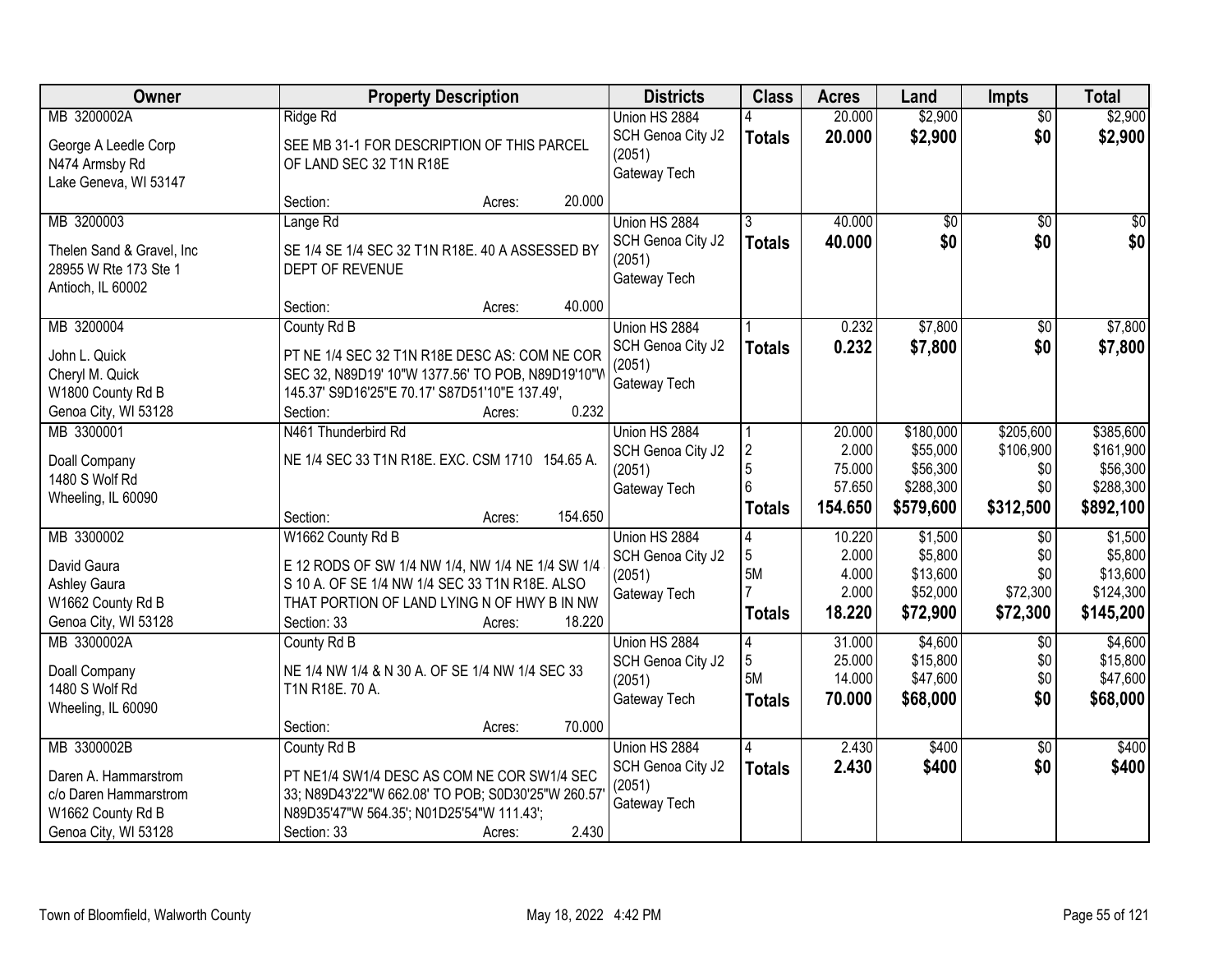| Owner                                    | <b>Property Description</b>                                            | <b>Districts</b>            | <b>Class</b>  | <b>Acres</b>   | Land              | <b>Impts</b>     | <b>Total</b>       |
|------------------------------------------|------------------------------------------------------------------------|-----------------------------|---------------|----------------|-------------------|------------------|--------------------|
| MB 3300003                               | County Rd B                                                            | Union HS 2884               |               | 21.360         | \$3,500           | $\overline{50}$  | \$3,500            |
| Doall Company                            | PT NW 1/4 SEC 33 T1N R18E DESC AS: COM NW COF                          | SCH Genoa City J2           | 5             | 38.000         | \$29,900          | \$0              | \$29,900           |
| 1480 S Wolf Rd                           | SEC 33, S1D12'W 2245.36' TO C/L HWY B, S63D06'E                        | (2051)                      | 5M            | 10.000         | \$34,000          | \$0              | \$34,000           |
| Wheeling, IL 60090                       | 79.86', ON ARC OF CURVE TO LEFT, CHORD                                 | Gateway Tech                | <b>Totals</b> | 69.360         | \$67,400          | \$0              | \$67,400           |
|                                          | 69.360<br>Section:<br>Acres:                                           |                             |               |                |                   |                  |                    |
| MB 3300003B                              | County Rd B                                                            | Union HS 2884               | 4             | 0.500          | \$100             | $\overline{50}$  | \$100              |
|                                          |                                                                        | SCH Genoa City J2           | <b>Totals</b> | 0.500          | \$100             | \$0              | \$100              |
| John L. Quick<br>Cheryl M. Quick         | N 30' OF WLY 795.6' OF W 1/2 NW 1/4 SEC 33 T1N<br>R18E. OUT OF MB 33-3 | (2051)                      |               |                |                   |                  |                    |
| W1800 County Rd B                        |                                                                        | Gateway Tech                |               |                |                   |                  |                    |
| Genoa City, WI 53128                     | 0.500<br>Section:<br>Acres:                                            |                             |               |                |                   |                  |                    |
| MB 3300004                               | County Rd B                                                            | Union HS 2884               | 4             | 2.570          | \$500             | $\overline{50}$  | \$500              |
|                                          |                                                                        | SCH Genoa City J2           |               | 1.000          | \$900             | \$0              | \$900              |
| William D. Leedle                        | PT NW 1/4 SEC 33 T1N R18E: COM SW COR NW 1/4,                          | (2051)                      | <b>Totals</b> | 3.570          | \$1,400           | \$0              | \$1,400            |
| Paulette M. Leedle                       | N0D27'05"E 396' TO C/L HWY B, S63D59'E 79.86',                         | Gateway Tech                |               |                |                   |                  |                    |
| W2568 County Rd B                        | CONT ALG ARC OF CURVE TO LEFT, RADIUS                                  |                             |               |                |                   |                  |                    |
| Lake Geneva, WI 53147-0000               | 3.570<br>Section:<br>Acres:                                            |                             |               |                |                   |                  |                    |
| MB 3300005                               | N191 Lange Rd                                                          | Union HS 2884               | 3             | 38.950         | \$0               | \$0              | \$0                |
| Thelen Sand & Gravel, Inc                | SW 1/4 SW 1/4 SEC 33 T1N R18E. EXC CSM 447.                            | SCH Genoa City J2           | <b>Totals</b> | 38.950         | \$0               | \$0              | \$0                |
| 28955 W Rte 173 Ste 1                    | 38.95 A. ASSESSED BY DEPT OF REVENUE                                   | (2051)                      |               |                |                   |                  |                    |
| Antioch, IL 60002                        |                                                                        | Gateway Tech                |               |                |                   |                  |                    |
|                                          | 38.950<br>Section:<br>Acres:                                           |                             |               |                |                   |                  |                    |
| MB 3300006B                              | W1582 County Rd B                                                      | Union HS 2884               |               | 3.000          | \$67,500          | \$151,800        | \$219,300          |
| Edward W. Buchs                          | ALL SW 1/4 NE 1/4 SW 1/4 SEC 33 T1N R18E N & E OF                      | SCH Genoa City J2           | <b>Totals</b> | 3.000          | \$67,500          | \$151,800        | \$219,300          |
| Karen L. Buchs                           | HWY B. 3:00 AM ASSESSED BY DEPT OF REVENUE                             | (2051)                      |               |                |                   |                  |                    |
| W1582 County Rd B                        |                                                                        | Gateway Tech                |               |                |                   |                  |                    |
| Genoa City, WI 53128                     | 3.000<br>Section: 33<br>Acres:                                         |                             |               |                |                   |                  |                    |
| MB 3300007                               | W1387 County Rd B                                                      | Union HS 2884               | 14            | 68.600         | \$10,900          | $\overline{30}$  | \$10,900           |
|                                          |                                                                        | SCH Genoa City J2           | 5             | 6.290          | \$3,600           | \$0              | \$3,600            |
| William J. Hammerstrom                   | S 1/2 SE 1/4 SEC 33 T1N R18E. EXC CSM #496. 78.39                      | (2051)                      |               | 4.000          | \$80,000          | \$242,900        | \$322,900          |
| Christine S. Hammerstrom                 | А.                                                                     | Gateway Tech                | <b>Totals</b> | 78.890         | \$94,500          | \$242,900        | \$337,400          |
| W1459 County Rd B                        | 78.890                                                                 |                             |               |                |                   |                  |                    |
| Genoa City, WI 53128-0000<br>MB 3300008A | Section:<br>Acres:                                                     |                             |               |                |                   |                  |                    |
|                                          | W1546 County Rd B                                                      | Union HS 2884               |               | 3.500<br>1.500 | \$73,800<br>\$300 | \$176,700<br>\$0 | \$250,500<br>\$300 |
| Timothy F Harmon Trust                   | PT SW 1/4 SEC 33 T1N R18E DESC AS: COM E 1/4                           | SCH Genoa City J2<br>(2051) |               | 5.000          | \$74,100          | \$176,700        | \$250,800          |
| Colleen M Harmon Trust                   | COR SEC 33, N89D 50'29"W ALG EW1/4 SEC LN 3314                         | Gateway Tech                | <b>Totals</b> |                |                   |                  |                    |
| 7526 W Isham                             | 98', S0D23'18"W 740.32' TO POB S0D23'18"W 415.18"                      |                             |               |                |                   |                  |                    |
| Chicago, IL 60631                        | Section:<br>5.000<br>Acres:                                            |                             |               |                |                   |                  |                    |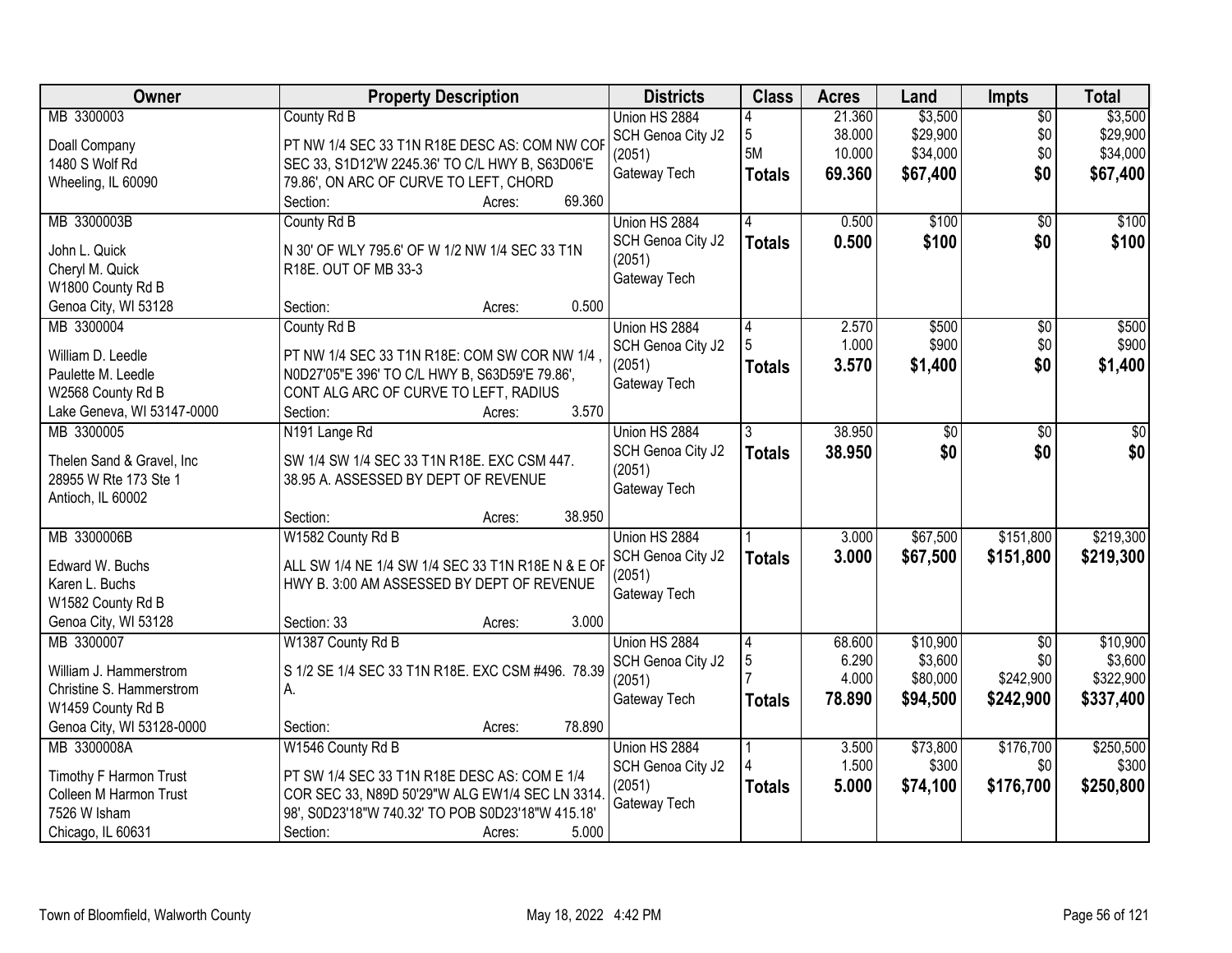| Owner                     | <b>Property Description</b>                           | <b>Districts</b>  | <b>Class</b>  | <b>Acres</b> | Land      | <b>Impts</b>    | <b>Total</b> |
|---------------------------|-------------------------------------------------------|-------------------|---------------|--------------|-----------|-----------------|--------------|
| MB 3300009                | W1428 County Rd B                                     | Union HS 2884     |               | 1.000        | \$37,000  | \$67,300        | \$104,300    |
| William J. Hammerstrom    | E 3/4 OF NW 1/4 SE 1/4 & W 1/2 NE 1/4 SE 1/4 SEC 33   | SCH Genoa City J2 | 4             | 25.000       | \$4,600   | \$0             | \$4,600      |
| Christine S. Hammerstrom  | T1N R18E. 50 A.                                       | (2051)            | 5             | 3.240        | \$1,800   | \$0             | \$1,800      |
| W1459 County Rd B         |                                                       | Gateway Tech      | 5M            | 20.760       | \$70,600  | \$0             | \$70,600     |
| Genoa City, WI 53128-0000 | 50.000<br>Section:<br>Acres:                          |                   | <b>Totals</b> | 50.000       | \$114,000 | \$67,300        | \$181,300    |
| MB 3300012                | W277 Thunderbird Rd                                   | Union HS 2884     |               | 1.500        | \$46,000  | \$207,300       | \$253,300    |
| Kyle T. Helgeland         | PT SE 1/4 SEC 33 T1N R18E DESC AS: COM NE COR         | SCH Genoa City J2 | <b>Totals</b> | 1.500        | \$46,000  | \$207,300       | \$253,300    |
| c/o Kyle T. Helgeland     | OF E 20 A OFF E END N 1/2 SE 1/4 SEC 33 T1N R18E      | (2051)            |               |              |           |                 |              |
| N277 Thunderbird Rd       | S89D06'W 340', S0D54'E 163', S76D16'E 347.34', N 251  | Gateway Tech      |               |              |           |                 |              |
| Genoa City, WI 53128      | 1.500<br>Section: 33<br>Acres:                        |                   |               |              |           |                 |              |
| MB 3300013                | N205 Thunderbird Rd                                   | Union HS 2884     |               | 0.483        | \$25,300  | \$112,200       | \$137,500    |
| <b>Gerald Lenss</b>       | PT SE 1/4 SEC 33 T1N R18E DESC AS: COM E 1/4          | SCH Genoa City J2 | <b>Totals</b> | 0.483        | \$25,300  | \$112,200       | \$137,500    |
| <b>Shirley Lenss</b>      | COR SEC 33, S89D06'W 340', S0D54'E 353.10',           | (2051)            |               |              |           |                 |              |
| 754 Mandalay Ave          | S89D06'W 33.32', S 380', N89D06'E 10' TO POB,         | Gateway Tech      |               |              |           |                 |              |
| Clearwater, FL 33767      | 0.483<br>Section: 33<br>Acres:                        |                   |               |              |           |                 |              |
| MB 3300014                | N263 Thunderbird Rd                                   | Union HS 2884     |               | 1.480        | \$45,600  | \$102,300       | \$147,900    |
|                           |                                                       | SCH Genoa City J2 | <b>Totals</b> | 1.480        | \$45,600  | \$102,300       | \$147,900    |
| Edwin C. Bauman           | PT SE 1/4 SEC 33 T1N R18E DESC AS: COM E 1/4          | (2051)            |               |              |           |                 |              |
| Nancy Bauman              | COR SEC 33, S89D06'W 340', S0D54'E 353.10',           | Gateway Tech      |               |              |           |                 |              |
| N263 Thunderbird Rd       | S89D06'W 33.32', S 7.68' TO POB, S 160', S89D06'W     |                   |               |              |           |                 |              |
| Genoa City, WI 53128-0000 | 1.480<br>Section: 33<br>Acres:                        |                   |               |              |           |                 |              |
| MB 3300015                | W1342 County Rd B                                     | Union HS 2884     |               | 1.040        | \$37,700  | \$233,200       | \$270,900    |
| Edwin V. Krumpen          | PT SE 1/4 SEC 33 T1N R18E DESC AS: COM SW COR         | SCH Genoa City J2 | <b>Totals</b> | 1.040        | \$37,700  | \$233,200       | \$270,900    |
| W1342 County Rd B         | OF E 20 A OF N 1/2 SE 1/4 SEC 33, N89D06'E 200', N    | (2051)            |               |              |           |                 |              |
| Genoa City, WI 53128-0000 | 217.80', N89D06'W 200' S 217.80' TO POB. EXC COM      | Gateway Tech      |               |              |           |                 |              |
|                           | 1.040<br>Section:<br>Acres:                           |                   |               |              |           |                 |              |
| MB 3300016                | W1330 County Rd B                                     | Union HS 2884     |               | 1.040        | \$37,700  | \$235,400       | \$273,100    |
| Archie O. Mcdonald        | PT SE 1/4 SEC 33 T1N R18E DESC AS: COM SW COR         | SCH Genoa City J2 | <b>Totals</b> | 1.040        | \$37,700  | \$235,400       | \$273,100    |
| Sybil M. Mcdonald         | E 20 A OF N 1/2 SE 1/4 SEC 33, N89D06'E 200' TO       | (2051)            |               |              |           |                 |              |
| W1330 County Rd B         | POB, N 217.8', N89D06'E 200', S 217.8', S89D06'W 200' | Gateway Tech      |               |              |           |                 |              |
| Genoa City, WI 53128      | Section: 33<br>1.040<br>Acres:                        |                   |               |              |           |                 |              |
| MB 3300017                | Thunderbird Dr                                        | Union HS 2884     |               | 0.768        | \$32,600  | $\overline{50}$ | \$32,600     |
| Gerald Lenss              | PT SE 1/4 SEC 33 T1N R18E DESC AS: COM E 1/4          | SCH Genoa City J2 | <b>Totals</b> | 0.768        | \$32,600  | \$0             | \$32,600     |
| Shirley Lenss             | COR SEC 33, S89D06'W 340', S0D54'E 353.10',           | (2051)            |               |              |           |                 |              |
| 754 Mandalay Ave          | S89D06'W 33.32', S 140' TO POB N89D06'E 138.65',      | Gateway Tech      |               |              |           |                 |              |
| Clearwater, FL 33767      | 0.768<br>Section:<br>Acres:                           |                   |               |              |           |                 |              |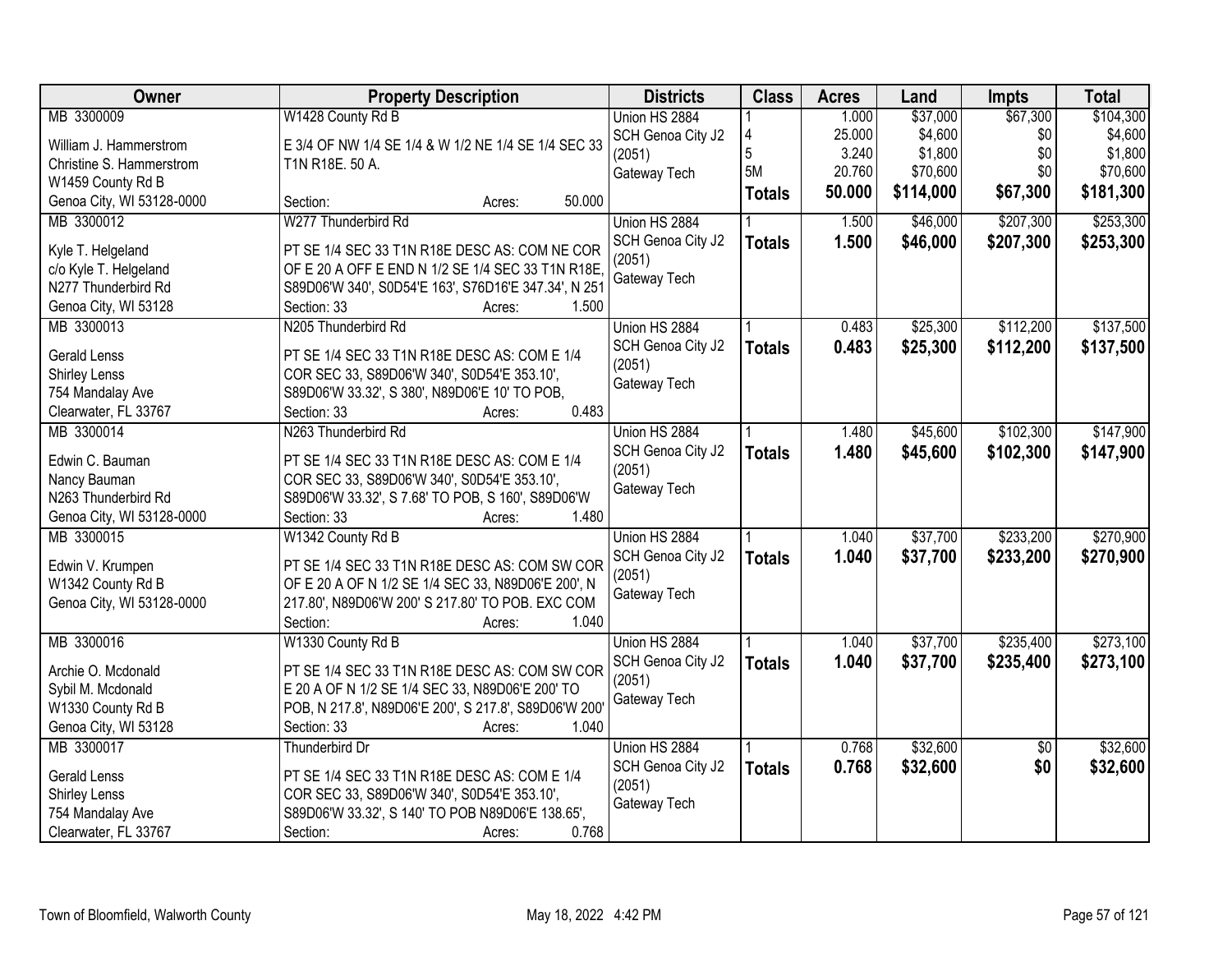| Owner                                  | <b>Property Description</b>                          | <b>Districts</b>       | <b>Class</b>  | <b>Acres</b> | Land            | <b>Impts</b>    | <b>Total</b> |
|----------------------------------------|------------------------------------------------------|------------------------|---------------|--------------|-----------------|-----------------|--------------|
| MB 3300018                             | <b>Thunderbird Dr</b>                                | Union HS 2884          |               | 0.536        | \$27,000        | $\overline{50}$ | \$27,000     |
| <b>Gerald Lenss</b>                    | PT SE 1/4 SEC 33 T1N R18E DESC AS: COM E 1/4         | SCH Genoa City J2      | <b>Totals</b> | 0.536        | \$27,000        | \$0             | \$27,000     |
| Shirley Lenss                          | COR SEC 33, S89D06'W 340', N0D54'E 353.10',          | (2051)                 |               |              |                 |                 |              |
| 754 Mandalay Ave                       | S89D06'W 33.32', S 380', N89D06'E 10', S 155' TO POB | Gateway Tech           |               |              |                 |                 |              |
| Clearwater, FL 33767                   | Section:<br>0.536<br>Acres:                          |                        |               |              |                 |                 |              |
| MB 3400001A                            | County Rd B                                          | Union HS 2884          | 4             | 69.160       | \$12,800        | \$0             | \$12,800     |
| Benjamin W. Leedle                     | PT NE 1/4 & SE 1/4 SEC 34 T1N R18E DESC AS: COM      | SCH Genoa City J2      | 5             | 1.000        | \$100           | \$0             | \$100        |
| Laura L. Leedle                        | E 1/4 COR SEC 34, S0D37'W 1321.32', N89D24'35"W      | (2051)                 | 5M            | 2.000        | \$6,800         | \$0             | \$6,800      |
| W2802 State Line Rd                    | 1322', N0D38'35"E 2375.62', S89D27'55"E 1326.87',    | Gateway Tech           | Totals        | 72.160       | \$19,700        | \$0             | \$19,700     |
| Lake Geneva, WI 53147                  | 72.160<br>Section:<br>Acres:                         |                        |               |              |                 |                 |              |
| MB 3400001B                            | Herman Tonn Dr                                       | Union HS 2884          | X1            | 10.000       | $\overline{50}$ | \$0             | $\sqrt{50}$  |
|                                        |                                                      | SCH Genoa City J2      | <b>Totals</b> | 10,000       | \$0             | \$0             | \$0          |
| United States of America               | PT NE 1/4 SEC 34 T1N R18E DESC AS: COM NE COR        | (2051)                 |               |              |                 |                 |              |
| 5600 American Blvd West Ste 99         | SEC 34, S89D46' 30"W 1325.18', S0D39'30"W 343'       | Gateway Tech           |               |              |                 |                 |              |
| Bloomington, MN 55437                  | S62D40'30"E 309.73', N88D54' 30"E 1015.33',          |                        |               |              |                 |                 |              |
|                                        | 10.000<br>Section:<br>Acres:                         |                        |               |              |                 |                 |              |
| MB 3400001C                            | W905 County Rd H                                     | Union HS 2884          |               | 4.980        | \$89,800        | \$243,200       | \$333,000    |
| Robert J Jirout Trust                  | PT NE 1/4 SEC 34 T1N R18E DESC AS: COM NE COR        | SCH Genoa City J2      |               | 11.250       | \$2,300         | \$0             | \$2,300      |
| Marianna N Jirout Trust                | SEC 34, N89D24' 40"W 1321.96' TO POB, S1D12'50"W     | (2051)                 | 5             | 14.930       | \$12,700        | \$0             | \$12,700     |
| PO Box 591                             | 841.55', N74D58'50"E 103. 23', S89D03'50"E 413.99',  | Gateway Tech           | <b>Totals</b> | 31.160       | \$104,800       | \$243,200       | \$348,000    |
| Genoa City, WI 53128                   | Section: 34<br>31.160<br>Acres:                      |                        |               |              |                 |                 |              |
| MB 3400001C1                           | Herman Tonn Dr                                       | Union HS 2884          |               | 0.020        | \$100           | \$0             | \$100        |
| <b>Workmens Benefit Rec Society</b>    | PT NE1/4 SEC 34 T1N R18E DESC AS COM NE COR          | SCH Genoa City J2      | <b>Totals</b> | 0.020        | \$100           | \$0             | \$100        |
| c/o Workmens Benefit Recreation Societ | SEC 34; N89D24'40"W 1321.96'; S01D12'50"W 352.51'    | (2051)                 |               |              |                 |                 |              |
| C/O Kim Sikorski                       | TO POB; S01D12'50"W 489.04"; N45D00'00"W 2.17";      | Gateway Tech           |               |              |                 |                 |              |
| 1201 County Rd H Wrs-1                 | 0.020<br>Section: 34<br>Acres:                       |                        |               |              |                 |                 |              |
| Genoa City, WI 53128                   |                                                      |                        |               |              |                 |                 |              |
| MB 3400002                             | W1152 County Rd B                                    | Union HS 2884          | 4             | 150.300      | \$26,700        | $\overline{50}$ | \$26,700     |
|                                        |                                                      | SCH Genoa City J2      | 5             | 14.000       | \$9,900         | \$0             | \$9,900      |
| James L Holian III Trust               | NE 1/4 NW 1/4 & E 1/2 SE 1/4 NW 1/4 ALSO W 1/2 NW    | (2051)                 | 5M            | 12.000       | \$40,800        | \$0             | \$40,800     |
| 4414 Hill Rd                           | 1/4 NE 1/4 & SW 1/4 NE 1/4 ALSO E 1/2 NE 1/4 SW 1/4  | Gateway Tech           |               | 1.000        | \$30,000        | \$179,500       | \$209,500    |
| Richmond, IL 60071                     | & NW 1/4 SE 1/4 ALSO W 411.51' OF N 343' OF E 1/2    |                        | <b>Totals</b> | 177.300      | \$107,400       | \$179,500       | \$286,900    |
| MB 3400002A                            | 177.300<br>Section: 34<br>Acres:                     | Union HS 2884          |               |              |                 | \$164,700       | \$201,700    |
|                                        | W1072 County Rd B                                    |                        |               | 1.000        | \$37,000        |                 |              |
| Carson K. Wike                         | PT SE 1/4 SEC 34 T1N R18E DESC AS: COM S 1/4         | SCH Genoa City J2      | <b>Totals</b> | 1.000        | \$37,000        | \$164,700       | \$201,700    |
| Debra L. Wike                          | COR SEC 34, N 1337.14' TO C/L HWY B, S89D51'30"E     | (2051)<br>Gateway Tech |               |              |                 |                 |              |
| W1072 County Rd B                      | 188.30' TO POB, S89D51'30"E 200', N0D08'30"E         |                        |               |              |                 |                 |              |
| Genoa City, WI 53128                   | 1.000<br>Section: 34<br>Acres:                       |                        |               |              |                 |                 |              |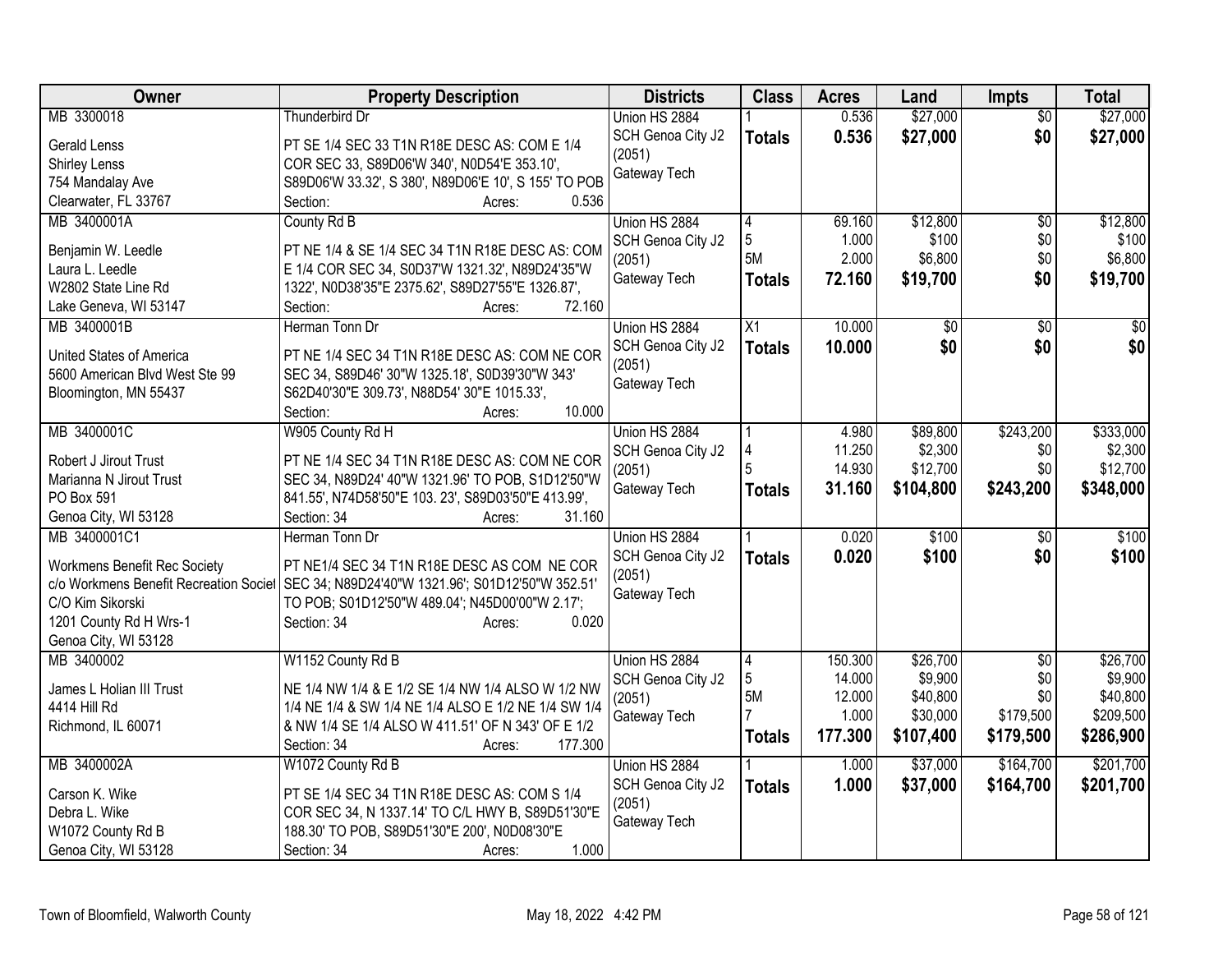| Owner                                    |                                                            | <b>Property Description</b> |         | <b>Districts</b>  | <b>Class</b>    | <b>Acres</b> | Land            | <b>Impts</b>    | <b>Total</b>     |
|------------------------------------------|------------------------------------------------------------|-----------------------------|---------|-------------------|-----------------|--------------|-----------------|-----------------|------------------|
| MB 3400003                               | W1161 County Rd B                                          |                             |         | Union HS 2884     |                 | 1.000        | \$37,000        | \$99,000        | \$136,000        |
| Gabe Hammerstrom                         | SE 1/4 SW 1/4 SEC 34 T1N R18E. 40 A M/L                    |                             |         | SCH Genoa City J2 |                 | 38.000       | \$7,700         | \$0             | \$7,700          |
| 470 Oakwood Ln                           |                                                            |                             |         | (2051)            | 5               | 1.000        | \$100           | \$0             | \$100            |
| Lake Geneva, WI 53147                    |                                                            |                             |         | Gateway Tech      | <b>Totals</b>   | 40.000       | \$44,800        | \$99,000        | \$143,800        |
|                                          | Section: 34                                                | Acres:                      | 40.000  |                   |                 |              |                 |                 |                  |
| MB 3400003A                              | W1192 County Rd B                                          |                             |         | Union HS 2884     | 4               | 27.500       | \$4,200         | $\overline{50}$ | \$4,200          |
|                                          |                                                            |                             |         | SCH Genoa City J2 | 5               | 1.500        | \$900           | \$0             | \$900            |
| James L Holian III Trust<br>4414 Hill Rd | W 1/2 SE 1/4 NW 1/4 & W 1/2 NE 1/4 SW 1/4 SEC 34           |                             |         | (2051)            |                 | 1.000        | \$30,000        | \$169,000       | \$199,000        |
| Richmond, IL 60071                       | T1N R18E. EXC. CSM 2891. OUT OF MB34-3 PER<br>DOC. #374782 |                             |         | Gateway Tech      | <b>Totals</b>   | 30.000       | \$35,100        | \$169,000       | \$204,100        |
|                                          | Section:                                                   | Acres:                      | 30.000  |                   |                 |              |                 |                 |                  |
| MB 3400004                               | W1274 County Rd B                                          |                             |         | Union HS 2884     | 4               | 54.000       | \$8,300         | $\overline{50}$ | \$8,300          |
|                                          |                                                            |                             |         | SCH Genoa City J2 | 5               | 15.100       | \$11,400        | \$0             | \$11,400         |
| Poltermann, LP                           | NW 1/4 NW 1/4 & SW 1/4 NW 1/4 & NW 1/4 SW 1/4 SE           |                             |         | (2051)            | <b>5M</b>       | 38.000       | \$129,200       | \$0             | \$129,200        |
| Kut & Sew Inc                            | 34 T1N R18E. EXC. C.S. 1384. 115.11 A                      |                             |         | Gateway Tech      |                 | 8.000        | \$104,000       | \$475,000       | \$579,000        |
| W986 Hwy B                               |                                                            |                             |         |                   | <b>Totals</b>   | 115.100      | \$252,900       | \$475,000       | \$727,900        |
| Genoa City, WI 53128-1931                | Section: 34                                                | Acres:                      | 115.100 |                   |                 |              |                 |                 |                  |
| MB 3400005                               | W986 County Rd B                                           |                             |         | Union HS 2884     | $\overline{2}$  | 2.000        | \$66,000        | \$221,800       | \$287,800        |
| Poltermann, LP                           | SW 1/4 SW 1/4 SEC 34 T1N R18E. 40 A.                       |                             |         | SCH Genoa City J2 | 4               | 33.000       | \$5,900         | \$0             | \$5,900          |
| Kut & Sew Inc                            |                                                            |                             |         | (2051)            | 5               | 1.000        | \$100           | \$0             | \$100            |
| W986 Hwy B                               |                                                            |                             |         | Gateway Tech      | 5M              | 4.000        | \$13,600        | \$0             | \$13,600         |
| Genoa City, WI 53128-1931                | Section:                                                   | Acres:                      | 40.000  |                   | <b>Totals</b>   | 40.000       | \$85,600        | \$221,800       | \$307,400        |
| MB 3400006                               | County Rd B                                                |                             |         | Union HS 2884     |                 | 78.000       | \$14,600        | \$0             | \$14,600         |
|                                          |                                                            |                             |         | SCH Genoa City J2 |                 | 2.000        | \$200           | \$0             | \$200            |
| William Hansen Trust                     | S 1/2 SE 1/4 SEC 34 T1N R18E. 80 A.                        |                             |         | (2051)            | Totals          | 80.000       | \$14,800        | \$0             | \$14,800         |
| 21292 Insel Ln                           |                                                            |                             |         | Gateway Tech      |                 |              |                 |                 |                  |
| Lakeville, MN 55044                      |                                                            |                             |         |                   |                 |              |                 |                 |                  |
|                                          | Section:                                                   | Acres:                      | 80.000  |                   |                 |              |                 |                 |                  |
| MB 3500001                               | Herman Tonn Dr                                             |                             |         | Union HS 2884     | $\overline{X1}$ | 5.000        | $\overline{60}$ | $\overline{60}$ | $\overline{\$0}$ |
| United States of America                 | PT NW 1/4 SEC 35 T1N R18E DESC AS: COM NW COF              |                             |         | SCH Genoa City J2 | <b>Totals</b>   | 5.000        | \$0             | \$0             | \$0              |
| 5600 American Blvd West Ste 99           | SEC 35, E 660', S 330', W 660', N 330' TO POB.             |                             |         | (2051)            |                 |              |                 |                 |                  |
| Bloomington, MN 55437                    |                                                            |                             |         | Gateway Tech      |                 |              |                 |                 |                  |
|                                          | Section:                                                   | Acres:                      | 5.000   |                   |                 |              |                 |                 |                  |
| MB 3500002                               | W834 County Rd H                                           |                             |         | Union HS 2884     |                 | 6.900        | \$101,400       | \$403,900       | \$505,300        |
| Hans W. Icks                             | PT NW 1/4 SEC 35 T1N R18E DESC AS: COM NW COF              |                             |         | SCH Genoa City J2 | <b>Totals</b>   | 6.900        | \$101,400       | \$403,900       | \$505,300        |
| Catherine J. Icks                        | SEC 35, S89D51' 20"E 659.73' TO POB, S89D51'20"E           |                             |         | (2051)            |                 |              |                 |                 |                  |
| W834 Herman Tonn Dr                      | 166.05', S4D48'50"W 457.79', S41D31'30"W 36.03',           |                             |         | Gateway Tech      |                 |              |                 |                 |                  |
| Genoa City, WI 53128                     | Section: 35                                                | Acres:                      | 6.900   |                   |                 |              |                 |                 |                  |
|                                          |                                                            |                             |         |                   |                 |              |                 |                 |                  |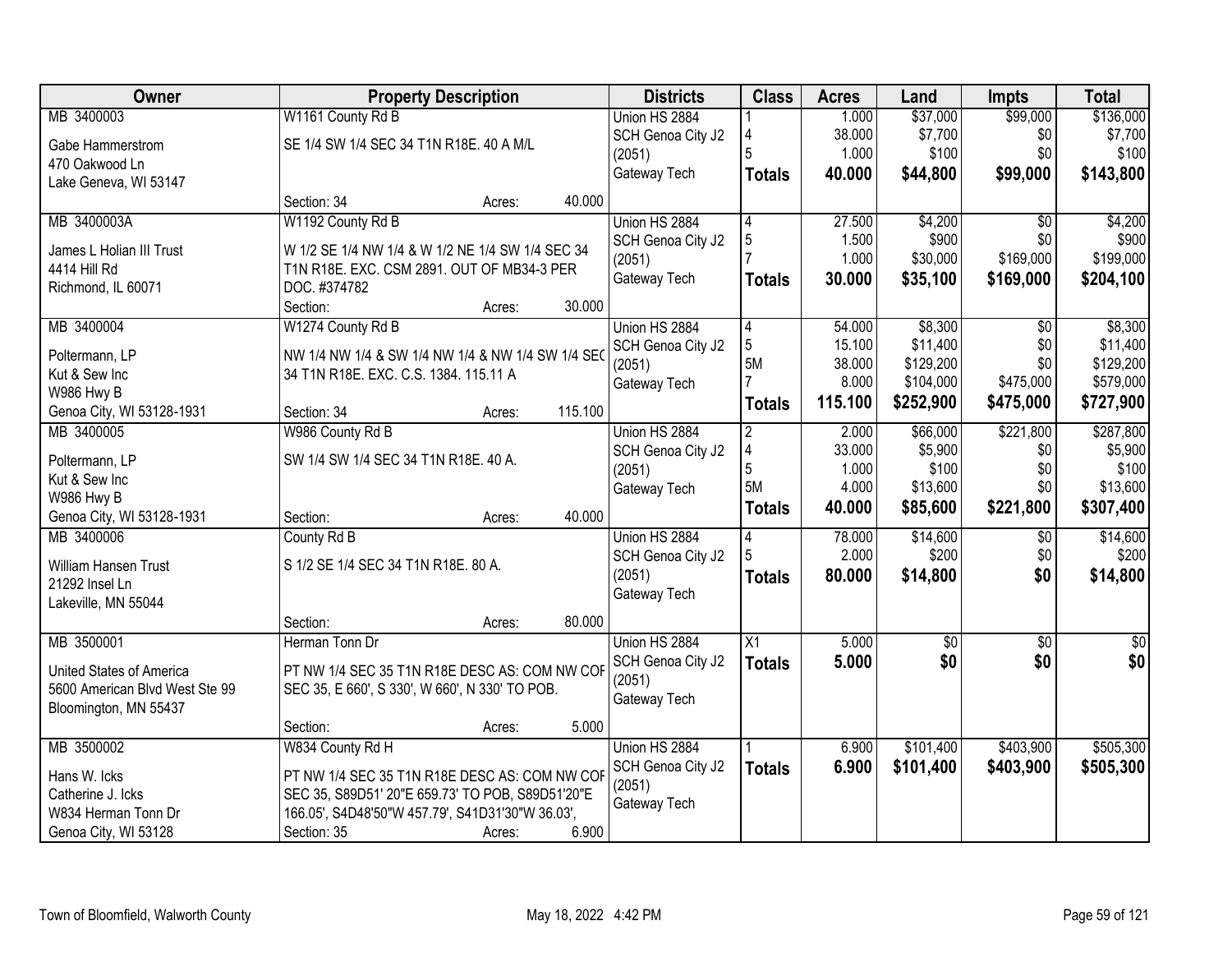| <b>Owner</b>              | <b>Property Description</b>                           | <b>Districts</b>  | <b>Class</b>  | <b>Acres</b> | Land       | <b>Impts</b>    | <b>Total</b>  |
|---------------------------|-------------------------------------------------------|-------------------|---------------|--------------|------------|-----------------|---------------|
| MB 3500002A               | W820 Herman Tonn Dr                                   | Union HS 2884     |               | 3.730        | \$76,600   | \$128,000       | \$204,600     |
| Robert W. Neumann         | PT NW1/4 SEC 35 T1N R18E DESC AS COM AT NW            | SCH Genoa City J2 | <b>Totals</b> | 3.730        | \$76,600   | \$128,000       | \$204,600     |
| Catena M. Neumann         | COR SEC 35; N88D56'46"E 825.26' TO POB;               | (2051)            |               |              |            |                 |               |
| PO Box 188                | N88D54'21"E 493.11'; S01D13'21"E 236.38';             | Gateway Tech      |               |              |            |                 |               |
| Genoa City, WI 53128      | 3.730<br>Section: 35<br>Acres:                        |                   |               |              |            |                 |               |
| MB 3500002B               | W824 Herman Tonn Dr                                   | Union HS 2884     |               | 0.998        | \$37,000   | \$72,200        | \$109,200     |
|                           |                                                       | SCH Genoa City J2 | <b>Totals</b> | 0.998        | \$37,000   | \$72,200        | \$109,200     |
| Eugene W. Hesse           | PT OF NW 1/4 SEC 35 T1N R18E DESC AS W 1/2 OF         | (2051)            |               |              |            |                 |               |
| Marie E. Hesse            | PROPERTY DESC AS 1 A. LOC 213' N FROM SE COR          | Gateway Tech      |               |              |            |                 |               |
| Box 687                   | NE 1/4 NW 1/4 NW 1/4 SEC 35 T1N R18E & THEN           |                   |               |              |            |                 |               |
| Genoa City, WI 53128      | 0.998<br>Section: 35<br>Acres:                        |                   |               |              |            |                 |               |
| MB 3500002C               | W830 Herman Tonn Dr                                   | Union HS 2884     |               | 3.360        | \$72,000   | \$155,500       | \$227,500     |
| Robert D. Snyder          | PT NW 1/4 SEC 35 T1N R18E DESC AS: COM NW COP         | SCH Genoa City J2 | <b>Totals</b> | 3.360        | \$72,000   | \$155,500       | \$227,500     |
| Sherie L. Snyder          | SEC 35; N88D56'46"E 825.26'; S03D32'20"W 237.50' TO   | (2051)            |               |              |            |                 |               |
| W830 Herman Tonn Dr       | POB; N88D52'05"E 307.47'; S01D14'28"E 425.98';        | Gateway Tech      |               |              |            |                 |               |
| Genoa City, WI 53128      | 3.360<br>Section: 35<br>Acres:                        |                   |               |              |            |                 |               |
| MB 3500004                | <b>Fellows Rd</b>                                     | Union HS 2884     | 4             | 20.000       | \$2,900    | $\sqrt[6]{}$    | \$2,900       |
|                           |                                                       | SCH Genoa City J2 | <b>Totals</b> | 20.000       | \$2,900    | \$0             | \$2,900       |
| Joseph Kostein Trust      | N 1/2 SW 1/4 NW 1/4 SEC 35 T1N R18E. 20 A.            | (2051)            |               |              |            |                 |               |
| 605 Fellows Rd            |                                                       | Gateway Tech      |               |              |            |                 |               |
| Genoa City, WI 53128      |                                                       |                   |               |              |            |                 |               |
|                           | 20.000<br>Section:<br>Acres:                          |                   |               |              |            |                 |               |
| MB 3500005                | Herman Tonn Dr                                        | Union HS 2884     | 4             | 20.000       | \$3,100    | $\overline{50}$ | \$3,100       |
| Reynea Mcpeak Trust       | S 1/2 SW 1/4 NW 1/4 SEC 35 T1N R18E. 20 A.            | SCH Genoa City J2 | <b>Totals</b> | 20.000       | \$3,100    | \$0             | \$3,100       |
| 3905 Addison Woods Rd     |                                                       | (2051)            |               |              |            |                 |               |
| Frederick, MD 21704       |                                                       | Gateway Tech      |               |              |            |                 |               |
|                           | 20.000<br>Section:<br>Acres:                          |                   |               |              |            |                 |               |
| MB 3500006                | W986 County Rd B                                      | Union HS 2884     | 3             | 38.570       | $\sqrt{6}$ | $\sqrt{6}$      | $\frac{1}{6}$ |
|                           |                                                       | SCH Genoa City J2 | <b>Totals</b> | 38.570       | \$0        | \$0             | \$0           |
| Poltermann, LP            | NW 1/4 SW 1/4 SEC 35 T1N R18E, EXC. COM SE COR        | (2051)            |               |              |            |                 |               |
| Kut & Sew Inc             | NW 1/4, W 375' N0D12'W 183', E 375', S0D12'E 183' TO  | Gateway Tech      |               |              |            |                 |               |
| W986 Hwy B                | POB. EXC. MB35-6C IN VOL 195 RECORDS PG 881<br>38.570 |                   |               |              |            |                 |               |
| Genoa City, WI 53128-1931 | Section:<br>Acres:                                    |                   |               |              |            |                 |               |
| MB 3500006A               | W804 County Rd B                                      | Union HS 2884     |               | 0.945        | \$36,000   | \$153,900       | \$189,900     |
| Marla Gackowski Trust     | PT SW 1/4 SEC 35 T1N R18E DESC AS: COM SE COR         | SCH Genoa City J2 | <b>Totals</b> | 0.945        | \$36,000   | \$153,900       | \$189,900     |
| W804 County Rd B          | NW 1/4 SW 1/4 SEC 35, W 225', N0D12'W 183', E 225',   | (2051)            |               |              |            |                 |               |
| Genoa City, WI 53128      | S0D12'E 183' TO POB. .95 A                            | Gateway Tech      |               |              |            |                 |               |
|                           | 0.945<br>Section:<br>Acres:                           |                   |               |              |            |                 |               |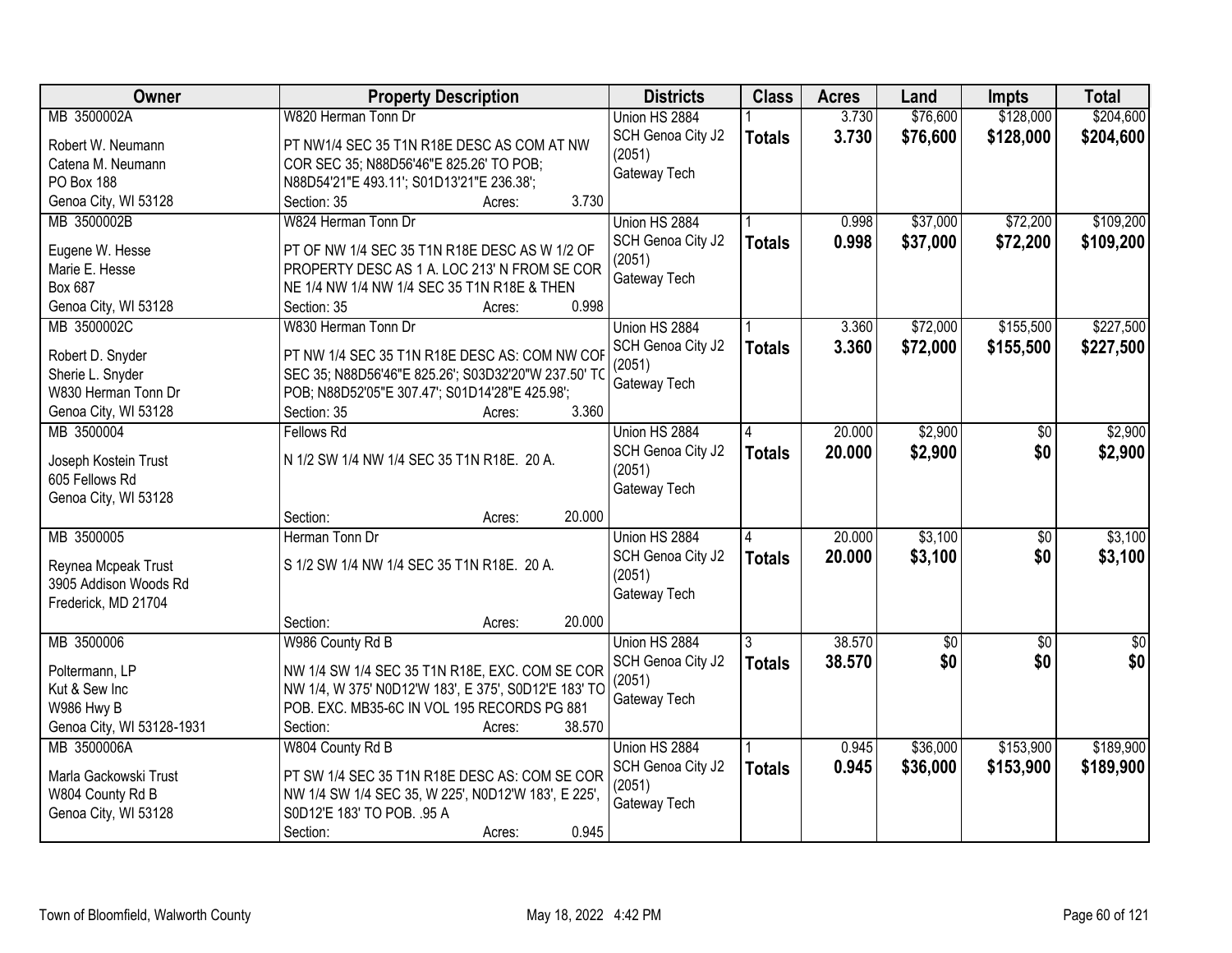| Owner                       | <b>Property Description</b>                            | <b>Districts</b>  | <b>Class</b>  | <b>Acres</b> | Land     | <b>Impts</b> | <b>Total</b> |
|-----------------------------|--------------------------------------------------------|-------------------|---------------|--------------|----------|--------------|--------------|
| MB 3500006B                 | W824 County Rd B                                       | Union HS 2884     |               | 0.630        | \$29,800 | \$167,500    | \$197,300    |
| Michael A. Hanson           | PT SW 1/4 SEC 35 T1N R18E DESC AS: COM AT PT           | SCH Genoa City J2 | <b>Totals</b> | 0.630        | \$29,800 | \$167,500    | \$197,300    |
| Susan D. Hanson             | 225' W OF SE COR NW 1/4 SW 1/4 SEC 35, N0D12'W         | (2051)            |               |              |          |              |              |
| PO Box 189                  | 183', W 150', S0D12'E 183', E 150' TO POB.             | Gateway Tech      |               |              |          |              |              |
| Genoa City, WI 53128        | 0.630<br>Section: 35<br>Acres:                         |                   |               |              |          |              |              |
| MB 3500007                  | County Rd B                                            | Union HS 2884     | 4             | 39.000       | \$8,700  | \$0          | \$8,700      |
|                             |                                                        | SCH Genoa City J2 |               | 1.000        | \$100    | \$0          | \$100        |
| <b>William Hansen Trust</b> | SW 1/4 SW 1/4 SEC 35 T1N R18E. 40 A.                   | (2051)            | <b>Totals</b> | 40.000       | \$8,800  | \$0          | \$8,800      |
| 21292 Insel Ln              |                                                        | Gateway Tech      |               |              |          |              |              |
| Lakeville, MN 55044         |                                                        |                   |               |              |          |              |              |
|                             | 40.000<br>Section:<br>Acres:                           |                   |               |              |          |              |              |
| MB 3600003D                 | N316 Williams Rd                                       | Union HS 2884     |               | 1.000        | \$37,000 | \$133,900    | \$170,900    |
| Philip J. Keenan            | PT NE 1/4 SEC 36 T1N R18E DESC AS: COM NW COR          | SCH Genoa City J2 | <b>Totals</b> | 1.000        | \$37,000 | \$133,900    | \$170,900    |
| PO Box 850                  | NE 1/4 SEC 36, S 2311.10' TO POB, E 208.71', S         | (2051)            |               |              |          |              |              |
| Genoa City, WI 53128        | 208.71', W 208.71', N 208. 71' TO POB. 1 A.            | Gateway Tech      |               |              |          |              |              |
|                             | 1.000<br>Section: 36<br>Acres:                         |                   |               |              |          |              |              |
| MB 3600003F                 | N336 Williams Rd                                       | Union HS 2884     |               | 1.000        | \$37,000 | \$120,200    | \$157,200    |
| Ryan M. Schinkowsky         | PT NE 1/4 SEC 36 T1N R18E DESC AS: COM NW COR          | SCH Genoa City J2 | <b>Totals</b> | 1.000        | \$37,000 | \$120,200    | \$157,200    |
| N336 Williams Rd            | NE 1/4 SEC 36, S 2311.10' TO POB, E 208.71', N         | (2051)            |               |              |          |              |              |
| Genoa City, WI 53128        | 208.71', W 208.71', S 208. 71' TO POB. 1 A             | Gateway Tech      |               |              |          |              |              |
|                             | 1.000<br>Section:<br>Acres:                            |                   |               |              |          |              |              |
| MB 3600007A                 | N223 Williams Rd                                       | Union HS 2884     |               | 0.482        | \$25,300 | \$119,100    | \$144,400    |
|                             |                                                        | SCH Genoa City J2 | <b>Totals</b> | 0.482        | \$25,300 | \$119,100    | \$144,400    |
| Nippersink Properties, Inc. | PT SW 1/4 SEC 36 T1N R18E DESC AS: COM ON E LN         | (2051)            |               |              |          |              |              |
| PO Box 507                  | NE 1/4 SW 1/4 SEC 36 333' N OF SE COR NE 1/4 SW        | Gateway Tech      |               |              |          |              |              |
| Richmond, IL 60071          | 1/4 SEC 36, N 70', W 300', S 70', E 300' TO POB. ALSO  |                   |               |              |          |              |              |
|                             | 0.482<br>Section:<br>Acres:                            |                   |               |              |          |              |              |
| MB 3600007B                 | N243 Williams Rd                                       | Union HS 2884     |               | 0.459        | \$24,600 | \$64,700     | \$89,300     |
| Maria Strickland            | PT SW 1/4 SEC 36 T1N R18E DESC AS: COM ON E LN         | SCH Genoa City J2 | <b>Totals</b> | 0.459        | \$24,600 | \$64,700     | \$89,300     |
| N243 Williams Rd            | NE 1/4 SW 1/4 SEC 36 AT PT 572.5' N FROM SE COR        | (2051)            |               |              |          |              |              |
| Genoa City, WI 53128        | NE 1/4 SEC 36, W 199.75', N 100', E 199.75', S 100' TO | Gateway Tech      |               |              |          |              |              |
|                             | 0.459<br>Section:<br>Acres:                            |                   |               |              |          |              |              |
| MB 3600008                  | W363 Walworth St                                       | Union HS 2884     |               | 2.580        | \$29,700 | \$97,300     | \$127,000    |
| Blind Faith Holdings, LLC   | NW 1/4 SE 1/4 SW 1/4 SEC 36 T1N R18E. EXC. HWY.        | SCH Genoa City J2 |               | 2.000        | \$66,000 | \$179,500    | \$245,500    |
| W363 Walworth St            | 4.58 A.                                                | (2051)            | <b>Totals</b> | 4.580        | \$95,700 | \$276,800    | \$372,500    |
| Genoa City, WI 53128        |                                                        | Gateway Tech      |               |              |          |              |              |
|                             | 4.580<br>Section: 36<br>Acres:                         |                   |               |              |          |              |              |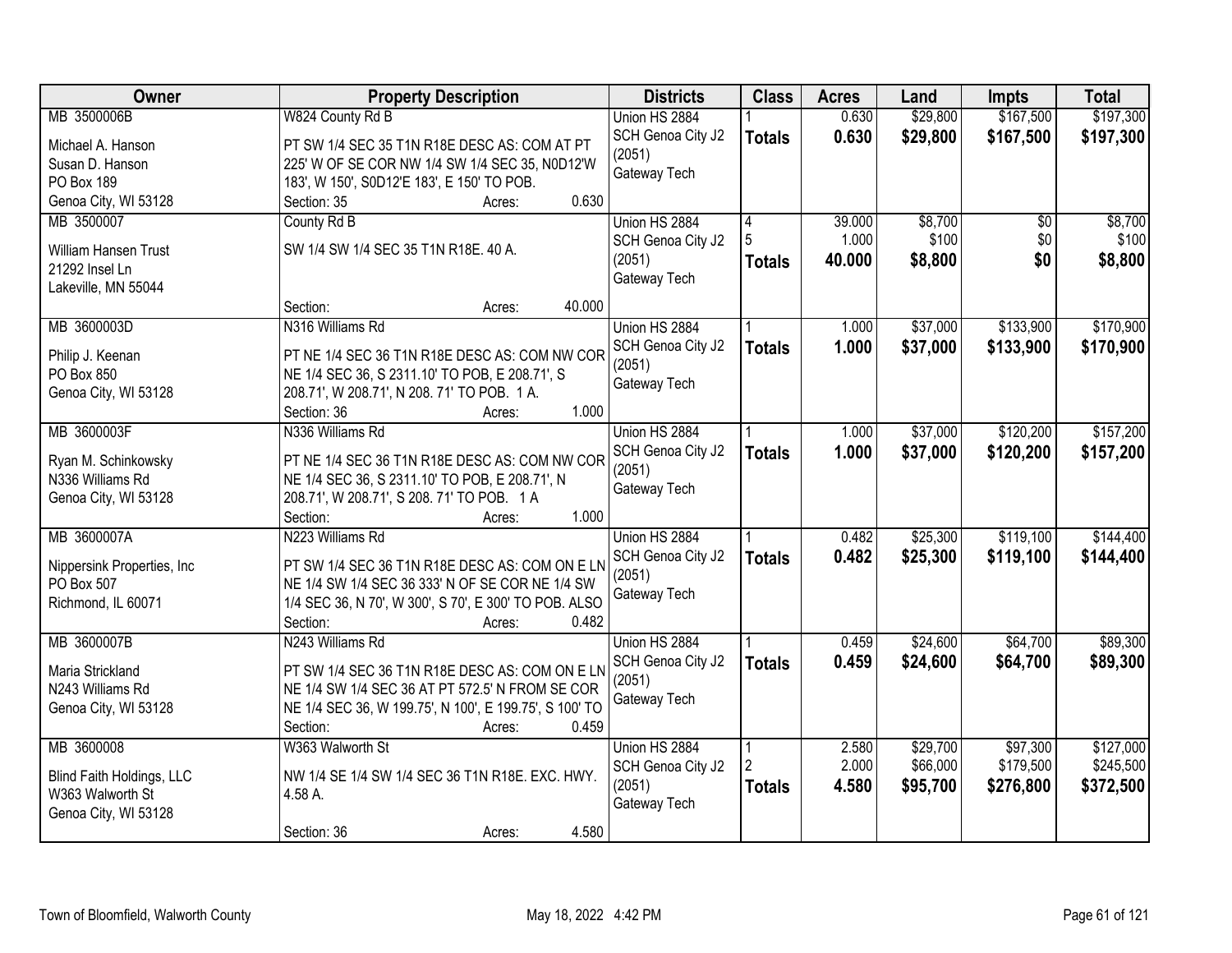| Owner                         | <b>Property Description</b>                           | <b>Districts</b>             | <b>Class</b>  | <b>Acres</b> | Land     | <b>Impts</b> | <b>Total</b> |
|-------------------------------|-------------------------------------------------------|------------------------------|---------------|--------------|----------|--------------|--------------|
| MB 3600009                    | N199 Williams Rd                                      | Union HS 2884                |               | 0.900        | \$49,000 | \$551,000    | \$600,000    |
| Siegel Muente, LLC            | PT SW 1/4 SEC 36 T1N R18E DESC AS: COM SW COF         | SCH Genoa City J2            | <b>Totals</b> | 0.900        | \$49,000 | \$551,000    | \$600,000    |
| 5360 S Edinbourgh Dr          | SE 1/4 SW 1/4 SEC 36, N 1330', N89D37'E 1162.57' TO   | (2051)                       |               |              |          |              |              |
| New Berlin, WI 53146          | POB, N89D37'E 159.13' TO C/L RD, S10D01' W 267.81'.   | Gateway Tech                 |               |              |          |              |              |
|                               | 0.900<br>Section: 36<br>Acres:                        |                              |               |              |          |              |              |
| MB 3600013                    | N235 Williams Rd                                      | Union HS 2884                |               | 0.459        | \$24,600 | \$88,700     | \$113,300    |
|                               |                                                       | SCH Genoa City J2            | <b>Totals</b> | 0.459        | \$24,600 | \$88,700     | \$113,300    |
| <b>Faith Ludford</b>          | PT. NE 1/4 SW 1/4 SEC 36 T1N R18E - COM ON E LN       | (2051)                       |               |              |          |              |              |
| N235 Williams Rd              | SD 1/4 SEC AT PT 472.5' N OF SE COR NE 1/4 SW 1/4     | Gateway Tech                 |               |              |          |              |              |
| Genoa City, WI 53128          | W 199.75', N 100', E 199.75', S 100' TO POB.<br>0.459 |                              |               |              |          |              |              |
| MBH 00001                     | Section:<br>Acres:<br>N2460 Mariondale Rd             | Union HS 2884                |               | 1.009        | \$30,200 | \$373,900    | \$404,100    |
|                               |                                                       |                              |               |              |          |              |              |
| <b>William Davis</b>          | LOT 1 BLOOMFIELD HIGHLANDS A SUBDIVISION AS           | SCH Lake Geneva J1<br>(2885) | <b>Totals</b> | 1.009        | \$30,200 | \$373,900    | \$404,100    |
| Michelle Wilken               | RECORDED IN CAB D SLIDE 103 WCR. LOCATED IN           |                              |               |              |          |              |              |
| W1195 Arbutus Rd              | NW 1/4 NE 1/4 SEC 2 T1N R18E. 43971 SQ FT OUT         | Gateway Tech                 |               |              |          |              |              |
| Genoa City, WI 53128          | 1.009<br>Section: 2<br>Acres:                         |                              |               |              |          |              |              |
| MBH 00002                     | N2450 Mariondale Rd                                   | Union HS 2884                |               | 0.933        | \$29,000 | \$276,500    | \$305,500    |
| Thomas M. Coskey              | LOT 2 BLOOMFIELD HIGHLANDS A SUBDIVISION AS           | SCH Lake Geneva J1           | <b>Totals</b> | 0.933        | \$29,000 | \$276,500    | \$305,500    |
| Cheryln S. Coskey             | RECORDED IN CAB D SLIDE 103 WCR. LOCATED IN           | (2885)                       |               |              |          |              |              |
| N2450 Mariondale Rd           | NW 1/4 NE 1/4 SEC 2 T1N R18E. 40649 SQ FT OUT         | Gateway Tech                 |               |              |          |              |              |
| Burlington, WI 53105          | 0.933<br>Section: 2<br>Acres:                         |                              |               |              |          |              |              |
| MBH 00003                     | N2438 Mariondale Rd                                   | Union HS 2884                |               | 0.943        | \$29,100 | \$177,300    | \$206,400    |
|                               |                                                       | SCH Lake Geneva J1           |               | 0.943        | \$29,100 | \$177,300    | \$206,400    |
| Kyle Pack                     | LOT 3 BLOOMFIELD HIGHLANDS A SUBDIVISION AS           | (2885)                       | <b>Totals</b> |              |          |              |              |
| N2438 Mariondale Rd           | RECORDED IN CAB D SLIDE 103 WCR. LOCATED IN           | Gateway Tech                 |               |              |          |              |              |
| Burlington, WI 53105          | NW 1/4 NE 1/4 SEC 2 T1N R18E. 41083 SQ FT OUT         |                              |               |              |          |              |              |
|                               | 0.943<br>Section: 2<br>Acres:                         |                              |               |              |          |              |              |
| <b>MBH 00004</b>              | Mariondale Rd                                         | Union HS 2884                |               | 0.953        | \$200    | $\sqrt{6}$   | \$200        |
| Clifford S. Mitchell Jr et al | LOT 4 BLOOMFIELD HIGHLANDS A SUBDIVISION AS           | SCH Lake Geneva J1           | <b>Totals</b> | 0.953        | \$200    | \$0          | \$200        |
| 37028 91st St                 | RECORDED IN CAB D SLIDE 103 WCR. LOCATED IN           | (2885)                       |               |              |          |              |              |
| Twin Lakes, WI 53181          | NW 1/4 NE 1/4 SEC 2 T1N R18E. 41517 SQ FT OUT         | Gateway Tech                 |               |              |          |              |              |
|                               | 0.953<br>Section: 2<br>Acres:                         |                              |               |              |          |              |              |
| MBH 00005                     | W696 Douglas Ave                                      | Union HS 2884                |               | 0.994        | \$29,900 | \$192,100    | \$222,000    |
|                               |                                                       | SCH Lake Geneva J1           | <b>Totals</b> | 0.994        | \$29,900 | \$192,100    | \$222,000    |
| Morgan K. Wiswell             | LOT 5 BLOOMFIELD HIGHLANDS A SUBDIVISION AS           | (2885)                       |               |              |          |              |              |
| W696 Douglas Ave              | RECORDED IN CAB D SLIDE 103 WCR. LOCATED IN           | Gateway Tech                 |               |              |          |              |              |
| Burlington, WI 53105          | NW 1/4 NE 1/4 SEC 2 T1N R18E. 43298 SQ FT OUT         |                              |               |              |          |              |              |
|                               | 0.994<br>Section: 2<br>Acres:                         |                              |               |              |          |              |              |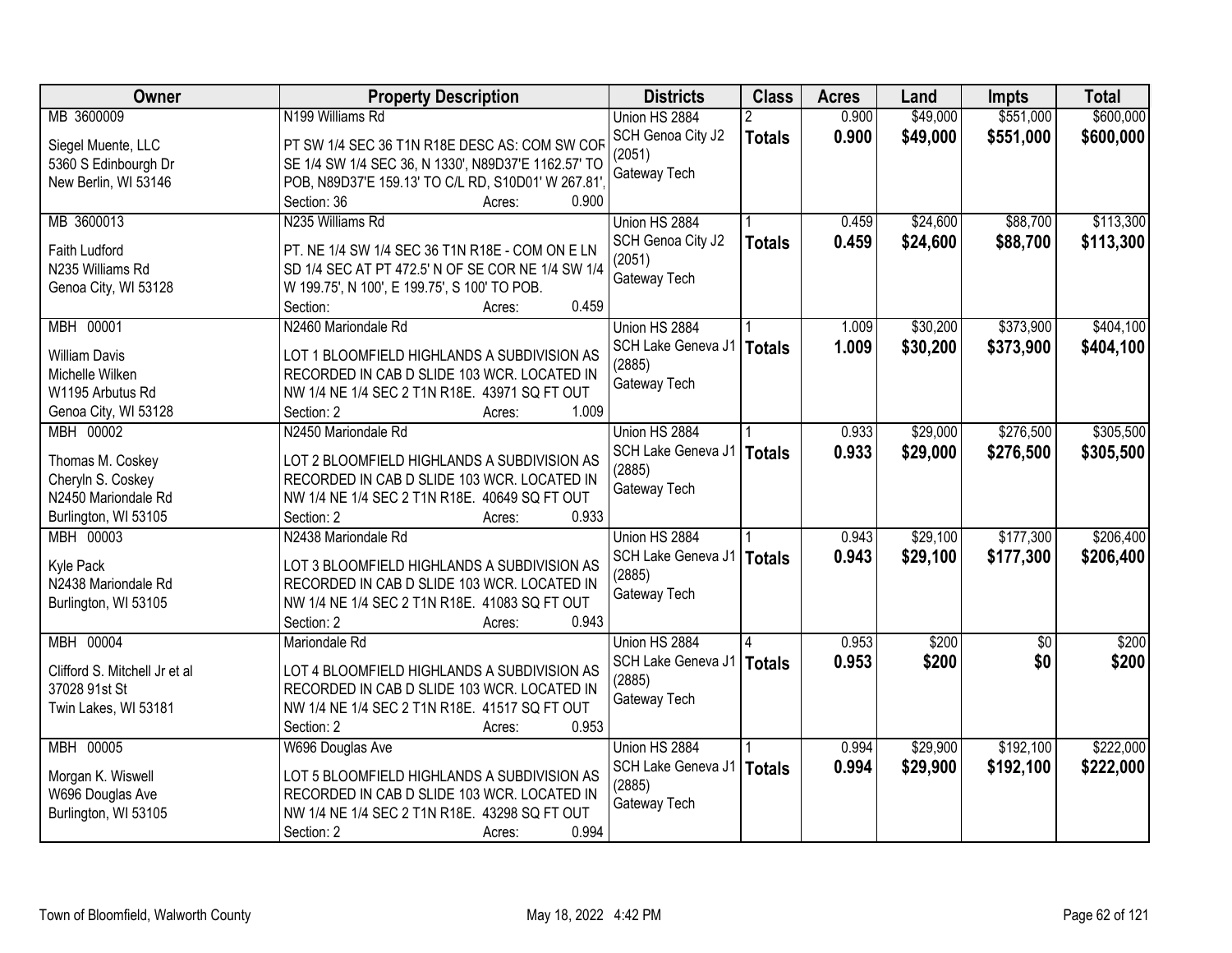| \$260,000<br><b>MBH 00006</b><br>0.935<br>\$29,000<br>W682 Douglas Ave<br>Union HS 2884<br>0.935<br>\$29,000<br>\$260,000<br>SCH Lake Geneva J1<br><b>Totals</b><br>James Fransee<br>LOT 6 BLOOMFIELD HIGHLANDS A SUBDIVISION AS<br>(2885)<br>RECORDED IN CAB D SLIDE 103 WCR. LOCATED IN<br>Carleen M. Fransee<br>Gateway Tech<br>NW 1/4 NE 1/4 SEC 2 T1N R18E. 40741 SQ FT OUT<br>W682 Douglas Ave<br>0.935<br>Burlington, WI 53105<br>Section: 2<br>Acres:<br>\$29,300<br>\$294,100<br>MBH 00007<br>W670 Douglas Ave<br>Union HS 2884<br>0.953<br>0.953<br>\$29,300<br>\$294,100<br>SCH Lake Geneva J1<br><b>Totals</b><br>LOT 7 BLOOMFIELD HIGHLANDS A SUBDIVISION AS<br>Scott A. Hubbell<br>(2885)<br>RECORDED IN CAB D SLIDE 103 WCR. LOCATED IN<br>Kaitlin M. Hubbell<br>Gateway Tech<br>8665 Chaucher Cir E<br>NW 1/4 NE 1/4 SEC 2 T1N R18E. 41504 SQ FT OUT<br>0.953<br>Bristol, WI 53104<br>Section: 2<br>Acres:<br>\$29,100<br>\$261,300<br>MBH 00008<br>W662 Douglas Ave<br>Union HS 2884<br>0.943<br>SCH Lake Geneva J1<br>0.943<br>\$29,100<br>\$261,300<br><b>Totals</b><br>Oscar B. Nicia Jr<br>LOT 8 BLOOMFIELD HIGHLANDS A SUBDIVISION AS<br>(2885)<br>RECORDED IN CAB D SLIDE 103 WCR. LOCATED IN<br>Reyna Nicia<br>Gateway Tech<br>NW 1/4 NE 1/4 SEC 2 T1N R18E. 41074 SQ FT OUT<br>943 Henry St<br>0.943<br>Lake Geneva, WI 53147<br>Section: 2<br>Acres:<br>\$259,200<br>MBH 00009<br>\$29,000<br>W654 Douglas Ave<br>Union HS 2884<br>0.933<br>0.933<br>SCH Lake Geneva J1<br>\$29,000<br>\$259,200<br><b>Totals</b><br>Caleb Thorne<br>LOT 9 BLOOMFIELD HIGHLANDS A SUBDIVISION AS<br>(2885)<br>RECORDED IN CAB D SLIDE 103 WCR. LOCATED IN<br>W654 Douglas Ave<br>Gateway Tech<br>NW 1/4 NE 1/4 SEC 2 T1N R18E. 40643 SQ FT OUT<br>Burlington, WI 53105<br>0.933<br>Section: 2<br>Acres:<br><b>MBH 00010</b><br>0.998<br>\$200<br>$\overline{50}$<br>Union HS 2884<br>Douglas Ave<br>0.998<br>\$200<br>\$0<br>SCH Lake Geneva J1<br><b>Totals</b><br>Edward E. Covey II<br>LOT 10 BLOOMFIELD HIGHLANDS A SUBDIVISION AS<br>(2885)<br>2451 S Nye School Rd<br>RECORDED IN CAB D SLIDE 103 WCR. LOCATED IN<br>Gateway Tech<br>Beloit, WI 53511<br>NW 1/4 NE 1/4 SEC 2 T1N R18E. 43487 SQ FT OUT<br>0.998<br>Section: 2<br>Acres:<br>\$300<br>MBH 00011<br>Union HS 2884<br>1.270<br>$\overline{50}$<br>Douglas Ave<br>1.270<br>\$300<br>\$0<br>SCH Lake Geneva J1<br><b>Totals</b><br>LOT 11 BLOOMFIELD HIGHLANDS A SUBDIVISION AS<br>Aj Developers, LLC<br>(2885)<br>RECORDED IN CAB D SLIDE 103 WCR. LOCATED IN<br>6226 N Legett Ave<br>Gateway Tech<br>NW 1/4 NE 1/4 SEC 2 T1N R18E. 55323 SQ FT OUT<br>Chicago, IL 60646-4818<br>1.270<br>Section: 2<br>Acres:<br>MBH 00012<br>Union HS 2884<br>\$300<br>\$300<br>1.101<br>$\overline{50}$<br>Douglas Ave<br>1.101<br>\$0<br>\$300<br>SCH Lake Geneva J1<br><b>Totals</b><br>LOT 12 BLOOMFIELD HIGHLANDS A SUBDIVISION AS<br>Aj Developers, LLC<br>(2885)<br>6226 N Legett Ave<br>RECORDED IN CAB D SLIDE 103 WCR. LOCATED IN<br>Gateway Tech<br>Chicago, IL 60646-4818<br>NW 1/4 NE 1/4 SEC 2 T1N R18E. 47976 SQ FT OUT | Owner | <b>Property Description</b>   | <b>Districts</b> | <b>Class</b> | <b>Acres</b> | Land | <b>Impts</b> | <b>Total</b> |
|-----------------------------------------------------------------------------------------------------------------------------------------------------------------------------------------------------------------------------------------------------------------------------------------------------------------------------------------------------------------------------------------------------------------------------------------------------------------------------------------------------------------------------------------------------------------------------------------------------------------------------------------------------------------------------------------------------------------------------------------------------------------------------------------------------------------------------------------------------------------------------------------------------------------------------------------------------------------------------------------------------------------------------------------------------------------------------------------------------------------------------------------------------------------------------------------------------------------------------------------------------------------------------------------------------------------------------------------------------------------------------------------------------------------------------------------------------------------------------------------------------------------------------------------------------------------------------------------------------------------------------------------------------------------------------------------------------------------------------------------------------------------------------------------------------------------------------------------------------------------------------------------------------------------------------------------------------------------------------------------------------------------------------------------------------------------------------------------------------------------------------------------------------------------------------------------------------------------------------------------------------------------------------------------------------------------------------------------------------------------------------------------------------------------------------------------------------------------------------------------------------------------------------------------------------------------------------------------------------------------------------------------------------------------------------------------------------------------------------------------------------------------------------------------------------------------------------------------------------------------------------------------------------------------------------------------------------------------------------------------------------------------------------------------------------------------------------------------------------|-------|-------------------------------|------------------|--------------|--------------|------|--------------|--------------|
|                                                                                                                                                                                                                                                                                                                                                                                                                                                                                                                                                                                                                                                                                                                                                                                                                                                                                                                                                                                                                                                                                                                                                                                                                                                                                                                                                                                                                                                                                                                                                                                                                                                                                                                                                                                                                                                                                                                                                                                                                                                                                                                                                                                                                                                                                                                                                                                                                                                                                                                                                                                                                                                                                                                                                                                                                                                                                                                                                                                                                                                                                                     |       |                               |                  |              |              |      |              | \$289,000    |
| \$323,400<br>\$323,400<br>\$290,400<br>\$288,200<br>\$288,200<br>\$200<br>\$200<br>\$300<br>\$300                                                                                                                                                                                                                                                                                                                                                                                                                                                                                                                                                                                                                                                                                                                                                                                                                                                                                                                                                                                                                                                                                                                                                                                                                                                                                                                                                                                                                                                                                                                                                                                                                                                                                                                                                                                                                                                                                                                                                                                                                                                                                                                                                                                                                                                                                                                                                                                                                                                                                                                                                                                                                                                                                                                                                                                                                                                                                                                                                                                                   |       |                               |                  |              |              |      |              | \$289,000    |
|                                                                                                                                                                                                                                                                                                                                                                                                                                                                                                                                                                                                                                                                                                                                                                                                                                                                                                                                                                                                                                                                                                                                                                                                                                                                                                                                                                                                                                                                                                                                                                                                                                                                                                                                                                                                                                                                                                                                                                                                                                                                                                                                                                                                                                                                                                                                                                                                                                                                                                                                                                                                                                                                                                                                                                                                                                                                                                                                                                                                                                                                                                     |       |                               |                  |              |              |      |              |              |
|                                                                                                                                                                                                                                                                                                                                                                                                                                                                                                                                                                                                                                                                                                                                                                                                                                                                                                                                                                                                                                                                                                                                                                                                                                                                                                                                                                                                                                                                                                                                                                                                                                                                                                                                                                                                                                                                                                                                                                                                                                                                                                                                                                                                                                                                                                                                                                                                                                                                                                                                                                                                                                                                                                                                                                                                                                                                                                                                                                                                                                                                                                     |       |                               |                  |              |              |      |              |              |
|                                                                                                                                                                                                                                                                                                                                                                                                                                                                                                                                                                                                                                                                                                                                                                                                                                                                                                                                                                                                                                                                                                                                                                                                                                                                                                                                                                                                                                                                                                                                                                                                                                                                                                                                                                                                                                                                                                                                                                                                                                                                                                                                                                                                                                                                                                                                                                                                                                                                                                                                                                                                                                                                                                                                                                                                                                                                                                                                                                                                                                                                                                     |       |                               |                  |              |              |      |              |              |
|                                                                                                                                                                                                                                                                                                                                                                                                                                                                                                                                                                                                                                                                                                                                                                                                                                                                                                                                                                                                                                                                                                                                                                                                                                                                                                                                                                                                                                                                                                                                                                                                                                                                                                                                                                                                                                                                                                                                                                                                                                                                                                                                                                                                                                                                                                                                                                                                                                                                                                                                                                                                                                                                                                                                                                                                                                                                                                                                                                                                                                                                                                     |       |                               |                  |              |              |      |              |              |
|                                                                                                                                                                                                                                                                                                                                                                                                                                                                                                                                                                                                                                                                                                                                                                                                                                                                                                                                                                                                                                                                                                                                                                                                                                                                                                                                                                                                                                                                                                                                                                                                                                                                                                                                                                                                                                                                                                                                                                                                                                                                                                                                                                                                                                                                                                                                                                                                                                                                                                                                                                                                                                                                                                                                                                                                                                                                                                                                                                                                                                                                                                     |       |                               |                  |              |              |      |              |              |
|                                                                                                                                                                                                                                                                                                                                                                                                                                                                                                                                                                                                                                                                                                                                                                                                                                                                                                                                                                                                                                                                                                                                                                                                                                                                                                                                                                                                                                                                                                                                                                                                                                                                                                                                                                                                                                                                                                                                                                                                                                                                                                                                                                                                                                                                                                                                                                                                                                                                                                                                                                                                                                                                                                                                                                                                                                                                                                                                                                                                                                                                                                     |       |                               |                  |              |              |      |              |              |
| \$290,400                                                                                                                                                                                                                                                                                                                                                                                                                                                                                                                                                                                                                                                                                                                                                                                                                                                                                                                                                                                                                                                                                                                                                                                                                                                                                                                                                                                                                                                                                                                                                                                                                                                                                                                                                                                                                                                                                                                                                                                                                                                                                                                                                                                                                                                                                                                                                                                                                                                                                                                                                                                                                                                                                                                                                                                                                                                                                                                                                                                                                                                                                           |       |                               |                  |              |              |      |              |              |
|                                                                                                                                                                                                                                                                                                                                                                                                                                                                                                                                                                                                                                                                                                                                                                                                                                                                                                                                                                                                                                                                                                                                                                                                                                                                                                                                                                                                                                                                                                                                                                                                                                                                                                                                                                                                                                                                                                                                                                                                                                                                                                                                                                                                                                                                                                                                                                                                                                                                                                                                                                                                                                                                                                                                                                                                                                                                                                                                                                                                                                                                                                     |       |                               |                  |              |              |      |              |              |
|                                                                                                                                                                                                                                                                                                                                                                                                                                                                                                                                                                                                                                                                                                                                                                                                                                                                                                                                                                                                                                                                                                                                                                                                                                                                                                                                                                                                                                                                                                                                                                                                                                                                                                                                                                                                                                                                                                                                                                                                                                                                                                                                                                                                                                                                                                                                                                                                                                                                                                                                                                                                                                                                                                                                                                                                                                                                                                                                                                                                                                                                                                     |       |                               |                  |              |              |      |              |              |
| \$300                                                                                                                                                                                                                                                                                                                                                                                                                                                                                                                                                                                                                                                                                                                                                                                                                                                                                                                                                                                                                                                                                                                                                                                                                                                                                                                                                                                                                                                                                                                                                                                                                                                                                                                                                                                                                                                                                                                                                                                                                                                                                                                                                                                                                                                                                                                                                                                                                                                                                                                                                                                                                                                                                                                                                                                                                                                                                                                                                                                                                                                                                               |       |                               |                  |              |              |      |              |              |
|                                                                                                                                                                                                                                                                                                                                                                                                                                                                                                                                                                                                                                                                                                                                                                                                                                                                                                                                                                                                                                                                                                                                                                                                                                                                                                                                                                                                                                                                                                                                                                                                                                                                                                                                                                                                                                                                                                                                                                                                                                                                                                                                                                                                                                                                                                                                                                                                                                                                                                                                                                                                                                                                                                                                                                                                                                                                                                                                                                                                                                                                                                     |       |                               |                  |              |              |      |              |              |
|                                                                                                                                                                                                                                                                                                                                                                                                                                                                                                                                                                                                                                                                                                                                                                                                                                                                                                                                                                                                                                                                                                                                                                                                                                                                                                                                                                                                                                                                                                                                                                                                                                                                                                                                                                                                                                                                                                                                                                                                                                                                                                                                                                                                                                                                                                                                                                                                                                                                                                                                                                                                                                                                                                                                                                                                                                                                                                                                                                                                                                                                                                     |       |                               |                  |              |              |      |              |              |
|                                                                                                                                                                                                                                                                                                                                                                                                                                                                                                                                                                                                                                                                                                                                                                                                                                                                                                                                                                                                                                                                                                                                                                                                                                                                                                                                                                                                                                                                                                                                                                                                                                                                                                                                                                                                                                                                                                                                                                                                                                                                                                                                                                                                                                                                                                                                                                                                                                                                                                                                                                                                                                                                                                                                                                                                                                                                                                                                                                                                                                                                                                     |       |                               |                  |              |              |      |              |              |
|                                                                                                                                                                                                                                                                                                                                                                                                                                                                                                                                                                                                                                                                                                                                                                                                                                                                                                                                                                                                                                                                                                                                                                                                                                                                                                                                                                                                                                                                                                                                                                                                                                                                                                                                                                                                                                                                                                                                                                                                                                                                                                                                                                                                                                                                                                                                                                                                                                                                                                                                                                                                                                                                                                                                                                                                                                                                                                                                                                                                                                                                                                     |       |                               |                  |              |              |      |              |              |
|                                                                                                                                                                                                                                                                                                                                                                                                                                                                                                                                                                                                                                                                                                                                                                                                                                                                                                                                                                                                                                                                                                                                                                                                                                                                                                                                                                                                                                                                                                                                                                                                                                                                                                                                                                                                                                                                                                                                                                                                                                                                                                                                                                                                                                                                                                                                                                                                                                                                                                                                                                                                                                                                                                                                                                                                                                                                                                                                                                                                                                                                                                     |       |                               |                  |              |              |      |              |              |
|                                                                                                                                                                                                                                                                                                                                                                                                                                                                                                                                                                                                                                                                                                                                                                                                                                                                                                                                                                                                                                                                                                                                                                                                                                                                                                                                                                                                                                                                                                                                                                                                                                                                                                                                                                                                                                                                                                                                                                                                                                                                                                                                                                                                                                                                                                                                                                                                                                                                                                                                                                                                                                                                                                                                                                                                                                                                                                                                                                                                                                                                                                     |       |                               |                  |              |              |      |              |              |
|                                                                                                                                                                                                                                                                                                                                                                                                                                                                                                                                                                                                                                                                                                                                                                                                                                                                                                                                                                                                                                                                                                                                                                                                                                                                                                                                                                                                                                                                                                                                                                                                                                                                                                                                                                                                                                                                                                                                                                                                                                                                                                                                                                                                                                                                                                                                                                                                                                                                                                                                                                                                                                                                                                                                                                                                                                                                                                                                                                                                                                                                                                     |       |                               |                  |              |              |      |              |              |
|                                                                                                                                                                                                                                                                                                                                                                                                                                                                                                                                                                                                                                                                                                                                                                                                                                                                                                                                                                                                                                                                                                                                                                                                                                                                                                                                                                                                                                                                                                                                                                                                                                                                                                                                                                                                                                                                                                                                                                                                                                                                                                                                                                                                                                                                                                                                                                                                                                                                                                                                                                                                                                                                                                                                                                                                                                                                                                                                                                                                                                                                                                     |       |                               |                  |              |              |      |              |              |
|                                                                                                                                                                                                                                                                                                                                                                                                                                                                                                                                                                                                                                                                                                                                                                                                                                                                                                                                                                                                                                                                                                                                                                                                                                                                                                                                                                                                                                                                                                                                                                                                                                                                                                                                                                                                                                                                                                                                                                                                                                                                                                                                                                                                                                                                                                                                                                                                                                                                                                                                                                                                                                                                                                                                                                                                                                                                                                                                                                                                                                                                                                     |       |                               |                  |              |              |      |              |              |
|                                                                                                                                                                                                                                                                                                                                                                                                                                                                                                                                                                                                                                                                                                                                                                                                                                                                                                                                                                                                                                                                                                                                                                                                                                                                                                                                                                                                                                                                                                                                                                                                                                                                                                                                                                                                                                                                                                                                                                                                                                                                                                                                                                                                                                                                                                                                                                                                                                                                                                                                                                                                                                                                                                                                                                                                                                                                                                                                                                                                                                                                                                     |       |                               |                  |              |              |      |              |              |
|                                                                                                                                                                                                                                                                                                                                                                                                                                                                                                                                                                                                                                                                                                                                                                                                                                                                                                                                                                                                                                                                                                                                                                                                                                                                                                                                                                                                                                                                                                                                                                                                                                                                                                                                                                                                                                                                                                                                                                                                                                                                                                                                                                                                                                                                                                                                                                                                                                                                                                                                                                                                                                                                                                                                                                                                                                                                                                                                                                                                                                                                                                     |       |                               |                  |              |              |      |              |              |
|                                                                                                                                                                                                                                                                                                                                                                                                                                                                                                                                                                                                                                                                                                                                                                                                                                                                                                                                                                                                                                                                                                                                                                                                                                                                                                                                                                                                                                                                                                                                                                                                                                                                                                                                                                                                                                                                                                                                                                                                                                                                                                                                                                                                                                                                                                                                                                                                                                                                                                                                                                                                                                                                                                                                                                                                                                                                                                                                                                                                                                                                                                     |       |                               |                  |              |              |      |              |              |
|                                                                                                                                                                                                                                                                                                                                                                                                                                                                                                                                                                                                                                                                                                                                                                                                                                                                                                                                                                                                                                                                                                                                                                                                                                                                                                                                                                                                                                                                                                                                                                                                                                                                                                                                                                                                                                                                                                                                                                                                                                                                                                                                                                                                                                                                                                                                                                                                                                                                                                                                                                                                                                                                                                                                                                                                                                                                                                                                                                                                                                                                                                     |       |                               |                  |              |              |      |              |              |
|                                                                                                                                                                                                                                                                                                                                                                                                                                                                                                                                                                                                                                                                                                                                                                                                                                                                                                                                                                                                                                                                                                                                                                                                                                                                                                                                                                                                                                                                                                                                                                                                                                                                                                                                                                                                                                                                                                                                                                                                                                                                                                                                                                                                                                                                                                                                                                                                                                                                                                                                                                                                                                                                                                                                                                                                                                                                                                                                                                                                                                                                                                     |       |                               |                  |              |              |      |              |              |
|                                                                                                                                                                                                                                                                                                                                                                                                                                                                                                                                                                                                                                                                                                                                                                                                                                                                                                                                                                                                                                                                                                                                                                                                                                                                                                                                                                                                                                                                                                                                                                                                                                                                                                                                                                                                                                                                                                                                                                                                                                                                                                                                                                                                                                                                                                                                                                                                                                                                                                                                                                                                                                                                                                                                                                                                                                                                                                                                                                                                                                                                                                     |       |                               |                  |              |              |      |              |              |
|                                                                                                                                                                                                                                                                                                                                                                                                                                                                                                                                                                                                                                                                                                                                                                                                                                                                                                                                                                                                                                                                                                                                                                                                                                                                                                                                                                                                                                                                                                                                                                                                                                                                                                                                                                                                                                                                                                                                                                                                                                                                                                                                                                                                                                                                                                                                                                                                                                                                                                                                                                                                                                                                                                                                                                                                                                                                                                                                                                                                                                                                                                     |       |                               |                  |              |              |      |              |              |
|                                                                                                                                                                                                                                                                                                                                                                                                                                                                                                                                                                                                                                                                                                                                                                                                                                                                                                                                                                                                                                                                                                                                                                                                                                                                                                                                                                                                                                                                                                                                                                                                                                                                                                                                                                                                                                                                                                                                                                                                                                                                                                                                                                                                                                                                                                                                                                                                                                                                                                                                                                                                                                                                                                                                                                                                                                                                                                                                                                                                                                                                                                     |       |                               |                  |              |              |      |              |              |
|                                                                                                                                                                                                                                                                                                                                                                                                                                                                                                                                                                                                                                                                                                                                                                                                                                                                                                                                                                                                                                                                                                                                                                                                                                                                                                                                                                                                                                                                                                                                                                                                                                                                                                                                                                                                                                                                                                                                                                                                                                                                                                                                                                                                                                                                                                                                                                                                                                                                                                                                                                                                                                                                                                                                                                                                                                                                                                                                                                                                                                                                                                     |       |                               |                  |              |              |      |              |              |
|                                                                                                                                                                                                                                                                                                                                                                                                                                                                                                                                                                                                                                                                                                                                                                                                                                                                                                                                                                                                                                                                                                                                                                                                                                                                                                                                                                                                                                                                                                                                                                                                                                                                                                                                                                                                                                                                                                                                                                                                                                                                                                                                                                                                                                                                                                                                                                                                                                                                                                                                                                                                                                                                                                                                                                                                                                                                                                                                                                                                                                                                                                     |       |                               |                  |              |              |      |              |              |
|                                                                                                                                                                                                                                                                                                                                                                                                                                                                                                                                                                                                                                                                                                                                                                                                                                                                                                                                                                                                                                                                                                                                                                                                                                                                                                                                                                                                                                                                                                                                                                                                                                                                                                                                                                                                                                                                                                                                                                                                                                                                                                                                                                                                                                                                                                                                                                                                                                                                                                                                                                                                                                                                                                                                                                                                                                                                                                                                                                                                                                                                                                     |       |                               |                  |              |              |      |              |              |
|                                                                                                                                                                                                                                                                                                                                                                                                                                                                                                                                                                                                                                                                                                                                                                                                                                                                                                                                                                                                                                                                                                                                                                                                                                                                                                                                                                                                                                                                                                                                                                                                                                                                                                                                                                                                                                                                                                                                                                                                                                                                                                                                                                                                                                                                                                                                                                                                                                                                                                                                                                                                                                                                                                                                                                                                                                                                                                                                                                                                                                                                                                     |       |                               |                  |              |              |      |              |              |
|                                                                                                                                                                                                                                                                                                                                                                                                                                                                                                                                                                                                                                                                                                                                                                                                                                                                                                                                                                                                                                                                                                                                                                                                                                                                                                                                                                                                                                                                                                                                                                                                                                                                                                                                                                                                                                                                                                                                                                                                                                                                                                                                                                                                                                                                                                                                                                                                                                                                                                                                                                                                                                                                                                                                                                                                                                                                                                                                                                                                                                                                                                     |       |                               |                  |              |              |      |              |              |
|                                                                                                                                                                                                                                                                                                                                                                                                                                                                                                                                                                                                                                                                                                                                                                                                                                                                                                                                                                                                                                                                                                                                                                                                                                                                                                                                                                                                                                                                                                                                                                                                                                                                                                                                                                                                                                                                                                                                                                                                                                                                                                                                                                                                                                                                                                                                                                                                                                                                                                                                                                                                                                                                                                                                                                                                                                                                                                                                                                                                                                                                                                     |       |                               |                  |              |              |      |              |              |
|                                                                                                                                                                                                                                                                                                                                                                                                                                                                                                                                                                                                                                                                                                                                                                                                                                                                                                                                                                                                                                                                                                                                                                                                                                                                                                                                                                                                                                                                                                                                                                                                                                                                                                                                                                                                                                                                                                                                                                                                                                                                                                                                                                                                                                                                                                                                                                                                                                                                                                                                                                                                                                                                                                                                                                                                                                                                                                                                                                                                                                                                                                     |       |                               |                  |              |              |      |              |              |
|                                                                                                                                                                                                                                                                                                                                                                                                                                                                                                                                                                                                                                                                                                                                                                                                                                                                                                                                                                                                                                                                                                                                                                                                                                                                                                                                                                                                                                                                                                                                                                                                                                                                                                                                                                                                                                                                                                                                                                                                                                                                                                                                                                                                                                                                                                                                                                                                                                                                                                                                                                                                                                                                                                                                                                                                                                                                                                                                                                                                                                                                                                     |       | 1.101<br>Section: 2<br>Acres: |                  |              |              |      |              |              |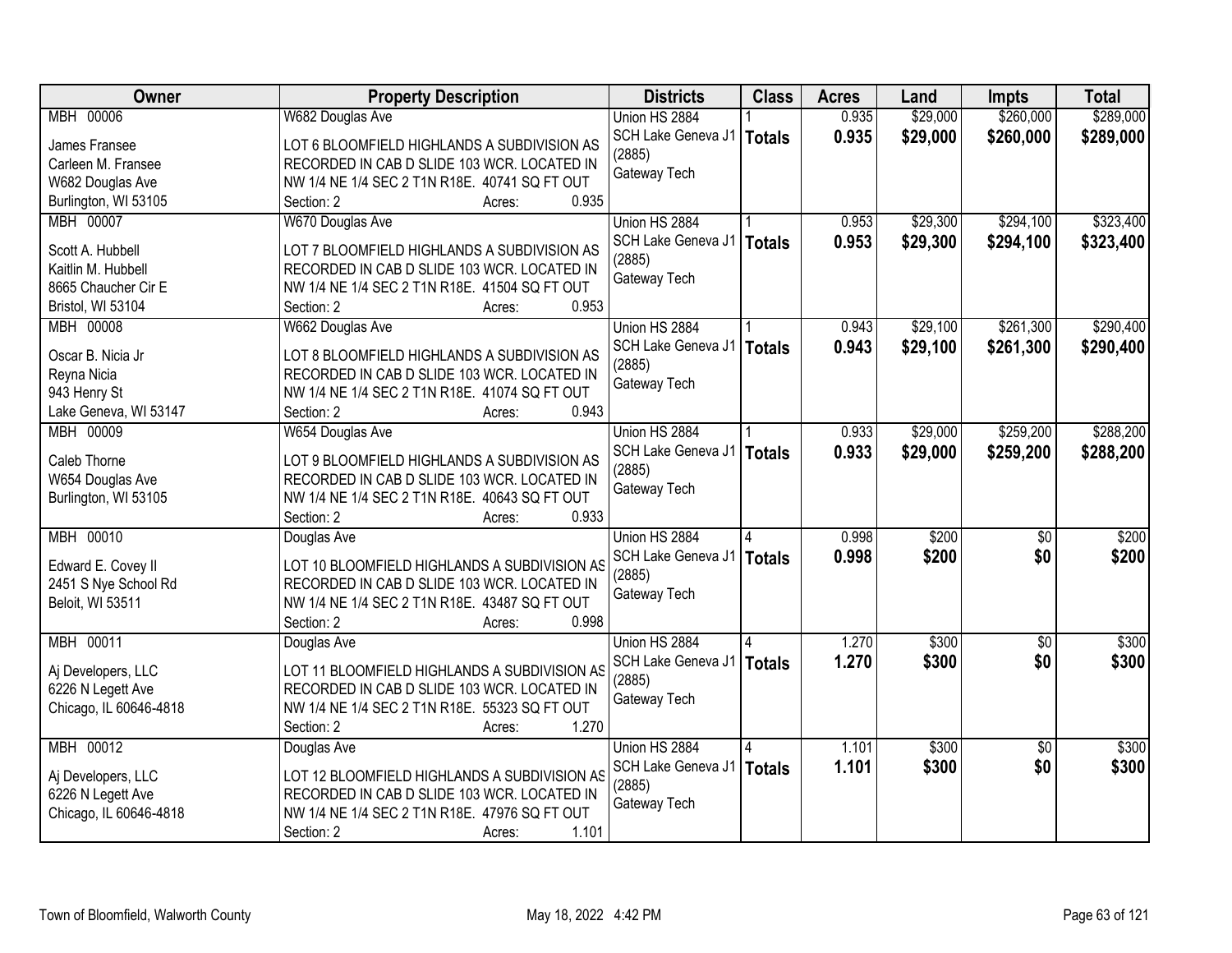| Owner                        | <b>Property Description</b>                   | <b>Districts</b>             | <b>Class</b>  | <b>Acres</b> | Land     | <b>Impts</b>    | <b>Total</b> |
|------------------------------|-----------------------------------------------|------------------------------|---------------|--------------|----------|-----------------|--------------|
| MBH 00013                    | W624 Douglas Ave                              | Union HS 2884                |               | 1.080        | \$32,000 | \$219,200       | \$251,200    |
| Timothy J. Pakulski          | LOT 13 BLOOMFIELD HIGHLANDS A SUBDIVISION AS  | SCH Lake Geneva J1           | <b>Totals</b> | 1.080        | \$32,000 | \$219,200       | \$251,200    |
| Jennifer L. Justen           | RECORDED IN CAB D SLIDE 103 WCR. LOCATED IN   | (2885)                       |               |              |          |                 |              |
| W624 Douglas Ave             | NW 1/4 NE 1/4 SEC 2 T1N R18E. 47455 SQ FT OUT | Gateway Tech                 |               |              |          |                 |              |
| Burlington, WI 53105         | 1.080<br>Section: 2<br>Acres:                 |                              |               |              |          |                 |              |
| MBH 00014                    | Douglas Ave                                   | Union HS 2884                |               | 0.890        | \$200    | \$0             | \$200        |
|                              |                                               | SCH Lake Geneva J1           | 5             | 0.159        | \$600    | \$0             | \$600        |
| Adrian T. Valladolid         | LOT 14 BLOOMFIELD HIGHLANDS A SUBDIVISION AS  | (2885)                       | <b>Totals</b> | 1.049        | \$800    | \$0             | \$800        |
| N2474 Lincoln Dr             | RECORDED IN CAB D SLIDE 103 WCR. LOCATED IN   | Gateway Tech                 |               |              |          |                 |              |
| Burlington, WI 53105         | NW 1/4 NE 1/4 SEC 2 T1N R18E. 45682 SQ FT OUT |                              |               |              |          |                 |              |
|                              | 1.049<br>Section: 2<br>Acres:                 |                              |               |              |          |                 |              |
| MBH 00015                    | Douglas Ave                                   | Union HS 2884                |               | 0.250        | \$10,900 | $\overline{50}$ | \$10,900     |
| <b>Bclf Transition Trust</b> | LOT 15 BLOOMFIELD HIGHLANDS A SUBDIVISION AS  | SCH Lake Geneva J1   4       |               | 0.746        | \$200    | \$0             | \$200        |
| W132 S6927 Fennimore Ln      | RECORDED IN CAB D SLIDE 103 WCR. LOCATED IN   | (2885)                       | <b>Totals</b> | 0.996        | \$11,100 | \$0             | \$11,100     |
| Muskego, WI 53150            | NW 1/4 NE 1/4 SEC 2 T1N R18E. 43400 SQ FT OUT | Gateway Tech                 |               |              |          |                 |              |
|                              | 0.996<br>Section: 2<br>Acres:                 |                              |               |              |          |                 |              |
| MBH 00016                    | W641 Douglas Ave                              | Union HS 2884                |               | 1.059        | \$31,500 | \$232,700       | \$264,200    |
|                              |                                               | SCH Lake Geneva J1           |               | 1.059        |          |                 |              |
| Jeannine M. Clark et al      | LOT 16 BLOOMFIELD HIGHLANDS A SUBDIVISION AS  | (2885)                       | <b>Totals</b> |              | \$31,500 | \$232,700       | \$264,200    |
| c/o Dolores J. Nelson        | RECORDED IN CAB D SLIDE 103 WCR. LOCATED IN   | Gateway Tech                 |               |              |          |                 |              |
| W641 Douglass Ave            | NW 1/4 NE 1/4 SEC 2 T1N R18E. 46139 SQ FT OUT |                              |               |              |          |                 |              |
| Burlington, WI 53105         | 1.059<br>Section: 2<br>Acres:                 |                              |               |              |          |                 |              |
| MBH 00017                    | W650 Deer Field Ct                            | Union HS 2884                |               | 1.003        | \$30,100 | \$221,200       | \$251,300    |
| Greg A Masak Trust           | LOT 17 BLOOMFIELD HIGHLANDS A SUBDIVISION AS  | SCH Lake Geneva J1           | <b>Totals</b> | 1.003        | \$30,100 | \$221,200       | \$251,300    |
| Susan J Reinecke-Masak Trust | RECORDED IN CAB D SLIDE 103 WCR. LOCATED IN   | (2885)                       |               |              |          |                 |              |
| W650 Deer Field Ct           | NW 1/4 NE 1/4 SEC 2 T1N R18E. 43708 SQ FT OUT | Gateway Tech                 |               |              |          |                 |              |
| Burlington, WI 53105         | 1.003<br>Section: 2<br>Acres:                 |                              |               |              |          |                 |              |
| MBH 00018                    | Deer Field Ct                                 | Union HS 2884                |               | 1.110        | \$300    | $\overline{50}$ | \$300        |
|                              |                                               |                              |               |              |          |                 |              |
| Jozef Lubinski               | LOT 18 BLOOMFIELD HIGHLANDS A SUBDIVISION AS  | SCH Lake Geneva J1<br>(2885) | <b>Totals</b> | 1.110        | \$300    | \$0             | \$300        |
| 8451 W Berwyn                | RECORDED IN CAB D SLIDE 103 WCR. LOCATED IN   |                              |               |              |          |                 |              |
| Chicago, IL 60656            | NW 1/4 NE 1/4 SEC 2 T1N R18E. 48373 SQ FT OUT | Gateway Tech                 |               |              |          |                 |              |
|                              | 1.110<br>Section: 2<br>Acres:                 |                              |               |              |          |                 |              |
| MBH 00019                    | W630 Deer Field Ct                            | Union HS 2884                |               | 1.123        | \$33,100 | \$282,200       | \$315,300    |
| Michael Mohr                 | LOT 19 BLOOMFIELD HIGHLANDS A SUBDIVISION AS  | SCH Lake Geneva J1           | <b>Totals</b> | 1.123        | \$33,100 | \$282,200       | \$315,300    |
| Laura Mohr                   | RECORDED IN CAB D SLIDE 103 WCR. LOCATED IN   | (2885)                       |               |              |          |                 |              |
| 283 Quail Dr                 | NW 1/4 NE 1/4 SEC 2 T1N R18E. 48898 SQ FT OUT | Gateway Tech                 |               |              |          |                 |              |
|                              | 1.123<br>Section: 2<br>Acres:                 |                              |               |              |          |                 |              |
| Genoa City, WI 53128         |                                               |                              |               |              |          |                 |              |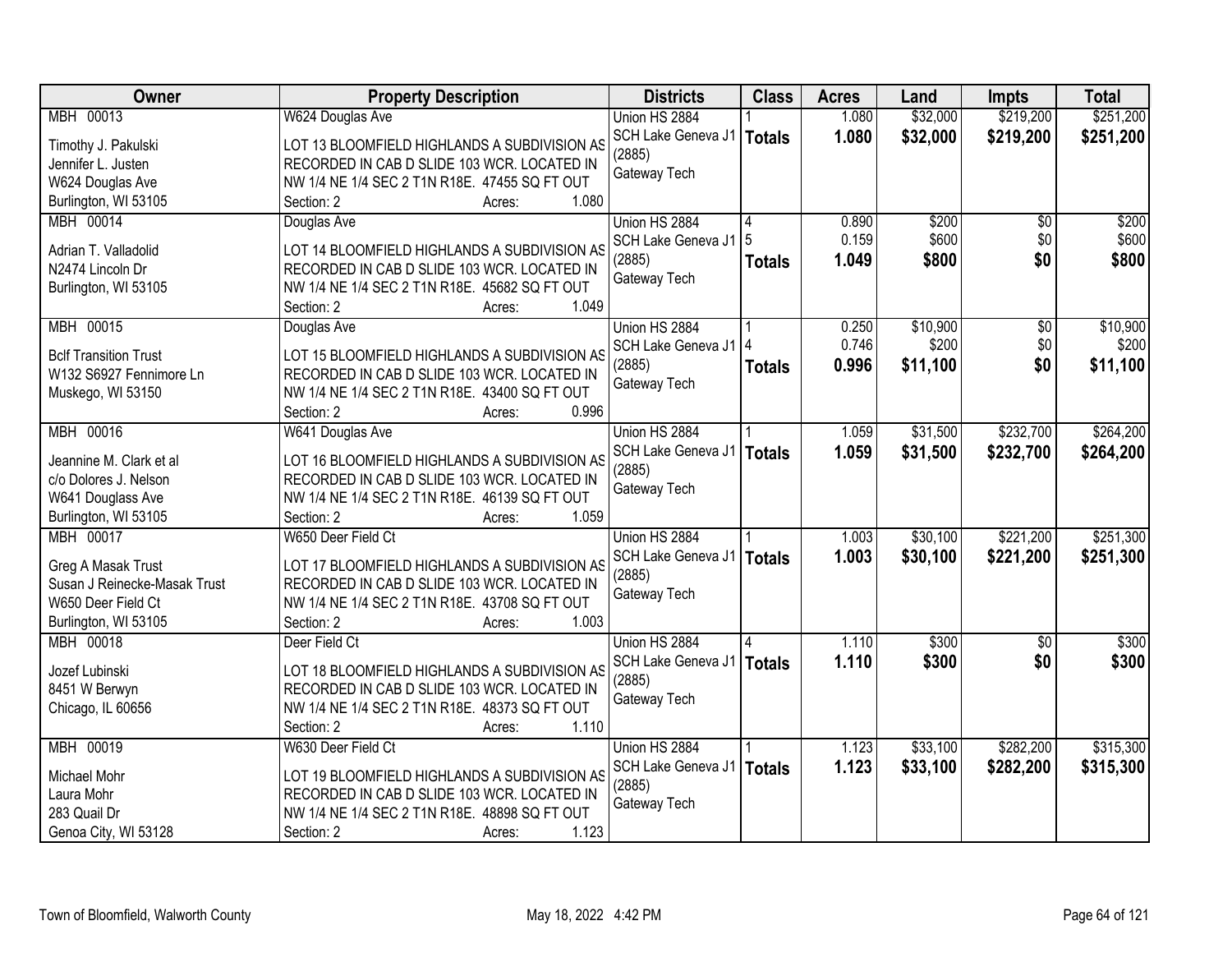| <b>Owner</b>                     | <b>Property Description</b>                                                                | <b>Districts</b>       | <b>Class</b>    | <b>Acres</b> | Land            | <b>Impts</b>    | <b>Total</b>    |
|----------------------------------|--------------------------------------------------------------------------------------------|------------------------|-----------------|--------------|-----------------|-----------------|-----------------|
| MBH 00020                        | W626 Deer Field Ct                                                                         | Union HS 2884          |                 | 1.336        | \$38,400        | \$221,100       | \$259,500       |
| Danny L. Grote                   | LOT 20 BLOOMFIELD HIGHLANDS A SUBDIVISION AS                                               | SCH Lake Geneva J1     | <b>Totals</b>   | 1.336        | \$38,400        | \$221,100       | \$259,500       |
| Shannon L. Grote                 | RECORDED IN CAB D SLIDE 103 WCR. LOCATED IN                                                | (2885)                 |                 |              |                 |                 |                 |
| W626 Deerfield Ct                | NW 1/4 NE 1/4 SEC 2 T1N R18E. 58198 SQ FT OUT                                              | Gateway Tech           |                 |              |                 |                 |                 |
| Burlington, WI 53105             | 1.336<br>Section: 2<br>Acres:                                                              |                        |                 |              |                 |                 |                 |
| MBH 00021                        | W629 Deer Field Ct                                                                         | Union HS 2884          |                 | 1.117        | \$32,900        | \$248,400       | \$281,300       |
|                                  |                                                                                            | SCH Lake Geneva J1     | <b>Totals</b>   | 1.117        | \$32,900        | \$248,400       | \$281,300       |
| Thomas M. Flentge                | LOT 21 BLOOMFIELD HIGHLANDS A SUBDIVISION AS                                               | (2885)                 |                 |              |                 |                 |                 |
| 8628 225th Ave                   | RECORDED IN CAB D SLIDE 103 WCR. LOCATED IN                                                | Gateway Tech           |                 |              |                 |                 |                 |
| Salem, WI 53168                  | NW 1/4 NE 1/4 SEC 2 T1N R18E. 48650 SQ FT OUT                                              |                        |                 |              |                 |                 |                 |
|                                  | 1.117<br>Section: 2<br>Acres:                                                              |                        |                 |              |                 |                 |                 |
| MBH 00022                        | Mariondale Dr                                                                              | Union HS 2884          | X4              | 1.314        | \$0             | $\overline{50}$ | $\overline{50}$ |
| Town of Bloomfield               | OUTLOT 1 BLOOMFIELD HIGHLANDS A SUBDIVISION                                                | SCH Lake Geneva J1     | <b>Totals</b>   | 1.314        | \$0             | \$0             | \$0             |
| PO Box 609                       | AS RECORDED IN CAB D SLIDE 103 WCR. LOCATED                                                | (2885)                 |                 |              |                 |                 |                 |
| Pell Lake, WI 53157              | IN NW 1/4 NE 1/4 SEC 2 T1N R18E. 57219 SQ FT OUT                                           | Gateway Tech           |                 |              |                 |                 |                 |
|                                  | Section:<br>1.314<br>Acres:                                                                |                        |                 |              |                 |                 |                 |
| MBH 00023                        | Douglas Ave                                                                                | Union HS 2884          | X4              | 0.427        | \$0             | \$0             | \$0             |
|                                  |                                                                                            | SCH Lake Geneva J1     | <b>Totals</b>   | 0.427        | \$0             | \$0             | \$0             |
| Town of Bloomfield               | OUTLOT 2 BLOOMFIELD HIGHLANDS A SUBDIVISION                                                | (2885)                 |                 |              |                 |                 |                 |
| PO Box 609                       | AS RECORDED IN CAB D SLIDE 103 WCR. LOCATED                                                | Gateway Tech           |                 |              |                 |                 |                 |
| Pell Lake, WI 53157              | IN NW 1/4 NE 1/4 SEC 2 T1N R18E. 18599 SQ FT OUT                                           |                        |                 |              |                 |                 |                 |
|                                  | 0.427<br>Section:<br>Acres:                                                                |                        |                 |              |                 |                 |                 |
| MBH 00024                        | Douglas Ave                                                                                | Union HS 2884          | $\overline{X4}$ | 0.902        | $\overline{50}$ | $\overline{50}$ | $\overline{50}$ |
| Town of Bloomfield               | OUTLOT 3 BLOOMFIELD HIGHLANDS A SUBDIVISION                                                | SCH Lake Geneva J1     | <b>Totals</b>   | 0.902        | \$0             | \$0             | \$0             |
| PO Box 609                       | AS RECORDED IN CAB D SLIDE 103 WCR. LOCATED                                                | (2885)                 |                 |              |                 |                 |                 |
| Pell Lake, WI 53157              | IN NW 1/4 NE 1/4 SEC 2 T1N R18E. 39308 SQ FT OUT                                           | Gateway Tech           |                 |              |                 |                 |                 |
|                                  | 0.902<br>Section:<br>Acres:                                                                |                        |                 |              |                 |                 |                 |
| MBH 00025                        | Douglas Ave                                                                                | Union HS 2884          | X4              | 0.960        | $\sqrt{50}$     | $\sqrt{6}$      | $\sqrt{60}$     |
|                                  |                                                                                            | SCH Lake Geneva J1     | <b>Totals</b>   | 0.960        | \$0             | \$0             | \$0             |
| Town of Bloomfield<br>PO Box 609 | OUTLOT 4 BLOOMFIELD HIGHLANDS A SUBDIVISION<br>AS RECORDED IN CAB D SLIDE 103 WCR. LOCATED | (2885)                 |                 |              |                 |                 |                 |
|                                  | IN NW 1/4 NE 1/4 SEC 2 T1N R18E. 41816 SQ FT OUT                                           | Gateway Tech           |                 |              |                 |                 |                 |
| Pell Lake, WI 53157              | Section:<br>0.960<br>Acres:                                                                |                        |                 |              |                 |                 |                 |
| <b>MGDW 00001</b>                | W617 Hillcrest Dr                                                                          | Union HS 2884          |                 | 1.394        | \$44,100        | $\overline{50}$ | \$44,100        |
|                                  |                                                                                            |                        |                 | 1.394        |                 | \$0             |                 |
| Amber A. Timm                    | LOTS 1 & 2 GRA DEN WOODS                                                                   | SCH Genoa City J2      | <b>Totals</b>   |              | \$44,100        |                 | \$44,100        |
| PO Box 235                       |                                                                                            | (2051)<br>Gateway Tech |                 |              |                 |                 |                 |
| Genoa City, WI 53128             |                                                                                            |                        |                 |              |                 |                 |                 |
|                                  | 1.394<br>Section: 26<br>Acres:                                                             |                        |                 |              |                 |                 |                 |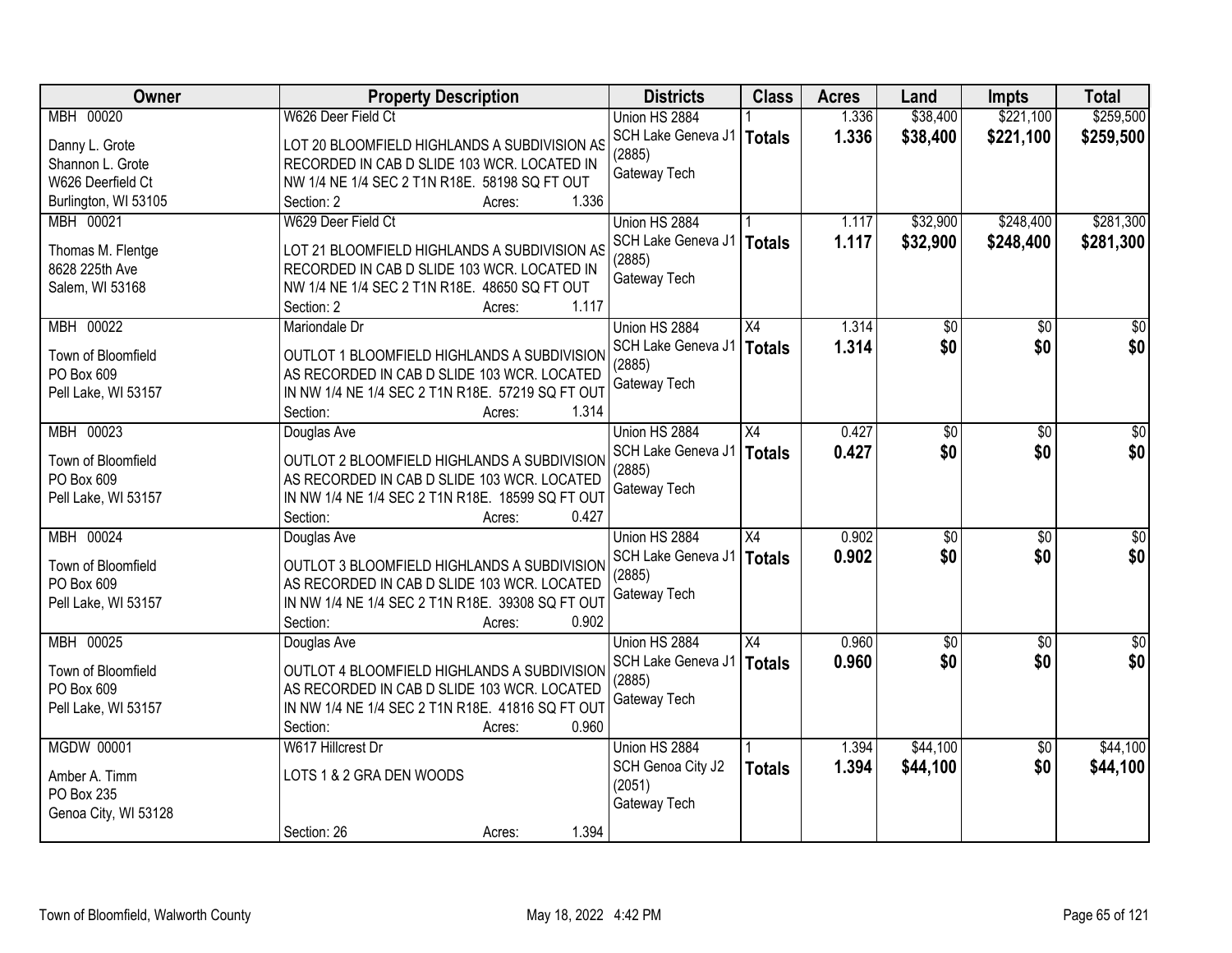| Owner                | <b>Property Description</b> |        |       | <b>Districts</b>       | <b>Class</b>   | <b>Acres</b> | Land     | <b>Impts</b>    | <b>Total</b> |
|----------------------|-----------------------------|--------|-------|------------------------|----------------|--------------|----------|-----------------|--------------|
| <b>MGDW 00003</b>    | W589 Hillcrest Dr           |        |       | Union HS 2884          |                | 0.966        | \$36,200 | \$241,000       | \$277,200    |
| Corey A. Brown       | LOT 3 GRA DEN WOODS         |        |       | SCH Genoa City J2      | <b>Totals</b>  | 0.966        | \$36,200 | \$241,000       | \$277,200    |
| W589 Hillcrest Dr    |                             |        |       | (2051)                 |                |              |          |                 |              |
| Genoa City, WI 53128 |                             |        |       | Gateway Tech           |                |              |          |                 |              |
|                      | Section:                    | Acres: | 0.966 |                        |                |              |          |                 |              |
| <b>MGDW 00004</b>    | W587 Hillcrest Dr           |        |       | Union HS 2884          |                | 0.904        | \$34,900 | \$201,100       | \$236,000    |
| Rs Ireland, LLC      | LOT 4 GRA DEN WOODS         |        |       | SCH Genoa City J2      | <b>Totals</b>  | 0.904        | \$34,900 | \$201,100       | \$236,000    |
| W587 Hillcrest Dr    |                             |        |       | (2051)                 |                |              |          |                 |              |
| Genoa City, WI 53128 |                             |        |       | Gateway Tech           |                |              |          |                 |              |
|                      | Section:                    | Acres: | 0.904 |                        |                |              |          |                 |              |
| <b>MGDW 00005</b>    | W585 Hillcrest Dr           |        |       | Union HS 2884          |                | 1.018        | \$37,300 | \$249,300       | \$286,600    |
| <b>Barbara Moos</b>  | LOT 5 GRA DEN WOODS         |        |       | SCH Genoa City J2      | <b>Totals</b>  | 1.018        | \$37,300 | \$249,300       | \$286,600    |
| W585 Hillcrest Dr    |                             |        |       | (2051)                 |                |              |          |                 |              |
| Genoa City, WI 53128 |                             |        |       | Gateway Tech           |                |              |          |                 |              |
|                      | Section:                    | Acres: | 1.018 |                        |                |              |          |                 |              |
| <b>MGDW 00006</b>    | W579 Hillcrest Dr           |        |       | Union HS 2884          |                | 1.130        | \$39,300 | \$325,400       | \$364,700    |
| Roger J. Moen        | LOT 6 GRA DEN WOODS         |        |       | SCH Genoa City J2      | <b>Totals</b>  | 1.130        | \$39,300 | \$325,400       | \$364,700    |
| Ethel M. Horgan-Moen |                             |        |       | (2051)                 |                |              |          |                 |              |
| W579 Hillcrest Dr    |                             |        |       | Gateway Tech           |                |              |          |                 |              |
| Genoa City, WI 53128 | Section:                    | Acres: | 1.130 |                        |                |              |          |                 |              |
| <b>MGDW 00007</b>    | <b>Morrland Rd</b>          |        |       | Union HS 2884          | $\overline{4}$ | 0.809        | \$200    | $\overline{50}$ | \$200        |
| Sundial Farms, Inc.  | LOT 7 GRA DEN WOODS         |        |       | SCH Genoa City J2      | 5M             | 0.150        | \$500    | \$0             | \$500        |
| 11514 Burlington Rd  |                             |        |       | (2051)<br>Gateway Tech | <b>Totals</b>  | 0.959        | \$700    | \$0             | \$700        |
| Richmond, IL 60071   |                             |        |       |                        |                |              |          |                 |              |
|                      | Section:                    | Acres: | 0.959 |                        |                |              |          |                 |              |
| <b>MGDW 00008</b>    | Morrland Rd                 |        |       | Union HS 2884          | $\overline{4}$ | 0.418        | \$100    | $\overline{50}$ | \$100        |
| Sundial Farms, Inc   | LOT 8 GRA DEN WOODS         |        |       | SCH Genoa City J2      | 5M             | 0.500        | \$1,300  | \$0             | \$1,300      |
| 11514 Burlington Rd  |                             |        |       | (2051)<br>Gateway Tech | <b>Totals</b>  | 0.918        | \$1,400  | \$0             | \$1,400      |
| Richmond, IL 60071   |                             |        |       |                        |                |              |          |                 |              |
|                      | Section:                    | Acres: | 0.918 |                        |                |              |          |                 |              |
| <b>MGDW 00009</b>    | <b>Morrland Rd</b>          |        |       | Union HS 2884          | 4              | 0.469        | \$100    | $\overline{30}$ | \$100        |
| Sundial Farms, Inc.  | LOT 9 GRA DEN WOODS         |        |       | SCH Genoa City J2      | <b>Totals</b>  | 0.469        | \$100    | \$0             | \$100        |
| 11514 Burlington Rd  |                             |        |       | (2051)<br>Gateway Tech |                |              |          |                 |              |
| Richmond, IL 60071   |                             |        |       |                        |                |              |          |                 |              |
|                      | Section:                    | Acres: | 0.469 |                        |                |              |          |                 |              |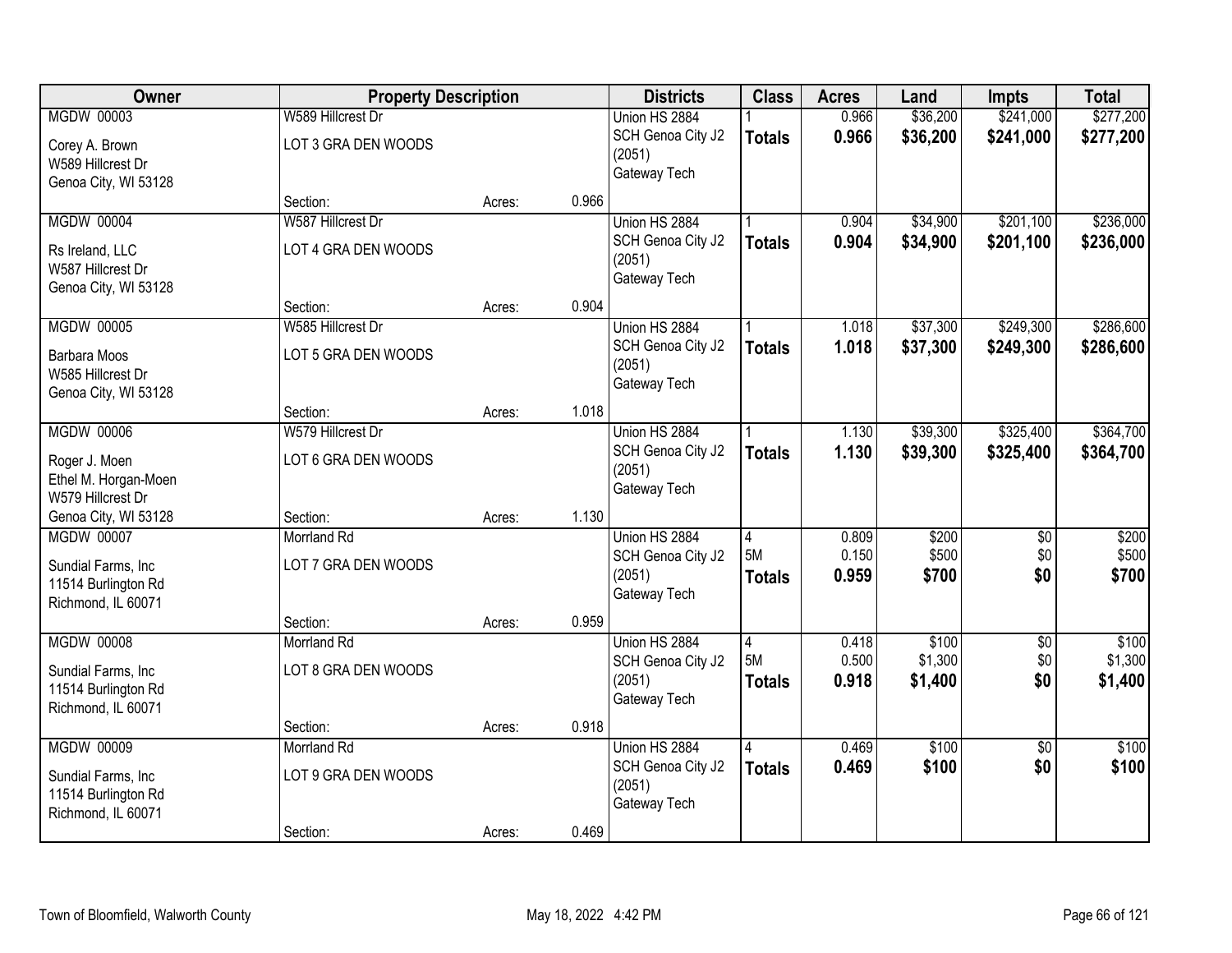| Owner                                                                                                      | <b>Property Description</b>                                                                                                                                                     |        |       | <b>Districts</b>                                             | <b>Class</b>       | <b>Acres</b>            | Land                        | <b>Impts</b>               | <b>Total</b>                |
|------------------------------------------------------------------------------------------------------------|---------------------------------------------------------------------------------------------------------------------------------------------------------------------------------|--------|-------|--------------------------------------------------------------|--------------------|-------------------------|-----------------------------|----------------------------|-----------------------------|
| <b>MGDW 00010</b><br>Sundial Farms, Inc.<br>11514 Burlington Rd                                            | Twin Lakes Rd<br>LOT 10 GRA DEN WOODS                                                                                                                                           |        |       | Union HS 2884<br>SCH Genoa City J2<br>(2051)                 | 5<br><b>Totals</b> | 0.405<br>0.100<br>0.505 | \$100<br>\$100<br>\$200     | \$0<br>\$0<br>\$0          | \$100<br>\$100<br>\$200     |
| Richmond, IL 60071                                                                                         | Section:                                                                                                                                                                        | Acres: | 0.505 | Gateway Tech                                                 |                    |                         |                             |                            |                             |
| MGDW 00011                                                                                                 | <b>Twin Lakes Rd</b>                                                                                                                                                            |        |       | Union HS 2884                                                |                    | 0.500                   | \$1,600                     | $\overline{50}$            | \$1,600                     |
| Sundial Farms, Inc.<br>11514 Burlington Rd<br>Richmond, IL 60071                                           | LOT 11 GRA DEN WOODS                                                                                                                                                            |        |       | SCH Genoa City J2<br>(2051)<br>Gateway Tech                  | Totals             | 0.143<br>0.643          | \$100<br>\$1,700            | \$0<br>\$0                 | \$100<br>\$1,700            |
|                                                                                                            | Section:                                                                                                                                                                        | Acres: | 0.643 |                                                              |                    |                         |                             |                            |                             |
| <b>MGDW 00012</b><br>Sundial Farms, Inc.<br>11514 Burlington Rd<br>Richmond, IL 60071                      | <b>Morrland Rd</b><br>LOT 12 GRA DEN WOODS                                                                                                                                      |        |       | Union HS 2884<br>SCH Genoa City J2<br>(2051)<br>Gateway Tech | <b>Totals</b>      | 0.500<br>0.107<br>0.607 | \$1,600<br>\$100<br>\$1,700 | $\sqrt[6]{}$<br>\$0<br>\$0 | \$1,600<br>\$100<br>\$1,700 |
|                                                                                                            | Section:                                                                                                                                                                        | Acres: | 0.607 |                                                              |                    |                         |                             |                            |                             |
| MGDW 00013<br>John H. Johnson<br>Julie A. Johnson<br>W561 Twin Lakes Rd                                    | W561 Twin Lakes Rd<br>LOT 13 GRA DEN WOODS                                                                                                                                      |        |       | Union HS 2884<br>SCH Genoa City J2<br>(2051)<br>Gateway Tech | <b>Totals</b>      | 1.103<br>1.103          | \$38,900<br>\$38,900        | \$147,200<br>\$147,200     | \$186,100<br>\$186,100      |
| Genoa City, WI 53128                                                                                       | Section:                                                                                                                                                                        | Acres: | 1.103 |                                                              |                    |                         |                             |                            |                             |
| <b>MGDW 00014</b><br>James W. Lueck<br>Julie A. Lueck<br>W557 Twin Lakes Rd                                | W557 Twin Lakes Rd<br>LOT 14 GRA DEN WOODS                                                                                                                                      |        |       | Union HS 2884<br>SCH Genoa City J2<br>(2051)<br>Gateway Tech | <b>Totals</b>      | 1.000<br>1.000          | \$37,000<br>\$37,000        | \$196,700<br>\$196,700     | \$233,700<br>\$233,700      |
| Genoa City, WI 53128                                                                                       | Section:                                                                                                                                                                        | Acres: | 1.000 |                                                              |                    |                         |                             |                            |                             |
| <b>MGDW 00015</b><br>Andrew Hathaway<br>Megan D. Hathaway<br>W553 Twin Lakes Rd                            | W553 Twin Lakes Rd<br>LOT 15 GRA DEN WOODS 43490 SQ FT                                                                                                                          |        |       | Union HS 2884<br>SCH Genoa City J2<br>(2051)<br>Gateway Tech | <b>Totals</b>      | 1.000<br>1.000          | \$37,000<br>\$37,000        | \$240,900<br>\$240,900     | \$277,900<br>\$277,900      |
| Genoa City, WI 53128                                                                                       | Section:                                                                                                                                                                        | Acres: | 1.000 |                                                              |                    |                         |                             |                            |                             |
| <b>MGDW 00016</b><br>Richard E. Granahan<br>Karen D. Granahan<br>W628 Hillcrest Dr<br>Genoa City, WI 53128 | W628 Hillcrest Dr<br>LOT 16 LOT 17 EXC COM NW COR LOT 17, ALG ARC<br>OF CURVE, RADIUS 60', CH N84D21'E 39.65',<br>S50D51'05" E 189.58', S 77.67', N89D30' 30"W 30',<br>Section: | Acres: | 1.043 | Union HS 2884<br>SCH Genoa City J2<br>(2051)<br>Gateway Tech | <b>Totals</b>      | 1.043<br>1.043          | \$37,800<br>\$37,800        | \$155,900<br>\$155,900     | \$193,700<br>\$193,700      |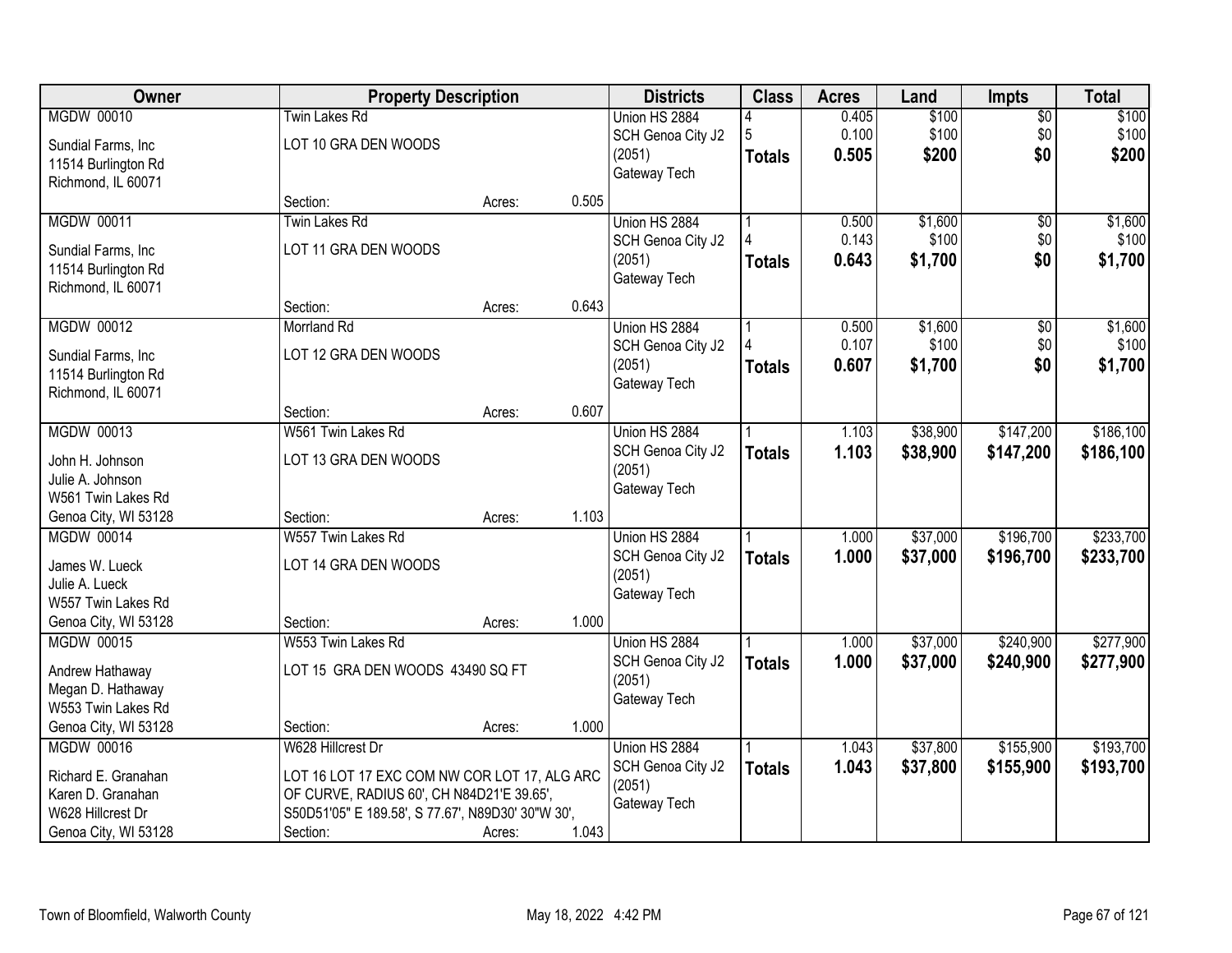| Owner                                          |                                                    | <b>Property Description</b> |       |                   | <b>Class</b>  | <b>Acres</b> | Land     | <b>Impts</b> | <b>Total</b> |
|------------------------------------------------|----------------------------------------------------|-----------------------------|-------|-------------------|---------------|--------------|----------|--------------|--------------|
| <b>MGDW 00018</b>                              | W620 Hillcrest Dr                                  |                             |       | Union HS 2884     |               | 1.058        | \$38,000 | \$168,900    | \$206,900    |
| Scott E. Parfrey                               | THAT PT LOT 17 GRA DEN WOODS SUB: COM NW           |                             |       | SCH Genoa City J2 | <b>Totals</b> | 1.058        | \$38,000 | \$168,900    | \$206,900    |
| Amy M. Parfrey                                 | COR LOT 17, ALG CURVE, RADIUS 60', CH N84D21'E     |                             |       | (2051)            |               |              |          |              |              |
| W620 Hillcrest Dr                              | 39.65', S50D51'05"E 189.58', S 77.67', N89D30'30"W |                             |       | Gateway Tech      |               |              |          |              |              |
| Genoa City, WI 53128                           | Section:                                           | Acres:                      | 1.058 |                   |               |              |          |              |              |
| <b>MGDW 00019</b>                              | W596 Hillcrest Dr                                  |                             |       | Union HS 2884     |               | 0.812        | \$32,900 | \$178,600    | \$211,500    |
|                                                |                                                    |                             |       | SCH Genoa City J2 | <b>Totals</b> | 0.812        | \$32,900 | \$178,600    | \$211,500    |
| Bryan Kroening                                 | LOT 19 GRA DEN WOODS                               |                             |       | (2051)            |               |              |          |              |              |
| Christine Corelli                              |                                                    |                             |       | Gateway Tech      |               |              |          |              |              |
| W596 Hillcrest Dr                              |                                                    |                             |       |                   |               |              |          |              |              |
| Genoa City, WI 53128                           | Section:                                           | Acres:                      | 0.812 |                   |               |              |          |              |              |
| <b>MGDW 00020</b>                              | W540 Highland Rd                                   |                             |       | Union HS 2884     |               | 0.747        | \$31,500 | \$217,100    | \$248,600    |
| Robert H. Behrens                              | LOT 20 GRA DEN WOODS                               |                             |       | SCH Genoa City J2 | <b>Totals</b> | 0.747        | \$31,500 | \$217,100    | \$248,600    |
| Janet L. Behrens                               |                                                    |                             |       | (2051)            |               |              |          |              |              |
| W540 Highland Rd                               |                                                    |                             |       | Gateway Tech      |               |              |          |              |              |
| Genoa City, WI 53128                           | Section: 26                                        | Acres:                      | 0.747 |                   |               |              |          |              |              |
| <b>MGDW 00021</b>                              | <b>Highland Rd</b>                                 |                             |       | Union HS 2884     |               | 0.843        | \$33,600 | \$0          | \$33,600     |
|                                                |                                                    |                             |       | SCH Genoa City J2 | <b>Totals</b> | 0.843        | \$33,600 | \$0          | \$33,600     |
| Gino V. Santi                                  | LOT 21 GRA DEN WOODS                               |                             |       | (2051)            |               |              |          |              |              |
| Melissa Santi<br>PO Box 488                    |                                                    |                             |       | Gateway Tech      |               |              |          |              |              |
|                                                |                                                    |                             | 0.843 |                   |               |              |          |              |              |
| Genoa City, WI 53128-0000<br><b>MGDW 00022</b> | Section:                                           | Acres:                      |       |                   |               |              |          |              |              |
|                                                | W534 Highland Rd                                   |                             |       | Union HS 2884     |               | 0.843        | \$33,600 | \$136,400    | \$170,000    |
| Melissa Santi et al                            | LOT 22 GRA DEN WOODS                               |                             |       | SCH Genoa City J2 | <b>Totals</b> | 0.843        | \$33,600 | \$136,400    | \$170,000    |
| c/o Gino Santi                                 |                                                    |                             |       | (2051)            |               |              |          |              |              |
| W534 Highland Rd                               |                                                    |                             |       | Gateway Tech      |               |              |          |              |              |
| Genoa City, WI 53128-0000                      | Section:                                           | Acres:                      | 0.843 |                   |               |              |          |              |              |
| <b>MGDW 00023</b>                              | N613 County Rd U                                   |                             |       | Union HS 2884     |               | 1.000        | \$37,000 | \$143,000    | \$180,000    |
| David A. Wuttke                                | LOT 23 GRA DEN WOODS                               |                             |       | SCH Genoa City J2 | <b>Totals</b> | 1.000        | \$37,000 | \$143,000    | \$180,000    |
| Geraldine F. Wuttke                            |                                                    |                             |       | (2051)            |               |              |          |              |              |
| N613 County Rd B                               |                                                    |                             |       | Gateway Tech      |               |              |          |              |              |
| Genoa City, WI 53128                           | Section:                                           | Acres:                      | 1.000 |                   |               |              |          |              |              |
| <b>MGDW 00024</b>                              | W523 Highland Rd                                   |                             |       | Union HS 2884     |               | 1.000        | \$37,000 | \$152,700    | \$189,700    |
|                                                |                                                    |                             |       | SCH Genoa City J2 | <b>Totals</b> | 1.000        | \$37,000 | \$152,700    | \$189,700    |
| Dean R. Leasure                                | LOT 24 GRA DEN WOODS                               |                             |       | (2051)            |               |              |          |              |              |
| Deborah J. Leasure                             |                                                    |                             |       | Gateway Tech      |               |              |          |              |              |
| W523 Highland Rd                               |                                                    |                             |       |                   |               |              |          |              |              |
| Genoa City, WI 53128                           | Section:                                           | Acres:                      | 1.000 |                   |               |              |          |              |              |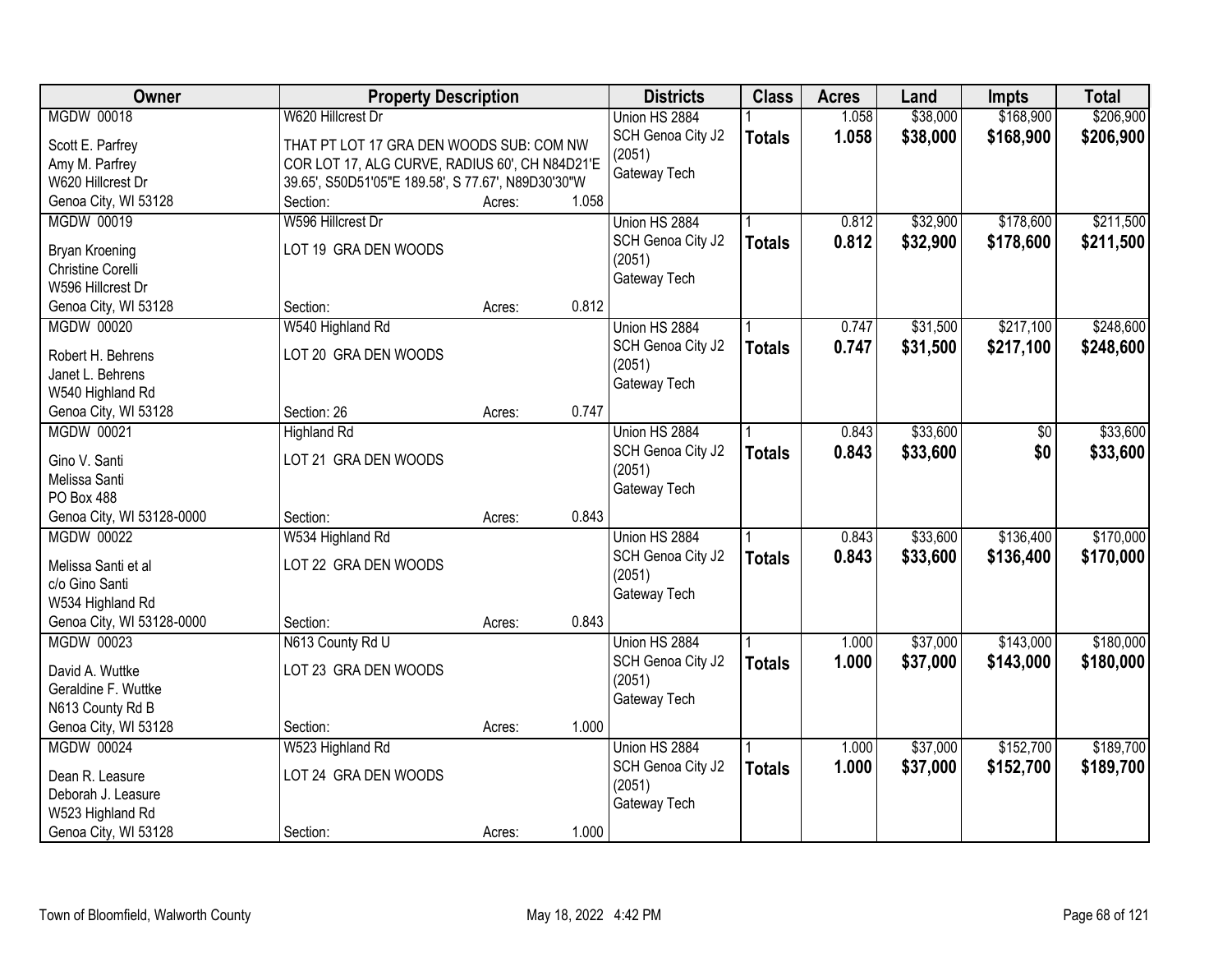| Owner                                    |                                    | <b>Property Description</b> |       | <b>Districts</b>   | <b>Class</b>  | <b>Acres</b> | Land     | <b>Impts</b> | <b>Total</b> |
|------------------------------------------|------------------------------------|-----------------------------|-------|--------------------|---------------|--------------|----------|--------------|--------------|
| <b>MGDW 00025</b>                        | W529 Highland Rd                   |                             |       | Union HS 2884      |               | 1.000        | \$37,000 | \$222,700    | \$259,700    |
| Terry A. Weber                           | LOT 25 GRA DEN WOODS               |                             |       | SCH Genoa City J2  | <b>Totals</b> | 1.000        | \$37,000 | \$222,700    | \$259,700    |
| Erin A. Weber                            |                                    |                             |       | (2051)             |               |              |          |              |              |
| W529 Highland Rd                         |                                    |                             |       | Gateway Tech       |               |              |          |              |              |
| Genoa City, WI 53128                     | Section:                           | Acres:                      | 1.000 |                    |               |              |          |              |              |
| <b>MGDW 00026</b>                        | W533 Highland Rd                   |                             |       | Union HS 2884      |               | 1.030        | \$37,500 | \$263,400    | \$300,900    |
|                                          |                                    |                             |       | SCH Genoa City J2  | <b>Totals</b> | 1.030        | \$37,500 | \$263,400    | \$300,900    |
| <b>Mueller Trust</b>                     | LOT 26 GRA DEN WOODS               |                             |       | (2051)             |               |              |          |              |              |
| W533 Highland Rd                         |                                    |                             |       | Gateway Tech       |               |              |          |              |              |
| Genoa City, WI 53128                     | Section:                           | Acres:                      | 1.030 |                    |               |              |          |              |              |
| <b>MGDW 00027</b>                        | W565 Highland Rd                   |                             |       | Union HS 2884      |               | 1.188        | \$40,400 | \$173,200    | \$213,600    |
|                                          |                                    |                             |       | SCH Genoa City J2  | <b>Totals</b> | 1.188        | \$40,400 | \$173,200    | \$213,600    |
| Kevin R. Gates                           | LOT 27 49445 SQ FT GRA DEN WOODS   |                             |       | (2051)             |               |              |          |              |              |
| Dianna R. Gates                          |                                    |                             |       | Gateway Tech       |               |              |          |              |              |
| W565 Highland Rd                         |                                    |                             |       |                    |               |              |          |              |              |
| Genoa City, WI 53128                     | Section:                           | Acres:                      | 1.188 |                    |               |              |          |              |              |
| <b>MGDW 00028</b>                        | W571 Highland Rd                   |                             |       | Union HS 2884      |               | 1.359        | \$43,500 | \$158,000    | \$201,500    |
| John F. Cooper                           | LOT 28 GRA DEN WOODS               |                             |       | SCH Genoa City J2  | <b>Totals</b> | 1.359        | \$43,500 | \$158,000    | \$201,500    |
| Geraldine M. Cooper                      |                                    |                             |       | (2051)             |               |              |          |              |              |
| W571 Highland Rd                         |                                    |                             |       | Gateway Tech       |               |              |          |              |              |
| Genoa City, WI 53128                     | Section:                           | Acres:                      | 1.359 |                    |               |              |          |              |              |
| <b>MGDW 00029</b>                        | W577 Highland Rd                   |                             |       | Union HS 2884      |               | 0.871        | \$34,200 | \$161,200    | \$195,400    |
|                                          |                                    |                             |       | SCH Genoa City J2  | <b>Totals</b> | 0.871        | \$34,200 | \$161,200    | \$195,400    |
| Kevin R. Parks                           | LOT 29 GRA DEN WOODS               |                             |       | (2051)             |               |              |          |              |              |
| Deborah R. Parks                         |                                    |                             |       | Gateway Tech       |               |              |          |              |              |
| W577 Highland Rd<br>Genoa City, WI 53128 | Section:                           | Acres:                      | 0.871 |                    |               |              |          |              |              |
| <b>MGDW 00030</b>                        | W570 Hillcrest Dr                  |                             |       | Union HS 2884      |               | 1.031        | \$37,600 | \$265,400    | \$303,000    |
|                                          |                                    |                             |       | SCH Genoa City J2  |               | 1.031        | \$37,600 | \$265,400    | \$303,000    |
| Jack B. Caudle                           | LOT 30 GRA DEN WOODS               |                             |       | (2051)             | <b>Totals</b> |              |          |              |              |
| Rebecca A. Caudle                        |                                    |                             |       | Gateway Tech       |               |              |          |              |              |
| W570 Hillcrest Dr                        |                                    |                             |       |                    |               |              |          |              |              |
| Genoa City, WI 53128                     | Section: 26                        | Acres:                      | 1.031 |                    |               |              |          |              |              |
| MIR 00001                                | W707 Dunbar Ave                    |                             |       | Union HS 2884      |               | 0.275        | \$10,700 | \$107,400    | \$118,100    |
| John Love                                | LOTS 1-4 BLK 1 LAKE IVANHOE RESORT |                             |       | SCH Lake Geneva J1 | <b>Totals</b> | 0.275        | \$10,700 | \$107,400    | \$118,100    |
| Megan Love                               |                                    |                             |       | (2885)             |               |              |          |              |              |
| W707 Dunbar Ave                          |                                    |                             |       | Gateway Tech       |               |              |          |              |              |
| Burlington, WI 53105                     | Section:                           | Acres:                      | 0.275 |                    |               |              |          |              |              |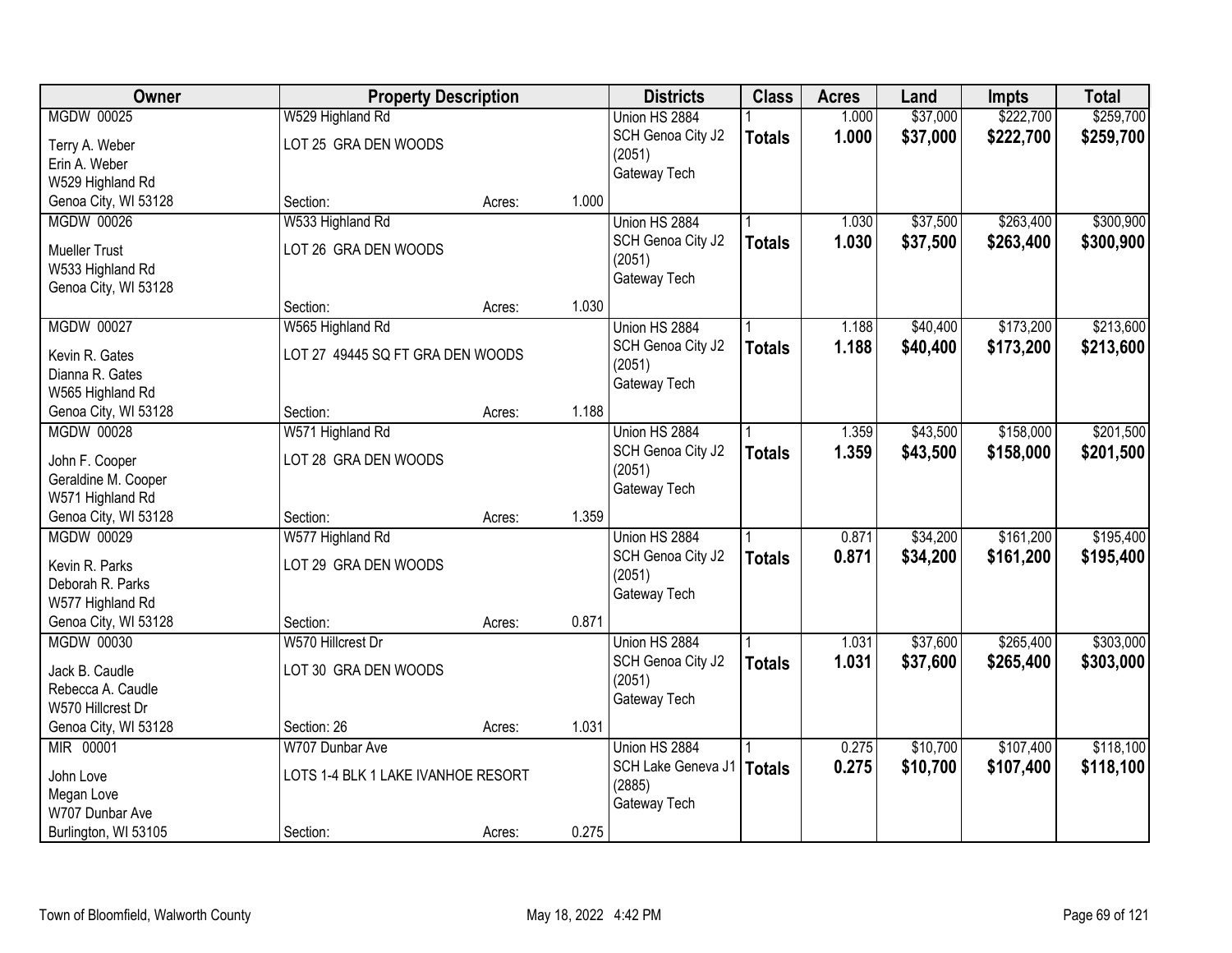| Owner                   |                                      | <b>Property Description</b>            |       |                              | <b>Class</b>  | <b>Acres</b> | Land     | Impts           | <b>Total</b> |
|-------------------------|--------------------------------------|----------------------------------------|-------|------------------------------|---------------|--------------|----------|-----------------|--------------|
| MIR 00002               | <b>Mariondale Rd</b>                 |                                        |       | Union HS 2884                |               | 0.067        | \$2,600  | $\overline{50}$ | \$2,600      |
| <b>Michelle Hatters</b> | LOT 5 BLK 1 LAKE IVANHOE RESORT      |                                        |       | SCH Lake Geneva J1           | <b>Totals</b> | 0.067        | \$2,600  | \$0             | \$2,600      |
| N2491 Mariondale Rd     |                                      |                                        |       | (2885)                       |               |              |          |                 |              |
| Burlington, WI 53105    |                                      |                                        |       | Gateway Tech                 |               |              |          |                 |              |
|                         | Section:                             | Acres:                                 | 0.067 |                              |               |              |          |                 |              |
| MIR 00003               | N2491 Mariondale Rd                  |                                        |       | Union HS 2884                |               | 0.205        | \$8,700  | \$99,800        | \$108,500    |
| Michelle M. Hatters     | LOTS 6-8 BLK 1 LAKE IVANHOE RESORT   |                                        |       | SCH Lake Geneva J1           | <b>Totals</b> | 0.205        | \$8,700  | \$99,800        | \$108,500    |
| PO Box 434              |                                      |                                        |       | (2885)                       |               |              |          |                 |              |
| Powers Lake, WI 53159   |                                      |                                        |       | Gateway Tech                 |               |              |          |                 |              |
|                         | Section: 2                           | Acres:                                 | 0.205 |                              |               |              |          |                 |              |
| MIR 00004               | Mariondale Rd                        |                                        |       | Union HS 2884                |               | 0.201        | \$3,400  | \$0             | \$3,400      |
| Rick A. Schaeffer       | LOTS 9-11 BLK 1 LAKE IVANHOE RESORT  |                                        |       | SCH Lake Geneva J1           | <b>Totals</b> | 0.201        | \$3,400  | \$0             | \$3,400      |
| 1516 Second St          |                                      |                                        |       | (2885)                       |               |              |          |                 |              |
| Twin Lakes, WI 53181    |                                      |                                        |       | Gateway Tech                 |               |              |          |                 |              |
|                         | Section:                             | Acres:                                 | 0.201 |                              |               |              |          |                 |              |
| MIR 00005               | Mariondale Rd                        |                                        |       | Union HS 2884                |               | 0.134        | \$3,700  | \$0             | \$3,700      |
| Stephanie F. Barler     |                                      | LOTS 12 & 13 BLK 1 LAKE IVANHOE RESORT |       | SCH Lake Geneva J1           | <b>Totals</b> | 0.134        | \$3,700  | \$0             | \$3,700      |
| N2461 Mariondale Dr     |                                      |                                        |       | (2885)<br>Gateway Tech       |               |              |          |                 |              |
| Burlington, WI 53105    |                                      |                                        |       |                              |               |              |          |                 |              |
|                         | Section:                             | Acres:                                 | 0.134 |                              |               |              |          |                 |              |
| MIR 00006               | Mariondale Rd                        |                                        |       | Union HS 2884                |               | 0.335        | \$12,400 | $\overline{50}$ | \$12,400     |
| Stephanie F. Barler     | LOTS 14-18 BLK 1 LAKE IVANHOE RESORT |                                        |       | SCH Lake Geneva J1           | <b>Totals</b> | 0.335        | \$12,400 | \$0             | \$12,400     |
| N2461 Mariondale Dr     |                                      |                                        |       | (2885)<br>Gateway Tech       |               |              |          |                 |              |
| Burlington, WI 53105    |                                      |                                        |       |                              |               |              |          |                 |              |
|                         | Section:                             | Acres:                                 | 0.335 |                              |               |              |          |                 |              |
| MIR 00007               | Mariondale Rd                        |                                        |       | Union HS 2884                |               | 0.335        | \$12,400 | $\overline{50}$ | \$12,400     |
| Stephanie F. Barler     | LOTS 19-23 BLK 1 LAKE IVANHOE RESORT |                                        |       | SCH Lake Geneva J1           | <b>Totals</b> | 0.335        | \$12,400 | \$0             | \$12,400     |
| N2461 Mariondale Dr     |                                      |                                        |       | (2885)<br>Gateway Tech       |               |              |          |                 |              |
| Burlington, WI 53105    |                                      |                                        |       |                              |               |              |          |                 |              |
|                         | Section:                             | Acres:                                 | 0.335 |                              |               |              |          |                 |              |
| MIR 00008               | N2461 Mariondale Rd                  |                                        |       | Union HS 2884                |               | 0.486        | \$16,600 | \$82,800        | \$99,400     |
| Stephanie F. Barler     | LOTS 24-30 BLK 1 LAKE IVANHOE RESORT |                                        |       | SCH Lake Geneva J1<br>(2885) | <b>Totals</b> | 0.486        | \$16,600 | \$82,800        | \$99,400     |
| N2461 Mariondale Dr     |                                      |                                        |       | Gateway Tech                 |               |              |          |                 |              |
| Burlington, WI 53105    |                                      |                                        |       |                              |               |              |          |                 |              |
|                         | Section:                             | Acres:                                 | 0.486 |                              |               |              |          |                 |              |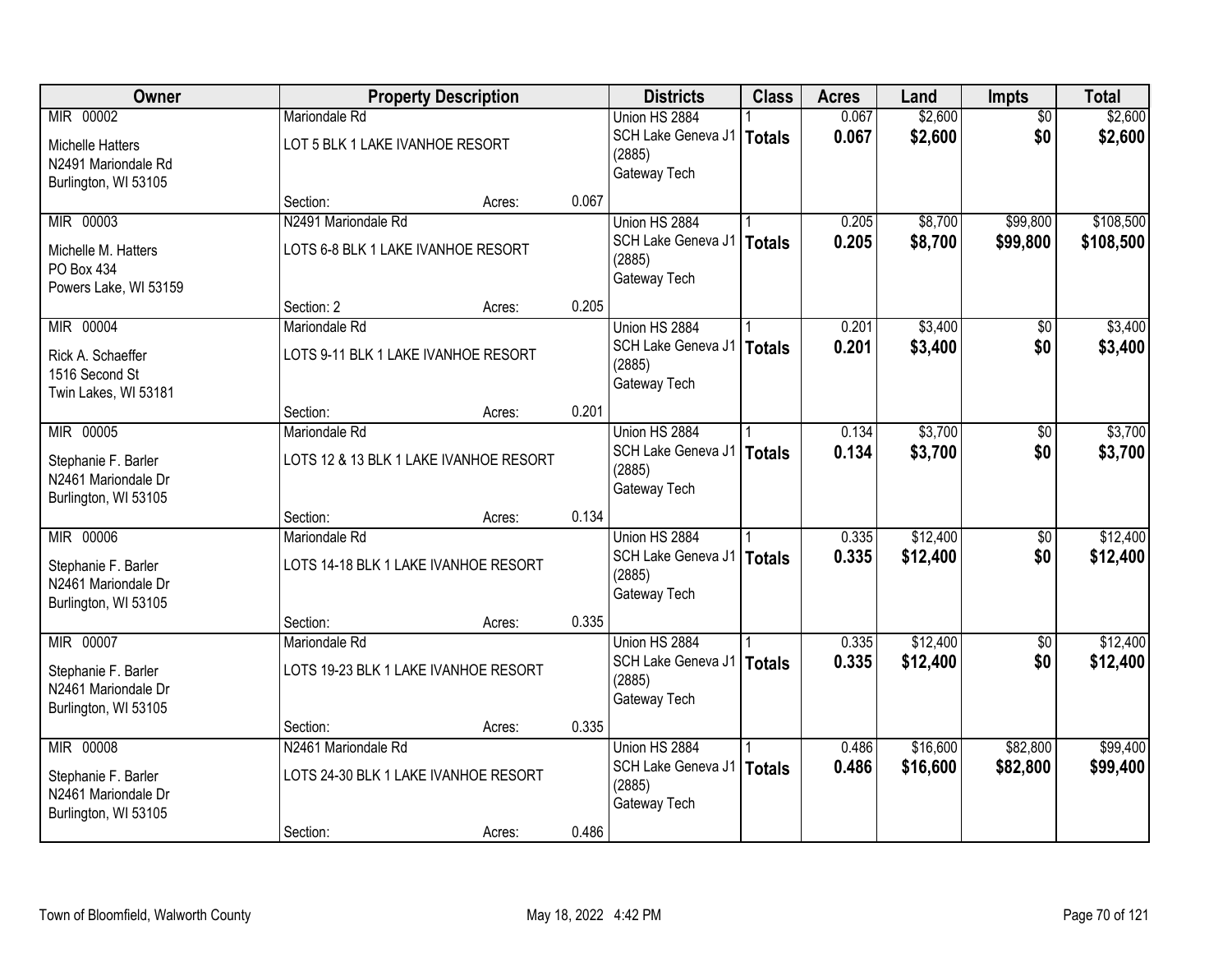| Owner                                       |                                        | <b>Property Description</b> |       |                        | <b>Class</b>  | <b>Acres</b> | Land     | Impts           | <b>Total</b> |
|---------------------------------------------|----------------------------------------|-----------------------------|-------|------------------------|---------------|--------------|----------|-----------------|--------------|
| MIR 00010                                   | <b>Washington Ave</b>                  |                             |       | Union HS 2884          |               | 0.145        | \$2,500  | $\overline{50}$ | \$2,500      |
| Dolores Fox                                 | LOTS 31-33 BLK 1 LAKE IVANHOE RESORT   |                             |       | SCH Lake Geneva J1     | <b>Totals</b> | 0.145        | \$2,500  | \$0             | \$2,500      |
| Gloria Nails                                |                                        |                             |       | (2885)                 |               |              |          |                 |              |
| 7008 S King Dr                              |                                        |                             |       | Gateway Tech           |               |              |          |                 |              |
| Chicago, IL 60637                           | Section:                               | Acres:                      | 0.145 |                        |               |              |          |                 |              |
| MIR 00011                                   | <b>Washington Ave</b>                  |                             |       | Union HS 2884          |               | 0.092        | \$1,600  | \$0             | \$1,600      |
| Gloria Nails                                | LOTS 34 & 35 BLK 1 LAKE IVANHOE RESORT |                             |       | SCH Lake Geneva J1     | <b>Totals</b> | 0.092        | \$1,600  | \$0             | \$1,600      |
| 7008 S King Dr                              |                                        |                             |       | (2885)                 |               |              |          |                 |              |
| Chicago, IL 60637                           |                                        |                             |       | Gateway Tech           |               |              |          |                 |              |
|                                             | Section:                               | Acres:                      | 0.092 |                        |               |              |          |                 |              |
| MIR 00012                                   | N2464 Howard Dr                        |                             |       | Union HS 2884          |               | 0.275        | \$10,700 | \$81,500        | \$92,200     |
|                                             | LOTS 36-41 BLK 1 LAKE IVANHOE RESORT   |                             |       | SCH Lake Geneva J1     | <b>Totals</b> | 0.275        | \$10,700 | \$81,500        | \$92,200     |
| Mary E. Dortch<br>PO Box 172                |                                        |                             |       | (2885)                 |               |              |          |                 |              |
| Lake Geneva, WI 53147                       |                                        |                             |       | Gateway Tech           |               |              |          |                 |              |
|                                             | Section:                               | Acres:                      | 0.275 |                        |               |              |          |                 |              |
| MIR 00014                                   | Howard Dr                              |                             |       | Union HS 2884          |               | 0.138        | \$2,400  | \$0             | \$2,400      |
|                                             |                                        |                             |       | SCH Lake Geneva J1     | <b>Totals</b> | 0.138        | \$2,400  | \$0             | \$2,400      |
| Collette M. Cokley                          | LOTS 42-44 BLK 1 LAKE IVANHOE RESORT   |                             |       | (2885)                 |               |              |          |                 |              |
| 21950 W La Pasada Blvd<br>Buckeye, AZ 85326 |                                        |                             |       | Gateway Tech           |               |              |          |                 |              |
|                                             | Section:                               | Acres:                      | 0.138 |                        |               |              |          |                 |              |
| MIR 00015                                   | Howard Dr                              |                             |       | Union HS 2884          |               | 0.184        | \$8,000  | $\overline{50}$ | \$8,000      |
|                                             |                                        |                             |       | SCH Lake Geneva J1     | <b>Totals</b> | 0.184        | \$8,000  | \$0             | \$8,000      |
| Monique Cokley                              | LOTS 45-48 BLK 1 LAKE IVANHOE RESORT   |                             |       | (2885)                 |               |              |          |                 |              |
| 21950 W La Pasada Blvd                      |                                        |                             |       | Gateway Tech           |               |              |          |                 |              |
| Buckeye, AZ 85326                           |                                        |                             |       |                        |               |              |          |                 |              |
| MIR 00016                                   | Section:<br>N2486 Howard Dr            | Acres:                      | 0.184 | Union HS 2884          |               | 0.230        | \$9,400  | \$74,500        | \$83,900     |
|                                             |                                        |                             |       | SCH Lake Geneva J1     | <b>Totals</b> | 0.230        | \$9,400  | \$74,500        | \$83,900     |
| Jeff Liepins et al                          | LOTS 49-53 BLK 1 LAKE IVANHOE RESORT   |                             |       | (2885)                 |               |              |          |                 |              |
| W2964 County Rd Es                          |                                        |                             |       | Gateway Tech           |               |              |          |                 |              |
| Elkhorn, WI 53121                           |                                        |                             |       |                        |               |              |          |                 |              |
|                                             | Section:                               | Acres:                      | 0.230 |                        |               |              |          |                 |              |
| MIR 00017                                   | <b>Howard Dr</b>                       |                             |       | Union HS 2884          |               | 0.092        | \$2,700  | $\overline{50}$ | \$2,700      |
| Michelle M. Hatters                         | LOTS 54 & 55 BLK 1 LAKE IVANHOE RESORT |                             |       | SCH Lake Geneva J1     | <b>Totals</b> | 0.092        | \$2,700  | \$0             | \$2,700      |
| PO Box 434                                  |                                        |                             |       | (2885)<br>Gateway Tech |               |              |          |                 |              |
| Powers Lake, WI 53159                       |                                        |                             |       |                        |               |              |          |                 |              |
|                                             | Section:                               | Acres:                      | 0.092 |                        |               |              |          |                 |              |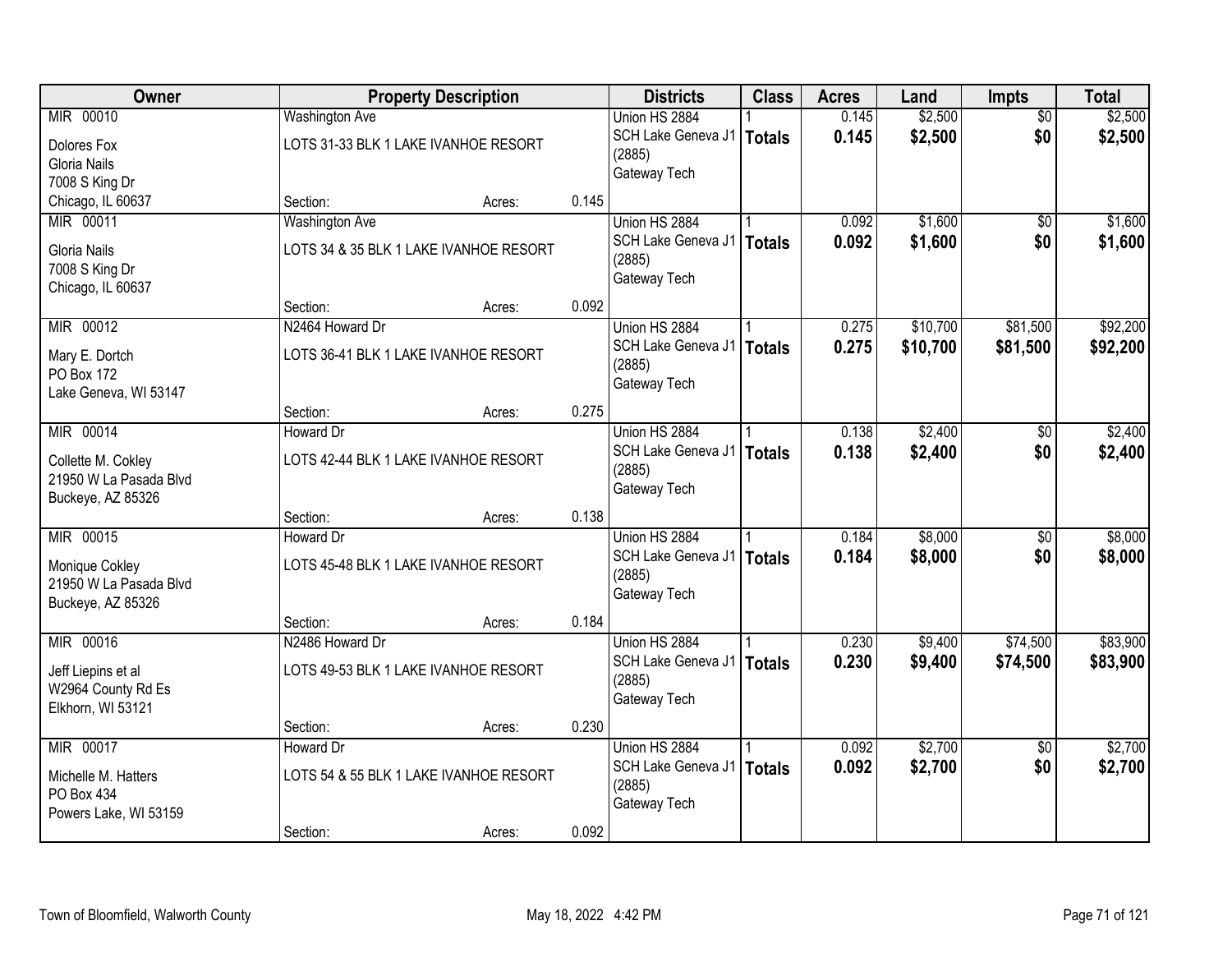| Owner                                       |                                           | <b>Property Description</b> |       | <b>Districts</b>   | <b>Class</b>  | <b>Acres</b> | Land     | <b>Impts</b>    | <b>Total</b> |
|---------------------------------------------|-------------------------------------------|-----------------------------|-------|--------------------|---------------|--------------|----------|-----------------|--------------|
| MIR 00018                                   | <b>Howard Dr</b>                          |                             |       | Union HS 2884      |               | 0.230        | \$9,400  | $\overline{50}$ | \$9,400      |
| Sunnyside Property Investments, LLC         | LOTS 56-60 BLK 1 LAKE IVANHOE RESORT      |                             |       | SCH Lake Geneva J1 | <b>Totals</b> | 0.230        | \$9,400  | \$0             | \$9,400      |
| PO Box 398                                  |                                           |                             |       | (2885)             |               |              |          |                 |              |
| Pell Lake, WI 53157                         |                                           |                             |       | Gateway Tech       |               |              |          |                 |              |
|                                             | Section:                                  | Acres:                      | 0.230 |                    |               |              |          |                 |              |
| MIR 00019                                   | W721 Dunbar Ave                           |                             |       | Union HS 2884      |               | 0.321        | \$12,000 | \$133,400       | \$145,400    |
| Adam A. Rosseland                           | LOTS 1-7 BLK 2 LAKE IVANHOE RESORT PER    |                             |       | SCH Lake Geneva J1 | <b>Totals</b> | 0.321        | \$12,000 | \$133,400       | \$145,400    |
| Anita L. Rosseland                          | #583496                                   |                             |       | (2885)             |               |              |          |                 |              |
| W721 Dunbar Ave                             |                                           |                             |       | Gateway Tech       |               |              |          |                 |              |
| Burlington, WI 53105                        | Section:                                  | Acres:                      | 0.321 |                    |               |              |          |                 |              |
| MIR 00023                                   | N2483 Howard Dr                           |                             |       | Union HS 2884      |               | 0.500        | \$16,900 | \$123,900       | \$140,800    |
| Anthony Itzenhuiser                         | LOTS 11 THRU 21 BLK 2 LAKE IVANHOE RESORT |                             |       | SCH Lake Geneva J1 | <b>Totals</b> | 0.500        | \$16,900 | \$123,900       | \$140,800    |
| N2483 Howard Dr                             |                                           |                             |       | (2885)             |               |              |          |                 |              |
| Burlington, WI 53105                        |                                           |                             |       | Gateway Tech       |               |              |          |                 |              |
|                                             | Section: 2                                | Acres:                      | 0.500 |                    |               |              |          |                 |              |
| MIR 00025                                   | N2475 Howard Dr                           |                             |       | Union HS 2884      |               | 0.413        | \$14,700 | \$149,400       | \$164,100    |
| <b>Brandon Schmitz</b>                      | LOTS 22-30 BLK 2 LAKE IVANHOE RESORT PER  |                             |       | SCH Lake Geneva J1 | <b>Totals</b> | 0.413        | \$14,700 | \$149,400       | \$164,100    |
| N2475 Howard Dr                             | #642116                                   |                             |       | (2885)             |               |              |          |                 |              |
| Burlington, WI 53105                        |                                           |                             |       | Gateway Tech       |               |              |          |                 |              |
|                                             | Section:                                  | Acres:                      | 0.413 |                    |               |              |          |                 |              |
| MIR 00029                                   | N2469 Howard Dr                           |                             |       | Union HS 2884      |               | 0.230        | \$9,400  | \$127,000       | \$136,400    |
| Jeffery R. Hartnell                         | LOTS 31-35 BLK 2 LAKE IVANHOE RESORT      |                             |       | SCH Lake Geneva J1 | <b>Totals</b> | 0.230        | \$9,400  | \$127,000       | \$136,400    |
| N2469 Howard Dr                             |                                           |                             |       | (2885)             |               |              |          |                 |              |
| Bloomfield, WI 53105                        |                                           |                             |       | Gateway Tech       |               |              |          |                 |              |
|                                             | Section:                                  | Acres:                      | 0.230 |                    |               |              |          |                 |              |
| MIR 00030                                   | N2466 Lincoln Dr                          |                             |       | Union HS 2884      |               | 0.230        | \$9,400  | \$89,800        | \$99,200     |
| Michelle E. Lussmyer                        | LOTS 36-40 BLK 2 10478 SQ FT LAKE IVANHOE |                             |       | SCH Lake Geneva J1 | <b>Totals</b> | 0.230        | \$9,400  | \$89,800        | \$99,200     |
| N2466 Lincoln Dr                            | <b>RESORT</b>                             |                             |       | (2885)             |               |              |          |                 |              |
| Burlington, WI 53105                        |                                           |                             |       | Gateway Tech       |               |              |          |                 |              |
|                                             | Section:                                  | Acres:                      | 0.230 |                    |               |              |          |                 |              |
| MIR 00031                                   | Lincoln Dr                                |                             |       | Union HS 2884      |               | 0.092        | \$1,600  | $\overline{30}$ | \$1,600      |
|                                             | LOTS 41 & 42 BLK 2 LAKE IVANHOE RESORT    |                             |       | SCH Lake Geneva J1 | <b>Totals</b> | 0.092        | \$1,600  | \$0             | \$1,600      |
| Carl R. Lussmyer II<br>Michelle E. Lussmyer |                                           |                             |       | (2885)             |               |              |          |                 |              |
| N2466 Lincoln Dr                            |                                           |                             |       | Gateway Tech       |               |              |          |                 |              |
| Burlington, WI 53105                        | Section:                                  | Acres:                      | 0.092 |                    |               |              |          |                 |              |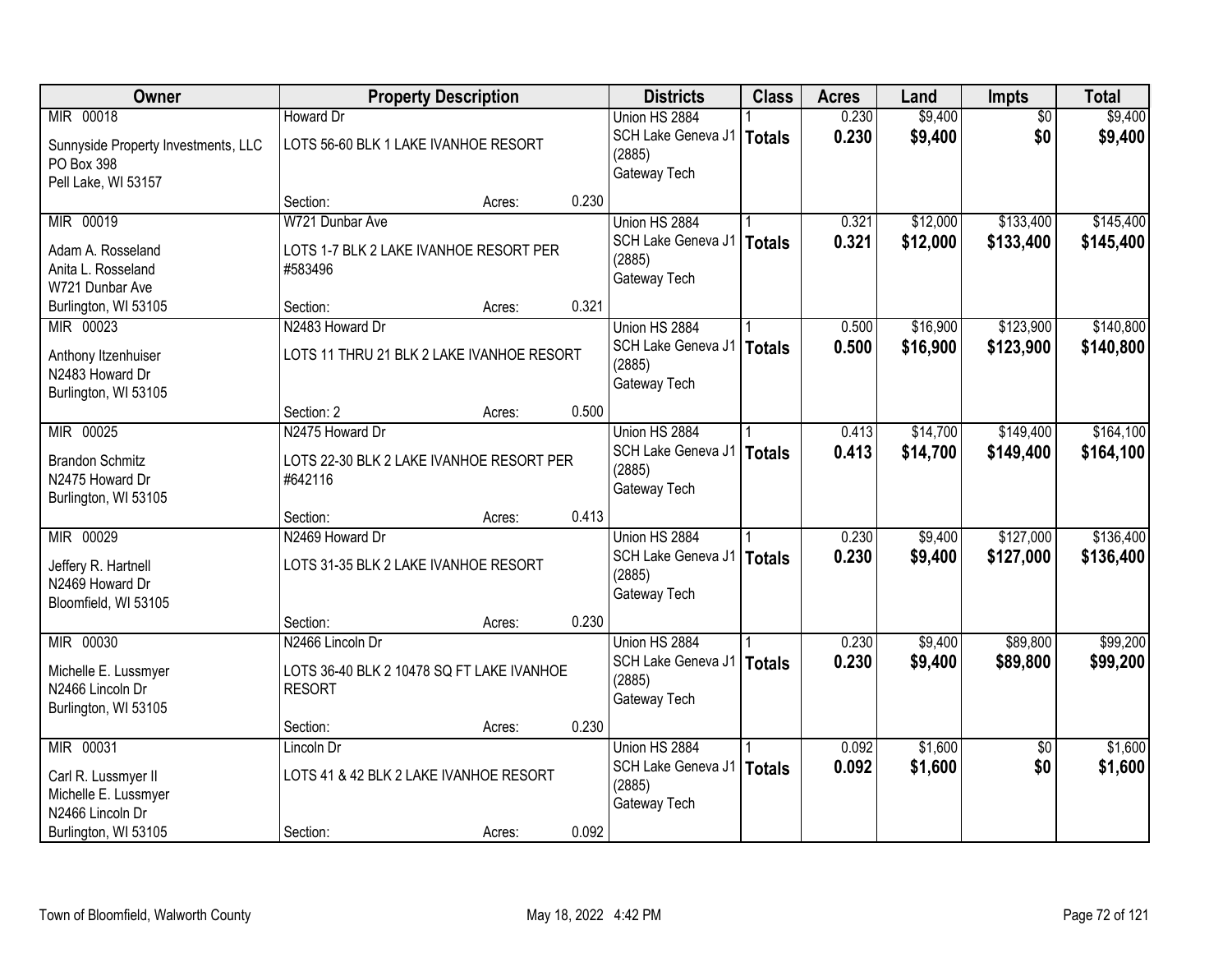| \$1,600<br>MIR 00032<br>Union HS 2884<br>0.092<br>\$1,600<br>Lincoln Dr<br>$\overline{50}$<br>\$1,600<br>\$0<br>SCH Lake Geneva J1<br>0.092<br>\$1,600<br>Totals<br>LOTS 43 & 44 BLK 2 LAKE IVANHOE RESORT<br>Carl R. Lussmyer II<br>(2885)<br>Michelle E. Lussmyer<br>Gateway Tech<br>N2466 Lincoln Dr<br>0.092<br>Burlington, WI 53105<br>Section:<br>Acres:<br>\$149,800<br>MIR 00033<br>N2474 Lincoln Dr<br>Union HS 2884<br>\$13,400<br>\$136,400<br>0.367 |
|-----------------------------------------------------------------------------------------------------------------------------------------------------------------------------------------------------------------------------------------------------------------------------------------------------------------------------------------------------------------------------------------------------------------------------------------------------------------|
|                                                                                                                                                                                                                                                                                                                                                                                                                                                                 |
|                                                                                                                                                                                                                                                                                                                                                                                                                                                                 |
|                                                                                                                                                                                                                                                                                                                                                                                                                                                                 |
|                                                                                                                                                                                                                                                                                                                                                                                                                                                                 |
|                                                                                                                                                                                                                                                                                                                                                                                                                                                                 |
|                                                                                                                                                                                                                                                                                                                                                                                                                                                                 |
| 0.367<br>SCH Lake Geneva J1<br>\$13,400<br>\$136,400<br>\$149,800<br>Totals                                                                                                                                                                                                                                                                                                                                                                                     |
| LOTS 45-52 BLK 2 LAKE IVANHOE RESORT PER<br>Martin T. Barojas<br>(2885)                                                                                                                                                                                                                                                                                                                                                                                         |
| Esther V. Detoribio<br>#607437<br>Gateway Tech<br>N2474 Lincoln Dr                                                                                                                                                                                                                                                                                                                                                                                              |
| 0.367<br>Section:<br>Acres:                                                                                                                                                                                                                                                                                                                                                                                                                                     |
| Burlington, WI 53105-0000<br>\$61,500<br>\$69,500<br>MIR 00035<br>N2480 Lincoln Dr<br>0.184<br>\$8,000<br>Union HS 2884                                                                                                                                                                                                                                                                                                                                         |
| SCH Lake Geneva J1                                                                                                                                                                                                                                                                                                                                                                                                                                              |
| 0.184<br>\$8,000<br>\$61,500<br>\$69,500<br><b>Totals</b><br>LOTS 53-56 BLK 2 LAKE IVANHOE RESORT<br>Gwendolyn L. Jones<br>(2885)                                                                                                                                                                                                                                                                                                                               |
| c/o Gwendolyn T. Jones<br>Gateway Tech                                                                                                                                                                                                                                                                                                                                                                                                                          |
| 2877 Forest Down                                                                                                                                                                                                                                                                                                                                                                                                                                                |
| 0.184<br>Fitchburg, WI 53711-0000<br>Section:<br>Acres:                                                                                                                                                                                                                                                                                                                                                                                                         |
| \$121,300<br>\$133,300<br>MIR 00036<br>N2488 Lincoln Dr<br>Union HS 2884<br>\$12,000<br>0.321                                                                                                                                                                                                                                                                                                                                                                   |
| SCH Lake Geneva J1<br>0.321<br>\$12,000<br>\$121,300<br>\$133,300<br>Totals<br>Karen F. Swiggett<br>LOTS 8 THRU 10 BLK 2 LOTS 57 THRU 60 BLK 2                                                                                                                                                                                                                                                                                                                  |
| (2885)<br>N2488 Lincoln Dr<br><b>LAKE IVANHOE RESORT</b>                                                                                                                                                                                                                                                                                                                                                                                                        |
| Gateway Tech<br>Burlington, WI 53105                                                                                                                                                                                                                                                                                                                                                                                                                            |
| 0.321<br>Section:<br>Acres:                                                                                                                                                                                                                                                                                                                                                                                                                                     |
| MIR 00037<br>0.138<br>\$4,000<br>\$4,000<br>Lincoln Dr<br>Union HS 2884<br>\$0                                                                                                                                                                                                                                                                                                                                                                                  |
| 0.138<br>\$4,000<br>\$0<br>\$4,000<br>SCH Lake Geneva J1<br>Totals                                                                                                                                                                                                                                                                                                                                                                                              |
| Jay A. Linneman<br>LOTS 1-3 BLK 3 LAKE IVANHOE RESORT<br>(2885)                                                                                                                                                                                                                                                                                                                                                                                                 |
| N2481 Lincoln Dr<br>Gateway Tech                                                                                                                                                                                                                                                                                                                                                                                                                                |
| Burlington, WI 53105                                                                                                                                                                                                                                                                                                                                                                                                                                            |
| 0.138<br>Section:<br>Acres:                                                                                                                                                                                                                                                                                                                                                                                                                                     |
| \$12,000<br>\$107,100<br>MIR 00038<br>N2496 Fisk Dr<br>0.321<br>\$95,100<br>Union HS 2884                                                                                                                                                                                                                                                                                                                                                                       |
| SCH Lake Geneva J1   Totals<br>0.321<br>\$12,000<br>\$95,100<br>\$107,100<br>LOTS 4-10 BLK 3 LAKE IVANHOE RESORT<br>Steven L. Mcclain                                                                                                                                                                                                                                                                                                                           |
| (2885)<br>Janice D. Mcclain                                                                                                                                                                                                                                                                                                                                                                                                                                     |
| Gateway Tech<br>N2496 Fisk Dr                                                                                                                                                                                                                                                                                                                                                                                                                                   |
| 0.321<br>Burlington, WI 53105<br>Section: 2<br>Acres:                                                                                                                                                                                                                                                                                                                                                                                                           |
| MIR 00040<br>Union HS 2884<br>\$4,000<br>\$4,000<br>0.138<br>Lincoln Dr<br>$\overline{50}$                                                                                                                                                                                                                                                                                                                                                                      |
| 0.138<br>\$0<br>\$4,000<br>SCH Lake Geneva J1   Totals<br>\$4,000<br>LOTS 11-13 BLK 3 LAKE IVANHOE RESORT                                                                                                                                                                                                                                                                                                                                                       |
| Jay A. Linneman<br>(2885)<br>N2481 Lincoln Dr                                                                                                                                                                                                                                                                                                                                                                                                                   |
| Gateway Tech<br>Burlington, WI 53105                                                                                                                                                                                                                                                                                                                                                                                                                            |
| 0.138<br>Section:<br>Acres:                                                                                                                                                                                                                                                                                                                                                                                                                                     |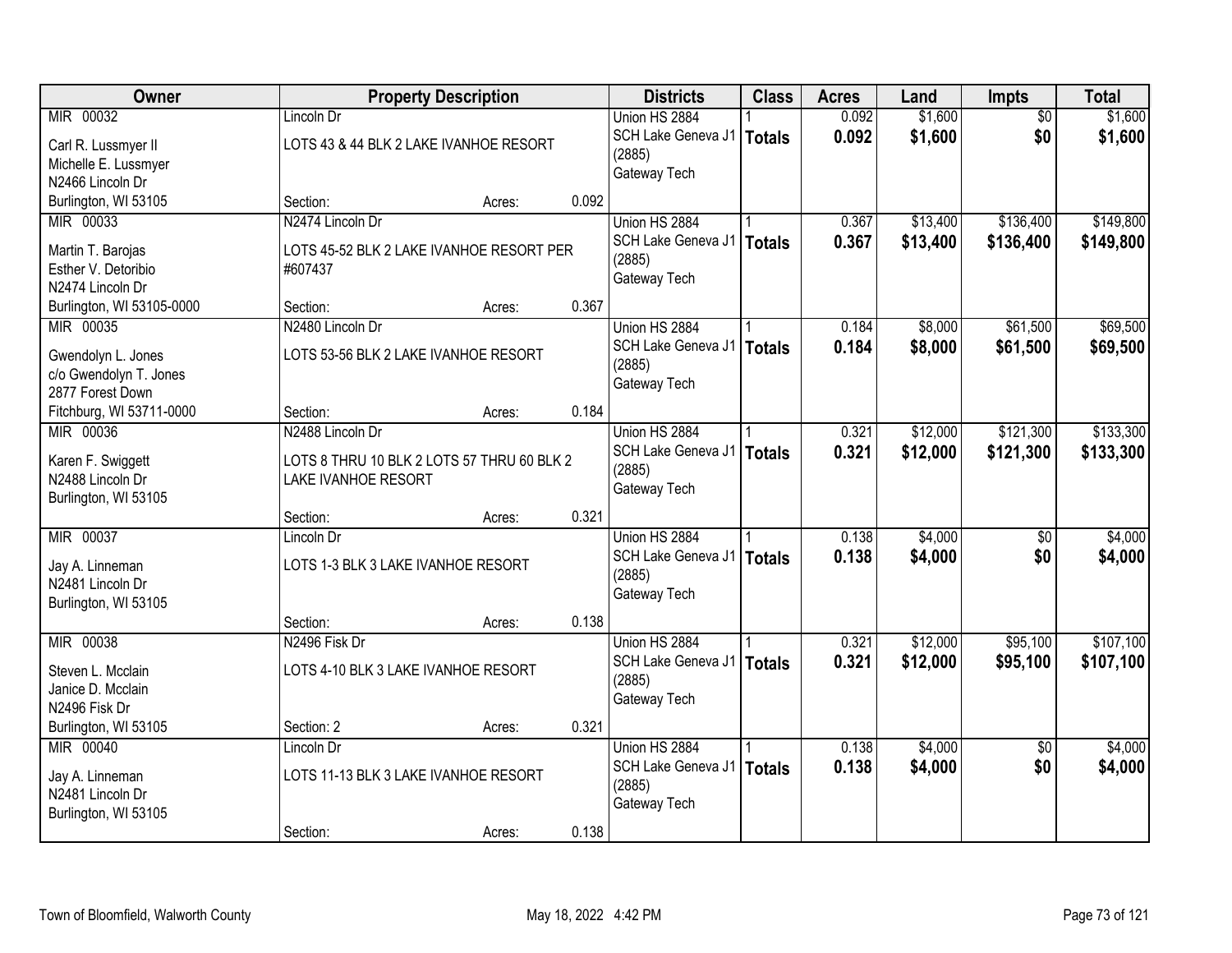| Owner                |                                        | <b>Property Description</b> |       | <b>Districts</b>   | <b>Class</b>  | <b>Acres</b> | Land    | <b>Impts</b>    | <b>Total</b> |
|----------------------|----------------------------------------|-----------------------------|-------|--------------------|---------------|--------------|---------|-----------------|--------------|
| MIR 00041            | N2481 Lincoln Dr                       |                             |       | Union HS 2884      |               | 0.230        | \$9,400 | \$149,700       | \$159,100    |
| Jay A. Linneman      | LOTS 14-18 BLK 3 LAKE IVANHOE RESORT   |                             |       | SCH Lake Geneva J1 | <b>Totals</b> | 0.230        | \$9,400 | \$149,700       | \$159,100    |
| N2481 Lincoln Dr     |                                        |                             |       | (2885)             |               |              |         |                 |              |
| Burlington, WI 53105 |                                        |                             |       | Gateway Tech       |               |              |         |                 |              |
|                      | Section:                               | Acres:                      | 0.230 |                    |               |              |         |                 |              |
| MIR 00042            | N2477 Lincoln Dr                       |                             |       | Union HS 2884      |               | 0.138        | \$4,000 | \$2,500         | \$6,500      |
| George Mitchell Sr   | LOTS 19-21 BLK 3 LAKE IVANHOE RESORT   |                             |       | SCH Lake Geneva J1 | <b>Totals</b> | 0.138        | \$4,000 | \$2,500         | \$6,500      |
| Maxine D. Mitchell   |                                        |                             |       | (2885)             |               |              |         |                 |              |
| N2472 Fisk Dr        |                                        |                             |       | Gateway Tech       |               |              |         |                 |              |
| Burlington, WI 53105 | Section:                               | Acres:                      | 0.138 |                    |               |              |         |                 |              |
| MIR 00043            | N2471 Lincoln Dr                       |                             |       | Union HS 2884      |               | 0.184        | \$8,000 | \$62,400        | \$70,400     |
| Robert Keller et al  | LOTS 22-25 BLK 3 LAKE IVANHOE RESORT   |                             |       | SCH Lake Geneva J1 | <b>Totals</b> | 0.184        | \$8,000 | \$62,400        | \$70,400     |
| 730 Elm St Apt b     |                                        |                             |       | (2885)             |               |              |         |                 |              |
| Beloit, WI 53511     |                                        |                             |       | Gateway Tech       |               |              |         |                 |              |
|                      | Section:                               | Acres:                      | 0.184 |                    |               |              |         |                 |              |
| MIR 00044            | N2465 Lincoln Dr                       |                             |       | Union HS 2884      |               | 0.230        | \$9,400 | \$137,800       | \$147,200    |
| Irene Labonne Trust  | LOTS 26-30 BLK 3 LAKE IVANHOE RESORT   |                             |       | SCH Lake Geneva J1 | <b>Totals</b> | 0.230        | \$9,400 | \$137,800       | \$147,200    |
| 829 Brickley Rd      |                                        |                             |       | (2885)             |               |              |         |                 |              |
| Fontana, WI 53125    |                                        |                             |       | Gateway Tech       |               |              |         |                 |              |
|                      | Section:                               | Acres:                      | 0.230 |                    |               |              |         |                 |              |
| MIR 00045            | N2451 Lincoln Dr                       |                             |       | Union HS 2884      |               | 0.230        | \$9,400 | \$116,400       | \$125,800    |
| James W. Mccoy       | LOTS 31-35 BLK 3 LAKE IVANHOE RESORT   |                             |       | SCH Lake Geneva J1 | <b>Totals</b> | 0.230        | \$9,400 | \$116,400       | \$125,800    |
| N2451 Lincoln Dr     |                                        |                             |       | (2885)             |               |              |         |                 |              |
| Burlington, WI 53105 |                                        |                             |       | Gateway Tech       |               |              |         |                 |              |
|                      | Section:                               | Acres:                      | 0.230 |                    |               |              |         |                 |              |
| MIR 00046            | <b>Washington Ave</b>                  |                             |       | Union HS 2884      |               | 0.092        | \$3,400 | $\sqrt{6}$      | \$3,400      |
| George Mitchell      | LOTS 36 & 37 BLK 3 LAKE IVANHOE RESORT |                             |       | SCH Lake Geneva J1 | <b>Totals</b> | 0.092        | \$3,400 | \$0             | \$3,400      |
| Maxine D. Mitchell   |                                        |                             |       | (2885)             |               |              |         |                 |              |
| N2472 Fisk Dr        |                                        |                             |       | Gateway Tech       |               |              |         |                 |              |
| Burlington, WI 53105 | Section:                               | Acres:                      | 0.092 |                    |               |              |         |                 |              |
| MIR 00047            | <b>Washington Ave</b>                  |                             |       | Union HS 2884      |               | 0.138        | \$4,700 | $\overline{30}$ | \$4,700      |
| George Mitchell      | LOTS 38-40 BLK 3 LAKE IVANHOE RESORT   |                             |       | SCH Lake Geneva J1 | <b>Totals</b> | 0.138        | \$4,700 | \$0             | \$4,700      |
| Maxine D. Mitchell   |                                        |                             |       | (2885)             |               |              |         |                 |              |
| N2472 Fisk Dr        |                                        |                             |       | Gateway Tech       |               |              |         |                 |              |
| Burlington, WI 53105 | Section:                               | Acres:                      | 0.138 |                    |               |              |         |                 |              |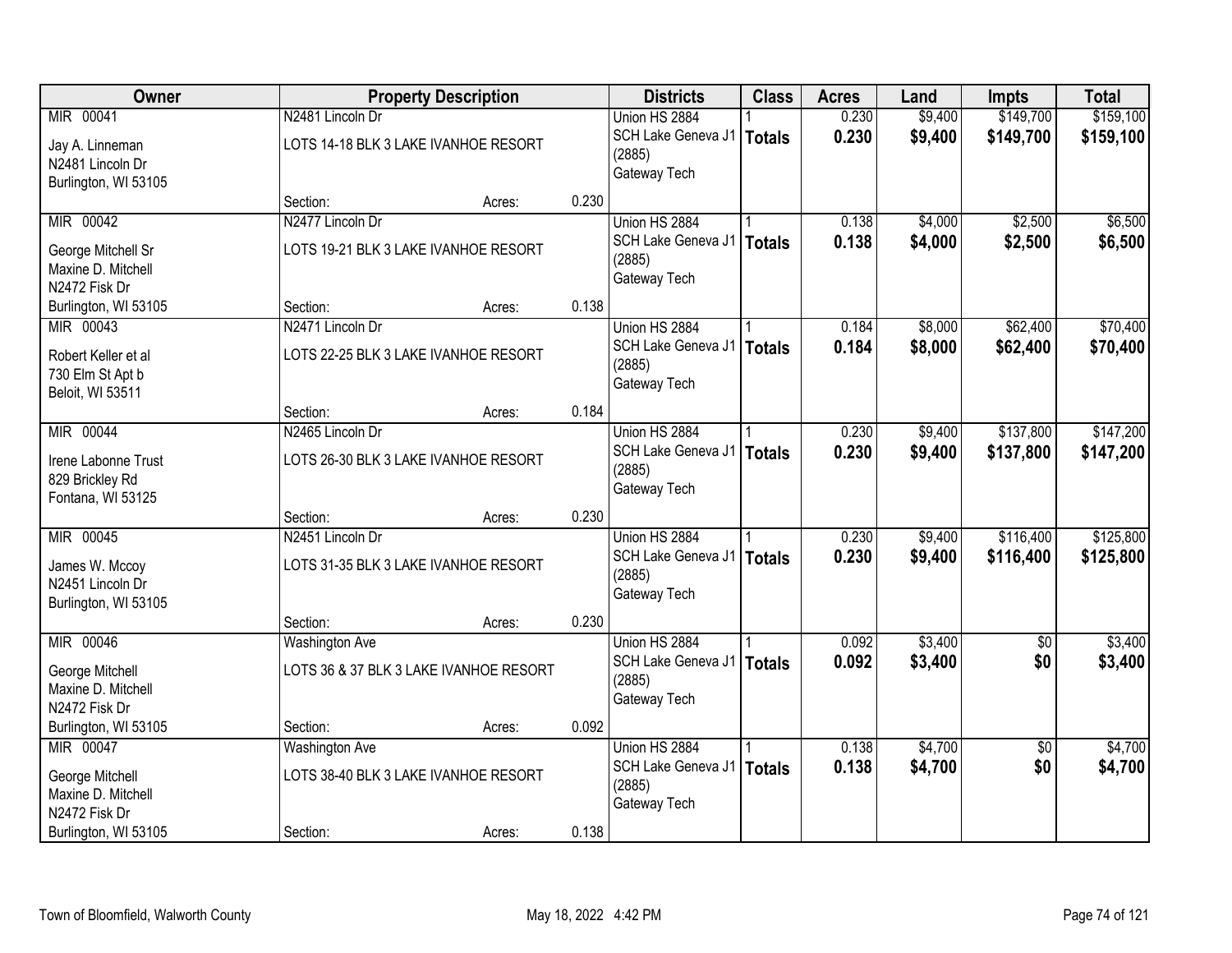| Owner                                    |                                      | <b>Property Description</b>                 |       | <b>Districts</b>             | <b>Class</b>  | <b>Acres</b> | Land     | <b>Impts</b>    | <b>Total</b> |
|------------------------------------------|--------------------------------------|---------------------------------------------|-------|------------------------------|---------------|--------------|----------|-----------------|--------------|
| MIR 00048                                | Fisk Dr                              |                                             |       | Union HS 2884                |               | 0.138        | \$6,000  | $\overline{50}$ | \$6,000      |
| George Mitchell                          |                                      | LOTS 41 THRU 43 BLK 3 LAKE IVANHOE RESORT   |       | SCH Lake Geneva J1           | Totals        | 0.138        | \$6,000  | \$0             | \$6,000      |
| Maxine D. Mitchell                       |                                      |                                             |       | (2885)                       |               |              |          |                 |              |
| N2472 Fisk Dr                            |                                      |                                             |       | Gateway Tech                 |               |              |          |                 |              |
| Burlington, WI 53105                     | Section:                             | Acres:                                      | 0.138 |                              |               |              |          |                 |              |
| MIR 00049                                | Fisk Dr                              |                                             |       | Union HS 2884                |               | 0.092        | \$3,400  | \$0             | \$3,400      |
| George Mitchell                          |                                      | LOTS 44 & 45 BLK 3 LAKE IVANHOE RESORT      |       | SCH Lake Geneva J1           | <b>Totals</b> | 0.092        | \$3,400  | \$0             | \$3,400      |
| N2472 Fisk Dr                            |                                      |                                             |       | (2885)                       |               |              |          |                 |              |
| Burlington, WI 53105                     |                                      |                                             |       | Gateway Tech                 |               |              |          |                 |              |
|                                          | Section:                             | Acres:                                      | 0.092 |                              |               |              |          |                 |              |
| MIR 00050                                | Fisk Dr                              |                                             |       | Union HS 2884                |               | 0.092        | \$2,600  | \$0             | \$2,600      |
|                                          |                                      | LOTS 46 & 47 BLK 3 LAKE IVANHOE RESORT      |       | SCH Lake Geneva J1           | <b>Totals</b> | 0.092        | \$2,600  | \$0             | \$2,600      |
| George Mitchell Sr<br>Maxine D. Mitchell |                                      |                                             |       | (2885)                       |               |              |          |                 |              |
| N2472 Fisk Dr                            |                                      |                                             |       | Gateway Tech                 |               |              |          |                 |              |
| Burlington, WI 53105                     | Section:                             | Acres:                                      | 0.092 |                              |               |              |          |                 |              |
| MIR 00051                                | N2472 Fisk Dr                        |                                             |       | Union HS 2884                |               | 0.230        | \$9,400  | \$156,000       | \$165,400    |
|                                          |                                      |                                             |       | SCH Lake Geneva J1           | <b>Totals</b> | 0.230        | \$9,400  | \$156,000       | \$165,400    |
| George Mitchell Sr<br>Maxine D. Mitchell | LOTS 48-52 BLK 3 LAKE IVANHOE RESORT |                                             |       | (2885)                       |               |              |          |                 |              |
| N2472 Fisk Dr                            |                                      |                                             |       | Gateway Tech                 |               |              |          |                 |              |
| Burlington, WI 53105                     | Section:                             | Acres:                                      | 0.230 |                              |               |              |          |                 |              |
| MIR 00052                                | N2482 Fisk Dr                        |                                             |       | Union HS 2884                |               | 0.184        | \$8,000  | \$63,900        | \$71,900     |
|                                          |                                      |                                             |       | SCH Lake Geneva J1           | Totals        | 0.184        | \$8,000  | \$63,900        | \$71,900     |
| Alice G. Sanders et al                   | LOTS 53-56 BLK 3 LAKE IVANHOE RESORT |                                             |       | (2885)                       |               |              |          |                 |              |
| c/o Edward L. Sanders                    |                                      |                                             |       | Gateway Tech                 |               |              |          |                 |              |
| N2482 Fisk Dr                            | Section:                             |                                             | 0.184 |                              |               |              |          |                 |              |
| Burlington, WI 53105-3521<br>MIR 00053   | N2492 Fisk Dr                        | Acres:                                      |       | Union HS 2884                |               | 0.184        | \$8,000  | $\overline{50}$ | \$8,000      |
|                                          |                                      |                                             |       | SCH Lake Geneva J1           | Totals        | 0.184        | \$8,000  | \$0             | \$8,000      |
| Steven L. Mcclain                        | LOTS 57-60 BLK 3 LAKE IVANHOE RESORT |                                             |       | (2885)                       |               |              |          |                 |              |
| N2496 Fisk Dr                            |                                      |                                             |       | Gateway Tech                 |               |              |          |                 |              |
| Burlington, WI 53105                     |                                      |                                             |       |                              |               |              |          |                 |              |
|                                          | Section:                             | Acres:                                      | 0.184 |                              |               |              |          |                 |              |
| MIR 00054                                | N2495 Fisk Dr                        |                                             |       | Union HS 2884                |               | 0.321        | \$12,000 | \$148,900       | \$160,900    |
| <b>Cheryl Cross</b>                      |                                      | LOTS 1 THRU 5 BLK 4 LOTS 11 & 12 BLK 4 LAKE |       | SCH Lake Geneva J1<br>(2885) | Totals        | 0.321        | \$12,000 | \$148,900       | \$160,900    |
| David Cross                              | IVANHOE RESORT PER DOC. #398049      |                                             |       | Gateway Tech                 |               |              |          |                 |              |
| N2495 Fisk Dr                            |                                      |                                             |       |                              |               |              |          |                 |              |
| Burlington, WI 53105                     | Section: 2                           | Acres:                                      | 0.321 |                              |               |              |          |                 |              |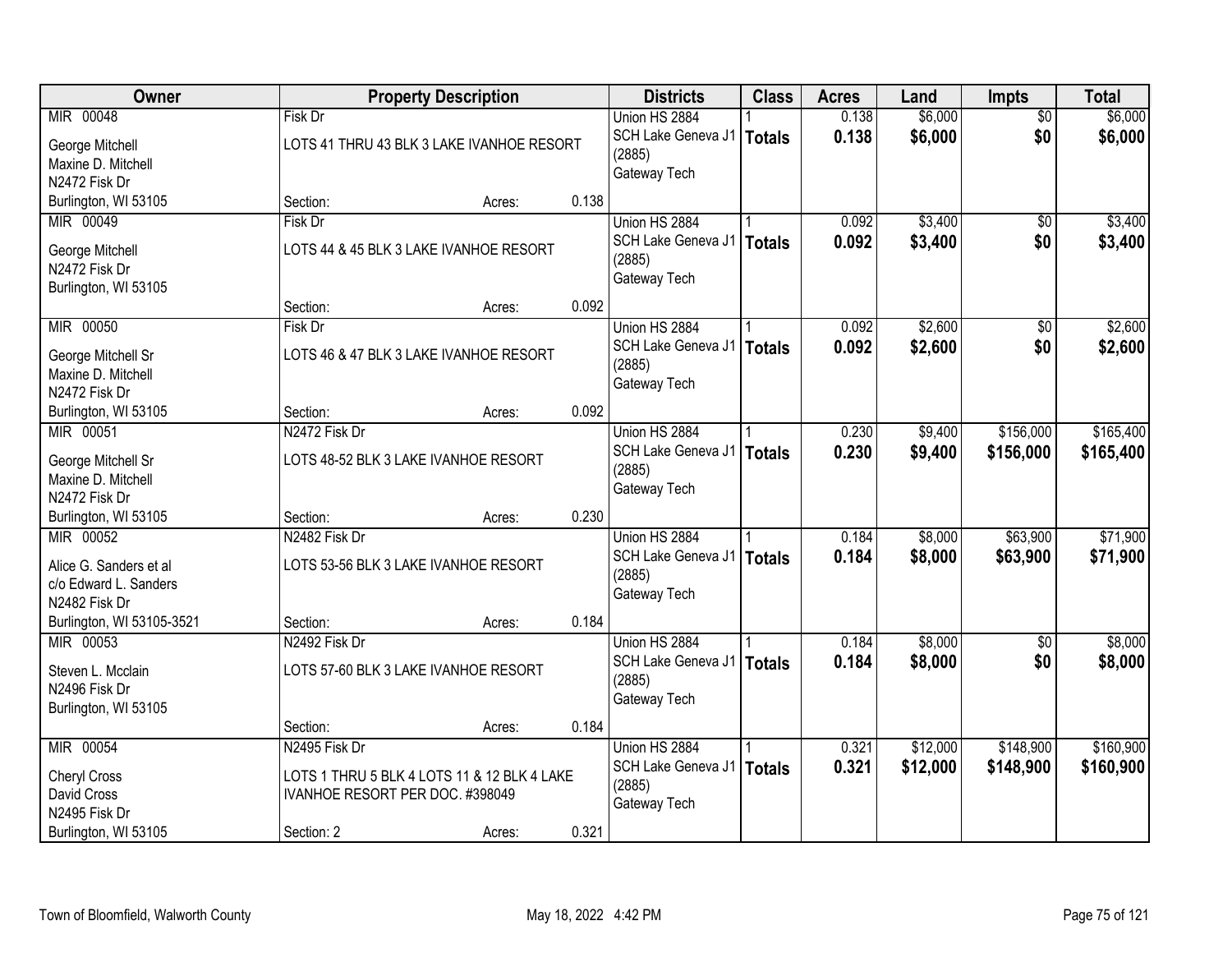| Owner                    |                                     | <b>Property Description</b>               |       | <b>Districts</b>            | <b>Class</b>  | <b>Acres</b> | Land    | <b>Impts</b>    | <b>Total</b> |
|--------------------------|-------------------------------------|-------------------------------------------|-------|-----------------------------|---------------|--------------|---------|-----------------|--------------|
| MIR 00055                | N2496 Tuskegee Dr                   |                                           |       | Union HS 2884               |               | 0.230        | \$9,400 | \$106,000       | \$115,400    |
| Teran J. Goldschmidt     | LOTS 6-10 BLK 4 LAKE IVANHOE RESORT |                                           |       | SCH Lake Geneva J1   Totals |               | 0.230        | \$9,400 | \$106,000       | \$115,400    |
| Kailey M. Maccari        | COMBINED PER ASSESSOR 1/19/93       |                                           |       | (2885)                      |               |              |         |                 |              |
| N2496 Tuskegee Dr        |                                     |                                           |       | Gateway Tech                |               |              |         |                 |              |
| Burlington, WI 53105     | Section: 2                          | Acres:                                    | 0.230 |                             |               |              |         |                 |              |
| MIR 00057                | N2489 Fisk Dr                       |                                           |       | Union HS 2884               |               | 0.230        | \$9,400 | \$96,300        | \$105,700    |
| Elvia Ortiz              |                                     | LOTS 13-17 BLK 4 LAKE IVANHOE RESORT      |       | SCH Lake Geneva J1          | <b>Totals</b> | 0.230        | \$9,400 | \$96,300        | \$105,700    |
| N2489 Fisk Dr            |                                     |                                           |       | (2885)                      |               |              |         |                 |              |
| Burlington, WI 53105     |                                     |                                           |       | Gateway Tech                |               |              |         |                 |              |
|                          | Section:                            | Acres:                                    | 0.230 |                             |               |              |         |                 |              |
| MIR 00058                | N2473 Fisk Dr                       |                                           |       | Union HS 2884               |               | 0.230        | \$9,400 | \$134,600       | \$144,000    |
| Alejandro Sanchez        |                                     | LOTS 18 THRU 22 BLK 4 LAKE IVANHOE RESORT |       | SCH Lake Geneva J1          | <b>Totals</b> | 0.230        | \$9,400 | \$134,600       | \$144,000    |
| Graciela Esquibel        | PER #612261                         |                                           |       | (2885)                      |               |              |         |                 |              |
| N2473 Fisk Dr            |                                     |                                           |       | Gateway Tech                |               |              |         |                 |              |
| Burlington, WI 53105     | Section:                            | Acres:                                    | 0.230 |                             |               |              |         |                 |              |
| MIR 00060                | Fisk Dr                             |                                           |       | Union HS 2884               |               | 0.138        | \$2,400 | \$0             | \$2,400      |
| Charles P. Warren et al  |                                     | LOTS 23-25 BLK 4 LAKE IVANHOE RESORT      |       | SCH Lake Geneva J1          | <b>Totals</b> | 0.138        | \$2,400 | \$0             | \$2,400      |
| c/o Joseph H. Warren     |                                     |                                           |       | (2885)                      |               |              |         |                 |              |
| 222 S Buena Vista St     |                                     |                                           |       | Gateway Tech                |               |              |         |                 |              |
| Redlands, CA 92373       | Section:                            | Acres:                                    | 0.138 |                             |               |              |         |                 |              |
| MIR 00061                | <b>Fisk Dr</b>                      |                                           |       | Union HS 2884               |               | 0.092        | \$1,600 | \$0             | \$1,600      |
| Peter L. Baker           |                                     | LOTS 26-27 BLK 4 LAKE IVANHOE RESORT      |       | SCH Lake Geneva J1   Totals |               | 0.092        | \$1,600 | \$0             | \$1,600      |
| N2415 Crispus Attucks Dr |                                     |                                           |       | (2885)                      |               |              |         |                 |              |
| Burlington, WI 53105     |                                     |                                           |       | Gateway Tech                |               |              |         |                 |              |
|                          | Section:                            | Acres:                                    | 0.092 |                             |               |              |         |                 |              |
| MIR 00062                | N2465 Fisk Dr                       |                                           |       | Union HS 2884               |               | 0.138        | \$6,000 | \$24,900        | \$30,900     |
| Richard C. Hancock Jr    |                                     | LOTS 28 THRU 30 BLK 4 LAKE IVANHOE RESORT |       | SCH Lake Geneva J1          | Totals        | 0.138        | \$6,000 | \$24,900        | \$30,900     |
| N2465 Fisk Dr            |                                     |                                           |       | (2885)                      |               |              |         |                 |              |
| Burlington, WI 53105     |                                     |                                           |       | Gateway Tech                |               |              |         |                 |              |
|                          | Section:                            | Acres:                                    | 0.138 |                             |               |              |         |                 |              |
| MIR 00063                | Fisk Dr                             |                                           |       | Union HS 2884               |               | 0.092        | \$1,600 | $\overline{30}$ | \$1,600      |
| A L. Reed                |                                     | LOTS 31 & 32 BLK 4 LAKE IVANHOE RESORT    |       | SCH Lake Geneva J1          | Totals        | 0.092        | \$1,600 | \$0             | \$1,600      |
| % Barbara Thompson       |                                     |                                           |       | (2885)                      |               |              |         |                 |              |
| 11235 S Sangamon Ave     |                                     |                                           |       | Gateway Tech                |               |              |         |                 |              |
| Chicago, IL 60643-0000   | Section:                            | Acres:                                    | 0.092 |                             |               |              |         |                 |              |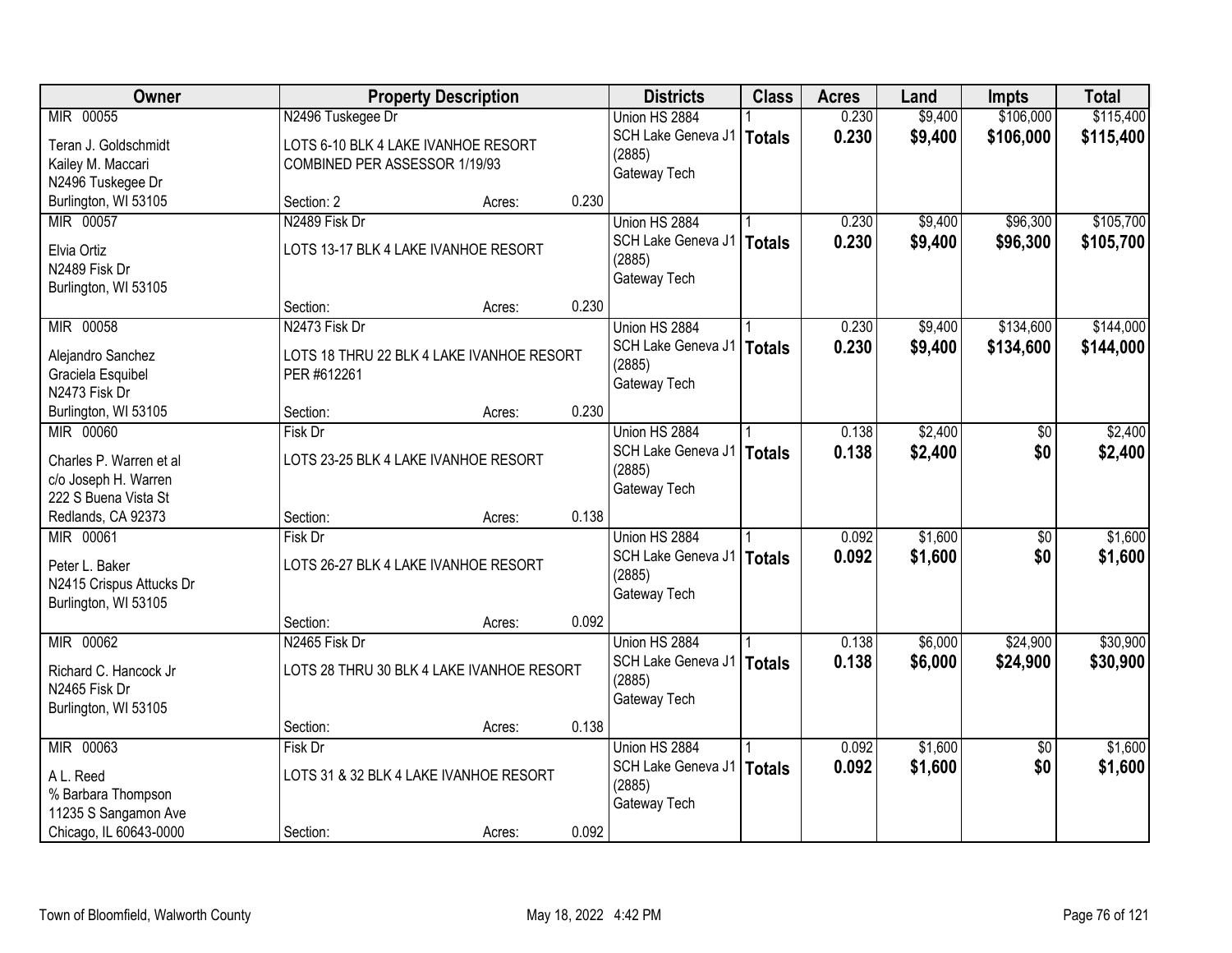| Owner                                  | <b>Property Description</b>                         |       | <b>Districts</b>   | <b>Class</b>  | <b>Acres</b> | Land     | <b>Impts</b>    | <b>Total</b> |
|----------------------------------------|-----------------------------------------------------|-------|--------------------|---------------|--------------|----------|-----------------|--------------|
| MIR 00065                              | W764 Washington Ave                                 |       | Union HS 2884      |               | 0.184        | \$8,000  | \$93,700        | \$101,700    |
| Mark Elter                             | LOTS 33-36 BLK 4 LAKE IVANHOE RESORT PER            |       | SCH Lake Geneva J1 | <b>Totals</b> | 0.184        | \$8,000  | \$93,700        | \$101,700    |
| Renee Elter                            | #612901                                             |       | (2885)             |               |              |          |                 |              |
| W764 Washington Ave                    |                                                     |       | Gateway Tech       |               |              |          |                 |              |
| Burlington, WI 53105-0000              | Section:<br>Acres:                                  | 0.184 |                    |               |              |          |                 |              |
| MIR 00066                              | <b>Washington Ave</b>                               |       | Union HS 2884      |               | 0.092        | \$2,700  | \$24,500        | \$27,200     |
| <b>Mark Elter</b>                      | LOTS 37 & 38 BL 4 LAKE IVANHOE RESORT               |       | SCH Lake Geneva J1 | <b>Totals</b> | 0.092        | \$2,700  | \$24,500        | \$27,200     |
| Renee Elter                            |                                                     |       | (2885)             |               |              |          |                 |              |
| W764 Washington Ave                    |                                                     |       | Gateway Tech       |               |              |          |                 |              |
| Burlington, WI 53105-0000              | Section:<br>Acres:                                  | 0.092 |                    |               |              |          |                 |              |
| MIR 00068                              | N2462 Tuskegee Dr                                   |       | Union HS 2884      |               | 0.276        | \$10,700 | \$169,500       | \$180,200    |
| Nolan G. Swift                         | LOTS 39-44 BLK 4 LAKE IVANHOE RESORT PER            |       | SCH Lake Geneva J1 | <b>Totals</b> | 0.276        | \$10,700 | \$169,500       | \$180,200    |
| Sharon M. Swift                        | #737041                                             |       | (2885)             |               |              |          |                 |              |
| N2462 Tuskegee                         |                                                     |       | Gateway Tech       |               |              |          |                 |              |
| Burlington, WI 53105                   | Section: 2<br>Acres:                                | 0.276 |                    |               |              |          |                 |              |
| MIR 00069                              | N2476 Tuskegee Dr                                   |       | Union HS 2884      |               | 0.321        | \$12,000 | \$123,200       | \$135,200    |
|                                        |                                                     |       | SCH Lake Geneva J1 | <b>Totals</b> | 0.321        | \$12,000 | \$123,200       | \$135,200    |
| Heather A. Highland                    | LOTS 45-51 BLK 4 LAKE IVANHOE RESORT PER<br>#691381 |       | (2885)             |               |              |          |                 |              |
| N2476 Tuskeege<br>Burlington, WI 53105 |                                                     |       | Gateway Tech       |               |              |          |                 |              |
|                                        | Section:<br>Acres:                                  | 0.321 |                    |               |              |          |                 |              |
| MIR 00072                              | N2480 Tuskegee Dr                                   |       | Union HS 2884      |               | 0.092        | \$1,600  | \$0             | \$1,600      |
|                                        |                                                     |       | SCH Lake Geneva J1 | <b>Totals</b> | 0.092        | \$1,600  | \$0             | \$1,600      |
| Cristian G. Carvajal                   | LOTS 52 & 53 BLK 4 LAKE IVANHOE RESORT              |       | (2885)             |               |              |          |                 |              |
| 2708 N Marmora Ave                     |                                                     |       | Gateway Tech       |               |              |          |                 |              |
| Chicago, IL 60639                      | Section:                                            | 0.092 |                    |               |              |          |                 |              |
| MIR 00074                              | Acres:<br>N2490 Tuskegee Dr                         |       | Union HS 2884      |               | 0.321        | \$12,000 | \$50,400        | \$62,400     |
|                                        |                                                     |       | SCH Lake Geneva J1 | <b>Totals</b> | 0.321        | \$12,000 | \$50,400        | \$62,400     |
| Laura E. Garvey                        | LOTS 54 THRU 60 BLK 4 LAKE IVANHOE RESORT           |       | (2885)             |               |              |          |                 |              |
| Terry S. Duke                          |                                                     |       | Gateway Tech       |               |              |          |                 |              |
| 8932 S Pinnow Grove Rd                 |                                                     |       |                    |               |              |          |                 |              |
| Beloit, WI 53511<br>MIR 00075          | Section:<br>Acres:                                  | 0.321 | Union HS 2884      |               | 0.138        | \$2,400  | $\overline{50}$ | \$2,400      |
|                                        | Tuskegee Dr                                         |       | SCH Lake Geneva J1 |               | 0.138        |          | \$0             |              |
| Anthony W. Marinello                   | LOTS 22-24 BLK 5 LAKE IVANHOE RESORT                |       | (2885)             | <b>Totals</b> |              | \$2,400  |                 | \$2,400      |
| Kimberly A. Marinello                  |                                                     |       | Gateway Tech       |               |              |          |                 |              |
| N2457 Tuskegee Dr                      |                                                     |       |                    |               |              |          |                 |              |
| Burlington, WI 53105                   | Section:<br>Acres:                                  | 0.138 |                    |               |              |          |                 |              |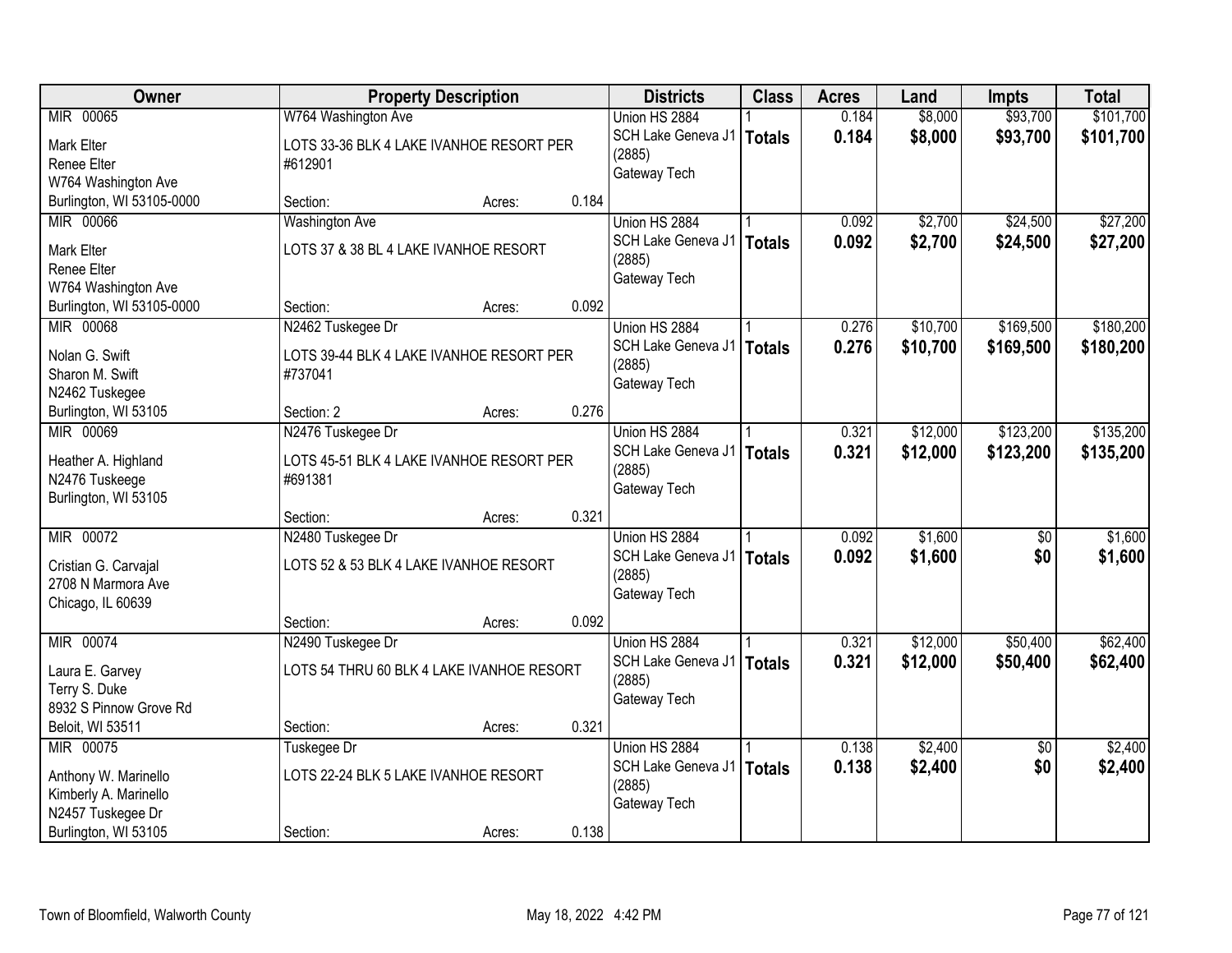| Owner                                      | <b>Property Description</b>              |        |       | <b>Districts</b>   | <b>Class</b>  | <b>Acres</b> | Land     | <b>Impts</b>    | <b>Total</b> |
|--------------------------------------------|------------------------------------------|--------|-------|--------------------|---------------|--------------|----------|-----------------|--------------|
| MIR 00076                                  | N2457 Tuskegee Dr                        |        |       | Union HS 2884      |               | 0.230        | \$9,400  | \$121,600       | \$131,000    |
| Anthony W. Marinello                       | LOTS 25-29 BLK 5 LAKE IVANHOE RESORT PER |        |       | SCH Lake Geneva J1 | Totals        | 0.230        | \$9,400  | \$121,600       | \$131,000    |
| Kimberly A. Marinello                      | #581016                                  |        |       | (2885)             |               |              |          |                 |              |
| N2457 Tuskegee Dr                          |                                          |        |       | Gateway Tech       |               |              |          |                 |              |
| Burlington, WI 53105                       | Section:                                 | Acres: | 0.230 |                    |               |              |          |                 |              |
| MIR 00079                                  | N2455 Tuskegee Dr                        |        |       | Union HS 2884      |               | 0.413        | \$14,700 | \$184,800       | \$199,500    |
|                                            |                                          |        |       | SCH Lake Geneva J1 | Totals        | 0.413        | \$14,700 | \$184,800       | \$199,500    |
| John D. Jahns                              | LOTS 30-38 BLK 5 LAKE IVANHOE RESORT PER |        |       | (2885)             |               |              |          |                 |              |
| Donna K. Jahns                             | #607412                                  |        |       | Gateway Tech       |               |              |          |                 |              |
| N2455 Tuskegee Dr                          | Section:                                 |        | 0.413 |                    |               |              |          |                 |              |
| Burlington, WI 53105<br>MIR 00082          |                                          | Acres: |       |                    |               |              |          |                 |              |
|                                            | <b>Washington Ave</b>                    |        |       | Union HS 2884      |               | 0.230        | \$3,800  | \$0             | \$3,800      |
| Anthony W. Marinello                       | LOTS 39-43 BLK 5 LAKE IVANHOE RESORT     |        |       | SCH Lake Geneva J1 | Totals        | 0.230        | \$3,800  | \$0             | \$3,800      |
| Kimberly A. Marinello                      |                                          |        |       | (2885)             |               |              |          |                 |              |
| N2457 Tuskegee Dr                          |                                          |        |       | Gateway Tech       |               |              |          |                 |              |
| Burlington, WI 53105                       | Section:                                 | Acres: | 0.230 |                    |               |              |          |                 |              |
| MIR 00083                                  | Dumas Dr                                 |        |       | Union HS 2884      |               | 0.275        | \$4,300  | \$0             | \$4,300      |
|                                            |                                          |        |       | SCH Lake Geneva J1 | Totals        | 0.275        | \$4,300  | \$0             | \$4,300      |
| Anthony W. Marinello                       | LOTS 44-49 BLK 5 LAKE IVANHOE RESORT     |        |       | (2885)             |               |              |          |                 |              |
| Kimberly A. Marinello<br>N2457 Tuskegee Dr |                                          |        |       | Gateway Tech       |               |              |          |                 |              |
| Burlington, WI 53105                       | Section:                                 |        | 0.275 |                    |               |              |          |                 |              |
| MIR 00084                                  | Dumas Dr                                 | Acres: |       | Union HS 2884      |               | 0.275        | \$7,600  | \$0             | \$7,600      |
|                                            |                                          |        |       | SCH Lake Geneva J1 |               |              |          |                 |              |
| <b>Bonnie M Schaeffer Trust</b>            | LOTS 22-27 BLK 6 LAKE IVANHOE RESORT     |        |       | (2885)             | <b>Totals</b> | 0.275        | \$7,600  | \$0             | \$7,600      |
| c/o Bonnie M Schaeffer Revocable Livin     |                                          |        |       | Gateway Tech       |               |              |          |                 |              |
| Trust                                      |                                          |        |       |                    |               |              |          |                 |              |
| 430 Elm Ct                                 | Section:                                 | Acres: | 0.275 |                    |               |              |          |                 |              |
| Twin Lakes, WI 53181                       |                                          |        |       |                    |               |              |          |                 |              |
| MIR 00086                                  | Dumas Dr                                 |        |       | Union HS 2884      |               | 0.138        | \$2,400  | $\sqrt{6}$      | \$2,400      |
| Juan M. Gomez                              | LOTS 28-30 BLK 6 LAKE IVANHOE RESORT     |        |       | SCH Lake Geneva J1 | Totals        | 0.138        | \$2,400  | \$0             | \$2,400      |
| c/o Juan Manuel Lozano Gomez               |                                          |        |       | (2885)             |               |              |          |                 |              |
| W814 Washington Ave                        |                                          |        |       | Gateway Tech       |               |              |          |                 |              |
| Burlington, WI 53105                       | Section:                                 | Acres: | 0.138 |                    |               |              |          |                 |              |
| MIR 00087                                  | <b>Washington Ave</b>                    |        |       | Union HS 2884      |               | 0.230        | \$9,400  | $\overline{50}$ | \$9,400      |
|                                            |                                          |        |       | SCH Lake Geneva J1 | <b>Totals</b> | 0.230        | \$9,400  | \$0             | \$9,400      |
| Thera L. Hunter et al                      | LOTS 31-35 BLK 6 LAKE IVANHOE RESORT     |        |       | (2885)             |               |              |          |                 |              |
| W819 Washington Ave                        |                                          |        |       | Gateway Tech       |               |              |          |                 |              |
| Burlington, WI 53105                       |                                          |        |       |                    |               |              |          |                 |              |
|                                            | Section:                                 | Acres: | 0.230 |                    |               |              |          |                 |              |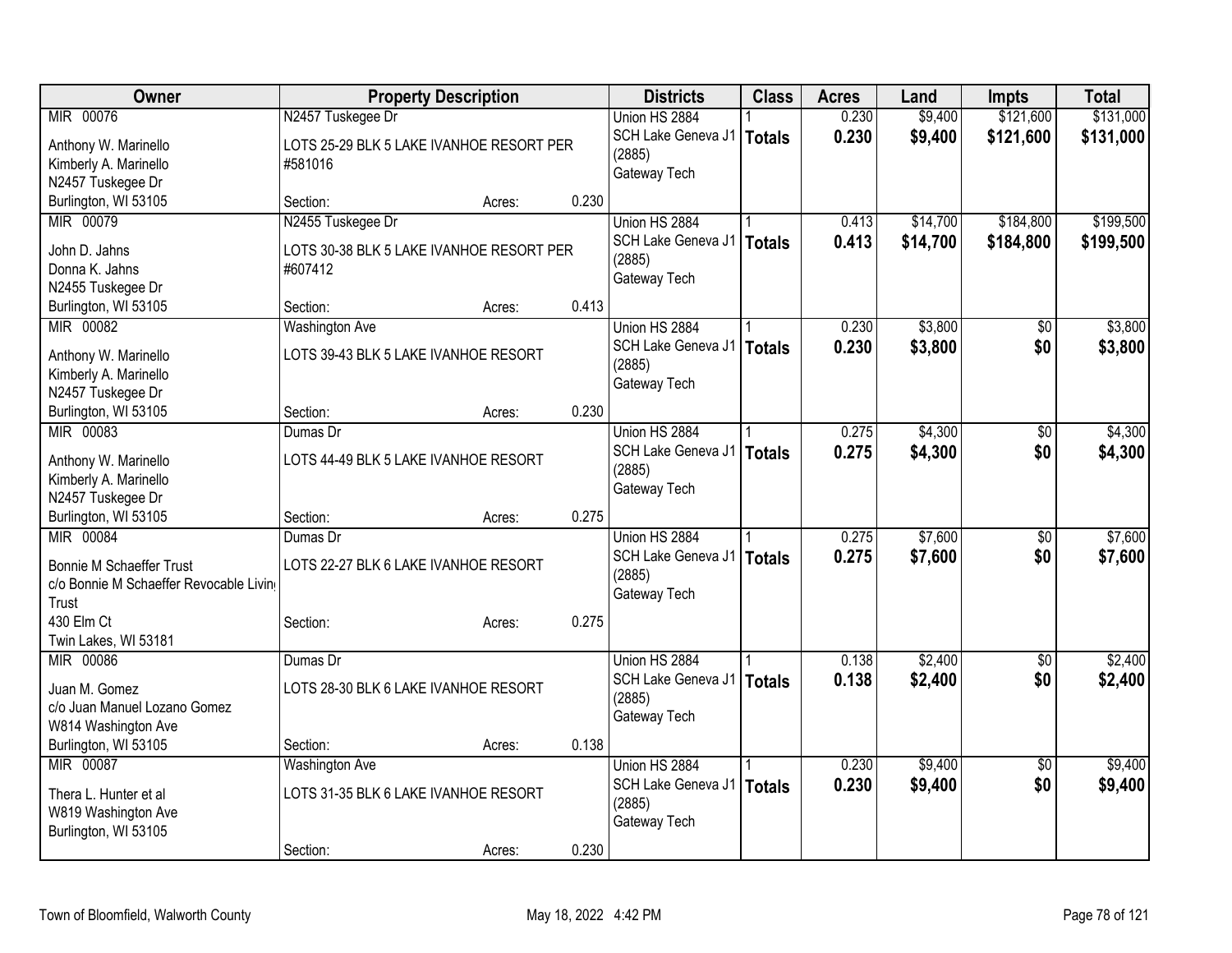| Owner                                  |                                                 | <b>Property Description</b> |       | <b>Districts</b>   | <b>Class</b>  | <b>Acres</b> | Land     | <b>Impts</b>    | <b>Total</b> |
|----------------------------------------|-------------------------------------------------|-----------------------------|-------|--------------------|---------------|--------------|----------|-----------------|--------------|
| MIR 00088                              | W819 Washington Ave                             |                             |       | Union HS 2884      |               | 0.230        | \$9,400  | \$141,600       | \$151,000    |
| Thera L. Hunter et al                  | LOTS 36-40 BLK 6 LAKE IVANHOE RESORT            |                             |       | SCH Lake Geneva J1 | <b>Totals</b> | 0.230        | \$9,400  | \$141,600       | \$151,000    |
| W819 Washington Ave                    |                                                 |                             |       | (2885)             |               |              |          |                 |              |
| Burlington, WI 53105                   |                                                 |                             |       | Gateway Tech       |               |              |          |                 |              |
|                                        | Section:                                        | Acres:                      | 0.230 |                    |               |              |          |                 |              |
| MIR 00089                              | Charles Young Dr                                |                             |       | Union HS 2884      |               | 0.138        | \$2,400  | $\overline{50}$ | \$2,400      |
| Juan M. Gomez                          | LOTS 41-43 BLK 6 LAKE IVANHOE RESORT            |                             |       | SCH Lake Geneva J1 | <b>Totals</b> | 0.138        | \$2,400  | \$0             | \$2,400      |
| c/o Juan Manuel Lozano Gomez           |                                                 |                             |       | (2885)             |               |              |          |                 |              |
| W814 Washington Ave                    |                                                 |                             |       | Gateway Tech       |               |              |          |                 |              |
| Burlington, WI 53105                   | Section:                                        | Acres:                      | 0.138 |                    |               |              |          |                 |              |
| MIR 00090                              | Charles Young Dr                                |                             |       | Union HS 2884      |               | 0.275        | \$10,700 | \$0             | \$10,700     |
|                                        |                                                 |                             |       | SCH Lake Geneva J1 | <b>Totals</b> | 0.275        | \$10,700 | \$0             | \$10,700     |
| <b>Bonnie M Schaeffer Trust</b>        | LOTS 44-49 BLK 6 LAKE IVANHOE RESORT            |                             |       | (2885)             |               |              |          |                 |              |
| c/o Bonnie M Schaeffer Revocable Livin |                                                 |                             |       | Gateway Tech       |               |              |          |                 |              |
| Trust                                  |                                                 |                             |       |                    |               |              |          |                 |              |
| 430 Elm Ct                             | Section:                                        | Acres:                      | 0.275 |                    |               |              |          |                 |              |
| Twin Lakes, WI 53181                   |                                                 |                             |       |                    |               |              |          |                 |              |
| MIR 00092                              | N2493 Tuskegee Dr                               |                             |       | Union HS 2884      |               | 0.230        | \$9,400  | \$118,900       | \$128,300    |
| Luis Gonzalez                          | LOTS 1-5 BLK A LAKE IVANHOE RESORT              |                             |       | SCH Lake Geneva J1 | <b>Totals</b> | 0.230        | \$9,400  | \$118,900       | \$128,300    |
| Ana Maria Toribio De Gonzalez          |                                                 |                             |       | (2885)             |               |              |          |                 |              |
| N2493 Tuskeege Dr                      |                                                 |                             |       | Gateway Tech       |               |              |          |                 |              |
| Burlington, WI 53105                   | Section:                                        | Acres:                      | 0.230 |                    |               |              |          |                 |              |
| MIR 00093                              | Dunbar Ave                                      |                             |       | Union HS 2884      |               | 0.321        | \$12,000 | \$0             | \$12,000     |
|                                        |                                                 |                             |       | SCH Lake Geneva J1 | <b>Totals</b> | 0.321        | \$12,000 | \$0             | \$12,000     |
| Daniel T. Bond                         | LOTS 6-10 BLK A LOTS 28 & 29 BLK A LAKE IVANHOE |                             |       | (2885)             |               |              |          |                 |              |
| 9241 Aviano Dr                         | <b>RESORT PER #646170</b>                       |                             |       | Gateway Tech       |               |              |          |                 |              |
| Ft Myers, FL 33913                     |                                                 |                             |       |                    |               |              |          |                 |              |
|                                        | Section:                                        | Acres:                      | 0.321 |                    |               |              |          |                 |              |
| MIR 00094                              | Tuskegee Dr                                     |                             |       | Union HS 2884      |               | 0.092        | \$1,600  | $\sqrt{6}$      | \$1,600      |
| <b>Veterans Affairs</b>                | LOTS 11 & 12 BLK A LAKE IVANHOE RESORT          |                             |       | SCH Lake Geneva J1 | <b>Totals</b> | 0.092        | \$1,600  | \$0             | \$1,600      |
| c/o Veterans Affair                    |                                                 |                             |       | (2885)             |               |              |          |                 |              |
| C/O John Rogers                        |                                                 |                             |       | Gateway Tech       |               |              |          |                 |              |
| PO Box 18233                           | Section:                                        | Acres:                      | 0.092 |                    |               |              |          |                 |              |
| Milwaukee, WI 53218-0000               |                                                 |                             |       |                    |               |              |          |                 |              |
| MIR 00095                              | Tuskegee Dr                                     |                             |       | Union HS 2884      |               | 0.184        | \$8,000  | $\overline{50}$ | \$8,000      |
|                                        |                                                 |                             |       | SCH Lake Geneva J1 | <b>Totals</b> | 0.184        | \$8,000  | \$0             | \$8,000      |
| Peter L. Baker                         | LOTS 13-16 BLK A LAKE IVANHOE RESORT            |                             |       | (2885)             |               |              |          |                 |              |
| N2415 Crispus Attucks                  |                                                 |                             |       | Gateway Tech       |               |              |          |                 |              |
| Burlington, WI 53105                   |                                                 |                             |       |                    |               |              |          |                 |              |
|                                        | Section:                                        | Acres:                      | 0.184 |                    |               |              |          |                 |              |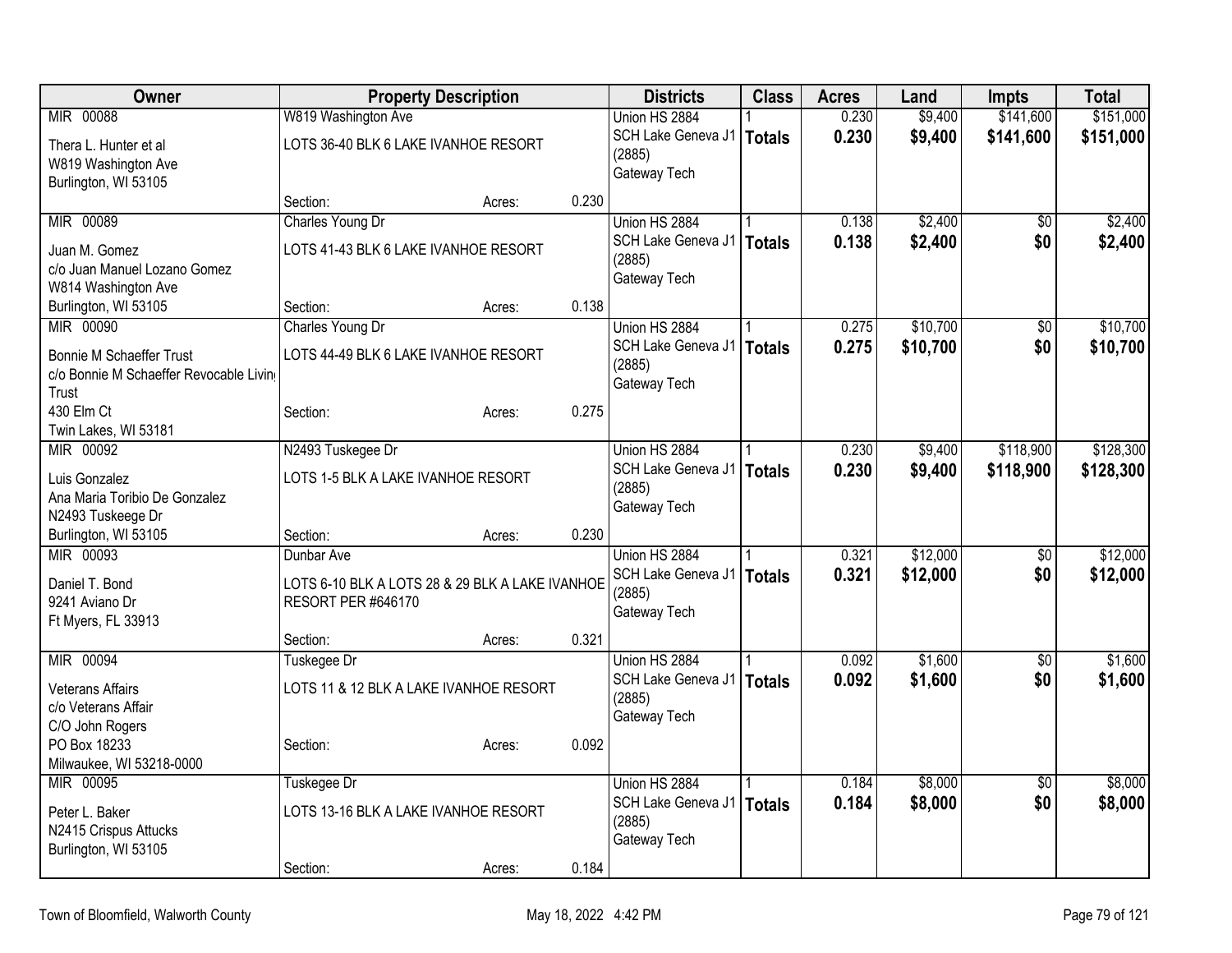| Owner                              |                                               | <b>Property Description</b> |       | <b>Districts</b>            | <b>Class</b> | <b>Acres</b> | Land     | <b>Impts</b>    | <b>Total</b> |
|------------------------------------|-----------------------------------------------|-----------------------------|-------|-----------------------------|--------------|--------------|----------|-----------------|--------------|
| MIR 00096                          | Tuskegee Dr                                   |                             |       | Union HS 2884               |              | 0.138        | \$2,400  | \$0             | \$2,400      |
| Anthony W. Marinello               | LOTS 17-19 BLK A LAKE IVANHOE RESORT          |                             |       | SCH Lake Geneva J1          | Totals       | 0.138        | \$2,400  | \$0             | \$2,400      |
| Kimberly A. Marinello              |                                               |                             |       | (2885)                      |              |              |          |                 |              |
| N2457 Tuskegee Dr                  |                                               |                             |       | Gateway Tech                |              |              |          |                 |              |
| Burlington, WI 53105               | Section:                                      | Acres:                      | 0.138 |                             |              |              |          |                 |              |
| MIR 00097                          | W793 Dunbar Ave                               |                             |       | Union HS 2884               |              | 1.478        | \$38,600 | \$75,000        | \$113,600    |
| Erika Borden                       | LOT 20 BLK A LAKE IVANHOE RESORT              |                             |       | SCH Lake Geneva J1          | Totals       | 1.478        | \$38,600 | \$75,000        | \$113,600    |
| 5404 85th St                       |                                               |                             |       | (2885)                      |              |              |          |                 |              |
| Pleasant Prairie, WI 53158         |                                               |                             |       | Gateway Tech                |              |              |          |                 |              |
|                                    | Section:                                      | Acres:                      | 1.478 |                             |              |              |          |                 |              |
| MIR 00098                          | Charles Young Dr                              |                             |       | Union HS 2884               |              | 0.321        | \$12,000 | \$0             | \$12,000     |
| Daniel T. Bond                     | LOTS 21 THRU 27 BLK A LAKE IVANHOE RESORT     |                             |       | SCH Lake Geneva J1   Totals |              | 0.321        | \$12,000 | \$0             | \$12,000     |
| 9241 Aviano Dr                     | PER #646170                                   |                             |       | (2885)                      |              |              |          |                 |              |
| Ft Myers, FL 33913                 |                                               |                             |       | Gateway Tech                |              |              |          |                 |              |
|                                    | Section:                                      | Acres:                      | 0.321 |                             |              |              |          |                 |              |
| MIR 00102                          | Dunbar Ave                                    |                             |       | Union HS 2884               |              | 0.138        | \$2,400  | $\overline{50}$ | \$2,400      |
|                                    |                                               |                             |       | SCH Lake Geneva J1   Totals |              | 0.138        | \$2,400  | \$0             | \$2,400      |
| Daryl M. Dortch                    | LOTS 3-5 BLK 7 LAKE IVANHOE RESORT            |                             |       | (2885)                      |              |              |          |                 |              |
| Beverly J. Dortch                  |                                               |                             |       | Gateway Tech                |              |              |          |                 |              |
| C/O Bridgette Bender<br>PO Box 941 | Section:                                      | Acres:                      | 0.138 |                             |              |              |          |                 |              |
| East Troy, WI 53120-0000           |                                               |                             |       |                             |              |              |          |                 |              |
| MIR 00103                          | W825 Dunbar Ave                               |                             |       | Union HS 2884               |              | 0.230        | \$9,400  | \$120,500       | \$129,900    |
|                                    |                                               |                             |       | SCH Lake Geneva J1          | Totals       | 0.230        | \$9,400  | \$120,500       | \$129,900    |
| Robert G. Lipke                    | LOTS 6-10 BLK 7 LAKE IVANHOE RESORT           |                             |       | (2885)                      |              |              |          |                 |              |
| Lindsay M. Lipke                   |                                               |                             |       | Gateway Tech                |              |              |          |                 |              |
| W825 Dunbar Ave                    |                                               |                             | 0.230 |                             |              |              |          |                 |              |
| Burlington, WI 53105<br>MIR 00105  | Section:<br>N2478 Phyllis Wheatly Dr          | Acres:                      |       | Union HS 2884               |              | 0.367        | \$13,400 | \$150,600       | \$164,000    |
|                                    |                                               |                             |       | SCH Lake Geneva J1   Totals |              | 0.367        |          |                 |              |
| Raymond J. Preskitt                | LOTS 16-19 BLK 7 LOTS 52-55 BLK 7 LAKE IVANOE |                             |       | (2885)                      |              |              | \$13,400 | \$150,600       | \$164,000    |
| Lori L. Preskitt                   | RESORT (PER DOC. #305619)                     |                             |       | Gateway Tech                |              |              |          |                 |              |
| N2478 Phyllis Wheatly Dr           |                                               |                             |       |                             |              |              |          |                 |              |
| Burlington, WI 53105               | Section:                                      | Acres:                      | 0.367 |                             |              |              |          |                 |              |
| MIR 00106                          | N2469 Charles Young Dr                        |                             |       | Union HS 2884               |              | 0.230        | \$9,400  | \$69,000        | \$78,400     |
| Adam J. Hale                       | LOTS 20-24 BLK 7 LAKE IVANHOE RESORT          |                             |       | SCH Lake Geneva J1   Totals |              | 0.230        | \$9,400  | \$69,000        | \$78,400     |
| c/o Adam Hale                      |                                               |                             |       | (2885)                      |              |              |          |                 |              |
| N2469 Charles Young Dr             |                                               |                             |       | Gateway Tech                |              |              |          |                 |              |
| Burlington, WI 53105               | Section:                                      | Acres:                      | 0.230 |                             |              |              |          |                 |              |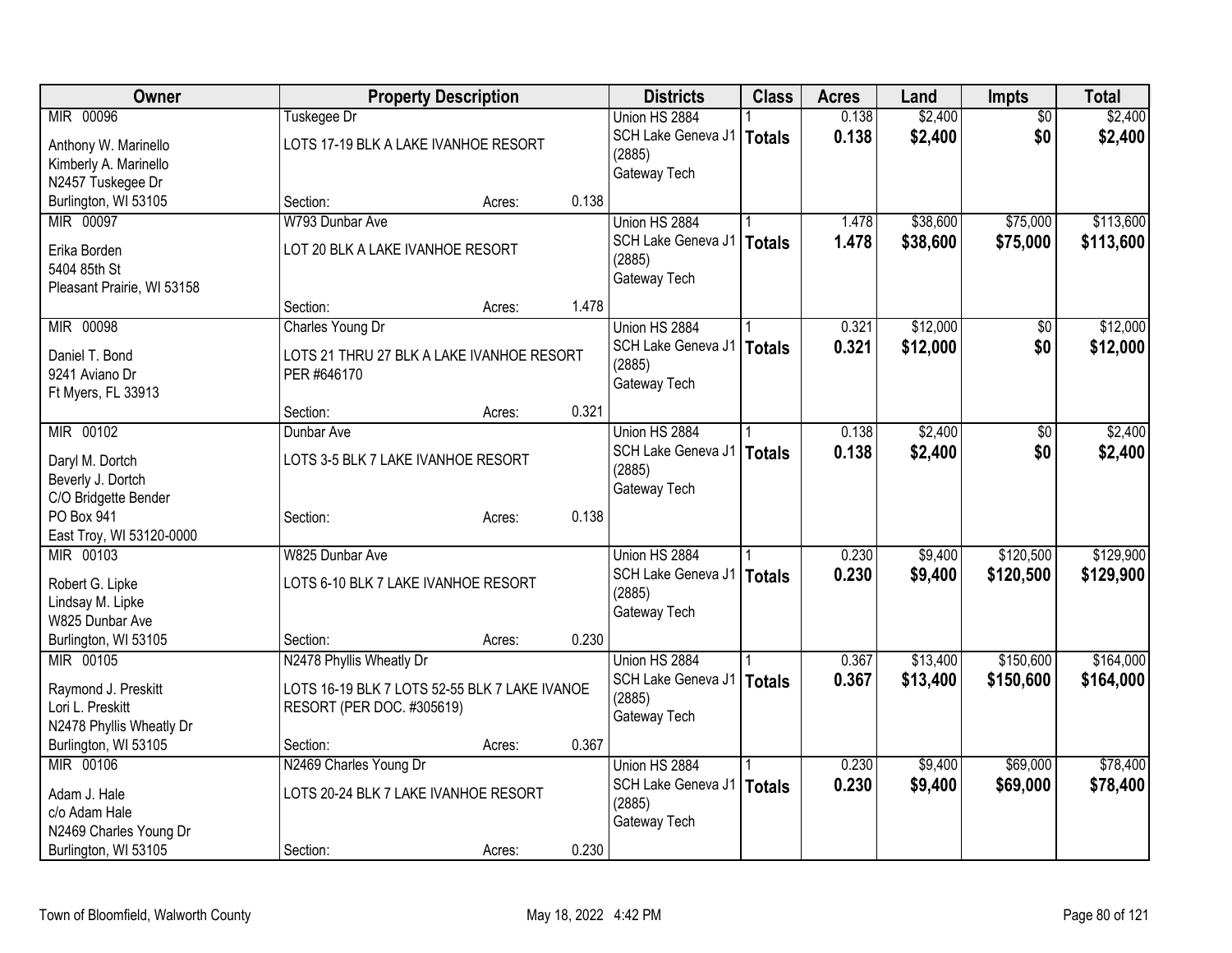| Owner                                         | <b>Property Description</b>            |                 | <b>Districts</b>            | <b>Class</b>  | <b>Acres</b> | Land    | <b>Impts</b>    | <b>Total</b> |
|-----------------------------------------------|----------------------------------------|-----------------|-----------------------------|---------------|--------------|---------|-----------------|--------------|
| MIR 00108                                     | Charles Young Dr                       |                 | Union HS 2884               |               | 0.092        | \$4,000 | $\overline{50}$ | \$4,000      |
| Jason A. Fischer                              | LOTS 25 & 26 BLK 7 LAKE IVANHOE RESORT |                 | SCH Lake Geneva J1          | Totals        | 0.092        | \$4,000 | \$0             | \$4,000      |
| Mandy S. Fischer                              |                                        |                 | (2885)                      |               |              |         |                 |              |
| N2457 Charles Young Dr                        |                                        |                 | Gateway Tech                |               |              |         |                 |              |
| Burlington, WI 53105                          | Section:                               | 0.092<br>Acres: |                             |               |              |         |                 |              |
| MIR 00109                                     | N2457 Charles Young Dr                 |                 | Union HS 2884               |               | 0.092        | \$4,000 | \$0             | \$4,000      |
|                                               |                                        |                 | SCH Lake Geneva J1          | <b>Totals</b> | 0.092        | \$4,000 | \$0             | \$4,000      |
| Jason A. Fischer                              | LOTS 27 & 28 BLK 7 LAKE IVANHOE RESORT |                 | (2885)                      |               |              |         |                 |              |
| Mandy S. Fischer                              |                                        |                 | Gateway Tech                |               |              |         |                 |              |
| N2457 Charles Young Dr                        |                                        |                 |                             |               |              |         |                 |              |
| Burlington, WI 53105                          | Section:                               | 0.092<br>Acres: |                             |               |              |         |                 |              |
| MIR 00110                                     | 2457 Charles Young Dr                  |                 | Union HS 2884               |               | 0.092        | \$4,000 | \$86,300        | \$90,300     |
| Jason A. Fischer                              | LOTS 29 & 30 BLK 7 LAKE IVANHOE RESORT |                 | SCH Lake Geneva J1          | <b>Totals</b> | 0.092        | \$4,000 | \$86,300        | \$90,300     |
| Mandy S. Fischer                              |                                        |                 | (2885)                      |               |              |         |                 |              |
| N2457 Charles Young Dr                        |                                        |                 | Gateway Tech                |               |              |         |                 |              |
| Burlington, WI 53105                          | Section:                               | 0.092<br>Acres: |                             |               |              |         |                 |              |
| MIR 00111                                     | W814 Washington Ave                    |                 | Union HS 2884               |               | 0.092        | \$4,000 | \$53,000        | \$57,000     |
|                                               | LOTS 31 & 32 BLK 7 LAKE IVANHOE RESORT |                 | SCH Lake Geneva J1   Totals |               | 0.092        | \$4,000 | \$53,000        | \$57,000     |
| Juan M. Gomez<br>c/o Juan Manuel Lozano Gomez |                                        |                 | (2885)                      |               |              |         |                 |              |
| W814 Washington Ave                           |                                        |                 | Gateway Tech                |               |              |         |                 |              |
| Burlington, WI 53105                          | Section:                               | 0.092<br>Acres: |                             |               |              |         |                 |              |
| MIR 00112                                     | <b>Washington Ave</b>                  |                 | Union HS 2884               |               | 0.184        | \$4,800 | $\overline{50}$ | \$4,800      |
|                                               |                                        |                 | SCH Lake Geneva J1   Totals |               | 0.184        | \$4,800 |                 |              |
| Ralph E. Gronau                               | LOTS 33-36 BLK 7 LAKE IVANHOE RESORT   |                 | (2885)                      |               |              |         | \$0             | \$4,800      |
| N2456 Phillis Wheatley Dr                     |                                        |                 | Gateway Tech                |               |              |         |                 |              |
| Burlington, WI 53105                          |                                        |                 |                             |               |              |         |                 |              |
|                                               | Section:                               | 0.184<br>Acres: |                             |               |              |         |                 |              |
| MIR 00113                                     | N2456 Phyllis Wheatly Dr               |                 | Union HS 2884               |               | 0.184        | \$8,000 | \$49,000        | \$57,000     |
| Ralph E. Gronau                               | LOTS 37-40 BLK 7 LAKE IVANHOE RESORT   |                 | SCH Lake Geneva J1          | <b>Totals</b> | 0.184        | \$8,000 | \$49,000        | \$57,000     |
| N2456 Phillis Wheatley Dr                     |                                        |                 | (2885)                      |               |              |         |                 |              |
| Burlington, WI 53105                          |                                        |                 | Gateway Tech                |               |              |         |                 |              |
|                                               | Section:                               | 0.184<br>Acres: |                             |               |              |         |                 |              |
| MIR 00114                                     | <b>Phyllis Wheatley Dr</b>             |                 | Union HS 2884               |               | 0.092        | \$2,700 | $\overline{50}$ | \$2,700      |
|                                               |                                        |                 | SCH Lake Geneva J1          | Totals        | 0.092        | \$2,700 | \$0             | \$2,700      |
| Ralph E. Gronau                               | LOTS 41 & 42 BLK 7 LAKE IVANHOE RESORT |                 | (2885)                      |               |              |         |                 |              |
| N2456 Phillis Wheatley Dr                     |                                        |                 | Gateway Tech                |               |              |         |                 |              |
| Burlington, WI 53105                          |                                        |                 |                             |               |              |         |                 |              |
|                                               | Section:                               | 0.092<br>Acres: |                             |               |              |         |                 |              |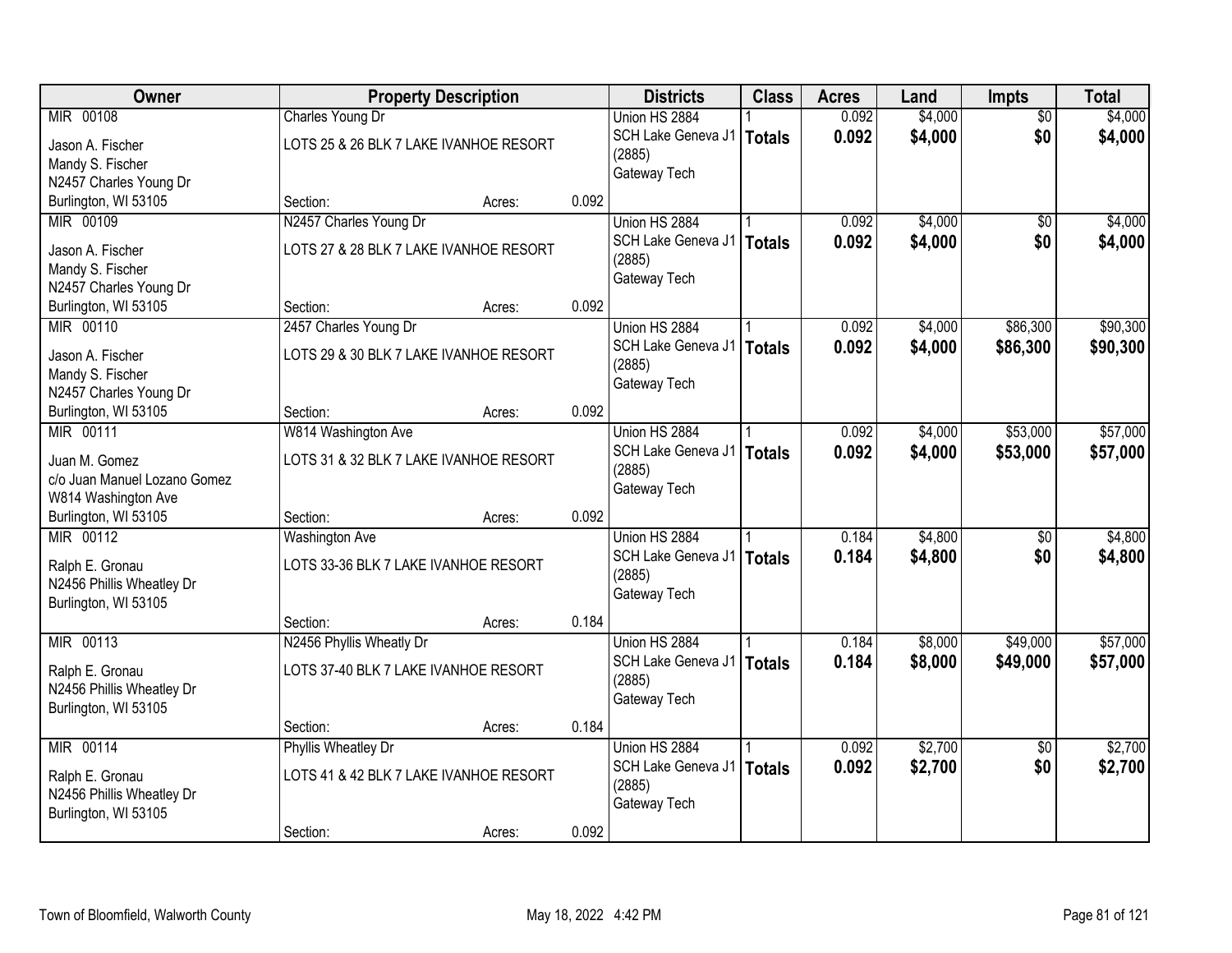| Owner                     |                                             | <b>Property Description</b> |                                     | <b>Class</b>  | <b>Acres</b>   | Land               | <b>Impts</b>           | <b>Total</b> |
|---------------------------|---------------------------------------------|-----------------------------|-------------------------------------|---------------|----------------|--------------------|------------------------|--------------|
| MIR 00115                 | <b>Phyllis Wheatley Dr</b>                  |                             | Union HS 2884                       |               | 0.184          | \$5,200            | $\overline{50}$        | \$5,200      |
| Ralph E. Gronau           | LOTS 43-46 BLK 7 LAKE IVANHOE RESORT        |                             | SCH Lake Geneva J1                  | <b>Totals</b> | 0.184          | \$5,200            | \$0                    | \$5,200      |
| N2456 Phillis Wheatley Dr |                                             |                             | (2885)                              |               |                |                    |                        |              |
| Burlington, WI 53105      |                                             |                             | Gateway Tech                        |               |                |                    |                        |              |
|                           | Section:                                    | 0.184<br>Acres:             |                                     |               |                |                    |                        |              |
| MIR 00116                 | N2742 Phyllis Wheatly Dr                    |                             | Union HS 2884                       |               | 0.230          | \$9,400            | \$144,000              | \$153,400    |
| William J. Bobula         | LOTS 47-51 BLK 7 LAKE IVANHOE RESORT        |                             | SCH Lake Geneva J1                  | <b>Totals</b> | 0.230          | \$9,400            | \$144,000              | \$153,400    |
| N2472 Phyllis Wheatley Dr |                                             |                             | (2885)<br>Gateway Tech              |               |                |                    |                        |              |
| Burlington, WI 53105      |                                             |                             |                                     |               |                |                    |                        |              |
|                           | Section:                                    | 0.230<br>Acres:             |                                     |               |                |                    |                        |              |
| MIR 00119                 | Phyllis Wheatley Dr                         |                             | Union HS 2884                       |               | 0.230          | \$9,400            | \$0                    | \$9,400      |
| Rick A. Schaeffer         | LOTS 1 & 2 BLK 8 LOTS 11 THRU 13 BLK 8 LAKE |                             | SCH Lake Geneva J1                  | <b>Totals</b> | 0.230          | \$9,400            | \$0                    | \$9,400      |
| 1516 Second St            | IVANHOE RESORT PER #659831                  |                             | (2885)<br>Gateway Tech              |               |                |                    |                        |              |
| Twin Lakes, WI 53181      |                                             |                             |                                     |               |                |                    |                        |              |
|                           | Section:                                    | 0.230<br>Acres:             |                                     |               |                |                    |                        |              |
| MIR 00120                 | W845 Dunbar Ave                             |                             | Union HS 2884                       |               | 0.367          | \$13,400           | \$139,100              | \$152,500    |
| Stephen R. Beauchamp      | LOTS 3-10 BLK 8 LAKE IVANHOE RESORT PER     |                             | SCH Lake Geneva J1<br>(2885)        | <b>Totals</b> | 0.367          | \$13,400           | \$139,100              | \$152,500    |
| Julie A. Beauchamp        | #642114                                     |                             | Gateway Tech                        |               |                |                    |                        |              |
| W845 Dunbar Ave           |                                             |                             |                                     |               |                |                    |                        |              |
| Burlington, WI 53105      | Section:                                    | 0.367<br>Acres:             |                                     |               |                |                    |                        |              |
| MIR 00124                 | <b>Phyllis Wheatley Dr</b>                  |                             | Union HS 2884                       |               | 0.092          | \$2,600            | $\overline{50}$        | \$2,600      |
| Rick A. Schaeffer         | LOTS 14 & 15 BLK 8 LAKE IVANHOE RESORT      |                             | SCH Lake Geneva J1<br>(2885)        | <b>Totals</b> | 0.092          | \$2,600            | \$0                    | \$2,600      |
| 1516 Second St            |                                             |                             | Gateway Tech                        |               |                |                    |                        |              |
| Twin Lakes, WI 53181      |                                             |                             |                                     |               |                |                    |                        |              |
|                           | Section:                                    | 0.092<br>Acres:             |                                     |               |                |                    |                        |              |
| MIR 00125                 | N2485 Phyllis Wheatly Dr                    |                             | Union HS 2884                       |               | 0.226          | \$9,300            | \$67,800               | \$77,100     |
| Jason A. Crittenden Jr    | LOTS 16-19 BLK 8 LOT 52 BLK 8 LAKE IVANHOE  |                             | SCH Lake Geneva J1<br>(2885)        | <b>Totals</b> | 0.226          | \$9,300            | \$67,800               | \$77,100     |
| N2485 Phyllis Wheatley Dr | <b>RESORT PER #673188</b>                   |                             | Gateway Tech                        |               |                |                    |                        |              |
| Burlington, WI 53105      |                                             |                             |                                     |               |                |                    |                        |              |
|                           | Section:                                    | 0.226<br>Acres:             |                                     |               |                |                    |                        |              |
| MIR 00126                 | <b>Phyllis Wheatley Dr</b>                  |                             | Union HS 2884<br>SCH Lake Geneva J1 |               | 0.230<br>0.230 | \$9,400<br>\$9,400 | $\overline{50}$<br>\$0 | \$9,400      |
| Rick A. Schaeffer         | LOTS 20-24 BLK 8 LAKE IVANHOE RESORT        |                             | (2885)                              | <b>Totals</b> |                |                    |                        | \$9,400      |
| 1516 Second St            |                                             |                             | Gateway Tech                        |               |                |                    |                        |              |
| Twin Lakes, WI 53181      |                                             |                             |                                     |               |                |                    |                        |              |
|                           | Section:                                    | 0.230<br>Acres:             |                                     |               |                |                    |                        |              |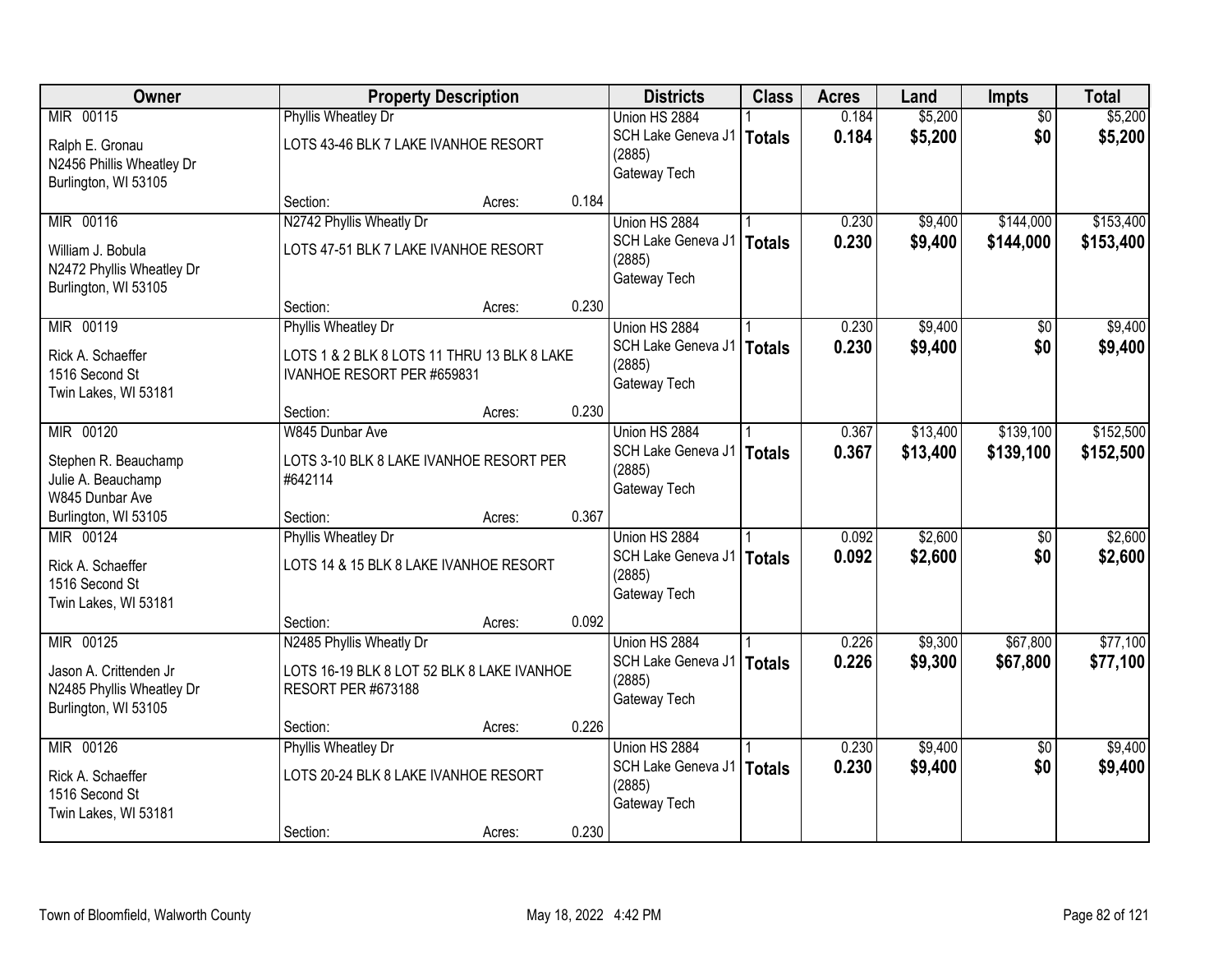| Owner                    |                                           | <b>Property Description</b> | <b>Districts</b> | <b>Class</b>                | <b>Acres</b>  | Land  | Impts    | <b>Total</b> |           |
|--------------------------|-------------------------------------------|-----------------------------|------------------|-----------------------------|---------------|-------|----------|--------------|-----------|
| MIR 00128                | N2461 Phyllis Wheatly Dr                  |                             |                  | Union HS 2884               |               | 0.276 | \$10,700 | \$107,400    | \$118,100 |
| Abbigail Winski          | LOTS 25 - 30 BLK 8 LAKE IVANHOE RESORT    |                             |                  | SCH Lake Geneva J1   Totals |               | 0.276 | \$10,700 | \$107,400    | \$118,100 |
| N2461 Phyllis Wheatly Dr |                                           |                             |                  | (2885)                      |               |       |          |              |           |
| Bloomfield, WI 53105     |                                           |                             |                  | Gateway Tech                |               |       |          |              |           |
|                          | Section: 2                                | Acres:                      | 0.276            |                             |               |       |          |              |           |
| MIR 00129                | W862 Washington Ave                       |                             |                  | Union HS 2884               |               | 0.321 | \$12,000 | \$136,900    | \$148,900 |
| Nicholas Valladolid      | LOTS 31 THRU 37 BLK 8 LAKE IVANHOE RESORT |                             |                  | SCH Lake Geneva J1          | <b>Totals</b> | 0.321 | \$12,000 | \$136,900    | \$148,900 |
| Ofelia Valladolid        | PER #649534                               |                             |                  | (2885)                      |               |       |          |              |           |
| W832 Washington Ave      |                                           |                             |                  | Gateway Tech                |               |       |          |              |           |
| Burlington, WI 53105     | Section:                                  | Acres:                      | 0.321            |                             |               |       |          |              |           |
| MIR 00132                | Loverture Dr                              |                             |                  | Union HS 2884               |               | 0.275 | \$10,700 | \$0          | \$10,700  |
| Rick A. Schaeffer        | LOTS 38-43 BLK 8 LAKE IVANHOE RESORT      |                             |                  | SCH Lake Geneva J1          | <b>Totals</b> | 0.275 | \$10,700 | \$0          | \$10,700  |
| 1516 Second St           |                                           |                             |                  | (2885)                      |               |       |          |              |           |
| Twin Lakes, WI 53181     |                                           |                             |                  | Gateway Tech                |               |       |          |              |           |
|                          | Section:                                  | Acres:                      | 0.275            |                             |               |       |          |              |           |
| MIR 00134                | Loverture Dr                              |                             |                  | Union HS 2884               |               | 0.138 | \$4,000  | \$0          | \$4,000   |
| Rick A. Schaeffer        | LOTS 44-46 BLK 8 LAKE IVANHOE RESORT      |                             |                  | SCH Lake Geneva J1          | Totals        | 0.138 | \$4,000  | \$0          | \$4,000   |
| 1516 Second St           |                                           |                             |                  | (2885)                      |               |       |          |              |           |
| Twin Lakes, WI 53181     |                                           |                             |                  | Gateway Tech                |               |       |          |              |           |
|                          | Section:                                  | Acres:                      | 0.138            |                             |               |       |          |              |           |
| MIR 00135                | N2472 Loverture Dr                        |                             |                  | Union HS 2884               |               | 0.138 | \$6,000  | \$22,700     | \$28,700  |
| Ernest Gordan            | LOTS 47-49 BLK 8 LAKE IVANHOE RESORT      |                             |                  | SCH Lake Geneva J1   Totals |               | 0.138 | \$6,000  | \$22,700     | \$28,700  |
| Rick A. Schaeffer        |                                           |                             |                  | (2885)                      |               |       |          |              |           |
| 430 Elm Ct               |                                           |                             |                  | Gateway Tech                |               |       |          |              |           |
| Twin Lakes, WI 53181     | Section:                                  | Acres:                      | 0.138            |                             |               |       |          |              |           |
| MIR 00136                | N2472 Loverture Dr                        |                             |                  | Union HS 2884               |               | 0.092 | \$1,600  | \$0          | \$1,600   |
| Rick A. Schaeffer        | LOTS 50 & 51 BLK 8 LAKE IVANHOE RESORT    |                             |                  | SCH Lake Geneva J1          | Totals        | 0.092 | \$1,600  | \$0          | \$1,600   |
| 1516 Second St           |                                           |                             |                  | (2885)                      |               |       |          |              |           |
| Twin Lakes, WI 53181     |                                           |                             |                  | Gateway Tech                |               |       |          |              |           |
|                          | Section:                                  | Acres:                      | 0.092            |                             |               |       |          |              |           |
| MIR 00137                | N2480 Loverture Dr                        |                             |                  | Union HS 2884               |               | 0.367 | \$13,400 | \$132,400    | \$145,800 |
| Joseph Zamora            | LOTS 53-60 BLK 8 LAKE IVANHOE RESORT      |                             |                  | SCH Lake Geneva J1   Totals |               | 0.367 | \$13,400 | \$132,400    | \$145,800 |
| N2480 Loveture Dr        |                                           |                             |                  | (2885)                      |               |       |          |              |           |
| Burlington, WI 53105     |                                           |                             |                  | Gateway Tech                |               |       |          |              |           |
|                          | Section:                                  | Acres:                      | 0.367            |                             |               |       |          |              |           |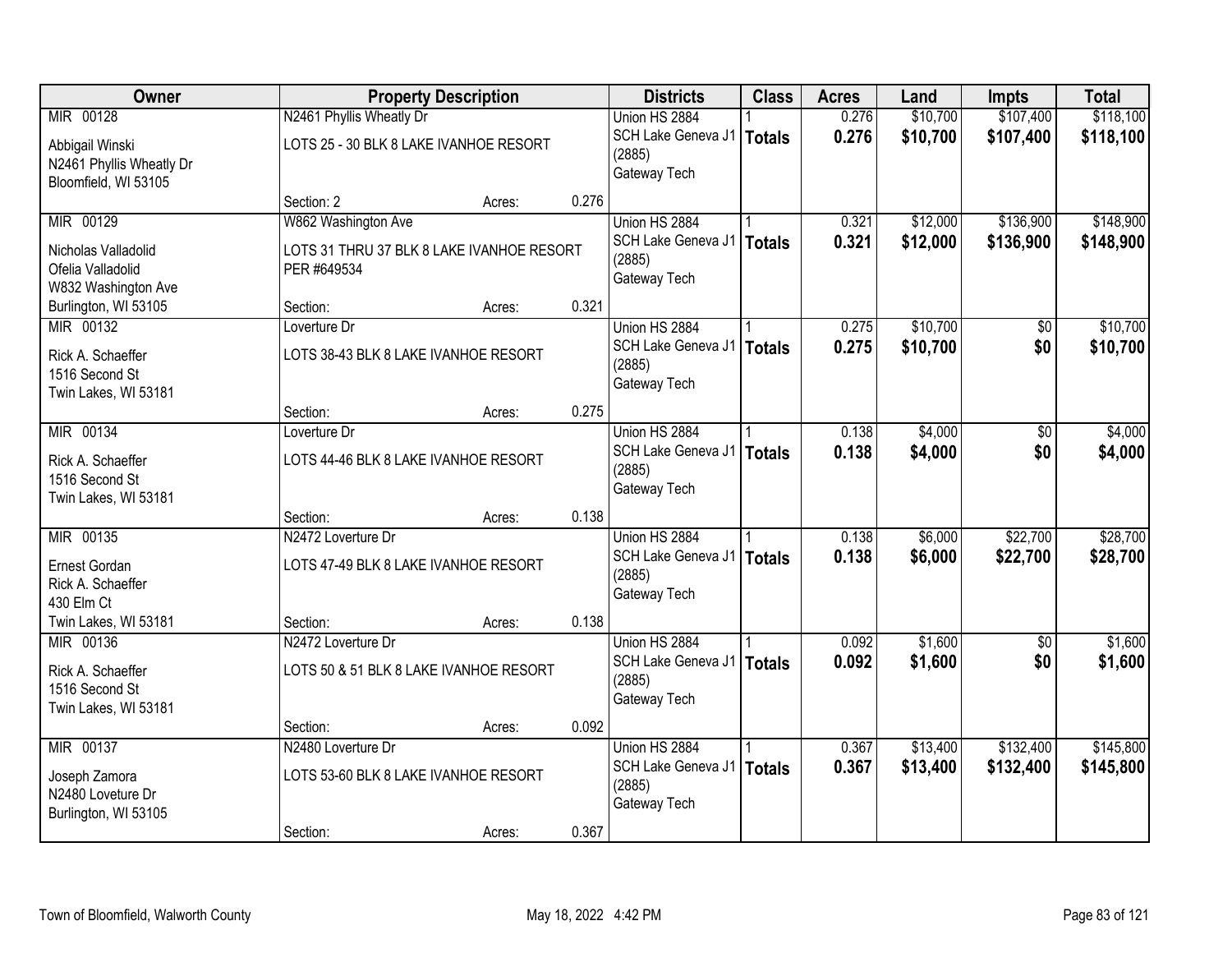| Owner                     |                                           | <b>Property Description</b> |       | <b>Districts</b>       | <b>Class</b>  | <b>Acres</b> | Land     | <b>Impts</b>    | <b>Total</b> |
|---------------------------|-------------------------------------------|-----------------------------|-------|------------------------|---------------|--------------|----------|-----------------|--------------|
| MIR 00141                 | Loverture Dr                              |                             |       | Union HS 2884          |               | 0.092        | \$2,600  | $\overline{50}$ | \$2,600      |
| Cynthia R. Lovrek Kramer  | LOTS 1 & 2 BLK 9 LAKE IVANHOE RESORT      |                             |       | SCH Lake Geneva J1     | <b>Totals</b> | 0.092        | \$2,600  | \$0             | \$2,600      |
| N2694 Bannecker Dr        |                                           |                             |       | (2885)                 |               |              |          |                 |              |
| Burlington, WI 53105-0000 |                                           |                             |       | Gateway Tech           |               |              |          |                 |              |
|                           | Section:                                  | Acres:                      | 0.092 |                        |               |              |          |                 |              |
| MIR 00142                 | Dunbar Ave                                |                             |       | Union HS 2884          |               | 0.138        | \$4,000  | \$0             | \$4,000      |
| Cynthia R. Lovrek Kramer  | LOTS 3-5 BLK 9 LAKE IVANHOE RESORT        |                             |       | SCH Lake Geneva J1     | <b>Totals</b> | 0.138        | \$4,000  | \$0             | \$4,000      |
| N2694 Bannecker Dr        |                                           |                             |       | (2885)<br>Gateway Tech |               |              |          |                 |              |
| Burlington, WI 53105-0000 |                                           |                             |       |                        |               |              |          |                 |              |
|                           | Section:                                  | Acres:                      | 0.138 |                        |               |              |          |                 |              |
| MIR 00143                 | N2694 Bannecker Dr                        |                             |       | Union HS 2884          |               | 0.230        | \$9,400  | \$124,200       | \$133,600    |
| Cynthia R. Lovrek Kramer  | LOTS 6-10 BLK 9 LAKE IVANHOE RESORT       |                             |       | SCH Lake Geneva J1     | <b>Totals</b> | 0.230        | \$9,400  | \$124,200       | \$133,600    |
| N2694 Bannecker Dr        |                                           |                             |       | (2885)                 |               |              |          |                 |              |
| Burlington, WI 53105-0000 |                                           |                             |       | Gateway Tech           |               |              |          |                 |              |
|                           | Section:                                  | Acres:                      | 0.230 |                        |               |              |          |                 |              |
| MIR 00144                 | Loverture Dr                              |                             |       | Union HS 2884          |               | 0.230        | \$7,600  | \$0             | \$7,600      |
| Rick A. Schaeffer         | LOTS 11-15 BLK 9 LAKE IVANHOE RESORT      |                             |       | SCH Lake Geneva J1     | <b>Totals</b> | 0.230        | \$7,600  | \$0             | \$7,600      |
| 1516 Second St            |                                           |                             |       | (2885)                 |               |              |          |                 |              |
| Twin Lakes, WI 53181      |                                           |                             |       | Gateway Tech           |               |              |          |                 |              |
|                           | Section:                                  | Acres:                      | 0.230 |                        |               |              |          |                 |              |
| MIR 00145                 | Loverture Dr                              |                             |       | Union HS 2884          |               | 0.092        | \$2,500  | \$0             | \$2,500      |
| Rick A. Schaeffer         | LOTS 16 & 17 BLK 9 LAKE IVANHOE RESORT    |                             |       | SCH Lake Geneva J1     | <b>Totals</b> | 0.092        | \$2,500  | \$0             | \$2,500      |
| 1516 Second St            |                                           |                             |       | (2885)<br>Gateway Tech |               |              |          |                 |              |
| Twin Lakes, WI 53181      |                                           |                             |       |                        |               |              |          |                 |              |
|                           | Section:                                  | Acres:                      | 0.092 |                        |               |              |          |                 |              |
| MIR 00146                 | Loverture Dr                              |                             |       | Union HS 2884          |               | 0.367        | \$10,800 | $\overline{50}$ | \$10,800     |
| <b>Rick Schaeffer</b>     | LOTS 18-25 BLK 9 LAKE IVANHOE RESORT      |                             |       | SCH Lake Geneva J1     | <b>Totals</b> | 0.367        | \$10,800 | \$0             | \$10,800     |
| 430 Elm Ct                |                                           |                             |       | (2885)<br>Gateway Tech |               |              |          |                 |              |
| Twin Lakes, WI 53181      |                                           |                             |       |                        |               |              |          |                 |              |
|                           | Section:                                  | Acres:                      | 0.367 |                        |               |              |          |                 |              |
| MIR 00148                 | N2463 Loverture Dr                        |                             |       | Union HS 2884          |               | 0.230        | \$9,400  | \$43,600        | \$53,000     |
| Rick A. Schaeffer         | LOTS 26 THRU 30 BLK 9 LAKE IVANHOE RESORT |                             |       | SCH Lake Geneva J1     | <b>Totals</b> | 0.230        | \$9,400  | \$43,600        | \$53,000     |
| 1516 Second St            | PER DOC. #449222                          |                             |       | (2885)<br>Gateway Tech |               |              |          |                 |              |
| Twin Lakes, WI 53181      |                                           |                             |       |                        |               |              |          |                 |              |
|                           | Section:                                  | Acres:                      | 0.230 |                        |               |              |          |                 |              |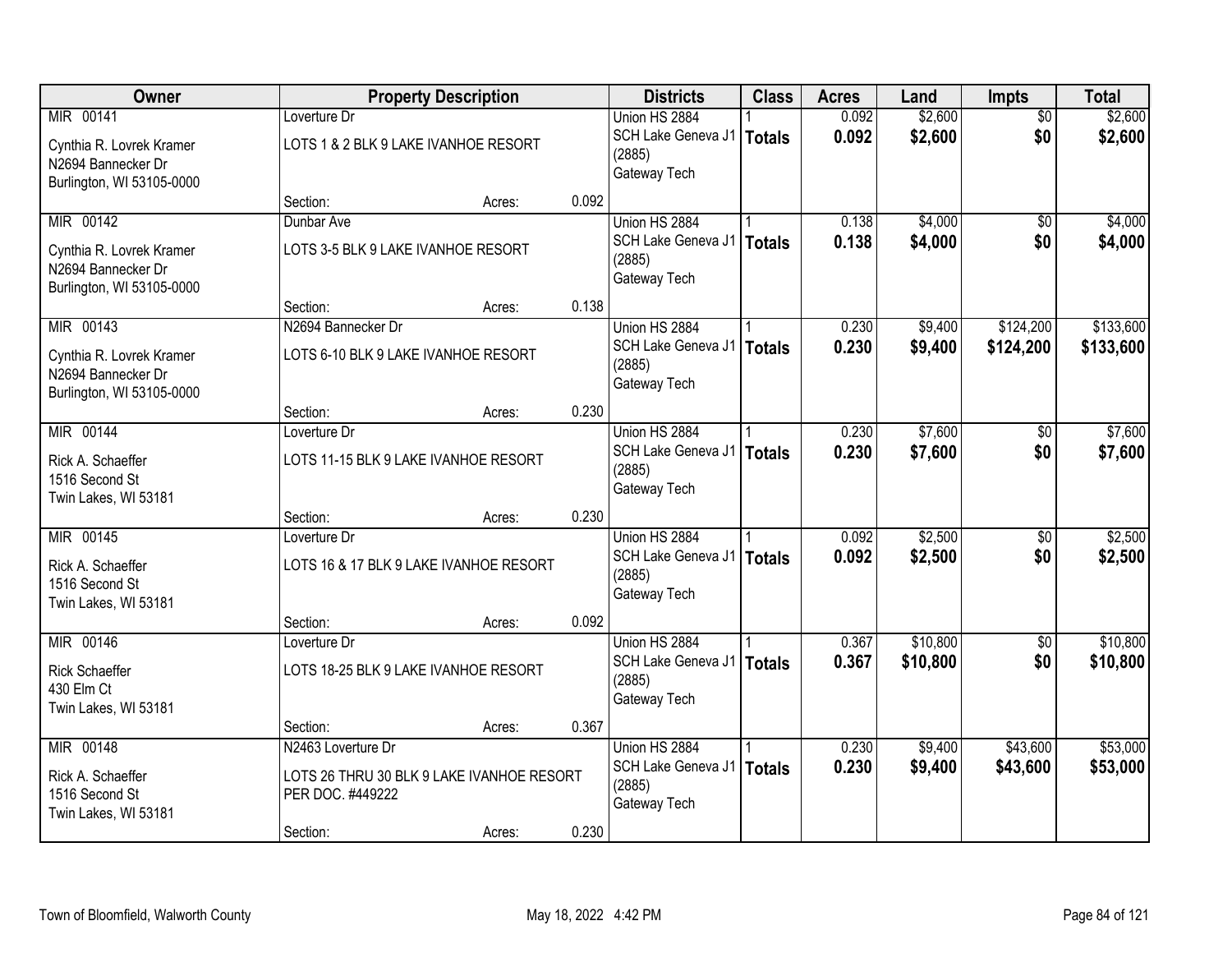| Owner                               |                                        | <b>Property Description</b> |       | <b>Districts</b>            | <b>Class</b>  | <b>Acres</b> | Land     | Impts           | <b>Total</b> |
|-------------------------------------|----------------------------------------|-----------------------------|-------|-----------------------------|---------------|--------------|----------|-----------------|--------------|
| MIR 00150                           | Loverture Dr                           |                             |       | Union HS 2884               |               | 0.230        | \$9,400  | $\overline{50}$ | \$9,400      |
| Rick A. Schaeffer                   | LOTS 31-35 BLK 9 LAKE IVANHOE RESORT   |                             |       | SCH Lake Geneva J1   Totals |               | 0.230        | \$9,400  | \$0             | \$9,400      |
| 1516 Second St                      |                                        |                             |       | (2885)                      |               |              |          |                 |              |
| Twin Lakes, WI 53181                |                                        |                             |       | Gateway Tech                |               |              |          |                 |              |
|                                     | Section:                               | Acres:                      | 0.230 |                             |               |              |          |                 |              |
| MIR 00151                           | N2454 Bannecker Dr                     |                             |       | Union HS 2884               |               | 0.230        | \$9,400  | \$141,100       | \$150,500    |
| Adam R. Nelson                      | LOTS 36-40 BLK 9 LAKE IVANHOE RESORT   |                             |       | SCH Lake Geneva J1          | <b>Totals</b> | 0.230        | \$9,400  | \$141,100       | \$150,500    |
| N2454 Bannecker Dr                  |                                        |                             |       | (2885)<br>Gateway Tech      |               |              |          |                 |              |
| Burlington, WI 53105                |                                        |                             |       |                             |               |              |          |                 |              |
|                                     | Section:                               | Acres:                      | 0.230 |                             |               |              |          |                 |              |
| MIR 00152                           | N2464 Bannecker Dr                     |                             |       | Union HS 2884               |               | 0.138        | \$6,000  | \$90,600        | \$96,600     |
| Julio C. Monsalvo                   | LOTS 41-43 BLK 9 LAKE IVANHOE RESORT   |                             |       | SCH Lake Geneva J1          | <b>Totals</b> | 0.138        | \$6,000  | \$90,600        | \$96,600     |
| N2464 Bannecker Dr                  |                                        |                             |       | (2885)                      |               |              |          |                 |              |
| Burlington, WI 53105-0000           |                                        |                             |       | Gateway Tech                |               |              |          |                 |              |
|                                     | Section:                               | Acres:                      | 0.138 |                             |               |              |          |                 |              |
| MIR 00154                           | <b>Bannecker Dr</b>                    |                             |       | Union HS 2884               |               | 0.184        | \$8,000  | \$0             | \$8,000      |
| Sunnyside Property Investments, LLC | LOTS 44-47 BLK 9 LAKE IVANHOE RESORT   |                             |       | SCH Lake Geneva J1   Totals |               | 0.184        | \$8,000  | \$0             | \$8,000      |
| PO Box 398                          |                                        |                             |       | (2885)<br>Gateway Tech      |               |              |          |                 |              |
| Pell Lake, WI 53157                 |                                        |                             |       |                             |               |              |          |                 |              |
|                                     | Section: 2                             | Acres:                      | 0.184 |                             |               |              |          |                 |              |
| MIR 00155                           | Bannecker Dr                           |                             |       | Union HS 2884               |               | 0.230        | \$9,400  | \$0             | \$9,400      |
| Sunnyside Property Investments, LLC | LOTS 48-52 BLK 9 LAKE IVANHOE RESORT   |                             |       | SCH Lake Geneva J1          | Totals        | 0.230        | \$9,400  | \$0             | \$9,400      |
| PO Box 398                          |                                        |                             |       | (2885)<br>Gateway Tech      |               |              |          |                 |              |
| Pell Lake, WI 53157                 |                                        |                             |       |                             |               |              |          |                 |              |
|                                     | Section: 2                             | Acres:                      | 0.230 |                             |               |              |          |                 |              |
| MIR 00156                           | Bannecker Dr                           |                             |       | Union HS 2884               |               | 0.275        | \$10,700 | $\sqrt{6}$      | \$10,700     |
| Sunnyside Property Investments, LLC | LOTS 53-58 BLK 9 LAKE IVANHOE RESORT   |                             |       | SCH Lake Geneva J1   Totals |               | 0.275        | \$10,700 | \$0             | \$10,700     |
| PO Box 398                          |                                        |                             |       | (2885)<br>Gateway Tech      |               |              |          |                 |              |
| Pell Lake, WI 53157                 |                                        |                             |       |                             |               |              |          |                 |              |
|                                     | Section: 2                             | Acres:                      | 0.275 |                             |               |              |          |                 |              |
| MIR 00158                           | <b>Bannecker Dr</b>                    |                             |       | Union HS 2884               |               | 0.092        | \$1,600  | $\overline{50}$ | \$1,600      |
| Robert Keller                       | LOTS 59 & 60 BLK 9 LAKE IVANHOE RESORT |                             |       | SCH Lake Geneva J1          | <b>Totals</b> | 0.092        | \$1,600  | \$0             | \$1,600      |
| Robert J. Smiley                    |                                        |                             |       | (2885)<br>Gateway Tech      |               |              |          |                 |              |
| 730 Elm St Apt b                    |                                        |                             |       |                             |               |              |          |                 |              |
| Beloit, WI 53511                    | Section:                               | Acres:                      | 0.092 |                             |               |              |          |                 |              |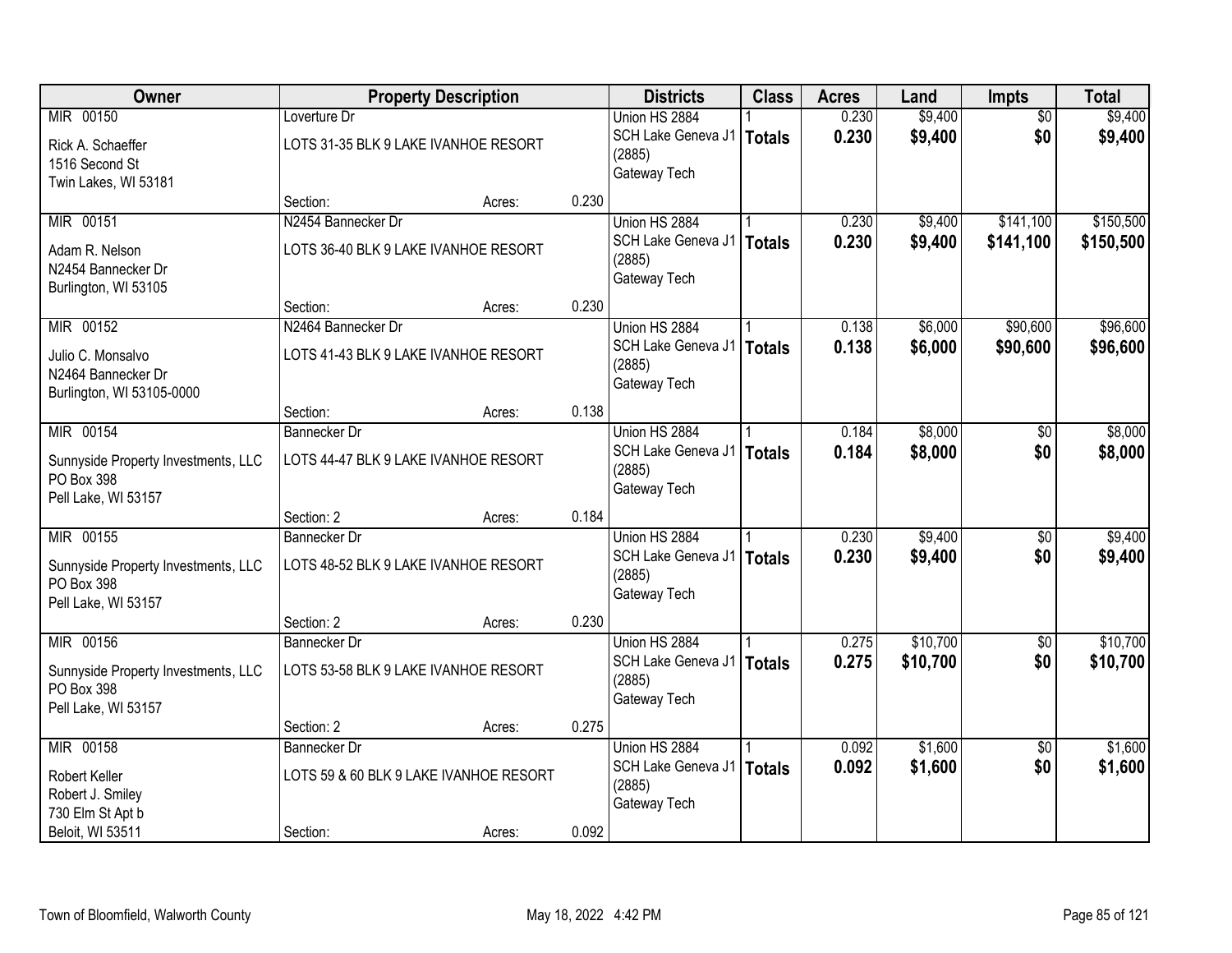| Owner                                      |                                      | <b>Property Description</b>               |       | <b>Districts</b>       | <b>Class</b>  | <b>Acres</b> | Land     | Impts                  | <b>Total</b> |
|--------------------------------------------|--------------------------------------|-------------------------------------------|-------|------------------------|---------------|--------------|----------|------------------------|--------------|
| MIR 00159                                  | <b>Bannecker Dr</b>                  |                                           |       | Union HS 2884          |               | 0.230        | \$9,400  | $\overline{50}$        | \$9,400      |
| Michael L. Duke                            | LOTS 1-5 BLK 10 LAKE IVANHOE RESORT  |                                           |       | SCH Lake Geneva J1     | <b>Totals</b> | 0.230        | \$9,400  | \$0                    | \$9,400      |
| c/o Michael L. Duke                        |                                      |                                           |       | (2885)                 |               |              |          |                        |              |
| N2494 Giles Dr                             |                                      |                                           |       | Gateway Tech           |               |              |          |                        |              |
| Burlington, WI 53105                       | Section:                             | Acres:                                    | 0.230 |                        |               |              |          |                        |              |
| MIR 00160                                  | N2494 Giles Dr                       |                                           |       | Union HS 2884          |               | 0.230        | \$9,400  | \$116,600              | \$126,000    |
| Michael L. Duke                            | LOTS 6-10 BLK 10 LAKE IVANHOE RESORT |                                           |       | SCH Lake Geneva J1     | <b>Totals</b> | 0.230        | \$9,400  | \$116,600              | \$126,000    |
| c/o Michael L. Duke                        |                                      |                                           |       | (2885)                 |               |              |          |                        |              |
| N2494 Giles Dr                             |                                      |                                           |       | Gateway Tech           |               |              |          |                        |              |
| Burlington, WI 53105                       | Section:                             | Acres:                                    | 0.230 |                        |               |              |          |                        |              |
| MIR 00162                                  | N2485 Bannecker Dr                   |                                           |       | Union HS 2884          |               | 0.138        | \$6,000  | \$62,800               | \$68,800     |
| William D. Harris Jr                       |                                      | LOTS 14-16 BLK 10 LAKE IVANHOE RESORT     |       | SCH Lake Geneva J1     | <b>Totals</b> | 0.138        | \$6,000  | \$62,800               | \$68,800     |
| N2485 Bannecker Dr                         |                                      |                                           |       | (2885)                 |               |              |          |                        |              |
| Burlington, WI 53105                       |                                      |                                           |       | Gateway Tech           |               |              |          |                        |              |
|                                            | Section: 2                           | Acres:                                    | 0.138 |                        |               |              |          |                        |              |
| MIR 00163                                  | <b>Bannecker Dr</b>                  |                                           |       | Union HS 2884          |               | 0.321        | \$12,000 | \$0                    | \$12,000     |
|                                            |                                      |                                           |       | SCH Lake Geneva J1     | <b>Totals</b> | 0.321        | \$12,000 | \$0                    | \$12,000     |
| Gwendolyn L. Jones                         |                                      | LOTS 17-23 BLK 10 LAKE IVANHOE RESORT     |       | (2885)                 |               |              |          |                        |              |
| c/o Gwendolyn T. Jones<br>2877 Forest Down |                                      |                                           |       | Gateway Tech           |               |              |          |                        |              |
| Fitchburg, WI 53711-0000                   | Section:                             | Acres:                                    | 0.321 |                        |               |              |          |                        |              |
| MIR 00165                                  | <b>Bannecker Dr</b>                  |                                           |       | Union HS 2884          |               | 0.138        | \$2,400  | $\overline{50}$        | \$2,400      |
|                                            |                                      |                                           |       | SCH Lake Geneva J1     | <b>Totals</b> | 0.138        | \$2,400  | \$0                    | \$2,400      |
| Freddy Highsmith Trust                     |                                      | LOTS 24-26 BLK 10 LAKE IVANHOE RESORT     |       | (2885)                 |               |              |          |                        |              |
| Mary Lou Highsmith Trust                   |                                      |                                           |       | Gateway Tech           |               |              |          |                        |              |
| 1091 Sparrow Ln                            |                                      |                                           |       |                        |               |              |          |                        |              |
| Fairfield, CA 94533<br>MIR 00166           | Section:<br><b>Bannecker Dr</b>      | Acres:                                    | 0.138 | Union HS 2884          |               | 0.092        | \$1,600  |                        | \$1,600      |
|                                            |                                      |                                           |       | SCH Lake Geneva J1     |               | 0.092        | \$1,600  | $\overline{50}$<br>\$0 | \$1,600      |
| Artis E. Washington                        |                                      | LOTS 27 & 28 BLK 10 LAKE IVANHOE RESORT   |       | (2885)                 | <b>Totals</b> |              |          |                        |              |
| 572 Fernwood Ave                           |                                      |                                           |       | Gateway Tech           |               |              |          |                        |              |
| Toledo, OH 46302                           |                                      |                                           |       |                        |               |              |          |                        |              |
|                                            | Section:                             | Acres:                                    | 0.092 |                        |               |              |          |                        |              |
| MIR 00168                                  | N2456 Giles Dr                       |                                           |       | Union HS 2884          |               | 0.689        | \$21,900 | \$206,900              | \$228,800    |
| Ronald T. Bender Jr                        |                                      | LOTS 29-42 BLK 10 LAKE IVANHOE RESORT MIR |       | SCH Lake Geneva J1     | <b>Totals</b> | 0.689        | \$21,900 | \$206,900              | \$228,800    |
| N2456 Giles Dr                             | 167&169 ADDED PER ASSESSOR May-97    |                                           |       | (2885)<br>Gateway Tech |               |              |          |                        |              |
| Burlington, WI 53105                       |                                      |                                           |       |                        |               |              |          |                        |              |
|                                            | Section:                             | Acres:                                    | 0.689 |                        |               |              |          |                        |              |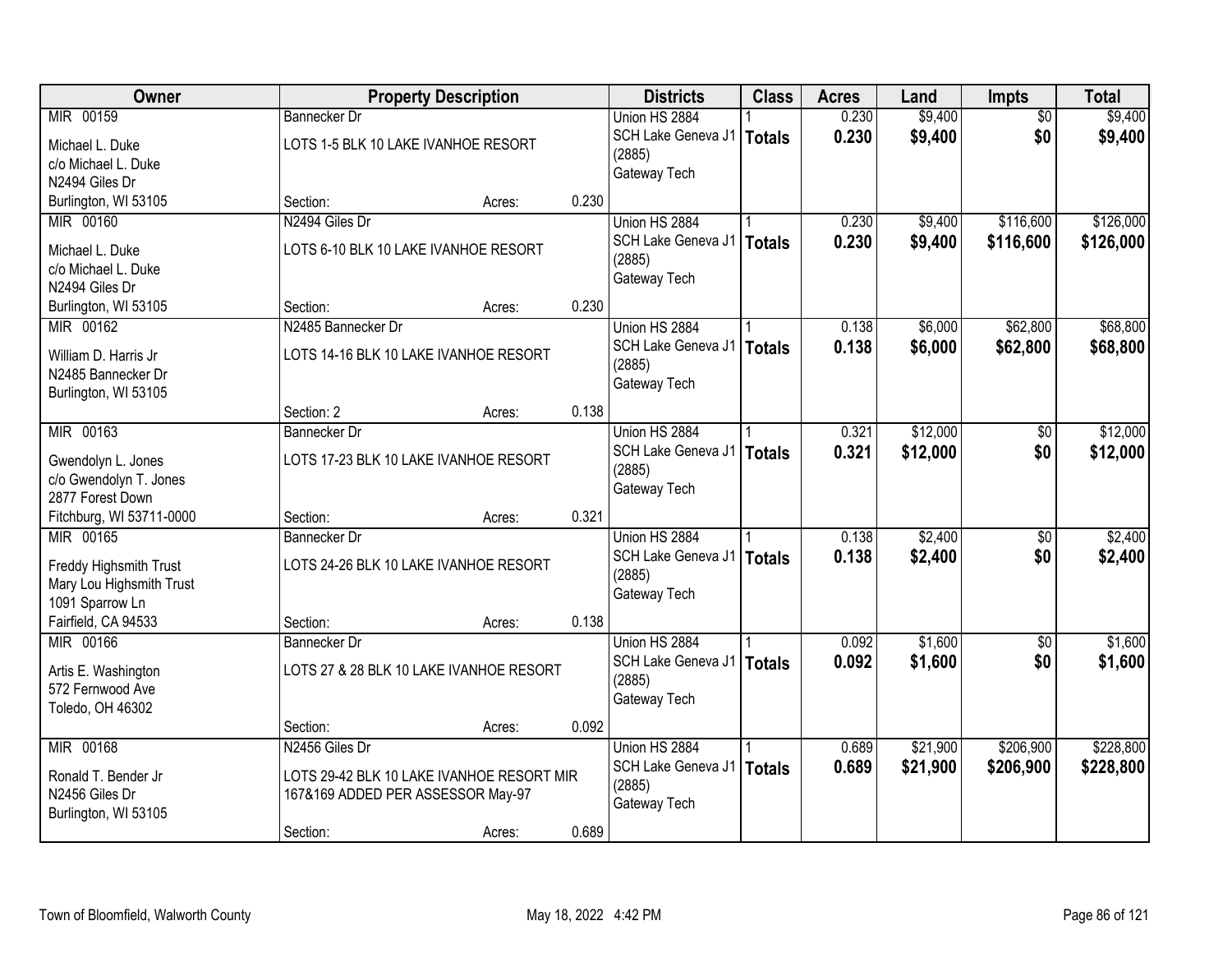| Owner                            | <b>Property Description</b>                                               |        |       | <b>Districts</b>   | <b>Class</b>  | <b>Acres</b> | Land     | <b>Impts</b>    | <b>Total</b> |
|----------------------------------|---------------------------------------------------------------------------|--------|-------|--------------------|---------------|--------------|----------|-----------------|--------------|
| MIR 00170                        | N2464 Giles Dr                                                            |        |       | Union HS 2884      |               | 0.115        | \$5,000  | \$79,000        | \$84,000     |
| Shayne Dorn                      | LOTS 43 & 44 BLK 10 S 10' LOT 45 BLK 10 LAKE                              |        |       | SCH Lake Geneva J1 | <b>Totals</b> | 0.115        | \$5,000  | \$79,000        | \$84,000     |
| 31610 60th St                    | <b>IVANHOE RESORT</b>                                                     |        |       | (2885)             |               |              |          |                 |              |
| Salem, WI 53168                  |                                                                           |        |       | Gateway Tech       |               |              |          |                 |              |
|                                  | Section:                                                                  | Acres: | 0.115 |                    |               |              |          |                 |              |
| MIR 00171                        | Giles Dr                                                                  |        |       | Union HS 2884      |               | 0.115        | \$2,000  | \$0             | \$2,000      |
| Alice L. Ivens                   | N 10' LOT 45 BLK 10 LOTS 46 & 47 BLK 10 LAKE                              |        |       | SCH Lake Geneva J1 | <b>Totals</b> | 0.115        | \$2,000  | \$0             | \$2,000      |
| C/O Rosetta Jamison              | <b>IVANHOE RESORT</b>                                                     |        |       | (2885)             |               |              |          |                 |              |
| 427 Waterfront Dr                |                                                                           |        |       | Gateway Tech       |               |              |          |                 |              |
| Mcdonough, GA 30253-0000         | Section:                                                                  | Acres: | 0.115 |                    |               |              |          |                 |              |
| MIR 00172                        | N2476 Giles Dr                                                            |        |       | Union HS 2884      |               | 0.321        | \$12,000 | \$100,900       | \$112,900    |
| Terry H. Ford                    | LOTS 48-54 BLK 10 LAKE IVANHOE RESORT                                     |        |       | SCH Lake Geneva J1 | <b>Totals</b> | 0.321        | \$12,000 | \$100,900       | \$112,900    |
| N2476 Giles Dr                   |                                                                           |        |       | (2885)             |               |              |          |                 |              |
| Burlington, WI 53105-0000        |                                                                           |        |       | Gateway Tech       |               |              |          |                 |              |
|                                  | Section:                                                                  | Acres: | 0.321 |                    |               |              |          |                 |              |
| MIR 00174                        | N2486 Giles Dr                                                            |        |       | Union HS 2884      |               | 0.413        | \$14,700 | \$0             | \$14,700     |
| Jan P. Skladanowski              | LOTS 11-13 BLK 10 LOTS 55-60 BLK 10 LAKE                                  |        |       | SCH Lake Geneva J1 | <b>Totals</b> | 0.413        | \$14,700 | \$0             | \$14,700     |
| 1498 Mill St                     | <b>IVANHOE RESORT</b>                                                     |        |       | (2885)             |               |              |          |                 |              |
| Lyons, WI 53148                  |                                                                           |        |       | Gateway Tech       |               |              |          |                 |              |
|                                  | Section: 2                                                                | Acres: | 0.413 |                    |               |              |          |                 |              |
| MIR 00175                        | W895 Dunbar Ave                                                           |        |       | Union HS 2884      |               | 0.569        | \$18,800 | \$182,800       | \$201,600    |
|                                  |                                                                           |        |       | SCH Lake Geneva J1 | <b>Totals</b> | 0.569        | \$18,800 | \$182,800       | \$201,600    |
| Eric D. King<br>W895 Dunbar Blvd | LOTS 1-12 BLK 11 LAKE IVANHOE RESORT MIR-176<br>ADDED PER ASSESSOR Oct-00 |        |       | (2885)             |               |              |          |                 |              |
| Burlington, WI 53105             |                                                                           |        |       | Gateway Tech       |               |              |          |                 |              |
|                                  | Section:                                                                  | Acres: | 0.569 |                    |               |              |          |                 |              |
| MIR 00178                        | Giles Dr                                                                  |        |       | Union HS 2884      |               | 0.092        | \$2,600  | $\overline{50}$ | \$2,600      |
| Katie G. Blank                   | LOTS 13 & 14 BLK 11 LAKE IVANHOE REOSRT                                   |        |       | SCH Lake Geneva J1 | <b>Totals</b> | 0.092        | \$2,600  | \$0             | \$2,600      |
| N2488 Crispus Attucks Dr         |                                                                           |        |       | (2885)             |               |              |          |                 |              |
| Burlington, WI 53105             |                                                                           |        |       | Gateway Tech       |               |              |          |                 |              |
|                                  | Section:                                                                  | Acres: | 0.092 |                    |               |              |          |                 |              |
| MIR 00179                        | Giles Dr                                                                  |        |       | Union HS 2884      |               | 0.275        | \$9,400  | $\overline{50}$ | \$9,400      |
| Katie G. Blank                   | LOTS 15-20 BLK 11 LAKE IVANHOE RESORT                                     |        |       | SCH Lake Geneva J1 | <b>Totals</b> | 0.275        | \$9,400  | \$0             | \$9,400      |
| N2488 Crispus Attucks Dr         |                                                                           |        |       | (2885)             |               |              |          |                 |              |
| Burlington, WI 53105             |                                                                           |        |       | Gateway Tech       |               |              |          |                 |              |
|                                  | Section:                                                                  | Acres: | 0.275 |                    |               |              |          |                 |              |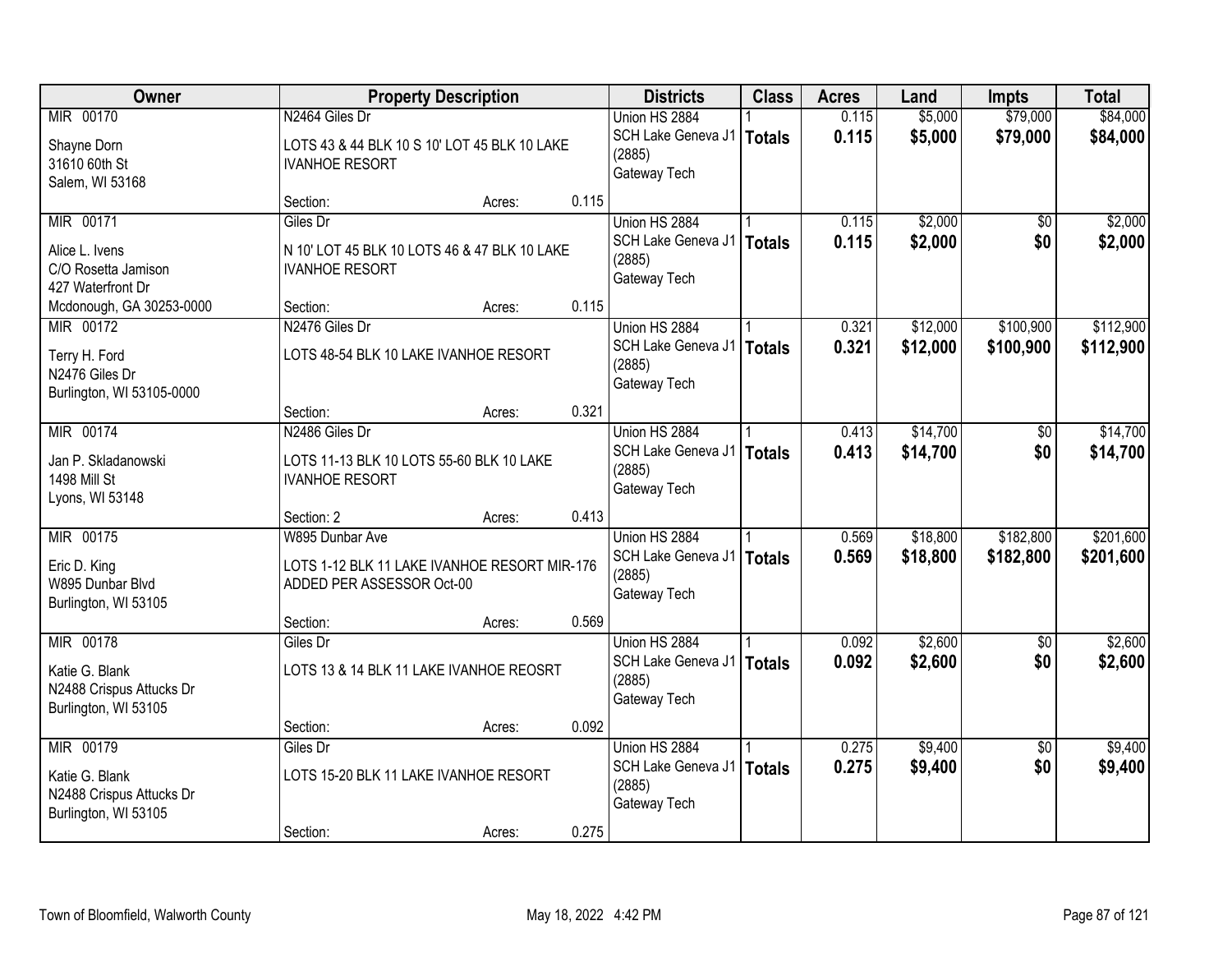| Owner                    |                                         | <b>Property Description</b> |       |                             | <b>Class</b>  | <b>Acres</b> | Land     | Impts           | <b>Total</b> |
|--------------------------|-----------------------------------------|-----------------------------|-------|-----------------------------|---------------|--------------|----------|-----------------|--------------|
| MIR 00181                | Giles Dr                                |                             |       | Union HS 2884               |               | 0.275        | \$10,700 | $\overline{50}$ | \$10,700     |
| Ernita Y. Taylor         | LOTS 21-26 BLK 11 LAKE IVANHOE RESORT   |                             |       | SCH Lake Geneva J1   Totals |               | 0.275        | \$10,700 | \$0             | \$10,700     |
| 11801 S Bell             |                                         |                             |       | (2885)                      |               |              |          |                 |              |
| Chicago, IL 60643        |                                         |                             |       | Gateway Tech                |               |              |          |                 |              |
|                          | Section:                                | Acres:                      | 0.275 |                             |               |              |          |                 |              |
| MIR 00184                | Giles Dr                                |                             |       | Union HS 2884               |               | 0.138        | \$2,400  | $\overline{50}$ | \$2,400      |
| Shayne Dorn              | LOTS 27-29 BLK 11 LAKE IVANHOE RESORT   |                             |       | SCH Lake Geneva J1          | <b>Totals</b> | 0.138        | \$2,400  | \$0             | \$2,400      |
| 31610 60th St            |                                         |                             |       | (2885)                      |               |              |          |                 |              |
| Salem, WI 53168          |                                         |                             |       | Gateway Tech                |               |              |          |                 |              |
|                          | Section:                                | Acres:                      | 0.138 |                             |               |              |          |                 |              |
| MIR 00185                | N2461 Giles Dr                          |                             |       | Union HS 2884               |               | 0.390        | \$14,000 | \$61,100        | \$75,100     |
| Ronald L. Schmitt        | LOTS 30-37 BLK 11 LAKE IVANHOE RESORT   |                             |       | SCH Lake Geneva J1          | <b>Totals</b> | 0.390        | \$14,000 | \$61,100        | \$75,100     |
| N2461 Giles Dr           |                                         |                             |       | (2885)                      |               |              |          |                 |              |
| Burlington, WI 53105     |                                         |                             |       | Gateway Tech                |               |              |          |                 |              |
|                          | Section:                                | Acres:                      | 0.390 |                             |               |              |          |                 |              |
| MIR 00186                | N2452 Crispus Attucks Dr                |                             |       | Union HS 2884               |               | 0.375        | \$13,600 | \$144,400       | \$158,000    |
| Gumardy E. Castillo      | LOTS 38-42 BLK 11 LAKE IVANHOE RESORT   |                             |       | SCH Lake Geneva J1   Totals |               | 0.375        | \$13,600 | \$144,400       | \$158,000    |
| Mary J. Castillo         |                                         |                             |       | (2885)                      |               |              |          |                 |              |
| N2452 Crispus Attucks Dr |                                         |                             |       | Gateway Tech                |               |              |          |                 |              |
| Burlington, WI 53105     | Section:                                | Acres:                      | 0.375 |                             |               |              |          |                 |              |
| MIR 00188                | Crispus Attucks Dr                      |                             |       | Union HS 2884               |               | 0.130        | \$3,500  | $\overline{50}$ | \$3,500      |
| Ronald L. Schmitt        | LOTS 43 & 44 BLK 11 LAKE IVANHOE RESORT |                             |       | SCH Lake Geneva J1   Totals |               | 0.130        | \$3,500  | \$0             | \$3,500      |
| N2461 Giles Dr           |                                         |                             |       | (2885)                      |               |              |          |                 |              |
| Burlington, WI 53105     |                                         |                             |       | Gateway Tech                |               |              |          |                 |              |
|                          | Section:                                | Acres:                      | 0.130 |                             |               |              |          |                 |              |
| MIR 00189                | Crispus Attucks Dr                      |                             |       | Union HS 2884               |               | 0.326        | \$12,200 | $\overline{50}$ | \$12,200     |
| Beatrice W. Averhart     | LOTS 45-49 BLK 11 LAKE IVANHOE RESORT   |                             |       | SCH Lake Geneva J1          | <b>Totals</b> | 0.326        | \$12,200 | \$0             | \$12,200     |
| C/O William Averhart     |                                         |                             |       | (2885)                      |               |              |          |                 |              |
| 4180 Coral Springs Ct    |                                         |                             |       | Gateway Tech                |               |              |          |                 |              |
| Fort Worth, TX 76123     | Section:                                | Acres:                      | 0.326 |                             |               |              |          |                 |              |
| MIR 00190                | Crispus Attucks Dr                      |                             |       | Union HS 2884               |               | 0.326        | \$12,200 | $\overline{50}$ | \$12,200     |
| <b>Bradley Thurman</b>   | LOTS 50-54 BLK 11 LAKE IVANHOE RESORT   |                             |       | SCH Lake Geneva J1          | Totals        | 0.326        | \$12,200 | \$0             | \$12,200     |
| 3715 W Sarnow St         |                                         |                             |       | (2885)                      |               |              |          |                 |              |
| Milwaukee, WI 53208      |                                         |                             |       | Gateway Tech                |               |              |          |                 |              |
|                          | Section:                                | Acres:                      | 0.326 |                             |               |              |          |                 |              |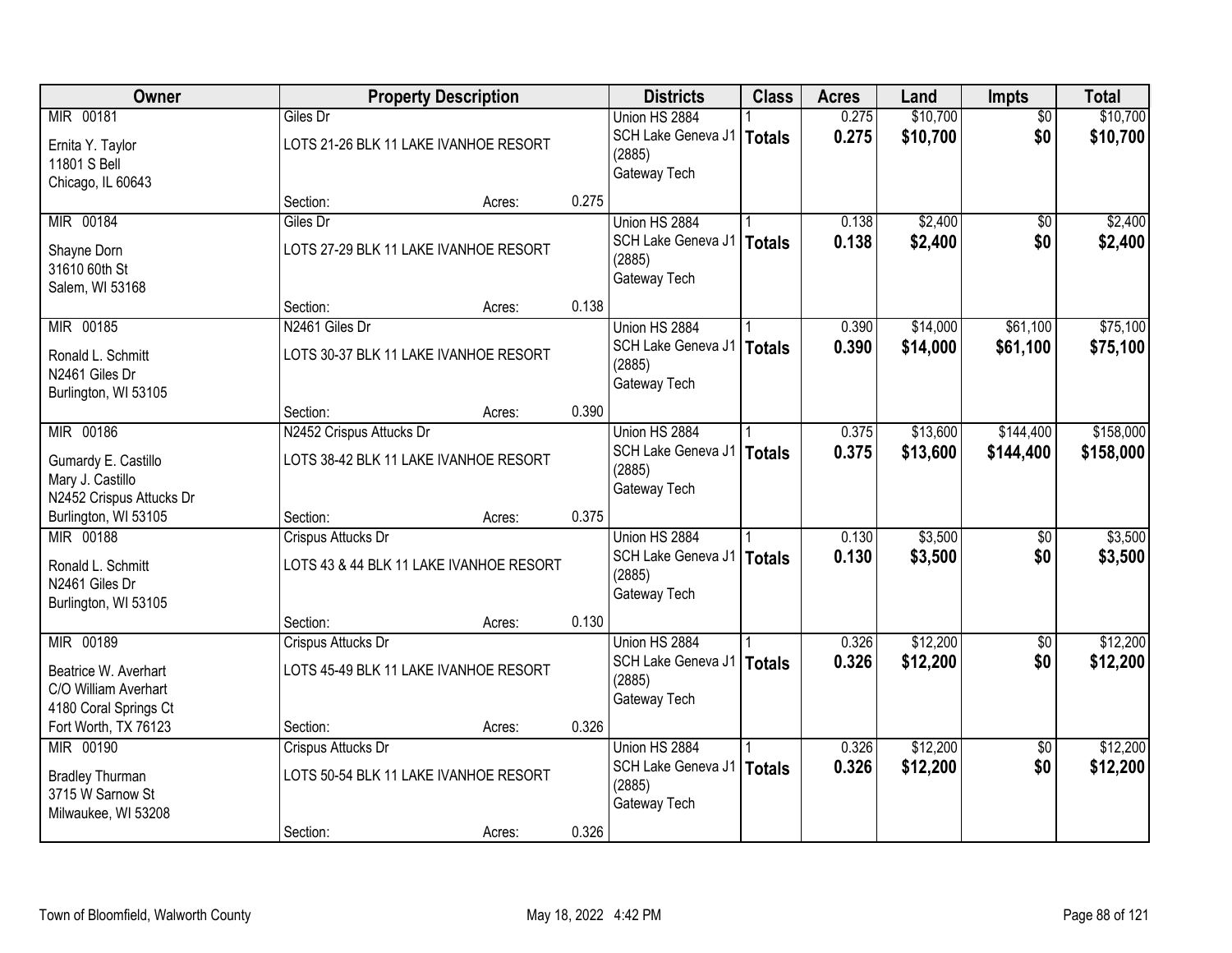| Owner                    |                          | <b>Property Description</b>                |       |                                       | <b>Class</b>  | <b>Acres</b> | Land     | <b>Impts</b>    | <b>Total</b> |
|--------------------------|--------------------------|--------------------------------------------|-------|---------------------------------------|---------------|--------------|----------|-----------------|--------------|
| MIR 00192                | Crispus Attucks Dr       |                                            |       | Union HS 2884                         |               | 0.130        | \$3,700  | $\overline{50}$ | \$3,700      |
| Katie G. Blank           |                          | LOTS 55 & 56 BLK 11 LAKE IVANHOE RESORT    |       | SCH Lake Geneva J1   Totals           |               | 0.130        | \$3,700  | \$0             | \$3,700      |
| N2488 Crispus Attucks Dr |                          |                                            |       | (2885)                                |               |              |          |                 |              |
| Burlington, WI 53105     |                          |                                            |       | Gateway Tech                          |               |              |          |                 |              |
|                          | Section:                 | Acres:                                     | 0.130 |                                       |               |              |          |                 |              |
| MIR 00193                | N2488 Crispus Attucks Dr |                                            |       | Union HS 2884                         |               | 0.261        | \$10,300 | \$71,500        | \$81,800     |
| Katie G. Blank           |                          | LOTS 57-60 BLK 11 LAKE IVANHOE RESORT      |       | SCH Lake Geneva J1                    | <b>Totals</b> | 0.261        | \$10,300 | \$71,500        | \$81,800     |
| N2488 Crispus Attucks Dr |                          |                                            |       | (2885)<br>Gateway Tech                |               |              |          |                 |              |
| Burlington, WI 53105     |                          |                                            |       |                                       |               |              |          |                 |              |
|                          | Section:                 | Acres:                                     | 0.261 |                                       |               |              |          |                 |              |
| MIR 00194                | Crispus Attucks Dr       |                                            |       | Union HS 2884                         |               | 0.130        | \$3,700  | \$300           | \$4,000      |
| Katie G. Blank           |                          | LOTS 61 & 62 BLK 11 LAKE IVANHOE RESORT    |       | SCH Lake Geneva J1                    | Totals        | 0.130        | \$3,700  | \$300           | \$4,000      |
| N2488 Crispus Attucks Dr |                          |                                            |       | (2885)<br>Gateway Tech                |               |              |          |                 |              |
| Burlington, WI 53105     |                          |                                            |       |                                       |               |              |          |                 |              |
|                          | Section:                 | Acres:                                     | 0.130 |                                       |               |              |          |                 |              |
| MIR 00195                | N2443 Giles Dr           |                                            |       | Union HS 2884                         |               | 0.253        | \$10,100 | \$127,700       | \$137,800    |
| Brian G. Hoffman         |                          | LOTS 1-5 BLK 12 LAKE IVANHOE RESORT        |       | SCH Lake Geneva J1                    | Totals        | 0.253        | \$10,100 | \$127,700       | \$137,800    |
| N2443 Giles Dr           |                          |                                            |       | (2885)<br>Gateway Tech                |               |              |          |                 |              |
| Burlington, WI 53105     |                          |                                            |       |                                       |               |              |          |                 |              |
|                          | Section: 2               | Acres:                                     | 0.253 |                                       |               |              |          |                 |              |
| MIR 00197                | Giles Dr                 |                                            |       | Union HS 2884                         |               | 0.092        | \$2,600  | $\overline{50}$ | \$2,600      |
| Angela Mendoza           |                          | LOTS 6 & 7 BLK 12 LAKE IVANHOE RESORT      |       | SCH Lake Geneva J1                    | <b>Totals</b> | 0.092        | \$2,600  | \$0             | \$2,600      |
| Roberto Cruz             |                          |                                            |       | (2885)<br>Gateway Tech                |               |              |          |                 |              |
| N2423 Giles Dr           |                          |                                            |       |                                       |               |              |          |                 |              |
| Burlington, WI 53105     | Section:                 | Acres:                                     | 0.092 |                                       |               |              |          |                 |              |
| MIR 00198                | Giles Dr                 |                                            |       | Union HS 2884                         |               | 0.092        | \$2,600  | $\overline{60}$ | \$2,600      |
| Angela Mendoza           |                          | LOTS 8 & 9 BLK 12 LAKE IVANHOE RESORT      |       | SCH Lake Geneva J1   Totals<br>(2885) |               | 0.092        | \$2,600  | \$0             | \$2,600      |
| Roberto Cruz             |                          |                                            |       | Gateway Tech                          |               |              |          |                 |              |
| N2423 Giles Dr           |                          |                                            |       |                                       |               |              |          |                 |              |
| Burlington, WI 53105     | Section:                 | Acres:                                     | 0.092 |                                       |               |              |          |                 |              |
| MIR 00199                | N2423 Giles Dr           |                                            |       | Union HS 2884                         |               | 0.230        | \$9,400  | \$112,200       | \$121,600    |
| Angela Mendoza           |                          | LOTS 10-14 BLK 12 10037 SQ FT LAKE IVANHOE |       | SCH Lake Geneva J1   Totals<br>(2885) |               | 0.230        | \$9,400  | \$112,200       | \$121,600    |
| Roberto Cruz             | <b>RESORT</b>            |                                            |       | Gateway Tech                          |               |              |          |                 |              |
| N2423 Giles Dr           |                          |                                            |       |                                       |               |              |          |                 |              |
| Burlington, WI 53105     | Section:                 | Acres:                                     | 0.230 |                                       |               |              |          |                 |              |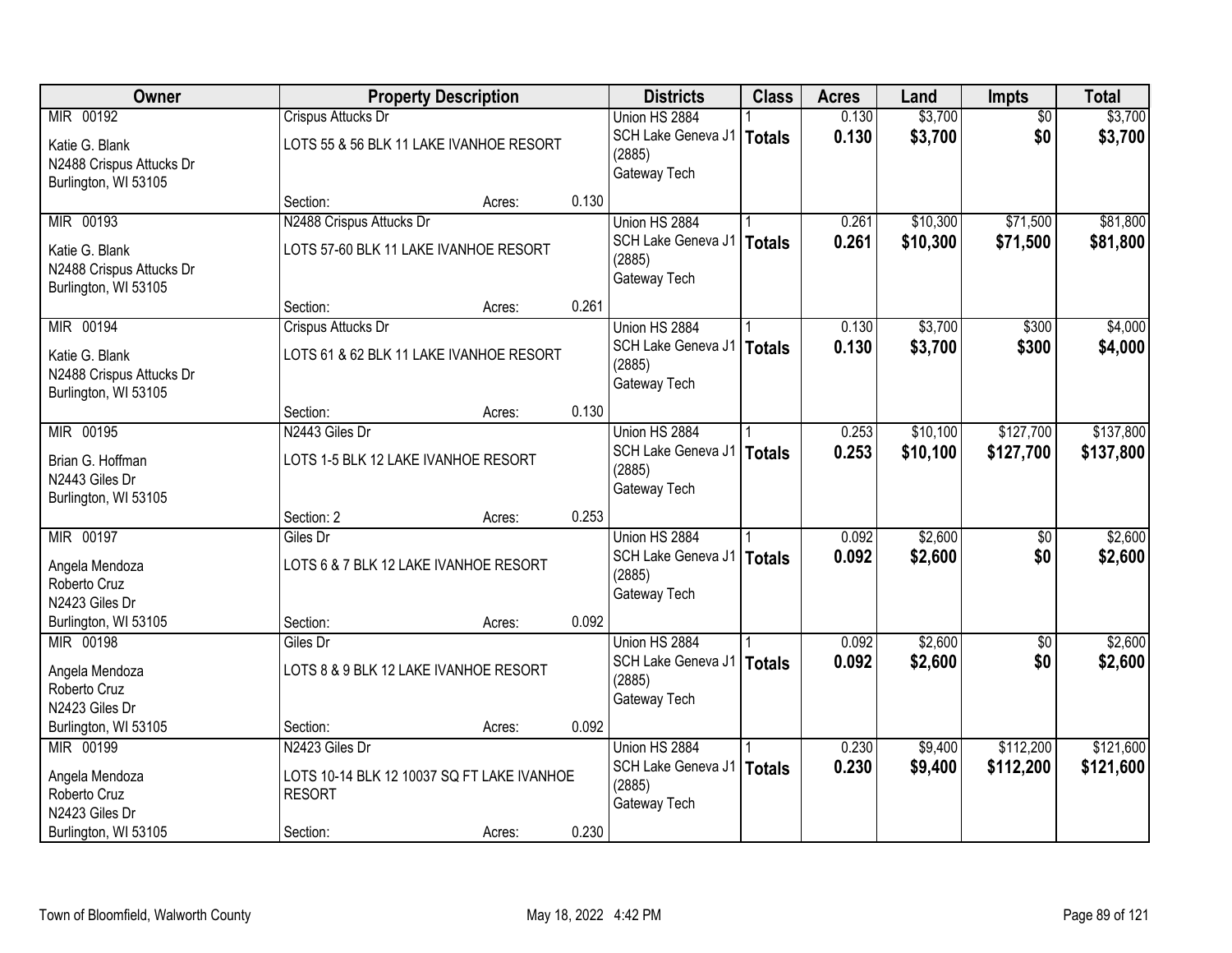| Owner                                                                            | <b>Property Description</b>                                                                                                        | <b>Districts</b> | <b>Class</b> | <b>Acres</b>                                                           | Land          | <b>Impts</b>      | <b>Total</b>         |                        |                        |
|----------------------------------------------------------------------------------|------------------------------------------------------------------------------------------------------------------------------------|------------------|--------------|------------------------------------------------------------------------|---------------|-------------------|----------------------|------------------------|------------------------|
| MIR 00199A<br>Vicente Lopez<br>N2417 Giles Dr<br>Burlington, WI 53105            | Giles Dr<br>N 1/2 LOT 15 BLK 12 LAKE IVANHOE RESORT;<br>ASSESSED WITH MIR-200                                                      |                  |              | Union HS 2884<br>SCH Lake Geneva J1<br>(2885)<br>Gateway Tech          |               | Assessed with MIR | 00200                |                        |                        |
|                                                                                  | Section:                                                                                                                           | Acres:           | 0.000        |                                                                        |               |                   |                      |                        |                        |
| MIR 00200<br>Vicente Lopez<br>N2417 Giles Dr<br>Burlington, WI 53105             | N2417 Giles Dr<br>S 1/2 LOT 15 BLK 12 LOTS 16-21 BLK 12 LAKE<br>IVANHOE RESORT; ASSESSMENT INCLUDES<br><b>MIR-199A</b><br>Section: | Acres:           | 0.321        | Union HS 2884<br>SCH Lake Geneva J1<br>(2885)<br>Gateway Tech          | <b>Totals</b> | 0.321<br>0.321    | \$12,000<br>\$12,000 | \$133,700<br>\$133,700 | \$145,700<br>\$145,700 |
| MIR 00201                                                                        | N2411 Giles Dr                                                                                                                     |                  |              | Union HS 2884                                                          |               | 0.138             | \$6,000              | \$79,500               | \$85,500               |
| Anthony N. Nellessen<br>N2411 Giles Dr<br>Burlington, WI 53105                   | LOTS 22-24 BLK 12 LAKE IVANHOE RESORT                                                                                              |                  |              | SCH Lake Geneva J1<br>(2885)<br>Gateway Tech                           | Totals        | 0.138             | \$6,000              | \$79,500               | \$85,500               |
|                                                                                  | Section:                                                                                                                           | Acres:           | 0.138        |                                                                        |               |                   |                      |                        |                        |
| MIR 00202<br>Anthony N. Nellessen<br>N2411 Giles Dr<br>Burlington, WI 53105      | Giles Dr<br>LOTS 25-30 BLK 12 LAKE IVANHOE RESORT                                                                                  |                  |              | Union HS 2884<br>SCH Lake Geneva J1<br>(2885)<br>Gateway Tech          | Totals        | 0.275<br>0.275    | \$8,700<br>\$8,700   | $\sqrt[6]{}$<br>\$0    | \$8,700<br>\$8,700     |
|                                                                                  | Section:                                                                                                                           | Acres:           | 0.275        |                                                                        |               |                   |                      |                        |                        |
| MIR 00203<br>Peter L. Baker<br>N2415 Crispus Attucks Dr<br>Burlington, WI 53105  | Crispus Attucks Dr<br>LOTS 31-33 BLK 12 LAKE IVANHOE RESORT PER<br>#557784                                                         |                  |              | Union HS 2884<br>SCH Lake Geneva J1   Totals<br>(2885)<br>Gateway Tech |               | 0.196<br>0.196    | \$5,700<br>\$5,700   | \$0<br>\$0             | \$5,700<br>\$5,700     |
|                                                                                  | Section:                                                                                                                           | Acres:           | 0.196        |                                                                        |               |                   |                      |                        |                        |
| MIR 00203A<br>Peter L. Baker<br>N2415 Crispus Attucks Dr<br>Burlington, WI 53105 | Crispus Attucks Dr<br>LOTS 34-36 BLK 12 LAKE IVANHOE RESORT OUT OF<br>MIR-203 PER #557783                                          |                  |              | Union HS 2884<br>SCH Lake Geneva J1   Totals<br>(2885)<br>Gateway Tech |               | 0.196<br>0.196    | \$3,300<br>\$3,300   | $\overline{50}$<br>\$0 | \$3,300<br>\$3,300     |
|                                                                                  | Section:                                                                                                                           | Acres:           | 0.196        |                                                                        |               |                   |                      |                        |                        |
| MIR 00206<br>Peter L. Baker<br>N2415 Crispus Attucks Dr<br>Burlington, WI 53105  | Crispus Attucks Dr<br>LOTS 37-39 BLK 12 LAKE IVANHOE RESORT<br>Section:                                                            | Acres:           | 0.196        | Union HS 2884<br>SCH Lake Geneva J1   Totals<br>(2885)<br>Gateway Tech |               | 0.196<br>0.196    | \$5,700<br>\$5,700   | $\overline{50}$<br>\$0 | \$5,700<br>\$5,700     |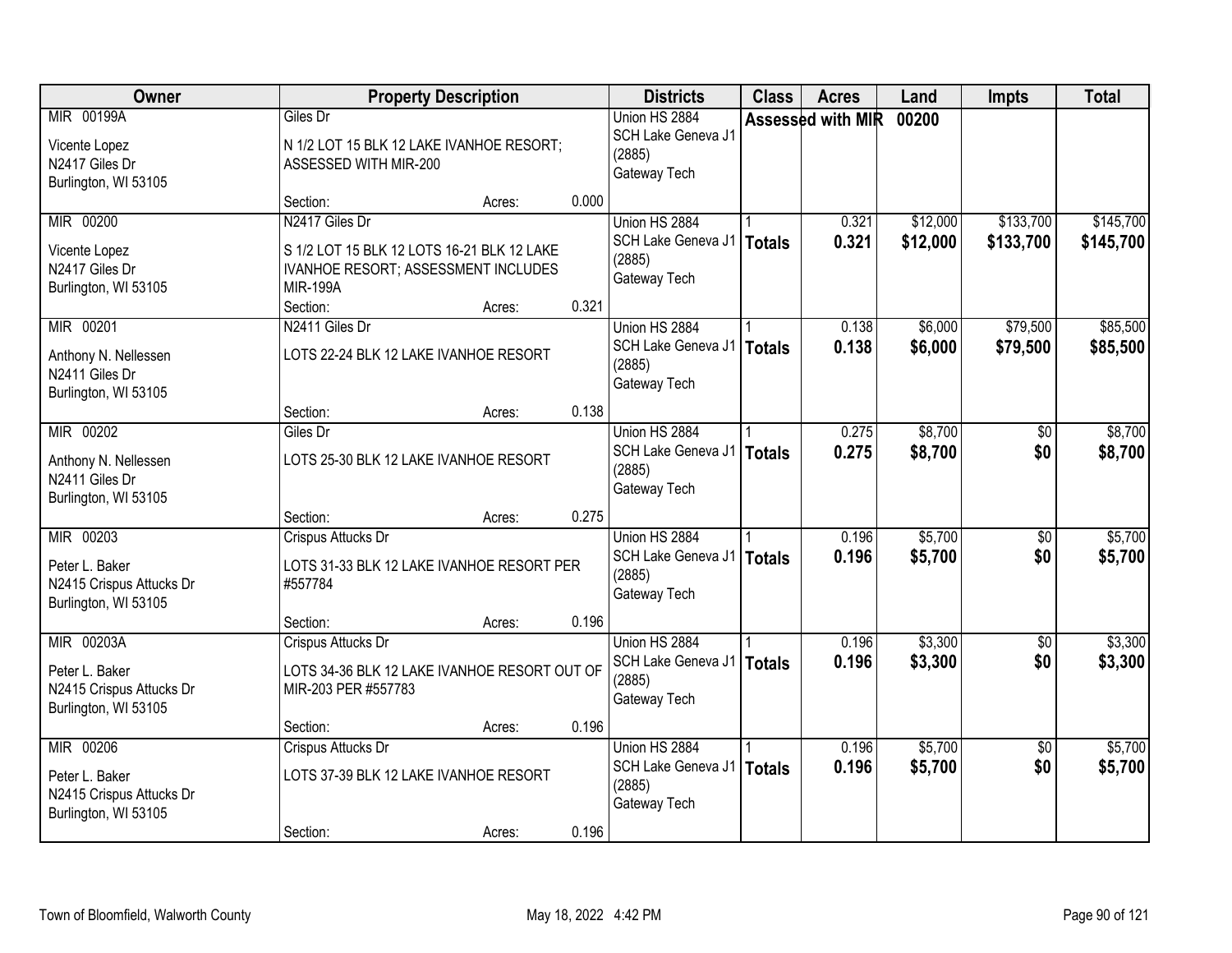| Owner                                      | <b>Property Description</b>               |        |       | <b>Districts</b>            | <b>Class</b>  | <b>Acres</b>      | Land     | <b>Impts</b>    | <b>Total</b> |
|--------------------------------------------|-------------------------------------------|--------|-------|-----------------------------|---------------|-------------------|----------|-----------------|--------------|
| MIR 00207                                  | N2428 Crispus Attucks Dr                  |        |       | Union HS 2884               |               | 0.522             | \$17,500 | \$115,200       | \$132,700    |
| Thomas J. Hair                             | LOTS 40-47 BLK 12 LAKE IVANHOE RESORT     |        |       | SCH Lake Geneva J1          | Totals        | 0.522             | \$17,500 | \$115,200       | \$132,700    |
| Helen M. Hair                              |                                           |        |       | (2885)                      |               |                   |          |                 |              |
| N2428 Crispus Attucks Dr                   |                                           |        |       | Gateway Tech                |               |                   |          |                 |              |
| Burlington, WI 53105                       | Section:                                  | Acres: | 0.522 |                             |               |                   |          |                 |              |
| MIR 00209                                  | Crispus Attucks Dr                        |        |       | Union HS 2884               |               | Assessed with MIR | 00210    |                 |              |
| Megan E. Eldert                            | LOTS 48-50 BLK 12 LAKE IVANHOE RESORT;    |        |       | SCH Lake Geneva J1          |               |                   |          |                 |              |
| N2432 Crispus Attucks Dr                   | ASSESSED WITH MIR-210                     |        |       | (2885)                      |               |                   |          |                 |              |
| Burlington, WI 53105                       |                                           |        |       | Gateway Tech                |               |                   |          |                 |              |
|                                            | Section:                                  | Acres: | 0.000 |                             |               |                   |          |                 |              |
| MIR 00210                                  | N2432 Crispus Attucks Dr                  |        |       | Union HS 2884               |               | 0.459             | \$15,900 | \$123,100       | \$139,000    |
| Megan E. Eldert                            | LOTS 51-54 BLK 12 LAKE IVANHOE RESORT;    |        |       | SCH Lake Geneva J1          | <b>Totals</b> | 0.459             | \$15,900 | \$123,100       | \$139,000    |
| N2432 Crispus Attucks Dr                   | ASSESSMENT INCLUDES MIR-209               |        |       | (2885)                      |               |                   |          |                 |              |
| Burlington, WI 53105                       |                                           |        |       | Gateway Tech                |               |                   |          |                 |              |
|                                            | Section:                                  | Acres: | 0.459 |                             |               |                   |          |                 |              |
| MIR 00211                                  | Crispus Attucks Dr                        |        |       | Union HS 2884               |               | 0.261             | \$10,300 | $\sqrt[6]{3}$   | \$10,300     |
| <b>Bonnie M Schaeffer Trust</b>            | LOTS 55-58 BLK 12 LAKE IVANHOE RESORT     |        |       | SCH Lake Geneva J1   Totals |               | 0.261             | \$10,300 | \$0             | \$10,300     |
| 430 Elm Ct                                 |                                           |        |       | (2885)                      |               |                   |          |                 |              |
| Twin Lakes, WI 53181                       |                                           |        |       | Gateway Tech                |               |                   |          |                 |              |
|                                            | Section:                                  | Acres: | 0.261 |                             |               |                   |          |                 |              |
| MIR 00212                                  | Crispus Attucks Dr                        |        |       | Union HS 2884               |               | 0.181             | \$5,200  | $\overline{50}$ | \$5,200      |
| Brian G. Hoffman                           | LOTS 59 & 60 BLK 12 LAKE IVANHOE RESORT   |        |       | SCH Lake Geneva J1          | <b>Totals</b> | 0.181             | \$5,200  | \$0             | \$5,200      |
| N2443 Giles Dr                             |                                           |        |       | (2885)                      |               |                   |          |                 |              |
| Burlington, WI 53105                       |                                           |        |       | Gateway Tech                |               |                   |          |                 |              |
|                                            | Section:                                  | Acres: | 0.181 |                             |               |                   |          |                 |              |
| MIR 00213                                  | N2444 Bannecker Dr                        |        |       | Union HS 2884               |               | 0.278             | \$10,800 | \$107,300       | \$118,100    |
| Miguel C. Bustamante                       | LOTS 1-5 BLK 13 ELY 1/2 LOT 6 BLK 13 LAKE |        |       | SCH Lake Geneva J1   Totals |               | 0.278             | \$10,800 | \$107,300       | \$118,100    |
| N2444 Bannecker Dr                         | IVANHOE RESORT PER DOC. #325676           |        |       | (2885)                      |               |                   |          |                 |              |
| Burlington, WI 53105                       |                                           |        |       | Gateway Tech                |               |                   |          |                 |              |
|                                            | Section:                                  | Acres: | 0.278 |                             |               |                   |          |                 |              |
| MIR 00217                                  | Bannecker Dr                              |        |       | Union HS 2884               |               | 0.414             | \$14,700 | $\overline{30}$ | \$14,700     |
|                                            | LOTS 11 - 19 BLK 13 LAKE IVANHOE RESORT;  |        |       | SCH Lake Geneva J1   Totals |               | 0.414             | \$14,700 | \$0             | \$14,700     |
| Kyle T. Helgeland<br>c/o Kyle T. Helgeland | OMITTING MIR-217 & MIR-219                |        |       | (2885)                      |               |                   |          |                 |              |
| N277 Thunderbird Rd                        |                                           |        |       | Gateway Tech                |               |                   |          |                 |              |
| Genoa City, WI 53128                       | Section: 2                                | Acres: | 0.414 |                             |               |                   |          |                 |              |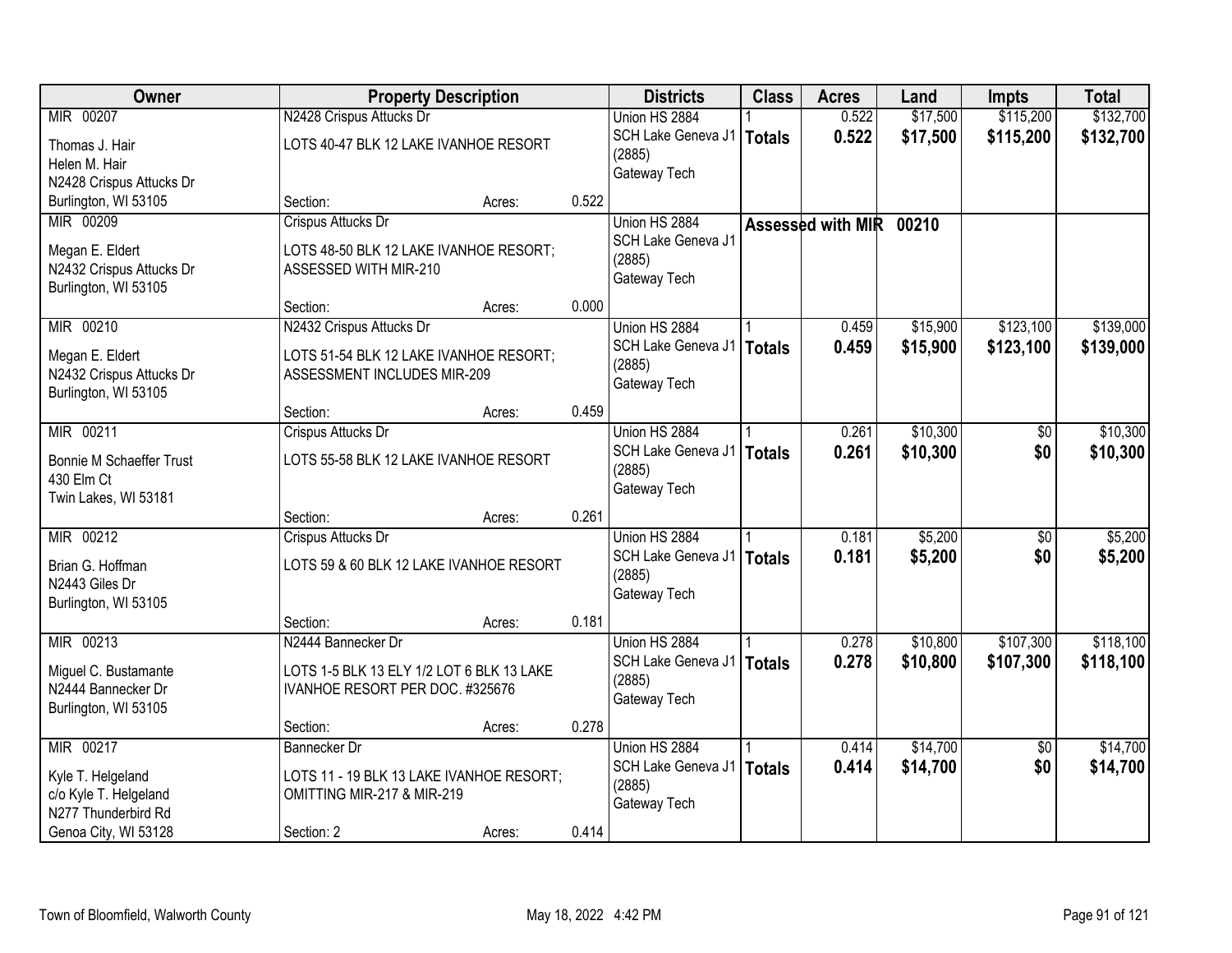| \$83,300<br>\$98,000<br>MIR 00220<br>N2419 Bannecker Dr<br>Union HS 2884<br>0.413<br>\$14,700<br>SCH Lake Geneva J1<br>0.413<br>\$14,700<br>\$83,300<br>\$98,000<br>Totals<br>Juan B. Villanvera-Rosa<br>LOTS 20-28 BLK 13 LAKE IVANHOE RESORT PER<br>(2885)<br>c/o Juan B. Villanvera-Rosa<br>#730051<br>Gateway Tech<br>5800 376th Ave<br>0.413<br>Burlington, WI 53105<br>Section:<br>Acres:<br>N2404 Giles Dr<br>\$9,900<br>\$162,100<br>\$172,000<br>MIR 00222<br>Union HS 2884<br>0.246<br>SCH Lake Geneva J1   Totals<br>0.246<br>\$9,900<br>\$162,100<br>\$172,000<br>David A. Thurow<br>LOTS 38, 39, 40, 42 & PTS LOTS 37 & 41 DESC AS<br>(2885)<br>COM SW COR LOT 40 BLK 13, N0D03'32"W 139.68',<br>Regan A. Thurow<br>Gateway Tech<br>N2404 Giles Dr<br>S89D17'37" E 100', S0D01'29"E 37.40', N89D15'30"W<br>0.246<br>Burlington, WI 53105<br>Section:<br>Acres: |
|-----------------------------------------------------------------------------------------------------------------------------------------------------------------------------------------------------------------------------------------------------------------------------------------------------------------------------------------------------------------------------------------------------------------------------------------------------------------------------------------------------------------------------------------------------------------------------------------------------------------------------------------------------------------------------------------------------------------------------------------------------------------------------------------------------------------------------------------------------------------------------|
|                                                                                                                                                                                                                                                                                                                                                                                                                                                                                                                                                                                                                                                                                                                                                                                                                                                                             |
|                                                                                                                                                                                                                                                                                                                                                                                                                                                                                                                                                                                                                                                                                                                                                                                                                                                                             |
|                                                                                                                                                                                                                                                                                                                                                                                                                                                                                                                                                                                                                                                                                                                                                                                                                                                                             |
|                                                                                                                                                                                                                                                                                                                                                                                                                                                                                                                                                                                                                                                                                                                                                                                                                                                                             |
|                                                                                                                                                                                                                                                                                                                                                                                                                                                                                                                                                                                                                                                                                                                                                                                                                                                                             |
|                                                                                                                                                                                                                                                                                                                                                                                                                                                                                                                                                                                                                                                                                                                                                                                                                                                                             |
|                                                                                                                                                                                                                                                                                                                                                                                                                                                                                                                                                                                                                                                                                                                                                                                                                                                                             |
|                                                                                                                                                                                                                                                                                                                                                                                                                                                                                                                                                                                                                                                                                                                                                                                                                                                                             |
|                                                                                                                                                                                                                                                                                                                                                                                                                                                                                                                                                                                                                                                                                                                                                                                                                                                                             |
|                                                                                                                                                                                                                                                                                                                                                                                                                                                                                                                                                                                                                                                                                                                                                                                                                                                                             |
| \$14,100<br>\$92,200<br>\$106,300<br>MIR 00225<br>N864 Douglas Ave<br>Union HS 2884<br>0.393                                                                                                                                                                                                                                                                                                                                                                                                                                                                                                                                                                                                                                                                                                                                                                                |
|                                                                                                                                                                                                                                                                                                                                                                                                                                                                                                                                                                                                                                                                                                                                                                                                                                                                             |
| SCH Lake Geneva J1<br>\$14,100<br>0.393<br>\$92,200<br>\$106,300<br>Totals<br>William H. Skinner Jr<br>LOTS 29 THRU 36 AND PT LOT 37 & 41 BLK 13 LAKE<br>(2885)                                                                                                                                                                                                                                                                                                                                                                                                                                                                                                                                                                                                                                                                                                             |
| N864 Douglas Ave<br>IVANHOE RESORT DESC AS COM SE COR LOT 31<br>Gateway Tech                                                                                                                                                                                                                                                                                                                                                                                                                                                                                                                                                                                                                                                                                                                                                                                                |
| BLK 13, N89D22'10"W 131.11', N0D01'46" W 102.21',<br>Burlington, WI 53105                                                                                                                                                                                                                                                                                                                                                                                                                                                                                                                                                                                                                                                                                                                                                                                                   |
| 0.393<br>Section:<br>Acres:                                                                                                                                                                                                                                                                                                                                                                                                                                                                                                                                                                                                                                                                                                                                                                                                                                                 |
| MIR 00227<br>\$9,400<br>\$143,600<br>\$153,000<br>N2414 Giles Dr<br>Union HS 2884<br>0.230                                                                                                                                                                                                                                                                                                                                                                                                                                                                                                                                                                                                                                                                                                                                                                                  |
| SCH Lake Geneva J1<br>0.230<br>Totals<br>\$9,400<br>\$143,600<br>\$153,000<br>LOTS 43-47 BLK 13 LAKE IVANHOE RESORT<br>Josephine F. Bertram                                                                                                                                                                                                                                                                                                                                                                                                                                                                                                                                                                                                                                                                                                                                 |
| (2885)<br>N2414 Giles Dr                                                                                                                                                                                                                                                                                                                                                                                                                                                                                                                                                                                                                                                                                                                                                                                                                                                    |
| Gateway Tech<br>Burlington, WI 53105                                                                                                                                                                                                                                                                                                                                                                                                                                                                                                                                                                                                                                                                                                                                                                                                                                        |
| 0.230<br>Section:<br>Acres:                                                                                                                                                                                                                                                                                                                                                                                                                                                                                                                                                                                                                                                                                                                                                                                                                                                 |
| MIR 00228<br>\$9,400<br>\$9,400<br>0.230<br>Union HS 2884<br>\$0<br>Giles Dr                                                                                                                                                                                                                                                                                                                                                                                                                                                                                                                                                                                                                                                                                                                                                                                                |
| SCH Lake Geneva J1<br>0.230<br>\$9,400<br>\$0<br>\$9,400<br><b>Totals</b>                                                                                                                                                                                                                                                                                                                                                                                                                                                                                                                                                                                                                                                                                                                                                                                                   |
| Adam Mrowiec<br>LOTS 48-52 BLK 13 LAKE IVANHOE RESORT<br>(2885)                                                                                                                                                                                                                                                                                                                                                                                                                                                                                                                                                                                                                                                                                                                                                                                                             |
| Evelyn Cueto<br>Gateway Tech                                                                                                                                                                                                                                                                                                                                                                                                                                                                                                                                                                                                                                                                                                                                                                                                                                                |
| 2302 Wright Ave                                                                                                                                                                                                                                                                                                                                                                                                                                                                                                                                                                                                                                                                                                                                                                                                                                                             |
| North Chicago, IL 60064<br>0.230<br>Section:<br>Acres:                                                                                                                                                                                                                                                                                                                                                                                                                                                                                                                                                                                                                                                                                                                                                                                                                      |
| \$9,400<br>\$9,400<br>MIR 00229<br>0.230<br>$\overline{60}$<br>Giles Dr<br>Union HS 2884                                                                                                                                                                                                                                                                                                                                                                                                                                                                                                                                                                                                                                                                                                                                                                                    |
| SCH Lake Geneva J1   Totals<br>0.230<br>\$9,400<br>\$0<br>\$9,400<br>LOTS 53-57 BLK 13 LAKE IVANHOE RESORT<br>Dawn Adams                                                                                                                                                                                                                                                                                                                                                                                                                                                                                                                                                                                                                                                                                                                                                    |
| (2885)<br>5137 S University Ave                                                                                                                                                                                                                                                                                                                                                                                                                                                                                                                                                                                                                                                                                                                                                                                                                                             |
| Gateway Tech<br>Chicago, IL 60615                                                                                                                                                                                                                                                                                                                                                                                                                                                                                                                                                                                                                                                                                                                                                                                                                                           |
| 0.230<br>Section:<br>Acres:                                                                                                                                                                                                                                                                                                                                                                                                                                                                                                                                                                                                                                                                                                                                                                                                                                                 |
| MIR 00230<br>Union HS 2884<br>\$12,700<br>\$97,300<br>\$110,000<br>N2438 Giles Dr<br>0.344                                                                                                                                                                                                                                                                                                                                                                                                                                                                                                                                                                                                                                                                                                                                                                                  |
| SCH Lake Geneva J1   Totals<br>0.344<br>\$12,700<br>\$97,300<br>\$110,000<br>WLY 1/2 LOT 6 BLK 13 LOTS 7-10 BLK 13 LOTS 58-60<br>Kevin Bendorf                                                                                                                                                                                                                                                                                                                                                                                                                                                                                                                                                                                                                                                                                                                              |
| (2885)<br>N2438 Giles Dr<br>BLK 13 LAKE IVANHOE RESORT PER DOC. #327161                                                                                                                                                                                                                                                                                                                                                                                                                                                                                                                                                                                                                                                                                                                                                                                                     |
| Gateway Tech<br>Burlington, WI 53105                                                                                                                                                                                                                                                                                                                                                                                                                                                                                                                                                                                                                                                                                                                                                                                                                                        |
| 0.344<br>Section: 2<br>Acres:                                                                                                                                                                                                                                                                                                                                                                                                                                                                                                                                                                                                                                                                                                                                                                                                                                               |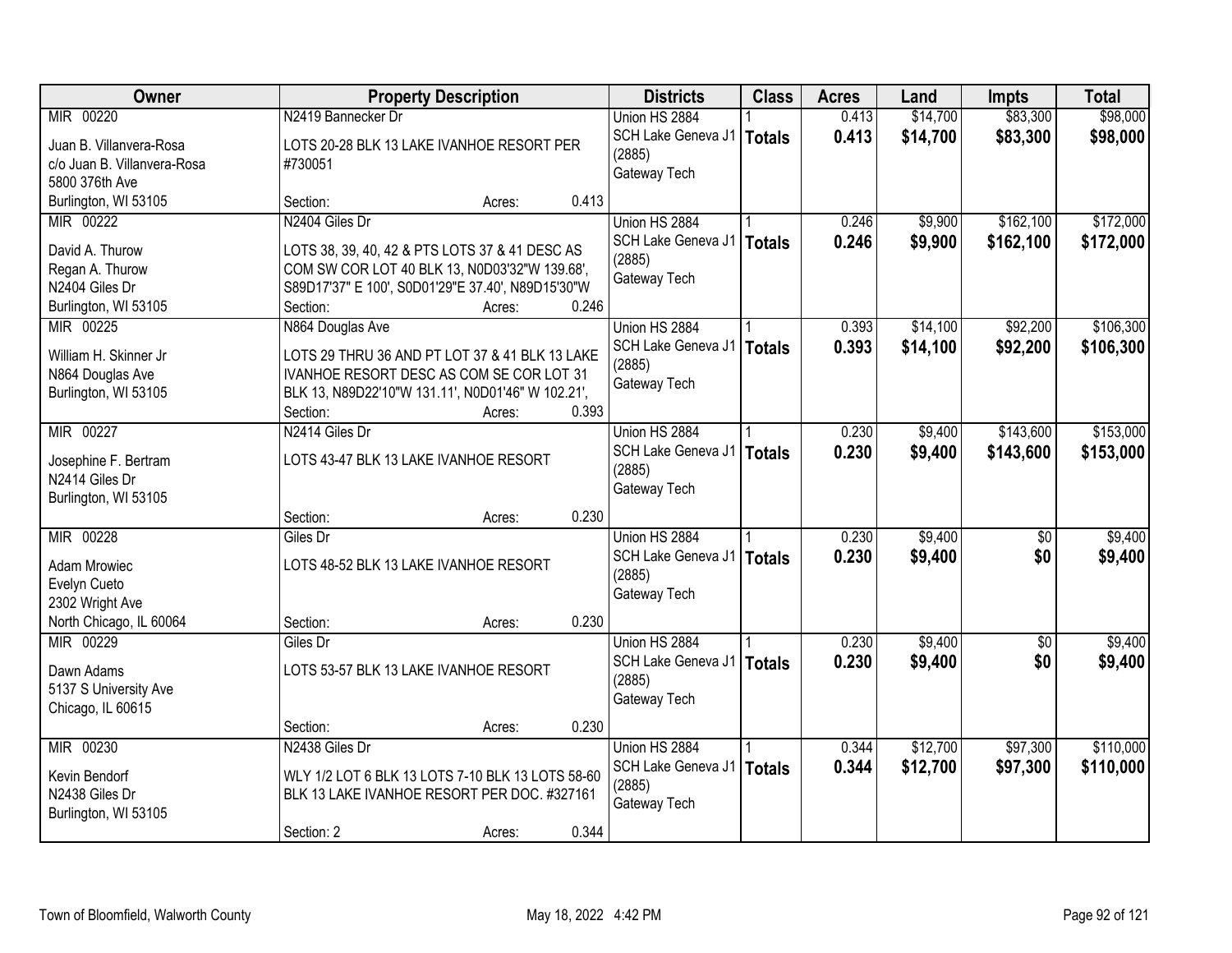| Owner                    |                                                 | <b>Property Description</b> |       |                             | <b>Class</b>  | <b>Acres</b> | Land     | <b>Impts</b>    | <b>Total</b> |
|--------------------------|-------------------------------------------------|-----------------------------|-------|-----------------------------|---------------|--------------|----------|-----------------|--------------|
| MIR 00231                | W851 Washington Ave                             |                             |       | Union HS 2884               |               | 0.404        | \$14,400 | \$95,500        | \$109,900    |
| Jacob Janczak            | LOTS 1-8 BLK 14 LAKE IVANHOE RESORT             |                             |       | SCH Lake Geneva J1          | Totals        | 0.404        | \$14,400 | \$95,500        | \$109,900    |
| W851 Washington Ave      |                                                 |                             |       | (2885)                      |               |              |          |                 |              |
| Burlington, WI 53105     |                                                 |                             |       | Gateway Tech                |               |              |          |                 |              |
|                          | Section:                                        | Acres:                      | 0.404 |                             |               |              |          |                 |              |
| MIR 00234                | <b>Washington Ave</b>                           |                             |       | Union HS 2884               |               | 0.101        | \$1,800  | \$0             | \$1,800      |
| Doug Liepins             | LOTS 9 & 10 BLK 14 LAKE IVANHOE RESORT          |                             |       | SCH Lake Geneva J1          | <b>Totals</b> | 0.101        | \$1,800  | \$0             | \$1,800      |
| W2964 County Rd Es       |                                                 |                             |       | (2885)                      |               |              |          |                 |              |
| Elkhorn, WI 53121        |                                                 |                             |       | Gateway Tech                |               |              |          |                 |              |
|                          | Section:                                        | Acres:                      | 0.101 |                             |               |              |          |                 |              |
| MIR 00235                | N2427 Loverture Dr                              |                             |       | Union HS 2884               |               | 0.321        | \$12,000 | \$120,700       | \$132,700    |
| Jackie S. Nocek          | LOTS 11-17 BLK 14 LAKE IVANHOE RESORT           |                             |       | SCH Lake Geneva J1          | <b>Totals</b> | 0.321        | \$12,000 | \$120,700       | \$132,700    |
| <b>Bart Nocek</b>        |                                                 |                             |       | (2885)                      |               |              |          |                 |              |
| N2427 Loverture Dr       |                                                 |                             |       | Gateway Tech                |               |              |          |                 |              |
| Burlington, WI 53105     | Section:                                        | Acres:                      | 0.321 |                             |               |              |          |                 |              |
| MIR 00238                | N2411 Loverture Dr                              |                             |       | Union HS 2884               |               | 0.298        | \$11,400 | \$0             | \$11,400     |
| Francisco J. Diaz        | LOTS 18 THRU 23 BLK 14 N 1/2 LOT 24 BLK 14 LAKE |                             |       | SCH Lake Geneva J1   Totals |               | 0.298        | \$11,400 | \$0             | \$11,400     |
| 300 S Edwards Blvd Ut 63 | IVANHOE RESORT PER #672939                      |                             |       | (2885)                      |               |              |          |                 |              |
| Lake Geneva, WI 53147    |                                                 |                             |       | Gateway Tech                |               |              |          |                 |              |
|                          | Section:                                        | Acres:                      | 0.298 |                             |               |              |          |                 |              |
| MIR 00239                | Loverture Dr                                    |                             |       | Union HS 2884               |               | 0.115        | \$3,300  | \$0             | \$3,300      |
| Francisco J. Diaz        | S 1/2 LOT 24 BLK 14 LOTS 25 & 26 BLK 14 LAKE    |                             |       | SCH Lake Geneva J1          | Totals        | 0.115        | \$3,300  | \$0             | \$3,300      |
| 300 S Edwards Blvd Ut 63 | <b>IVANHOE RESORT</b>                           |                             |       | (2885)                      |               |              |          |                 |              |
| Lake Geneva, WI 53147    |                                                 |                             |       | Gateway Tech                |               |              |          |                 |              |
|                          | Section:                                        | Acres:                      | 0.115 |                             |               |              |          |                 |              |
| MIR 00240                | N2407 Loverture Dr                              |                             |       | Union HS 2884               |               | 0.230        | \$9,400  | \$167,600       | \$177,000    |
| Pedro Harvey             | LOTS 27-31 BLK 14 LAKE IVANHOE RESORT           |                             |       | SCH Lake Geneva J1   Totals |               | 0.230        | \$9,400  | \$167,600       | \$177,000    |
| Lasasha Harvey           |                                                 |                             |       | (2885)                      |               |              |          |                 |              |
| N2407 Loverture Dr       |                                                 |                             |       | Gateway Tech                |               |              |          |                 |              |
| Burlington, WI 53105     | Section:                                        | Acres:                      | 0.230 |                             |               |              |          |                 |              |
| MIR 00241                | Douglas Ave                                     |                             |       | Union HS 2884               |               | 0.184        | \$5,300  | $\overline{50}$ | \$5,300      |
| Pedro Harvey             | LOTS 32-35 BLK 14 LAKE IVANHOE RESORT           |                             |       | SCH Lake Geneva J1          | <b>Totals</b> | 0.184        | \$5,300  | \$0             | \$5,300      |
| Lasasha Harvey           |                                                 |                             |       | (2885)                      |               |              |          |                 |              |
| N2407 Loverture Dr       |                                                 |                             |       | Gateway Tech                |               |              |          |                 |              |
| Burlington, WI 53105     | Section:                                        | Acres:                      | 0.184 |                             |               |              |          |                 |              |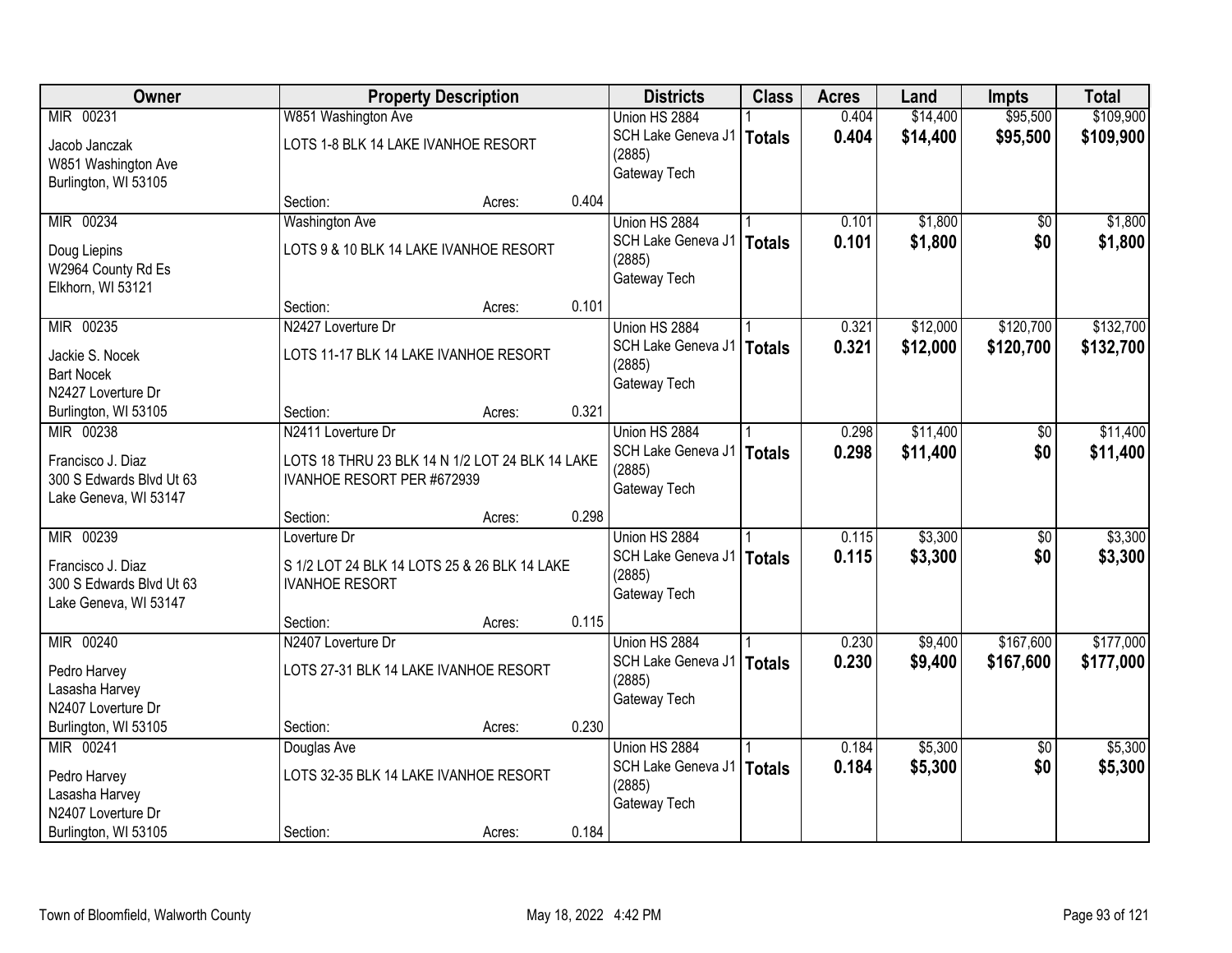| Owner                | <b>Property Description</b>                  |        |       | <b>Districts</b>            | <b>Class</b>  | <b>Acres</b> | Land     | Impts           | <b>Total</b> |
|----------------------|----------------------------------------------|--------|-------|-----------------------------|---------------|--------------|----------|-----------------|--------------|
| MIR 00242            | Douglas Ave                                  |        |       | Union HS 2884               |               | 0.230        | \$9,400  | $\overline{50}$ | \$9,400      |
| Pedro Harvey         | LOTS 36-40 BLK 14 LAKE IVANHOE RESORT        |        |       | SCH Lake Geneva J1          | Totals        | 0.230        | \$9,400  | \$0             | \$9,400      |
| Lasasha Harvey       |                                              |        |       | (2885)                      |               |              |          |                 |              |
| N2407 Loverture Dr   |                                              |        |       | Gateway Tech                |               |              |          |                 |              |
| Burlington, WI 53105 | Section:                                     | Acres: | 0.230 |                             |               |              |          |                 |              |
| MIR 00243            | N2412 Bannecker Dr                           |        |       | Union HS 2884               |               | 0.413        | \$14,700 | \$132,900       | \$147,600    |
|                      |                                              |        |       | SCH Lake Geneva J1   Totals |               | 0.413        | \$14,700 | \$132,900       | \$147,600    |
| Joseph E. Mcintyre   | LOTS 41-49 BLK 14 LAKE IVANHOE RESORT PER    |        |       | (2885)                      |               |              |          |                 |              |
| Susan A. Mcintyre    | DOC. #439097                                 |        |       | Gateway Tech                |               |              |          |                 |              |
| N2412 Bannecker Dr   |                                              |        |       |                             |               |              |          |                 |              |
| Burlington, WI 53105 | Section:                                     | Acres: | 0.413 |                             |               |              |          |                 |              |
| MIR 00246            | N2418 Bannecker Dr                           |        |       | Union HS 2884               |               | 0.230        | \$9,400  | \$152,600       | \$162,000    |
| Dan Gibbs            | LOTS 50-54 BLK 14 LAKE IVANHOE RESORT        |        |       | SCH Lake Geneva J1          | <b>Totals</b> | 0.230        | \$9,400  | \$152,600       | \$162,000    |
| Dorene Gibbs         |                                              |        |       | (2885)                      |               |              |          |                 |              |
| N2418 Bannecker      |                                              |        |       | Gateway Tech                |               |              |          |                 |              |
| Burlington, WI 53105 | Section:                                     | Acres: | 0.230 |                             |               |              |          |                 |              |
| MIR 00247            | N2430 Bannecker Dr                           |        |       | Union HS 2884               |               | 0.275        | \$10,700 | \$166,700       | \$177,400    |
|                      |                                              |        |       | SCH Lake Geneva J1          | <b>Totals</b> | 0.275        | \$10,700 | \$166,700       | \$177,400    |
| David A. Roberts     | LOTS 55-60 BLK 14 LAKE IVANHOE RESORT PER    |        |       | (2885)                      |               |              |          |                 |              |
| N2430 Bannecker Dr   | #630586                                      |        |       | Gateway Tech                |               |              |          |                 |              |
| Burlington, WI 53105 |                                              |        |       |                             |               |              |          |                 |              |
|                      | Section:                                     | Acres: | 0.275 |                             |               |              |          |                 |              |
| MIR 00250            | W833 Washington Ave                          |        |       | Union HS 2884               |               | 0.101        | \$4,400  | \$86,000        | \$90,400     |
| Jay E. Marrero et al | LOTS 1 & 2 BLK 15 LAKE IVANHOE RESORT        |        |       | SCH Lake Geneva J1          | Totals        | 0.101        | \$4,400  | \$86,000        | \$90,400     |
| c/o Silvia C. Garcia |                                              |        |       | (2885)                      |               |              |          |                 |              |
| W833 Washington Ave  |                                              |        |       | Gateway Tech                |               |              |          |                 |              |
| Burlington, WI 53105 | Section:                                     | Acres: | 0.101 |                             |               |              |          |                 |              |
| MIR 00251            | W841 Washington Ave                          |        |       | Union HS 2884               |               | 0.253        | \$10,100 | \$109,000       | \$119,100    |
|                      |                                              |        |       | SCH Lake Geneva J1   Totals |               | 0.253        | \$10,100 | \$109,000       | \$119,100    |
| Phillip Zinkowich    | LOTS 3-7 BLK 15 LAKE IVANHOE RESORT          |        |       | (2885)                      |               |              |          |                 |              |
| 841 W Washington Ave |                                              |        |       | Gateway Tech                |               |              |          |                 |              |
| Burlington, WI 53105 |                                              |        |       |                             |               |              |          |                 |              |
|                      | Section:                                     | Acres: | 0.253 |                             |               |              |          |                 |              |
| MIR 00252            | N2438 Loverture Dr                           |        |       | Union HS 2884               |               | 0.289        | \$11,100 | \$124,800       | \$135,900    |
| <b>Adam Davis</b>    | LOTS 8 THRU 10 BLK 15 LOTS 58 THRU 60 BLK 15 |        |       | SCH Lake Geneva J1          | Totals        | 0.289        | \$11,100 | \$124,800       | \$135,900    |
| Kristen Davis        | LAKE IVANHOE RESORT PER #659832              |        |       | (2885)                      |               |              |          |                 |              |
| N2438 Loverture Dr   |                                              |        |       | Gateway Tech                |               |              |          |                 |              |
| Burlington, WI 53105 | Section:                                     | Acres: | 0.289 |                             |               |              |          |                 |              |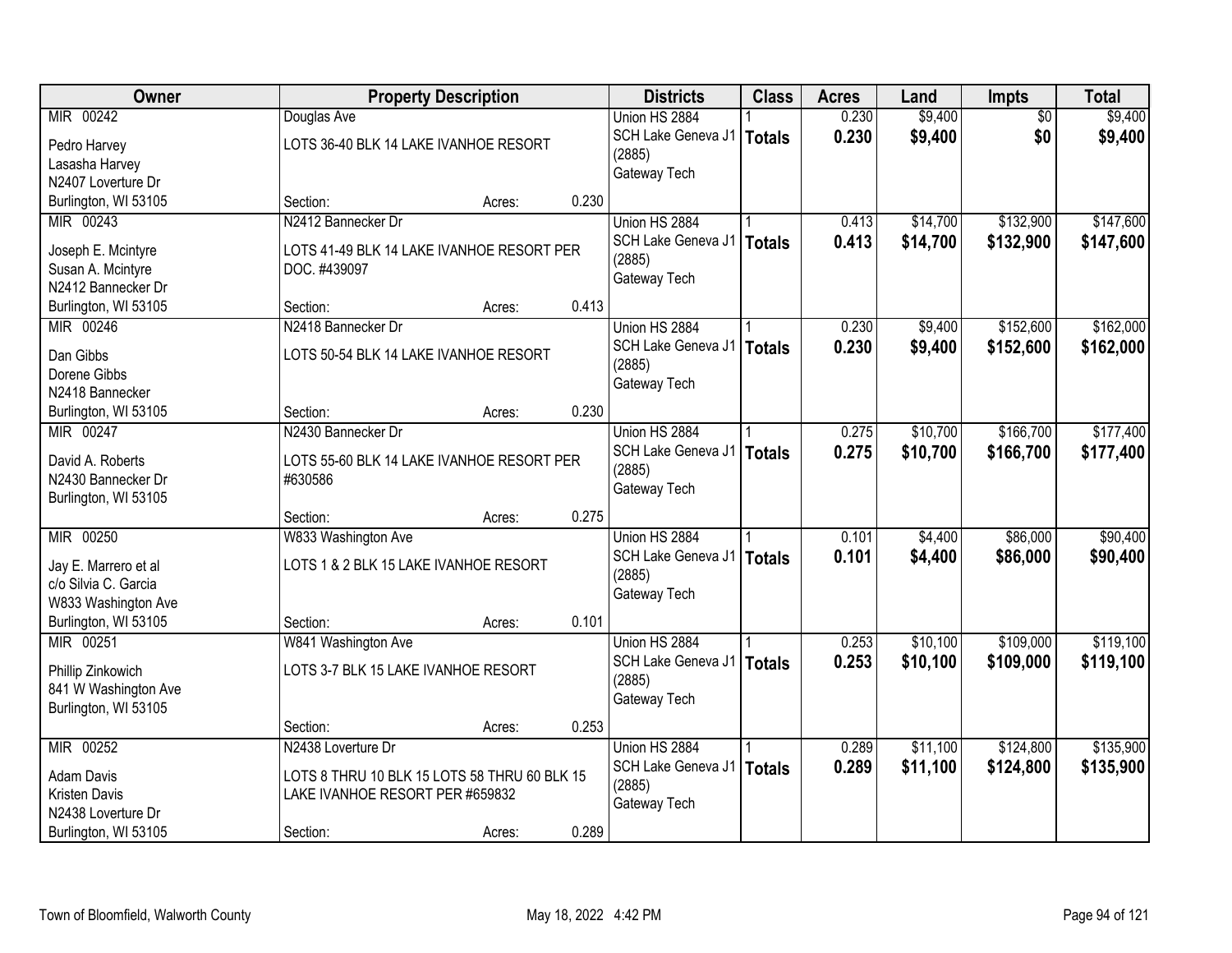| Owner                                             |                                            | <b>Property Description</b> |       |                             | <b>Class</b>  | <b>Acres</b> | Land     | <b>Impts</b>    | <b>Total</b> |
|---------------------------------------------------|--------------------------------------------|-----------------------------|-------|-----------------------------|---------------|--------------|----------|-----------------|--------------|
| MIR 00253                                         | <b>Phyllis Wheatley Dr</b>                 |                             |       | Union HS 2884               |               | 0.138        | \$6,000  | \$300           | \$6,300      |
| Jay E. Marrero et al                              | LOTS 11-13 BLK 15 LAKE IVANHOE RESORT      |                             |       | SCH Lake Geneva J1   Totals |               | 0.138        | \$6,000  | \$300           | \$6,300      |
| c/o Silvia C. Garcia                              |                                            |                             |       | (2885)                      |               |              |          |                 |              |
| W833 Washington Ave                               |                                            |                             |       | Gateway Tech                |               |              |          |                 |              |
| Burlington, WI 53105                              | Section:                                   | Acres:                      | 0.138 |                             |               |              |          |                 |              |
| MIR 00254                                         | <b>Phyllis Wheatley Dr</b>                 |                             |       | Union HS 2884               |               | 0.184        | \$8,000  | \$0             | \$8,000      |
| Heath J. Bonifield                                | LOTS 14-17 BLK 15 LAKE IVANHOE RESORT      |                             |       | SCH Lake Geneva J1          | Totals        | 0.184        | \$8,000  | \$0             | \$8,000      |
| 614 N 113th St                                    |                                            |                             |       | (2885)                      |               |              |          |                 |              |
| Wauwatosa, WI 53226                               |                                            |                             |       | Gateway Tech                |               |              |          |                 |              |
|                                                   | Section:                                   | Acres:                      | 0.184 |                             |               |              |          |                 |              |
| MIR 00255                                         | N2425 Phyllis Wheatly Dr                   |                             |       | Union HS 2884               |               | 0.230        | \$9,400  | \$69,600        | \$79,000     |
| <b>Thomas Kelley</b>                              | LOTS 18-22 BLK 15 LAKE IVANHOE RESORT      |                             |       | SCH Lake Geneva J1          | Totals        | 0.230        | \$9,400  | \$69,600        | \$79,000     |
| N2425 Wheatley Dr                                 |                                            |                             |       | (2885)                      |               |              |          |                 |              |
| Burlington, WI 53105                              |                                            |                             |       | Gateway Tech                |               |              |          |                 |              |
|                                                   | Section:                                   | Acres:                      | 0.230 |                             |               |              |          |                 |              |
| MIR 00256                                         | Phyllis Wheatley Dr                        |                             |       | Union HS 2884               |               | 0.138        | \$4,000  | \$0             | \$4,000      |
| Thomas H. Kelley III                              | LOTS 23-25 BLK 15 LAKE IVANHOE RESORT      |                             |       | SCH Lake Geneva J1          | <b>Totals</b> | 0.138        | \$4,000  | \$0             | \$4,000      |
| N2425 Phyllis Wheatley                            |                                            |                             |       | (2885)                      |               |              |          |                 |              |
| Burlington, WI 53105                              |                                            |                             |       | Gateway Tech                |               |              |          |                 |              |
|                                                   | Section:                                   | Acres:                      | 0.138 |                             |               |              |          |                 |              |
| MIR 00257                                         | Phyllis Wheatley Dr                        |                             |       | Union HS 2884               |               | 0.230        | \$9,400  | $\overline{50}$ | \$9,400      |
|                                                   | LOTS 26 THRU 30 BLK 15 LAKE IVANHOE RESORT |                             |       | SCH Lake Geneva J1          | <b>Totals</b> | 0.230        | \$9,400  | \$0             | \$9,400      |
| Thomas H. Kelley III<br>N2425 Phyllis Wheatley Dr | PER #586845                                |                             |       | (2885)                      |               |              |          |                 |              |
| Burlington, WI 53105                              |                                            |                             |       | Gateway Tech                |               |              |          |                 |              |
|                                                   | Section:                                   | Acres:                      | 0.230 |                             |               |              |          |                 |              |
| MIR 00259                                         | Phyllis Wheatley Dr                        |                             |       | Union HS 2884               |               | 0.184        | \$5,000  | $\overline{60}$ | \$5,000      |
| <b>Antoine Sanders</b>                            | LOTS 31-34 BLK 15 LAKE IVANHOE RESORT      |                             |       | SCH Lake Geneva J1          | <b>Totals</b> | 0.184        | \$5,000  | \$0             | \$5,000      |
| Sherica Sanders                                   |                                            |                             |       | (2885)                      |               |              |          |                 |              |
| 18890 W 153rd Ct Apt 100                          |                                            |                             |       | Gateway Tech                |               |              |          |                 |              |
| Olathe, KS 66062                                  | Section:                                   | Acres:                      | 0.184 |                             |               |              |          |                 |              |
| MIR 00260                                         | N2404 Loverture Dr                         |                             |       | Union HS 2884               |               | 0.321        | \$12,000 | \$75,300        | \$87,300     |
| <b>Antoine Sanders</b>                            | LOTS 35-41 BLK 15 LAKE IVANHOE RESORT      |                             |       | SCH Lake Geneva J1          | <b>Totals</b> | 0.321        | \$12,000 | \$75,300        | \$87,300     |
| Sherica Sanders                                   |                                            |                             |       | (2885)                      |               |              |          |                 |              |
| 18890 W 153rd Ct Apt 100                          |                                            |                             |       | Gateway Tech                |               |              |          |                 |              |
| Olathe, KS 66062                                  | Section:                                   | Acres:                      | 0.321 |                             |               |              |          |                 |              |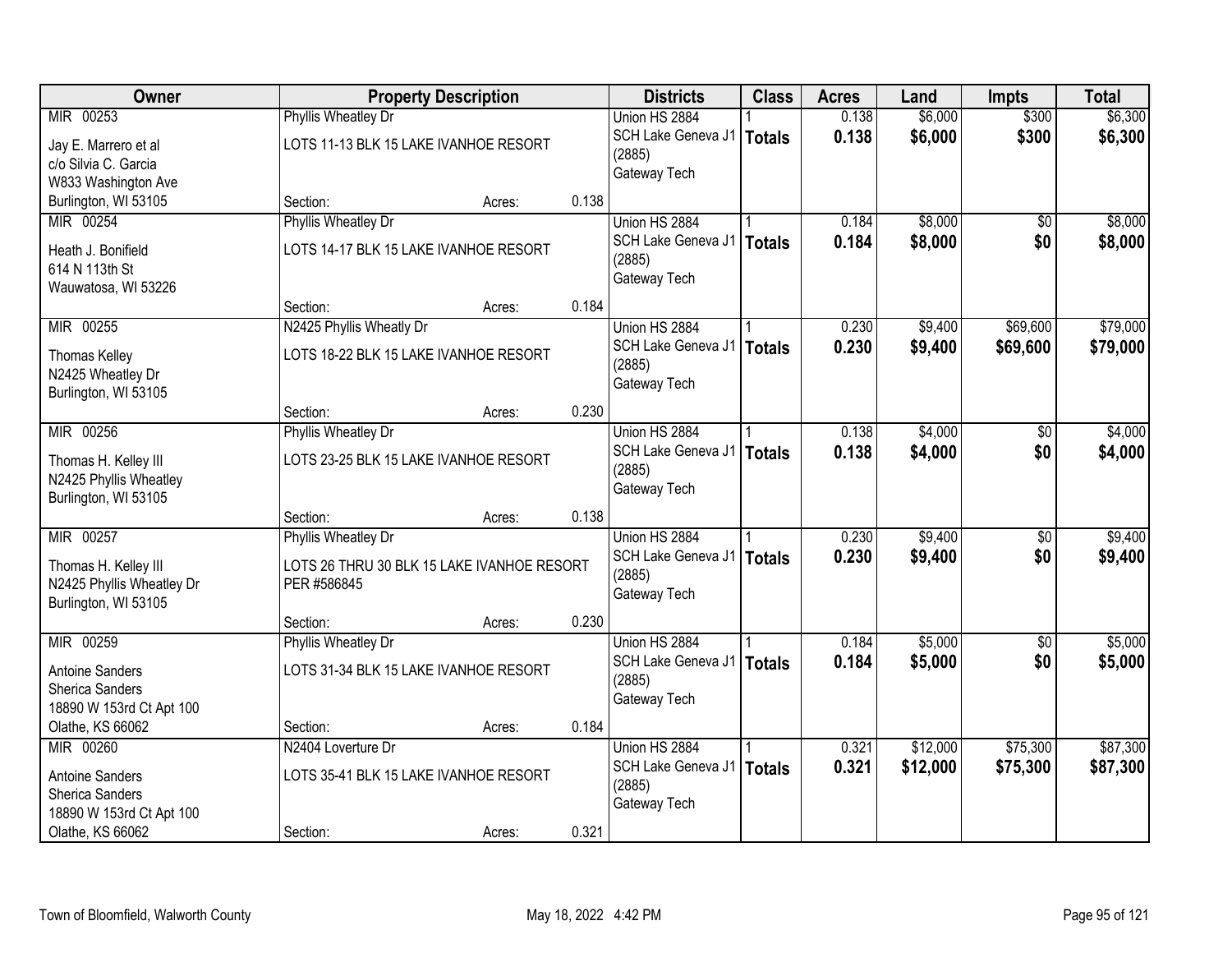| Owner                    |                                      | <b>Property Description</b>             |       |                    | <b>Class</b>  | <b>Acres</b> | Land     | Impts           | <b>Total</b> |
|--------------------------|--------------------------------------|-----------------------------------------|-------|--------------------|---------------|--------------|----------|-----------------|--------------|
| MIR 00262                | Loverture Dr                         |                                         |       | Union HS 2884      |               | 0.184        | \$5,000  | $\overline{50}$ | \$5,000      |
| <b>Antoine Sanders</b>   |                                      | LOTS 42-45 BLK 15 LAKE IVANHOE RESORT   |       | SCH Lake Geneva J1 | <b>Totals</b> | 0.184        | \$5,000  | \$0             | \$5,000      |
| <b>Sherica Sanders</b>   |                                      |                                         |       | (2885)             |               |              |          |                 |              |
| 18890 W 153rd Ct Apt 100 |                                      |                                         |       | Gateway Tech       |               |              |          |                 |              |
| Olathe, KS 66062         | Section:                             | Acres:                                  | 0.184 |                    |               |              |          |                 |              |
| MIR 00263                | N2424 Loverture Dr                   |                                         |       | Union HS 2884      |               | 0.321        | \$12,000 | \$29,800        | \$41,800     |
| Kathy Kilkenny           |                                      | LOTS 46-52 BLK 15 LAKE IVANHOE RESORT   |       | SCH Lake Geneva J1 | <b>Totals</b> | 0.321        | \$12,000 | \$29,800        | \$41,800     |
| N2420 Loverture Dr       |                                      |                                         |       | (2885)             |               |              |          |                 |              |
| Burlington, WI 53105     |                                      |                                         |       | Gateway Tech       |               |              |          |                 |              |
|                          | Section: 2                           | Acres:                                  | 0.321 |                    |               |              |          |                 |              |
| MIR 00265                | Loverture Dr                         |                                         |       | Union HS 2884      |               | 0.230        | \$8,000  | \$0             | \$8,000      |
| Rick A. Schaeffer        |                                      | LOTS 53-57 BLK 15 LAKE IVANHOE RESORT   |       | SCH Lake Geneva J1 | <b>Totals</b> | 0.230        | \$8,000  | \$0             | \$8,000      |
| 1516 Second St           |                                      |                                         |       | (2885)             |               |              |          |                 |              |
| Twin Lakes, WI 53181     |                                      |                                         |       | Gateway Tech       |               |              |          |                 |              |
|                          | Section:                             | Acres:                                  | 0.230 |                    |               |              |          |                 |              |
| MIR 00267                | <b>Washington Ave</b>                |                                         |       | Union HS 2884      |               | 0.253        | \$10,100 | \$0             | \$10,100     |
| Clyde Clark Jr           | LOTS 1-5 BLK 16 LAKE IVANHOE RESORT  |                                         |       | SCH Lake Geneva J1 | <b>Totals</b> | 0.253        | \$10,100 | \$0             | \$10,100     |
| 1933 W 83rd St           |                                      |                                         |       | (2885)             |               |              |          |                 |              |
| Los Angeles, CA 90047    |                                      |                                         |       | Gateway Tech       |               |              |          |                 |              |
|                          | Section:                             | Acres:                                  | 0.253 |                    |               |              |          |                 |              |
| MIR 00268                | N2446 Phyllis Wheatly Dr             |                                         |       | Union HS 2884      |               | 0.253        | \$10,100 | \$130,900       | \$141,000    |
| Naomi A. Stanford        | LOTS 6-10 BLK 16 LAKE IVANHOE RESORT |                                         |       | SCH Lake Geneva J1 | <b>Totals</b> | 0.253        | \$10,100 | \$130,900       | \$141,000    |
| N2446 Phyllis Wheatly Dr |                                      |                                         |       | (2885)             |               |              |          |                 |              |
| Burlington, WI 53105     |                                      |                                         |       | Gateway Tech       |               |              |          |                 |              |
|                          | Section:                             | Acres:                                  | 0.253 |                    |               |              |          |                 |              |
| MIR 00269                | Charles Young Dr                     |                                         |       | Union HS 2884      |               | 0.092        | \$2,600  | $\overline{50}$ | \$2,600      |
| Clyde Clark Jr           |                                      | LOTS 11 & 12 BLK 16 LAKE IVANHOE RESORT |       | SCH Lake Geneva J1 | <b>Totals</b> | 0.092        | \$2,600  | \$0             | \$2,600      |
| 1933 W 83rd St           |                                      |                                         |       | (2885)             |               |              |          |                 |              |
| Los Angeles, CA 90047    |                                      |                                         |       | Gateway Tech       |               |              |          |                 |              |
|                          | Section:                             | Acres:                                  | 0.092 |                    |               |              |          |                 |              |
| MIR 00270                | Charles Young Dr                     |                                         |       | Union HS 2884      |               | 0.092        | \$1,600  | $\overline{50}$ | \$1,600      |
| Rick A. Schaeffer        |                                      | LOTS 13 & 14 BLK 16 LAKE IVANHOE RESORT |       | SCH Lake Geneva J1 | <b>Totals</b> | 0.092        | \$1,600  | \$0             | \$1,600      |
| 1516 Second St           |                                      |                                         |       | (2885)             |               |              |          |                 |              |
| Twin Lakes, WI 53181     |                                      |                                         |       | Gateway Tech       |               |              |          |                 |              |
|                          | Section:                             | Acres:                                  | 0.092 |                    |               |              |          |                 |              |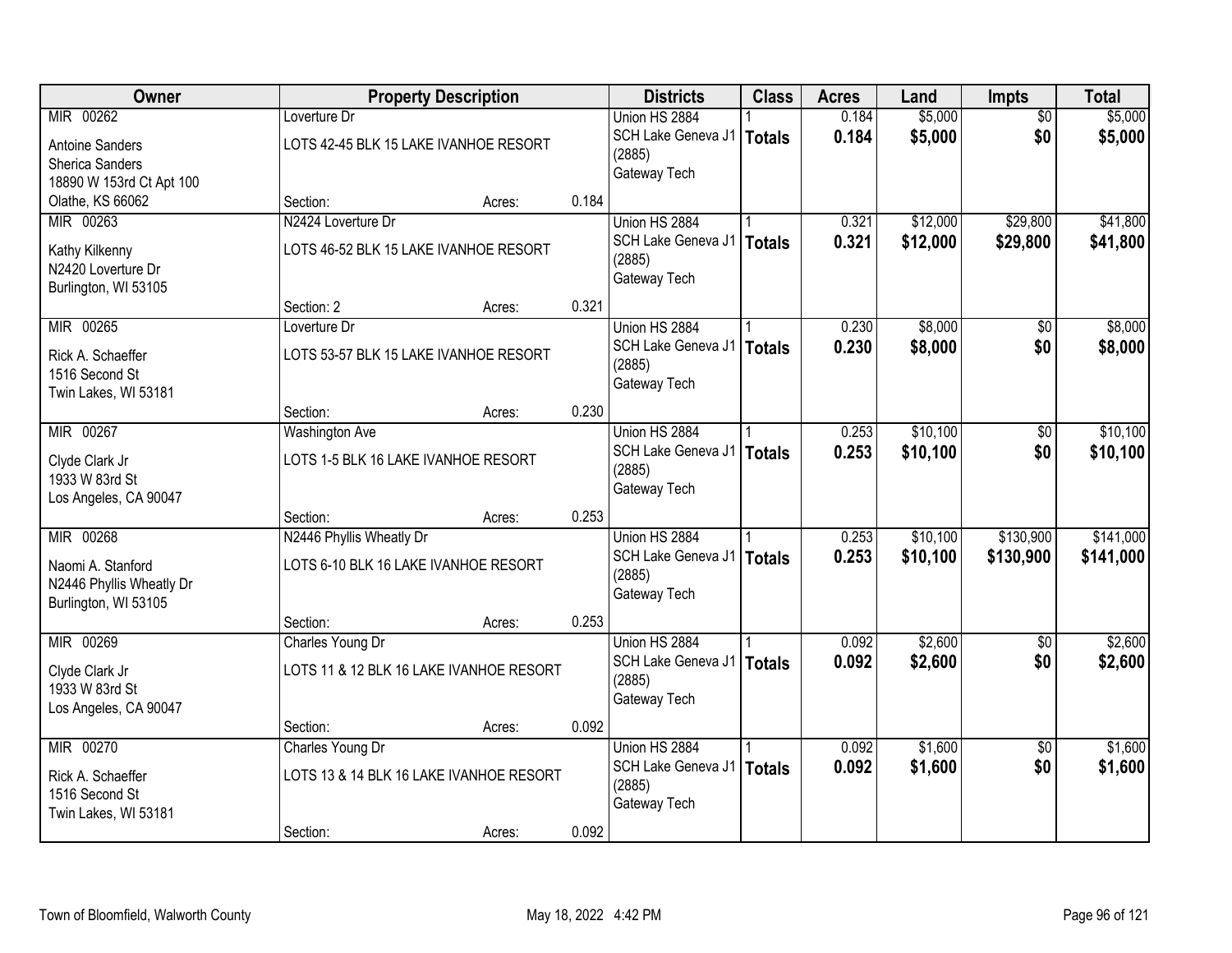| Owner                                          |                                                           | <b>Property Description</b> |       | <b>Districts</b>                             | <b>Class</b>  | <b>Acres</b>   | Land     | <b>Impts</b> | <b>Total</b> |
|------------------------------------------------|-----------------------------------------------------------|-----------------------------|-------|----------------------------------------------|---------------|----------------|----------|--------------|--------------|
| MIR 00271                                      | N2417 Charles Young Dr                                    |                             |       | Union HS 2884                                |               | 0.275          | \$10,700 | \$125,600    | \$136,300    |
| Lucio Jimenez<br>N2417 Charles Young Dr        | LOTS 15-20 BLK 16 LAKE IVANHOE RESORT                     |                             |       | SCH Lake Geneva J1<br>(2885)                 | Totals        | 0.275          | \$10,700 | \$125,600    | \$136,300    |
| Burlington, WI 53105                           |                                                           |                             |       | Gateway Tech                                 |               |                |          |              |              |
|                                                | Section:                                                  | Acres:                      | 0.275 |                                              |               |                |          |              |              |
| MIR 00273                                      | N2413 Charles Young Dr                                    |                             |       | Union HS 2884                                |               | 0.230          | \$9,400  | \$124,900    | \$134,300    |
| Aisha Troy Trust<br>N2413 Charles Young Dr     | LOTS 21 THRU 25 BLK 16 LAKE IVANHOE RESORT<br>PER #691382 |                             |       | SCH Lake Geneva J1<br>(2885)<br>Gateway Tech | <b>Totals</b> | 0.230          | \$9,400  | \$124,900    | \$134,300    |
| Burlington, WI 53105                           |                                                           |                             |       |                                              |               |                |          |              |              |
|                                                | Section:                                                  | Acres:                      | 0.230 |                                              |               |                |          |              |              |
| MIR 00275                                      | N2407 Charles Young Dr                                    |                             |       | Union HS 2884                                |               | 0.230          | \$9,400  | \$119,700    | \$129,100    |
| Martin Valladolid                              | LOTS 26-30 BLK 16 LAKE IVANHOE RESORT PER                 |                             |       | SCH Lake Geneva J1<br>(2885)                 | <b>Totals</b> | 0.230          | \$9,400  | \$119,700    | \$129,100    |
| Martha P. Valladolid                           | #685361 & #685364                                         |                             |       | Gateway Tech                                 |               |                |          |              |              |
| N2407 Charles Young Dr                         |                                                           |                             |       |                                              |               |                |          |              |              |
| Burlington, WI 53105<br>MIR 00276              | Section:                                                  | Acres:                      | 0.230 |                                              |               |                |          |              |              |
|                                                | N2403 Charles Young Dr                                    |                             |       | Union HS 2884<br>SCH Lake Geneva J1          |               | 0.230<br>0.230 | \$9,400  | \$75,900     | \$85,300     |
| Jack C. Willman                                | LOTS 31-35 BLK 16 LAKE IVANHOE RESORT                     |                             |       | (2885)                                       | Totals        |                | \$9,400  | \$75,900     | \$85,300     |
| N2403 Charles Young Dr                         |                                                           |                             |       | Gateway Tech                                 |               |                |          |              |              |
| Burlington, WI 53105                           | Section:                                                  | Acres:                      | 0.230 |                                              |               |                |          |              |              |
| MIR 00277                                      | <b>Phyllis Wheatley Dr</b>                                |                             |       | Union HS 2884                                |               | 0.230          | \$6,500  | \$0          | \$6,500      |
|                                                |                                                           |                             |       | SCH Lake Geneva J1   Totals                  |               | 0.230          | \$6,500  | \$0          | \$6,500      |
| Jack C. Willman                                | LOTS 36-40 BLK 16 LAKE IVANHOE RESORT                     |                             |       | (2885)                                       |               |                |          |              |              |
| N2403 Charles Young Dr<br>Burlington, WI 53105 |                                                           |                             |       | Gateway Tech                                 |               |                |          |              |              |
|                                                | Section:                                                  | Acres:                      | 0.230 |                                              |               |                |          |              |              |
| MIR 00278                                      | <b>Phyllis Wheatley Dr</b>                                |                             |       | Union HS 2884                                |               | 0.230          | \$9,400  | $\sqrt{6}$   | \$9,400      |
| Harry M. Sweet                                 | LOTS 41-45 BLK 16 LAKE IVANHOE RESORT                     |                             |       | SCH Lake Geneva J1                           | Totals        | 0.230          | \$9,400  | \$0          | \$9,400      |
| N2420 Phyllis Wheatly Dr                       |                                                           |                             |       | (2885)                                       |               |                |          |              |              |
| Burlington, WI 53105                           |                                                           |                             |       | Gateway Tech                                 |               |                |          |              |              |
|                                                | Section:                                                  | Acres:                      | 0.230 |                                              |               |                |          |              |              |
| MIR 00279                                      | N2420 Phyllis Wheatly Dr                                  |                             |       | Union HS 2884                                |               | 0.184          | \$8,000  | \$57,500     | \$65,500     |
| Harry M. Sweet                                 | LOTS 46-49 BLK 16 LAKE IVANHOE RESORT                     |                             |       | SCH Lake Geneva J1   Totals                  |               | 0.184          | \$8,000  | \$57,500     | \$65,500     |
| N2420 Phyllis Wheatly Dr                       |                                                           |                             |       | (2885)<br>Gateway Tech                       |               |                |          |              |              |
| Burlington, WI 53105                           |                                                           |                             |       |                                              |               |                |          |              |              |
|                                                | Section: 2                                                | Acres:                      | 0.184 |                                              |               |                |          |              |              |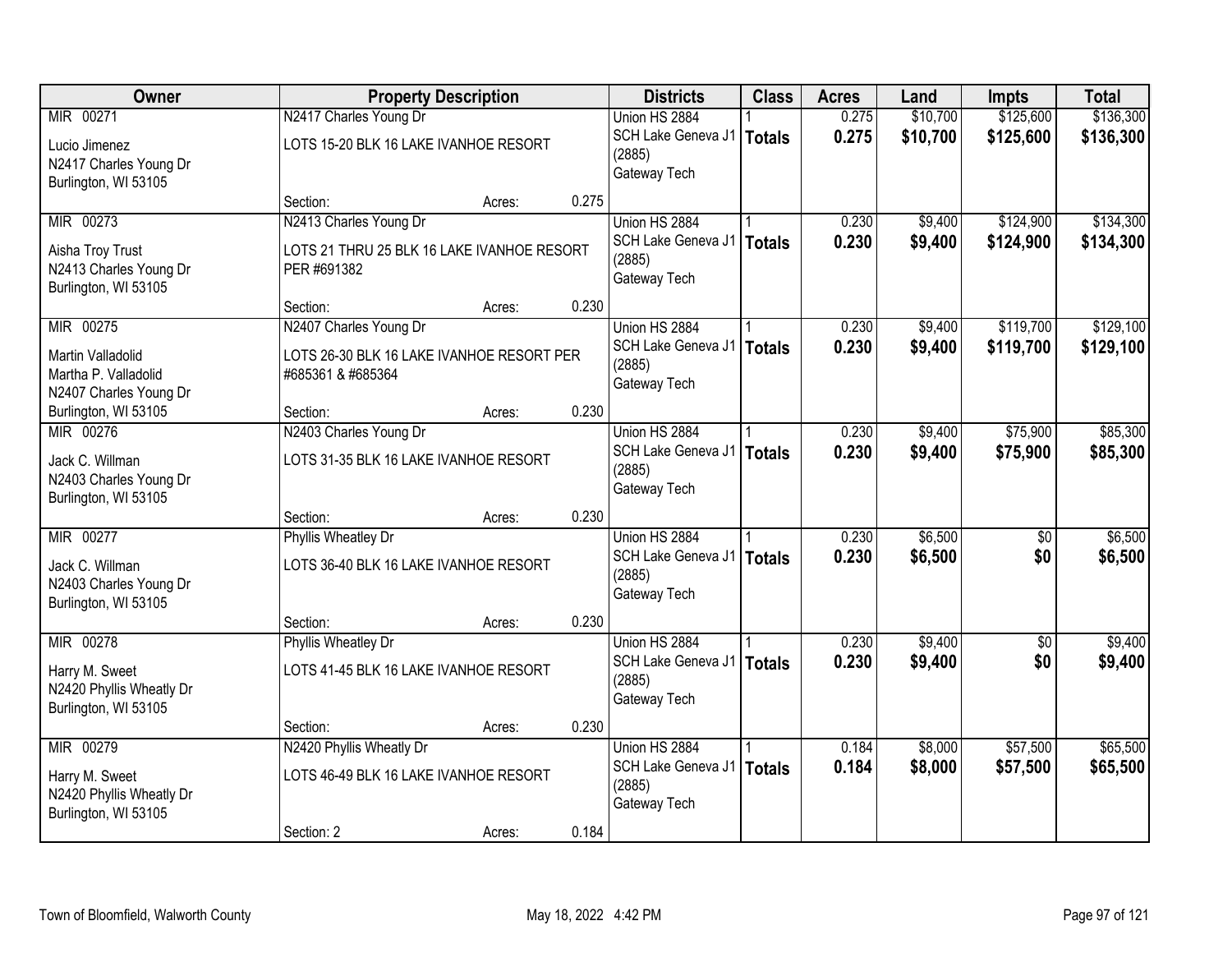| Owner                           |                                                 | <b>Property Description</b> |       | <b>Districts</b>            | <b>Class</b>  | <b>Acres</b>      | Land     | <b>Impts</b>    | <b>Total</b> |
|---------------------------------|-------------------------------------------------|-----------------------------|-------|-----------------------------|---------------|-------------------|----------|-----------------|--------------|
| MIR 00280                       | N2430 Phyllis Wheatly Dr                        |                             |       | Union HS 2884               |               | 0.321             | \$12,000 | \$135,700       | \$147,700    |
| James Callender                 | LOTS 50-56 BLK 16 LAKE IVANHOE RESORT           |                             |       | SCH Lake Geneva J1   Totals |               | 0.321             | \$12,000 | \$135,700       | \$147,700    |
| Sylvanna Leighninger            |                                                 |                             |       | (2885)                      |               |                   |          |                 |              |
| N2430 Phyllis Wheatly Dr        |                                                 |                             |       | Gateway Tech                |               |                   |          |                 |              |
| Burlington, WI 53105            | Section:                                        | Acres:                      | 0.321 |                             |               |                   |          |                 |              |
| MIR 00282                       | <b>Phyllis Wheatley Dr</b>                      |                             |       | Union HS 2884               |               | 0.184             | \$3,200  | \$0             | \$3,200      |
| Rick A. Schaeffer               | LOTS 57-60 BLK 16 LAKE IVANHOE RESORT           |                             |       | SCH Lake Geneva J1          | <b>Totals</b> | 0.184             | \$3,200  | \$0             | \$3,200      |
| 1516 Second St                  |                                                 |                             |       | (2885)                      |               |                   |          |                 |              |
| Twin Lakes, WI 53181            |                                                 |                             |       | Gateway Tech                |               |                   |          |                 |              |
|                                 | Section:                                        | Acres:                      | 0.184 |                             |               |                   |          |                 |              |
| MIR 00284                       | W799 Washington Ave                             |                             |       | Union HS 2884               |               | 0.321             | \$12,000 | \$67,800        | \$79,800     |
| Redbud Investment Partners, LLC | LOTS 1-7 BLK 17 LAKE IVANHOE RESORT PER DOC.    |                             |       | SCH Lake Geneva J1          | <b>Totals</b> | 0.321             | \$12,000 | \$67,800        | \$79,800     |
| 28433 N Fremont Center Rd       | #518440                                         |                             |       | (2885)                      |               |                   |          |                 |              |
| Mundelin, IL 60060              |                                                 |                             |       | Gateway Tech                |               |                   |          |                 |              |
|                                 | Section:                                        | Acres:                      | 0.321 |                             |               |                   |          |                 |              |
| MIR 00285                       | <b>Washington Ave</b>                           |                             |       | Union HS 2884               |               | Assessed with MIR | 00299    |                 |              |
| Brandon M. Wampner              | LOTS 8-10 BLK 17 LAKE IVANHOE RESORT;           |                             |       | SCH Lake Geneva J1          |               |                   |          |                 |              |
| Hannah Wampner                  | ASSESSED WITH MIR-299                           |                             |       | (2885)                      |               |                   |          |                 |              |
| N2438 Charles Young Dr          |                                                 |                             |       | Gateway Tech                |               |                   |          |                 |              |
| Bloomfield, WI 53105            | Section:                                        | Acres:                      | 0.000 |                             |               |                   |          |                 |              |
| MIR 00286                       | N2439 Dumas Dr                                  |                             |       | Union HS 2884               |               | 0.230             | \$9,400  | \$92,300        | \$101,700    |
| Duane L. Handke                 | LOTS 11-15 BLK 17 LAKE IVANHOE RESORT           |                             |       | SCH Lake Geneva J1   Totals |               | 0.230             | \$9,400  | \$92,300        | \$101,700    |
| Carolyn L. Handke               |                                                 |                             |       | (2885)                      |               |                   |          |                 |              |
| N2439 Dumas Dr                  |                                                 |                             |       | Gateway Tech                |               |                   |          |                 |              |
| Burlington, WI 53105            | Section:                                        | Acres:                      | 0.230 |                             |               |                   |          |                 |              |
| MIR 00287                       | N2416 Charles Young Dr                          |                             |       | Union HS 2884               |               | 0.459             | \$15,900 | \$166,300       | \$182,200    |
| Mary C Mcintyre Trust           | LOTS 16-19 BLK 17 LOTS 50-55 BLK 17 19970 SQ FT |                             |       | SCH Lake Geneva J1          | <b>Totals</b> | 0.459             | \$15,900 | \$166,300       | \$182,200    |
| N2416 Charles Young Dr          | LAKE IVANHOE RESORT PER DOC. #367339            |                             |       | (2885)                      |               |                   |          |                 |              |
| Burlington, WI 53105            |                                                 |                             |       | Gateway Tech                |               |                   |          |                 |              |
|                                 | Section:                                        | Acres:                      | 0.459 |                             |               |                   |          |                 |              |
| MIR 00288                       | Dumas Dr                                        |                             |       | Union HS 2884               |               | 0.230             | \$9,400  | $\overline{50}$ | \$9,400      |
| Mary C Mcintyre Trust           | LOTS 20-24 BLK 17 LAKE IVANHOE RESORT           |                             |       | SCH Lake Geneva J1          | Totals        | 0.230             | \$9,400  | \$0             | \$9,400      |
| N2416 Charles Young Dr          |                                                 |                             |       | (2885)                      |               |                   |          |                 |              |
| Burlington, WI 53105            |                                                 |                             |       | Gateway Tech                |               |                   |          |                 |              |
|                                 | Section:                                        | Acres:                      | 0.230 |                             |               |                   |          |                 |              |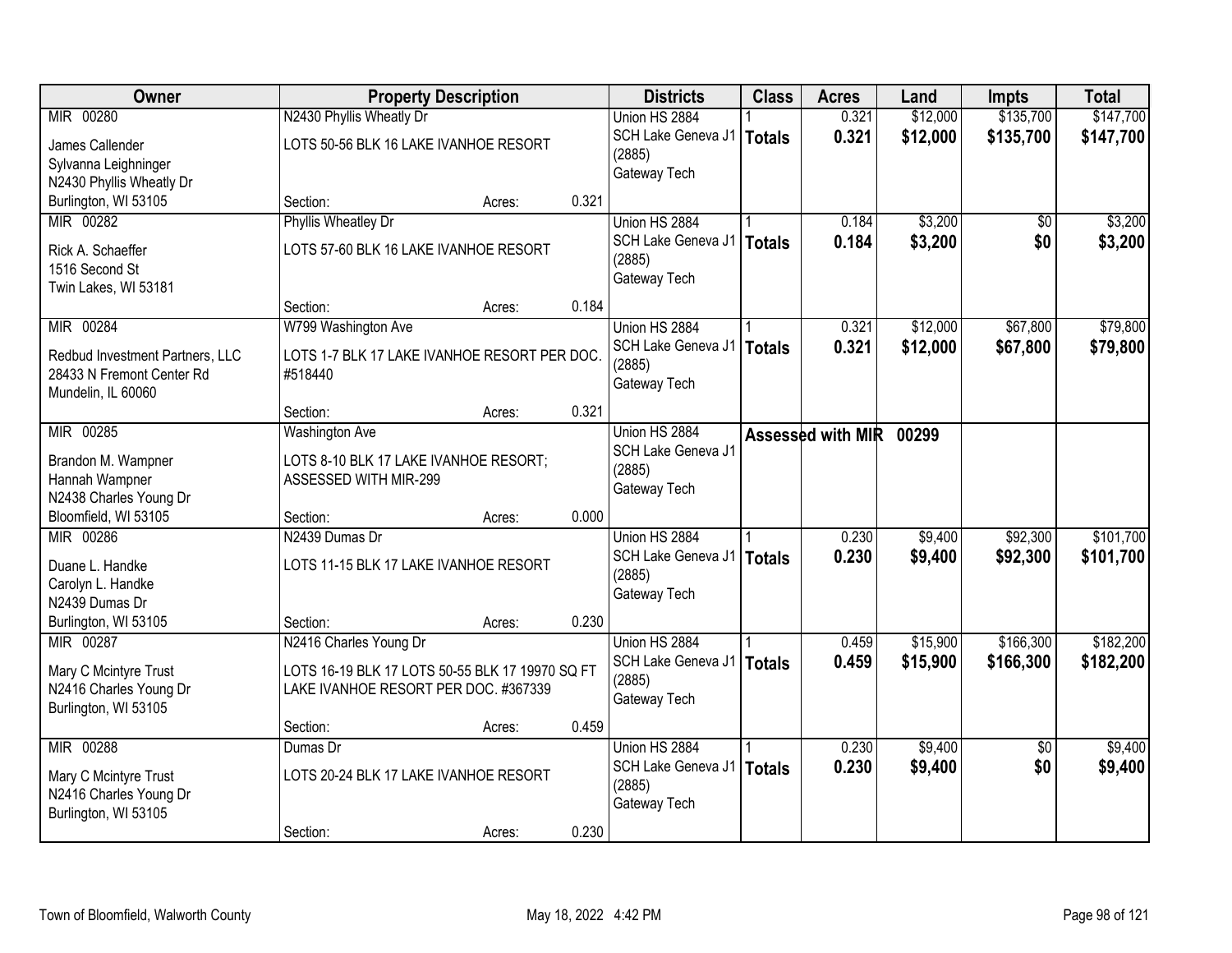| Owner                       |                                           | <b>Property Description</b> |       | <b>Districts</b>             | <b>Class</b>  | <b>Acres</b> | Land     | <b>Impts</b>    | <b>Total</b> |
|-----------------------------|-------------------------------------------|-----------------------------|-------|------------------------------|---------------|--------------|----------|-----------------|--------------|
| MIR 00290                   | N2415 Dumas Dr                            |                             |       | Union HS 2884                |               | 0.275        | \$10,700 | \$64,500        | \$75,200     |
| Julian Jackson Sr et al     | LOTS 25-30 BLK 17 LAKE IVANHOE RESORT PER |                             |       | SCH Lake Geneva J1<br>(2885) | <b>Totals</b> | 0.275        | \$10,700 | \$64,500        | \$75,200     |
| c/o Violet R. Jackson       | #675823                                   |                             |       | Gateway Tech                 |               |              |          |                 |              |
| 7343 Tennessee Dr           |                                           |                             |       |                              |               |              |          |                 |              |
| Willow Brook, IL 60527-0000 | Section:                                  | Acres:                      | 0.275 |                              |               |              |          |                 |              |
| MIR 00291                   | Dumas Dr                                  |                             |       | Union HS 2884                |               | 0.092        | \$2,400  | \$0             | \$2,400      |
| Mary C Mcintyre Trust       | LOTS 31 & 32 BLK 17 LAKE IVANHOE RESORT   |                             |       | SCH Lake Geneva J1<br>(2885) | <b>Totals</b> | 0.092        | \$2,400  | \$0             | \$2,400      |
| N2416 Charles Young Dr      |                                           |                             |       | Gateway Tech                 |               |              |          |                 |              |
| Burlington, WI 53105        |                                           |                             |       |                              |               |              |          |                 |              |
|                             | Section:                                  | Acres:                      | 0.092 |                              |               |              |          |                 |              |
| MIR 00292                   | N2402 Charles Young Dr                    |                             |       | Union HS 2884                |               | 0.413        | \$13,100 | \$92,600        | \$105,700    |
| Mary C Mcintyre Trust       | LOTS 33-41 BLK 17 LAKE IVANHOE RESORT     |                             |       | SCH Lake Geneva J1<br>(2885) | <b>Totals</b> | 0.413        | \$13,100 | \$92,600        | \$105,700    |
| N2416 Charles Young Dr      |                                           |                             |       | Gateway Tech                 |               |              |          |                 |              |
| Burlington, WI 53105        |                                           |                             |       |                              |               |              |          |                 |              |
|                             | Section:                                  | Acres:                      | 0.413 |                              |               |              |          |                 |              |
| MIR 00295                   | N2406 Charles Young Dr                    |                             |       | Union HS 2884                |               | 0.230        | \$9,400  | \$114,200       | \$123,600    |
| Katie A. Nagel              | LOTS 42-46 BLK 17 LAKE IVANHOE RESORT     |                             |       | SCH Lake Geneva J1<br>(2885) | <b>Totals</b> | 0.230        | \$9,400  | \$114,200       | \$123,600    |
| N2406 Charles Young Dr      |                                           |                             |       | Gateway Tech                 |               |              |          |                 |              |
| Burlington, WI 53105        |                                           |                             |       |                              |               |              |          |                 |              |
|                             | Section:                                  | Acres:                      | 0.230 |                              |               |              |          |                 |              |
| MIR 00296                   | Charles Young Dr                          |                             |       | Union HS 2884                |               | 0.138        | \$4,000  | $\overline{50}$ | \$4,000      |
| Mary C Mcintyre Trust       | LOTS 47-49 BLK 17 LAKE IVANHOE RESORT     |                             |       | SCH Lake Geneva J1<br>(2885) | <b>Totals</b> | 0.138        | \$4,000  | \$0             | \$4,000      |
| N2416 Charles Young Dr      |                                           |                             |       | Gateway Tech                 |               |              |          |                 |              |
| Burlington, WI 53105        |                                           |                             |       |                              |               |              |          |                 |              |
|                             | Section:                                  | Acres:                      | 0.138 |                              |               |              |          |                 |              |
| MIR 00299                   | N2438 Charles Young Dr                    |                             |       | Union HS 2884                |               | 0.381        | \$13,800 | \$203,500       | \$217,300    |
| Brandon M. Wampner          | LOTS 56-60 BLK 17 LAKE IVANHOE RESORT;    |                             |       | SCH Lake Geneva J1<br>(2885) | <b>Totals</b> | 0.381        | \$13,800 | \$203,500       | \$217,300    |
| Hannah Wampner              | ASSESSMENT INCLUDES MIR-285               |                             |       | Gateway Tech                 |               |              |          |                 |              |
| N2438 Charles Young Dr      |                                           |                             |       |                              |               |              |          |                 |              |
| Burlington, WI 53105        | Section:                                  | Acres:                      | 0.381 |                              |               |              |          |                 |              |
| MIR 00300                   | Tuskegee Dr                               |                             |       | Union HS 2884                |               | 0.152        | \$4,000  | $\overline{30}$ | \$4,000      |
| Brian G. Becker             | LOTS 1-3 BLK 18 LAKE IVANHOE RESORT       |                             |       | SCH Lake Geneva J1<br>(2885) | <b>Totals</b> | 0.152        | \$4,000  | \$0             | \$4,000      |
| Jennifer M. Becker          |                                           |                             |       | Gateway Tech                 |               |              |          |                 |              |
| N2442 Dumas Rd              |                                           |                             |       |                              |               |              |          |                 |              |
| Burlington, WI 53105-0000   | Section:                                  | Acres:                      | 0.152 |                              |               |              |          |                 |              |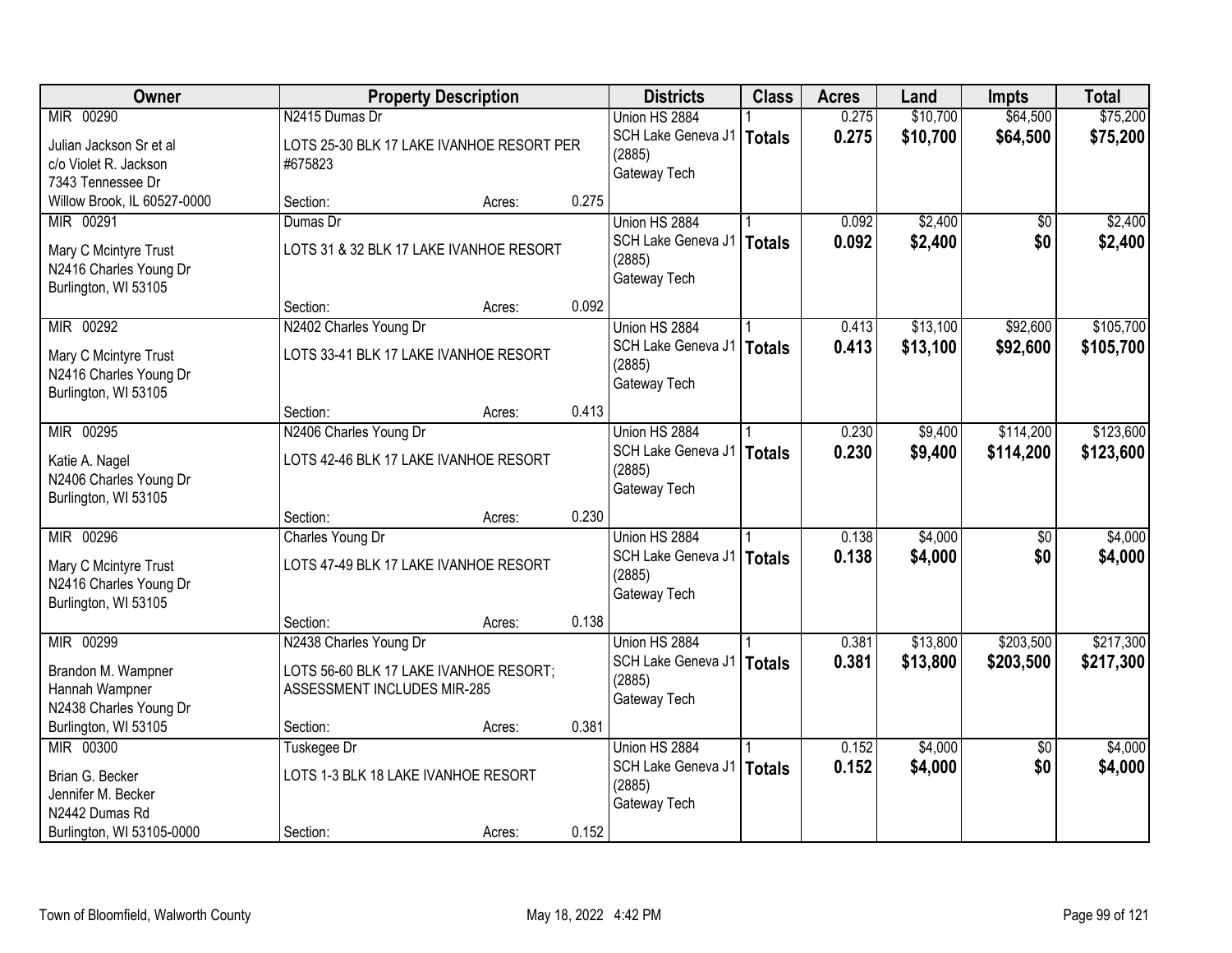| Owner                                   |                    | <b>Property Description</b>                     |       | <b>Districts</b>   | <b>Class</b>  | <b>Acres</b> | Land     | <b>Impts</b>    | <b>Total</b> |
|-----------------------------------------|--------------------|-------------------------------------------------|-------|--------------------|---------------|--------------|----------|-----------------|--------------|
| MIR 00301                               | N2442 Dumas Dr     |                                                 |       | Union HS 2884      |               | 0.530        | \$17,700 | \$126,600       | \$144,300    |
| Brian G. Becker                         |                    | LOTS 4 THRU 12 BLK 18 LOTS 59 & 60 BLK 18 23162 |       | SCH Lake Geneva J1 | <b>Totals</b> | 0.530        | \$17,700 | \$126,600       | \$144,300    |
| Jennifer M. Becker                      |                    | SQ FT LAKE IVANHOE RESORT PER DOC. #367483      |       | (2885)             |               |              |          |                 |              |
| N2442 Dumas Rd                          |                    |                                                 |       | Gateway Tech       |               |              |          |                 |              |
| Burlington, WI 53105-0000               | Section:           | Acres:                                          | 0.530 |                    |               |              |          |                 |              |
| MIR 00304                               | N2431 Tuskegee Dr  |                                                 |       | Union HS 2884      |               | 0.184        | \$8,000  | \$62,300        | \$70,300     |
| Annette D. Fernandez                    |                    | LOTS 13-16 BLK 18 LAKE IVANHOE RESORT           |       | SCH Lake Geneva J1 | <b>Totals</b> | 0.184        | \$8,000  | \$62,300        | \$70,300     |
| N2431 Tuskegee Dr                       |                    |                                                 |       | (2885)             |               |              |          |                 |              |
| Burlington, WI 53105                    |                    |                                                 |       | Gateway Tech       |               |              |          |                 |              |
|                                         | Section:           | Acres:                                          | 0.184 |                    |               |              |          |                 |              |
| MIR 00305                               | N2425 Tuskegee Dr  |                                                 |       | Union HS 2884      |               | 0.184        | \$6,700  | \$121,800       | \$128,500    |
| Victor M. Tostado                       |                    | LOTS 17-20 BLK 18 LAKE IVANHOE RESORT           |       | SCH Lake Geneva J1 | <b>Totals</b> | 0.184        | \$6,700  | \$121,800       | \$128,500    |
| Maria N. Sanchez                        |                    |                                                 |       | (2885)             |               |              |          |                 |              |
| N2425 Tuskegee Dr                       |                    |                                                 |       | Gateway Tech       |               |              |          |                 |              |
| Burlington, WI 53105                    | Section: 2         | Acres:                                          | 0.184 |                    |               |              |          |                 |              |
| MIR 00306                               | Tuskegee Dr        |                                                 |       | Union HS 2884      |               | 0.092        | \$2,700  | $\sqrt[6]{}$    | \$2,700      |
| Victor M. Tostado                       |                    | LOTS 21 & 22 BLK 18 LAKE IVANHOE RESORT         |       | SCH Lake Geneva J1 | <b>Totals</b> | 0.092        | \$2,700  | \$0             | \$2,700      |
| Maria N. Sanchez                        |                    |                                                 |       | (2885)             |               |              |          |                 |              |
| N2425 Tuskegee Dr                       |                    |                                                 |       | Gateway Tech       |               |              |          |                 |              |
| Burlington, WI 53105                    | Section:           | Acres:                                          | 0.092 |                    |               |              |          |                 |              |
| MIR 00307                               | <b>Tuskegee Dr</b> |                                                 |       | Union HS 2884      |               | 0.092        | \$2,700  | $\overline{50}$ | \$2,700      |
|                                         |                    |                                                 |       | SCH Lake Geneva J1 | <b>Totals</b> | 0.092        | \$2,700  | \$0             | \$2,700      |
| Wilbert T. Kennedy<br>N2415 Tuskegee Dr |                    | LOTS 23 & 24 BLK 18 LAKE IVANHOE RESORT         |       | (2885)             |               |              |          |                 |              |
| Burlington, WI 53105                    |                    |                                                 |       | Gateway Tech       |               |              |          |                 |              |
|                                         | Section:           | Acres:                                          | 0.092 |                    |               |              |          |                 |              |
| MIR 00308                               | N2415 Tuskegee Dr  |                                                 |       | Union HS 2884      |               | 0.184        | \$8,000  | \$136,100       | \$144,100    |
| Wilbert T. Kennedy                      |                    | LOTS 25-28 BLK 18 LAKE IVANHOE RESORT           |       | SCH Lake Geneva J1 | <b>Totals</b> | 0.184        | \$8,000  | \$136,100       | \$144,100    |
| N2415 Tuskegee Dr                       |                    |                                                 |       | (2885)             |               |              |          |                 |              |
| Burlington, WI 53105                    |                    |                                                 |       | Gateway Tech       |               |              |          |                 |              |
|                                         | Section:           | Acres:                                          | 0.184 |                    |               |              |          |                 |              |
| MIR 00309                               | Tuskegee Dr        |                                                 |       | Union HS 2884      |               | 0.092        | \$1,600  | $\overline{50}$ | \$1,600      |
| Peter L. Baker                          |                    | LOTS 29 & 30 BLK 18 LAKE IVANHOE RESORT         |       | SCH Lake Geneva J1 | <b>Totals</b> | 0.092        | \$1,600  | \$0             | \$1,600      |
| N2415 Crispus Attucks Dr                |                    |                                                 |       | (2885)             |               |              |          |                 |              |
| Burlington, WI 53105                    |                    |                                                 |       | Gateway Tech       |               |              |          |                 |              |
|                                         | Section:           | Acres:                                          | 0.092 |                    |               |              |          |                 |              |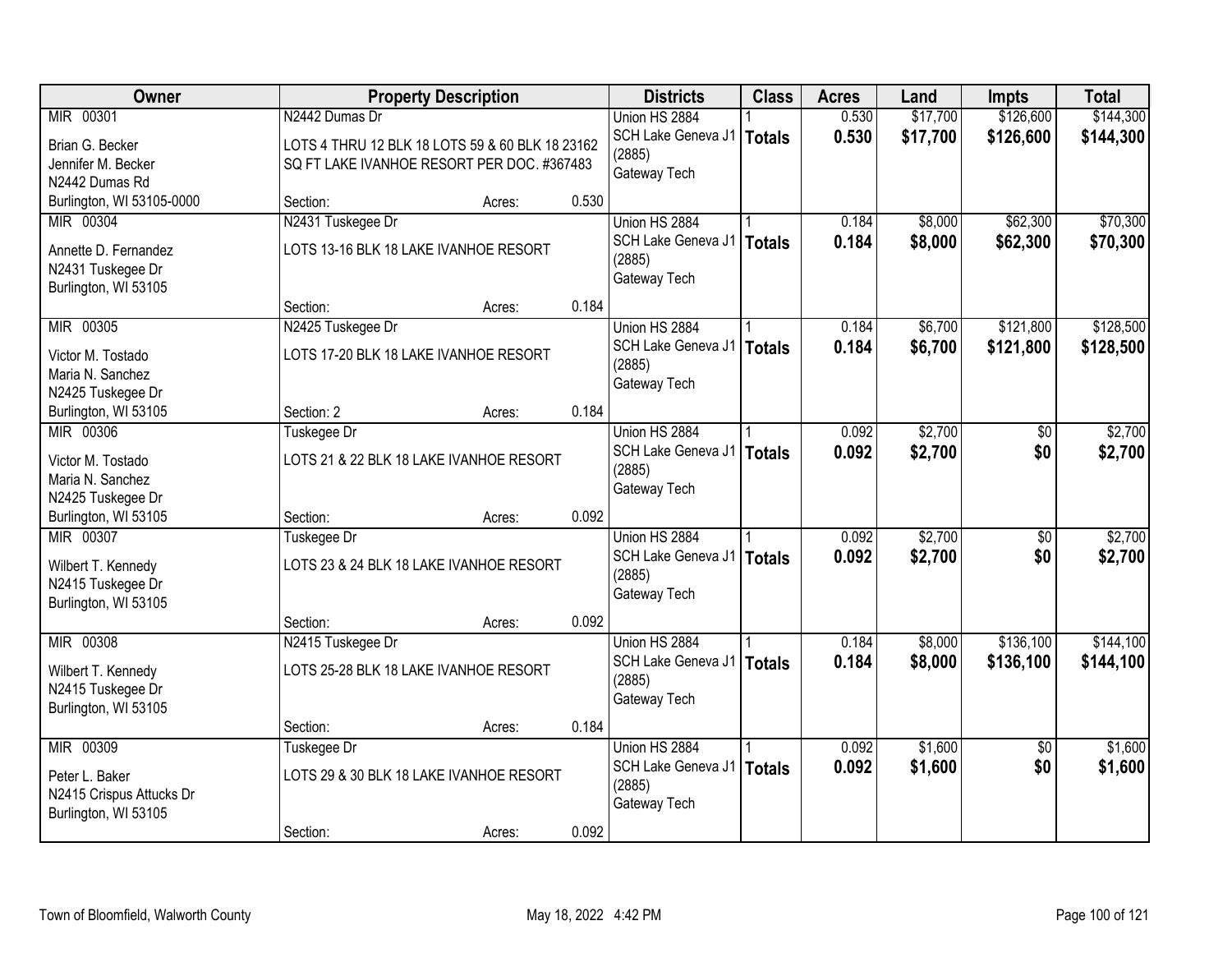| Owner                    |                                      | <b>Property Description</b>               |       | <b>Districts</b>   | <b>Class</b>  | <b>Acres</b> | Land     | <b>Impts</b> | <b>Total</b> |
|--------------------------|--------------------------------------|-------------------------------------------|-------|--------------------|---------------|--------------|----------|--------------|--------------|
| MIR 00310                | W772 Douglas Ave                     |                                           |       | Union HS 2884      |               | 0.230        | \$9,400  | \$97,500     | \$106,900    |
| Robert T. Champeny       |                                      | LOTS 31-35 BLK 18 LAKE IVANHOE RESORT     |       | SCH Lake Geneva J1 | <b>Totals</b> | 0.230        | \$9,400  | \$97,500     | \$106,900    |
| W772 Douglas Ave         |                                      |                                           |       | (2885)             |               |              |          |              |              |
| Burlington, WI 53105     |                                      |                                           |       | Gateway Tech       |               |              |          |              |              |
|                          | Section:                             | Acres:                                    | 0.230 |                    |               |              |          |              |              |
| MIR 00312                | N2404 Dumas Dr                       |                                           |       | Union HS 2884      |               | 0.459        | \$15,900 | \$122,500    | \$138,400    |
| Guadalupe Aranda         |                                      | LOTS 36-45 BLK 18 LAKE IVANHOE RESORT PER |       | SCH Lake Geneva J1 | <b>Totals</b> | 0.459        | \$15,900 | \$122,500    | \$138,400    |
| Maria J. Aranda          | DOC. #405117                         |                                           |       | (2885)             |               |              |          |              |              |
| N2404 Dumas Rd           |                                      |                                           |       | Gateway Tech       |               |              |          |              |              |
| Burlington, WI 53105     | Section:                             | Acres:                                    | 0.459 |                    |               |              |          |              |              |
| MIR 00314                | N2418 Dumas Dr                       |                                           |       | Union HS 2884      |               | 0.230        | \$9,400  | \$77,500     | \$86,900     |
| Peter L. Baker           |                                      | LOTS 46-50 BLK 18 LAKE IVANHOE RESORT     |       | SCH Lake Geneva J1 | <b>Totals</b> | 0.230        | \$9,400  | \$77,500     | \$86,900     |
| N2415 Crispus Attucks Dr |                                      |                                           |       | (2885)             |               |              |          |              |              |
| Burlington, WI 53105     |                                      |                                           |       | Gateway Tech       |               |              |          |              |              |
|                          | Section:                             | Acres:                                    | 0.230 |                    |               |              |          |              |              |
| MIR 00315                | Dumas Dr                             |                                           |       | Union HS 2884      |               | 0.138        | \$2,400  | \$0          | \$2,400      |
| Peter L. Baker           |                                      | LOTS 51-53 BLK 18 LAKE IVANHOE RESORT     |       | SCH Lake Geneva J1 | <b>Totals</b> | 0.138        | \$2,400  | \$0          | \$2,400      |
| N2415 Crispus Attucks Dr |                                      |                                           |       | (2885)             |               |              |          |              |              |
| Burlington, WI 53105     |                                      |                                           |       | Gateway Tech       |               |              |          |              |              |
|                          | Section:                             | Acres:                                    | 0.138 |                    |               |              |          |              |              |
| MIR 00316                | N2428 Dumas Dr                       |                                           |       | Union HS 2884      |               | 0.184        | \$8,000  | \$98,300     | \$106,300    |
| Peter L. Baker           |                                      | LOTS 54-58 BLK 18 LAKE IVANHOE RESORT PER |       | SCH Lake Geneva J1 | <b>Totals</b> | 0.184        | \$8,000  | \$98,300     | \$106,300    |
| N2415 Crispus Attucks Dr | DOC. #510399                         |                                           |       | (2885)             |               |              |          |              |              |
| Burlington, WI 53105     |                                      |                                           |       | Gateway Tech       |               |              |          |              |              |
|                          | Section:                             | Acres:                                    | 0.184 |                    |               |              |          |              |              |
| MIR 00318                | N2445 Fisk Dr                        |                                           |       | Union HS 2884      |               | 0.344        | \$12,700 | \$127,100    | \$139,800    |
| Kenneth L. Wienke        | LOTS 1-5 BLK 19 LAKE IVANHOE RESORT; |                                           |       | SCH Lake Geneva J1 | <b>Totals</b> | 0.344        | \$12,700 | \$127,100    | \$139,800    |
| <b>Christine Wienke</b>  | ASSESSMENT INCLUDES MIR-322.         |                                           |       | (2885)             |               |              |          |              |              |
| N2445 Fisk Dr            |                                      |                                           |       | Gateway Tech       |               |              |          |              |              |
| Burlington, WI 53105     | Section:                             | Acres:                                    | 0.344 |                    |               |              |          |              |              |
| MIR 00319                | N2448 Tuskegee Dr                    |                                           |       | Union HS 2884      |               | 0.253        | \$10,100 | \$133,300    | \$143,400    |
| Chad M. Freeman          |                                      | LOTS 6 THRU 10 BLK 19 LAKE IVANHOE RESORT |       | SCH Lake Geneva J1 | <b>Totals</b> | 0.253        | \$10,100 | \$133,300    | \$143,400    |
| Adriane R. Freeman       | PER #761142                          |                                           |       | (2885)             |               |              |          |              |              |
| N2448 Tuskegee Dr        |                                      |                                           |       | Gateway Tech       |               |              |          |              |              |
| Burlington, WI 53105     | Section:                             | Acres:                                    | 0.253 |                    |               |              |          |              |              |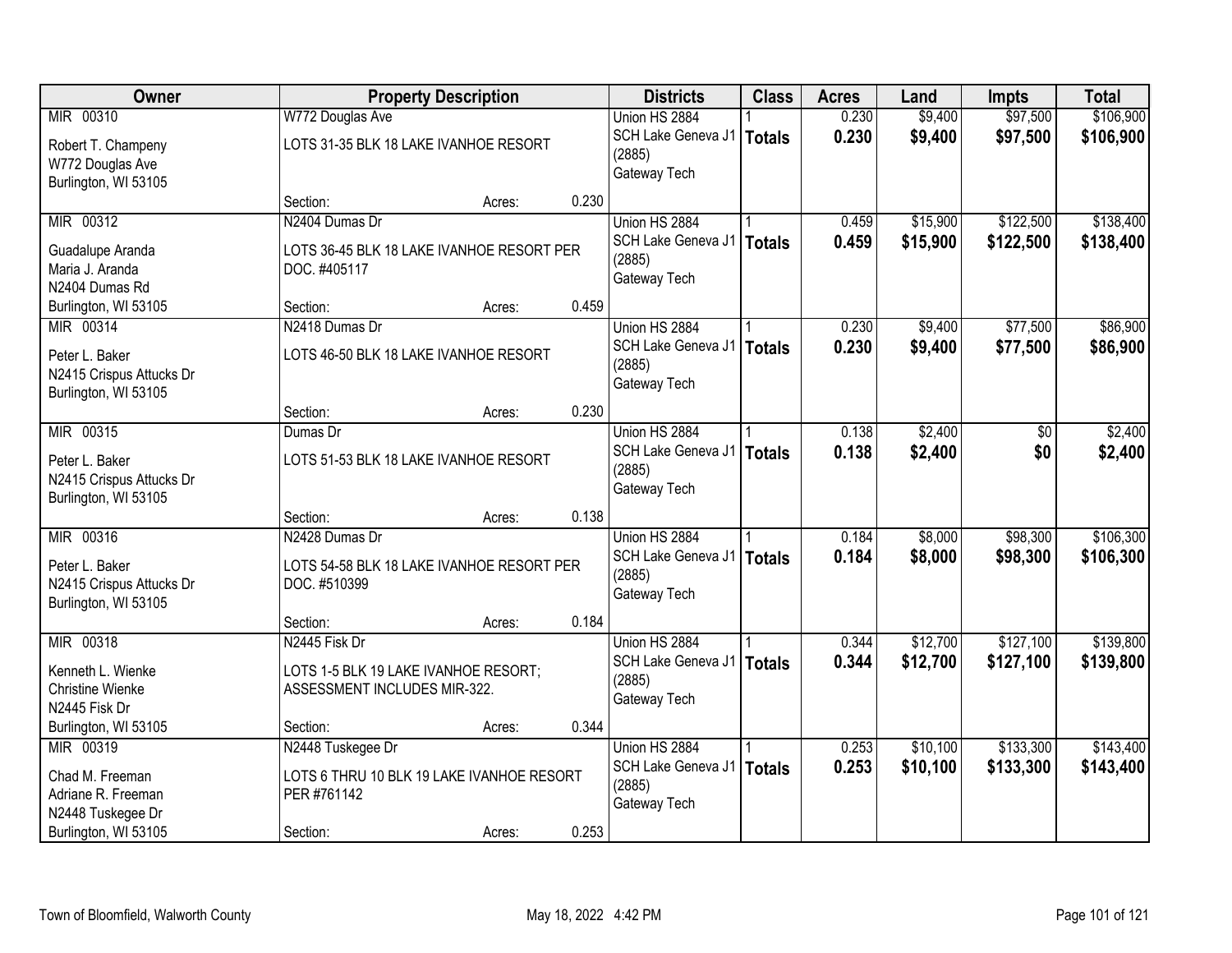| <b>Owner</b>                          |                                   | <b>Property Description</b>               |       | <b>Districts</b>                    | <b>Class</b> | <b>Acres</b>      | Land     | <b>Impts</b> | <b>Total</b> |
|---------------------------------------|-----------------------------------|-------------------------------------------|-------|-------------------------------------|--------------|-------------------|----------|--------------|--------------|
| MIR 00322                             | Fisk Dr                           |                                           |       | Union HS 2884<br>SCH Lake Geneva J1 |              | Assessed with MIR | 00318    |              |              |
| Kenneth L. Wienke                     |                                   | LOTS 11 & 12 BLK 19 LAKE IVANHOE RESORT;  |       | (2885)                              |              |                   |          |              |              |
| <b>Christine Wienke</b>               | ASSESSED WITH MIR-318             |                                           |       | Gateway Tech                        |              |                   |          |              |              |
| N2445 Fisk Dr                         |                                   |                                           |       |                                     |              |                   |          |              |              |
| Burlington, WI 53105                  | Section:                          | Acres:                                    | 0.000 |                                     |              |                   |          |              |              |
| MIR 00323                             | N2433 Fisk Dr                     |                                           |       | Union HS 2884                       |              | 0.275             | \$10,700 | \$136,900    | \$147,600    |
| Joshua R. Doyle                       |                                   | LOTS 13-18 BLK 19 LAKE IVANHOE RESORT     |       | SCH Lake Geneva J1                  | Totals       | 0.275             | \$10,700 | \$136,900    | \$147,600    |
| Brianna N. Flower                     |                                   |                                           |       | (2885)                              |              |                   |          |              |              |
| N2433 Fisk Dr                         |                                   |                                           |       | Gateway Tech                        |              |                   |          |              |              |
| Burlington, WI 53105                  | Section:                          | Acres:                                    | 0.275 |                                     |              |                   |          |              |              |
| MIR 00324                             | N2429 Fisk Dr                     |                                           |       | Union HS 2884                       |              | 0.230             | \$9,400  | \$109,800    | \$119,200    |
| Deane R. Woelffer Jr                  |                                   | LOTS 19-23 BLK 19 LAKE IVANHOE RESORT PER |       | SCH Lake Geneva J1                  | Totals       | 0.230             | \$9,400  | \$109,800    | \$119,200    |
| N2429 Fisk Dr                         | #546111 & #551348                 |                                           |       | (2885)                              |              |                   |          |              |              |
| Burlington, WI 53105                  |                                   |                                           |       | Gateway Tech                        |              |                   |          |              |              |
|                                       | Section:                          | Acres:                                    | 0.230 |                                     |              |                   |          |              |              |
| MIR 00327                             | Fisk Dr                           |                                           |       | Union HS 2884                       |              | 0.092             | \$2,600  | $\sqrt[6]{}$ | \$2,600      |
|                                       |                                   |                                           |       | SCH Lake Geneva J1                  | Totals       | 0.092             | \$2,600  | \$0          | \$2,600      |
| Deane R. Woelffer Jr<br>N2429 Fisk Dr |                                   | LOTS 24 & 25 BLK 19 LAKE IVANHOE RESORT   |       | (2885)                              |              |                   |          |              |              |
| Burlington, WI 53105                  |                                   |                                           |       | Gateway Tech                        |              |                   |          |              |              |
|                                       | Section: 2                        | Acres:                                    | 0.092 |                                     |              |                   |          |              |              |
| MIR 00328                             | Fisk Dr                           |                                           |       | Union HS 2884                       |              | 0.092             | \$1,600  | \$0          | \$1,600      |
|                                       |                                   |                                           |       | SCH Lake Geneva J1   Totals         |              | 0.092             | \$1,600  | \$0          | \$1,600      |
| Grace V. Mcdonald                     |                                   | LOTS 26 & 27 BLK 19 LAKE IVANHOE RESORT   |       | (2885)                              |              |                   |          |              |              |
| 19618 Lake Shore Dr                   |                                   |                                           |       | Gateway Tech                        |              |                   |          |              |              |
| Lynwood, IL 60411                     |                                   |                                           |       |                                     |              |                   |          |              |              |
|                                       | Section:                          | Acres:                                    | 0.092 |                                     |              |                   |          |              |              |
| MIR 00329                             | Fisk Dr                           |                                           |       | Union HS 2884                       |              | 0.046             | \$1,300  | \$0          | \$1,300      |
| Peter L. Baker                        | LOT 28 BLK 19 LAKE IVANHOE RESORT |                                           |       | SCH Lake Geneva J1   Totals         |              | 0.046             | \$1,300  | \$0          | \$1,300      |
| N2415 Crispus Attucks Dr              |                                   |                                           |       | (2885)<br>Gateway Tech              |              |                   |          |              |              |
| Burlington, WI 53105                  |                                   |                                           |       |                                     |              |                   |          |              |              |
|                                       | Section: 2                        | Acres:                                    | 0.046 |                                     |              |                   |          |              |              |
| MIR 00330                             | N2405 Fisk Dr                     |                                           |       | Union HS 2884                       |              | 0.321             | \$11,400 | \$117,900    | \$129,300    |
| Peter L. Baker                        |                                   | LOTS 29-35 BLK 19 LAKE IVANHOE RESORT     |       | SCH Lake Geneva J1   Totals         |              | 0.321             | \$11,400 | \$117,900    | \$129,300    |
| N2415 Crispus Attucks Dr              |                                   |                                           |       | (2885)                              |              |                   |          |              |              |
| Burlington, WI 53105                  |                                   |                                           |       | Gateway Tech                        |              |                   |          |              |              |
|                                       | Section: 2                        | Acres:                                    | 0.321 |                                     |              |                   |          |              |              |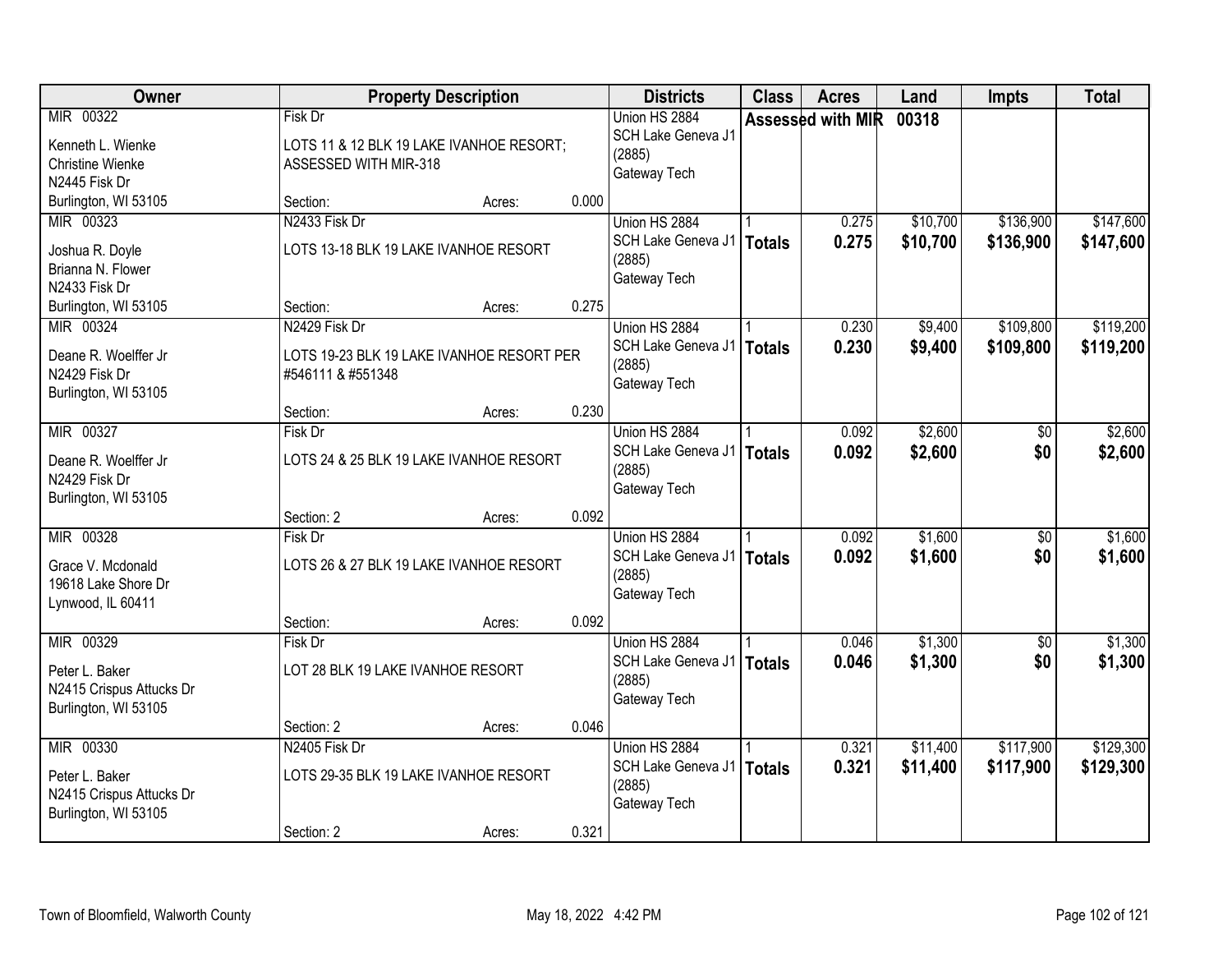| Owner                   |                                  | <b>Property Description</b>                |       | <b>Districts</b>   | <b>Class</b>  | <b>Acres</b> | Land     | <b>Impts</b>    | <b>Total</b> |
|-------------------------|----------------------------------|--------------------------------------------|-------|--------------------|---------------|--------------|----------|-----------------|--------------|
| MIR 00332               | W768 Douglas Ave                 |                                            |       | Union HS 2884      |               | 0.230        | \$9,400  | \$76,300        | \$85,700     |
| David J. Anderson       |                                  | LOTS 36-40 BLK 19 LAKE IVANHOE RESORT      |       | SCH Lake Geneva J1 | <b>Totals</b> | 0.230        | \$9,400  | \$76,300        | \$85,700     |
| W768 Douglas Ave        |                                  |                                            |       | (2885)             |               |              |          |                 |              |
| Burlington, WI 53105    |                                  |                                            |       | Gateway Tech       |               |              |          |                 |              |
|                         | Section:                         | Acres:                                     | 0.230 |                    |               |              |          |                 |              |
| MIR 00333               | Tuskegee Dr                      |                                            |       | Union HS 2884      |               | 0.230        | \$9,400  | \$0             | \$9,400      |
| Jerome Winfrey          |                                  | LOTS 41-45 BLK 19 LAKE IVANHOE RESORT      |       | SCH Lake Geneva J1 | <b>Totals</b> | 0.230        | \$9,400  | \$0             | \$9,400      |
| Linda Winfrey           |                                  |                                            |       | (2885)             |               |              |          |                 |              |
| 16046 Minerva           |                                  |                                            |       | Gateway Tech       |               |              |          |                 |              |
| South Holland, IL 60473 | Section:                         | Acres:                                     | 0.230 |                    |               |              |          |                 |              |
| MIR 00334               | N2406 Tuskegee Dr                |                                            |       | Union HS 2884      |               | 0.184        | \$3,200  | $\overline{50}$ | \$3,200      |
| Wanda Williams          |                                  | LOTS 46-49 BLK 19 LAKE IVANHOE RESORT      |       | SCH Lake Geneva J1 | <b>Totals</b> | 0.184        | \$3,200  | \$0             | \$3,200      |
| 10129 S Indiana Ave     |                                  |                                            |       | (2885)             |               |              |          |                 |              |
| Chicago, IL 60628       |                                  |                                            |       | Gateway Tech       |               |              |          |                 |              |
|                         | Section:                         | Acres:                                     | 0.184 |                    |               |              |          |                 |              |
| MIR 00335               | N2426 Tuskegee Dr                |                                            |       | Union HS 2884      |               | 0.275        | \$10,700 | \$88,100        | \$98,800     |
| Linda M. Vance          |                                  | LOTS 50-55 BLK 19 LAKE IVANHOE RESORT      |       | SCH Lake Geneva J1 | <b>Totals</b> | 0.275        | \$10,700 | \$88,100        | \$98,800     |
| N2426 Tuskeegee Dr      |                                  |                                            |       | (2885)             |               |              |          |                 |              |
| Burlington, WI 53105    |                                  |                                            |       | Gateway Tech       |               |              |          |                 |              |
|                         | Section:                         | Acres:                                     | 0.275 |                    |               |              |          |                 |              |
| MIR 00337               | N2430 Tuskegee Dr                |                                            |       | Union HS 2884      |               | 0.230        | \$9,400  | \$170,200       | \$179,600    |
| Ryan M. Cox             |                                  | LOTS 56-60 BLK 19 10004 SQ FT LAKE IVANHOE |       | SCH Lake Geneva J1 | <b>Totals</b> | 0.230        | \$9,400  | \$170,200       | \$179,600    |
| Caralynn G. Cox         | <b>RESORT</b>                    |                                            |       | (2885)             |               |              |          |                 |              |
| N2430 Tuskegee Dr       |                                  |                                            |       | Gateway Tech       |               |              |          |                 |              |
| Burlington, WI 53105    | Section:                         | Acres:                                     | 0.230 |                    |               |              |          |                 |              |
| MIR 00339               | <b>Washington Ave</b>            |                                            |       | Union HS 2884      |               | 0.051        | \$900    | $\sqrt{6}$      | \$900        |
| Alice M. Bailey-Darnell | LOT 4 BLK 20 LAKE IVANHOE RESORT |                                            |       | SCH Lake Geneva J1 | <b>Totals</b> | 0.051        | \$900    | \$0             | \$900        |
| 1514 N 18th St          |                                  |                                            |       | (2885)             |               |              |          |                 |              |
| Milwaukee, WI 53205     |                                  |                                            |       | Gateway Tech       |               |              |          |                 |              |
|                         | Section:                         | Acres:                                     | 0.051 |                    |               |              |          |                 |              |
| MIR 00340               | W749 Washington Ave              |                                            |       | Union HS 2884      |               | 0.303        | \$11,500 | \$131,700       | \$143,200    |
| Kristoffer L. Godlewski |                                  | LOTS 5 THRU 10 BLK 20 LAKE IVANHOE RESORT  |       | SCH Lake Geneva J1 | <b>Totals</b> | 0.303        | \$11,500 | \$131,700       | \$143,200    |
| Ann E. Slemensky        | PER #649535                      |                                            |       | (2885)             |               |              |          |                 |              |
| W749 Washington Ave     |                                  |                                            |       | Gateway Tech       |               |              |          |                 |              |
| Burlington, WI 53105    | Section:                         | Acres:                                     | 0.303 |                    |               |              |          |                 |              |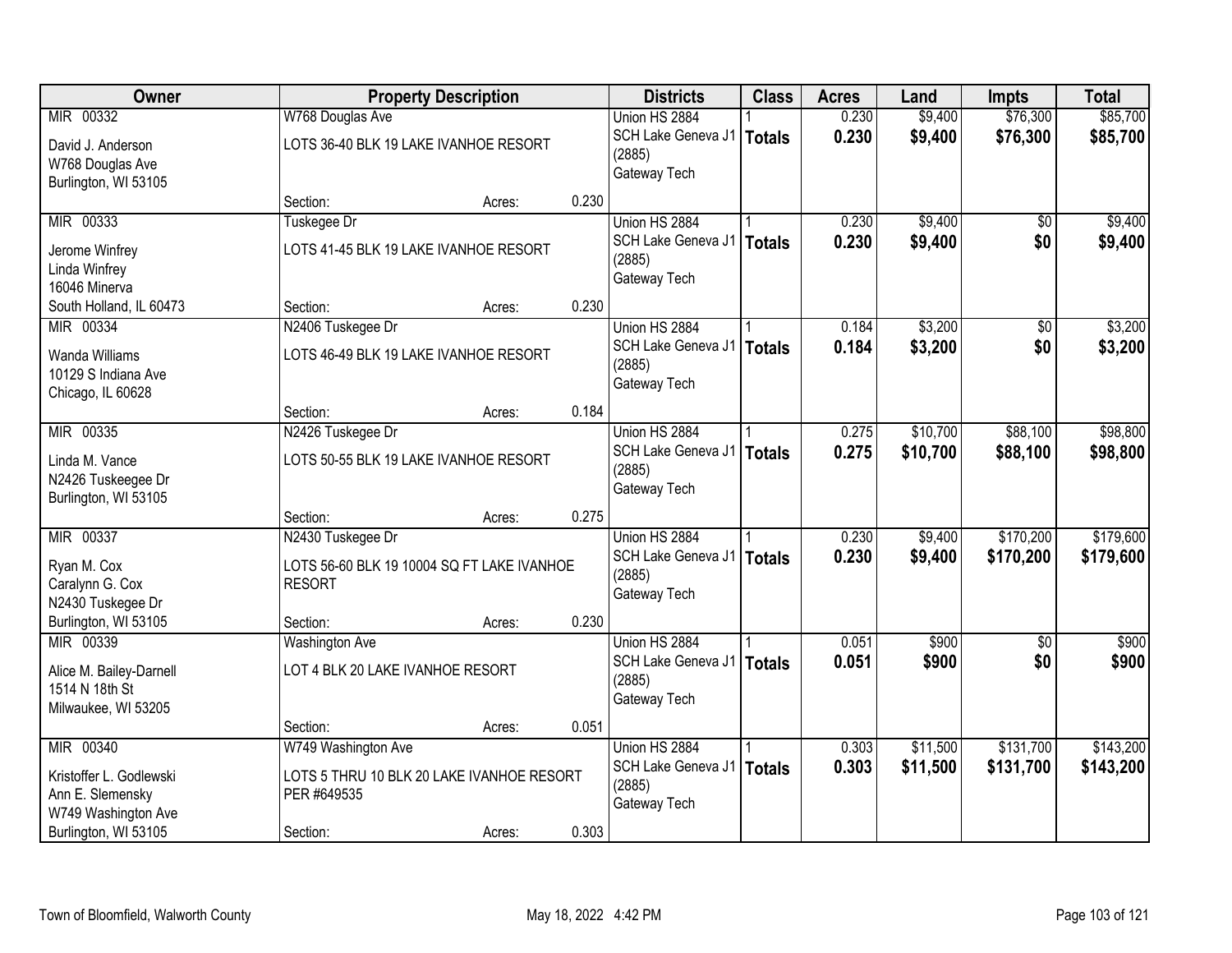| Owner                                                           |                                                                    | <b>Property Description</b> |       | <b>Districts</b>                             | <b>Class</b>  | <b>Acres</b>   | Land                 | <b>Impts</b>           | <b>Total</b>           |
|-----------------------------------------------------------------|--------------------------------------------------------------------|-----------------------------|-------|----------------------------------------------|---------------|----------------|----------------------|------------------------|------------------------|
| MIR 00343<br>Kathryn M. Stilp                                   | N2445 Lincoln Dr<br>LOTS 1-3 BLK 20 LOTS 11-14 BLK 20 LAKE IVANHOE |                             |       | Union HS 2884<br>SCH Lake Geneva J1          | <b>Totals</b> | 0.336<br>0.336 | \$12,500<br>\$12,500 | \$128,100<br>\$128,100 | \$140,600<br>\$140,600 |
| N2445 Lincoln Dr<br>Burlington, WI 53105                        | <b>RESORT PER #722660</b>                                          |                             |       | (2885)<br>Gateway Tech                       |               |                |                      |                        |                        |
|                                                                 | Section:                                                           | Acres:                      | 0.336 |                                              |               |                |                      |                        |                        |
| MIR 00344                                                       | N2439 Lincoln Dr                                                   |                             |       | Union HS 2884                                |               | 0.275          | \$10,700             | \$216,000              | \$226,700              |
| Andrew J. Mattson<br>N2439 Lincoln Dr<br>Burlington, WI 53105   | LOTS 15-20 BLK 20 LAKE IVANHOE RESORT 12017<br>SQ FT PER #559512   |                             |       | SCH Lake Geneva J1<br>(2885)<br>Gateway Tech | <b>Totals</b> | 0.275          | \$10,700             | \$216,000              | \$226,700              |
|                                                                 | Section:                                                           | Acres:                      | 0.275 |                                              |               |                |                      |                        |                        |
| MIR 00346                                                       | N2407 Lincoln Dr                                                   |                             |       | Union HS 2884                                |               | 0.230          | \$9,400              | \$133,600              | \$143,000              |
| Kathleen M. Freeman<br>N2407 Lincoln Dr<br>Burlington, WI 53105 | LOTS 21 THRU 26 BLK 20 LAKE IVANHOE RESORT<br>PER #553234          |                             |       | SCH Lake Geneva J1<br>(2885)<br>Gateway Tech | <b>Totals</b> | 0.230          | \$9,400              | \$133,600              | \$143,000              |
|                                                                 | Section:                                                           | Acres:                      | 0.230 |                                              |               |                |                      |                        |                        |
| MIR 00349                                                       | Lincoln Dr                                                         |                             |       | Union HS 2884                                |               | 0.092          | \$1,600              | $\sqrt[6]{}$           | \$1,600                |
| Carl R. Graves<br>c/o Carl Russel Harold Graves                 | LOTS 27 & 28 BLK 20 LAKE IVANHOE RESORT                            |                             |       | SCH Lake Geneva J1<br>(2885)                 | <b>Totals</b> | 0.092          | \$1,600              | \$0                    | \$1,600                |
| 8045 Lemona Ave                                                 |                                                                    |                             |       | Gateway Tech                                 |               |                |                      |                        |                        |
| Panorama City, CA 91402-0000                                    | Section:                                                           | Acres:                      | 0.092 |                                              |               |                |                      |                        |                        |
| MIR 00350                                                       | Lincoln Dr                                                         |                             |       | Union HS 2884                                |               | 0.092          | \$2,600              | $\overline{50}$        | \$2,600                |
| Rick A. Schaeffer<br>1516 Second St                             | LOTS 29 & 30 BLK 20 LAKE IVANHOE RESORT                            |                             |       | SCH Lake Geneva J1<br>(2885)                 | <b>Totals</b> | 0.092          | \$2,600              | \$0                    | \$2,600                |
| Twin Lakes, WI 53181                                            |                                                                    |                             |       | Gateway Tech                                 |               |                |                      |                        |                        |
|                                                                 | Section:                                                           | Acres:                      | 0.092 |                                              |               |                |                      |                        |                        |
| MIR 00351                                                       | Lincoln Dr                                                         |                             |       | Union HS 2884                                |               | 0.092          | \$2,700              | $\overline{50}$        | \$2,700                |
| Rick A. Schaeffer<br>1516 Second St                             | LOTS 31 & 32 BLK 20 LAKE IVANHOE RESORT                            |                             |       | SCH Lake Geneva J1<br>(2885)<br>Gateway Tech | <b>Totals</b> | 0.092          | \$2,700              | \$0                    | \$2,700                |
| Twin Lakes, WI 53181                                            |                                                                    |                             |       |                                              |               |                |                      |                        |                        |
|                                                                 | Section:                                                           | Acres:                      | 0.092 |                                              |               |                |                      |                        |                        |
| MIR 00352                                                       | Douglas Ave                                                        |                             |       | Union HS 2884                                |               | 0.092          | \$4,000              | $\overline{50}$        | \$4,000                |
| Rick A. Schaeffer<br>1516 Second St                             | LOTS 33 & 34 BLK 20 LAKE IVANHOE RESORT                            |                             |       | SCH Lake Geneva J1<br>(2885)<br>Gateway Tech | <b>Totals</b> | 0.092          | \$4,000              | \$0                    | \$4,000                |
| Twin Lakes, WI 53181                                            |                                                                    |                             |       |                                              |               |                |                      |                        |                        |
|                                                                 | Section:                                                           | Acres:                      | 0.092 |                                              |               |                |                      |                        |                        |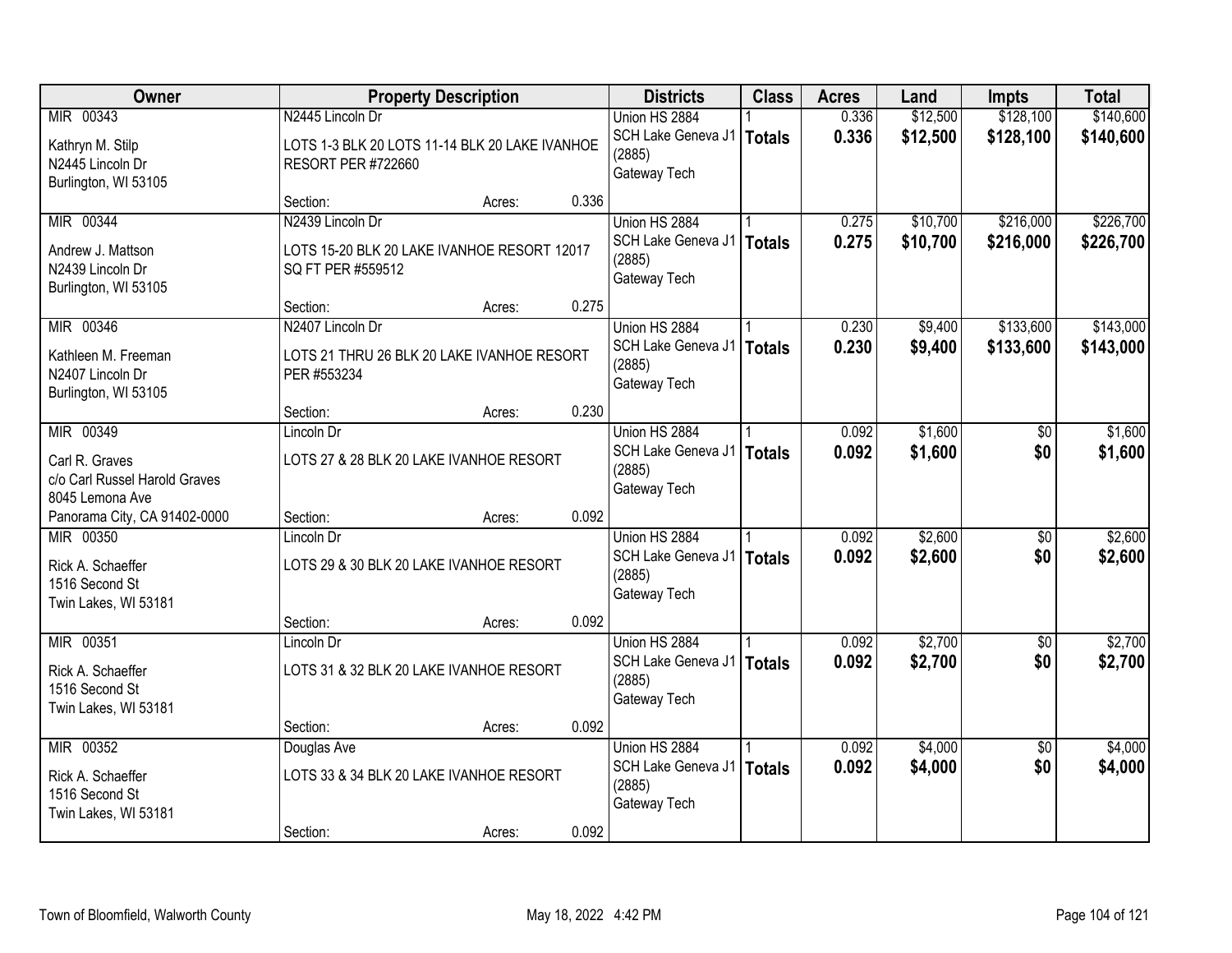| Owner                    |                  | <b>Property Description</b>                 |       | <b>Districts</b>             | <b>Class</b>  | <b>Acres</b> | Land     | Impts           | <b>Total</b> |
|--------------------------|------------------|---------------------------------------------|-------|------------------------------|---------------|--------------|----------|-----------------|--------------|
| MIR 00353                | Douglas Ave      |                                             |       | Union HS 2884                |               | 0.092        | \$4,000  | $\overline{50}$ | \$4,000      |
| Rick A. Schaeffer        |                  | LOTS 35 & 36 BLK 20 LAKE IVANHOE RESORT     |       | SCH Lake Geneva J1<br>(2885) | <b>Totals</b> | 0.092        | \$4,000  | \$0             | \$4,000      |
| 1516 Second St           |                  |                                             |       | Gateway Tech                 |               |              |          |                 |              |
| Twin Lakes, WI 53181     |                  |                                             |       |                              |               |              |          |                 |              |
|                          | Section:         | Acres:                                      | 0.092 |                              |               |              |          |                 |              |
| MIR 00354                | Douglas Ave      |                                             |       | Union HS 2884                |               | 0.367        | \$13,400 | $\overline{50}$ | \$13,400     |
| Victor J. Bond           |                  | LOTS 37-44 BLK 20 LAKE IVANHOE RESORT       |       | SCH Lake Geneva J1<br>(2885) | <b>Totals</b> | 0.367        | \$13,400 | \$0             | \$13,400     |
| PO Box 3067              |                  |                                             |       | Gateway Tech                 |               |              |          |                 |              |
| Ft Leavenworth, KS 66027 |                  |                                             |       |                              |               |              |          |                 |              |
|                          | Section:         | Acres:                                      | 0.367 |                              |               |              |          |                 |              |
| MIR 00356                | Fisk Dr          |                                             |       | Union HS 2884                |               | 0.230        | \$9,400  | \$0             | \$9,400      |
| Victor J. Bond           |                  | LOTS 45-49 BLK 20 LAKE IVANHOE RESORT       |       | SCH Lake Geneva J1           | <b>Totals</b> | 0.230        | \$9,400  | \$0             | \$9,400      |
| PO Box 3067              |                  |                                             |       | (2885)                       |               |              |          |                 |              |
| Ft Leavenworth, KS 66027 |                  |                                             |       | Gateway Tech                 |               |              |          |                 |              |
|                          | Section:         | Acres:                                      | 0.230 |                              |               |              |          |                 |              |
| MIR 00357                | Fisk Dr          |                                             |       | Union HS 2884                |               | 0.046        | \$800    | \$0             | \$800        |
| Richard T. Craven        |                  | LOT 50 BLK 20 LAKE IVANHOE RESORT           |       | SCH Lake Geneva J1           | <b>Totals</b> | 0.046        | \$800    | \$0             | \$800        |
| Misty M. Craven          |                  |                                             |       | (2885)                       |               |              |          |                 |              |
| N2432 Fisk Dr            |                  |                                             |       | Gateway Tech                 |               |              |          |                 |              |
| Burlington, WI 53105     | Section: 2       | Acres:                                      | 0.046 |                              |               |              |          |                 |              |
| MIR 00358                | <b>Fisk Dr</b>   |                                             |       | Union HS 2884                |               | 0.092        | \$1,600  | $\overline{50}$ | \$1,600      |
| Nicholas D. Rohde        |                  | LOTS 51 & 52 BLK 20 LAKE IVANHOE RESORT     |       | SCH Lake Geneva J1           | <b>Totals</b> | 0.092        | \$1,600  | \$0             | \$1,600      |
| 222 S Buena Vista St     |                  |                                             |       | (2885)                       |               |              |          |                 |              |
| Redlands, CA 92373       |                  |                                             |       | Gateway Tech                 |               |              |          |                 |              |
|                          | Section:         | Acres:                                      | 0.092 |                              |               |              |          |                 |              |
| MIR 00359                | N2432 Fisk Dr    |                                             |       | Union HS 2884                |               | 0.138        | \$6,000  | \$79,900        | \$85,900     |
| Nicholas D. Rohde        |                  | LOTS 53-55 BLK 20 LAKE IVANHOE RESORT       |       | SCH Lake Geneva J1           | <b>Totals</b> | 0.138        | \$6,000  | \$79,900        | \$85,900     |
| N2432 Fisk Dr            |                  |                                             |       | (2885)                       |               |              |          |                 |              |
| Burlington, WI 53105     |                  |                                             |       | Gateway Tech                 |               |              |          |                 |              |
|                          | Section:         | Acres:                                      | 0.138 |                              |               |              |          |                 |              |
| MIR 00360                | N2438 Fisk Dr    |                                             |       | Union HS 2884                |               | 0.230        | \$9,400  | \$66,600        | \$76,000     |
| Joseph J. Hulina IV      |                  | LOTS 56-60 BLK 20 LAKE IVANHOE RESORT 10052 |       | SCH Lake Geneva J1           | <b>Totals</b> | 0.230        | \$9,400  | \$66,600        | \$76,000     |
| N2438 Fisk Dr            | SQ <sub>FT</sub> |                                             |       | (2885)                       |               |              |          |                 |              |
| Burlington, WI 53105     |                  |                                             |       | Gateway Tech                 |               |              |          |                 |              |
|                          | Section:         | Acres:                                      | 0.230 |                              |               |              |          |                 |              |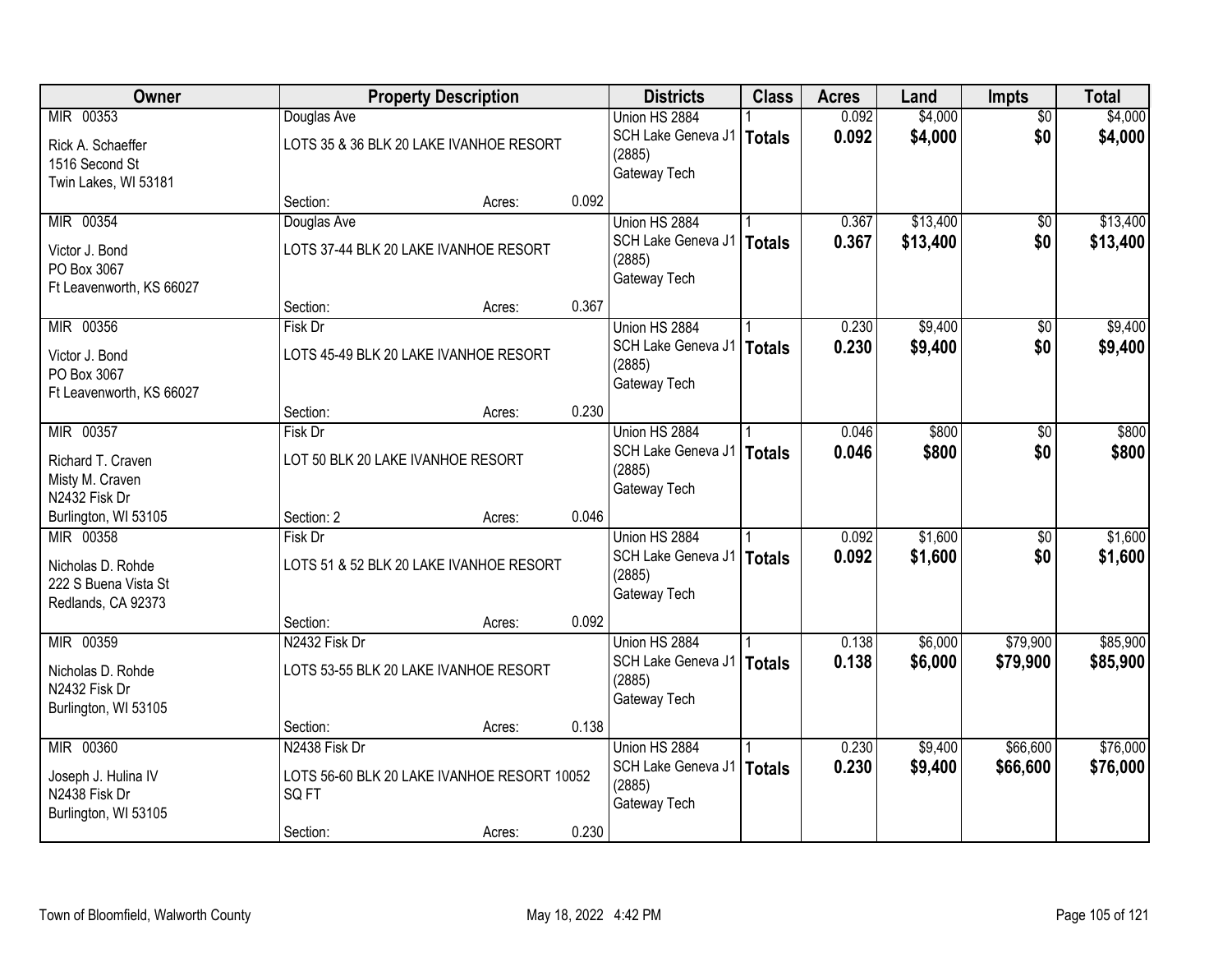| Owner                          |                                                  | <b>Property Description</b> |       | <b>Districts</b>            | <b>Class</b>  | <b>Acres</b> | Land     | <b>Impts</b> | <b>Total</b> |
|--------------------------------|--------------------------------------------------|-----------------------------|-------|-----------------------------|---------------|--------------|----------|--------------|--------------|
| MIR 00361                      | W727 Washington Ave                              |                             |       | Union HS 2884               |               | 0.310        | \$11,700 | \$150,100    | \$161,800    |
| <b>Cletis Burroughs</b>        | LOTS 1 THRU 4 BLK 21 LOT 5 EXC WLY 5.10' BLK 21  |                             |       | SCH Lake Geneva J1          | Totals        | 0.310        | \$11,700 | \$150,100    | \$161,800    |
| Dawn Burroughs                 | LOTS 11 & 12 EXC WLY 5.10 BLK 21 LAKE IVANHOE    |                             |       | (2885)                      |               |              |          |              |              |
| W727 Washington Ave            | <b>RESORT PER #659381</b>                        |                             |       | Gateway Tech                |               |              |          |              |              |
| Burlington, WI 53105           | Section: 2                                       | Acres:                      | 0.310 |                             |               |              |          |              |              |
| MIR 00362                      | W745 Washington Ave                              |                             |       | Union HS 2884               |               | 0.287        | \$11,100 | \$127,700    | \$138,800    |
|                                |                                                  |                             |       | SCH Lake Geneva J1   Totals |               | 0.287        | \$11,100 | \$127,700    | \$138,800    |
| Matthew G. Walther             | WLY 5.10' LOT 5 BLK 21 LOTS 6 THRU 8 BLK 21 WLY  |                             |       | (2885)                      |               |              |          |              |              |
| W745 Washington Ave            | 5.10' LOTS 11 & 12 BLK 21 LOTS 58 THRU 60 BLK 21 |                             |       | Gateway Tech                |               |              |          |              |              |
| Burlington, WI 53105           | LAKE IVANHOE RESORT PER #659383                  |                             |       |                             |               |              |          |              |              |
|                                | Section:                                         | Acres:                      | 0.287 |                             |               |              |          |              |              |
| MIR 00364                      | <b>Washington Ave</b>                            |                             |       | Union HS 2884               |               | 0.101        | \$1,800  | \$0          | \$1,800      |
| Dianne P. Ray                  | LOTS 9 & 10 BLK 21 LAKE IVANHOE RESORT           |                             |       | SCH Lake Geneva J1          | <b>Totals</b> | 0.101        | \$1,800  | \$0          | \$1,800      |
| C/O William Paris              |                                                  |                             |       | (2885)                      |               |              |          |              |              |
| 3041 S Michigan #504           |                                                  |                             |       | Gateway Tech                |               |              |          |              |              |
| Chicago, IL 60616-0000         | Section:                                         | Acres:                      | 0.101 |                             |               |              |          |              |              |
| MIR 00366                      | N2437 Howard Dr                                  |                             |       | Union HS 2884               |               | 0.230        | \$9,400  | \$62,500     | \$71,900     |
|                                |                                                  |                             |       | SCH Lake Geneva J1   Totals |               | 0.230        | \$9,400  | \$62,500     | \$71,900     |
| David C. Busch et al           | LOTS 13-15 & 56-57 BLK 21 LAKE IVANHOE RESORT    |                             |       | (2885)                      |               |              |          |              |              |
| c/o David Busch                |                                                  |                             |       | Gateway Tech                |               |              |          |              |              |
| 766 Gatewood Dr                |                                                  |                             | 0.230 |                             |               |              |          |              |              |
| Roebuck, SC 29376<br>MIR 00367 | Section: 2<br>N2433 Howard Dr                    | Acres:                      |       |                             |               |              | \$10,700 | \$101,500    | \$112,200    |
|                                |                                                  |                             |       | Union HS 2884               |               | 0.275        |          |              |              |
| Michelle M. Lambert            | LOTS 16 THRU 21 BLK 21 LAKE IVANHOE RESORT       |                             |       | SCH Lake Geneva J1          | Totals        | 0.275        | \$10,700 | \$101,500    | \$112,200    |
| N2433 Howard Dr                | PER DOC. #322915                                 |                             |       | (2885)<br>Gateway Tech      |               |              |          |              |              |
| Burlington, WI 53105           |                                                  |                             |       |                             |               |              |          |              |              |
|                                | Section:                                         | Acres:                      | 0.275 |                             |               |              |          |              |              |
| MIR 00370                      | N2421 Howard Dr                                  |                             |       | Union HS 2884               |               | 0.276        | \$10,700 | \$132,900    | \$143,600    |
| Daniel J. Kraemer              | LOTS 22-27 BLK 21 LAKE IVANHOE RESORT            |                             |       | SCH Lake Geneva J1          | <b>Totals</b> | 0.276        | \$10,700 | \$132,900    | \$143,600    |
| W662 Hafs Rd                   |                                                  |                             |       | (2885)                      |               |              |          |              |              |
| Genoa City, WI 53128-0000      |                                                  |                             |       | Gateway Tech                |               |              |          |              |              |
|                                | Section: 2                                       | Acres:                      | 0.276 |                             |               |              |          |              |              |
| MIR 00372                      | N2405 Howard Dr                                  |                             |       | Union HS 2884               |               | 0.367        | \$13,400 | \$129,500    | \$142,900    |
|                                |                                                  |                             |       | SCH Lake Geneva J1          | Totals        | 0.367        | \$13,400 | \$129,500    | \$142,900    |
| Amber L. Pogorzelski           | LOTS 28-35 BLK 21 LAKE IVANHOE RESORT            |                             |       | (2885)                      |               |              |          |              |              |
| N2405 Howard Dr                |                                                  |                             |       | Gateway Tech                |               |              |          |              |              |
| Burlington, WI 53105           |                                                  |                             |       |                             |               |              |          |              |              |
|                                | Section:                                         | Acres:                      | 0.367 |                             |               |              |          |              |              |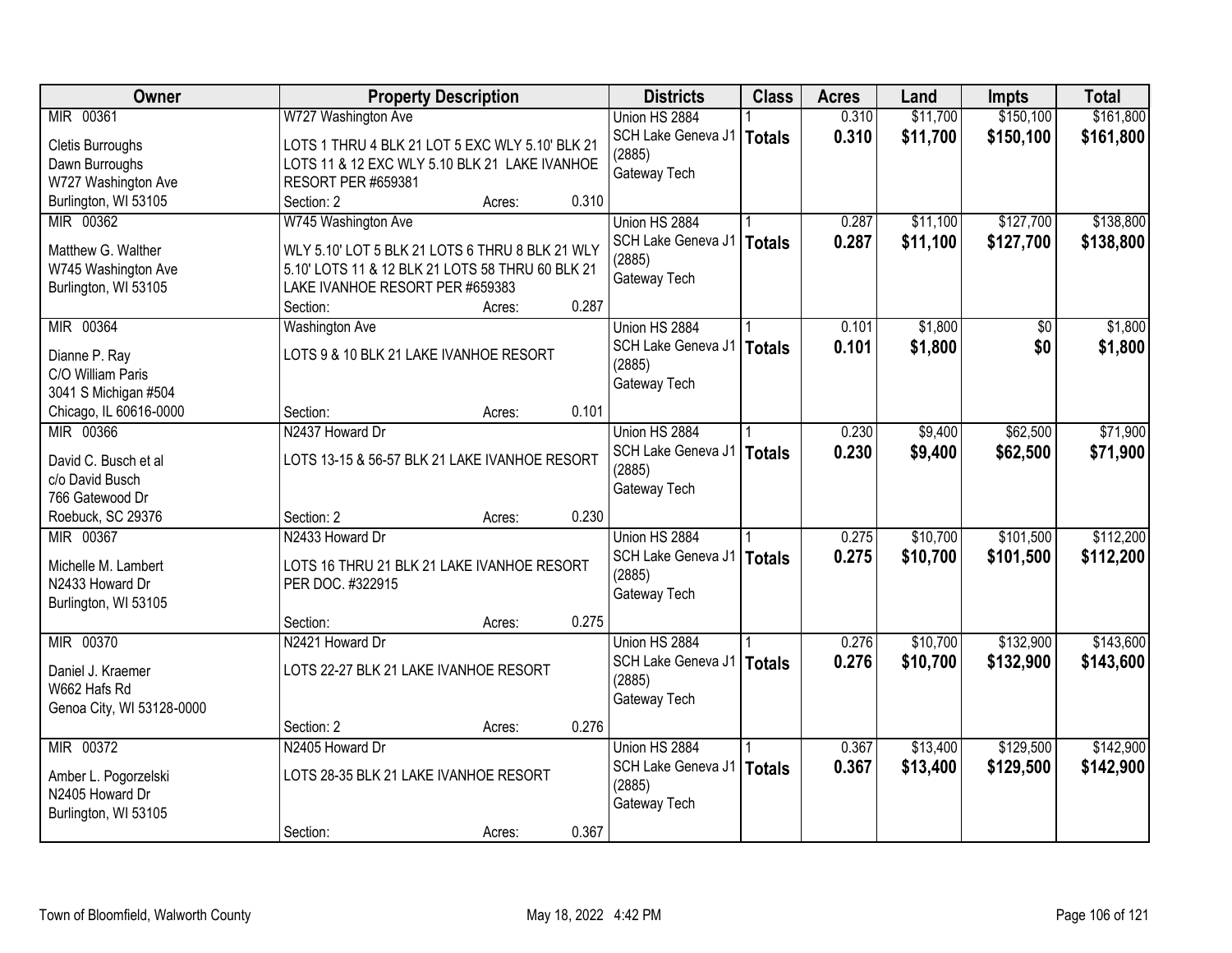| \$128,300<br>\$139,000<br>MIR 00374<br>N2404 Lincoln Dr<br>Union HS 2884<br>0.275<br>\$10,700<br>0.275<br>SCH Lake Geneva J1<br>\$10,700<br>\$128,300<br>\$139,000<br><b>Totals</b><br>LOTS 36-41 BLK 21 LAKE IVANHOE RESORT PER<br>Katherine L. Bieneman<br>(2885)<br>N2404 Lincoln Dr<br>#663942<br>Gateway Tech<br>Burlington, WI 53105<br>0.275<br>Section:<br>Acres:<br>MIR 00376<br>\$1,300<br>\$1,300<br>0.046<br>Lincoln Dr<br>Union HS 2884<br>\$0<br>0.046<br>\$1,300<br>\$0<br>SCH Lake Geneva J1<br><b>Totals</b><br>LOT 42 BLK 21 LAKE IVANHOE RESORT<br>Katherine L. Bieneman<br>(2885)<br>N2404 Lincoln Dr<br>Gateway Tech<br>Burlington, WI 53105<br>0.046<br>Section:<br>Acres:<br>\$2,600<br>MIR 00377<br>Union HS 2884<br>0.092<br>$\overline{50}$<br>Lincoln Dr<br>\$0<br>SCH Lake Geneva J1<br>0.092<br>\$2,600<br><b>Totals</b><br>LOTS 43 & 44 BLK 21 LAKE IVANHOE RESORT<br>Katherine L. Bieneman<br>(2885)<br>N2404 Lincoln Dr<br>Gateway Tech<br>Burlington, WI 53105<br>0.092<br>Section:<br>Acres:<br>MIR 00378<br>N2406 Lincoln Dr<br>\$10,700<br>\$116,500<br>Union HS 2884<br>0.275<br>0.275<br>SCH Lake Geneva J1<br>\$10,700<br>\$116,500<br><b>Totals</b><br>LOTS 45-49 BLK 21 LAKE IVANHOE RESORT<br>Marta I. Irizarry Conner<br>(2885)<br>N2406 Lincoln Dr<br>Gateway Tech<br>Burlington, WI 53105<br>0.275<br>Section:<br>Acres:<br>MIR 00380<br>\$10,700<br>\$122,900<br>N2414 Lincoln Dr<br>Union HS 2884<br>0.275<br>0.275<br>SCH Lake Geneva J1<br>\$10,700<br>\$122,900<br><b>Totals</b><br>Jose A. Valladolid<br>LOTS 50-55 BLK 21 LAKE IVANHOE RESORT PER<br>(2885)<br>#547308<br>Irma O. Valladolid<br>Gateway Tech<br>N2414 Lincoln Dr<br>0.275<br>Burlington, WI 53105<br>Section:<br>Acres:<br>MIR 00384<br>N2441 Mariondale Rd<br>\$26,500<br>\$102,100<br>Union HS 2884<br>0.865<br>\$26,500<br>SCH Lake Geneva J1<br>0.865<br>\$102,100<br><b>Totals</b><br>Michael T. Remer<br>LOTS 4-16 BLK 22 LAKE IVANHOE RESORT PER<br>(2885)<br>N2441 Mariondale Rd<br>DOC. #559885<br>Gateway Tech<br>Burlington, WI 53105<br>0.865<br>Section:<br>Acres:<br>\$12,400<br>MIR 00387<br>Mariondale Rd<br>Union HS 2884<br>0.333<br>$\overline{50}$<br>0.333<br>\$0<br>SCH Lake Geneva J1<br>\$12,400<br><b>Totals</b><br>LOTS 17-21 BLK 22 LAKE IVANHOE RESORT PER<br>Michael T. Remer<br>(2885)<br>N2441 Mariondale Rd<br>#559885<br>Gateway Tech<br>Burlington, WI 53105 | Owner |          | <b>Property Description</b> |       | <b>Districts</b> | <b>Class</b> | <b>Acres</b> | Land | <b>Impts</b> | <b>Total</b> |
|--------------------------------------------------------------------------------------------------------------------------------------------------------------------------------------------------------------------------------------------------------------------------------------------------------------------------------------------------------------------------------------------------------------------------------------------------------------------------------------------------------------------------------------------------------------------------------------------------------------------------------------------------------------------------------------------------------------------------------------------------------------------------------------------------------------------------------------------------------------------------------------------------------------------------------------------------------------------------------------------------------------------------------------------------------------------------------------------------------------------------------------------------------------------------------------------------------------------------------------------------------------------------------------------------------------------------------------------------------------------------------------------------------------------------------------------------------------------------------------------------------------------------------------------------------------------------------------------------------------------------------------------------------------------------------------------------------------------------------------------------------------------------------------------------------------------------------------------------------------------------------------------------------------------------------------------------------------------------------------------------------------------------------------------------------------------------------------------------------------------------------------------------------------------------------------------------------------------------------------------------------------------------------------------------------------------------------------------------------------------------------------------------------------------|-------|----------|-----------------------------|-------|------------------|--------------|--------------|------|--------------|--------------|
|                                                                                                                                                                                                                                                                                                                                                                                                                                                                                                                                                                                                                                                                                                                                                                                                                                                                                                                                                                                                                                                                                                                                                                                                                                                                                                                                                                                                                                                                                                                                                                                                                                                                                                                                                                                                                                                                                                                                                                                                                                                                                                                                                                                                                                                                                                                                                                                                                    |       |          |                             |       |                  |              |              |      |              |              |
|                                                                                                                                                                                                                                                                                                                                                                                                                                                                                                                                                                                                                                                                                                                                                                                                                                                                                                                                                                                                                                                                                                                                                                                                                                                                                                                                                                                                                                                                                                                                                                                                                                                                                                                                                                                                                                                                                                                                                                                                                                                                                                                                                                                                                                                                                                                                                                                                                    |       |          |                             |       |                  |              |              |      |              |              |
| \$1,300<br>\$2,600<br>\$2,600<br>\$127,200<br>\$127,200<br>\$133,600<br>\$133,600<br>\$128,600<br>\$128,600<br>\$12,400<br>\$12,400                                                                                                                                                                                                                                                                                                                                                                                                                                                                                                                                                                                                                                                                                                                                                                                                                                                                                                                                                                                                                                                                                                                                                                                                                                                                                                                                                                                                                                                                                                                                                                                                                                                                                                                                                                                                                                                                                                                                                                                                                                                                                                                                                                                                                                                                                |       |          |                             |       |                  |              |              |      |              |              |
|                                                                                                                                                                                                                                                                                                                                                                                                                                                                                                                                                                                                                                                                                                                                                                                                                                                                                                                                                                                                                                                                                                                                                                                                                                                                                                                                                                                                                                                                                                                                                                                                                                                                                                                                                                                                                                                                                                                                                                                                                                                                                                                                                                                                                                                                                                                                                                                                                    |       |          |                             |       |                  |              |              |      |              |              |
|                                                                                                                                                                                                                                                                                                                                                                                                                                                                                                                                                                                                                                                                                                                                                                                                                                                                                                                                                                                                                                                                                                                                                                                                                                                                                                                                                                                                                                                                                                                                                                                                                                                                                                                                                                                                                                                                                                                                                                                                                                                                                                                                                                                                                                                                                                                                                                                                                    |       |          |                             |       |                  |              |              |      |              |              |
|                                                                                                                                                                                                                                                                                                                                                                                                                                                                                                                                                                                                                                                                                                                                                                                                                                                                                                                                                                                                                                                                                                                                                                                                                                                                                                                                                                                                                                                                                                                                                                                                                                                                                                                                                                                                                                                                                                                                                                                                                                                                                                                                                                                                                                                                                                                                                                                                                    |       |          |                             |       |                  |              |              |      |              |              |
|                                                                                                                                                                                                                                                                                                                                                                                                                                                                                                                                                                                                                                                                                                                                                                                                                                                                                                                                                                                                                                                                                                                                                                                                                                                                                                                                                                                                                                                                                                                                                                                                                                                                                                                                                                                                                                                                                                                                                                                                                                                                                                                                                                                                                                                                                                                                                                                                                    |       |          |                             |       |                  |              |              |      |              |              |
|                                                                                                                                                                                                                                                                                                                                                                                                                                                                                                                                                                                                                                                                                                                                                                                                                                                                                                                                                                                                                                                                                                                                                                                                                                                                                                                                                                                                                                                                                                                                                                                                                                                                                                                                                                                                                                                                                                                                                                                                                                                                                                                                                                                                                                                                                                                                                                                                                    |       |          |                             |       |                  |              |              |      |              |              |
|                                                                                                                                                                                                                                                                                                                                                                                                                                                                                                                                                                                                                                                                                                                                                                                                                                                                                                                                                                                                                                                                                                                                                                                                                                                                                                                                                                                                                                                                                                                                                                                                                                                                                                                                                                                                                                                                                                                                                                                                                                                                                                                                                                                                                                                                                                                                                                                                                    |       |          |                             |       |                  |              |              |      |              |              |
|                                                                                                                                                                                                                                                                                                                                                                                                                                                                                                                                                                                                                                                                                                                                                                                                                                                                                                                                                                                                                                                                                                                                                                                                                                                                                                                                                                                                                                                                                                                                                                                                                                                                                                                                                                                                                                                                                                                                                                                                                                                                                                                                                                                                                                                                                                                                                                                                                    |       |          |                             |       |                  |              |              |      |              |              |
|                                                                                                                                                                                                                                                                                                                                                                                                                                                                                                                                                                                                                                                                                                                                                                                                                                                                                                                                                                                                                                                                                                                                                                                                                                                                                                                                                                                                                                                                                                                                                                                                                                                                                                                                                                                                                                                                                                                                                                                                                                                                                                                                                                                                                                                                                                                                                                                                                    |       |          |                             |       |                  |              |              |      |              |              |
|                                                                                                                                                                                                                                                                                                                                                                                                                                                                                                                                                                                                                                                                                                                                                                                                                                                                                                                                                                                                                                                                                                                                                                                                                                                                                                                                                                                                                                                                                                                                                                                                                                                                                                                                                                                                                                                                                                                                                                                                                                                                                                                                                                                                                                                                                                                                                                                                                    |       |          |                             |       |                  |              |              |      |              |              |
|                                                                                                                                                                                                                                                                                                                                                                                                                                                                                                                                                                                                                                                                                                                                                                                                                                                                                                                                                                                                                                                                                                                                                                                                                                                                                                                                                                                                                                                                                                                                                                                                                                                                                                                                                                                                                                                                                                                                                                                                                                                                                                                                                                                                                                                                                                                                                                                                                    |       |          |                             |       |                  |              |              |      |              |              |
|                                                                                                                                                                                                                                                                                                                                                                                                                                                                                                                                                                                                                                                                                                                                                                                                                                                                                                                                                                                                                                                                                                                                                                                                                                                                                                                                                                                                                                                                                                                                                                                                                                                                                                                                                                                                                                                                                                                                                                                                                                                                                                                                                                                                                                                                                                                                                                                                                    |       |          |                             |       |                  |              |              |      |              |              |
|                                                                                                                                                                                                                                                                                                                                                                                                                                                                                                                                                                                                                                                                                                                                                                                                                                                                                                                                                                                                                                                                                                                                                                                                                                                                                                                                                                                                                                                                                                                                                                                                                                                                                                                                                                                                                                                                                                                                                                                                                                                                                                                                                                                                                                                                                                                                                                                                                    |       |          |                             |       |                  |              |              |      |              |              |
|                                                                                                                                                                                                                                                                                                                                                                                                                                                                                                                                                                                                                                                                                                                                                                                                                                                                                                                                                                                                                                                                                                                                                                                                                                                                                                                                                                                                                                                                                                                                                                                                                                                                                                                                                                                                                                                                                                                                                                                                                                                                                                                                                                                                                                                                                                                                                                                                                    |       |          |                             |       |                  |              |              |      |              |              |
|                                                                                                                                                                                                                                                                                                                                                                                                                                                                                                                                                                                                                                                                                                                                                                                                                                                                                                                                                                                                                                                                                                                                                                                                                                                                                                                                                                                                                                                                                                                                                                                                                                                                                                                                                                                                                                                                                                                                                                                                                                                                                                                                                                                                                                                                                                                                                                                                                    |       |          |                             |       |                  |              |              |      |              |              |
|                                                                                                                                                                                                                                                                                                                                                                                                                                                                                                                                                                                                                                                                                                                                                                                                                                                                                                                                                                                                                                                                                                                                                                                                                                                                                                                                                                                                                                                                                                                                                                                                                                                                                                                                                                                                                                                                                                                                                                                                                                                                                                                                                                                                                                                                                                                                                                                                                    |       |          |                             |       |                  |              |              |      |              |              |
|                                                                                                                                                                                                                                                                                                                                                                                                                                                                                                                                                                                                                                                                                                                                                                                                                                                                                                                                                                                                                                                                                                                                                                                                                                                                                                                                                                                                                                                                                                                                                                                                                                                                                                                                                                                                                                                                                                                                                                                                                                                                                                                                                                                                                                                                                                                                                                                                                    |       |          |                             |       |                  |              |              |      |              |              |
|                                                                                                                                                                                                                                                                                                                                                                                                                                                                                                                                                                                                                                                                                                                                                                                                                                                                                                                                                                                                                                                                                                                                                                                                                                                                                                                                                                                                                                                                                                                                                                                                                                                                                                                                                                                                                                                                                                                                                                                                                                                                                                                                                                                                                                                                                                                                                                                                                    |       |          |                             |       |                  |              |              |      |              |              |
|                                                                                                                                                                                                                                                                                                                                                                                                                                                                                                                                                                                                                                                                                                                                                                                                                                                                                                                                                                                                                                                                                                                                                                                                                                                                                                                                                                                                                                                                                                                                                                                                                                                                                                                                                                                                                                                                                                                                                                                                                                                                                                                                                                                                                                                                                                                                                                                                                    |       |          |                             |       |                  |              |              |      |              |              |
|                                                                                                                                                                                                                                                                                                                                                                                                                                                                                                                                                                                                                                                                                                                                                                                                                                                                                                                                                                                                                                                                                                                                                                                                                                                                                                                                                                                                                                                                                                                                                                                                                                                                                                                                                                                                                                                                                                                                                                                                                                                                                                                                                                                                                                                                                                                                                                                                                    |       |          |                             |       |                  |              |              |      |              |              |
|                                                                                                                                                                                                                                                                                                                                                                                                                                                                                                                                                                                                                                                                                                                                                                                                                                                                                                                                                                                                                                                                                                                                                                                                                                                                                                                                                                                                                                                                                                                                                                                                                                                                                                                                                                                                                                                                                                                                                                                                                                                                                                                                                                                                                                                                                                                                                                                                                    |       |          |                             |       |                  |              |              |      |              |              |
|                                                                                                                                                                                                                                                                                                                                                                                                                                                                                                                                                                                                                                                                                                                                                                                                                                                                                                                                                                                                                                                                                                                                                                                                                                                                                                                                                                                                                                                                                                                                                                                                                                                                                                                                                                                                                                                                                                                                                                                                                                                                                                                                                                                                                                                                                                                                                                                                                    |       |          |                             |       |                  |              |              |      |              |              |
|                                                                                                                                                                                                                                                                                                                                                                                                                                                                                                                                                                                                                                                                                                                                                                                                                                                                                                                                                                                                                                                                                                                                                                                                                                                                                                                                                                                                                                                                                                                                                                                                                                                                                                                                                                                                                                                                                                                                                                                                                                                                                                                                                                                                                                                                                                                                                                                                                    |       |          |                             |       |                  |              |              |      |              |              |
|                                                                                                                                                                                                                                                                                                                                                                                                                                                                                                                                                                                                                                                                                                                                                                                                                                                                                                                                                                                                                                                                                                                                                                                                                                                                                                                                                                                                                                                                                                                                                                                                                                                                                                                                                                                                                                                                                                                                                                                                                                                                                                                                                                                                                                                                                                                                                                                                                    |       |          |                             |       |                  |              |              |      |              |              |
|                                                                                                                                                                                                                                                                                                                                                                                                                                                                                                                                                                                                                                                                                                                                                                                                                                                                                                                                                                                                                                                                                                                                                                                                                                                                                                                                                                                                                                                                                                                                                                                                                                                                                                                                                                                                                                                                                                                                                                                                                                                                                                                                                                                                                                                                                                                                                                                                                    |       |          |                             |       |                  |              |              |      |              |              |
|                                                                                                                                                                                                                                                                                                                                                                                                                                                                                                                                                                                                                                                                                                                                                                                                                                                                                                                                                                                                                                                                                                                                                                                                                                                                                                                                                                                                                                                                                                                                                                                                                                                                                                                                                                                                                                                                                                                                                                                                                                                                                                                                                                                                                                                                                                                                                                                                                    |       |          |                             |       |                  |              |              |      |              |              |
|                                                                                                                                                                                                                                                                                                                                                                                                                                                                                                                                                                                                                                                                                                                                                                                                                                                                                                                                                                                                                                                                                                                                                                                                                                                                                                                                                                                                                                                                                                                                                                                                                                                                                                                                                                                                                                                                                                                                                                                                                                                                                                                                                                                                                                                                                                                                                                                                                    |       |          |                             |       |                  |              |              |      |              |              |
|                                                                                                                                                                                                                                                                                                                                                                                                                                                                                                                                                                                                                                                                                                                                                                                                                                                                                                                                                                                                                                                                                                                                                                                                                                                                                                                                                                                                                                                                                                                                                                                                                                                                                                                                                                                                                                                                                                                                                                                                                                                                                                                                                                                                                                                                                                                                                                                                                    |       |          |                             |       |                  |              |              |      |              |              |
|                                                                                                                                                                                                                                                                                                                                                                                                                                                                                                                                                                                                                                                                                                                                                                                                                                                                                                                                                                                                                                                                                                                                                                                                                                                                                                                                                                                                                                                                                                                                                                                                                                                                                                                                                                                                                                                                                                                                                                                                                                                                                                                                                                                                                                                                                                                                                                                                                    |       |          |                             |       |                  |              |              |      |              |              |
|                                                                                                                                                                                                                                                                                                                                                                                                                                                                                                                                                                                                                                                                                                                                                                                                                                                                                                                                                                                                                                                                                                                                                                                                                                                                                                                                                                                                                                                                                                                                                                                                                                                                                                                                                                                                                                                                                                                                                                                                                                                                                                                                                                                                                                                                                                                                                                                                                    |       |          |                             |       |                  |              |              |      |              |              |
|                                                                                                                                                                                                                                                                                                                                                                                                                                                                                                                                                                                                                                                                                                                                                                                                                                                                                                                                                                                                                                                                                                                                                                                                                                                                                                                                                                                                                                                                                                                                                                                                                                                                                                                                                                                                                                                                                                                                                                                                                                                                                                                                                                                                                                                                                                                                                                                                                    |       |          |                             |       |                  |              |              |      |              |              |
|                                                                                                                                                                                                                                                                                                                                                                                                                                                                                                                                                                                                                                                                                                                                                                                                                                                                                                                                                                                                                                                                                                                                                                                                                                                                                                                                                                                                                                                                                                                                                                                                                                                                                                                                                                                                                                                                                                                                                                                                                                                                                                                                                                                                                                                                                                                                                                                                                    |       | Section: | Acres:                      | 0.333 |                  |              |              |      |              |              |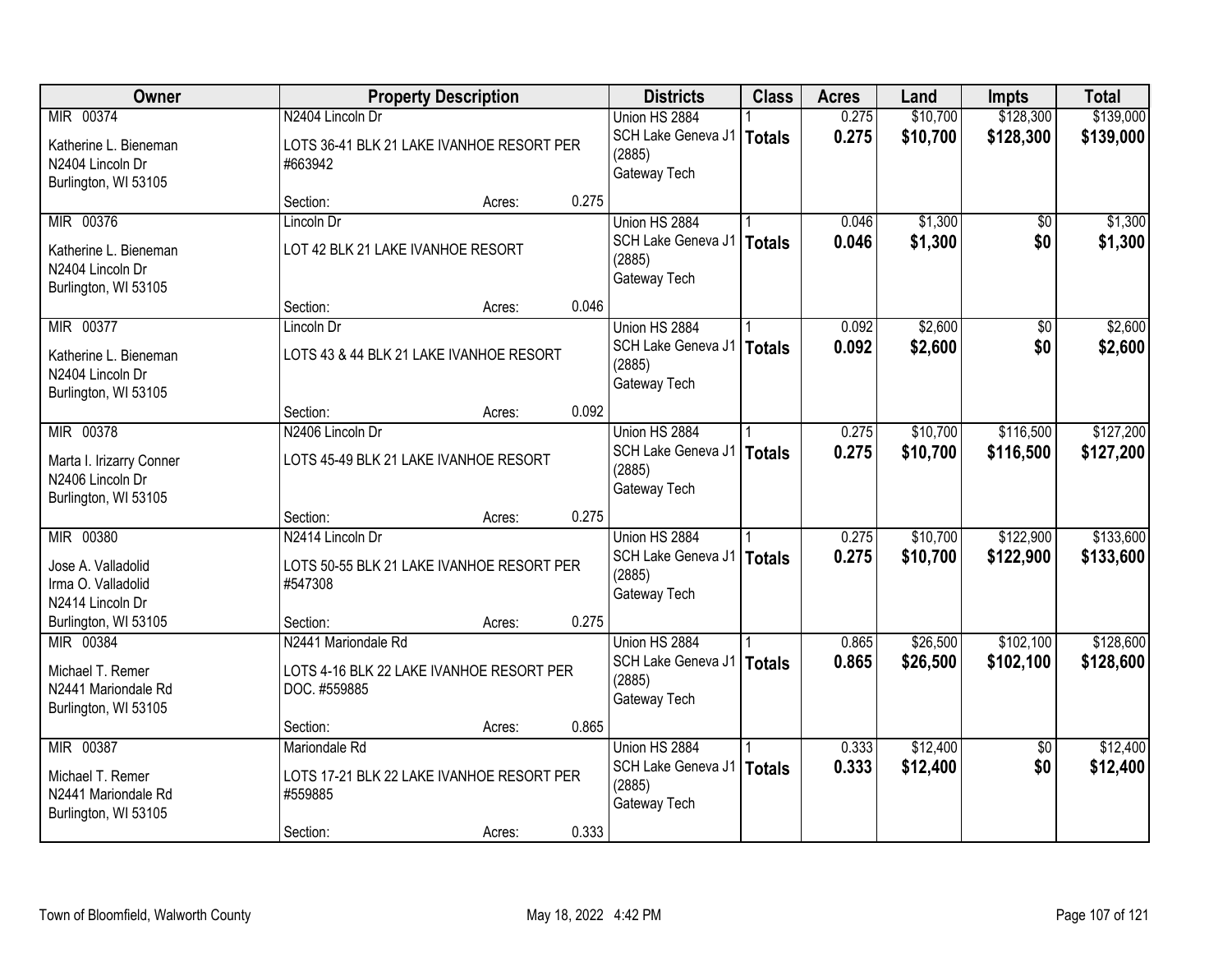| Owner                  |                                 | <b>Property Description</b>                     |       | <b>Districts</b>            | <b>Class</b>  | <b>Acres</b> | Land     | <b>Impts</b>    | <b>Total</b> |
|------------------------|---------------------------------|-------------------------------------------------|-------|-----------------------------|---------------|--------------|----------|-----------------|--------------|
| MIR 00388              | N2419 Mariondale Rd             |                                                 |       | Union HS 2884               |               | 0.300        | \$11,400 | \$134,700       | \$146,100    |
| Lukas Janaky           |                                 | LOTS 22 THRU 25 BLK 22 & N 1/2 LOT 26 BLK 22    |       | SCH Lake Geneva J1          | <b>Totals</b> | 0.300        | \$11,400 | \$134,700       | \$146,100    |
| Jacquelyn Janaky       | LAKE IVANHOE RESORT PER #745203 |                                                 |       | (2885)                      |               |              |          |                 |              |
| N2419 Mariondale Rd    |                                 |                                                 |       | Gateway Tech                |               |              |          |                 |              |
| Burlington, WI 53105   | Section:                        | Acres:                                          | 0.300 |                             |               |              |          |                 |              |
| MIR 00389              | W708 Douglas Ave                |                                                 |       | Union HS 2884               |               | 0.300        | \$11,400 | \$124,100       | \$135,500    |
| Ramon Garcia-Morales   |                                 | S 1/2 LOT 26 BLK 22 LOTS 27 THRU 30 BLK 22 LAKE |       | SCH Lake Geneva J1          | Totals        | 0.300        | \$11,400 | \$124,100       | \$135,500    |
| W708 Douglas Ave       | IVANHOE RESORT PER #745203      |                                                 |       | (2885)                      |               |              |          |                 |              |
| Burlington, WI 53105   |                                 |                                                 |       | Gateway Tech                |               |              |          |                 |              |
|                        | Section:                        | Acres:                                          | 0.300 |                             |               |              |          |                 |              |
| MIR 00390              | W714 Douglas Ave                |                                                 |       | Union HS 2884               |               | 0.230        | \$9,400  | \$128,400       | \$137,800    |
| John E. Vozel          |                                 | LOTS 31-35 BLK 22 LAKE IVANHOE RESORT           |       | SCH Lake Geneva J1          | <b>Totals</b> | 0.230        | \$9,400  | \$128,400       | \$137,800    |
| Mary K. Vozel          |                                 |                                                 |       | (2885)                      |               |              |          |                 |              |
| W714 Douglas Ave       |                                 |                                                 |       | Gateway Tech                |               |              |          |                 |              |
| Burlington, WI 53105   | Section:                        | Acres:                                          | 0.230 |                             |               |              |          |                 |              |
| MIR 00391              | N2420 Howard Dr                 |                                                 |       | Union HS 2884               |               | 0.230        | \$9,400  | \$135,300       | \$144,700    |
|                        |                                 |                                                 |       | SCH Lake Geneva J1          | <b>Totals</b> | 0.230        | \$9,400  | \$135,300       | \$144,700    |
| Thomas S. Dawson       |                                 | LOTS 36-40 BLK 22 LAKE IVANHOE RESORT           |       | (2885)                      |               |              |          |                 |              |
| N2420 Howard Dr        |                                 |                                                 |       | Gateway Tech                |               |              |          |                 |              |
| Burlington, WI 53105   | Section:                        |                                                 | 0.230 |                             |               |              |          |                 |              |
| MIR 00392              | N2424 Howard Dr                 | Acres:                                          |       | Union HS 2884               |               | 0.184        | \$3,200  | $\overline{50}$ | \$3,200      |
|                        |                                 |                                                 |       | SCH Lake Geneva J1          |               | 0.184        | \$3,200  | \$0             |              |
| Mary C Mcintyre Trust  |                                 | LOTS 41-44 BLK 22 LAKE IVANHOE RESORT           |       | (2885)                      | <b>Totals</b> |              |          |                 | \$3,200      |
| N2416 Charles Young Dr |                                 |                                                 |       | Gateway Tech                |               |              |          |                 |              |
| Burlington, WI 53105   |                                 |                                                 |       |                             |               |              |          |                 |              |
|                        | Section:                        | Acres:                                          | 0.184 |                             |               |              |          |                 |              |
| MIR 00393              | N2424 Howard Dr                 |                                                 |       | Union HS 2884               |               | 0.230        | \$9,400  | \$65,300        | \$74,700     |
| Mary C Mcintyre Trust  |                                 | LOTS 45-49 BLK 22 LAKE IVANHOE RESORT           |       | SCH Lake Geneva J1   Totals |               | 0.230        | \$9,400  | \$65,300        | \$74,700     |
| N2416 Charles Young Dr |                                 |                                                 |       | (2885)                      |               |              |          |                 |              |
| Burlington, WI 53105   |                                 |                                                 |       | Gateway Tech                |               |              |          |                 |              |
|                        | Section:                        | Acres:                                          | 0.230 |                             |               |              |          |                 |              |
| MIR 00394              | N2438 Howard Dr                 |                                                 |       | Union HS 2884               |               | 0.275        | \$10,700 | \$132,300       | \$143,000    |
| Nathan A. Linneman     |                                 | LOTS 50-55 BLK 22 LAKE IVANHOE RESORT PER       |       | SCH Lake Geneva J1   Totals |               | 0.275        | \$10,700 | \$132,300       | \$143,000    |
| Sandra J. Linneman     | DOC. #450420                    |                                                 |       | (2885)                      |               |              |          |                 |              |
| N2438 Howard Dr        |                                 |                                                 |       | Gateway Tech                |               |              |          |                 |              |
| Burlington, WI 53105   | Section:                        | Acres:                                          | 0.275 |                             |               |              |          |                 |              |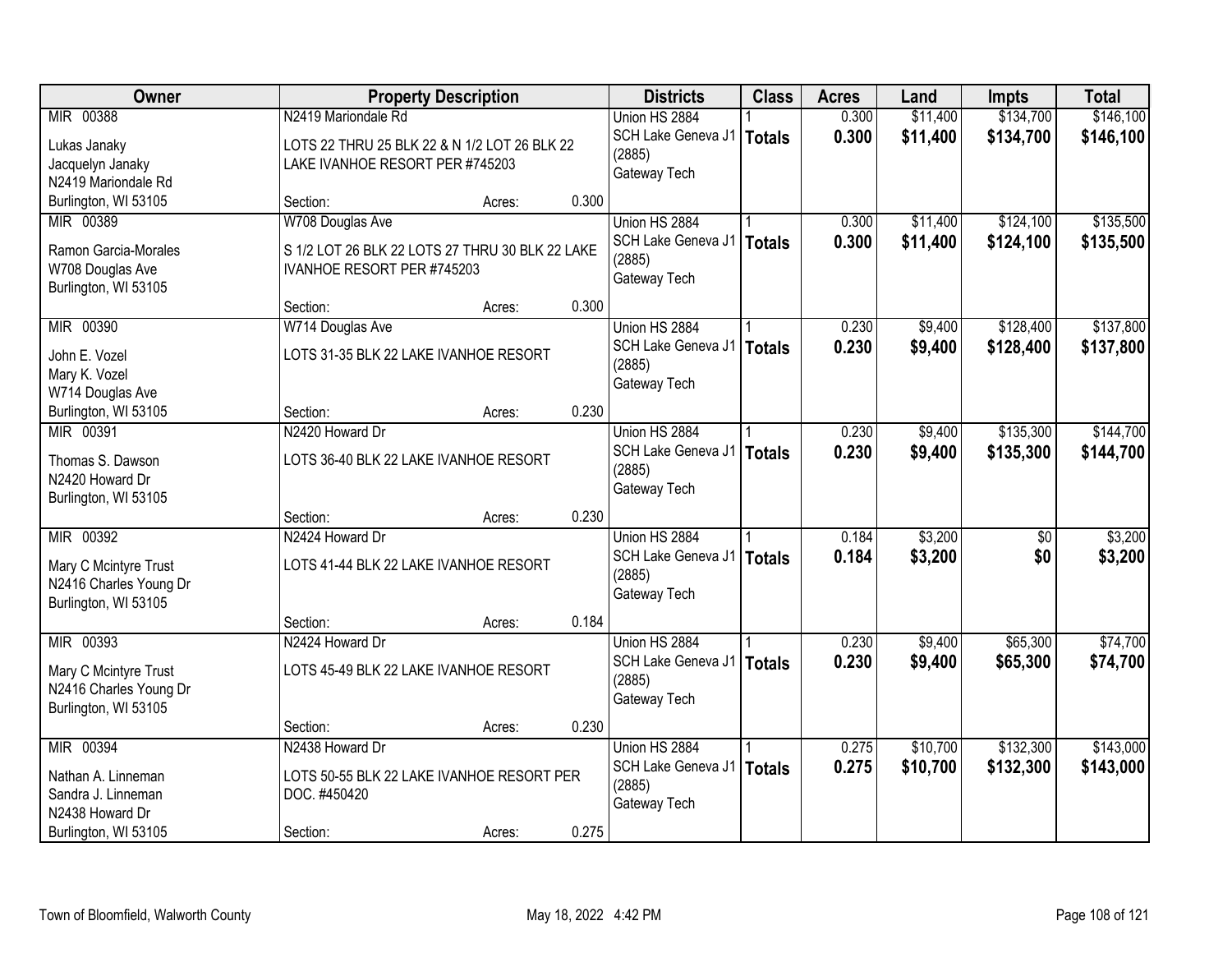| Owner                               |                                     | <b>Property Description</b>                  |       | <b>Districts</b>   | <b>Class</b>  | <b>Acres</b> | Land     | <b>Impts</b>    | <b>Total</b> |
|-------------------------------------|-------------------------------------|----------------------------------------------|-------|--------------------|---------------|--------------|----------|-----------------|--------------|
| MIR 00397                           | N2444 Howard Dr                     |                                              |       | Union HS 2884      |               | 0.443        | \$15,500 | \$92,600        | \$108,100    |
| Dusti Grenus                        |                                     | LOTS 1-3, & 56-60 BLK 22 LAKE IVANHOE RESORT |       | SCH Lake Geneva J1 | <b>Totals</b> | 0.443        | \$15,500 | \$92,600        | \$108,100    |
| N2444 Howard Dr                     |                                     |                                              |       | (2885)             |               |              |          |                 |              |
| Burlington, WI 53105                |                                     |                                              |       | Gateway Tech       |               |              |          |                 |              |
|                                     | Section: 2                          | Acres:                                       | 0.443 |                    |               |              |          |                 |              |
| MIR 00398                           | Dunbar Ave                          |                                              |       | Union HS 2884      |               | 0.230        | \$9,400  | \$0             | \$9,400      |
| Cleatus W. Marshall Jr              | LOTS 1-5 BLK 23 LAKE IVANHOE RESORT |                                              |       | SCH Lake Geneva J1 | <b>Totals</b> | 0.230        | \$9,400  | \$0             | \$9,400      |
| E F. Dubose                         |                                     |                                              |       | (2885)             |               |              |          |                 |              |
| 11209 N Pennsylvania Ave            |                                     |                                              |       | Gateway Tech       |               |              |          |                 |              |
| Kansas City, MO 64155               | Section:                            | Acres:                                       | 0.230 |                    |               |              |          |                 |              |
| MIR 00399                           | Dunbar Ave                          |                                              |       | Union HS 2884      |               | 0.230        | \$9,400  | $\overline{50}$ | \$9,400      |
| Cleatus W. Marshall Jr              |                                     | LOTS 6-10 BLK 23 LAKE IVANHOE RESORT         |       | SCH Lake Geneva J1 | <b>Totals</b> | 0.230        | \$9,400  | \$0             | \$9,400      |
| E F. Dubose                         |                                     |                                              |       | (2885)             |               |              |          |                 |              |
| 11209 N Pennsylvania Ave            |                                     |                                              |       | Gateway Tech       |               |              |          |                 |              |
| Kansas City, MO 64155               | Section:                            | Acres:                                       | 0.230 |                    |               |              |          |                 |              |
| MIR 00401                           | N2489 Crispus Attucks Dr            |                                              |       | Union HS 2884      |               | 0.230        | \$9,400  | \$7,400         | \$16,800     |
| Cleatus W. Marshall Jr              |                                     | LOTS 11-15 BLK 23 LAKE IVANHOE RESORT        |       | SCH Lake Geneva J1 | <b>Totals</b> | 0.230        | \$9,400  | \$7,400         | \$16,800     |
| E F. Dubose                         |                                     |                                              |       | (2885)             |               |              |          |                 |              |
| 11209 N Pennsylvania Ave            |                                     |                                              |       | Gateway Tech       |               |              |          |                 |              |
| Kansas City, MO 64155               | Section:                            | Acres:                                       | 0.230 |                    |               |              |          |                 |              |
| MIR 00402                           | N2483 Crispus Attucks Dr            |                                              |       | Union HS 2884      |               | 0.321        | \$12,000 | \$43,900        | \$55,900     |
|                                     |                                     |                                              |       | SCH Lake Geneva J1 | <b>Totals</b> | 0.321        | \$12,000 | \$43,900        | \$55,900     |
| Jerry G. Newton<br>620 Hillcrest Dr | IVANHOE RESORT PER #653959          | LOTS 16-19 BLK 23 LOTS 53-55 BLK 23 LAKE     |       | (2885)             |               |              |          |                 |              |
| Oregon, WI 53575                    |                                     |                                              |       | Gateway Tech       |               |              |          |                 |              |
|                                     | Section:                            | Acres:                                       | 0.321 |                    |               |              |          |                 |              |
| MIR 00403                           | Crispus Attucks Dr                  |                                              |       | Union HS 2884      |               | 0.230        | \$9,400  | $\sqrt{6}$      | \$9,400      |
| Gabriela Ortiz-Gaspar et al         |                                     | LOTS 20-24 BLK 23 LAKE IVANHOE RESORT        |       | SCH Lake Geneva J1 | <b>Totals</b> | 0.230        | \$9,400  | \$0             | \$9,400      |
| c/o Adrian Toribio-Valladolid       |                                     |                                              |       | (2885)             |               |              |          |                 |              |
| N2474 Lincoln Dr                    |                                     |                                              |       | Gateway Tech       |               |              |          |                 |              |
| Burlington, WI 53105                | Section:                            | Acres:                                       | 0.230 |                    |               |              |          |                 |              |
| MIR 00404                           | Crispus Attucks Dr                  |                                              |       | Union HS 2884      |               | 0.230        | \$9,400  | $\overline{30}$ | \$9,400      |
| Joseph M. James                     |                                     | LOTS 25-29 BLK 23 LAKE IVANHOE RESORT        |       | SCH Lake Geneva J1 | <b>Totals</b> | 0.230        | \$9,400  | \$0             | \$9,400      |
| Ruth E. James                       |                                     |                                              |       | (2885)             |               |              |          |                 |              |
| 3427 Vollmer Rd Unit 307            |                                     |                                              |       | Gateway Tech       |               |              |          |                 |              |
| Flossmoor, IL 60422                 | Section:                            | Acres:                                       | 0.230 |                    |               |              |          |                 |              |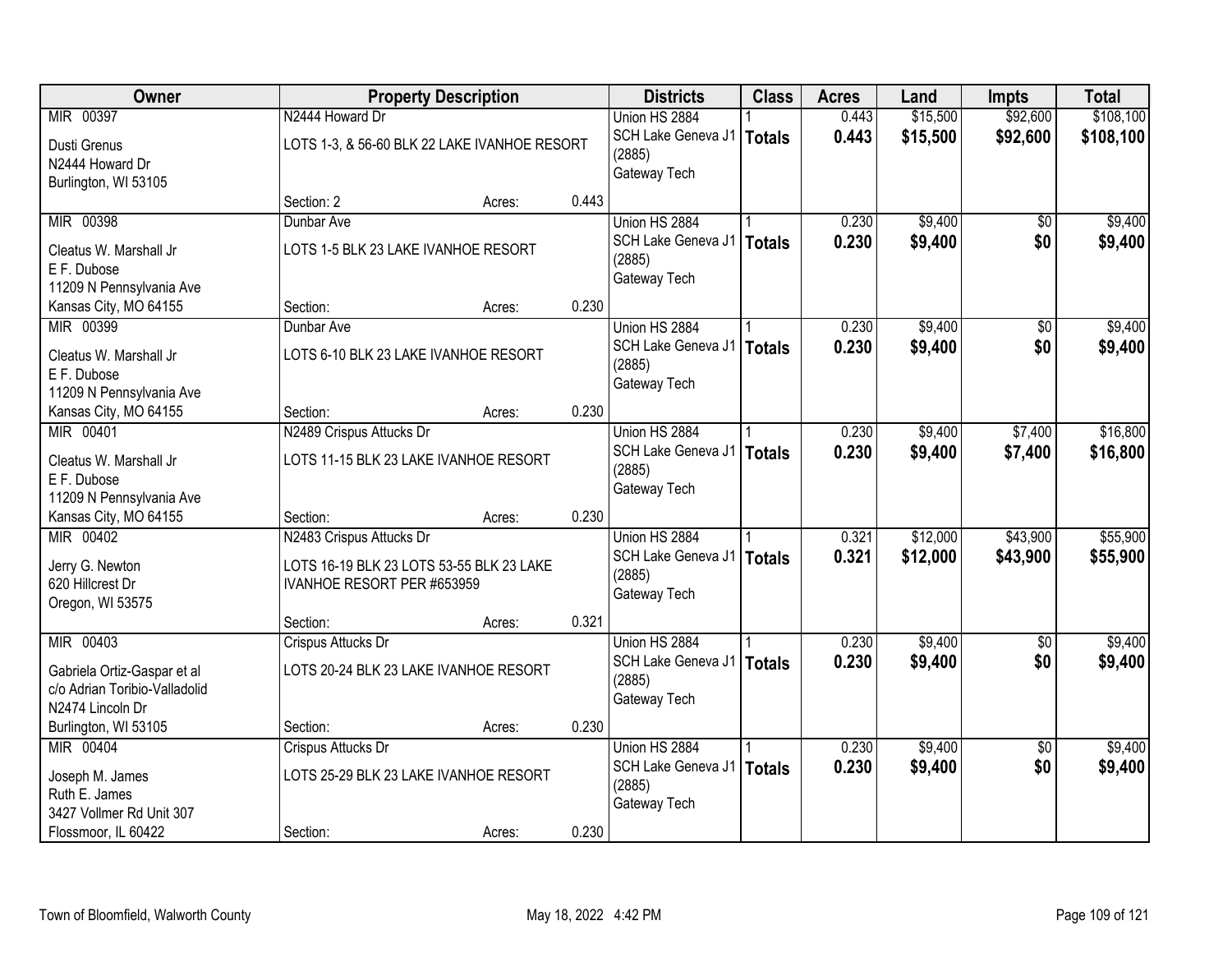| Owner                                    |                                         | <b>Property Description</b> |       | <b>Districts</b>   | <b>Class</b>  | <b>Acres</b> | Land    | Impts           | <b>Total</b> |
|------------------------------------------|-----------------------------------------|-----------------------------|-------|--------------------|---------------|--------------|---------|-----------------|--------------|
| MIR 00405                                | Crispus Attucks Dr                      |                             |       | Union HS 2884      |               | 0.230        | \$9,400 | $\overline{50}$ | \$9,400      |
| Thomas Boyd                              | LOTS 30-34 BLK 23 LAKE IVANHOE RESORT   |                             |       | SCH Lake Geneva J1 | Totals        | 0.230        | \$9,400 | \$0             | \$9,400      |
| Randolph Myricks                         |                                         |                             |       | (2885)             |               |              |         |                 |              |
| 1030 W Bender Rd                         |                                         |                             |       | Gateway Tech       |               |              |         |                 |              |
| Glendale, WI 53217                       | Section:                                | Acres:                      | 0.230 |                    |               |              |         |                 |              |
| MIR 00406                                | <b>Washington Ave</b>                   |                             |       | Union HS 2884      |               | 0.080        | \$1,400 | \$0             | \$1,400      |
| Matthew J. Remec                         | LOT 35 BLK 23 LAKE IVANHOE RESORT       |                             |       | SCH Lake Geneva J1 | <b>Totals</b> | 0.080        | \$1,400 | \$0             | \$1,400      |
| 2337 S 5th Ave                           |                                         |                             |       | (2885)             |               |              |         |                 |              |
| North Riverside, IL 60546                |                                         |                             |       | Gateway Tech       |               |              |         |                 |              |
|                                          | Section:                                | Acres:                      | 0.080 |                    |               |              |         |                 |              |
| MIR 00407                                | W916 Washington Ave                     |                             |       | Union HS 2884      |               | 0.211        | \$8,800 | \$102,200       | \$111,000    |
| Daniel A. Langel                         | LOTS 36-39 BLK 23 LAKE IVANHOE RESORT   |                             |       | SCH Lake Geneva J1 | <b>Totals</b> | 0.211        | \$8,800 | \$102,200       | \$111,000    |
| Belinda K. Langel                        |                                         |                             |       | (2885)             |               |              |         |                 |              |
| W916 Washington Ave                      |                                         |                             |       | Gateway Tech       |               |              |         |                 |              |
| Burlington, WI 53105                     | Section:                                | Acres:                      | 0.211 |                    |               |              |         |                 |              |
| MIR 00408                                | <b>Washington Ave</b>                   |                             |       | Union HS 2884      |               | 0.092        | \$2,700 | \$0             | \$2,700      |
|                                          |                                         |                             |       | SCH Lake Geneva J1 | <b>Totals</b> | 0.092        | \$2,700 | \$0             | \$2,700      |
| Daniel A. Langel                         | LOTS 40 & 41 BLK 23 LAKE IVANHOE RESORT |                             |       | (2885)             |               |              |         |                 |              |
| Belinda K. Langel<br>W916 Washington Ave |                                         |                             |       | Gateway Tech       |               |              |         |                 |              |
| Burlington, WI 53105                     | Section:                                | Acres:                      | 0.092 |                    |               |              |         |                 |              |
| MIR 00409                                | <b>Washington Ave</b>                   |                             |       | Union HS 2884      |               | 0.275        | \$7,500 | \$0             | \$7,500      |
|                                          |                                         |                             |       | SCH Lake Geneva J1 |               | 0.275        | \$7,500 | \$0             | \$7,500      |
| Daniel A. Langel                         | LOTS 42-47 BLK 23 LAKE IVANHOE RESORT   |                             |       | (2885)             | <b>Totals</b> |              |         |                 |              |
| Belinda K. Langel                        |                                         |                             |       | Gateway Tech       |               |              |         |                 |              |
| W916 Washington Ave                      |                                         |                             |       |                    |               |              |         |                 |              |
| Burlington, WI 53105                     | Section:                                | Acres:                      | 0.275 |                    |               |              |         |                 |              |
| MIR 00410                                | <b>Washington Ave</b>                   |                             |       | Union HS 2884      |               | 0.230        | \$6,000 | $\overline{50}$ | \$6,000      |
| Daniel A. Langel                         | LOTS 48-52 BLK 23 LAKE IVANHOE RESORT   |                             |       | SCH Lake Geneva J1 | <b>Totals</b> | 0.230        | \$6,000 | \$0             | \$6,000      |
| Belinda K. Langel                        |                                         |                             |       | (2885)             |               |              |         |                 |              |
| W916 Washington Ave                      |                                         |                             |       | Gateway Tech       |               |              |         |                 |              |
| Burlington, WI 53105                     | Section:                                | Acres:                      | 0.230 |                    |               |              |         |                 |              |
| MIR 00412                                | Ivanhoe Dr                              |                             |       | Union HS 2884      |               | 0.230        | \$9,400 | $\overline{30}$ | \$9,400      |
| Cleatus W. Marshall Jr                   | LOTS 56-60 BLK 23 LAKE IVANHOE RESORT   |                             |       | SCH Lake Geneva J1 | <b>Totals</b> | 0.230        | \$9,400 | \$0             | \$9,400      |
| E F. Dubose                              |                                         |                             |       | (2885)             |               |              |         |                 |              |
| 11209 N Pennsylvania Ave                 |                                         |                             |       | Gateway Tech       |               |              |         |                 |              |
| Kansas City, MO 64155                    | Section:                                | Acres:                      | 0.230 |                    |               |              |         |                 |              |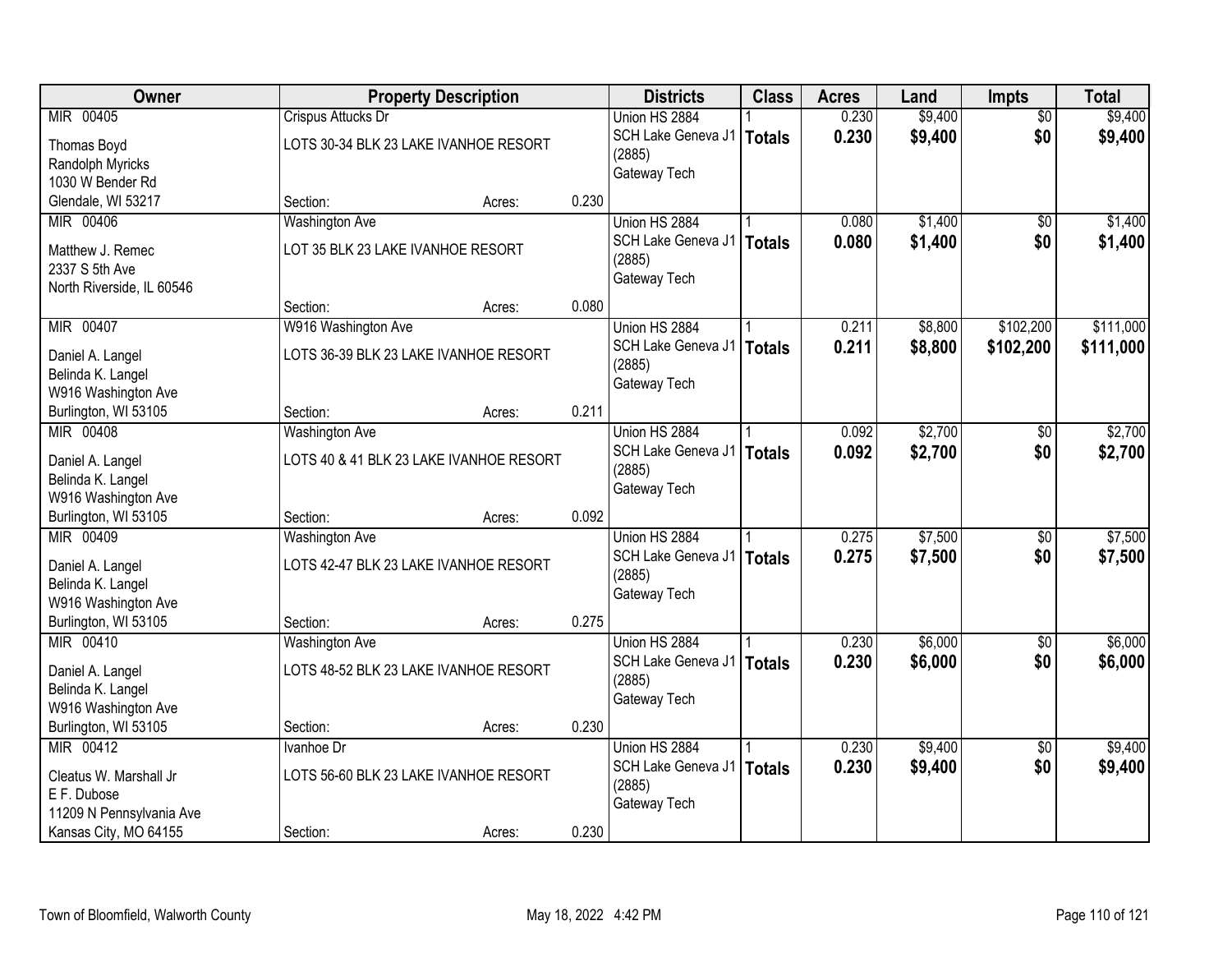| <b>Owner</b>                    |                                             | <b>Property Description</b> |       | <b>Districts</b>   | <b>Class</b>  | <b>Acres</b> | Land     | Impts           | <b>Total</b> |
|---------------------------------|---------------------------------------------|-----------------------------|-------|--------------------|---------------|--------------|----------|-----------------|--------------|
| MIR 00413                       | <b>Washington Ave</b>                       |                             |       | Union HS 2884      |               | 0.174        | \$3,000  | $\overline{50}$ | \$3,000      |
| Lake Ivanhoe Wisconsin Property | LOT 1 BLK 24 LAKE IVANHOE RESORT            |                             |       | SCH Lake Geneva J1 | <b>Totals</b> | 0.174        | \$3,000  | \$0             | \$3,000      |
| Owners Assn, Inc                |                                             |                             |       | (2885)             |               |              |          |                 |              |
| PO Box 446                      |                                             |                             |       | Gateway Tech       |               |              |          |                 |              |
| Lake Geneva, WI 53147           | Section:                                    | Acres:                      | 0.174 |                    |               |              |          |                 |              |
| MIR 00415                       | W935 Washington Ave                         |                             |       | Union HS 2884      |               | 0.698        | \$22,100 | \$178,900       | \$201,000    |
| Elena K. Koles                  | LOTS 2-5 BLK 24 LAKE IVANHOE RESORT PER DOC |                             |       | SCH Lake Geneva J1 | <b>Totals</b> | 0.698        | \$22,100 | \$178,900       | \$201,000    |
| 8841 Mcvicker Ave               | #736256                                     |                             |       | (2885)             |               |              |          |                 |              |
| Morton Grove, IL 60053          |                                             |                             |       | Gateway Tech       |               |              |          |                 |              |
|                                 | Section:                                    | Acres:                      | 0.698 |                    |               |              |          |                 |              |
| MIR 00416                       | W927 Washington Ave                         |                             |       | Union HS 2884      |               | 1.405        | \$37,300 | \$118,900       | \$156,200    |
| Michael W. Blaha                | LOTS 6 THRU 9 BLK 24 LAKE IVANHOE RESORT;   |                             |       | SCH Lake Geneva J1 | <b>Totals</b> | 1.405        | \$37,300 | \$118,900       | \$156,200    |
| W927 Dusable Dr                 | ASSESSMENT INCLUDES MIR-424                 |                             |       | (2885)             |               |              |          |                 |              |
| Burlington, WI 53105            |                                             |                             |       | Gateway Tech       |               |              |          |                 |              |
|                                 | Section:                                    | Acres:                      | 1.405 |                    |               |              |          |                 |              |
| MIR 00417                       | W926 Dusable Dr                             |                             |       | Union HS 2884      |               | 0.585        | \$19,200 | \$86,200        | \$105,400    |
| Richard W. Munch                | LOTS 10-13 BLK 24 LAKE IVANHOE RESORT       |                             |       | SCH Lake Geneva J1 | <b>Totals</b> | 0.585        | \$19,200 | \$86,200        | \$105,400    |
| Susan R. Munch                  |                                             |                             |       | (2885)             |               |              |          |                 |              |
| 40114 94th PI                   |                                             |                             |       | Gateway Tech       |               |              |          |                 |              |
| Genoa City, WI 53128            | Section:                                    | Acres:                      | 0.585 |                    |               |              |          |                 |              |
| MIR 00419                       | W930 Washington Ave                         |                             |       | Union HS 2884      |               | 0.396        | \$14,200 | \$133,800       | \$148,000    |
|                                 |                                             |                             |       | SCH Lake Geneva J1 | <b>Totals</b> | 0.396        | \$14,200 | \$133,800       | \$148,000    |
| Kelly A. Thorsgard              | LOTS 14-16 BLK 24 17571 SQ FT LAKE IVANHOE  |                             |       | (2885)             |               |              |          |                 |              |
| W930 Washington Ave             | <b>RESORT</b>                               |                             |       | Gateway Tech       |               |              |          |                 |              |
| Burlington, WI 53105            |                                             |                             | 0.396 |                    |               |              |          |                 |              |
| MIR 00421                       | Section:<br>Dusable Dr                      | Acres:                      |       | Union HS 2884      |               | 0.275        | \$10,700 | $\overline{50}$ | \$10,700     |
|                                 |                                             |                             |       | SCH Lake Geneva J1 | <b>Totals</b> | 0.275        | \$10,700 | \$0             | \$10,700     |
| <b>Tammy Wetzel</b>             | LOTS 17 & 18 BLK 24 LAKE IVANHOE RESORT     |                             |       | (2885)             |               |              |          |                 |              |
| 516 N 32nd St                   |                                             |                             |       | Gateway Tech       |               |              |          |                 |              |
| Milwaukee, WI 53208             |                                             |                             |       |                    |               |              |          |                 |              |
|                                 | Section:                                    | Acres:                      | 0.275 |                    |               |              |          |                 |              |
| MIR 00422                       | Dusable Dr                                  |                             |       | Union HS 2884      |               | 0.138        | \$2,400  | $\overline{50}$ | \$2,400      |
| Charles J. Williams             | LOT 19 BLK 24 LAKE IVANHOE RESORT           |                             |       | SCH Lake Geneva J1 | <b>Totals</b> | 0.138        | \$2,400  | \$0             | \$2,400      |
| 447 W 97th PI                   |                                             |                             |       | (2885)             |               |              |          |                 |              |
| Chicago, IL 60628-0000          |                                             |                             |       | Gateway Tech       |               |              |          |                 |              |
|                                 | Section:                                    | Acres:                      | 0.138 |                    |               |              |          |                 |              |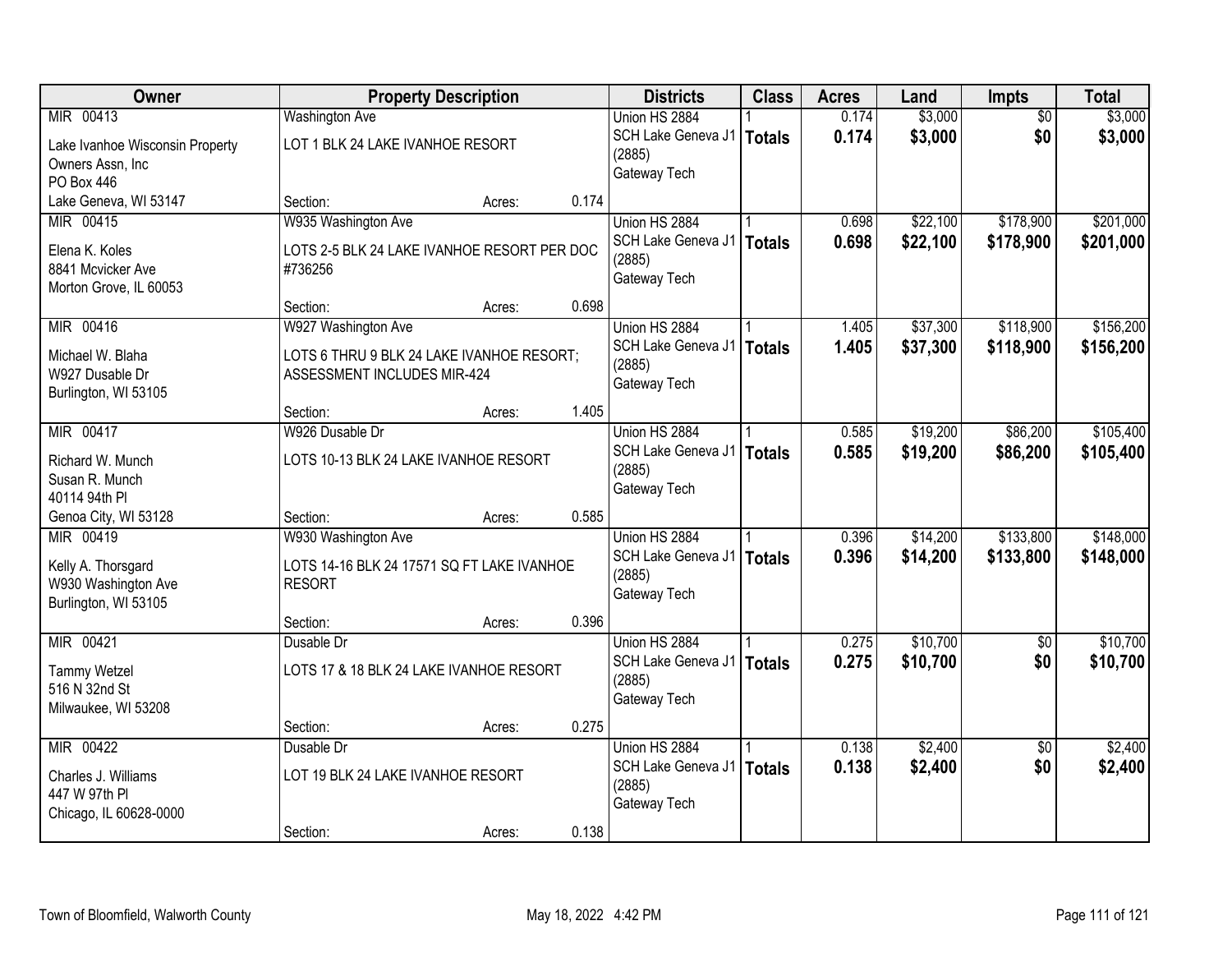| Owner                                  |                                                             | <b>Property Description</b> |       | <b>Districts</b>   | <b>Class</b>    | <b>Acres</b>      | Land     | Impts           | <b>Total</b> |
|----------------------------------------|-------------------------------------------------------------|-----------------------------|-------|--------------------|-----------------|-------------------|----------|-----------------|--------------|
| MIR 00422A                             | Dusable Dr                                                  |                             |       | Union HS 2884      |                 | 0.138             | \$2,400  | $\overline{50}$ | \$2,400      |
| Lake Ivanhoe Wisconsin Property        | LOT 20 BLK 24 LAKE IVANHOE RESORT                           |                             |       | SCH Lake Geneva J1 | <b>Totals</b>   | 0.138             | \$2,400  | \$0             | \$2,400      |
| Owners Association, Inc                |                                                             |                             |       | (2885)             |                 |                   |          |                 |              |
| <b>PO Box 446</b>                      |                                                             |                             |       | Gateway Tech       |                 |                   |          |                 |              |
| Lake Geneva, WI 53147                  | Section:                                                    | Acres:                      | 0.138 |                    |                 |                   |          |                 |              |
| MIR 00423                              | W904 Dunbar Ave                                             |                             |       | Union HS 2884      | $\overline{X4}$ | 0.000             | \$0      | $\overline{50}$ | \$0          |
| Lake Ivanhoe Wisconsin Property        | LOT 21 BLK 24 LAKE IVANHOE RESORT                           |                             |       | SCH Lake Geneva J1 | <b>Totals</b>   | 0.000             | \$0      | \$0             | \$0          |
| Owners Association, Inc.               |                                                             |                             |       | (2885)             |                 |                   |          |                 |              |
| PO Box 446                             |                                                             |                             |       | Gateway Tech       |                 |                   |          |                 |              |
| Lake Geneva, WI 53147                  | Section:                                                    | Acres:                      | 0.000 |                    |                 |                   |          |                 |              |
| MIR 00424                              | Dusable Dr                                                  |                             |       | Union HS 2884      |                 | Assessed with MIR | 00416    |                 |              |
|                                        |                                                             |                             |       | SCH Lake Geneva J1 |                 |                   |          |                 |              |
| Michael W. Blaha                       | LOTS 22 & 23 BLK 24 LAKE IVANHOE RESORT;                    |                             |       | (2885)             |                 |                   |          |                 |              |
| W927 Dusable Dr                        | ASSESSED WITH MIR-416                                       |                             |       | Gateway Tech       |                 |                   |          |                 |              |
| Burlington, WI 53105                   | Section:                                                    | Acres:                      | 0.000 |                    |                 |                   |          |                 |              |
| MIR 00425                              | N2445 Crispus Attucks Dr                                    |                             |       | Union HS 2884      |                 | 0.344             | \$12,700 | \$129,100       | \$141,800    |
|                                        |                                                             |                             |       | SCH Lake Geneva J1 | <b>Totals</b>   | 0.344             | \$12,700 | \$129,100       | \$141,800    |
| Charles M. Duckworth                   | LOTS 1-5 BLK 25 LAKE IVANHOE RESORT                         |                             |       | (2885)             |                 |                   |          |                 |              |
| Amanda M. Duckworth                    |                                                             |                             |       | Gateway Tech       |                 |                   |          |                 |              |
| N2445 Crispus Attucks Dr               |                                                             |                             |       |                    |                 |                   |          |                 |              |
| Burlington, WI 53105                   | Section:                                                    | Acres:                      | 0.344 |                    |                 |                   |          |                 |              |
| MIR 00426                              | N2437 Crispus Attucks Dr                                    |                             |       | Union HS 2884      |                 | 0.402             | \$14,400 | \$138,500       | \$152,900    |
| Erin M. Gabriel                        | LOTS 6-12 BLK 25 LAKE IVANHOE RESORT                        |                             |       | SCH Lake Geneva J1 | <b>Totals</b>   | 0.402             | \$14,400 | \$138,500       | \$152,900    |
| N2437 Crispus Attucks Dr               |                                                             |                             |       | (2885)             |                 |                   |          |                 |              |
| Burlington, WI 53105                   |                                                             |                             |       | Gateway Tech       |                 |                   |          |                 |              |
|                                        | Section:                                                    | Acres:                      | 0.402 |                    |                 |                   |          |                 |              |
| MIR 00428                              | N2433 Crispus Attucks Dr                                    |                             |       | Union HS 2884      |                 | 0.459             | \$15,900 | \$88,500        | \$104,400    |
| Amber A. Timm                          | LOTS 13-20 BLK 25 LAKE IVANHOE RESORT                       |                             |       | SCH Lake Geneva J1 | <b>Totals</b>   | 0.459             | \$15,900 | \$88,500        | \$104,400    |
| c/o Amber A. Timm                      |                                                             |                             |       | (2885)             |                 |                   |          |                 |              |
| PO Box 235                             |                                                             |                             |       | Gateway Tech       |                 |                   |          |                 |              |
| Genoa City, WI 53128                   | Section:                                                    | Acres:                      | 0.459 |                    |                 |                   |          |                 |              |
| MIR 00430                              | N2427 Crispus Attucks Dr                                    |                             |       | Union HS 2884      |                 | 0.287             | \$11,100 | \$156,100       | \$167,200    |
|                                        |                                                             |                             |       | SCH Lake Geneva J1 | <b>Totals</b>   | 0.287             | \$11,100 | \$156,100       | \$167,200    |
| Akilah A. Baker<br>c/o Akilah A. Baker | LOTS 21-25 BLK 25 12520 SQ FT LAKE IVANHOE<br><b>RESORT</b> |                             |       | (2885)             |                 |                   |          |                 |              |
| N2427 Crispus Attucks Dr               |                                                             |                             |       | Gateway Tech       |                 |                   |          |                 |              |
| Burlington, WI 53105                   | Section:                                                    | Acres:                      | 0.287 |                    |                 |                   |          |                 |              |
|                                        |                                                             |                             |       |                    |                 |                   |          |                 |              |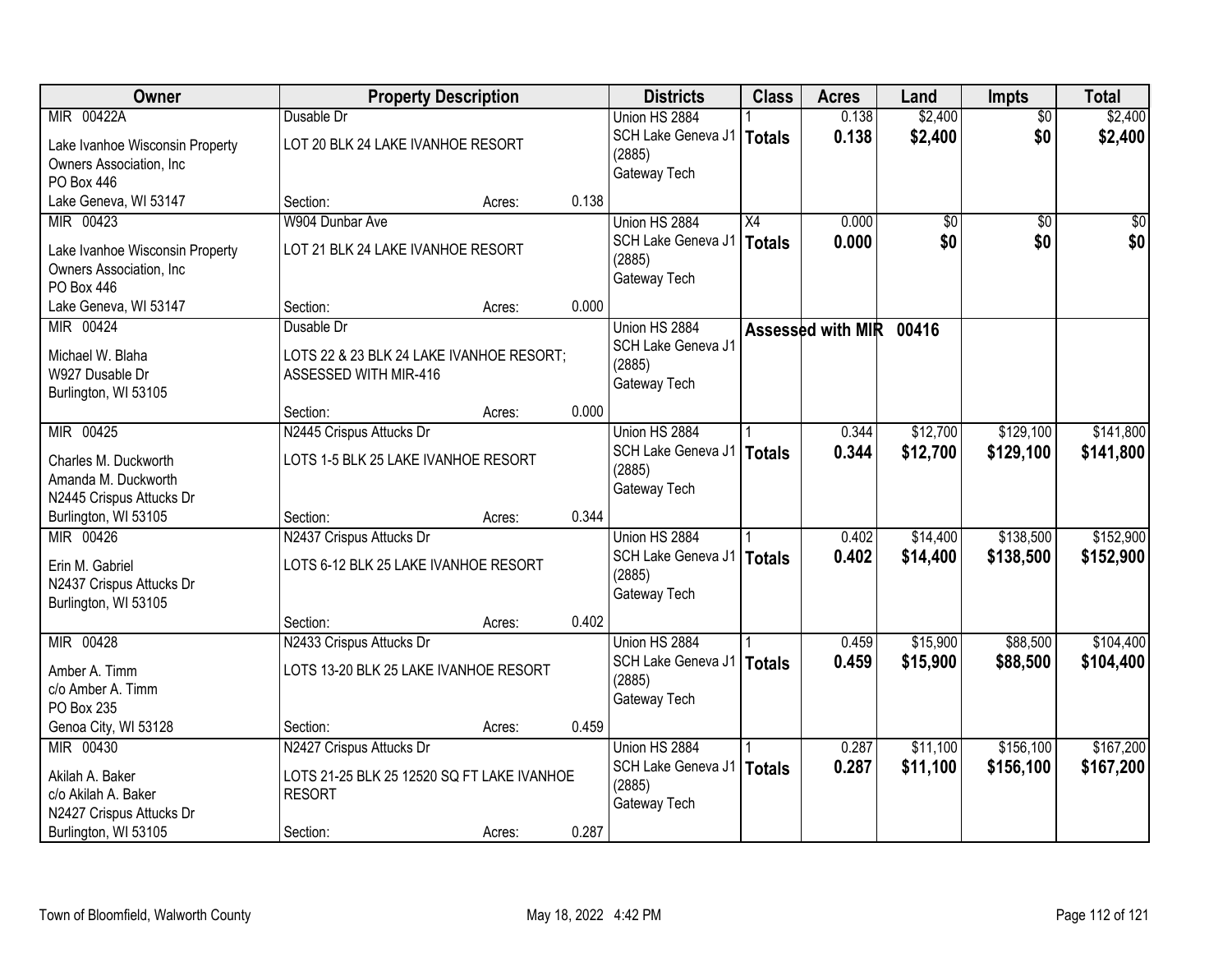| Owner                    |                           | <b>Property Description</b>             |       | <b>Districts</b>                      | <b>Class</b>  | <b>Acres</b> | Land     | <b>Impts</b>    | <b>Total</b> |
|--------------------------|---------------------------|-----------------------------------------|-------|---------------------------------------|---------------|--------------|----------|-----------------|--------------|
| MIR 00431                | Crispus Attucks Dr        |                                         |       | Union HS 2884                         |               | 0.172        | \$7,500  | $\overline{50}$ | \$7,500      |
| Damian T. Orlowski       |                           | LOTS 26-28 BLK 25 LAKE IVANHOE RESORT   |       | SCH Lake Geneva J1                    | Totals        | 0.172        | \$7,500  | \$0             | \$7,500      |
| 39333 Mcaree Rd          |                           |                                         |       | (2885)                                |               |              |          |                 |              |
| Zion, IL 60099           |                           |                                         |       | Gateway Tech                          |               |              |          |                 |              |
|                          | Section:                  | Acres:                                  | 0.172 |                                       |               |              |          |                 |              |
| MIR 00432                | <b>Crispus Attucks Dr</b> |                                         |       | Union HS 2884                         |               | 0.115        | \$3,600  | $\overline{50}$ | \$3,600      |
| Damian T. Orlowski       |                           | LOTS 29 & 30 BLK 25 LAKE IVANHOE RESORT |       | SCH Lake Geneva J1                    | <b>Totals</b> | 0.115        | \$3,600  | \$0             | \$3,600      |
| 39333 Mcaree Rd          |                           |                                         |       | (2885)<br>Gateway Tech                |               |              |          |                 |              |
| Zion, IL 60099           |                           |                                         |       |                                       |               |              |          |                 |              |
|                          | Section:                  | Acres:                                  | 0.115 |                                       |               |              |          |                 |              |
| MIR 00433                | Hillcrest Ln              |                                         |       | Union HS 2884                         |               | 0.187        | \$1,300  | \$0             | \$1,300      |
| Stephanie Carter         |                           | LOTS 31-33 BLK 25 LAKE IVANHOE RESORT   |       | SCH Lake Geneva J1                    | <b>Totals</b> | 0.187        | \$1,300  | \$0             | \$1,300      |
| 2510 12th Ave            |                           |                                         |       | (2885)<br>Gateway Tech                |               |              |          |                 |              |
| Los Angeles, CA 90018    |                           |                                         |       |                                       |               |              |          |                 |              |
|                          | Section:                  | Acres:                                  | 0.187 |                                       |               |              |          |                 |              |
| MIR 00434                | <b>Hillcrest Ln</b>       |                                         |       | Union HS 2884                         |               | 0.310        | \$4,700  | \$0             | \$4,700      |
| Damian T. Orlowski       |                           | LOTS 34-38 BLK 25 LAKE IVANHOE RESORT   |       | SCH Lake Geneva J1                    | Totals        | 0.310        | \$4,700  | \$0             | \$4,700      |
| 39333 Mcaree Rd          |                           |                                         |       | (2885)<br>Gateway Tech                |               |              |          |                 |              |
| Zion, IL 60099           |                           |                                         |       |                                       |               |              |          |                 |              |
|                          | Section:                  | Acres:                                  | 0.310 |                                       |               |              |          |                 |              |
| MIR 00435                | <b>Hillcrest Ln</b>       |                                         |       | Union HS 2884                         |               | 0.329        | \$4,900  | $\overline{50}$ | \$4,900      |
| Damian T. Orlowski       |                           | LOTS 39-43 BLK 25 LAKE IVANHOE RESORT   |       | SCH Lake Geneva J1   Totals<br>(2885) |               | 0.329        | \$4,900  | \$0             | \$4,900      |
| 39333 Mcaree Rd          |                           |                                         |       | Gateway Tech                          |               |              |          |                 |              |
| Zion, IL 60099           |                           |                                         |       |                                       |               |              |          |                 |              |
|                          | Section:                  | Acres:                                  | 0.329 |                                       |               |              |          |                 |              |
| MIR 00436                | <b>Hillcrest Ln</b>       |                                         |       | Union HS 2884                         |               | 0.146        | \$1,000  | $\overline{60}$ | \$1,000      |
| <b>Richard Bertelsen</b> |                           | LOTS 44 & 45 BLK 25 LAKE IVANHOE RESORT |       | SCH Lake Geneva J1<br>(2885)          | Totals        | 0.146        | \$1,000  | \$0             | \$1,000      |
| 1649 Boyd Ave            |                           |                                         |       | Gateway Tech                          |               |              |          |                 |              |
| Racine, WI 53405         |                           |                                         |       |                                       |               |              |          |                 |              |
|                          | Section:                  | Acres:                                  | 0.146 |                                       |               |              |          |                 |              |
| MIR 00437                | Hillcrest Ln              |                                         |       | Union HS 2884                         |               | 0.482        | \$16,500 | $\overline{50}$ | \$16,500     |
| Demetra Ford             |                           | LOTS 46-51 BLK 25 LAKE IVANHOE RESORT   |       | SCH Lake Geneva J1   Totals<br>(2885) |               | 0.482        | \$16,500 | \$0             | \$16,500     |
| 7925 S Mozart St         |                           |                                         |       | Gateway Tech                          |               |              |          |                 |              |
| Chicago, IL 60652        |                           |                                         |       |                                       |               |              |          |                 |              |
|                          | Section:                  | Acres:                                  | 0.482 |                                       |               |              |          |                 |              |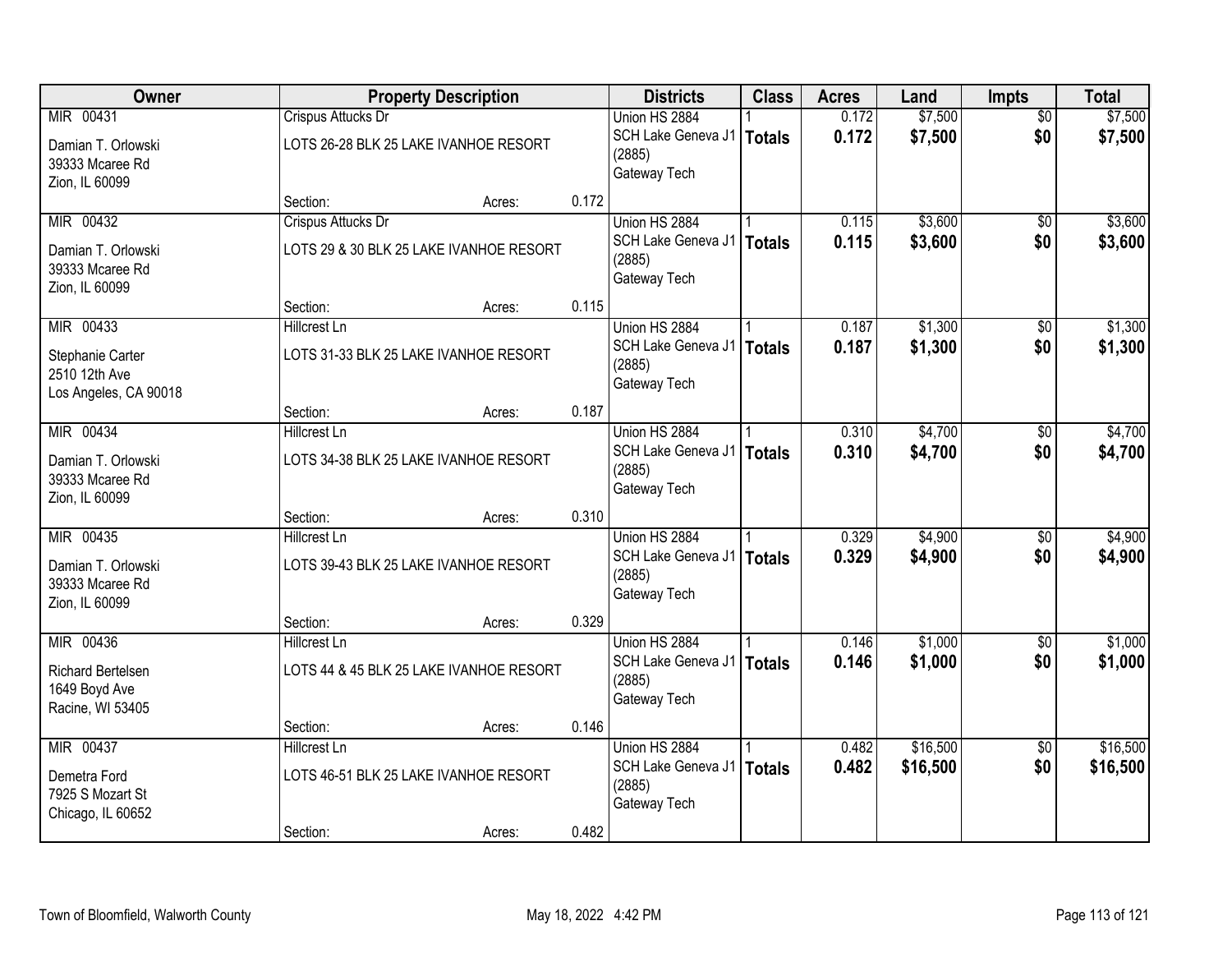| Owner                             | <b>Property Description</b>             |        |       | <b>Districts</b>             | <b>Class</b>  | <b>Acres</b> | Land     | Impts           | <b>Total</b> |
|-----------------------------------|-----------------------------------------|--------|-------|------------------------------|---------------|--------------|----------|-----------------|--------------|
| MIR 00439                         | N2441 Hillcrest Ln                      |        |       | Union HS 2884                |               | 0.358        | \$13,100 | \$224,000       | \$237,100    |
| Edith J. Samet                    | LOTS 52-55 BLK 25 LAKE IVANHOE RESORT   |        |       | SCH Lake Geneva J1           | <b>Totals</b> | 0.358        | \$13,100 | \$224,000       | \$237,100    |
| c/o Edith J. Samet                |                                         |        |       | (2885)                       |               |              |          |                 |              |
| 440 W Colfax                      |                                         |        |       | Gateway Tech                 |               |              |          |                 |              |
| Palatine, IL 60078                | Section:                                | Acres: | 0.358 |                              |               |              |          |                 |              |
| MIR 00440                         | W913 Washington Ave                     |        |       | Union HS 2884                |               | 0.528        | \$17,700 | \$169,600       | \$187,300    |
| Robert J. Gaskins                 | LOTS 56-60 BLK 25 LAKE IVANHOE RESORT   |        |       | SCH Lake Geneva J1           | <b>Totals</b> | 0.528        | \$17,700 | \$169,600       | \$187,300    |
| W913 Washington Ave               |                                         |        |       | (2885)                       |               |              |          |                 |              |
| Burlington, WI 53105              |                                         |        |       | Gateway Tech                 |               |              |          |                 |              |
|                                   | Section:                                | Acres: | 0.528 |                              |               |              |          |                 |              |
| MIR 00441                         | N2415 Crispus Attucks Dr                |        |       | Union HS 2884                |               | 0.402        | \$14,400 | \$224,400       | \$238,800    |
| Peter L. Baker                    | LOTS 1-7 BLK 26 LAKE IVANHOE RESORT PER |        |       | SCH Lake Geneva J1           | Totals        | 0.402        | \$14,400 | \$224,400       | \$238,800    |
| N2415 Crispus Attucks Dr          | #701547                                 |        |       | (2885)                       |               |              |          |                 |              |
| Burlington, WI 53105              |                                         |        |       | Gateway Tech                 |               |              |          |                 |              |
|                                   | Section:                                | Acres: | 0.402 |                              |               |              |          |                 |              |
| MIR 00443                         | N2407 Crispus Attucks Dr                |        |       | Union HS 2884                |               | 0.402        | \$14,400 | \$227,000       | \$241,400    |
|                                   |                                         |        |       | SCH Lake Geneva J1           | Totals        | 0.402        | \$14,400 | \$227,000       | \$241,400    |
| Peter C. Ross III                 | LOTS 8-14 BLK 26 LAKE IVANHOE RESORT    |        |       | (2885)                       |               |              |          |                 |              |
| Catherine A. Ross                 |                                         |        |       | Gateway Tech                 |               |              |          |                 |              |
| N2407 Crispus Attucks Dr          |                                         |        |       |                              |               |              |          |                 |              |
| Burlington, WI 53105<br>MIR 00445 | Section:                                | Acres: | 0.402 |                              |               | 0.115        | \$800    |                 | \$800        |
|                                   | Crispus Attucks Dr                      |        |       | Union HS 2884                |               |              |          | $\overline{30}$ |              |
| <b>Mack Bell</b>                  | LOTS 15 & 16 BLK 26 LAKE IVANHOE RESORT |        |       | SCH Lake Geneva J1<br>(2885) | <b>Totals</b> | 0.115        | \$800    | \$0             | \$800        |
| A E. Bell                         |                                         |        |       | Gateway Tech                 |               |              |          |                 |              |
| C/O M J Ewell                     |                                         |        |       |                              |               |              |          |                 |              |
| 8240 St Lawrence                  | Section:                                | Acres: | 0.115 |                              |               |              |          |                 |              |
| Chicago, IL 60619                 |                                         |        |       |                              |               |              |          |                 |              |
| MIR 00446                         | <b>Crispus Attucks Dr</b>               |        |       | Union HS 2884                |               | 0.459        | \$6,400  | $\overline{30}$ | \$6,400      |
| Jeffrey Baldwin                   | LOTS 17-24 BLK 26 LAKE IVANHOE RESORT   |        |       | SCH Lake Geneva J1           | Totals        | 0.459        | \$6,400  | \$0             | \$6,400      |
| Jennifer L. Baldwin               |                                         |        |       | (2885)                       |               |              |          |                 |              |
| N7313 Mariner Hills Cir           |                                         |        |       | Gateway Tech                 |               |              |          |                 |              |
| Genoa City, WI 53128-0000         | Section:                                | Acres: | 0.459 |                              |               |              |          |                 |              |
| MIR 00448                         | Crispus Attucks Dr                      |        |       | Union HS 2884                |               | 0.082        | \$600    | $\overline{30}$ | \$600        |
| Ola M. Johnson                    | LOT 25 BLK 26 LAKE IVANHOE RESORT       |        |       | SCH Lake Geneva J1           | <b>Totals</b> | 0.082        | \$600    | \$0             | \$600        |
| 41820 W Anne Ln                   |                                         |        |       | (2885)                       |               |              |          |                 |              |
| Maricopa, AZ 85138                |                                         |        |       | Gateway Tech                 |               |              |          |                 |              |
|                                   | Section:                                | Acres: | 0.082 |                              |               |              |          |                 |              |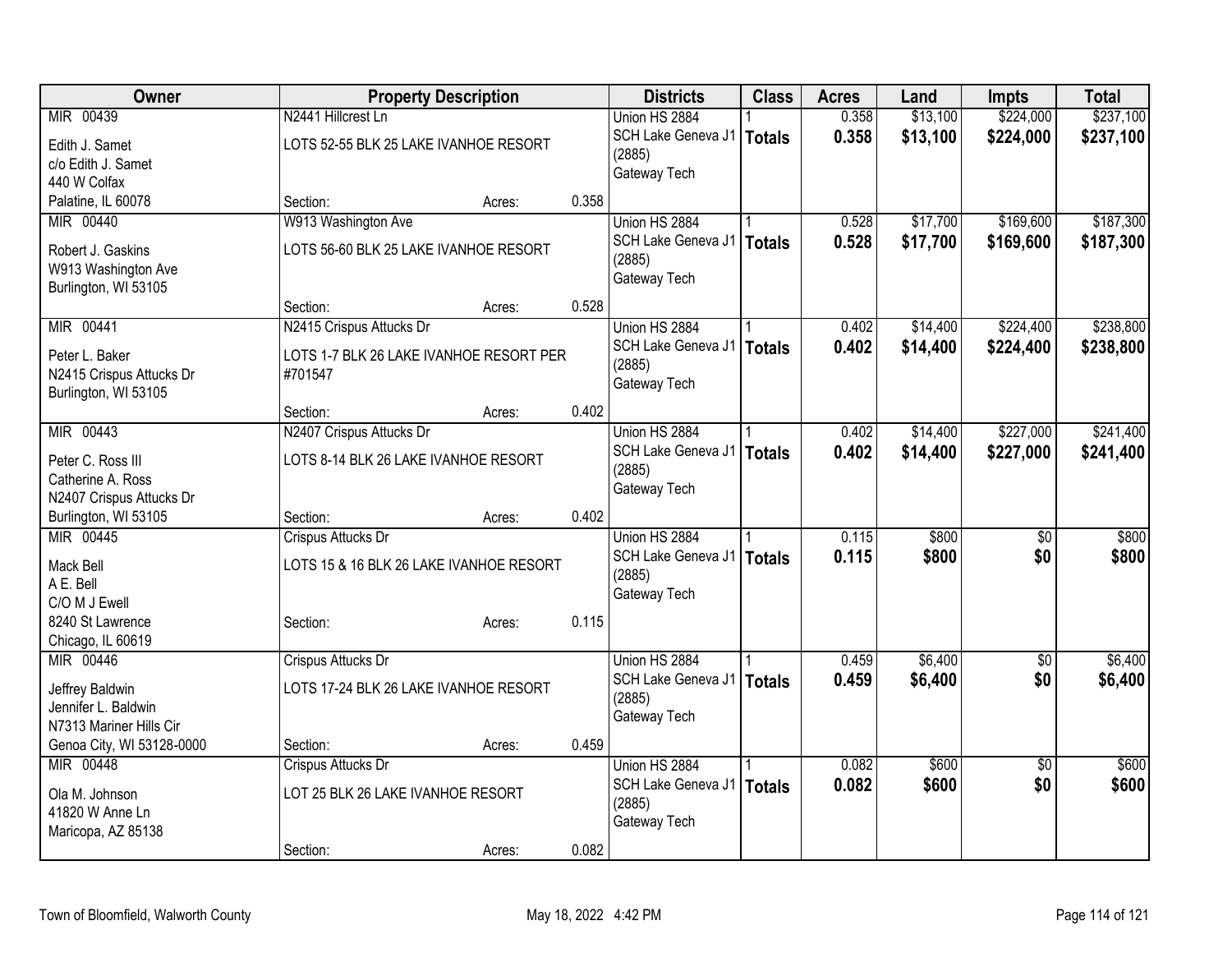| Owner                     |                                     | <b>Property Description</b>           |       | <b>Districts</b>                    | <b>Class</b>  | <b>Acres</b> | Land    | Impts           | <b>Total</b> |
|---------------------------|-------------------------------------|---------------------------------------|-------|-------------------------------------|---------------|--------------|---------|-----------------|--------------|
| MIR 00449                 | Crispus Attucks Dr                  |                                       |       | Union HS 2884                       |               | 0.463        | \$6,400 | $\overline{50}$ | \$6,400      |
| Leon C. Roberts et al     |                                     | LOTS 26-30 BLK 26 LAKE IVANHOE RESORT |       | SCH Lake Geneva J1                  | <b>Totals</b> | 0.463        | \$6,400 | \$0             | \$6,400      |
| W819 Washington Ave       |                                     |                                       |       | (2885)                              |               |              |         |                 |              |
| Burlington, WI 53105      |                                     |                                       |       | Gateway Tech                        |               |              |         |                 |              |
|                           | Section:                            | Acres:                                | 0.463 |                                     |               |              |         |                 |              |
| MIR 00450                 | <b>Crispus Attucks Dr</b>           |                                       |       | Union HS 2884                       |               | 0.414        | \$5,900 | \$0             | \$5,900      |
| Mary E. Dortch et al      |                                     | LOTS 31-35 BLK 26 LAKE IVANHOE RESORT |       | SCH Lake Geneva J1                  | <b>Totals</b> | 0.414        | \$5,900 | \$0             | \$5,900      |
| PO Box 172                |                                     |                                       |       | (2885)<br>Gateway Tech              |               |              |         |                 |              |
| Lake Geneva, WI 53147     |                                     |                                       |       |                                     |               |              |         |                 |              |
|                           | Section:                            | Acres:                                | 0.414 |                                     |               |              |         |                 |              |
| MIR 00451                 | Crispus Attucks Dr                  |                                       |       | Union HS 2884                       |               | 0.350        | \$5,100 | \$0             | \$5,100      |
| Peter L. Baker            |                                     | LOTS 36-40 BLK 26 LAKE IVANHOE RESORT |       | SCH Lake Geneva J1                  | <b>Totals</b> | 0.350        | \$5,100 | \$0             | \$5,100      |
| N2415 Crispus Attucks Dr  |                                     |                                       |       | (2885)<br>Gateway Tech              |               |              |         |                 |              |
| Burlington, WI 53105      |                                     |                                       |       |                                     |               |              |         |                 |              |
|                           | Section:                            | Acres:                                | 0.350 |                                     |               |              |         |                 |              |
| MIR 00452                 | Douglas Ave                         |                                       |       | Union HS 2884                       |               | 0.275        | \$4,300 | \$0             | \$4,300      |
| Peter L. Baker            |                                     | LOTS 41-44 BLK 26 LAKE IVANHOE RESORT |       | SCH Lake Geneva J1                  | <b>Totals</b> | 0.275        | \$4,300 | \$0             | \$4,300      |
| N2415 Crispus Attucks Dr  |                                     |                                       |       | (2885)<br>Gateway Tech              |               |              |         |                 |              |
| Burlington, WI 53105      |                                     |                                       |       |                                     |               |              |         |                 |              |
|                           | Section:                            | Acres:                                | 0.275 |                                     |               |              |         |                 |              |
| MIR 00453                 | Crispus Attucks Dr                  |                                       |       | Union HS 2884                       |               | 0.448        | \$6,200 | $\overline{50}$ | \$6,200      |
| Jeffrey Baldwin           | LOTS 1-6 BLK 27 LAKE IVANHOE RESORT |                                       |       | SCH Lake Geneva J1<br>(2885)        | <b>Totals</b> | 0.448        | \$6,200 | \$0             | \$6,200      |
| Jennifer L. Baldwin       |                                     |                                       |       | Gateway Tech                        |               |              |         |                 |              |
| N7313 Mariner Hills Cir   |                                     |                                       |       |                                     |               |              |         |                 |              |
| Genoa City, WI 53128-0000 | Section:                            | Acres:                                | 0.448 |                                     |               |              |         |                 |              |
| MIR 00454                 | Crispus Attucks Dr                  |                                       |       | Union HS 2884                       |               | 0.287        | \$4,400 | $\overline{50}$ | \$4,400      |
| Wilbert T. Kennedy        |                                     | LOTS 7-11 BLK 27 LAKE IVANHOE RESORT  |       | SCH Lake Geneva J1<br>(2885)        | <b>Totals</b> | 0.287        | \$4,400 | \$0             | \$4,400      |
| N2415 Tuskegee Dr         |                                     |                                       |       | Gateway Tech                        |               |              |         |                 |              |
| Burlington, WI 53105      |                                     |                                       |       |                                     |               |              |         |                 |              |
|                           | Section:                            | Acres:                                | 0.287 |                                     |               |              |         |                 |              |
| MIR 00455                 | Crispus Attucks Dr                  |                                       |       | Union HS 2884<br>SCH Lake Geneva J1 |               | 0.218        | \$3,600 | $\overline{50}$ | \$3,600      |
| Juanita Shepherd          |                                     | LOTS 12-16 BLK 27 LAKE IVANHOE RESORT |       | (2885)                              | <b>Totals</b> | 0.218        | \$3,600 | \$0             | \$3,600      |
| N2494 Giles Rd            |                                     |                                       |       | Gateway Tech                        |               |              |         |                 |              |
| Burlington, WI 53105      |                                     |                                       |       |                                     |               |              |         |                 |              |
|                           | Section:                            | Acres:                                | 0.218 |                                     |               |              |         |                 |              |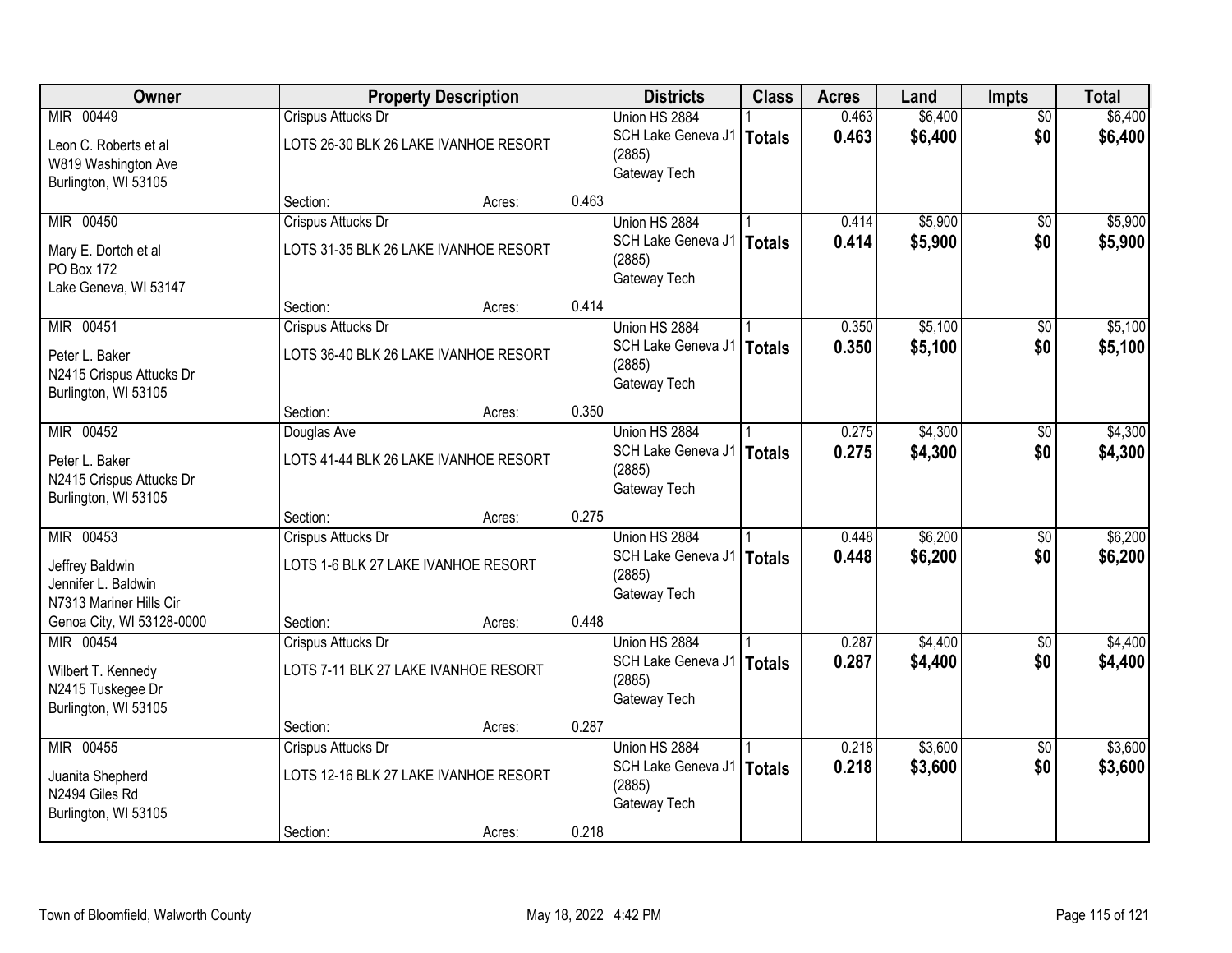| Owner                     |                                            | <b>Property Description</b> |       | <b>Districts</b>            | <b>Class</b>  | <b>Acres</b> | Land    | <b>Impts</b>    | <b>Total</b> |
|---------------------------|--------------------------------------------|-----------------------------|-------|-----------------------------|---------------|--------------|---------|-----------------|--------------|
| MIR 00456                 | <b>Crispus Attucks Dr</b>                  |                             |       | Union HS 2884               |               | 0.207        | \$3,500 | $\overline{30}$ | \$3,500      |
| Lester M. Anglin          | LOTS 17 THRU 21 BLK 27 LAKE IVANHOE RESORT |                             |       | SCH Lake Geneva J1          | Totals        | 0.207        | \$3,500 | \$0             | \$3,500      |
| Paula Anglin              |                                            |                             |       | (2885)                      |               |              |         |                 |              |
| 608 E 33rd PI             |                                            |                             |       | Gateway Tech                |               |              |         |                 |              |
| Chicago, IL 60616         | Section:                                   | Acres:                      | 0.207 |                             |               |              |         |                 |              |
| MIR 00457                 | Crispus Attucks Dr                         |                             |       | Union HS 2884               |               | 0.207        | \$3,500 | $\overline{50}$ | \$3,500      |
| Clemmie L. Johnson        | LOTS 22-26 BLK 27 LAKE IVANHOE RESORT      |                             |       | SCH Lake Geneva J1          | <b>Totals</b> | 0.207        | \$3,500 | \$0             | \$3,500      |
| Johnnie M. Johnson        |                                            |                             |       | (2885)                      |               |              |         |                 |              |
| 20180 N Riverbank Rd      |                                            |                             |       | Gateway Tech                |               |              |         |                 |              |
| Maricopa, AZ 85138        | Section:                                   | Acres:                      | 0.207 |                             |               |              |         |                 |              |
| MIR 00458                 | Crispus Attucks Dr                         |                             |       | Union HS 2884               |               | 0.264        | \$4,200 | \$0             | \$4,200      |
|                           |                                            |                             |       | SCH Lake Geneva J1          | <b>Totals</b> | 0.264        | \$4,200 | \$0             | \$4,200      |
| George W Kidd Trust       | LOTS 27-31 BLK 27 LAKE IVANHOE RESORT      |                             |       | (2885)                      |               |              |         |                 |              |
| C/O Elizabeth A Henley    |                                            |                             |       | Gateway Tech                |               |              |         |                 |              |
| 2507 Casa Bona Ave        |                                            |                             |       |                             |               |              |         |                 |              |
| Belmont, CA 94002         | Section:                                   | Acres:                      | 0.264 |                             |               |              |         |                 |              |
| MIR 00459                 | Crispus Attucks Dr                         |                             |       | Union HS 2884               |               | 0.275        | \$4,300 | \$0             | \$4,300      |
| Mary C Mcintyre Trust     | LOTS 32-36 BLK 27 LAKE IVANHOE RESORT      |                             |       | SCH Lake Geneva J1          | Totals        | 0.275        | \$4,300 | \$0             | \$4,300      |
| N2416 Charles Young Dr    |                                            |                             |       | (2885)                      |               |              |         |                 |              |
| Burlington, WI 53105      |                                            |                             |       | Gateway Tech                |               |              |         |                 |              |
|                           | Section:                                   | Acres:                      | 0.275 |                             |               |              |         |                 |              |
| MIR 00461                 | <b>Bloomfield Rd</b>                       |                             |       | Union HS 2884               |               | 0.248        | \$4,000 | \$0             | \$4,000      |
| Alvin J. Kordoske         | LOTS 37-42 BLK 27 LAKE IVANHOE RESORT      |                             |       | SCH Lake Geneva J1          | Totals        | 0.248        | \$4,000 | \$0             | \$4,000      |
| c/o Alvin J. Kordoske III |                                            |                             |       | (2885)                      |               |              |         |                 |              |
| N2480 Lyons Rd            |                                            |                             |       | Gateway Tech                |               |              |         |                 |              |
| Lake Geneva, WI 53147     | Section:                                   | Acres:                      | 0.248 |                             |               |              |         |                 |              |
| MIR 00463                 | <b>Bloomfield Rd</b>                       |                             |       | Union HS 2884               |               | 0.317        | \$4,800 | $\sqrt{6}$      | \$4,800      |
|                           |                                            |                             |       | SCH Lake Geneva J1   Totals |               | 0.317        | \$4,800 | \$0             | \$4,800      |
| Alvin J. Kordoske         | LOS 43-50 BLK 27 LAKE IVANHOE RESORT       |                             |       | (2885)                      |               |              |         |                 |              |
| c/o Alvin J. Kordoske III |                                            |                             |       | Gateway Tech                |               |              |         |                 |              |
| N2480 Lyons Rd            |                                            |                             |       |                             |               |              |         |                 |              |
| Lake Geneva, WI 53147     | Section:                                   | Acres:                      | 0.317 |                             |               |              |         |                 |              |
| MIR 00465                 | Lake St                                    |                             |       | Union HS 2884               |               | 0.425        | \$6,000 | $\overline{50}$ | \$6,000      |
| <b>Felicia Bailey</b>     | LOTS 1-8 BLK 28 LAKE IVANHOE RESORT        |                             |       | SCH Lake Geneva J1          | Totals        | 0.425        | \$6,000 | \$0             | \$6,000      |
| Thomas G. Sawyer          |                                            |                             |       | (2885)                      |               |              |         |                 |              |
| 1862 Amargosa Dr          |                                            |                             |       | Gateway Tech                |               |              |         |                 |              |
| Palmdale, CA 93551        | Section:                                   | Acres:                      | 0.425 |                             |               |              |         |                 |              |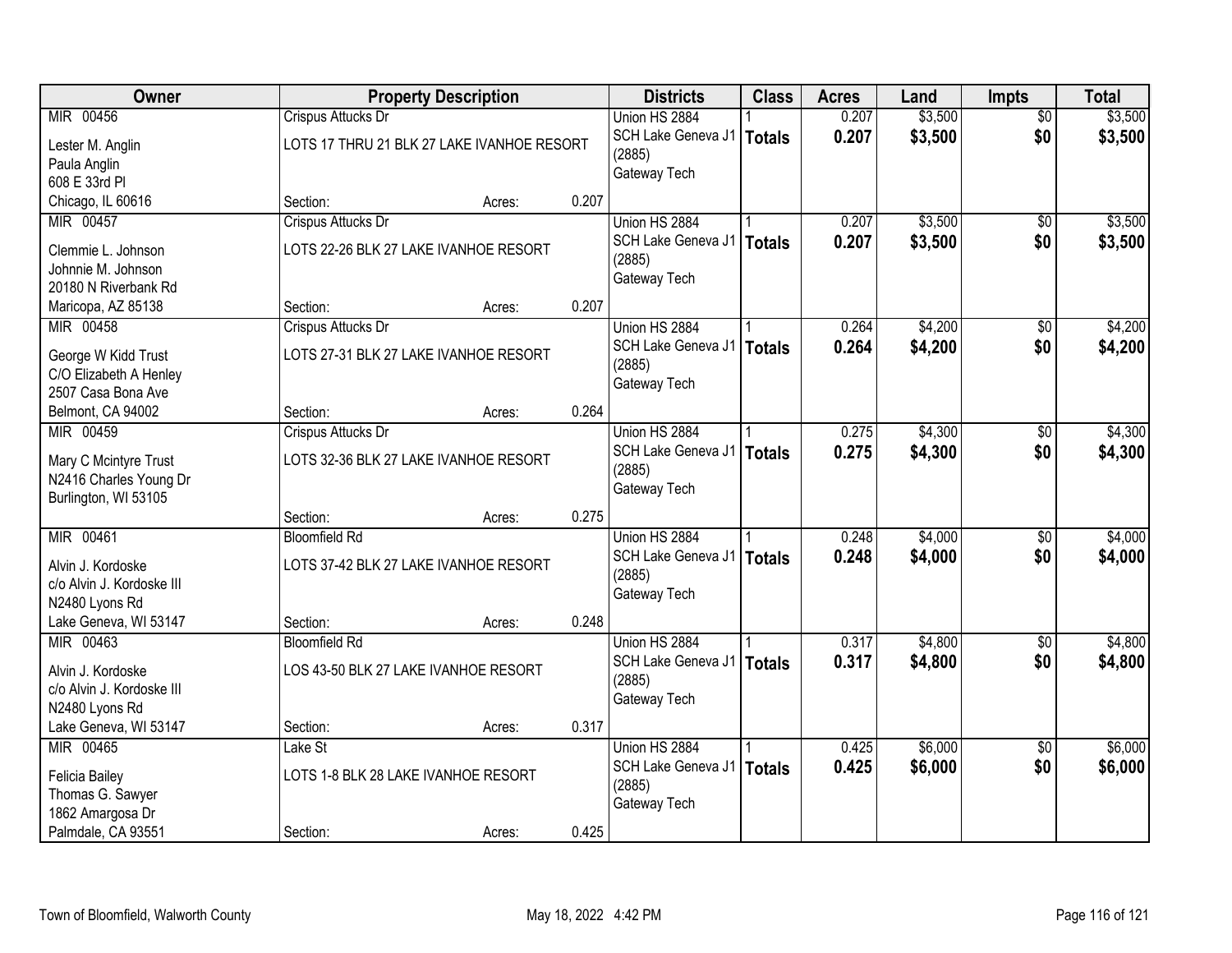| Owner                            | <b>Property Description</b>                    | <b>Districts</b>            | <b>Class</b>  | <b>Acres</b> | Land      | Impts           | <b>Total</b> |
|----------------------------------|------------------------------------------------|-----------------------------|---------------|--------------|-----------|-----------------|--------------|
| MIR 00467                        | South Rd                                       | Union HS 2884               |               | 0.441        | \$6,200   | $\overline{50}$ | \$6,200      |
| Zbigniew E. Kasperek             | LOTS 9-14 BLK 28 LAKE IVANHOE RESORT           | SCH Lake Geneva J1          | Totals        | 0.441        | \$6,200   | \$0             | \$6,200      |
| W1084 Bloomfield Rd              |                                                | (2885)                      |               |              |           |                 |              |
| Lake Geneva, WI 53147-0000       |                                                | Gateway Tech                |               |              |           |                 |              |
|                                  | 0.441<br>Section:<br>Acres:                    |                             |               |              |           |                 |              |
| MIR 00468                        | South Rd                                       | Union HS 2884               |               | 0.414        | \$2,400   | $\overline{30}$ | \$2,400      |
|                                  |                                                | SCH Lake Geneva J1          | Totals        | 0.414        | \$2,400   | \$0             | \$2,400      |
| Alvin J. Kordoske                | LOTS 15-19 BLK 28 LAKE IVANHOE RESORT          | (2885)                      |               |              |           |                 |              |
| c/o Alvin J. Kordoske III        |                                                | Gateway Tech                |               |              |           |                 |              |
| N2480 Lyons Rd                   |                                                |                             |               |              |           |                 |              |
| Lake Geneva, WI 53147            | 0.414<br>Section:<br>Acres:                    |                             |               |              |           |                 |              |
| MTU 00001                        | W1119 Trieste Dr                               | Union HS 2884               |               | 5.069        | \$95,700  | \$432,800       | \$528,500    |
| Mark F Hayes Trust et al         | LOT 1 TUSCANY OF LAKE GENEVA AS RECORDED       | SCH Lake Geneva J1          | <b>Totals</b> | 5.069        | \$95,700  | \$432,800       | \$528,500    |
| c/o Mark F Hayes Revocable Trust | IN CAB B SLIDE 122 WCR. LOCATED IN NW 1/4      | (2885)                      |               |              |           |                 |              |
| W1119 Trieste Dr                 | SECTION 3 T1N R18E. 220819 SQ FT. OMITS MB 3-4 | Gateway Tech                |               |              |           |                 |              |
| Lake Geneva, WI 53147            | Section: 3<br>5.069<br>Acres:                  |                             |               |              |           |                 |              |
| MTU 00002                        | W1121 Siena Cir                                | Union HS 2884               |               | 5.010        | \$95,100  | \$372,100       | \$467,200    |
|                                  |                                                | SCH Lake Geneva J1          | <b>Totals</b> | 5.010        | \$95,100  | \$372,100       | \$467,200    |
| Kevin J. Roblee                  | LOT 2 TUSCANY OF LAKE GENEVA AS RECORDED       | (2885)                      |               |              |           |                 |              |
| Michelle A. Roblee               | IN CAB B SLIDE 122 WCR. LOCATED IN NW 1/4      | Gateway Tech                |               |              |           |                 |              |
| W1121 Siena Cir                  | SECTION 3 T1N R18E. 218236 SQ FT. OMITS MB 3-4 |                             |               |              |           |                 |              |
| Lake Geneva, WI 53147            | Section:<br>5.010<br>Acres:                    |                             |               |              |           |                 |              |
| MTU 00003                        | W1135 Siena Cir                                | Union HS 2884               |               | 6.168        | \$106,700 | \$386,500       | \$493,200    |
| John K. Stuckey                  | LOT 3 TUSCANY OF LAKE GENEVA AS RECORDED       | SCH Lake Geneva J1          | <b>Totals</b> | 6.168        | \$106,700 | \$386,500       | \$493,200    |
| Christiane M. Stuckey            | IN CAB B SLIDE 122 WCR. LOCATED IN NW 1/4      | (2885)                      |               |              |           |                 |              |
| W1135 Siena Cir                  | SECTION 3 T1N R18E. 268668 SQ FT. OMITS MB 3-4 | Gateway Tech                |               |              |           |                 |              |
| Lake Geneva, WI 53147            | 6.168<br>Section:<br>Acres:                    |                             |               |              |           |                 |              |
| MTU 00004                        | Siena Cir                                      | Union HS 2884               |               | 5.010        | \$95,100  | $\overline{60}$ | \$95,100     |
|                                  |                                                | SCH Lake Geneva J1   Totals |               | 5.010        | \$95,100  | \$0             | \$95,100     |
| John K. Stuckey                  | LOT 4 TUSCANY OF LAKE GENEVA AS RECORDED       | (2885)                      |               |              |           |                 |              |
| Christiane M. Stuckey            | IN CAB B SLIDE 122 WCR. LOCATED IN NW 1/4      | Gateway Tech                |               |              |           |                 |              |
| W1135 Sienna Cir                 | SECTION 3 T1N R18E. 218235 SQ FT. OMITS MB 3-4 |                             |               |              |           |                 |              |
| Lake Geneva, WI 53147            | 5.010<br>Section:<br>Acres:                    |                             |               |              |           |                 |              |
| MTU 00005                        | W1183 Siena Cir                                | Union HS 2884               |               | 5.010        | \$95,100  | \$557,100       | \$652,200    |
| Robert G. Voves                  | LOT 5 TUSCANY OF LAKE GENEVA AS RECORDED       | SCH Lake Geneva J1          | Totals        | 5.010        | \$95,100  | \$557,100       | \$652,200    |
| W1183 Siena Cir                  | IN CAB B SLIDE 122 WCR. LOCATED IN NW 1/4      | (2885)                      |               |              |           |                 |              |
| Lake Geneva, WI 53147            | SECTION 3 T1N R18E. 218235 SQ FT. OMITS MB 3-4 | Gateway Tech                |               |              |           |                 |              |
|                                  | 5.010<br>Section:<br>Acres:                    |                             |               |              |           |                 |              |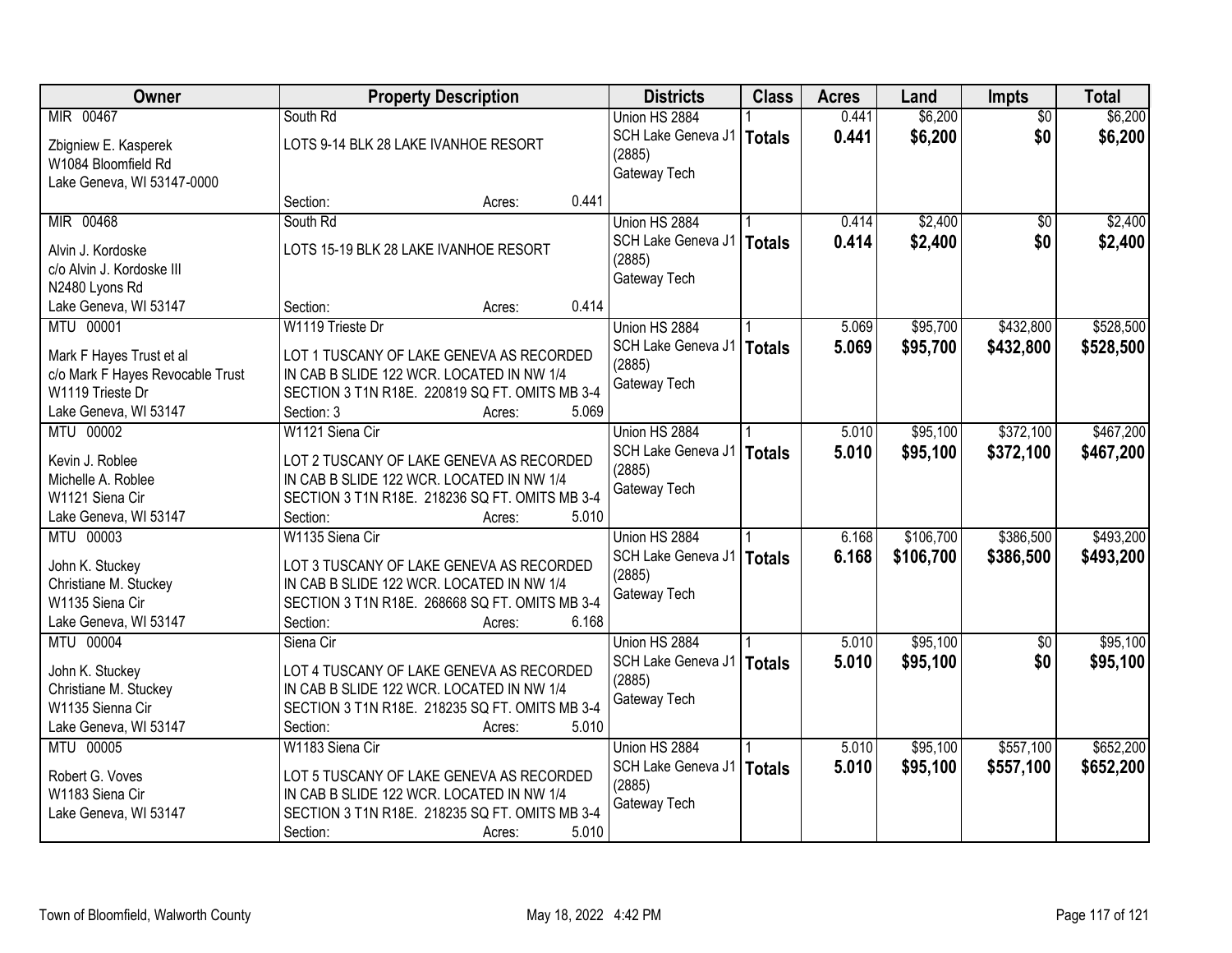| MTU 00006<br>Union HS 2884<br>5.010<br>\$1,000<br>Siena Cir<br>$\overline{50}$<br>\$1,000<br>\$1,000<br>SCH Lake Geneva J1<br>5.010<br>\$0<br><b>Totals</b><br>LOT 6 TUSCANY OF LAKE GENEVA AS RECORDED<br>Benjamin Kuzniar Trust<br>(2885)<br>IN CAB B SLIDE 122 WCR. LOCATED IN NW 1/4<br>7n469 Wagontire Rd<br>Gateway Tech<br>Saint Charles, IL 60175<br>SECTION 3 T1N R18E. 218236 SQ FT. OMITS MB 3-4<br>5.010<br>Section:<br>Acres:<br>MTU 00007<br>\$98,300<br>\$98,300<br>Union HS 2884<br>5.329<br>$\overline{50}$<br>Siena Cir<br>5.329<br>\$98,300<br>\$0<br>SCH Lake Geneva J1<br>\$98,300<br><b>Totals</b><br>LOT 7 TUSCANY OF LAKE GENEVA AS RECORDED<br>Dan Gunderson<br>(2885)<br>Candace Gunderson<br>IN CAB B SLIDE 122 WCR. LOCATED IN NW 1/4<br>Gateway Tech<br>SECTION 3 T1N R18E. 232140 SQ FT. OMITS MB 3-4<br>7354 Hilltop Ln<br>5.329<br>Lake Geneva, WI 53147<br>Section:<br>Acres:<br>\$108,700<br>\$534,500<br>MTU 00008<br>W1257 Siena Cir<br>Union HS 2884<br>\$425,800<br>6.366<br>SCH Lake Geneva J1<br>6.366<br>\$108,700<br>\$425,800<br>\$534,500<br><b>Totals</b><br>LOT 8 TUSCANY OF LAKE GENEVA AS RECORDED<br>Yorgen Nor Trust<br>(2885)<br>Terry J Nor Trust<br>IN CAB B SLIDE 122 WCR. LOCATED IN NW 1/4<br>Gateway Tech<br>W1257 Siena Cir<br>SECTION 3 T1N R18E. 277289 SQ FT. OMITS MB 3-4<br>Lake Geneva, WI 53147<br>6.366<br>Section:<br>Acres:<br>MTU 00009<br>W1267 Siena Cir<br>\$95,100<br>\$410,400<br>\$505,500<br>Union HS 2884<br>5.010<br>SCH Lake Geneva J1<br>5.010<br>\$95,100<br>\$410,400<br>\$505,500<br><b>Totals</b><br>Brandon T. James<br>LOT 9 TUSCANY OF LAKE GENEVA AS RECORDED<br>(2885)<br>April A. James<br>IN CAB B SLIDE 122 WCR. LOCATED IN NW 1/4<br>Gateway Tech<br>W1267 Siena Cir<br>SECTION 3 T1N R18E. 218237 SQ FT. OMITS MB 3-4<br>Lake Geneva, WI 53147<br>Section:<br>5.010<br>Acres:<br>\$408,300<br>MTU 00010<br>W1281 Siena Cir<br>5.025<br>\$95,300<br>Union HS 2884<br>5.025<br>\$95,300<br>\$408,300<br>SCH Lake Geneva J1<br><b>Totals</b><br>Eric E. Swanson<br>LOT 10 TUSCANY OF LAKE GENEVA AS RECORDED<br>(2885)<br>Jennifer Swanson<br>IN CAB B SLIDE 122 WCR. LOCATED IN NW 1/4<br>Gateway Tech<br>1521 N Pepper Tree Dr<br>SECTION 3 T1N R18E. 218908 SQ FT. OMITS MB 3-4<br>Palatine, IL 60067<br>5.025<br>Section:<br>Acres:<br>MTU 00011<br>5.233<br>\$97,300<br>\$550,200<br>W1299 Siena Cir<br>Union HS 2884<br>\$97,300<br>SCH Lake Geneva J1<br>5.233<br>\$550,200<br><b>Totals</b><br>Steven M. Weiner<br>LOT 11 TUSCANY OF LAKE GENEVA AS RECORDED<br>(2885)<br>Wendy P. Weiner<br>IN CAB B SLIDE 122 WCR. LOCATED IN NW 1/4<br>Gateway Tech<br>W1299 Trieste Dr<br>SECTION 3 T1N R18E. 227945 SQ FT. OMITS MB 3-4<br>Lake Geneva, WI 53147<br>Section:<br>5.233<br>Acres:<br>\$317,400<br>MTU 00012<br>N2455 Chianti Ct<br>Union HS 2884<br>\$96,000<br>\$413,400<br>5.098<br>5.098<br>SCH Lake Geneva J1<br>\$96,000<br>\$317,400<br>\$413,400<br><b>Totals</b><br>David T. Smith<br>LOT 12 TUSCANY OF LAKE GENEVA AS RECORDED<br>(2885)<br>IN CAB B SLIDE 122 WCR. LOCATED IN NW 1/4<br>Tracy L. Smith<br>Gateway Tech | Owner            | <b>Property Description</b>                    | <b>Districts</b> | <b>Class</b> | <b>Acres</b> | Land    | Impts | <b>Total</b> |
|----------------------------------------------------------------------------------------------------------------------------------------------------------------------------------------------------------------------------------------------------------------------------------------------------------------------------------------------------------------------------------------------------------------------------------------------------------------------------------------------------------------------------------------------------------------------------------------------------------------------------------------------------------------------------------------------------------------------------------------------------------------------------------------------------------------------------------------------------------------------------------------------------------------------------------------------------------------------------------------------------------------------------------------------------------------------------------------------------------------------------------------------------------------------------------------------------------------------------------------------------------------------------------------------------------------------------------------------------------------------------------------------------------------------------------------------------------------------------------------------------------------------------------------------------------------------------------------------------------------------------------------------------------------------------------------------------------------------------------------------------------------------------------------------------------------------------------------------------------------------------------------------------------------------------------------------------------------------------------------------------------------------------------------------------------------------------------------------------------------------------------------------------------------------------------------------------------------------------------------------------------------------------------------------------------------------------------------------------------------------------------------------------------------------------------------------------------------------------------------------------------------------------------------------------------------------------------------------------------------------------------------------------------------------------------------------------------------------------------------------------------------------------------------------------------------------------------------------------------------------------------------------------------------------------------------------------------------------------------------------------------------------------------------------------------------------------------------------------------------------------------------|------------------|------------------------------------------------|------------------|--------------|--------------|---------|-------|--------------|
|                                                                                                                                                                                                                                                                                                                                                                                                                                                                                                                                                                                                                                                                                                                                                                                                                                                                                                                                                                                                                                                                                                                                                                                                                                                                                                                                                                                                                                                                                                                                                                                                                                                                                                                                                                                                                                                                                                                                                                                                                                                                                                                                                                                                                                                                                                                                                                                                                                                                                                                                                                                                                                                                                                                                                                                                                                                                                                                                                                                                                                                                                                                                        |                  |                                                |                  |              |              | \$1,000 |       |              |
|                                                                                                                                                                                                                                                                                                                                                                                                                                                                                                                                                                                                                                                                                                                                                                                                                                                                                                                                                                                                                                                                                                                                                                                                                                                                                                                                                                                                                                                                                                                                                                                                                                                                                                                                                                                                                                                                                                                                                                                                                                                                                                                                                                                                                                                                                                                                                                                                                                                                                                                                                                                                                                                                                                                                                                                                                                                                                                                                                                                                                                                                                                                                        |                  |                                                |                  |              |              |         |       |              |
| \$503,600<br>\$503,600<br>\$647,500<br>\$647,500                                                                                                                                                                                                                                                                                                                                                                                                                                                                                                                                                                                                                                                                                                                                                                                                                                                                                                                                                                                                                                                                                                                                                                                                                                                                                                                                                                                                                                                                                                                                                                                                                                                                                                                                                                                                                                                                                                                                                                                                                                                                                                                                                                                                                                                                                                                                                                                                                                                                                                                                                                                                                                                                                                                                                                                                                                                                                                                                                                                                                                                                                       |                  |                                                |                  |              |              |         |       |              |
|                                                                                                                                                                                                                                                                                                                                                                                                                                                                                                                                                                                                                                                                                                                                                                                                                                                                                                                                                                                                                                                                                                                                                                                                                                                                                                                                                                                                                                                                                                                                                                                                                                                                                                                                                                                                                                                                                                                                                                                                                                                                                                                                                                                                                                                                                                                                                                                                                                                                                                                                                                                                                                                                                                                                                                                                                                                                                                                                                                                                                                                                                                                                        |                  |                                                |                  |              |              |         |       |              |
|                                                                                                                                                                                                                                                                                                                                                                                                                                                                                                                                                                                                                                                                                                                                                                                                                                                                                                                                                                                                                                                                                                                                                                                                                                                                                                                                                                                                                                                                                                                                                                                                                                                                                                                                                                                                                                                                                                                                                                                                                                                                                                                                                                                                                                                                                                                                                                                                                                                                                                                                                                                                                                                                                                                                                                                                                                                                                                                                                                                                                                                                                                                                        |                  |                                                |                  |              |              |         |       |              |
|                                                                                                                                                                                                                                                                                                                                                                                                                                                                                                                                                                                                                                                                                                                                                                                                                                                                                                                                                                                                                                                                                                                                                                                                                                                                                                                                                                                                                                                                                                                                                                                                                                                                                                                                                                                                                                                                                                                                                                                                                                                                                                                                                                                                                                                                                                                                                                                                                                                                                                                                                                                                                                                                                                                                                                                                                                                                                                                                                                                                                                                                                                                                        |                  |                                                |                  |              |              |         |       |              |
|                                                                                                                                                                                                                                                                                                                                                                                                                                                                                                                                                                                                                                                                                                                                                                                                                                                                                                                                                                                                                                                                                                                                                                                                                                                                                                                                                                                                                                                                                                                                                                                                                                                                                                                                                                                                                                                                                                                                                                                                                                                                                                                                                                                                                                                                                                                                                                                                                                                                                                                                                                                                                                                                                                                                                                                                                                                                                                                                                                                                                                                                                                                                        |                  |                                                |                  |              |              |         |       |              |
|                                                                                                                                                                                                                                                                                                                                                                                                                                                                                                                                                                                                                                                                                                                                                                                                                                                                                                                                                                                                                                                                                                                                                                                                                                                                                                                                                                                                                                                                                                                                                                                                                                                                                                                                                                                                                                                                                                                                                                                                                                                                                                                                                                                                                                                                                                                                                                                                                                                                                                                                                                                                                                                                                                                                                                                                                                                                                                                                                                                                                                                                                                                                        |                  |                                                |                  |              |              |         |       |              |
|                                                                                                                                                                                                                                                                                                                                                                                                                                                                                                                                                                                                                                                                                                                                                                                                                                                                                                                                                                                                                                                                                                                                                                                                                                                                                                                                                                                                                                                                                                                                                                                                                                                                                                                                                                                                                                                                                                                                                                                                                                                                                                                                                                                                                                                                                                                                                                                                                                                                                                                                                                                                                                                                                                                                                                                                                                                                                                                                                                                                                                                                                                                                        |                  |                                                |                  |              |              |         |       |              |
|                                                                                                                                                                                                                                                                                                                                                                                                                                                                                                                                                                                                                                                                                                                                                                                                                                                                                                                                                                                                                                                                                                                                                                                                                                                                                                                                                                                                                                                                                                                                                                                                                                                                                                                                                                                                                                                                                                                                                                                                                                                                                                                                                                                                                                                                                                                                                                                                                                                                                                                                                                                                                                                                                                                                                                                                                                                                                                                                                                                                                                                                                                                                        |                  |                                                |                  |              |              |         |       |              |
|                                                                                                                                                                                                                                                                                                                                                                                                                                                                                                                                                                                                                                                                                                                                                                                                                                                                                                                                                                                                                                                                                                                                                                                                                                                                                                                                                                                                                                                                                                                                                                                                                                                                                                                                                                                                                                                                                                                                                                                                                                                                                                                                                                                                                                                                                                                                                                                                                                                                                                                                                                                                                                                                                                                                                                                                                                                                                                                                                                                                                                                                                                                                        |                  |                                                |                  |              |              |         |       |              |
|                                                                                                                                                                                                                                                                                                                                                                                                                                                                                                                                                                                                                                                                                                                                                                                                                                                                                                                                                                                                                                                                                                                                                                                                                                                                                                                                                                                                                                                                                                                                                                                                                                                                                                                                                                                                                                                                                                                                                                                                                                                                                                                                                                                                                                                                                                                                                                                                                                                                                                                                                                                                                                                                                                                                                                                                                                                                                                                                                                                                                                                                                                                                        |                  |                                                |                  |              |              |         |       |              |
|                                                                                                                                                                                                                                                                                                                                                                                                                                                                                                                                                                                                                                                                                                                                                                                                                                                                                                                                                                                                                                                                                                                                                                                                                                                                                                                                                                                                                                                                                                                                                                                                                                                                                                                                                                                                                                                                                                                                                                                                                                                                                                                                                                                                                                                                                                                                                                                                                                                                                                                                                                                                                                                                                                                                                                                                                                                                                                                                                                                                                                                                                                                                        |                  |                                                |                  |              |              |         |       |              |
|                                                                                                                                                                                                                                                                                                                                                                                                                                                                                                                                                                                                                                                                                                                                                                                                                                                                                                                                                                                                                                                                                                                                                                                                                                                                                                                                                                                                                                                                                                                                                                                                                                                                                                                                                                                                                                                                                                                                                                                                                                                                                                                                                                                                                                                                                                                                                                                                                                                                                                                                                                                                                                                                                                                                                                                                                                                                                                                                                                                                                                                                                                                                        |                  |                                                |                  |              |              |         |       |              |
|                                                                                                                                                                                                                                                                                                                                                                                                                                                                                                                                                                                                                                                                                                                                                                                                                                                                                                                                                                                                                                                                                                                                                                                                                                                                                                                                                                                                                                                                                                                                                                                                                                                                                                                                                                                                                                                                                                                                                                                                                                                                                                                                                                                                                                                                                                                                                                                                                                                                                                                                                                                                                                                                                                                                                                                                                                                                                                                                                                                                                                                                                                                                        |                  |                                                |                  |              |              |         |       |              |
|                                                                                                                                                                                                                                                                                                                                                                                                                                                                                                                                                                                                                                                                                                                                                                                                                                                                                                                                                                                                                                                                                                                                                                                                                                                                                                                                                                                                                                                                                                                                                                                                                                                                                                                                                                                                                                                                                                                                                                                                                                                                                                                                                                                                                                                                                                                                                                                                                                                                                                                                                                                                                                                                                                                                                                                                                                                                                                                                                                                                                                                                                                                                        |                  |                                                |                  |              |              |         |       |              |
|                                                                                                                                                                                                                                                                                                                                                                                                                                                                                                                                                                                                                                                                                                                                                                                                                                                                                                                                                                                                                                                                                                                                                                                                                                                                                                                                                                                                                                                                                                                                                                                                                                                                                                                                                                                                                                                                                                                                                                                                                                                                                                                                                                                                                                                                                                                                                                                                                                                                                                                                                                                                                                                                                                                                                                                                                                                                                                                                                                                                                                                                                                                                        |                  |                                                |                  |              |              |         |       |              |
|                                                                                                                                                                                                                                                                                                                                                                                                                                                                                                                                                                                                                                                                                                                                                                                                                                                                                                                                                                                                                                                                                                                                                                                                                                                                                                                                                                                                                                                                                                                                                                                                                                                                                                                                                                                                                                                                                                                                                                                                                                                                                                                                                                                                                                                                                                                                                                                                                                                                                                                                                                                                                                                                                                                                                                                                                                                                                                                                                                                                                                                                                                                                        |                  |                                                |                  |              |              |         |       |              |
|                                                                                                                                                                                                                                                                                                                                                                                                                                                                                                                                                                                                                                                                                                                                                                                                                                                                                                                                                                                                                                                                                                                                                                                                                                                                                                                                                                                                                                                                                                                                                                                                                                                                                                                                                                                                                                                                                                                                                                                                                                                                                                                                                                                                                                                                                                                                                                                                                                                                                                                                                                                                                                                                                                                                                                                                                                                                                                                                                                                                                                                                                                                                        |                  |                                                |                  |              |              |         |       |              |
|                                                                                                                                                                                                                                                                                                                                                                                                                                                                                                                                                                                                                                                                                                                                                                                                                                                                                                                                                                                                                                                                                                                                                                                                                                                                                                                                                                                                                                                                                                                                                                                                                                                                                                                                                                                                                                                                                                                                                                                                                                                                                                                                                                                                                                                                                                                                                                                                                                                                                                                                                                                                                                                                                                                                                                                                                                                                                                                                                                                                                                                                                                                                        |                  |                                                |                  |              |              |         |       |              |
|                                                                                                                                                                                                                                                                                                                                                                                                                                                                                                                                                                                                                                                                                                                                                                                                                                                                                                                                                                                                                                                                                                                                                                                                                                                                                                                                                                                                                                                                                                                                                                                                                                                                                                                                                                                                                                                                                                                                                                                                                                                                                                                                                                                                                                                                                                                                                                                                                                                                                                                                                                                                                                                                                                                                                                                                                                                                                                                                                                                                                                                                                                                                        |                  |                                                |                  |              |              |         |       |              |
|                                                                                                                                                                                                                                                                                                                                                                                                                                                                                                                                                                                                                                                                                                                                                                                                                                                                                                                                                                                                                                                                                                                                                                                                                                                                                                                                                                                                                                                                                                                                                                                                                                                                                                                                                                                                                                                                                                                                                                                                                                                                                                                                                                                                                                                                                                                                                                                                                                                                                                                                                                                                                                                                                                                                                                                                                                                                                                                                                                                                                                                                                                                                        |                  |                                                |                  |              |              |         |       |              |
|                                                                                                                                                                                                                                                                                                                                                                                                                                                                                                                                                                                                                                                                                                                                                                                                                                                                                                                                                                                                                                                                                                                                                                                                                                                                                                                                                                                                                                                                                                                                                                                                                                                                                                                                                                                                                                                                                                                                                                                                                                                                                                                                                                                                                                                                                                                                                                                                                                                                                                                                                                                                                                                                                                                                                                                                                                                                                                                                                                                                                                                                                                                                        |                  |                                                |                  |              |              |         |       |              |
|                                                                                                                                                                                                                                                                                                                                                                                                                                                                                                                                                                                                                                                                                                                                                                                                                                                                                                                                                                                                                                                                                                                                                                                                                                                                                                                                                                                                                                                                                                                                                                                                                                                                                                                                                                                                                                                                                                                                                                                                                                                                                                                                                                                                                                                                                                                                                                                                                                                                                                                                                                                                                                                                                                                                                                                                                                                                                                                                                                                                                                                                                                                                        |                  |                                                |                  |              |              |         |       |              |
|                                                                                                                                                                                                                                                                                                                                                                                                                                                                                                                                                                                                                                                                                                                                                                                                                                                                                                                                                                                                                                                                                                                                                                                                                                                                                                                                                                                                                                                                                                                                                                                                                                                                                                                                                                                                                                                                                                                                                                                                                                                                                                                                                                                                                                                                                                                                                                                                                                                                                                                                                                                                                                                                                                                                                                                                                                                                                                                                                                                                                                                                                                                                        |                  |                                                |                  |              |              |         |       |              |
|                                                                                                                                                                                                                                                                                                                                                                                                                                                                                                                                                                                                                                                                                                                                                                                                                                                                                                                                                                                                                                                                                                                                                                                                                                                                                                                                                                                                                                                                                                                                                                                                                                                                                                                                                                                                                                                                                                                                                                                                                                                                                                                                                                                                                                                                                                                                                                                                                                                                                                                                                                                                                                                                                                                                                                                                                                                                                                                                                                                                                                                                                                                                        |                  |                                                |                  |              |              |         |       |              |
|                                                                                                                                                                                                                                                                                                                                                                                                                                                                                                                                                                                                                                                                                                                                                                                                                                                                                                                                                                                                                                                                                                                                                                                                                                                                                                                                                                                                                                                                                                                                                                                                                                                                                                                                                                                                                                                                                                                                                                                                                                                                                                                                                                                                                                                                                                                                                                                                                                                                                                                                                                                                                                                                                                                                                                                                                                                                                                                                                                                                                                                                                                                                        |                  |                                                |                  |              |              |         |       |              |
|                                                                                                                                                                                                                                                                                                                                                                                                                                                                                                                                                                                                                                                                                                                                                                                                                                                                                                                                                                                                                                                                                                                                                                                                                                                                                                                                                                                                                                                                                                                                                                                                                                                                                                                                                                                                                                                                                                                                                                                                                                                                                                                                                                                                                                                                                                                                                                                                                                                                                                                                                                                                                                                                                                                                                                                                                                                                                                                                                                                                                                                                                                                                        |                  |                                                |                  |              |              |         |       |              |
|                                                                                                                                                                                                                                                                                                                                                                                                                                                                                                                                                                                                                                                                                                                                                                                                                                                                                                                                                                                                                                                                                                                                                                                                                                                                                                                                                                                                                                                                                                                                                                                                                                                                                                                                                                                                                                                                                                                                                                                                                                                                                                                                                                                                                                                                                                                                                                                                                                                                                                                                                                                                                                                                                                                                                                                                                                                                                                                                                                                                                                                                                                                                        |                  |                                                |                  |              |              |         |       |              |
|                                                                                                                                                                                                                                                                                                                                                                                                                                                                                                                                                                                                                                                                                                                                                                                                                                                                                                                                                                                                                                                                                                                                                                                                                                                                                                                                                                                                                                                                                                                                                                                                                                                                                                                                                                                                                                                                                                                                                                                                                                                                                                                                                                                                                                                                                                                                                                                                                                                                                                                                                                                                                                                                                                                                                                                                                                                                                                                                                                                                                                                                                                                                        |                  |                                                |                  |              |              |         |       |              |
|                                                                                                                                                                                                                                                                                                                                                                                                                                                                                                                                                                                                                                                                                                                                                                                                                                                                                                                                                                                                                                                                                                                                                                                                                                                                                                                                                                                                                                                                                                                                                                                                                                                                                                                                                                                                                                                                                                                                                                                                                                                                                                                                                                                                                                                                                                                                                                                                                                                                                                                                                                                                                                                                                                                                                                                                                                                                                                                                                                                                                                                                                                                                        |                  |                                                |                  |              |              |         |       |              |
|                                                                                                                                                                                                                                                                                                                                                                                                                                                                                                                                                                                                                                                                                                                                                                                                                                                                                                                                                                                                                                                                                                                                                                                                                                                                                                                                                                                                                                                                                                                                                                                                                                                                                                                                                                                                                                                                                                                                                                                                                                                                                                                                                                                                                                                                                                                                                                                                                                                                                                                                                                                                                                                                                                                                                                                                                                                                                                                                                                                                                                                                                                                                        |                  |                                                |                  |              |              |         |       |              |
|                                                                                                                                                                                                                                                                                                                                                                                                                                                                                                                                                                                                                                                                                                                                                                                                                                                                                                                                                                                                                                                                                                                                                                                                                                                                                                                                                                                                                                                                                                                                                                                                                                                                                                                                                                                                                                                                                                                                                                                                                                                                                                                                                                                                                                                                                                                                                                                                                                                                                                                                                                                                                                                                                                                                                                                                                                                                                                                                                                                                                                                                                                                                        |                  |                                                |                  |              |              |         |       |              |
|                                                                                                                                                                                                                                                                                                                                                                                                                                                                                                                                                                                                                                                                                                                                                                                                                                                                                                                                                                                                                                                                                                                                                                                                                                                                                                                                                                                                                                                                                                                                                                                                                                                                                                                                                                                                                                                                                                                                                                                                                                                                                                                                                                                                                                                                                                                                                                                                                                                                                                                                                                                                                                                                                                                                                                                                                                                                                                                                                                                                                                                                                                                                        |                  |                                                |                  |              |              |         |       |              |
|                                                                                                                                                                                                                                                                                                                                                                                                                                                                                                                                                                                                                                                                                                                                                                                                                                                                                                                                                                                                                                                                                                                                                                                                                                                                                                                                                                                                                                                                                                                                                                                                                                                                                                                                                                                                                                                                                                                                                                                                                                                                                                                                                                                                                                                                                                                                                                                                                                                                                                                                                                                                                                                                                                                                                                                                                                                                                                                                                                                                                                                                                                                                        |                  |                                                |                  |              |              |         |       |              |
|                                                                                                                                                                                                                                                                                                                                                                                                                                                                                                                                                                                                                                                                                                                                                                                                                                                                                                                                                                                                                                                                                                                                                                                                                                                                                                                                                                                                                                                                                                                                                                                                                                                                                                                                                                                                                                                                                                                                                                                                                                                                                                                                                                                                                                                                                                                                                                                                                                                                                                                                                                                                                                                                                                                                                                                                                                                                                                                                                                                                                                                                                                                                        |                  |                                                |                  |              |              |         |       |              |
|                                                                                                                                                                                                                                                                                                                                                                                                                                                                                                                                                                                                                                                                                                                                                                                                                                                                                                                                                                                                                                                                                                                                                                                                                                                                                                                                                                                                                                                                                                                                                                                                                                                                                                                                                                                                                                                                                                                                                                                                                                                                                                                                                                                                                                                                                                                                                                                                                                                                                                                                                                                                                                                                                                                                                                                                                                                                                                                                                                                                                                                                                                                                        | N2455 Chianti Ct | SECTION 3 T1N R18E. 222083 SQ FT. OMITS MB 3-4 |                  |              |              |         |       |              |
| 5.098<br>Lake Geneva, WI 53147<br>Section: 3<br>Acres:                                                                                                                                                                                                                                                                                                                                                                                                                                                                                                                                                                                                                                                                                                                                                                                                                                                                                                                                                                                                                                                                                                                                                                                                                                                                                                                                                                                                                                                                                                                                                                                                                                                                                                                                                                                                                                                                                                                                                                                                                                                                                                                                                                                                                                                                                                                                                                                                                                                                                                                                                                                                                                                                                                                                                                                                                                                                                                                                                                                                                                                                                 |                  |                                                |                  |              |              |         |       |              |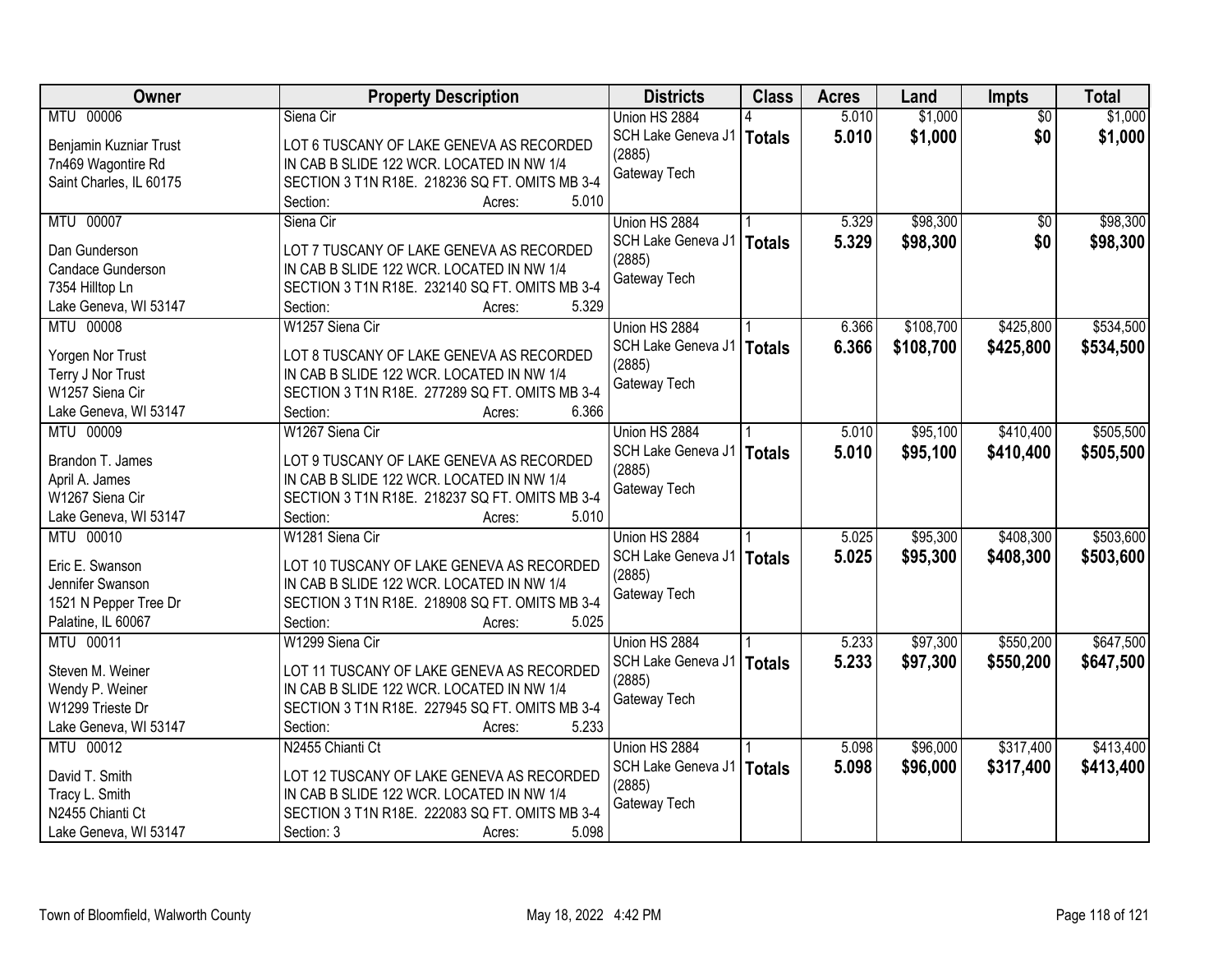| Owner                  | <b>Property Description</b>                    | <b>Districts</b>       | <b>Class</b>  | <b>Acres</b> | Land     | <b>Impts</b>    | <b>Total</b> |
|------------------------|------------------------------------------------|------------------------|---------------|--------------|----------|-----------------|--------------|
| MTU 00013              | N2491 Chianti Ct                               | Union HS 2884          |               | 5.010        | \$95,100 | \$479,900       | \$575,000    |
| Patrick W Holian Trust | LOT 13 TUSCANY OF LAKE GENEVA AS RECORDED      | SCH Lake Geneva J1     | <b>Totals</b> | 5.010        | \$95,100 | \$479,900       | \$575,000    |
| N2491 Chianti Ct       | IN CAB B SLIDE 122 WCR. LOCATED IN NW 1/4      | (2885)                 |               |              |          |                 |              |
| Lake Geneva, WI 53147  | SECTION 3 T1N R18E. 218236 SQ FT. OMITS MB 3-4 | Gateway Tech           |               |              |          |                 |              |
|                        | 5.010<br>Section:<br>Acres:                    |                        |               |              |          |                 |              |
| MTU 00014              | N2494 Chianti Ct                               | Union HS 2884          |               | 5.010        | \$95,100 | \$467,600       | \$562,700    |
|                        |                                                | SCH Lake Geneva J1     | <b>Totals</b> | 5.010        | \$95,100 | \$467,600       | \$562,700    |
| Gene T. Habrel         | LOT 14 TUSCANY OF LAKE GENEVA AS RECORDED      | (2885)                 |               |              |          |                 |              |
| Barbara J. Habrel      | IN CAB B SLIDE 122 WCR. LOCATED IN NW 1/4      | Gateway Tech           |               |              |          |                 |              |
| N2494 Chianti Ct       | SECTION 3 T1N R18E. 218235 SQ FT. OMITS MB 3-4 |                        |               |              |          |                 |              |
| Lake Geneva, WI 53147  | 5.010<br>Section:<br>Acres:                    |                        |               |              |          |                 |              |
| MTU 00015              | N2462 Chianti Ct                               | Union HS 2884          |               | 5.010        | \$95,100 | \$685,500       | \$780,600    |
| Craig Lyon             | LOT 15 TUSCANY OF LAKE GENEVA AS RECORDED      | SCH Lake Geneva J1     | <b>Totals</b> | 5.010        | \$95,100 | \$685,500       | \$780,600    |
| Shaunna Lyon           | IN CAB B SLIDE 122 WCR. LOCATED IN NW 1/4      | (2885)                 |               |              |          |                 |              |
| N2480 Chianti Ct       | SECTION 3 T1N R18E. 218232 SQ FT. OMITS MB 3-4 | Gateway Tech           |               |              |          |                 |              |
| Lake Geneva, WI 53147  | Section:<br>5.010<br>Acres:                    |                        |               |              |          |                 |              |
| MTU 00016              | N2462 Chianti Ct                               | Union HS 2884          |               | 5.090        | \$95,900 | \$475,000       | \$570,900    |
|                        |                                                | SCH Lake Geneva J1     | <b>Totals</b> | 5.090        | \$95,900 | \$475,000       | \$570,900    |
| Bill N. Mountjoy       | LOT 16 TUSCANY OF LAKE GENEVA AS RECORDED      | (2885)                 |               |              |          |                 |              |
| Maritta P. Mountjoy    | IN CAB B SLIDE 122 WCR. LOCATED IN NW 1/4      | Gateway Tech           |               |              |          |                 |              |
| N2462 Chianti Ct       | SECTION 3 T1N R18E. 221637 SQ FT. OMITS MB 3-4 |                        |               |              |          |                 |              |
| Lake Geneva, WI 53147  | Section:<br>5.090<br>Acres:                    |                        |               |              |          |                 |              |
| MTU 00017              | Trieste Dr                                     | Union HS 2884          |               | 0.500        | \$27,500 | \$0             | \$27,500     |
| Trevor J. Crivello     | LOT 17 TUSCANY OF LAKE GENEVA AS RECORDED      | SCH Lake Geneva J1   4 |               | 4.519        | \$900    | \$0             | \$900        |
| Denise L. Crivello     | IN CAB B SLIDE 122 WCR. LOCATED IN NW 1/4      | (2885)                 | <b>Totals</b> | 5.019        | \$28,400 | \$0             | \$28,400     |
| 4146 N Suraya Dr       | SECTION 3 T1N R18E. 218609 SQ FT. OMITS MB 3-4 | Gateway Tech           |               |              |          |                 |              |
| Antioch, IL 60002      | Section:<br>5.019<br>Acres:                    |                        |               |              |          |                 |              |
| MTU 00018              | W1186 Trieste Dr                               | Union HS 2884          |               | 5.020        | \$95,200 | \$475,800       | \$571,000    |
|                        |                                                | SCH Lake Geneva J1     | <b>Totals</b> | 5.020        | \$95,200 | \$475,800       | \$571,000    |
| Timothy W. Butche      | LOT 18 TUSCANY OF LAKE GENEVA AS RECORDED      | (2885)                 |               |              |          |                 |              |
| Jamie M. Mills         | IN CAB B SLIDE 122 WCR. LOCATED IN NW 1/4      | Gateway Tech           |               |              |          |                 |              |
| W1186 Trieste Dr       | SECTION 3 T1N R18E. 218828 SQ FT. OMITS MB 3-4 |                        |               |              |          |                 |              |
| Lake Geneva, WI 53147  | Section:<br>5.020<br>Acres:                    |                        |               |              |          |                 |              |
| MTU 00019              | <b>Trieste Dr</b>                              | Union HS 2884          |               | 5.010        | \$33,300 | $\overline{50}$ | \$33,300     |
| Dustin R. Warntjes     | LOT 19 TUSCANY OF LAKE GENEVA AS RECORDED      | SCH Lake Geneva J1     | <b>Totals</b> | 5.010        | \$33,300 | \$0             | \$33,300     |
| W1161 Trieste Dr       | IN CAB B SLIDE 122 WCR. LOCATED IN NW 1/4      | (2885)                 |               |              |          |                 |              |
| Lake Geneva, WI 53147  | SECTION 3 T1N R18E. 218223 SQ FT. OMITS MB 3-4 | Gateway Tech           |               |              |          |                 |              |
|                        | 5.010<br>Section:<br>Acres:                    |                        |               |              |          |                 |              |
|                        |                                                |                        |               |              |          |                 |              |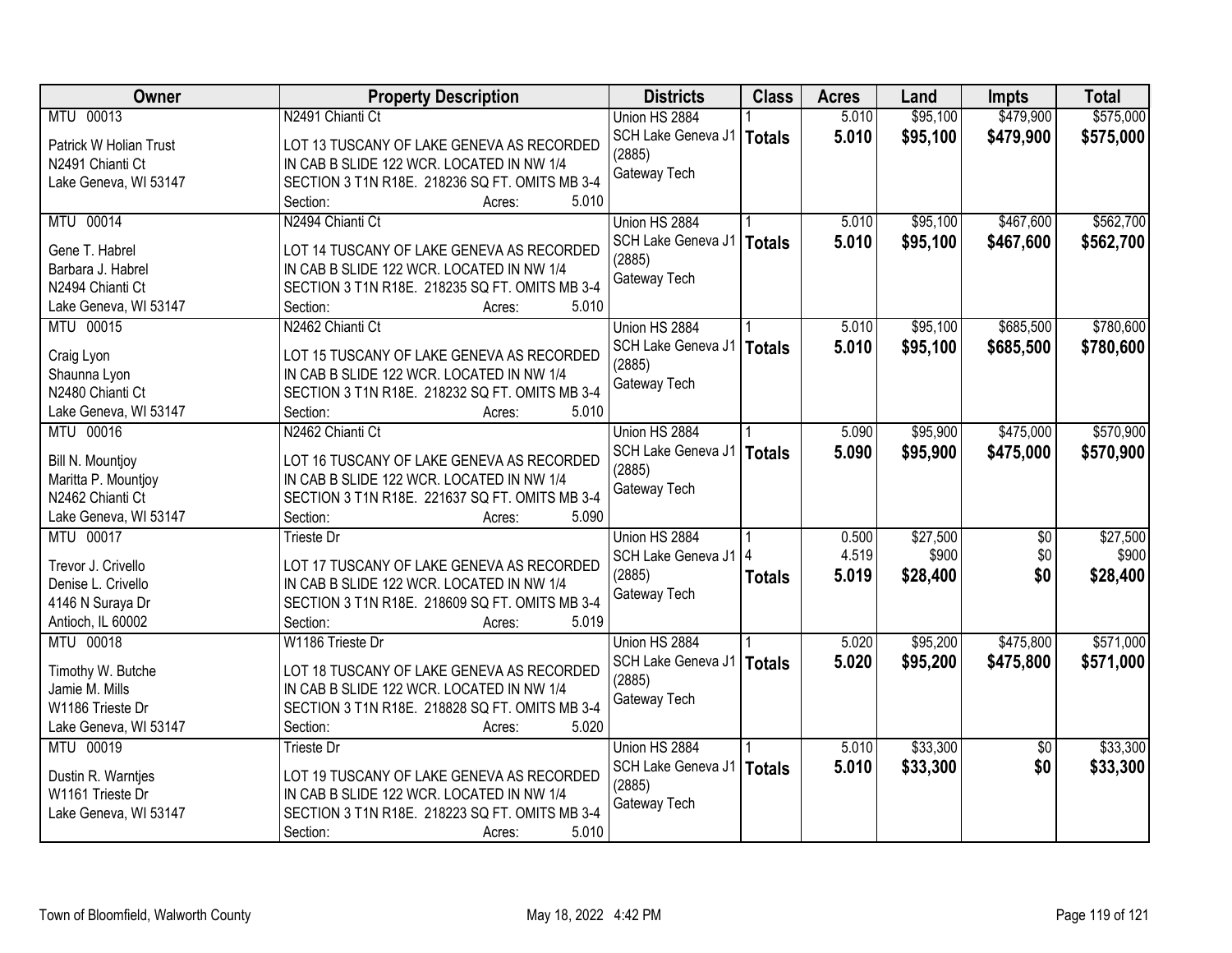| Owner                           | <b>Property Description</b>                    | <b>Districts</b>   | <b>Class</b>  | <b>Acres</b> | Land      | <b>Impts</b>    | <b>Total</b> |
|---------------------------------|------------------------------------------------|--------------------|---------------|--------------|-----------|-----------------|--------------|
| MTU 00020                       | W1161 Trieste Dr                               | Union HS 2884      |               | 5.030        | \$95,300  | \$577,800       | \$673,100    |
| Dustin R. Warntjes              | LOT 20 TUSCANY OF LAKE GENEVA AS RECORDED      | SCH Lake Geneva J1 | <b>Totals</b> | 5.030        | \$95,300  | \$577,800       | \$673,100    |
| Vanessa E. Warntjes             | IN CAB B SLIDE 122 WCR. LOCATED IN NW 1/4      | (2885)             |               |              |           |                 |              |
| W1161 Trieste Dr                | SECTION 3 T1N R18E. 218916 SQ FT. OMITS MB 3-4 | Gateway Tech       |               |              |           |                 |              |
| Lake Geneva, WI 53147           | 5.030<br>Section:<br>Acres:                    |                    |               |              |           |                 |              |
| MTU 00021                       | W1144 Siena Cir                                | Union HS 2884      |               | 5.010        | \$95,100  | \$628,500       | \$723,600    |
|                                 |                                                | SCH Lake Geneva J1 | <b>Totals</b> | 5.010        | \$95,100  | \$628,500       | \$723,600    |
| Dominic Debock Trust            | LOT 21 TUSCANY OF LAKE GENEVA AS RECORDED      | (2885)             |               |              |           |                 |              |
| Karen B Debock Trust            | IN CAB B SLIDE 122 WCR. LOCATED IN NW 1/4      | Gateway Tech       |               |              |           |                 |              |
| W1144 Siena Cir                 | SECTION 3 T1N R18E. 218236 SQ FT. OMITS MB 3-4 |                    |               |              |           |                 |              |
| Lake Geneva, WI 53147           | 5.010<br>Section:<br>Acres:                    |                    |               |              |           |                 |              |
| MTU 00022                       | W1204 Siena Cir                                | Union HS 2884      |               | 5.010        | \$95,100  | \$321,300       | \$416,400    |
| Jeff Moore                      | LOT 22 TUSCANY OF LAKE GENEVA AS RECORDED      | SCH Lake Geneva J1 | <b>Totals</b> | 5.010        | \$95,100  | \$321,300       | \$416,400    |
| Lara Moore                      | IN CAB B SLIDE 122 WCR. LOCATED IN NW 1/4      | (2885)             |               |              |           |                 |              |
| W1204 Siena Cir                 | SECTION 3 T1N R18E. 218236 SQ FT. OMITS MB 3-4 | Gateway Tech       |               |              |           |                 |              |
| Lake Geneva, WI 53147           | Section:<br>5.010<br>Acres:                    |                    |               |              |           |                 |              |
| MTU 00023                       | W1264 Siena Cir                                | Union HS 2884      |               | 5.010        | \$95,100  | \$1,118,900     | \$1,214,000  |
|                                 |                                                | SCH Lake Geneva J1 | <b>Totals</b> | 5.010        | \$95,100  | \$1,118,900     | \$1,214,000  |
| <b>Ricci Family Trust</b>       | LOT 23 TUSCANY OF LAKE GENEVA AS RECORDED      | (2885)             |               |              |           |                 |              |
| W1264 Siena Cir                 | IN CAB B SLIDE 122 WCR. LOCATED IN NW 1/4      | Gateway Tech       |               |              |           |                 |              |
| Lake Geneva, WI 53147           | SECTION 3 T1N R18E. 218236 SQ FT. OMITS MB 3-4 |                    |               |              |           |                 |              |
|                                 | Section: 3<br>5.010<br>Acres:                  |                    |               |              |           |                 |              |
| MTU 00024                       | W1183 Trieste Dr                               | Union HS 2884      |               | 5.800        | \$103,000 | \$470,400       | \$573,400    |
| <b>Brian Palecek</b>            | LOT 24 TUSCANY OF LAKE GENEVA AS RECORDED      | SCH Lake Geneva J1 | <b>Totals</b> | 5.800        | \$103,000 | \$470,400       | \$573,400    |
| Erin Palecek                    | IN CAB B SLIDE 122 WCR. LOCATED IN NW 1/4      | (2885)             |               |              |           |                 |              |
| W1183 Trieste Dr                | SECTION 3 T1N R18E. 252792 SQ FT. OMITS MB 3-4 | Gateway Tech       |               |              |           |                 |              |
| Lake Geneva, WI 53147           | Section:<br>5.800<br>Acres:                    |                    |               |              |           |                 |              |
| MTU 00025                       |                                                |                    |               |              | \$23,100  |                 |              |
|                                 | Lyons Rd                                       | Union HS 2884      |               | 18.612       |           | $\overline{50}$ | \$23,100     |
| Tuscany of Lake Geneva Property | OUTLOT 1 TUSCANY OF LAKE GENEVA AS             | SCH Lake Geneva J1 | <b>Totals</b> | 18.612       | \$23,100  | \$0             | \$23,100     |
| Owners Assoc, Inc               | RECORDED IN CAB B SLIDE 122 WCR. LOCATED IN    | (2885)             |               |              |           |                 |              |
| PO Box 56                       | NW 1/4 SECTION 3 T1N R18E. 810728 SQ FT. OMITS | Gateway Tech       |               |              |           |                 |              |
| Lyons, WI 53148                 | 18.612<br>Section:<br>Acres:                   |                    |               |              |           |                 |              |
| MTU2 00001                      | Lyons Rd                                       | Union HS 2884      |               | 1.897        | \$19,000  | $\overline{50}$ | \$19,000     |
|                                 | THAT PT OF LOT 25 TUSCANY OF LAKE GENEVA       | SCH Lake Geneva J1 | <b>Totals</b> | 1.897        | \$19,000  | \$0             | \$19,000     |
| James J. Greenberg              |                                                | (2885)             |               |              |           |                 |              |
| Kelly A. Greenberg              | PHASE 2 AS RECORDED IN CAB B SLIDE 193 WCR     | Gateway Tech       |               |              |           |                 |              |
| 3390 Via Cassio St              | AS LOCATED IN SEC 3 T1N R18E. 82647.55 SQ FT   |                    |               |              |           |                 |              |
| Lake Geneva, WI 53147           | 1.897<br>Section:<br>Acres:                    |                    |               |              |           |                 |              |